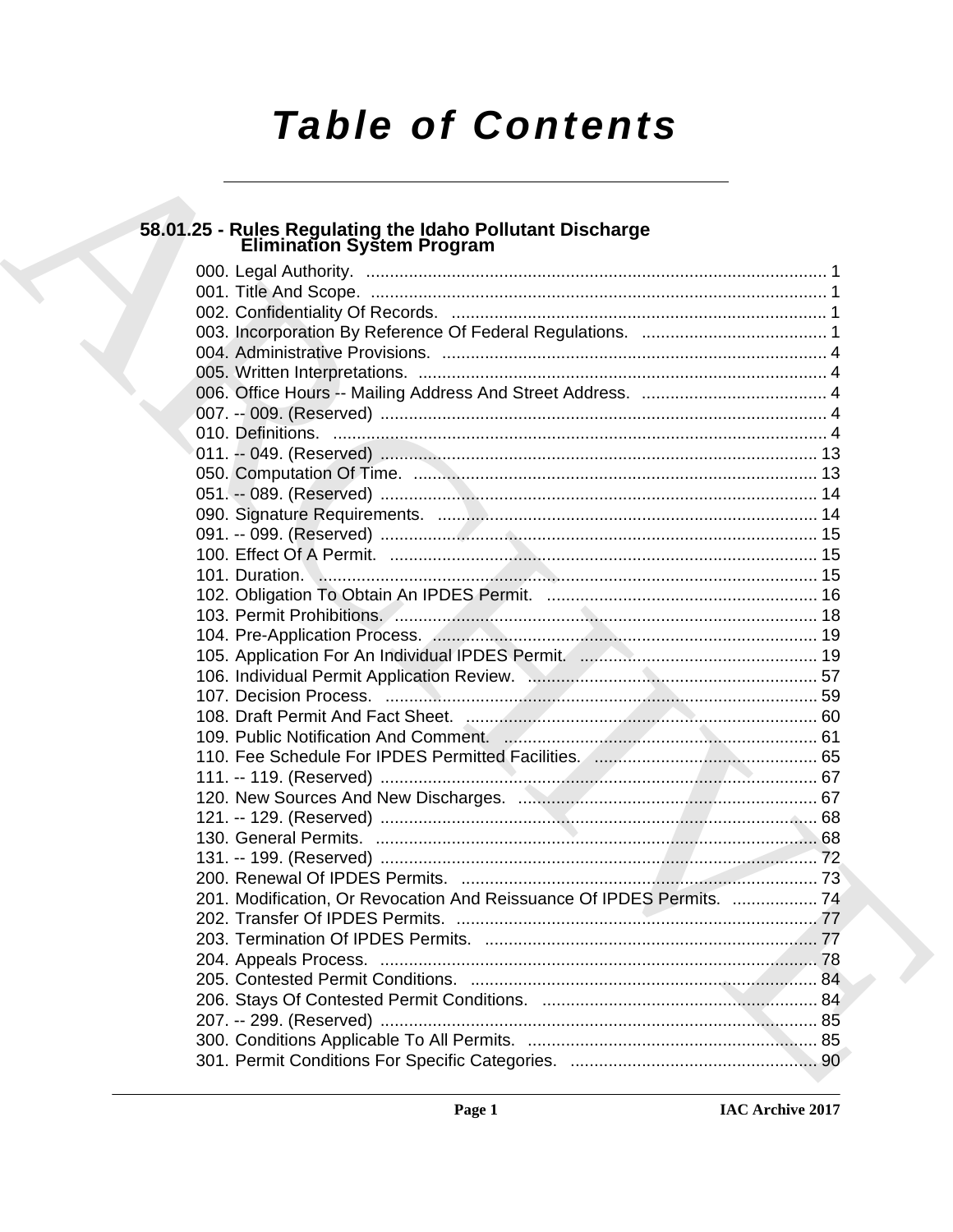### Table of Contents (cont'd)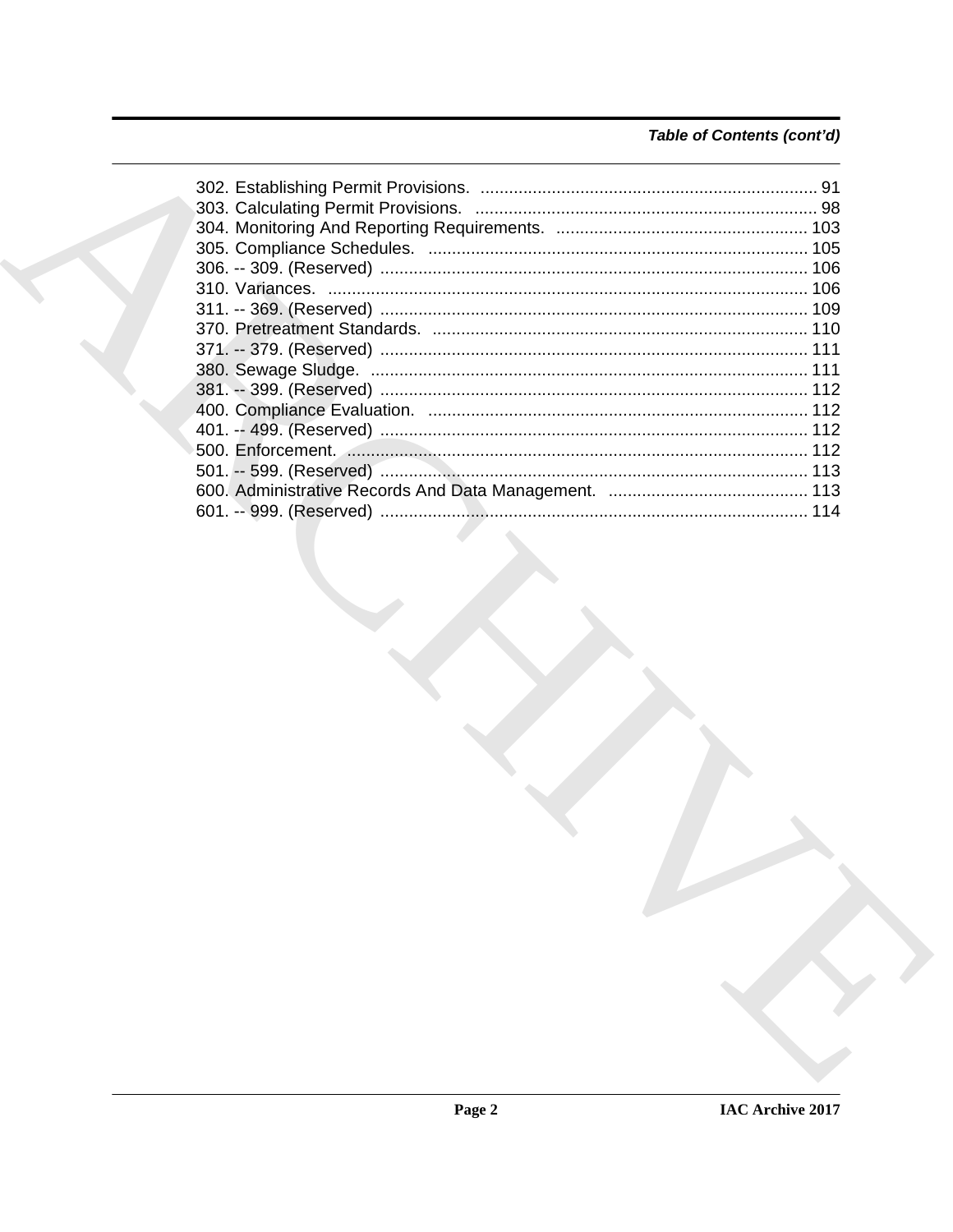#### **IDAPA 58 TITLE 01 CHAPTER 25**

### **58.01.25 - RULES REGULATING THE IDAHO POLLUTANT DISCHARGE ELIMINATION SYSTEM PROGRAM**

### <span id="page-2-1"></span><span id="page-2-0"></span>**000. LEGAL AUTHORITY.**

The Department and the Board are authorized to formulate and adopt rules as are necessary to obtain approval of the IPDES program by EPA pursuant to Section 39-175C, Idaho Code. The Department is authorized to implement and enforce the rules in this chapter pursuant to the Sections 39-175A-C and the provisions of the Environmental Protection and Health Act, Sections 39-101 et.seq., Idaho Code. The rules in this chapter shall not be effective until the requirements in Section 39-175C, Idaho Code, have been met and the United States EPA has approved, under 33<br>U.S.C. 1342(b). Idaho's administration of the IPDES program. (3-24-16) U.S.C. 1342(b), Idaho's administration of the IPDES program.

## <span id="page-2-2"></span>001. **TITLE AND SCOPE.**<br>01. **Title**. The rul

**Title**. The rules shall be cited as Rules of the Department of Environmental Quality, IDAPA Regulating the Idaho Pollutant Discharge Elimination System Program." (3-24-16) 58.01.25, "Rules Regulating the Idaho Pollutant Discharge Elimination System Program."

**02. Scope**. These rules establish the procedures and requirements for the issuance and maintenance of permits for facilities or activities for which a person is required by Idaho Code and the Clean Water Act to obtain authorization to discharge pollutants to waters of the United States. These permits shall be referred to in these rules as "IPDES permits" or "permits." (3-24-16)

#### <span id="page-2-3"></span>**002. CONFIDENTIALITY OF RECORDS.**

**SB.01.25 - ROLES REGULARATE 25<br>
SB.01.25 - ROLES REGULARATE OR EVAPORATION CHEMICAL STREAT CONTINUES INTERFERICANT DISCRIMENTS IN CONTINUES IN THE CONTINUES IN THE CONTINUES IN THE CONTINUES INTO A REPORT OF THE CONTINUE 01. Identifying Confidential Information**. Information obtained by the Department under these rules is subject to public disclosure pursuant to the provisions of Chapter 1, Title 74, Idaho Code, and IDAPA 58.01.21 (Rules Governing the Protection and Disclosure of Records in the Possession of the Idaho Department of Environmental Quality). In accordance with Sections 74-101 through 74-119, Idaho Code, any information submitted to the Department pursuant to these rules may be claimed as confidential by the submitter. It shall be the responsibility of the submitter to give notice of the existence of a claim of confidentiality on each page or other portion of information at the time of submittal and such person shall have the burden of demonstrating that the information is confidential. (3-24-16) information is confidential.

**02. Denial of Confidential Claims**. In accordance with Section 74-114, Idaho Code, a claim of confidentiality, including but not limited to a claim as to information claimed confidential as a trade secret, shall be denied and any person may inspect and copy:

| a. | The name and address of any IPDES applicant or permittee; | $(3-24-16)$ |
|----|-----------------------------------------------------------|-------------|
|    | The content of any IPDES permit;                          | $(3-24-16)$ |

**c.** IPDES permit applications, and information required to be submitted by IPDES application forms under Section 105 (Application for an Individual IPDES Permit), or IPDES General Permit Notice of Intent, and information required to be submitted under Section 130 (General Permits), whether the information is submitted on the application forms themselves or in any attachments used to supply information required by the application forms; and  $(3-24-16)$ 

**d.** Effluent data as defined in 40 CFR 2.302. (3-24-16)

#### <span id="page-2-4"></span>**003. INCORPORATION BY REFERENCE OF FEDERAL REGULATIONS.**

**01. Availability of Reference Material**. Codes, standards and regulations may be incorporated by reference in this rule pursuant to Section 67-5229, Idaho Code. Codes, standards or regulations adopted by reference throughout this rule are available in the following locations: (3-24-16)

**a.** Department of Environmental Quality. Department of Environmental Quality, 1410 N. Hilton,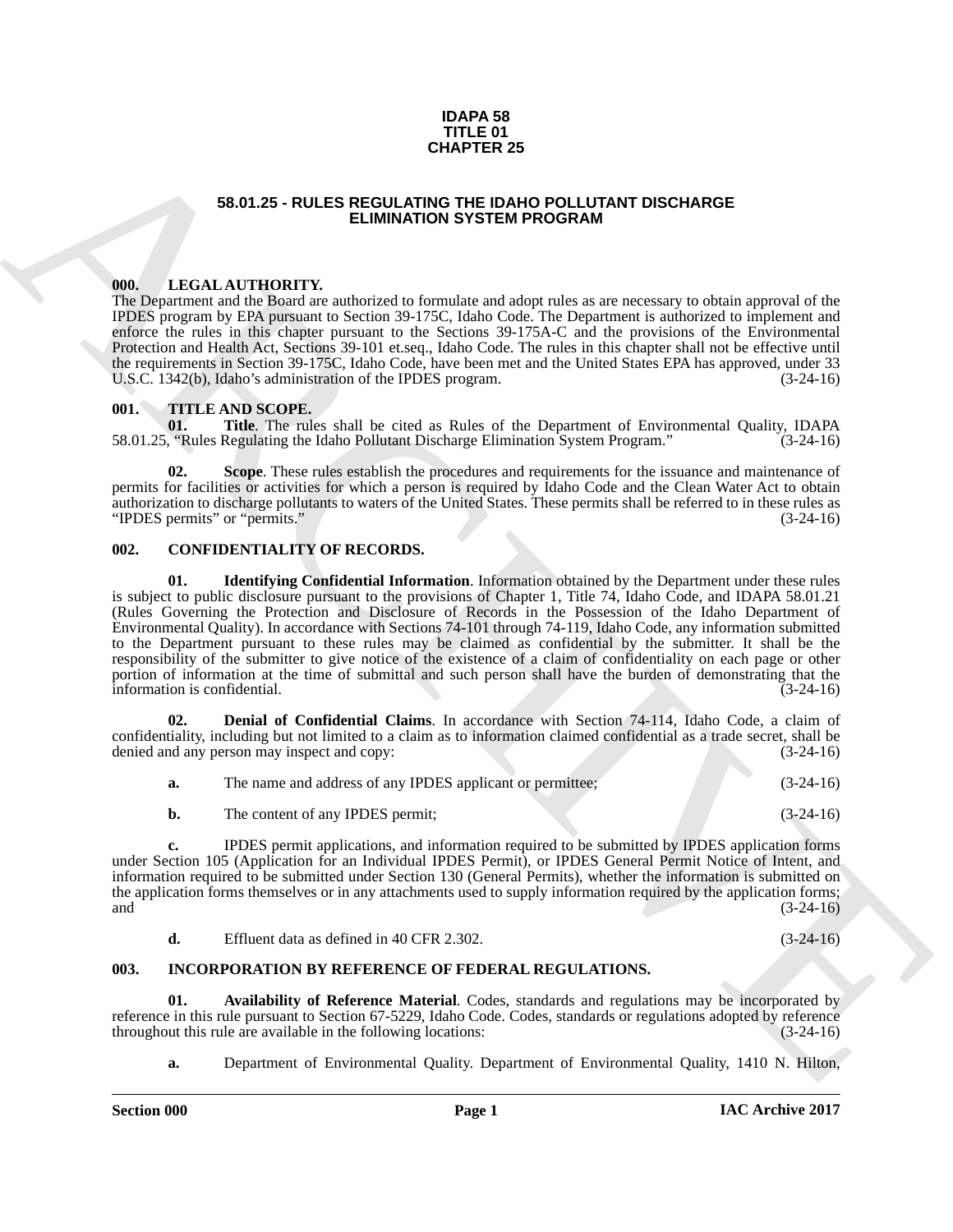Boise, ID 83706-1255. (3-24-16)

**b.** Law Library. State Law Library, 451 W. State Street, P.O. Box 83720, Boise, ID 83720-0051. (3-24-16)

**c.** Electronic Code of Federal Regulations (eCFR) http://www.ecfr.gov/cgi-bin/ECFR. (3-24-16)

**Department of Environmental Quality Burning Environmental System Programs<br>
Burning Start Law Law Law 24 VW. Stars Street, P.O. Rev. N. 2003, 100 (1942)<br>
A. The Hirace Cole of Section 4.5 Stars Street, P.O. Rev. N. Rev. D 02. Incorporation by Reference**. The following documents are incorporated by reference into these rules. Any reference in these rules to requirements, procedures, or specific forms contained in any section or subsection shall constitute the full adoption by reference of that section or subsection, including any notes and appendices therein, unless expressly provided otherwise in these rules:  $(3-24-16)$ appendices therein, unless expressly provided otherwise in these rules:

**a.** 40 CFR 122.21(r), revised as of July 1, 2015 (Application Requirements for Facilities with Cooling take Structures); (3-24-16) Water Intake Structures);

**b.** 40 CFR 122.23, revised as of July 1, 2015 (Concentrated Animal Feeding Operations); (3-24-16)

**c.** 40 CFR 122.24, revised as of July 1, 2015 (Concentrated Aquatic Animal Production Facilities); (3-24-16)

**d.** 40 CFR 122.25, revised as of July 1, 2015 (Aquaculture Projects); (3-24-16)

**e.** 40 CFR 122.26(a) through (b) and 40 CFR 122.26(e) through (g), revised as of July 1, 2015 (Storm ischarges); (3-24-16) Water Discharges);

**f.** 40 CFR 122.27, revised as of July 1, 2015 (Silvicultural Activities); (3-24-16)

**g.** 40 CFR 122.29(d), revised as of July 1, 2015 (Effect of Compliance with New Source Performance Standards); (3-24-16) Standards);  $(3-24-16)$ 

**h.** 40 CFR 122.30 and 40 CFR 122.32 through 40 CFR 122.37, revised as of July 1, 2015 ments and Guidance for Small Municipal Separate Storm Sewer Systems); (3-24-16) (Requirements and Guidance for Small Municipal Separate Storm Sewer Systems); (3-24-16)

**i.** 40 CFR 122.42(e), revised as of July 1, 2015 (Additional Conditions Applicable to NPDES Permits entrated Animal Feeding Operations); (3-24-16) for Concentrated Animal Feeding Operations);

**j.** Appendix A to 40 CFR 122, revised as of July 1, 2015 (NPDES Primary Industry Categories); (3-24-16)

**k.** Appendix C to 40 CFR 122, revised as of July 1, 2015 (Criteria for Determining a Concentrated Animal Production Facility): (3-24-16) Aquatic Animal Production Facility);

**l.** Appendix D to 40 CFR 122, revised as of July 1, 2015 (NPDES Permit Application Testing (3-24-16) Requirements);

**m.** Appendix J to 40 CFR 122, revised as of July 1, 2015 (NPDES Permit Testing Requirements for Owned Treatment Works): (3-24-16) Publicly Owned Treatment Works);

**n.** 40 CFR 125.1 through 40 CFR 125.3 (Subpart A), revised as of July 1, 2015 (Criteria and Standards for Imposing Technology-Based Treatment Requirements Under Sections 301(b) and 402 of the Clean Water Act);<br>(3-24-16) Water Act);  $(3-24-16)$ 

**o.** 40 CFR 125.10 through 40 CFR 125.11 (Subpart B), revised as of July 1, 2015 (Criteria for of Permits to Aquaculture Projects): (3-24-16) Issuance of Permits to Aquaculture Projects);

**p.** 40 CFR 125.30 through 40 CFR 125.32 (Subpart D), revised as of July 1, 2015 (Criteria and Standards for Determining Fundamentally Different Factors Under Sections 301(b)(1)(A) and 301(b)(2)(A) and (E)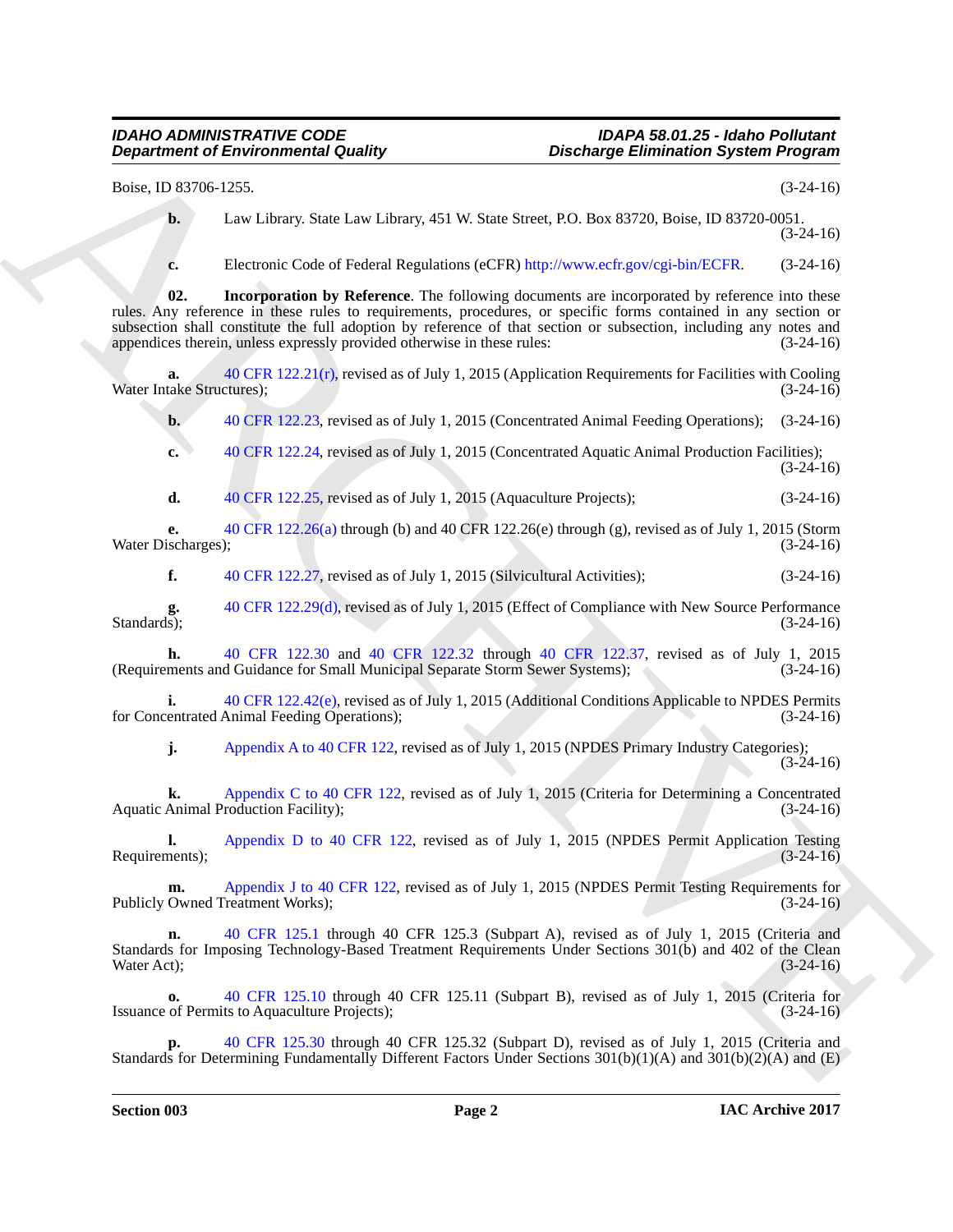of the Clean Water Act); (3-24-16)

**q.** 40 CFR 125.70 through 40 CFR 125.73 (Subpart H), revised as of July 1, 2015 (Criteria for Determining Alternative Effluent Limitations Under Section 316(a) of the Clean Water Act); (3-24-16)

**r.** 40 CFR 125.80 through 40 CFR 125.89 (Subpart I), revised as of July 1, 2015 (Requirements Applicable to Cooling Water Intake Structures for New Facilities Under Section 316(b) of the Clean Water Act);  $(3-24-16)$ 

**s.** 40 CFR 125.90 through 40 CFR 125.99 (Subpart J), revised as of July 1, 2015 (Requirements Applicable to Cooling Water Intake Structures for Phase II Existing Facilities Under Section 316(b) of the Clean Water Act);<br>(3-24-16) Water Act);  $(3-24-16)$ 

**t.** 40 CFR 129.1 through 40 CFR 129.105 (Subpart A), revised as of July 1, 2015 (Toxic Pollutant Effluent Standards and Prohibitions); (3-24-16)

**u.** 40 CFR 133.100 through 40 CFR 133.105, revised as of July 1, 2015 (Secondary Treatment on); Regulation);

**v.** 40 CFR Part 136, revised as of July 1, 2015 (Guidelines Establishing Test Procedures for the Analysis of Pollutants, including Appendices A, B, C, and D);

**w.** 40 CFR Part 401, revised as of July 1, 2015 (General Provisions); (3-24-16)

**x.** 40 CFR 403.1 through 40 CFR 403.3; 40 CFR 403.5 through 40 CFR 403.9; and 40 CFR 403.11 through 40 CFR 403.18, revised as of July 1, 2015 (General Pretreatment Regulations for Existing and New Sources of Pollution, including Appendices D, E, and G); (3-24-16) of Pollution, including Appendices  $D$ , E, and G);

**y.** 40 CFR Part 405 through 40 CFR Part 471, revised as of July 1, 2015 (Effluent Limitations and es); and  $(3-24-16)$ Guidelines); and

**z.** 40 CFR 503.2 through 40 CFR 503.48, revised as of July 1, 2015 (Sewage Sludge, including ces A and B). (3-24-16) Appendices  $A$  and  $B$ ).

**Department of Environmental Guality (a)**<br>
(a) the charge Eliministics System Program)<br>
(a) the characteristics of the characteristic of the characteristic of the characteristic of the characteristic of the characteristic **aa.** The term "Waters of the United States or waters of the U.S.," as defined in 40 CFR 122.2, revised as of August 28, 2015 by 80 Federal Register 37054-37127 (June 29, 2015), unless said revision is stayed, overturned or invalidated by a court of law or withdrawn by EPA, in which case the Department incorporates by reference the term "Waters of the United States or waters of the U.S." as defined in 40 CFR 122.2, revised as of July 1, 2015.

(3-24-16)

**03. Term Interpretation**. For the federal regulations incorporated by reference into these rules, unless the context in which a term is used clearly requires a different meaning, terms in this section have the following meanings:  $(3-24-16)$ 

**a.** The term Administrator or Regional Administrator means the EPA Region 10 Administrator;  $(3-24-16)$ 

**b.** The term Control Authority means the POTW for a facility with a Department-approved pretreatment program and the Department for a POTW without a Department-approved pretreatment program;

 $(3-24-16)$ 

The term Director or State Director means the Director of the Department of Environmental<br>IPDES permit program approved pursuant to section 402(b) of the Clean Water Act; (3-24-16) Quality with an NPDES permit program approved pursuant to section 402(b) of the Clean Water Act;

**d.** The term National Pollutant Discharge Elimination System (NPDES) means the Idaho Pollutant re Elimination System (IPDES);<br>(3-24-16) Discharge Elimination System (IPDES);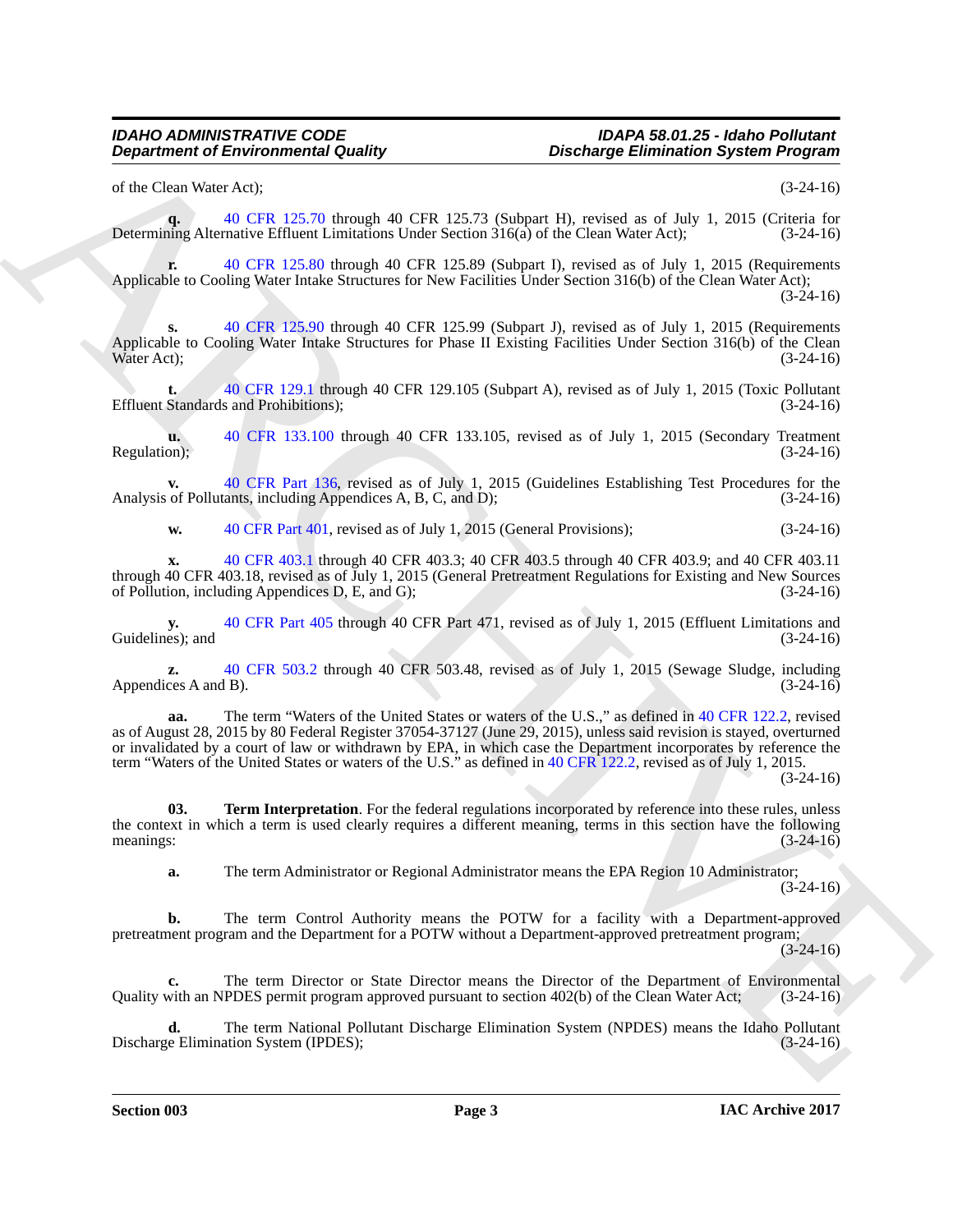**e.** The term Permitting Authority (also preceded by the terms NPDES or State) means the Idaho Department of Environmental Quality with an NPDES permit program approved pursuant to section 402(b) of the Clean Water Act. (3-24-16) Clean Water Act.

### <span id="page-5-0"></span>**004. ADMINISTRATIVE PROVISIONS.**

Persons may be entitled to appeal agency actions authorized under these rules pursuant to IDAPA 58.01.23, "Rules of Administrative Procedure before the Board of Environmental Quality."

### <span id="page-5-1"></span>**005. WRITTEN INTERPRETATIONS.**

As described in Section 67-5201(19)(b)(iv), Idaho Code, the Department of Environmental Quality may have written statements which pertain to the interpretation of these rules. If available, such written statements can be inspected and copied at cost at the Department of Environmental Quality, 1410 N. Hilton, Boise, Idaho 83706-1255. copied at cost at the Department of Environmental Quality, 1410 N. Hilton, Boise, Idaho 83706-1255.

### <span id="page-5-2"></span>**006. OFFICE HOURS -- MAILING ADDRESS AND STREET ADDRESS.**

The state office of the Department of Environmental Quality is located at 1410 N. Hilton, Boise, Idaho 83706, (208) 373-0502, www.deq.idaho.gov. The office hours are 8 a.m. to 5 p.m. Monday through Friday. (3-24-16)

### <span id="page-5-3"></span>**007. -- 009. (RESERVED)**

### <span id="page-5-4"></span>**010. DEFINITIONS.**

For the purpose of the rules contained in IDAPA 58.01.25, "Rules Regulating the Idaho Pollutant Discharge Elimination System Program." the following definitions apply: (3-24-16) Elimination System Program," the following definitions apply:

**01. Animal Feeding Operation**. A lot or facility (other than an aquatic animal production facility) where the following conditions are met: (3-24-16)

**a.** Animals (other than aquatic animals) have been, are, or will be stabled or confined and fed or ed for a total of forty-five (45) days or more in any twelve (12)-month period; and (3-24-16) maintained for a total of forty-five  $(45)$  days or more in any twelve  $(12)$ -month period; and

**b.** Crops, vegetation, forage growth, or post-harvest residues are not sustained in the normal growing ver any portion of the lot or facility. (3-24-16) season over any portion of the lot or facility.

**Department of Environmental Confer weakends** the official positive of the interesting the studies proposed to the Conference Changes and the Conference Changes and the Conference Changes and the Conference Changes and th **02. Applicable Standards and Limitations**. All state, interstate, and federal standards and limitations to which a discharge, a sewage sludge use or disposal practice, or a related activity is subject under the Clean Water Act, including effluent limitations, water quality standards, standards of performance, toxic effluent standards or prohibitions, best management practices, pretreatment standards, and standards for sewage sludge use or disposal under the Clean Water Act sections 301, 302, 303, 304, 306, 307, 308, 402 and 405. (3-24-16)

**03. Application**. The IPDES forms for applying for a permit or the EPA equivalent standard national forms when deemed acceptable by the Department, including any additions, revisions or modifications to the forms.  $(3-24-16)$ 

**04. Approved Program or Approved State**. A state or interstate program which has been approved or authorized by EPA under 40 CFR Part 123.

**05. Aquaculture Project**. A defined managed water area which uses discharges of pollutants into that designated area for the maintenance or production of harvestable freshwater, estuarine, or marine plants or animals.  $(3-24-16)$ 

**06. Average Monthly Discharge Limitation**. The highest allowable average of daily discharges over a calendar month, calculated as the sum of all daily discharges measured during a calendar month divided by the number of daily discharges measured during that month. (3-24-16) (3-24-16)

**07. Average Weekly Discharge Limitation**. The highest allowable average of daily discharges over a calendar week, calculated as the sum of all daily discharges measured during a calendar week divided by the number<br>of daily discharges measured during that week. (3-24-16) of daily discharges measured during that week.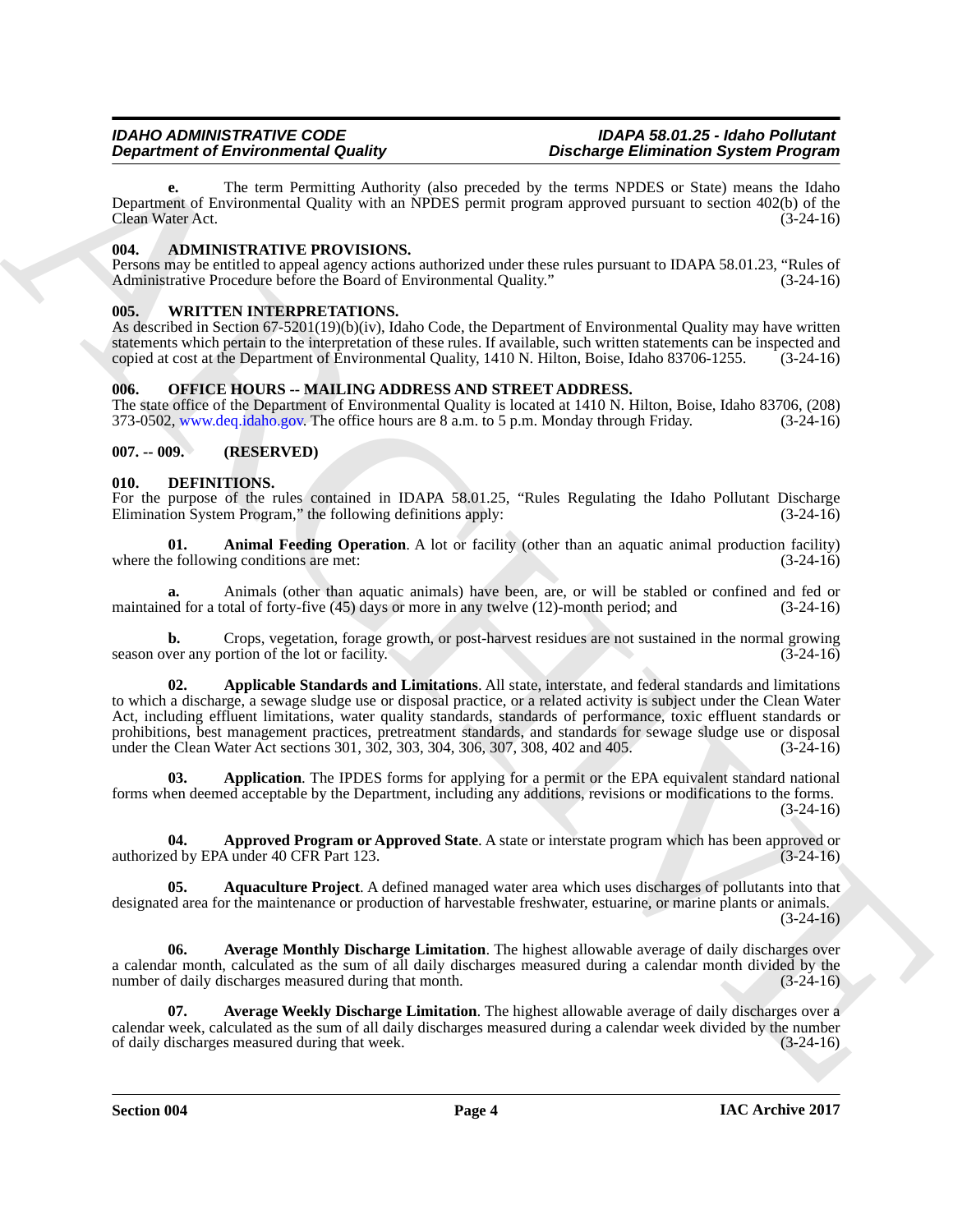**08. Background**. The biological, chemical or physical condition of waters measured at a point immediately upstream (up-gradient) of the influence of an individual point or nonpoint source discharge. If several discharges to the water exist or if an adequate upstream point of measurement is absent, the Department will determine where background conditions should be measured. (3-24-16)

**09. Best Management Practices (BMPs)**. Schedules of activities, prohibitions of practices, maintenance procedures, and other management practices to prevent or reduce the pollution of waters of the United States. BMPs also include treatment requirements, operating procedures, and practices to control plant site runoff, spillage or leaks, sludge or waste disposal, or drainage from raw material storage. (3-24-16)

**10.** Biochemical Oxygen Demand (BOD). The measure of the amount of oxygen necessary to satisfy the biochemical oxidation requirements of organic materials at the time the sample is collected; unless otherwise<br>specified, this term will mean the five (5) day BOD incubated at twenty (20) degrees C.  $(3-24-16)$ specified, this term will mean the five  $(5)$  day BOD incubated at twenty  $(20)$  degrees C.

**11. Biological Monitoring or Biomonitoring**. The use of a biological entity as a detector and its response as a measure to determine environmental conditions. Toxicity tests and biological surveys, including habitat monitoring, are common biomonitoring methods. (3-24-16) monitoring, are common biomonitoring methods.

**12. Bypass**. The intentional diversion of wastewater from any portion of a treatment facility. (3-24-16)

**13. Chemical Oxygen Demand (COD)**. A bulk parameter that measures the oxygen-consuming capacity of organic and inorganic matter present in water or wastewater. It is expressed as the amount of oxygen consumed from a chemical oxidant in a specific test. (3-24-16) consumed from a chemical oxidant in a specific test.

**14. Class I Sludge Management Facility**. Any POTW identified under 40 CFR 403.8(a) as being required to have an approved pretreatment program (including such POTWs where the Department has elected to assume local program responsibilities pursuant to 40 CFR 403.10(e)) and any other treatment works treating domestic sewage (TWTDS) classified as a Class I sludge management facility by the Department, because of the potential for its sludge use or disposal practices to adversely affect public health and the environment. (3-24-1 potential for its sludge use or disposal practices to adversely affect public health and the environment.

**15. Clean Water Act**. Formerly referred to as the Federal Water Pollution Control Act or Federal Water Pollution Control Act Amendments of 1972. Public Law 92-500, as amended by Public Law 95-217, Public Law 95-576, Public Law 96-483 and Public Law 97-117, 33 U.S.C. 1251 et seq. (3-24-16)

**16. Clean Water Act and Regulations**. The Clean Water Act and applicable regulations promulgated thereunder. In the case of an approved IPDES program, it includes Department program requirements. (3-24-16)

**17. Compliance Schedule or Schedule of Compliance**. A schedule of remedial measures included in a permit, including an enforceable sequence of interim requirements (for example, actions, operations, or milestone events) leading to compliance with the Clean Water Act and these rules. (3-24-16) events) leading to compliance with the Clean Water Act and these rules.

**Department of Entropological studies** on the<br>signature and the studies of the studies of a studies of a studies of a<br>studies of the studies of a studies of a studies of a studies of a studies of<br>studies of a studies of a **18. Concentrated Animal Feeding Operation (CAFO)**. Animal feeding operation that is defined as a Large CAFO in accordance with 40 CFR 122.23(b)(4), as a Medium CAFO in accordance with 40 CFR 122.23(b)(6), or that is designated as a CAFO in accordance with 40 CFR 122.23(c). Two (2) or more animal feeding operations under common ownership are considered to be a single animal feeding operation for the purposes of determining the number of animals at an operation, if they adjoin each other or if they use a common area or system for the disposal of wastes.  $(3-24-16)$ 

**19. Concentrated Aquatic Animal Production (CAAP)**. A hatchery, fish farm, or other facility which meets the criteria in Appendix C of 40 CFR Part 122, or which the Department designates under 40 CFR 122.24(c).<br>(3-24-16)  $122.24(c)$ .  $(3-24-16)$ 

**20. Continuous Discharge**. A discharge which occurs without interruption throughout the operating hours of the facility, except for infrequent shutdowns for maintenance, process changes, or other similar activities. (3-24-16)

**21. Daily Discharge**. The discharge of a pollutant measured during a calendar day or any twenty-four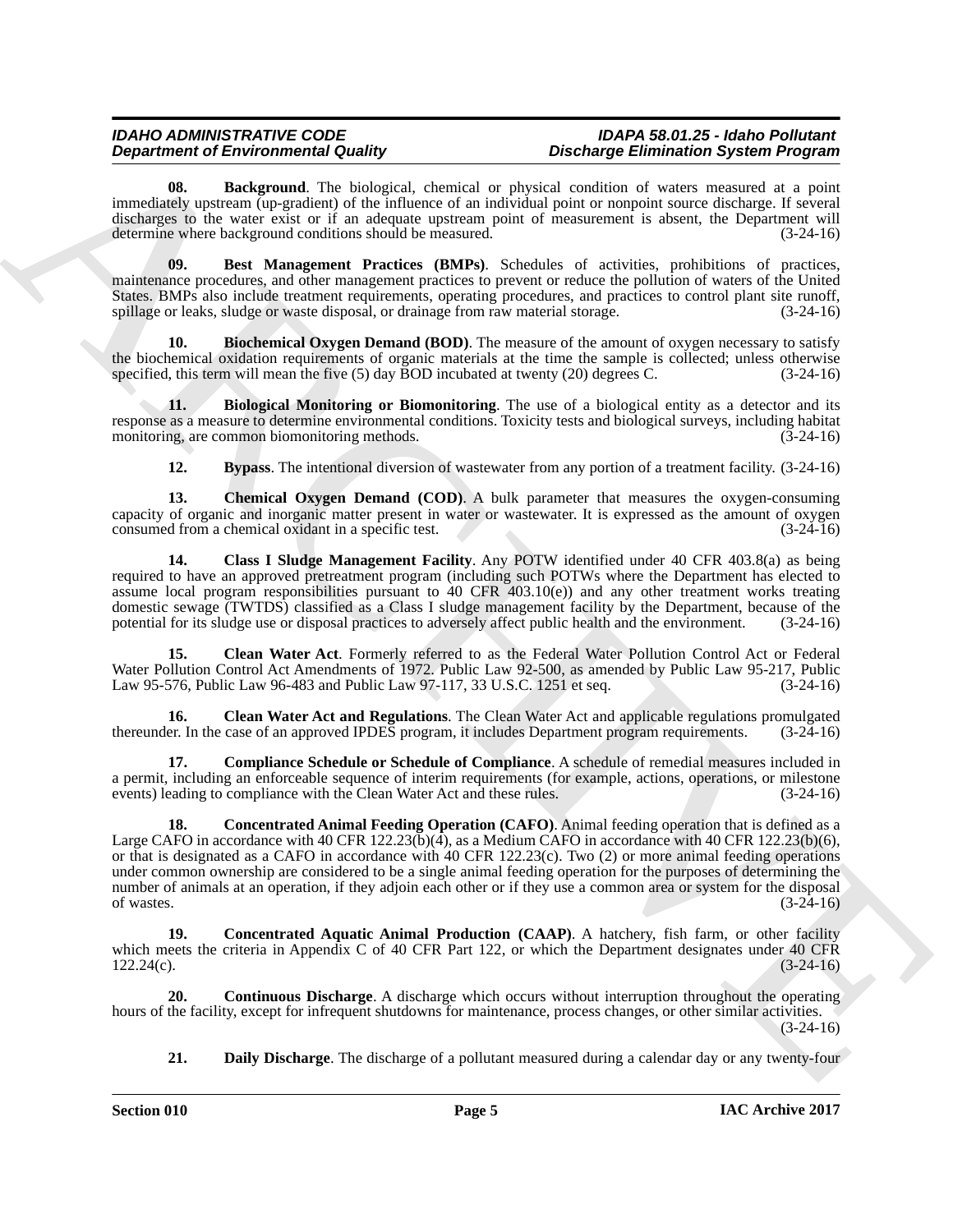(24)-hour period that reasonably represents the calendar day for purposes of sampling. For pollutants with limitations expressed in units of mass, the daily discharge is calculated as the total mass of the pollutant discharged over the day. For pollutants with limitations expressed in other units of measurement, the daily discharge is calculated as the average measurement of the pollutant over the day. (3-24-16) average measurement of the pollutant over the day.

**22. Department**. The Idaho Department of Environmental Quality. (3-24-16)

**23. Design Flow**. The average or maximum point source discharge volume per unit time that a facility is constructed to accommodate. (3-24-16) or system is constructed to accommodate.

**24. Direct Discharge**. The discharge of a pollutant to waters of the United States. (3-24-16)

**25. Director**. The Director of the Idaho Department of Environmental Quality or authorized agent. (3-24-16)

**26. Discharge Monitoring Report (DMR)**. The facility or activity report containing monitoring and discharge quality and quantity information and data required to be submitted periodically, as defined in the discharge permit. These reports must be submitted to the Department on a Department-approved format. (3-24-16) permit. These reports must be submitted to the Department on a Department-approved format.

**27. Discharge**. When used without qualification means the discharge of a pollutant. (3-24-16)

**Dependent of Environmental Conditions of the state of the state of the Environmental Conditions System Properties are also the state of the state of the state of the state of the state of the state of the state of the st 28. Discharge of a Pollutant**. Any addition of any pollutant or combination of pollutants to waters of the United States from any point source. This definition includes additions of pollutants into waters of the United States from: surface runoff which is collected or channeled by man; discharges through pipes, sewers, or other conveyances owned by a state, municipality, or other person which do not lead to a treatment works; and discharges through pipes, sewers, or other conveyances, leading into privately owned treatment works. This term does not include an addition of pollutants by any indirect discharger. (3-24-16) include an addition of pollutants by any indirect discharger.

**29. Draft Permit**. A document prepared under these rules indicating the Department's tentative decision to issue or deny, modify, revoke and reissue, terminate, or reissue a permit. A notice of intent to terminate a permit, and a notice of intent to deny a permit, as discussed in Subsections 107.01 and 203.02, are types of draft permits. A denial of a request for modification, revocation and reissuance, or termination, as discussed in Subsection 201.01, is not a draft permit. A proposed permit is not a draft permit. (3-24-16)

**30. Effluent**. Any discharge of treated or untreated pollutants into waters of the United States.

(3-24-16)

**31. Effluent Limitation**. Any restriction imposed by the Department on quantities, discharge rates, and concentrations of pollutants which are discharged from point sources into waters of the United States, in accordance with these rules and the Clean Water Act. (3-24-16) accordance with these rules and the Clean Water Act.

**32. Effluent Limitations Guidelines**. A regulation published by the EPA under the Clean Water Act section 304(b) to adopt or revise effluent limitations. (3-24-16)

**33. Electronic Signature**. Information in digital form that is included in or associated with an electronic document for the purpose of expressing the same meaning and intention as would a handwritten signature.  $(3-24-16)$ 

**34. Environmental Protection Agency (EPA)**. The United States Environmental Protection Agency.  $(3 - 24 - 16)$ 

**35. Equivalent Dwelling Unit (EDU)**. A measure where one (1) equivalent dwelling unit is equivalent to wastewater generated from one (1) single-family residence. The number of EDUs must be calculated from the municipality's population served divided by the average number of people per household as defined in the most recent Census Bureau data (for that municipality, county, or average number of persons per household for the state of Idaho). (3-24-16) Idaho). (3-24-16)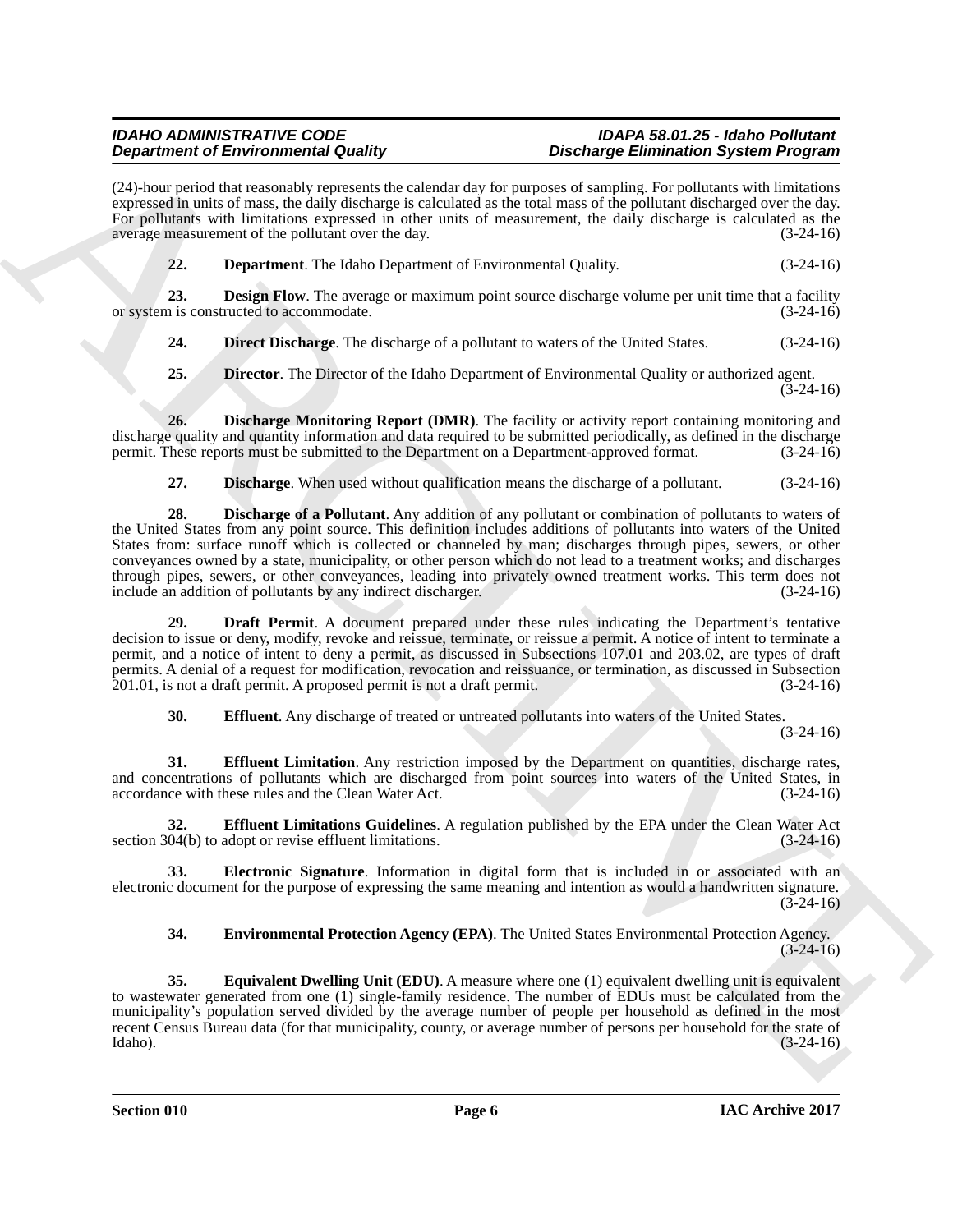**36. Existing Source**. Any source which is not a new source or a new discharger. (3-24-16)

**Department of Environmental Country.**<br> **Considers the main of the search of the search of the search of the search of the search of the search of the search of the search of the search of the search of the search of the 37. Facilities or Equipment**. Buildings, structures, process or production equipment or machinery which form a permanent part of the new source and which will be used in its operation, if these facilities or equipment are of such value as to represent a substantial commitment to construct. It excludes facilities or equipment used in connection with feasibility, engineering, and design studies regarding the source or water pollution treatment for the source.  $(3-24-16)$ 

**38. Facility or Activity**. Any point source or any other facility or activity (including land or appurtenances thereto) that is subject to regulation under the IPDES program. (3-24-16)

**39. Fundamentally Different Factors**. The factors relating to a discharger's facilities, equipment, processes or other factors related to the discharger are fundamentally different from the factors considered by EPA in development of the national effluent limits. (3-24-16)

**40.** General Permit. An IPDES permit issued under Section 130 (General Permits) authorizing a of discharges within a geographical area. (3-24-16) category of discharges within a geographical area.

**41. Hazardous Substance**. Any substance designated under 40 CFR Part 116 pursuant to the Clean t section 311. (3-24-16) Water Act section 311.

**42. Idaho Pollutant Discharge Elimination System (IPDES)**. Idaho's program for issuing, modifying, revoking and reissuing, terminating, monitoring and enforcing permits, and imposing and enforcing pretreatment requirements, under these rules and the Clean Water Act sections 307, 402, 318, and 405. (3-24-16) pretreatment requirements, under these rules and the Clean Water Act sections 307, 402, 318, and 405.

#### **43. Indian Country**. (3-24-16)

**a.** All land within the limits of any Indian reservation under the jurisdiction of the United States Government, notwithstanding the issuance of any patent, and, including rights-of-way running through the reservation; (3-24-16) reservation; (3-24-16)

**b.** All dependent Indian communities within the borders of the United States, whether within the originally or subsequently acquired territory thereof, and whether within or without the limits of the state; and

(3-24-16)

**c.** All Indian allotments, the Indian titles to which have not been extinguished including rights-of-way through the same.  $(3-24-16)$ running through the same.

**44.** Indian Tribe. Any Indian tribe, band, group, or community recognized by the Secretary of the md exercising governmental authority over a federal Indian reservation. (3-24-16) Interior and exercising governmental authority over a federal Indian reservation.

**45.** Indirect Discharger. A nondomestic discharger introducing pollutants to a privately or publicly eatment works.  $(3-24-16)$ owned treatment works.

**46. Industrial Wastewater**. Any waste, together with such water as is present that is the by-product of industrial processes including, but not limited to, food processing or food washing wastewater (see Process Wastewater).  $(3-24-16)$ 

**47. Infiltration**. Water other than wastewater that enters a sewer system (including sewer service connections and foundation drains) from the ground through such means as defective pipes, pipe joints, connections, or manholes. Infiltration does not include, and is distinguished from, inflow. (3-24-16) or manholes. Infiltration does not include, and is distinguished from, inflow.

**48.** Inflow. Water other than wastewater that enters a sewer system (including sewer service connections) from sources such as, but not limited to, roof leaders, cellar drains, yard drains, area drains, drains from springs and swampy areas, manhole covers, cross connections between storm sewers and sanitary sewers, catch basins, cooling towers, storm waters, surface runoff, street wash waters, or drainage. Inflow does not include, and is distinguished from, infiltration. (3-24-16) distinguished from, infiltration.

**Section 010 Page 7**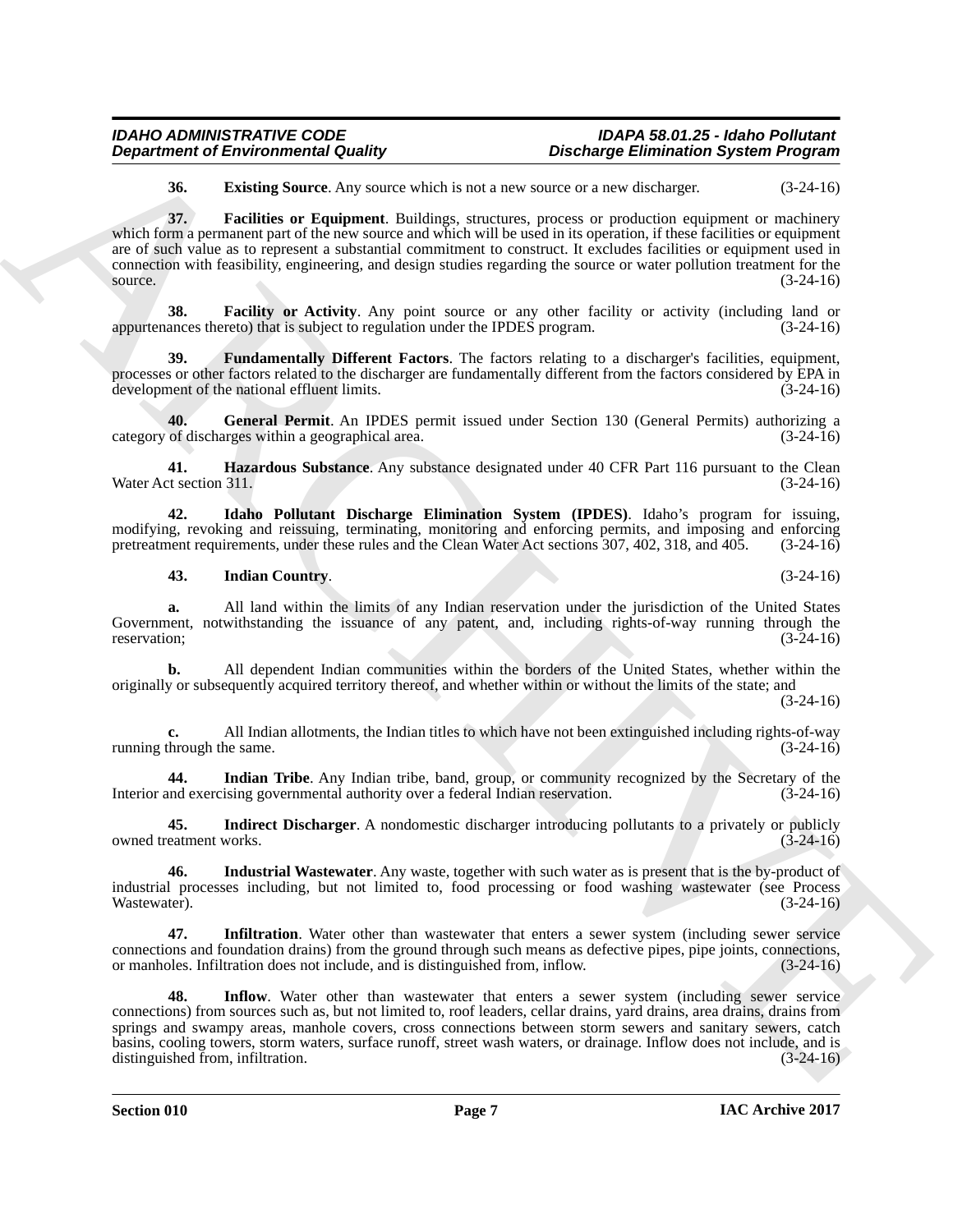**49. Interstate Agency**. An agency of two (2) or more states established by or under an agreement or compact, or any other agency of two (2) or more states having substantial powers or duties pertaining to the control of pollution. (3-24-16)

**50.** Load Allocation (LA). The portion of a receiving water body's loading capacity that is attributed one (1) of its existing or future nonpoint sources of pollution or to natural background sources. (3-24-16) either to one (1) of its existing or future nonpoint sources of pollution or to natural background sources.

**51. Major Facility**. A facility or activity that is:  $(3-24-16)$ 

**a.** A publicly or privately owned treatment works with a design flow equal to or greater than one million gallons per day (1 MGD), or serves a population of ten thousand (10,000) or more, or causes significant water<br>quality impacts: or (3-24-16) quality impacts; or (3-24-16)

**b.** A non-municipal facility that equals or exceeds the eighty (80) point accumulation as described in the Score Summary of the NPDES Non-Municipal Permit Rating Work Sheet (June 27, 1990) or the Department equivalent guidance document. (3-24-16) equivalent guidance document.

**52. Maximum Daily Discharge Limitation**. The highest allowable daily discharge. (3-24-16)

**53. Maximum Daily Flow**. The largest volume of flow to be discharged during a continuous twenty-<br>r period expressed as a volume per unit time. (3-24-16) four-hour period expressed as a volume per unit time.

**54.** Mixing Zone. A defined area or volume of the receiving water surrounding or adjacent to a wastewater discharge where the receiving water, as a result of the discharge, may not meet all applicable water quality criteria or standards. It is considered a place where wastewater mixes with receiving water and not as a place<br>(3-24-16) (3-24-16) where effluents are treated.

**Department of Environmental Quality**<br> **Considered to the Construction of the Construction Construction Construction Construction Construction Construction Construction Construction Construction Construction Construction Municipality**. A city, town, county, district, association, or other public body created by or under state law and having jurisdiction over disposal of sewage, industrial wastes, or other wastes, or an Indian tribe or an authorized Indian tribal organization, or a designated and approved management agency under the Clean Water Act section 208.  $(3-24-16)$ 

**56. National Pollutant Discharge Elimination System (NPDES)**. The national program for issuing, modifying, revoking and reissuing, terminating, monitoring and enforcing permits, and imposing and enforcing pretreatment requirements, under the Clean Water Act sections 307, 402, 318, and 405. (3-24-16) pretreatment requirements, under the Clean Water Act sections 307, 402, 318, and 405.

| -57. | New Discharger. Any building, structure, facility, or installation: | $(3-24-16)$ |
|------|---------------------------------------------------------------------|-------------|
| а.   | From which there is or may be a discharge of pollutants;            | $(3-24-16)$ |

**b.** That did not commence the discharge of pollutants at a particular site prior to August 13, 1979;  $(3-24-16)$ 

**c.** Which is not a new source; and (3-24-16)

**d.** Which has never received a finally effective NDPES or IPDES permit for discharges at that site.  $(3-24-16)$ 

**e.** This definition includes an indirect discharger which commences discharging into waters of the United States after August 13, 1979. It also includes any existing mobile point source such as an aggregate plant, that begins discharging at a site for which it does not have a permit; (3-24-16)

**58.** New Source. Any building, structure, facility, or installation from which there is or may be a e of pollutants, the construction of which commenced:  $(3-24-16)$ discharge of pollutants, the construction of which commenced:

**a.** After promulgation of standards of performance under the Clean Water Act section 306 which are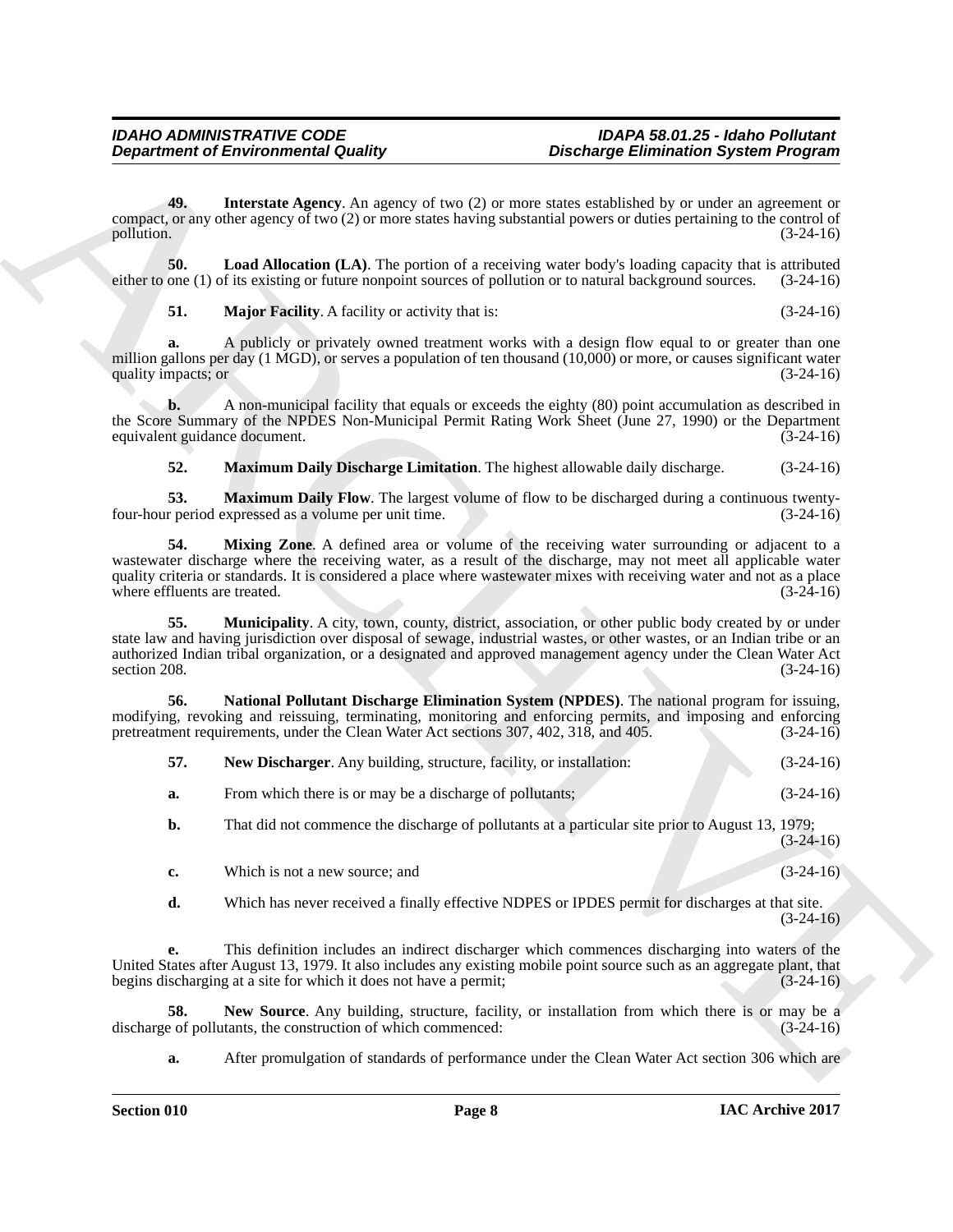| applicable to such source; or<br>$\mathbf{b}$ .<br>After proposal of standards of performance in accordance with the Clean Water Act section 306<br>which are applicable to such source, but only if the standards are promulgated in accordance with section 306 within<br>one hundred twenty (120) days of their proposal.<br>59.<br>Notice of Intent to Deny. A type of draft permit that shall convey to a permit applicant or<br>permittee, the Department's intent to not issue or renew an IPDES permit.<br>60.<br>Notice of Intent to Obtain Coverage under an IPDES General Permit. An applicant seeking<br>discharge coverage under an IPDES general permit shall submit a notice of intent to obtain coverage for discharges to<br>waters of the United States under general permit classifications, including, but not limited to:<br>Storm Water Construction General Permit (CGP);<br>a.<br>Multi-Sector General Permit (MSGP) for Industrial Storm Water Requirements;<br>b.<br>Municipal Separate Storm Sewer System (MS4) General Permit;<br>$c_{\bullet}$<br>d.<br>Concentrated Animal Feeding Operation (CAFO) General Permit;<br>Concentrated Aquatic Animal Production (CAAP) Facility General Permit;<br>е.<br>f.<br>Ground Water Remediation General Permit;<br><b>Suction Dredge General Permit;</b><br>g.<br>h.<br>Vessel General Permit (VGP); or<br>i.<br>Pesticide General Permit (PGP).<br>61.<br>Notice of Intent to Terminate. A notice of intent to terminate shall:<br>Convey to a permittee the Department's intent to terminate an existing IPDES permit for cause; or<br>a. | <b>Discharge Elimination System Program</b> |
|-----------------------------------------------------------------------------------------------------------------------------------------------------------------------------------------------------------------------------------------------------------------------------------------------------------------------------------------------------------------------------------------------------------------------------------------------------------------------------------------------------------------------------------------------------------------------------------------------------------------------------------------------------------------------------------------------------------------------------------------------------------------------------------------------------------------------------------------------------------------------------------------------------------------------------------------------------------------------------------------------------------------------------------------------------------------------------------------------------------------------------------------------------------------------------------------------------------------------------------------------------------------------------------------------------------------------------------------------------------------------------------------------------------------------------------------------------------------------------------------------------------------------------------------------------------------------------------------------------------------|---------------------------------------------|
|                                                                                                                                                                                                                                                                                                                                                                                                                                                                                                                                                                                                                                                                                                                                                                                                                                                                                                                                                                                                                                                                                                                                                                                                                                                                                                                                                                                                                                                                                                                                                                                                                 | $(3-24-16)$                                 |
|                                                                                                                                                                                                                                                                                                                                                                                                                                                                                                                                                                                                                                                                                                                                                                                                                                                                                                                                                                                                                                                                                                                                                                                                                                                                                                                                                                                                                                                                                                                                                                                                                 | $(3-24-16)$                                 |
|                                                                                                                                                                                                                                                                                                                                                                                                                                                                                                                                                                                                                                                                                                                                                                                                                                                                                                                                                                                                                                                                                                                                                                                                                                                                                                                                                                                                                                                                                                                                                                                                                 | $(3-24-16)$                                 |
|                                                                                                                                                                                                                                                                                                                                                                                                                                                                                                                                                                                                                                                                                                                                                                                                                                                                                                                                                                                                                                                                                                                                                                                                                                                                                                                                                                                                                                                                                                                                                                                                                 | $(3-24-16)$                                 |
|                                                                                                                                                                                                                                                                                                                                                                                                                                                                                                                                                                                                                                                                                                                                                                                                                                                                                                                                                                                                                                                                                                                                                                                                                                                                                                                                                                                                                                                                                                                                                                                                                 | $(3-24-16)$                                 |
|                                                                                                                                                                                                                                                                                                                                                                                                                                                                                                                                                                                                                                                                                                                                                                                                                                                                                                                                                                                                                                                                                                                                                                                                                                                                                                                                                                                                                                                                                                                                                                                                                 | $(3-24-16)$                                 |
|                                                                                                                                                                                                                                                                                                                                                                                                                                                                                                                                                                                                                                                                                                                                                                                                                                                                                                                                                                                                                                                                                                                                                                                                                                                                                                                                                                                                                                                                                                                                                                                                                 | $(3-24-16)$                                 |
|                                                                                                                                                                                                                                                                                                                                                                                                                                                                                                                                                                                                                                                                                                                                                                                                                                                                                                                                                                                                                                                                                                                                                                                                                                                                                                                                                                                                                                                                                                                                                                                                                 | $(3-24-16)$                                 |
|                                                                                                                                                                                                                                                                                                                                                                                                                                                                                                                                                                                                                                                                                                                                                                                                                                                                                                                                                                                                                                                                                                                                                                                                                                                                                                                                                                                                                                                                                                                                                                                                                 | $(3-24-16)$                                 |
|                                                                                                                                                                                                                                                                                                                                                                                                                                                                                                                                                                                                                                                                                                                                                                                                                                                                                                                                                                                                                                                                                                                                                                                                                                                                                                                                                                                                                                                                                                                                                                                                                 | $(3-24-16)$                                 |
|                                                                                                                                                                                                                                                                                                                                                                                                                                                                                                                                                                                                                                                                                                                                                                                                                                                                                                                                                                                                                                                                                                                                                                                                                                                                                                                                                                                                                                                                                                                                                                                                                 | $(3-24-16)$                                 |
|                                                                                                                                                                                                                                                                                                                                                                                                                                                                                                                                                                                                                                                                                                                                                                                                                                                                                                                                                                                                                                                                                                                                                                                                                                                                                                                                                                                                                                                                                                                                                                                                                 | $(3-24-16)$                                 |
|                                                                                                                                                                                                                                                                                                                                                                                                                                                                                                                                                                                                                                                                                                                                                                                                                                                                                                                                                                                                                                                                                                                                                                                                                                                                                                                                                                                                                                                                                                                                                                                                                 | $(3-24-16)$                                 |
|                                                                                                                                                                                                                                                                                                                                                                                                                                                                                                                                                                                                                                                                                                                                                                                                                                                                                                                                                                                                                                                                                                                                                                                                                                                                                                                                                                                                                                                                                                                                                                                                                 | $(3-24-16)$                                 |
|                                                                                                                                                                                                                                                                                                                                                                                                                                                                                                                                                                                                                                                                                                                                                                                                                                                                                                                                                                                                                                                                                                                                                                                                                                                                                                                                                                                                                                                                                                                                                                                                                 | $(3-24-16)$                                 |
| Convey to the Department a permittee's intent to terminate coverage for an activity under an<br>b.<br>Individual or General Permit. A construction general permit holder is obligated to submit a notice of intent to<br>terminate upon completion of construction activities and, in the case of storm water control, that final stabilization<br>has been achieved.                                                                                                                                                                                                                                                                                                                                                                                                                                                                                                                                                                                                                                                                                                                                                                                                                                                                                                                                                                                                                                                                                                                                                                                                                                           | $(3-24-16)$                                 |
| <b>Owner or Operator</b> . The person, company, corporation, district, association, or other<br>62.<br>organizational entity that is an owner or operator of any facility or activity subject to regulation under the IPDES<br>program.                                                                                                                                                                                                                                                                                                                                                                                                                                                                                                                                                                                                                                                                                                                                                                                                                                                                                                                                                                                                                                                                                                                                                                                                                                                                                                                                                                         | $(3-24-16)$                                 |
| 63.<br><b>Permit</b> . The authorization, license, or equivalent control document issued by the Department to<br>implement the requirements of these rules. This does not include any permit which has not yet been the subject of<br>final Department action, such as a draft permit or a proposed permit.                                                                                                                                                                                                                                                                                                                                                                                                                                                                                                                                                                                                                                                                                                                                                                                                                                                                                                                                                                                                                                                                                                                                                                                                                                                                                                     | $(3-24-16)$                                 |
| Person. An individual, public or private corporation, partnership, association, firm, joint stock<br>64.<br>company, joint venture, trust, estate, state, municipality, commission, political subdivision of the state, state or federal<br>agency, department or instrumentality, special district, interstate body or any legal entity, or an agent or employee<br>thereof, which is recognized by law as the subject of rights and duties.                                                                                                                                                                                                                                                                                                                                                                                                                                                                                                                                                                                                                                                                                                                                                                                                                                                                                                                                                                                                                                                                                                                                                                   | $(3-24-16)$                                 |
| 65.<br>Point Source. Any discernible, confined, and discrete conveyance, including but not limited to,<br>any pipe, ditch, channel, tunnel, conduit, well, discrete fissure, container, rolling stock, concentrated animal feeding<br>operation, landfill leachate collection system, vessel or other floating craft from which pollutants are or may be                                                                                                                                                                                                                                                                                                                                                                                                                                                                                                                                                                                                                                                                                                                                                                                                                                                                                                                                                                                                                                                                                                                                                                                                                                                        |                                             |

**Section 010 Page 9**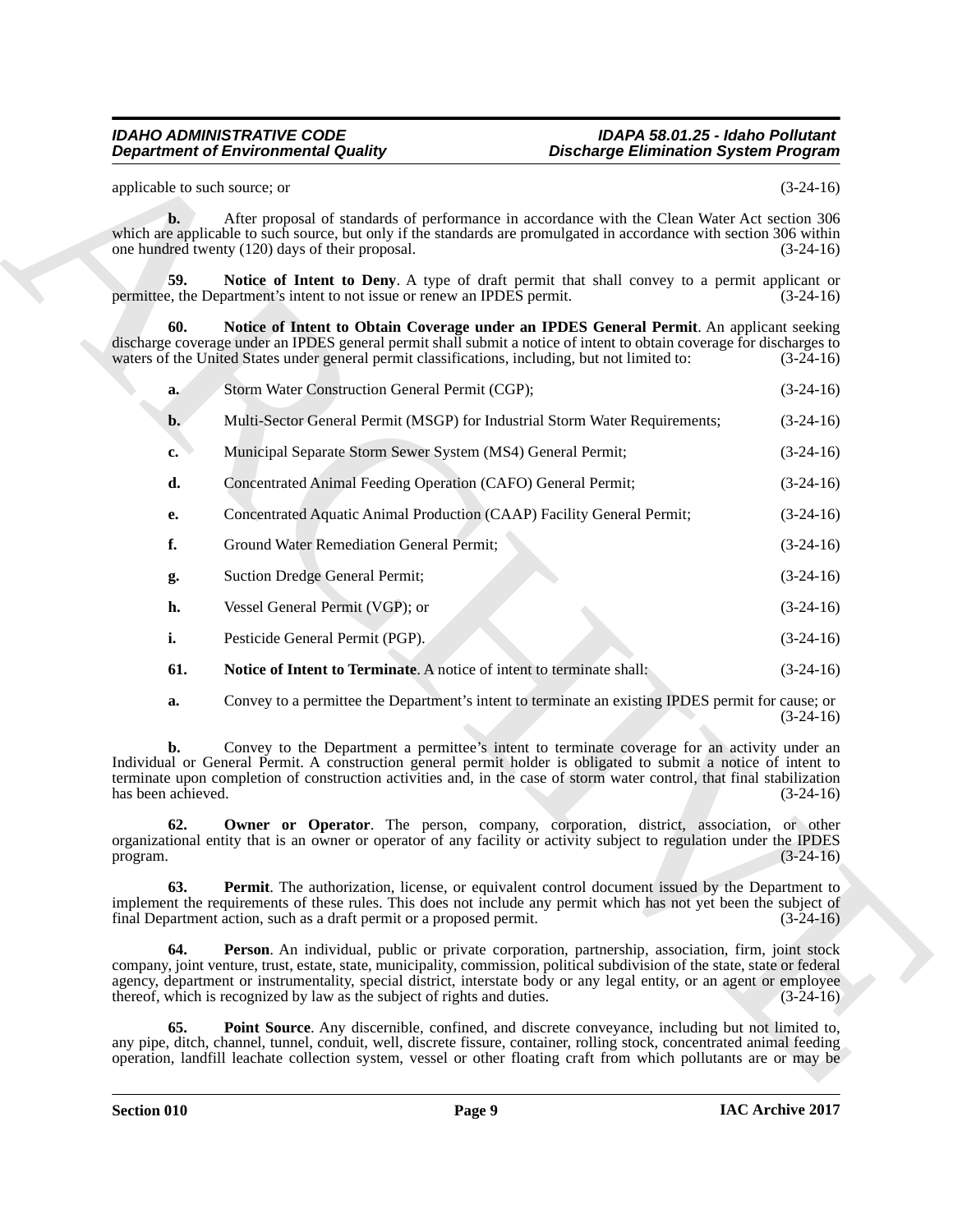discharged. This term does not include return flows from irrigated agriculture or agricultural storm water runoff. (3-24-16)

**66. Pollutant**. Dredged spoil, solid waste, incinerator residue, filter backwash, sewage, garbage, sewage sludge, munitions, chemical wastes, biological materials, radioactive materials (except those regulated under the Atomic Energy Act of 1954, as amended (42 U.S.C. 2011 et seq.)), heat, wrecked or discarded equipment, rock, sand, cellar dirt and industrial, municipal, and agricultural waste discharged into water. It does not mean: (3-24-16)

**a.** Sewage from vessels; or (3-24-16)

**b.** Water, gas, or other material which is injected into a well to facilitate production of oil or gas, or water derived in association with oil and gas production and disposed of in a well, if the well used either to facilitate production or for disposal purposes is approved by authority of the state in which the well is located, and if the state determines that the injection or disposal will not result in the degradation of ground or surface water resources.

NOTE: Radioactive materials covered by the Atomic Energy Act are those encompassed in its definition of source, byproduct, or special nuclear materials. Examples of materials not covered include radium and accelerator-produced isotopes. See Train v. Colorado Public Interest Research Group, Inc., 426 U.S. 1 (1976).

**67. Potable Water**. Water which is free from impurities in such amounts that it is safe for human tion without treatment. (3-24-16) consumption without treatment.

**Department of Environmental Oustity**<br>
distances of Environmental Oustity control and the showing Environmental System Program<br>
distances of Eq. Publisher Archives and the showing experimental state state of the system of **68. Pretreatment**. The reduction of the amount of pollutants, the elimination of pollutants, or the alteration of the nature of pollutant properties in wastewater prior to or in lieu of discharging or otherwise introducing such pollutants into a POTW. The reduction or alteration may be obtained by physical, chemical or biological processes, process changes or by other means, except as prohibited by 40 CFR 403.6(d). Appropriate pretreatment technology includes control equipment, such as equalization tanks or facilities, for protection against surges or slug loadings that might interfere with or otherwise be incompatible with the POTW. However, where wastewater from a regulated process is mixed in an equalization facility with unregulated wastewater or with wastewater from another regulated process, the effluent from the equalization facility must meet an adjusted pretreatment limit calculated in  $\alpha$  accordance with 40 CFR 403.6(e). (3-24-16)

**69. Primary Industry Category**. Any industry category listed in Appendix A of 40 CFR Part 122. (3-24-16)

**70. Privately Owned Treatment Works**. Any device or system which is used to treat wastes and is not a Publicly Owned Treatment Works (POTW).

**71. Process Wastewater**. Any water which, during manufacturing or processing, comes into direct contact with or results from the production or use of any raw material, intermediate product, finished product, by product, or waste product (see Industrial Wastewater definition). (3-24-16) byproduct, or waste product (see Industrial Wastewater definition).

**72. Proposed Permit**. An IPDES permit prepared after the close of the public comment period (and, when applicable, any public meeting and administrative appeals) which is sent to EPA for review before final issuance by the Department. A proposed permit is not a draft permit. (3-24-16) issuance by the Department. A proposed permit is not a draft permit.

**73. Publicly Owned Treatment Works (POTW)**. A treatment works as defined by the Clean Water Act section 212, which is owned by a state or municipality, as defined by the Clean Water Act section 502(4). This definition includes any devices and systems used in the storage, treatment, recycling and reclamation of municipal sewage or industrial wastes of a liquid nature. It also includes sewers, pipes and other conveyances only if they convey wastewater to a POTW treatment plant. The term also means the municipality as defined in the Clean Water Act section 502(4), which has jurisdiction over the indirect discharges to and the discharges from such a treatment works.  $(3-24-16)$ 

- **74. Receiving Waters**. Those waters of the United States to which there is a discharge of pollutants. (3-24-16)
- **75. Recommencing Discharger**. A source which renews discharges after terminating operations.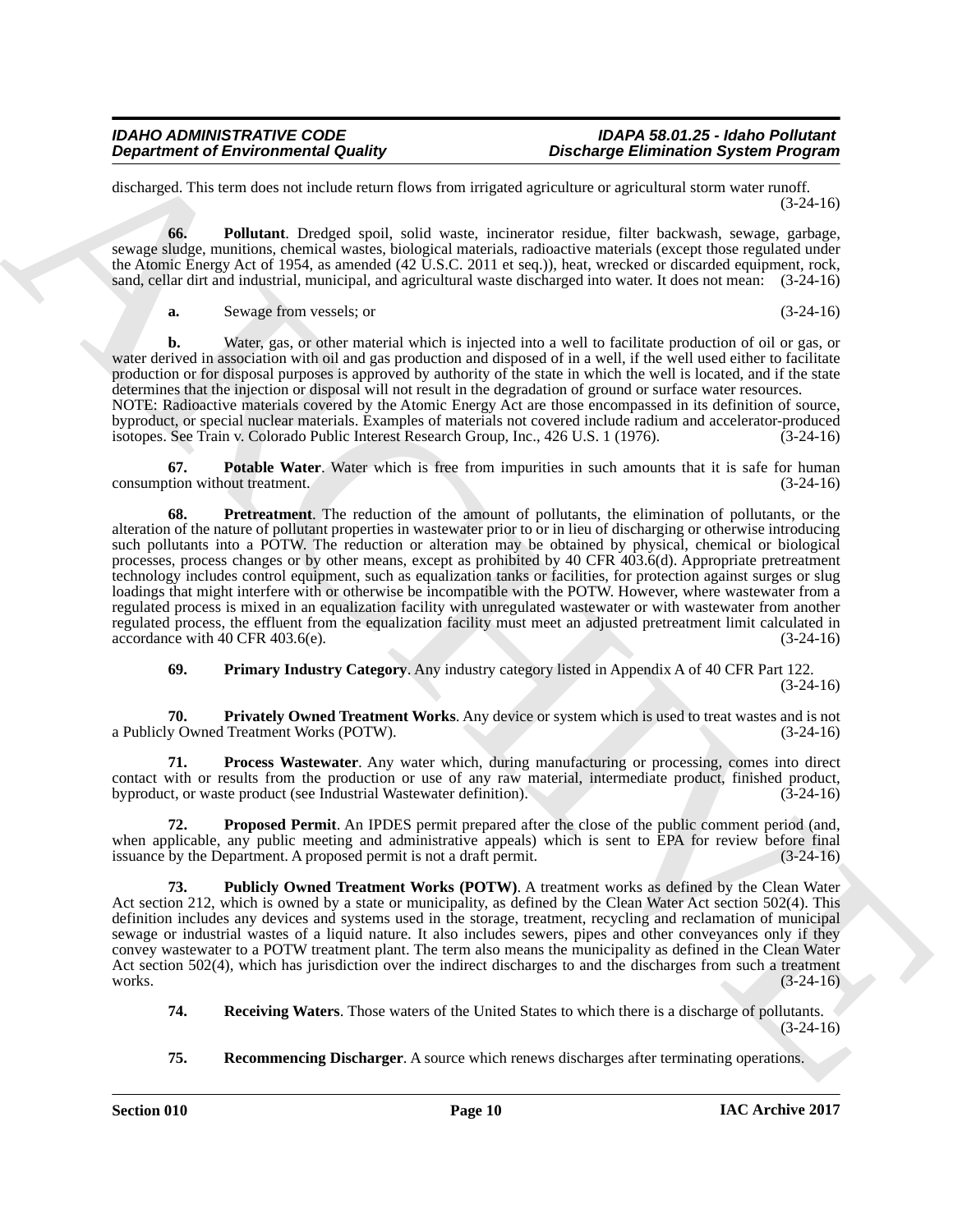(3-24-16)

**76. Regional Administrator**. The Region 10 Administrator of the Environmental Protection Agency thorized representative of the Regional Administrator. (3-24-16) or the authorized representative of the Regional Administrator.

**77. Secondary Industry Category**. Any industry category which is not a primary industry category.  $(3-24-16)$ 

**Department of Environmental Guality ... Discharge Environmental System Programs**<br>
The Regional Administration The Regional Distributions of the Financial Distribution (3-24-16)<br>
The Secondary Industry Campany, Any incl **78. Secondary Treatment**. Technology-based requirements for direct discharging POTWs, based on the expected performance of a combination of physical and biological processes typical for the treatment of pollutants in municipal sewage. Standards are expressed as a minimum level of effluent quality in terms of: BOD5, total suspended solids (TSS), and pH (except as provided by treatment equivalent to secondary treatment and other special considerations). (3-24-16) considerations).

**79.** Secretary. The Secretary of the Army, acting through the Chief of Engineers. (3-24-16)

**80. Septage**. The liquid and solid material pumped from a septic tank, cesspool, or similar domestic reatment system, or a holding tank when the system is cleaned or maintained. (3-24-16) sewage treatment system, or a holding tank when the system is cleaned or maintained.

**81. Severe Property Damage**. Substantial physical damage to property, damage to the treatment facilities which causes them to become inoperable, or substantial and permanent loss of natural resources which can reasonably be expected to occur in the absence of a bypass. Severe property damage does not mean economic loss caused by delays in production. (3-24-16) caused by delays in production.

**82. Sewage**. The water-carried human or animal waste from residences, buildings, industrial establishments or other places, together with such ground water infiltration and surface water as may be present.

(3-24-16)

**83. Sewage from Vessels**. Human body wastes and the wastes from toilets and other receptacles intended to receive or retain body wastes that are discharged from vessels and regulated under the Clean Water Act section 312.  $(3-24-16)$ 

**84. Sewage Sludge**. Any solid, semi-solid, or liquid residue removed during the treatment of wastewater. Sewage sludge includes, but is not limited to, solids removed during primary, secondary, or advanced wastewater treatment, scum, septage, portable toilet pumpings, type III marine sanitation device pumpings (33 CFR Part 159), and sewage sludge products. Sewage sludge does not include grit or screenings, or ash generated during the incineration of sewage sludge. (3-24-16) incineration of sewage sludge.

**85. Sewage Sludge Use or Disposal Practice**. The collection, storage, treatment, transportation,  $gg$ , monitoring, use, or disposal of sewage sludge. (3-24-16) processing, monitoring, use, or disposal of sewage sludge.

#### **86. Significant Industrial User**. (3-24-16)

**a.** All industrial users subject to Categorical Pretreatment Standards under 40 CFR 403.6 and 40 CFR Parts 400 through 471; and

**b.** Any other industrial user that: (3-24-16)

i. Discharges an average of twenty-five thousand (25,000) gallons per day or more of process ter to the POTW (excluding sanitary, noncontact cooling and boiler blowdown wastewater); (3-24-16) wastewater to the POTW (excluding sanitary, noncontact cooling and boiler blowdown wastewater);

Contributes a process waste stream which makes up five percent  $(5%)$  or more of the average dry weather hydraulic or organic capacity of the POTW treatment plant; or (3-24-16)

iii. Is designated as such by the Control Authority on the basis that the industrial user has a reasonable potential for adversely affecting the POTW's operation or for violating any Pretreatment Standard or requirement (in accordance with 40 CFR 403.8(f)(6)). (3-24-16) accordance with 40 CFR  $403.8(f)(6)$ ).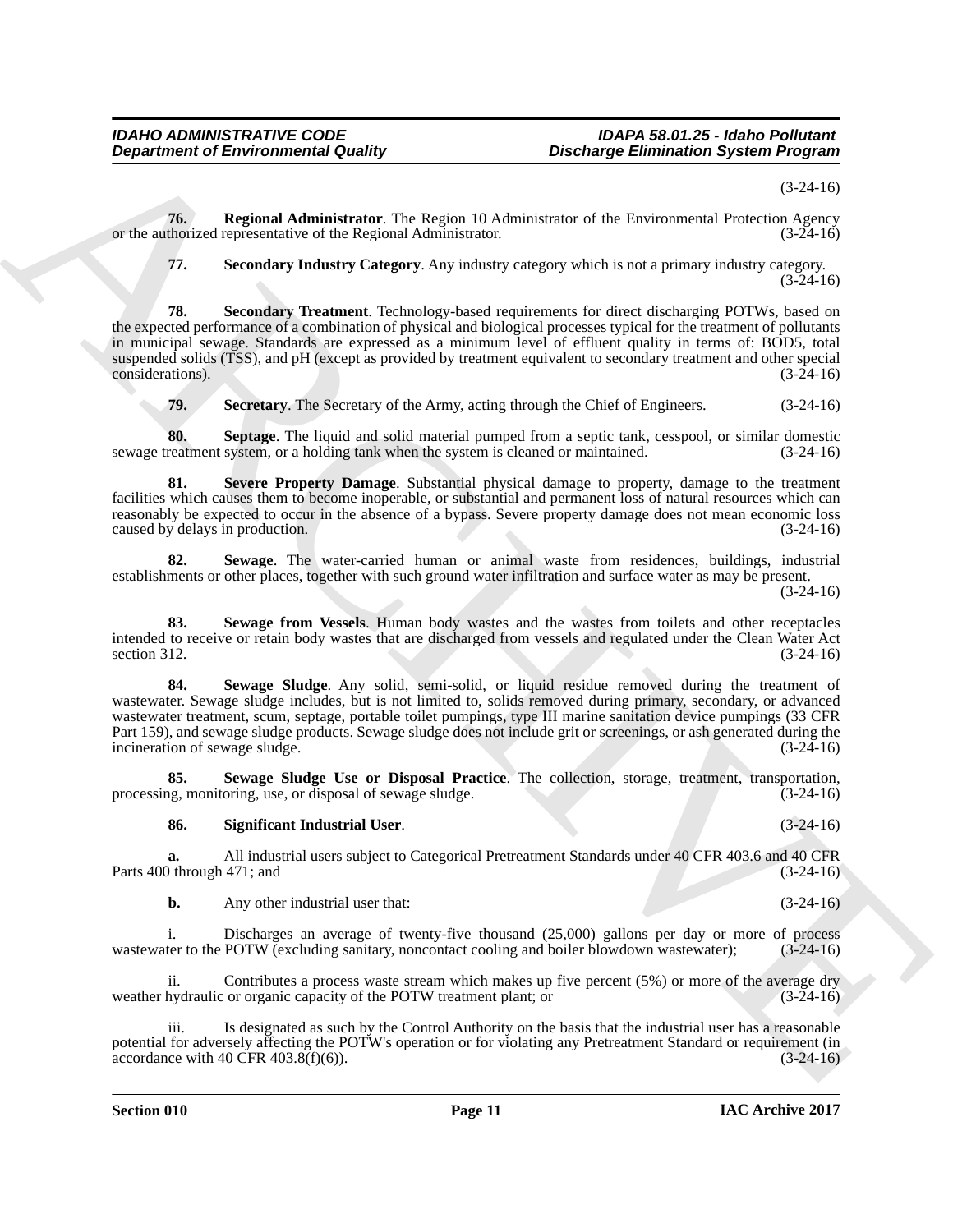**Department of Environmental Guality**<br>
Space through the same of the same of the same of the same of the same of the same of the same of the same of the same of the same of the same of the same of the same of the same of **87. Silvicultural Point Source**. Any discernible, confined, and discrete conveyance related to rock crushing, gravel washing, log sorting, or log storage facilities which are operated in connection with silvicultural activities and from which pollutants are discharged into waters of the United States. The term does not include nonpoint source silvicultural activities such as nursery operations, site preparation, reforestation and subsequent cultural treatment, thinning, prescribed burning, pest and fire control, harvesting operations, surface drainage, or road construction and maintenance from which there is natural runoff. However, some of these activities (such as stream crossing for roads) may involve point source discharges of dredged or fill material which may require a Clean Water Act section 404 permit. (3-24-16)

**88.** Site. The land or water area where any facility or activity is physically located or conducted, g adjacent land used in connection with the facility or activity. (3-24-16) including adjacent land used in connection with the facility or activity.

**80. Sludge-Only Facility.** Any TWTDS whose methods of sewage sludge use or disposal are subject to regulations promulgated pursuant to the Clean Water Act section 405(d) and is required to obtain an IPDES permit.  $(3-24-16)$ 

**90. Source**. Any building, structure, facility, or installation from which there is or may be discharge of pollutants. (3-24-16)

**91. Standards for Sewage Sludge Use or Disposal**. Regulations promulgated pursuant to the Clean Water Act section 405(d) and these rules which govern minimum requirements for sludge quality, management practices, and monitoring and reporting applicable to sewage sludge or the use or disposal of sewage sludge by any<br>(3-24-16) person.  $(3-24-16)$ 

**92.** State. The state of Idaho. (3-24-16)

**93. State/EPA Agreement**. An agreement between the EPA Regional Administrator and the state of Idaho which coordinates EPA and Department activities, responsibilities and programs including those under the Clean Water Act programs. (3-24-16) Clean Water Act programs.

**94. Storm Water**. Storm water runoff, snow melt runoff, and surface runoff and drainage. (3-24-16)

**95. Technology-Based Effluent Limitation (TBEL)**. Treatment requirements under the Clean Water Act that represent the minimum level of control that must be imposed in a permit issued under section 402 of the Clean Water Act. (3-24-16) Clean Water Act.

**96. Total Dissolved Solids**. The total dissolved (filterable) solids as determined by use of the method specified in 40 CFR Part 136. (3-24-16)

**97. Toxic Pollutant**. Any substance, material or disease-causing agent, or a combination thereof, which after discharge to waters of the United States and upon exposure, ingestion, inhalation, or assimilation into any organism (including humans), either directly from the environment or indirectly by ingestion through food chains, will cause death, disease, behavioral abnormalities, malignancy, genetic mutation, physiological abnormalities (including malfunctions in reproduction) or physical deformations in affected organisms or their offspring. Toxic pollutants include, but are not limited to, the one hundred twenty-six (126) priority pollutants identified by EPA pursuant to the Clean Water Act section 307(a), or in the case of sewage sludge use or disposal practices, any pollutant identified in regulations implementing the Clean Water Act section 405(d). (3-24-16)

**98.** Treatment. A process or activity conducted for the purpose of removing pollutants from wastewater.  $(3-24-16)$ wastewater.  $(3-24-16)$ 

**99. Treatment Facility**. Any physical facility or land area for the purpose of collecting, treating, neutralizing, or stabilizing pollutants including treatment plants; the necessary collecting, intercepting, outfall and outlet sewers; pumping stations integral to such plants or sewers; disposal or reuse facilities; equipment and furnishing thereof; and their appurtenances. For the purpose of these rules, a treatment facility may also be known as a treatment system, a wastewater system, wastewater treatment system, wastewater treatment facility, wastewater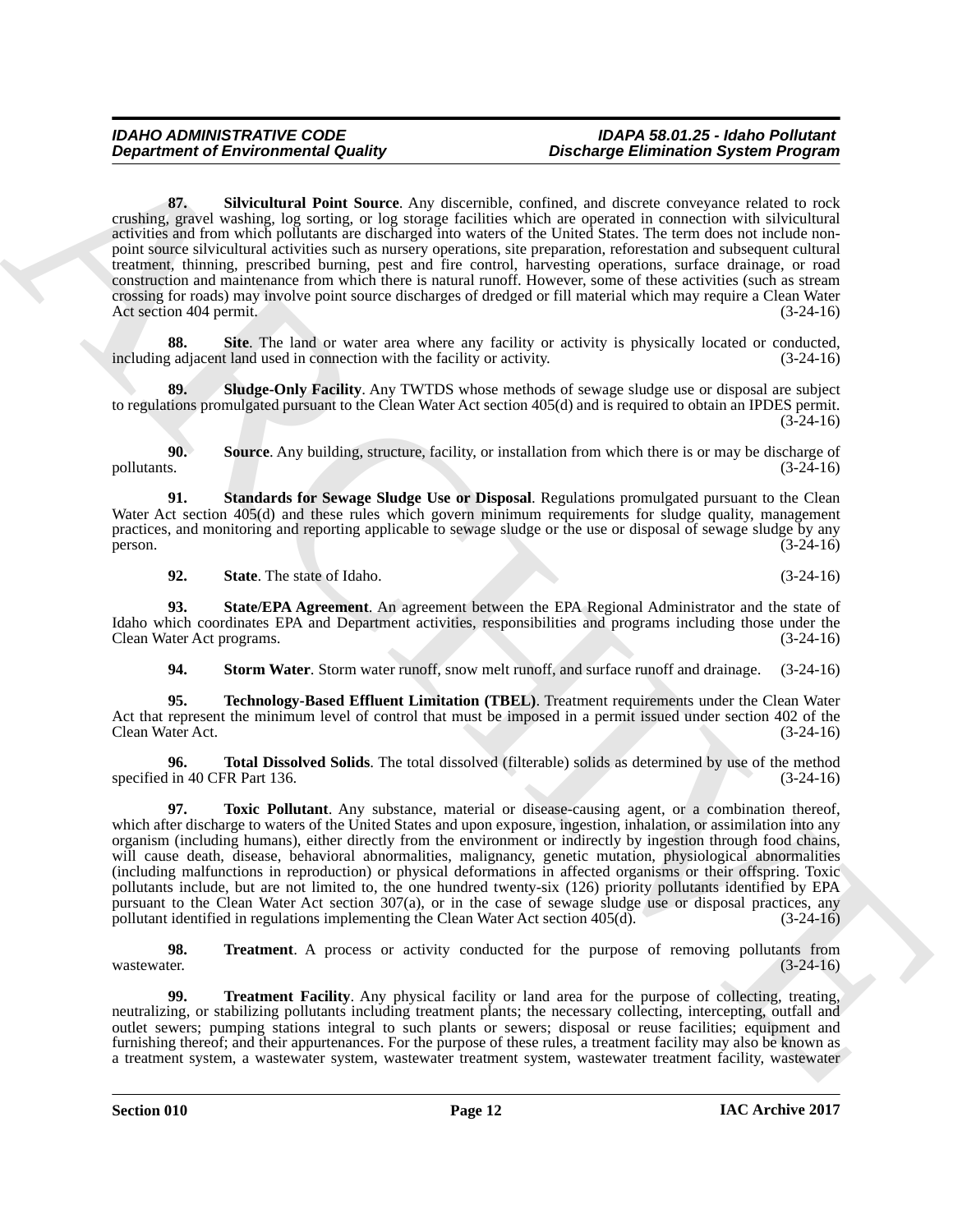treatment plant, or privately or publicly owned treatment works. (3-24-16)

**Department of Environmental Country.**<br>
Bestimating Environmental Country and the same of the properties of the country of the same of the country of the country of the same of the country of the country of the country of **100. Treatment Works Treating Domestic Sewage (TWTDS)**. A POTW or any other sewage sludge or waste water treatment devices or systems, regardless of ownership (including federal facilities), used in the storage, treatment, recycling, and reclamation of municipal or domestic sewage, including land dedicated for the disposal of sewage sludge. This definition does not include septic tanks or similar devices. For purposes of this definition, domestic sewage includes waste and waste water from humans or household operations that are discharged to or otherwise enter a treatment works. (3-24-16)

**101. Upset**. An exceptional incident in which there is unintentional and temporary noncompliance with technology-based permit effluent limitations because of factors beyond the reasonable control of the permittee. An upset does not include noncompliance to the extent caused by operational error, improperly designed treatment facilities, inadequate treatment facilities, lack of preventive maintenance, or careless or improper operation.

(3-24-16)

**102. User**. Any person served by a wastewater system. (3-24-16)

**103. Variance**. Any mechanism or provision under the Clean Water Act section 301 or 316 or under 40 CFR Part 125, or in the applicable effluent limitations guidelines allowing modification to or waiver of the generally applicable effluent limitation requirements or time deadlines of the Clean Water Act. This includes provisions which allow the establishment of alternative limitations based on fundamentally different factors or on Clean Water Act sections  $301(c)$ ,  $301(g)$ ,  $301(h)$ ,  $301(i)$ , or  $316(a)$ .  $(3-24-16)$ sections  $301(c)$ ,  $301(g)$ ,  $301(h)$ ,  $301(i)$ , or  $316(a)$ .

**104. Wasteload Allocation (WLA)**. The portion of a receiving water's loading capacity that is allocated to one (1) of its existing or future point sources of pollution. (3-24-16)

**105. Wastewater**. Any combination of liquid or water and pollutants from activities and processes occurring in dwellings, commercial buildings, industrial plants, institutions and other establishments, together with any ground water, surface water, and storm water that may be present; liquid or water that is chemically, biologically, physically or rationally identifiable as containing blackwater, gray water or commercial or industrial pollutants; and sewage. (3-24-16) sewage. (3-24-16)

**106. Water Pollution**. Any alteration of the physical, thermal, chemical, biological, or radioactive properties of any waters of the United States, or the discharge of any pollutant into the waters of the United States, which will or is likely to create a nuisance or to render such waters harmful, detrimental or injurious to public health, safety or welfare, or to fish and wildlife, or to domestic, commercial, industrial, recreational, aesthetic, or other beneficial uses. (3-24-16)

**107. Water Quality-Based Effluent Limitation (WQBEL)**. An effluent limitation determined by selecting the most stringent of the effluent limits calculated using all applicable water quality criteria (e.g., aquatic life, human health, wildlife, translation of narrative criteria) for a specific point source to a specific receiving water. (3-24-16)

**108.** Water Transfer. An activity that conveys or connects waters of the United States without g the transferred water to intervening industrial, municipal, or commercial use. (3-24-16) subjecting the transferred water to intervening industrial, municipal, or commercial use.

**109. Wetlands**. Areas inundated or saturated by surface or ground water at a frequency and duration sufficient to support, and that under normal circumstances do support, a prevalence of vegetation typically adapted for life in saturated soil conditions. Wetlands generally include swamps, marshes, bogs, and similar areas. (3-24-16)

**110.** Whole Effluent Toxicity. The aggregate toxic effect of an effluent measured directly by a toxicity test.  $(3-24-16)$ 

<span id="page-14-0"></span>**011. -- 049. (RESERVED)**

<span id="page-14-1"></span>**050. COMPUTATION OF TIME.**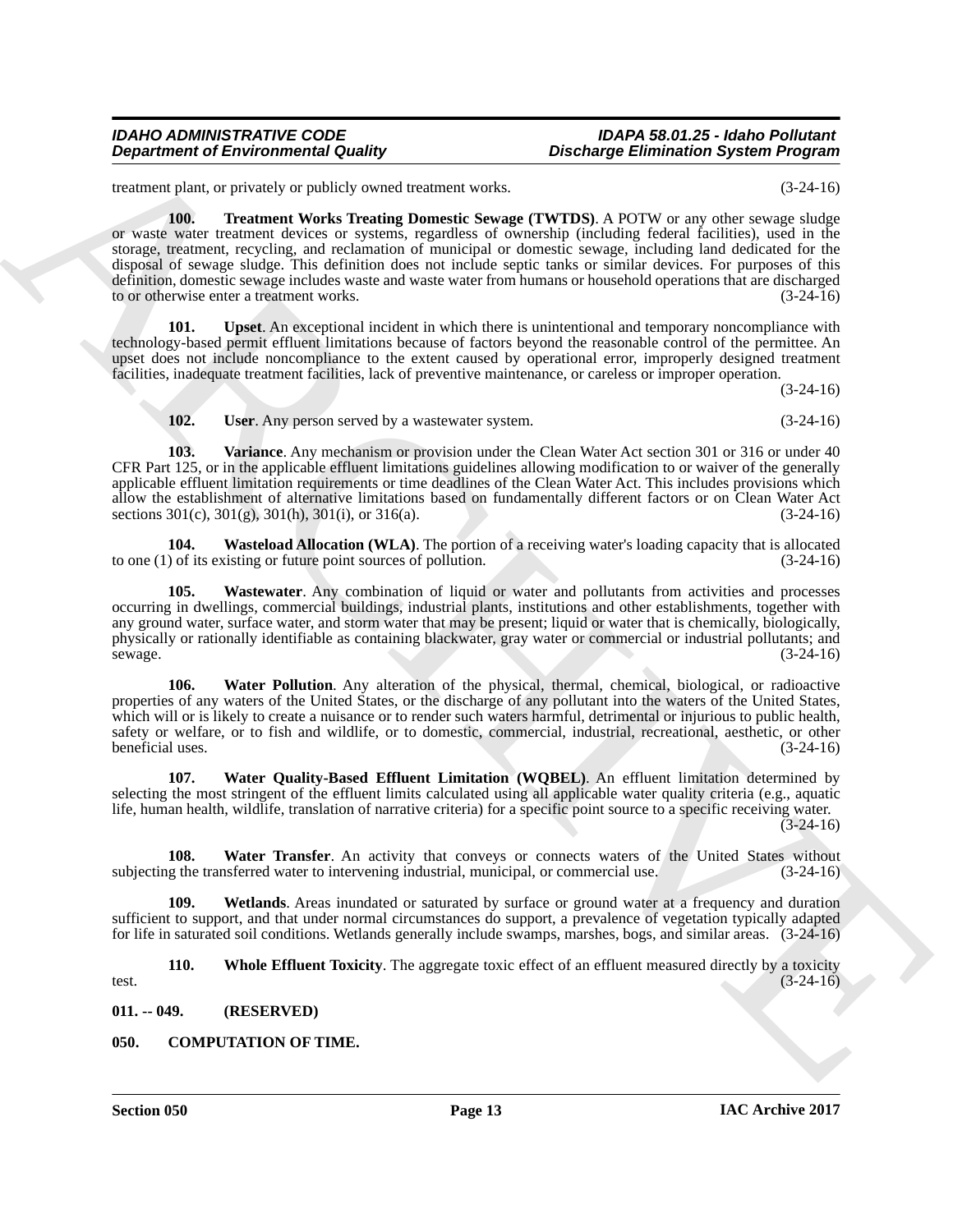**01. Computing Time**. In computing any period of time scheduled to begin after or before the occurrence of an act or event, the date of the act or event shall not be included. The last day of the period shall be included, unless it is a Saturday, a Sunday, or a legal holiday, in which case the period runs until the end of the next day which is neither a Saturday, a Sunday, nor holiday. (3-24-16)

**02. Notice by Mail**. Whenever a party or interested person has the right or is required to act within a prescribed period after the service of notice or other paper and the notice or paper is served upon him or her by mail, three (3) days shall be added to the prescribed time.  $(3-24-16)$ 

### <span id="page-15-0"></span>**051. -- 089. (RESERVED)**

### <span id="page-15-1"></span>**090. SIGNATURE REQUIREMENTS.**

**01. Permit Applications and Notices of Intent**. All IPDES permit applications and notices of intent must be signed by a certifying official as follows: (3-24-16)

**a.** For a corporation, a responsible corporate officer shall sign the application or notice of intent. In ection, a responsible corporate officer means:  $(3-24-16)$ this subsection, a responsible corporate officer means:

i. A president, secretary, treasurer, or vice-president of the corporation in charge of a principal business function, or any other person who performs similar policy- or decision-making functions for the corporation; or  $(3-24-16)$ 

ii. The manager of one (1) or more manufacturing, production, or operating facilities, if: (3-24-16)

**Department of Environmental Data of the system and probability for the system of the system of the system of the system of the system of the system of the system of the system of the system of the system of the system of** (1) The manager is authorized to make management decisions that govern the operation of the regulated facility, including having the explicit or implicit duty of making major capital investment recommendations, and initiating and directing other comprehensive measures to assure long-term environmental compliance with environmental statutes and regulations; (3-24-16)

(2) The manager can ensure that the necessary systems are established or actions taken to gather complete and accurate information for IPDES permit application requirements; and (3-24-16)

(3) Authority to sign documents has been assigned or delegated to the manager in accordance with eprocedures;<br>(3-24-16) corporate procedures;

**b.** For a partnership or sole proprietorship, the general partner or the proprietor, respectively, shall application; and (3-24-16) sign the application; and

**c.** For a municipality, state, or other public agency, either a principal executive officer or ranking elected official shall sign the application. In this subsection, a principal executive officer of an agency means:

 $(3-24-16)$ 

i. The chief executive officer of the agency; or (3-24-16)

ii. A senior executive officer having responsibility for the overall operations of a principal geographic unit or division of the agency. (3-24-16)

**02. Reports and Other Information Submitted**. Any report or information required by an IPDES permit, notice of intent, monitoring and reporting provisions, and any other information requested by the Department, must be signed by a person described in Subsection 090.01, or by a duly authorized representative of that person. A person is a duly authorized representative only if: (3-24-16)

**a.** The authorization is made in writing by a person described in Subsection 090.01; (3-24-16)

**b.** The authorization specifies either: (3-24-16)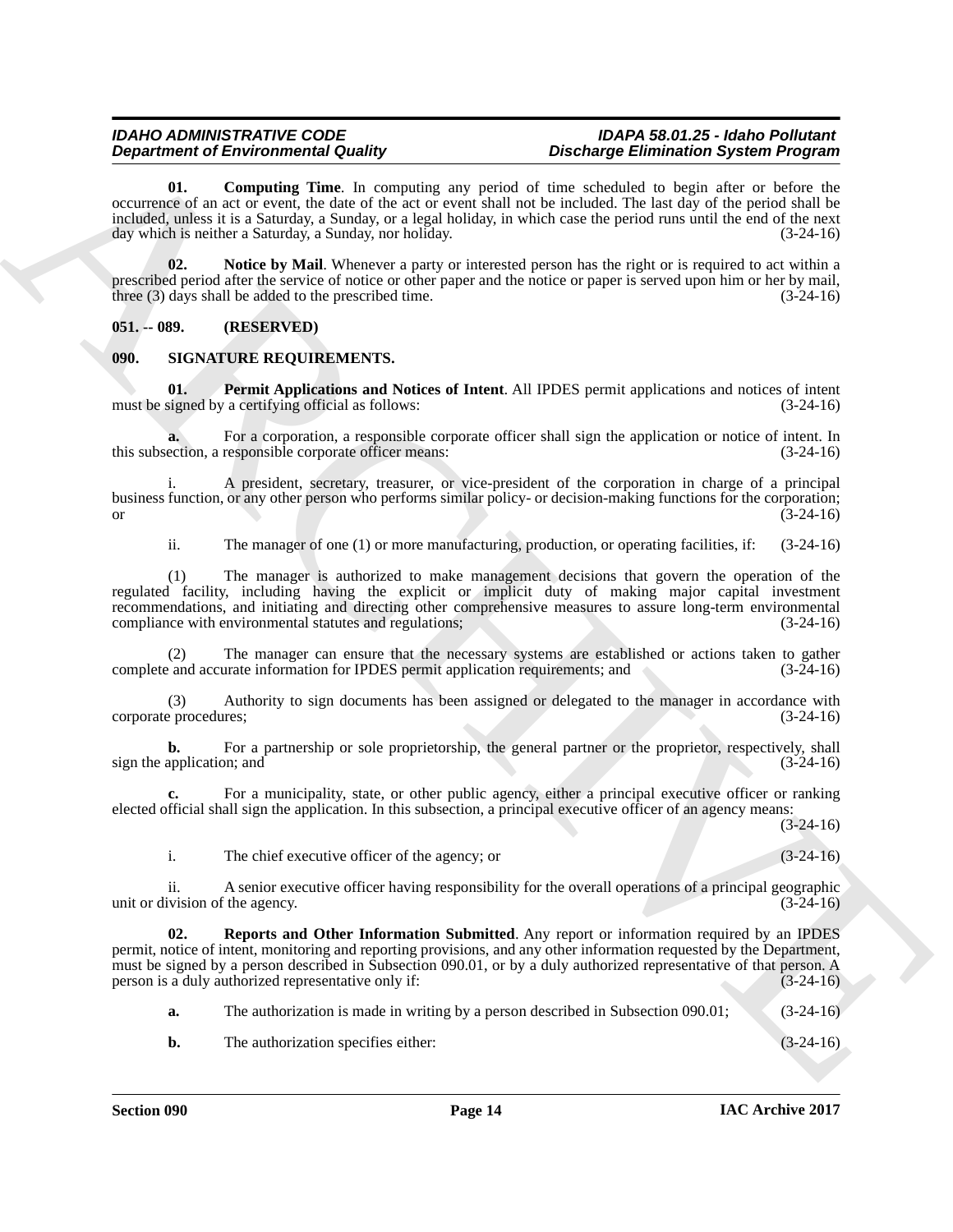An individual or a position having responsibility for the overall operation of the regulated facility or activity, including the position of manager, operator, superintendent or position of equivalent responsibility; or  $(3-24-16)$ 

ii. An individual or position having overall responsibility for environmental matters for the company; and  $(3-24-16)$ 

**c.** The written authorization is submitted to the Department. (3-24-16)

**03. New Authorization**. If an authorization is no longer accurate due to a change in staffing or personnel for the overall operation of the facility, a new authorization satisfying the requirements of Subsection 090.01 must be submitted to the Department before or together with any report, information, or application to be signed by an authorized representative.  $(3-24-16)$ signed by an authorized representative.

**Department of Environmental Conduction**:  $\mathbf{r}_1 = \mathbf{r}_2 = \mathbf{r}_3 = \mathbf{r}_4 = \mathbf{r}_5 = \mathbf{r}_5 = \mathbf{r}_6 = \mathbf{r}_6 = \mathbf{r}_6 = \mathbf{r}_6 = \mathbf{r}_6 = \mathbf{r}_6 = \mathbf{r}_6 = \mathbf{r}_6 = \mathbf{r}_6 = \mathbf{r}_6 = \mathbf{r}_6 = \mathbf{r}_6 = \mathbf{r}_6 = \mathbf{r}_6 = \mathbf{r}_6 = \mathbf{r}_6 = \math$ **04.** Certification. Any person signing a document under Subsections 090.01 or 090.02 shall certify as follows: "I certify under penalty of law that this document and all attachments were prepared under my direction or supervision in accordance with a system designed to assure that qualified personnel properly gather and evaluate the information submitted. Based on my inquiry of the person or persons who manage the system, or those persons directly responsible for gathering the information, the information submitted is, to the best of my knowledge and belief, true, accurate, and complete. I am aware that there are significant penalties for submitting false information, including the possibility of fine and imprisonment for knowing violations." (3-24-16) including the possibility of fine and imprisonment for knowing violations.'

**05. Electronic Signatures**. The Department may require any signed, certified, or authorized information required under these rules to be submitted electronically, with an electronic signature approved by the Department. (3-24-16)

<span id="page-16-0"></span>**091. -- 099. (RESERVED)**

### <span id="page-16-1"></span>**100. EFFECT OF A PERMIT.**

**01. Rights**. The issuance of, or coverage under, an IPDES permit does not convey any property rights or any exclusive privilege nor does it authorize any injury to persons or property or invasion of other private rights, or any infringement of state or local law or regulations. The issuance of, or coverage under, an IPDES permit does not constitute authorization of the permitted activities by any other state or federal agency or private person or entity, and does not excuse the permit holder from the obligation to obtain any other necessary approvals, authorizations, or permits. (3-24-16) permits.  $(3-24-16)$ 

**02. Compliance**. Except for any toxic effluent standards and prohibitions imposed under the Clean Water Act section 307, and standards for sewage sludge use or disposal under the Clean Water Act section 405(d), compliance with an IPDES permit during its term constitutes compliance, for purposes of enforcement, with Clean Water Act sections 301, 302, 306, 307, 318, 403, and 405(a) through (b). However, a permit or coverage under a permit may be modified, revoked and reissued, or terminated during its term for cause as set out in Sections 130 (General Permits), 201 (Modification, or Revocation and Reissuance of IPDES Permits), and 203 (Termination of IPDES Permits).

### <span id="page-16-2"></span>**101. DURATION.**

**01.** Permit Term. IPDES permits shall be issued for a fixed duration not to exceed five (5) years.

 $(3-24-16)$ 

**a.** The Department may issue a permit for a period of less than five (5) years. An explanation of the reasoning behind issuing a permit for a shorter period shall be provided in the fact sheet. (3-24-16)

**b.** The duration of a permit may not be modified to lengthen the effective term of the permit past the m five (5) year duration. (3-24-16) maximum five  $(5)$  year duration.

**c.** A permit may be issued to expire on or after the statutory deadline set forth in the Clean Water Act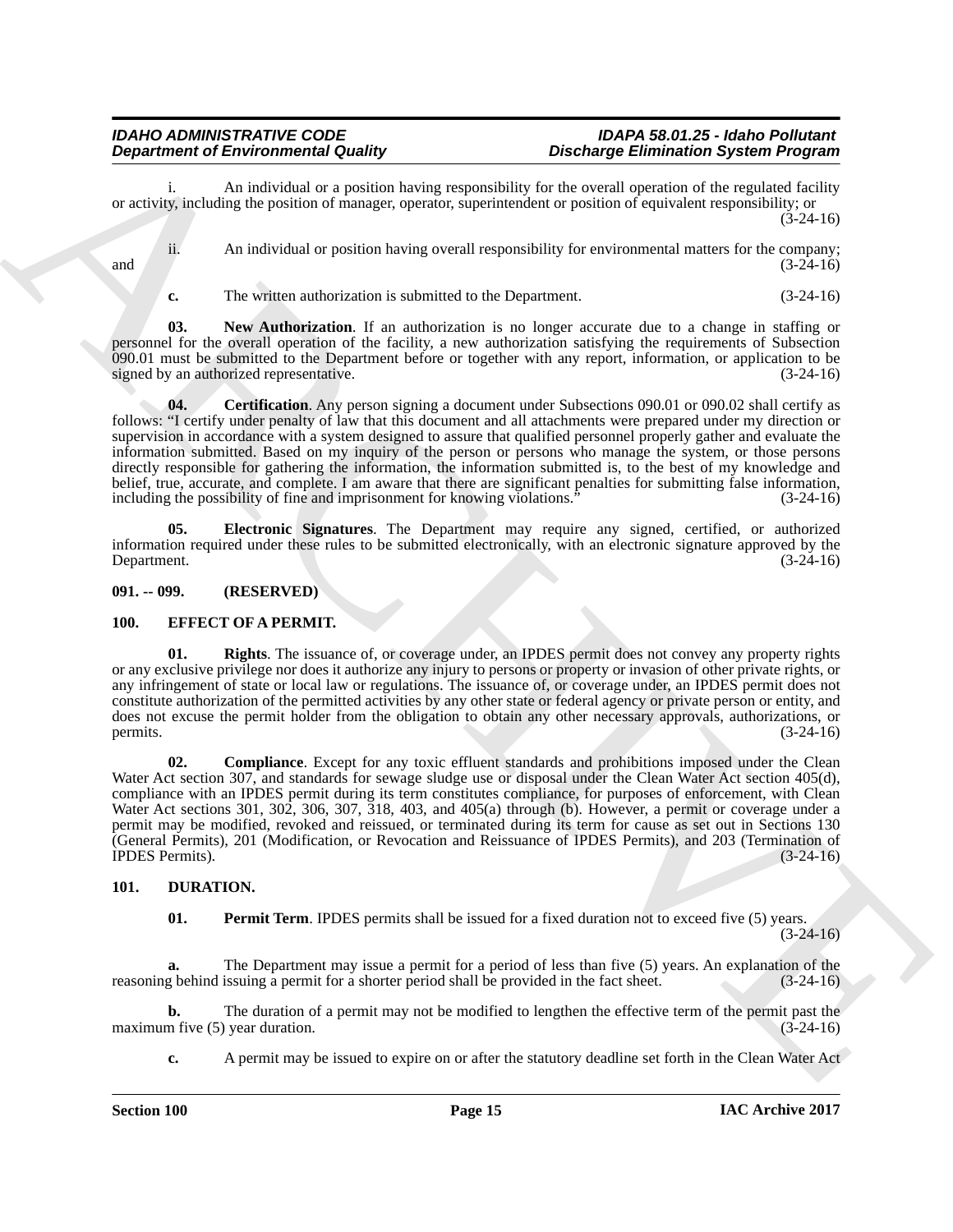sections 301(b)(2)(A), (C), and (E), if the permit includes effluent limitations to meet the requirements of the Clean Water Act sections  $301(b)(2)(A)$ , (C), (D), (E) and (F), whether or not applicable effluent limitations guidelines have been promulgated or approved. (3-24-16) been promulgated or approved.

**d.** A determination that a particular discharger falls within a given industrial category for purposes of setting a permit expiration date under Subsection 101.01.c. is not conclusive as to the discharger's inclusion in that industrial category for any other purposes, and does not prejudice any rights to challenge or change that inclusion at the time that a permit based on that determination is formulated. (3-24-16)

**e.** A federally-issued NPDES permit, the administration of which has been transferred to the Department upon or after EPA approval of the IPDES program, shall continue in effect and be enforceable by the Department, subject to Subsections 101.02 and 101.03. (3-24-16) Department, subject to Subsections 101.02 and 101.03.

**02. Continuation of Individual Permits**. The conditions of an expired individual permit, whether a federal NPDES permit (except for permits over which EPA retains authority) or a state-issued IPDES permit, will remain fully effective and enforceable until the effective date of a new permit or the date of the Department's final decision to deny the application for the new permit, if: (3-24-16) decision to deny the application for the new permit, if:

**a.** The permittee has submitted a timely and complete application for a new permit under Section 105 (Application for an Individual IPDES Permit); and

**b.** The Department, because of time, resource, or other constraints, but through no fault of the permittee, does not issue a new permit with an effective date on or before the expiration date of the previous permit.  $(3-24-16)$ 

**03. Continuation of General Permits**. The conditions of an expired general permit, whether a federal NPDES permit or a state-issued IPDES permit, will remain fully effective and enforceable (except for permits over which EPA retains authority) until the date the authorization to discharge under the new permit is determined, if:

(3-24-16)

**a.** The permittee has submitted a timely notice of intent to obtain coverage under the new general specified in Section 130 (General Permits); and (3-24-16) permit as specified in Section 130 (General Permits); and

**b.** The Department, because of time, resource, or other constraints, but through no fault of the permittee, does not issue a new general permit with an effective date on or before the expiration date of the previous permit. (3-24-16) permit.  $(3-24-16)$ 

**04. Continuation of Permits During an Appeal**. Whether the conditions of an expired permit remain effective and enforceable during an appeal of a new permit, or an appeal of the denial of a permit application, is governed by Section 204 (Appeals Process).  $(3-24-16)$ governed by Section 204 (Appeals Process).

### <span id="page-17-0"></span>**102. OBLIGATION TO OBTAIN AN IPDES PERMIT.**

**Dependent of Entropological Studies (2002)**<br>
Solven the Characteristic studies (2003) and the specific studies in the characteristic studies (2003) and the characteristic studies (2003) and the characteristic studies (20 **01. Persons Who Must Obtain a Permit**. Any person who discharges or proposes to discharge a pollutant from any point source into waters of the United States, or who owns or operates a sludge-only facility whose sewage sludge use or disposal practice is regulated by 40 CFR Part 503 or these rules, and who does not have an IPDES or NPDES permit in effect, shall submit a complete IPDES permit application to the Department, unless the discharge, proposed discharge, or TWTDS: (3-24-16)

**a.** Is covered by one (1) or more general permits in compliance with Section 130 (General Permits). Any applicant must complete a notice of intent for any discharge or proposed discharge that is covered by one (1) or more general permits;  $(3-24-16)$ 

**b.** Is excluded from IPDES permit requirements under Subsection 102.05; (3-24-16)

Is by a user to a privately owned treatment works, and the Department, under Section 370 ndards), does not otherwise require the person to apply for a permit; or  $(3-24-16)$ (Pretreatment Standards), does not otherwise require the person to apply for a permit; or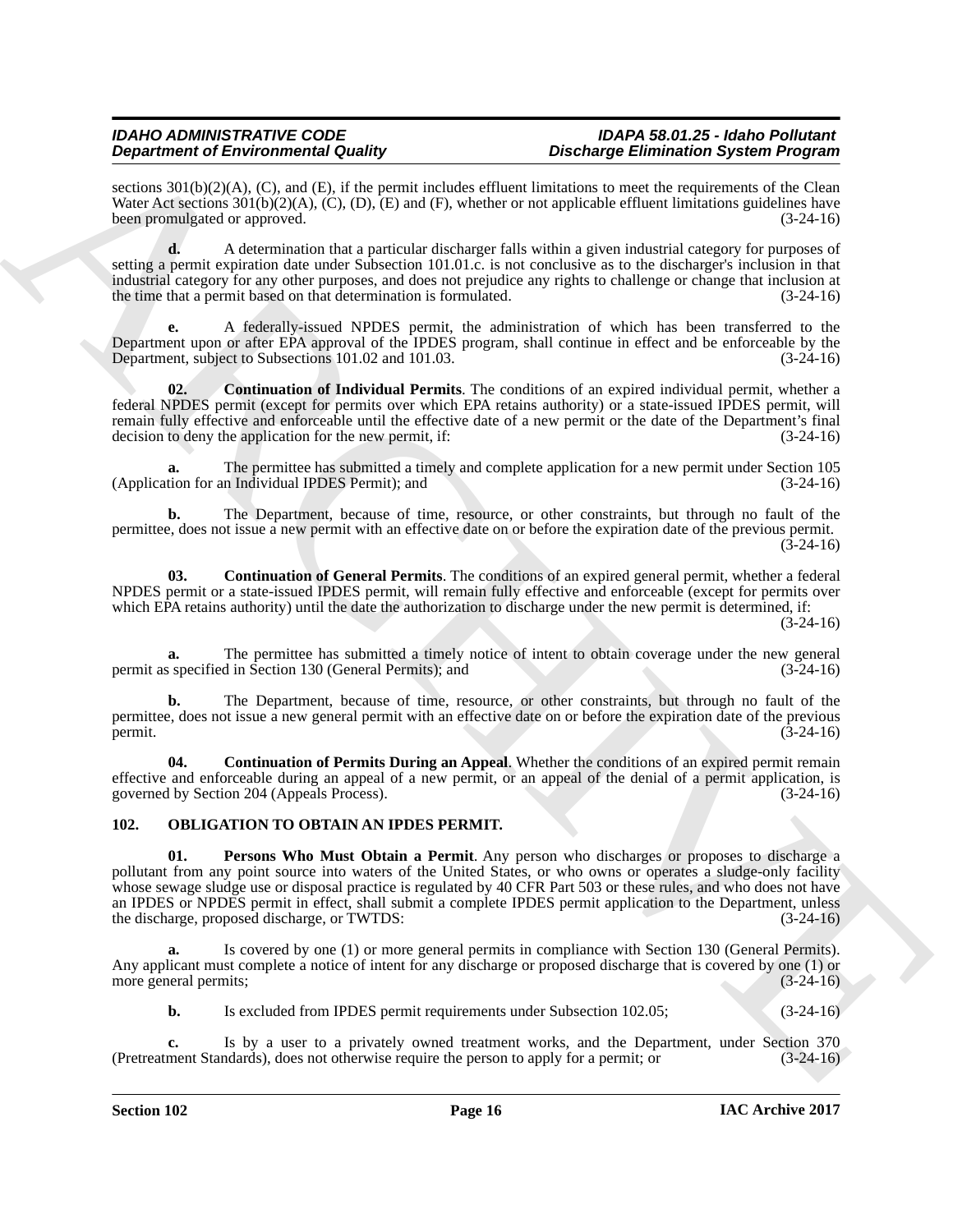**d.** Is a TWTDS facility that uses or disposes of sewage sludge to which a standard applicable to its sewage sludge use or disposal practices have not been published. Such facilities shall submit limited background information, as specified in Subsection 105.17.o., within one (1) year after publication of applicable standards. (3-24-16)

**02. Operator's Duty to Obtain a Permit**. When a facility or activity is owned by one person but is by another person, it is the operator's duty to obtain a permit. operated by another person, it is the operator's duty to obtain a permit.

**Permits Under the Clean Water Act Section 405(f)**. All new and currently permitted TWTDS whose sewage sludge use or disposal practices are regulated by 40 CFR Part 503 must submit permit applications according to the applicable schedule in Subsection 105.17. The Department may require permit applications from any TWTDS at any time if the Department determines that a permit is necessary to protect public health and the environment from any potential adverse effects that may occur from toxic pollutants in sewage sludge. (3-24-16)

**04. Designation of Small Municipal Separate Storm Sewer Systems (MS4s)**. DEQ shall designate a small MS4 that is not located in an urbanized area, as determined by the latest Decennial Census by the Bureau of Census, as a regulated small MS4 that must be covered by an IPDES permit if the Department determines that:

(3-24-16)

**a.** The storm water discharge results in or has the potential to result in exceedance of water quality is or other significant water quality impacts; or standards or other significant water quality impacts; or

**b.** The storm water discharge contributes substantially to the pollutant loadings of a physically interconnected municipal separate storm sewer that is regulated by the IPDES storm water program. (3-24-16)

**Department of Environmental Guality<br>
Consider Environmental Guality<br>
Les TVVICS duality that are transported to exact add as the state of the state of the state of the state of the state of the state of the state of the 05. Exclusions from Permit**. A person shall not discharge pollutants from any point source into waters of the United States without first obtaining an IPDES permit from the Department or coverage under an IPDES general permit, unless the discharge is excluded from IPDES permit requirements or the discharge is authorized by an IPDES or NPDES permit that continues in effect. The Department will not require persons to obtain IPDES permits for facilities or activities that are not required to obtain NPDES permits from EPA under the Clean Water Act and federal Clean Water Act regulations. Discharges excluded from IPDES permit requirements, but that may be regulated by other state or federal regulations include:

**a.** Any sewage discharge from vessels and any effluent from properly functioning marine engines, laundry, shower and galley sink wastes, or any other discharge incidental to the normal operation of a vessel of the U.S. Armed Forces within the meaning of the Clean Water Act section 312, and a recreational vessel within the meaning of the Clean Water Act section 502(25). None of these exclusions apply to: (3-24-16)

i. Rubbish, trash, garbage, or other such materials discharged overboard; nor to (3-24-16)

ii. Other discharges when the vessel is operating in a capacity other than as a means of transportation such as when used as:  $(3-24-16)$ 

|     | An energy or mining facility;                                 | $(3-24-16)$ |
|-----|---------------------------------------------------------------|-------------|
| (2) | A storage facility, or when secured to a storage facility; or | $(3-24-16)$ |

(3) When secured to the bed of the waters of the United States for the purposes of mineral or oil exploration or development;

**b.** Any discharge of dredged or fill material into waters of the United States that is regulated under the dater Act section 404; Clean Water Act section 404;

**c.** Sewage, industrial wastes, or other pollutants discharged into publicly owned treatment works (POTWs) by an indirect discharger who has received a will-serve letter authorizing the discharge to the POTW. Plans or agreements to switch to this method of disposal in the future do not relieve dischargers of the obligation to have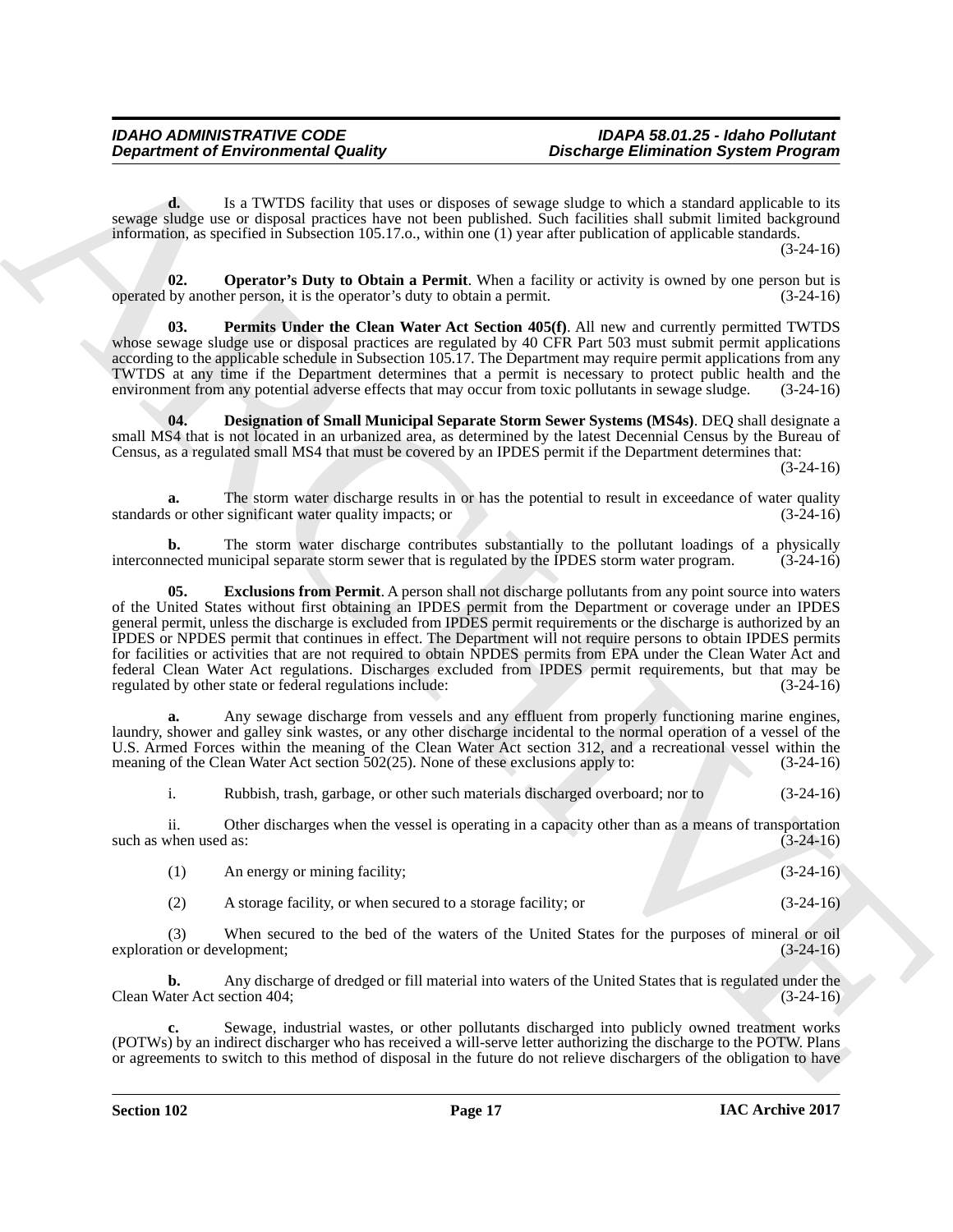and comply with permits until all discharges of pollutants to waters of the United States are eliminated. This exclusion does not apply to the introduction of pollutants to privately owned treatment works or to other discharges through pipes, sewers, or other conveyances owned by a state, municipality, or other party not leading to treatment works;  $(3-24-16)$ 

**d.** Any discharge in compliance with the instructions of an on-scene coordinator under 40 CFR Part 300 (The National Oil and Hazardous Substances Pollution Contingency Plan), or 33 CFR 153.10(e) (Control of Pollution by Oil and Hazardous Substances, Discharge Removal); (3-24-16)

**e.** Any introduction of pollutants from non-point source agricultural and silvicultural activities, including storm water runoff from orchards, cultivated crops, pastures, range lands, and forest lands; however, this exclusion does not apply to discharges from concentrated animal feeding operations (CAFO) as defined in 40 CFR 122.23, discharges from concentrated aquatic animal production (CAAP) facilities, discharges to aquaculture projects, and discharges from silvicultural point sources; (3-24-16)

**f.** Any return flow from irrigated agriculture; (3-24-16)

**g.** Discharges into a privately owned treatment works, except as the Department may otherwise require under Subsection 302.15; and (3-24-16)

**h.** Discharges from a water transfer. This exclusion does not apply to pollutants introduced by the nsfer activity itself to the water being transferred.  $(3-24-16)$ water transfer activity itself to the water being transferred.

### <span id="page-19-0"></span>**103. PERMIT PROHIBITIONS.**

The Department will not issue an IPDES permit for a discharge: (3-24-16)

**01. Clean Water Act Compliance**. Unless the conditions of the permit provide for compliance with the applicable requirements of IDAPA 58.01.02, "Water Quality Standards" and 58.01.25 "Rules Regulating the Idaho Pollutant Discharge Elimination System Program"; (3-24-16)

**02. EPA Objection**. When the Department has received written objection pursuant to 40 CFR 123.44 from the EPA Regional Administrator to issuance of the permit and until the objections are resolved according to the process identified in the Memorandum of Agreement between EPA and the Department; (3-24-16)

**03.** Water Quality Requirements. When the imposition of conditions cannot ensure compliance with cable water quality requirements of all affected states; (3-24-16) the applicable water quality requirements of all affected states;

**04. Anchorage and Navigation Impaired**. When, in the judgment of the Secretary of the United States Army through the Army Corp Chief of Engineers, anchorage and navigation in or on any of the waters of the United States would be substantially impaired by the discharge; (3-24-16) United States would be substantially impaired by the discharge;

**05. Banned Content**. Of any radiological, chemical, or biological warfare agent or high level radioactive waste; (3-24-16)

**06.** Area Wide Waste Treatment Management Plans. That is inconsistent with a plan or plan ent approved under the Clean Water Act section 208(b); or (3-24-16) amendment approved under the Clean Water Act section  $208(b)$ ; or

**07.** New Sources or New Dischargers. For a new source or new discharger, if the discharge from its construction or operation will cause or contribute to the violation of water quality standards. (3-24-16)

**Dependent of Environmental Country of Equivariants be easily defined as a specific measurement of Equivariants and the specific measurement of the specific measurement of the specific measurement of the specific measurem a.** When the owner or operator of a new source or new discharge proposes to discharge into a water segment that does not meet applicable water quality standards, or that is not expected to meet those standards even after the application of the effluent limitations required by Clean Water Act sections  $301(b)(1)(A)$  and (B), and for which the state or interstate agency has performed a pollutant load allocation for the pollutant to be discharged, then<br>the owner or operator must demonstrate that:<br>(3-24-16) the owner or operator must demonstrate that:

i. There are sufficient remaining pollutant load allocations to allow for the discharge; and (3-24-16)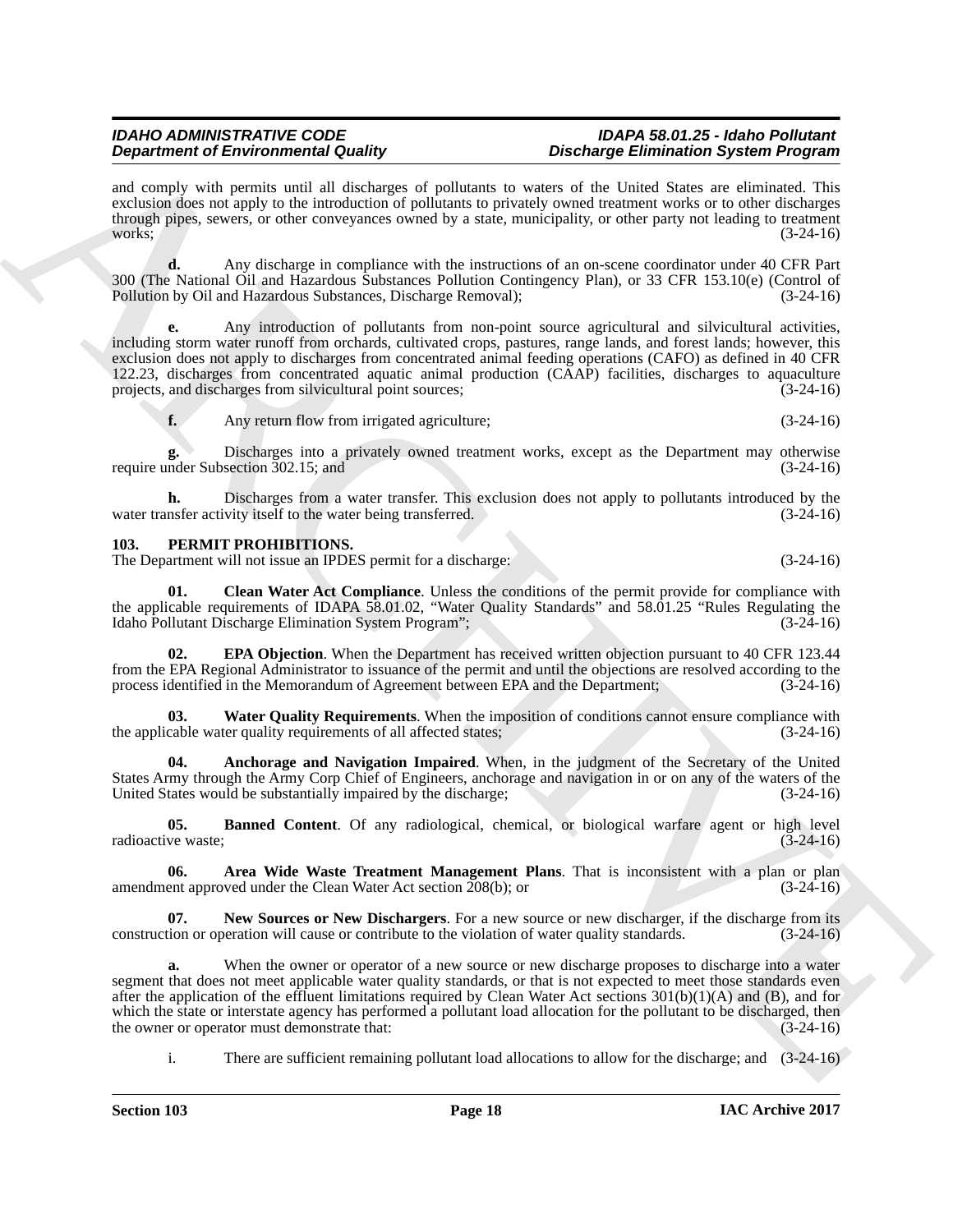ii. The existing dischargers into that segment are subject to compliance schedules designed to bring<br>ent into compliance with applicable water quality standards. (3-24-16) the segment into compliance with applicable water quality standards.

**b.** The Department may waive the submission of the information by the permit applicant required in Subsection 103.07.a. if the Department determines that it already has adequate information to evaluate the request.

 $(3-24-16)$ 

**c.** An explanation of the development of limitations to meet the criteria of this section is to be included in the fact sheet to the permit. (3-24-16)

### <span id="page-20-0"></span>**104. PRE-APPLICATION PROCESS.**

Any person who intends to apply for a permit or who proposes to discharge a pollutant into the waters of the United States should contact the Department to schedule a meeting prior to submitting an application to discuss: (3-24-16)

**01. IPDES Permit Applicability**. Whether the actions or facility will require an IPDES permit, and other suitable permitting options are available; (3-24-16) whether other suitable permitting options are available;

**02. Application Content**. The IPDES permit application requirements; and (3-24-16)

**03. Application Schedule**. The IPDES permit application submittal schedule. (3-24-16)

### <span id="page-20-1"></span>**105. APPLICATION FOR AN INDIVIDUAL IPDES PERMIT.**

**01. Electronic Submittals**. The Department may require an applicant to electronically submit<br>ion required by this section, if the Department approves an electronic method of submittal. (3-24-16) information required by this section, if the Department approves an electronic method of submittal.

**02. Application Retention Schedule**. An applicant shall keep records of all data used to complete a permit application and any supplemental information submitted for a period of at least three (3) years from the date the application is signed.  $(3-24-16)$ 

**03. Time to Apply**. Any person required under Subsections 102.01 through 102.03 to obtain an IPDES permit shall submit to the Department a complete application for a permit in compliance with the requirements of this subsection. A permit application must be signed and certified as required by Section 090 (Signature Requirements).  $(3-24-16)$ 

**Department of Environmental Guality**<br>
The solution of the solution of the solution of the solution of the solution of the solution of the solution of the solution of the solution of the solution of the solution of the so **a.** A person proposing a new discharge shall submit an application at least one hundred eighty (180) days before the date on which the discharge is to commence, unless the Department has granted permission to submit the application on a later date as specified in Subsections 105.03.e. and f. A facility proposing a new discharge of storm water associated with industrial activity shall submit an application one hundred eighty (180) days before that facility commences industrial activity that may result in a discharge of storm water associated with that industrial activity, unless the Department has granted permission to submit the application on a later date as specified in Subsections 105.03.e. and f. (3-24-16)

**b.** Facilities described under 40 CFR  $122.26(b)(14)(x)$  or  $(b)(15)(i)$  shall submit an application at least ninety (90) days before the date on which construction is to commence unless otherwise required by the terms of an applicable general permit. (3-24-16)

**c.** Any TWTDS that commences operations after promulgation of any applicable "standard for sewage sludge use or disposal" must submit an application to the Department at least one hundred eighty (180) days<br>prior to the date proposed for commencing operations. (3-24-16) prior to the date proposed for commencing operations.

**d.** A person discharging from a permitted facility with a currently effective permit shall submit a new application at least one hundred eighty (180) days before the expiration date of the existing permit, unless the Department has granted permission to submit the application on a later date as specified in Subsections 105.03.e. and f. (3-24-16) f.  $(3-24-16)$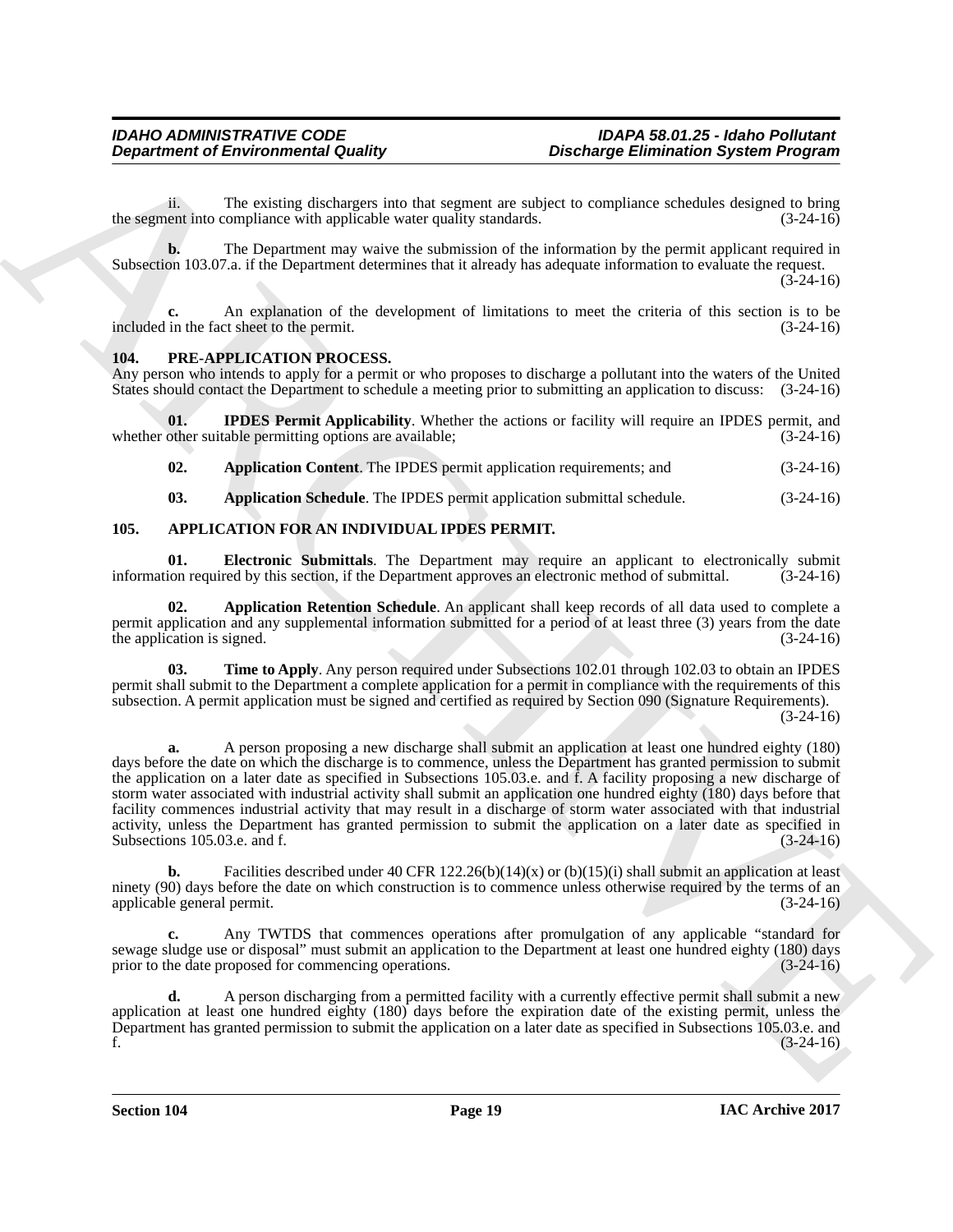Permission may be granted by the Department for submission of an application in less than one hundred eighty (180) days. The Department's prior approval must be sought and obtained in advance of the one hundred eighty (180) days before expiration of the existing permit or commencement of new discharge. (3-24-16)

**f.** In no instance shall the application be accepted after the expiration date of the existing permit as an application for renewal of the permit. Any applications received after the expiration of the permit will be received and reviewed as an application for a new source or new discharger.  $(3-24-16)$ reviewed as an application for a new source or new discharger.

Department of Environment Online, the Department of the Department of the state of the state of the state of the state of the state of the state of the state of the state of the state of the state of the state of the stat **04. Individual Permit Application Forms**. An applicant must submit an application on one (1) or more Department-approved forms appropriate to the number and type of discharge or outfall at the applicant's facility. A person required by Subsections 102.01 through 102.03 to obtain an individual IPDES permit shall submit an application to the Department providing the information required by this subsection and Subsections 105.05 through 105.19, as applicable. The application must be submitted on one (1) or more of the EPA forms listed in this subsection, or on the Department equivalent of the listed EPA form: (3-24-16) subsection, or on the Department equivalent of the listed EPA form:

**a.** All applicants, other than a POTW and other TWTDS (see Subsection 105.06), EPA Form 1, is of August 1, 1990, and the following additional forms, if applicable: (3-24-16) revised as of August 1,  $1990$ , and the following additional forms, if applicable:

i. Applicants for a concentrated animal feeding operation (CAFO; see Subsection 105.09) or concentrated aquatic animal production (CAAP; see Subsection 105.10) facility, EPA Form 2B, revised as of November 2008;<br>(3-24-16) November 2008;

ii. Applicants for an existing industrial facility, including manufacturing facilities, commercial facilities, mining activities, and silviculture activities (see Subsection 105.07), EPA Form 2C, revised as of August 1, 1990; (3-24-16)

iii. Applicants for a new industrial facility that discharges process wastewater (see Subsection 105.16), EPA Form 2D, revised as of August 1, 1990; (3-24-16)

iv. Applicants for a new or existing industrial facility that discharges only non-process wastewater (see<br>on 105.08.a.), EPA Form 2E, revised as of August 1, 1990; (3-24-16) Subsection 105.08.a.), EPA Form 2E, revised as of August 1, 1990;

Applicants for a new or existing facility whose discharge is composed entirely of storm water associated with industrial activity (see Subsection 105.19), EPA Form 2F, revised May 31, 1992, unless the applicant is exempted by 40 CFR  $122.26(c)(1)(ii)$ . If the applicant's discharge is composed of storm water and non-storm water (see Subsections 105.07, 105.08, and 105.16), EPA Forms 2C, 2D, or 2E, as appropriate, are also required; or

(3-24-16)

vi. Applicants that operate a sludge-only facility (see Subsection 105.17), that currently does not have and is not applying for, an IPDES permit for a direct discharge to a surface water body, EPA Form 2S, revised January 14, 1999; (3-24-16)

**b.** For an applicant that is a new or existing POTW (see Subsections 105.11 through 105.15):  $(3-24-16)$ 

| EPA Form 2A, revised January 14, 1999; and                                                                            | $(3-24-16)$                      |
|-----------------------------------------------------------------------------------------------------------------------|----------------------------------|
| $\overline{11}$ $\overline{12000}$ $\overline{10}$ $\overline{11}$ $\overline{11}$<br>$\sim$ $\sim$<br>$\blacksquare$ | $\sqrt{2}$ $\sqrt{2}$ $\sqrt{2}$ |

ii. EPA Form 2S, revised January 14, 1999, if applicable. (3-24-16)

**05. Application Information for All Dischargers**. In addition to the application information required for specific dischargers, the Department may require the submittal of any information necessary to ensure compliance with Section 103 (Permit Prohibitions). Such information includes, but is not limited to: (3-24-16)

**a.** Information required to determine compliance with the antidegradation policy and antidegradation ntation provisions set forth in IDAPA 58.01.02.051 and 052, "Water Quality Standards"; (3-24-16) implementation provisions set forth in IDAPA 58.01.02.051 and 052, "Water Quality Standards";

**b.** Information required to determine compliance with the mixing zone provisions set forth in IDAPA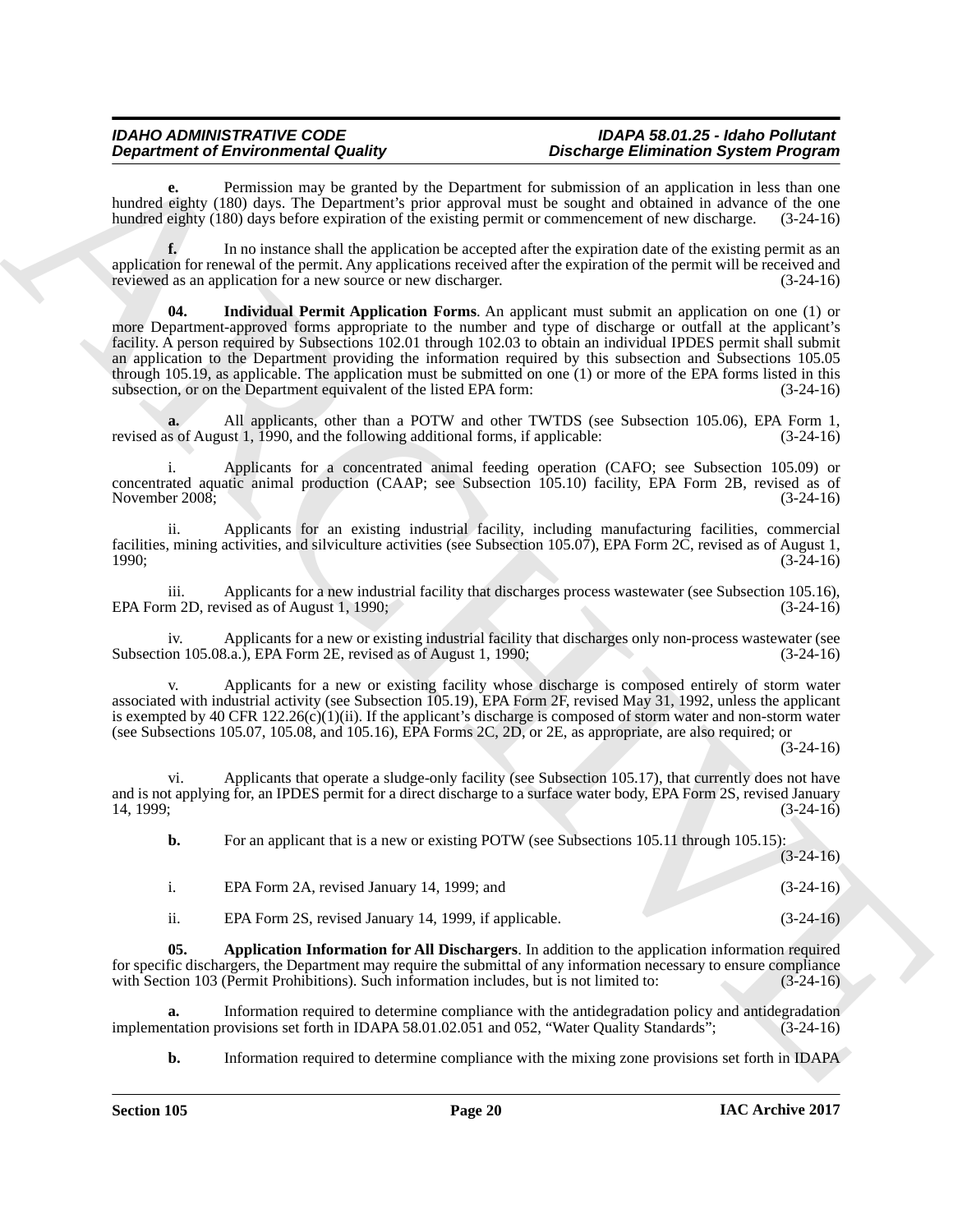58.01.02.060, "Water Quality Standards"; or (3-24-16)

**c.** Information necessary for the Department to authorize a compliance schedule under IDAPA 400. "Water Ouality Standards." (3-24-16) 58.01.02.400, "Water Quality Standards."

**Department of Environmental Quality.** Distribuiting Eliminiation System Programs<br>
SECO 2000, "Was Quality Simulation", so the Distribuition is a complete section that the section of the section of the section of the sect **06. Individual Permit Application Requirements for Dischargers Other than Treatment Works Treating Domestic Sewage (TWTDS) and Publicly Owned Treatment Works (POTWs)**. An applicant for an IPDES permit other than a POTW and other TWTDS, shall provide the following information to the Department, using the appropriate forms specified in Subsection 105.04: (3-24-16)

**a.** The applicant's activity that requires an IPDES permit;  $(3-24-16)$ 

**b.** The name, mailing address, electronic mail address, and location of the facility for which the on is submitted:  $(3-24-16)$ application is submitted;

**c.** Up to four (4) Standard Industrial Classification (SIC) codes that best identify the principal or services provided by the facility; (3-24-16) products or services provided by the facility;

**d.** The operator's name, mailing address, electronic mail address, telephone number, ownership status, r Identification Number (EIN), and status as federal, state, private, public, or other entity; (3-24-16) Employer Identification Number (EIN), and status as federal, state, private, public, or other entity;

**e.** A statement that the facility is located in Indian country, if applicable; (3-24-16)

**f.** A listing of all permits or construction approvals received or applied for under any of the following programs: (3-24-16)

i. Hazardous waste management program under IDAPA 58.01.05, "Rules and Standards for us Waste"; (3-24-16) Hazardous Waste";

ii. Underground injection control (UIC) program under the Idaho Department of Water Resources UIC program at IDAPA 37.03.03, "Rules and Minimum Standards for the Construction and Use of Injection Wells"; (3-24-16)

iii. IPDES program under IDAPA 58.01.25 "Rules Regulating the Idaho Pollutant Discharge ion System Program": (3-24-16) Elimination System Program";

iv. Prevention of significant deterioration (PSD) program under IDAPA 58.01.01, "Rules for Control of Air Pollution in Idaho"; (3-24-16)

v. Nonattainment program under IDAPA 58.01.01, "Rules for Control of Air Pollution in Idaho";  $(3-24-16)$ 

vi. National emission standards for hazardous pollutants (NESHAPS) preconstruction approval under (8.01.01, "Rules for Control of Air Pollution in Idaho"; (3-24-16) IDAPA 58.01.01, "Rules for Control of Air Pollution in Idaho";

vii. Dredge or fill permits under the Clean Water Act section 404; or (3-24-16)

viii. Other relevant environmental permits, programs or activities, including those subject to state on, approval, and permits; and (3-24-16) jurisdiction, approval, and permits; and

**g.** A topographic map, or other map if a topographic map is unavailable, extending one (1) mile beyond the property boundaries of the source, depicting: (3-24-16)

i. The facility and each of its intake and discharge structures; (3-24-16)

ii. The location of the facility's hazardous waste treatment, storage, or disposal areas; (3-24-16)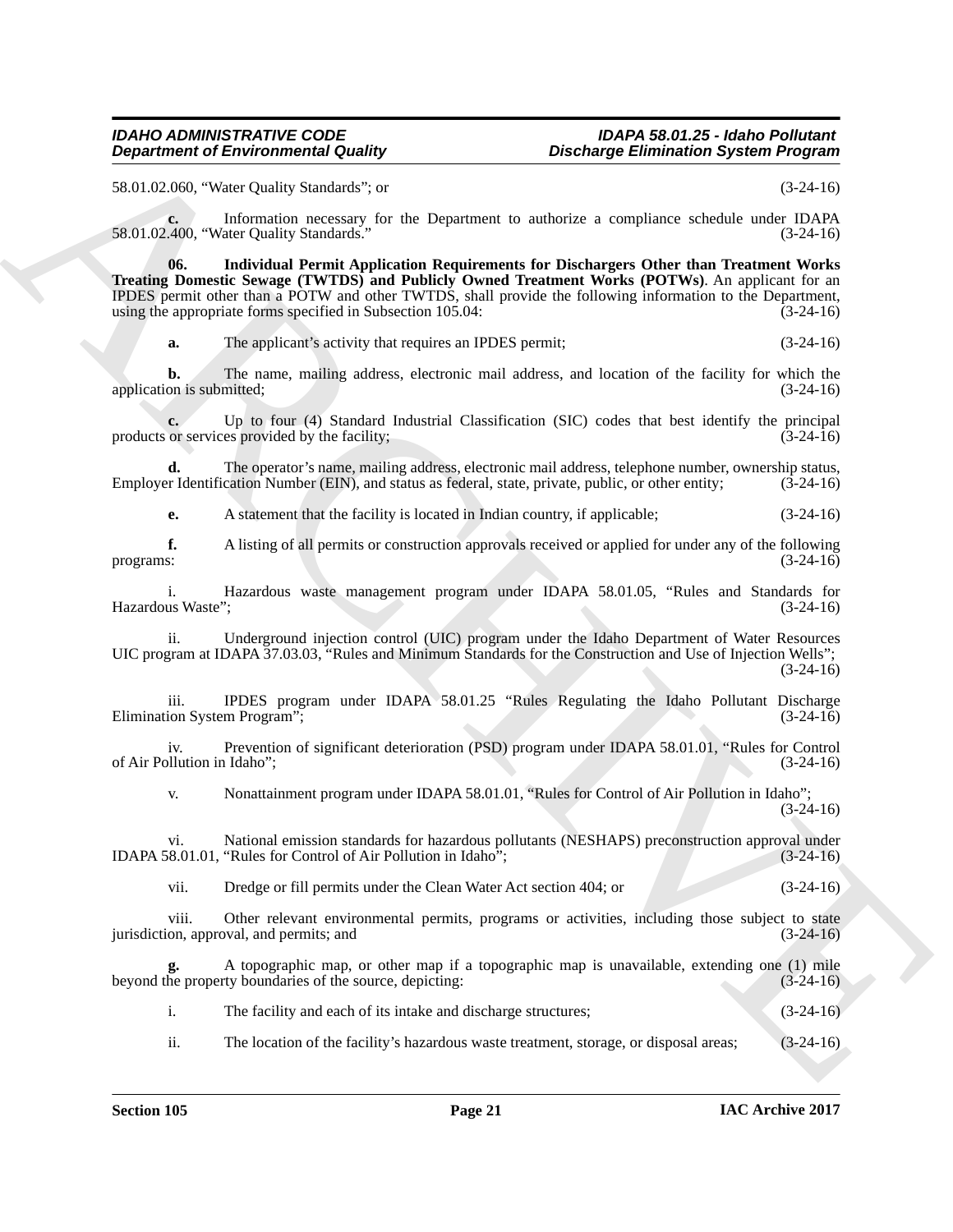iii. The location of each well where fluids from the facility are injected underground; and (3-24-16)

iv. The location of wells, springs, other surface water bodies, and drinking water wells listed in public<br>or otherwise known by the applicant to exist in the map area: and  $(3-24-16)$ records or otherwise known by the applicant to exist in the map area; and

**h.** A brief description of the nature of the business. (3-24-16)

#### **07. Individual Permit Application Requirements for Existing Manufacturing, Commercial, Mining and Silviculture Dischargers.**

**a.** Except for a facility subject to the requirements in Subsection 105.08, an applicant for an IPDES permit for an existing discharge from a manufacturing, commercial, mining, or silviculture facility or activity shall provide the following information to the Department, using the applicable forms specified in Subsection 105.04:

(3-24-16)

i. For each outfall: (3-24-16)

(1) The latitude and longitude to the nearest second and the name of each receiving water; (3-24-16)

**Department of Environmental Country.**<br>
The bostness can sell subset to the state subset of the state subset of the state subset of the state subset of the state subset of the state subset of the state subset of the state (2) A narrative identifying each type of process, operation, or production area that contributes wastewater to the effluent from that outfall, including process wastewater, cooling water, and storm water runoff; processes, operations, or production areas may be described in general terms, such as dye-making reactor or distillation tower; (3-24-16) distillation tower;

(3) The average flow that each process contributes and a description of the treatment the wastewater including the ultimate disposal of any solid or fluid wastes other than by discharge: (3-24-16) receives, including the ultimate disposal of any solid or fluid wastes other than by discharge;

(4) For a privately owned treatment works, the identity of each user of the treatment works; and

(3-24-16)

(5) The average flow of point sources composed of storm water. For this subsection, the average flow may be estimated, and the basis for the rainfall event with the method of estimation must be submitted; (3-24-16)

ii. A description of the frequency, duration, and flow rate of each discharge occurrence for any of the discharges described in Subsection 105.07.a.i.(2). through 105.07.a.i.(5). that are intermittent or seasonal, except for storm water runoff, spillage, or leaks;  $(3-24-16)$ storm water runoff, spillage, or leaks;

iii. A reasonable measure of the applicant's actual production reported in the units used in the applicable effluent guideline, if an effluent guideline promulgated under the Clean Water Act section 304 applies to the applicant and is expressed in terms of production or other measure of operation. The reported measure must reflect the actual production of the facility as required by Subsection 303.02.b.; (3-24-16)

iv. If the applicant is subject to any present requirements or compliance schedules for construction, upgrading, or operation of waste treatment equipment, an identification of the abatement requirement, a description of the abatement project, and a listing of the required and projected final compliance dates; (3-24-16) of the abatement project, and a listing of the required and projected final compliance dates;

v. A listing of any toxic pollutant that the applicant currently uses or manufactures as an intermediate or final product or byproduct, except that the Department may waive or modify this requirement; (3-24-16)

(1) If the applicant demonstrates that it would be unduly burdensome to identify each toxic pollutant; and  $(3-24-16)$ 

(2) The Department has adequate information to issue the permit; (3-24-16)

vi. An identification of any biological toxicity tests that the applicant knows or has reason to believe have been made within the last three (3) years on any of the applicant's discharges or on a receiving water in relation to a discharge; and (3-24-16) to a discharge; and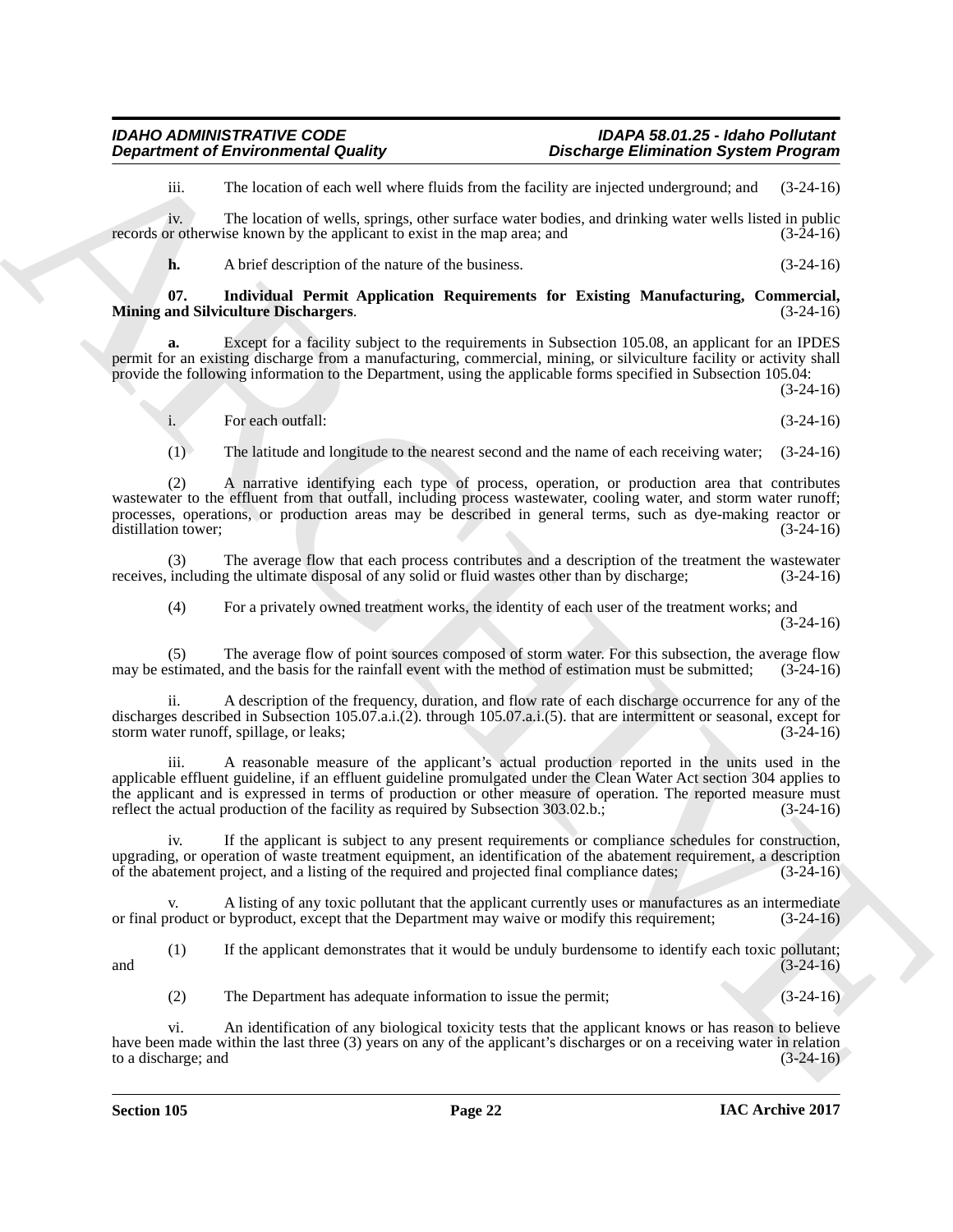vii. The identity of each laboratory or firm and the analyses performed, if a contract laboratory or consulting firm performed any of the analyses required by Subsection 105.07.c. through m.

**b.** The owner or operator of a facility subject to this subsection shall submit, with an application, a line drawing of the water flow through the facility with a water balance, showing operations contributing wastewater to the effluent and treatment units. (3-24-16) to the effluent and treatment units.

i. In the line drawing, similar processes, operations, or production areas may be indicated as a single unit, labeled to correspond to the more detailed identification under Subsection 105.07.a.i.(2) through 105.07.a.i.(5). (3-24-16)

ii. The water balance must show approximate average flows at intake and discharge points and between units, including treatment units. (3-24-16)

iii. If a water balance cannot be determined for certain activities, the applicant may instead provide a pictorial description of the nature and amount of any sources of water and any collection and treatment measures. (3-24-16)

**c.** In addition to the items of information listed in Subsections 105.07.a. through 105.07.b., and except for information on storm water discharges required by 40 CFR 122.26, an applicant for an IPDES permit for an existing facility described in Subsection 105.07.a. shall: (3-24-16) existing facility described in Subsection 105.07.a. shall:

i. Collect, prepare, and submit information regarding the effluent characteristics and discharge of s specified in this section; and (3-24-16) pollutants specified in this section; and (3-24-16)

ii. When quantitative data for a pollutant are required, collect a sample of effluent and analyze it for the pollutant in accordance with analytical methods approved under 40 CFR Part 136, except that when no analytical method is approved, the applicant may use any suitable method but must describe the method. (3-24-16)

**d.** An applicant for an IPDES permit under this subsection shall: (3-24-16)

**Department of Environmental Guality<br>
Consider Similar Construction System Program<br>
Consider Similar Consider Similar Consider Similar Consider Similar Consider Similar Construction Similar Construction Similar Consider S** i. Use grab samples in providing information regarding cyanide, total phenols, residual chlorine, oil and grease, fecal coliform (including E. coli), Enterococci (previously known as fecal streptococcus), and volatile organics; temperature, pH, and residual chlorine effluent data may be obtained from grab samples or from calibrated and properly maintained continuous monitors; (3-24-16)

ii. For all other pollutants, use twenty-four (24) hour composite samples, except that a minimum of one (1) grab sample may be taken for effluents from holding ponds or other impoundments with a retention period greater than twenty-four (24) hours;<br>(3-24-16) greater than twenty-four  $(24)$  hours;

**e.** For purposes of Subsection 105.07.c., exceptions to testing and data provision requirements for effluent characteristics include: (3-24-16)

i. When an applicant has two (2) or more outfalls with substantially identical effluents, the Department may allow the applicant to test only one (1) outfall and report that the quantitative data also apply to the substantially identical outfall; and (3-24-16)

ii. An applicant's duty under Subsections 105.07.j., k., and l. to provide quantitative data for certain pollutants known or believed to be present does not apply to pollutants present in a discharge solely as the result of their presence in intake water; however, an applicant shall report that those pollutants are present. ( their presence in intake water; however, an applicant shall report that those pollutants are present.

**f.** For storm water discharges, associated with an existing facility described in Subsection 105.07.a., rm events which yield more than one-tenth (0.1) inch of rainfall: (3-24-16) from storm events which yield more than one-tenth  $(0.1)$  inch of rainfall:

All samples must be collected from the discharge resulting from a storm event and at least seventytwo (72) hours after the previously measurable storm event exceeding one-tenth (0.1) inch rainfall. Where feasible,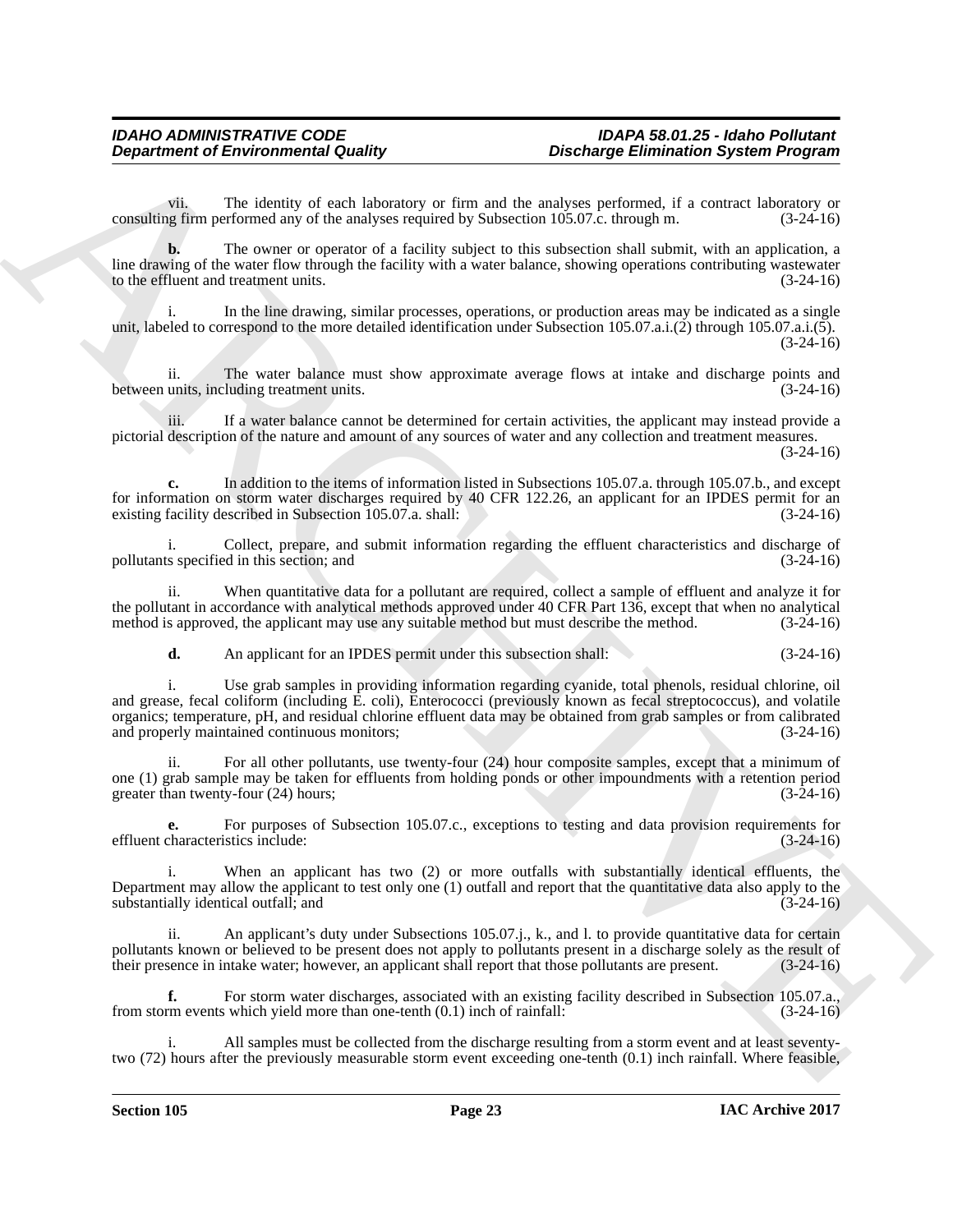|                  | <b>Department of Environmental Quality</b>                                                     | <b>Discharge Elimination System Program</b>                                                                                                                                                                                                                                                                                                                                                                                                                                                                                                                                                  |             |
|------------------|------------------------------------------------------------------------------------------------|----------------------------------------------------------------------------------------------------------------------------------------------------------------------------------------------------------------------------------------------------------------------------------------------------------------------------------------------------------------------------------------------------------------------------------------------------------------------------------------------------------------------------------------------------------------------------------------------|-------------|
|                  | the average or median rainfall event in that area; and                                         | the variance in the duration of the event and the total rainfall of the event should not exceed fifty percent (50%) from                                                                                                                                                                                                                                                                                                                                                                                                                                                                     | $(3-24-16)$ |
| ii.              | or for the first three (3) hours of the discharge, except for the following:                   | For all applicants, a flow-weighted composite sample must be taken for either the entire discharge                                                                                                                                                                                                                                                                                                                                                                                                                                                                                           | $(3-24-16)$ |
| (1)<br>aliquots; |                                                                                                | The sampling may be conducted with a continuous sampler or as a combination of a minimum of<br>three (3) sample aliquots taken in each hour of discharge for the entire discharge or for the first three (3) hours of the<br>discharge, with each aliquot being separated by a minimum period of fifteen (15) minutes. If the Department<br>approves, an applicant for a storm water discharge permit under Subsection 105.18 may collect flow-weighted<br>composite samples using different protocols with respect to the time duration between the collection of sample                    | $(3-24-16)$ |
| (2)              | other impoundments with a retention period greater than twenty-four (24) hours; or             | A minimum of one (1) grab sample may be taken for storm water discharges from holding ponds or                                                                                                                                                                                                                                                                                                                                                                                                                                                                                               | $(3-24-16)$ |
| (3)<br>required; |                                                                                                | For a flow-weighted composite sample, only one (1) analysis of the composite of aliquots is                                                                                                                                                                                                                                                                                                                                                                                                                                                                                                  | $(3-24-16)$ |
| iii.             | residual chlorine, oil and grease, fecal coliform, and fecal streptococcus;                    | For samples taken from discharges associated with industrial activities, quantitative data must be<br>reported for the grab sample taken during the first thirty (30) minutes, or as soon thereafter as practicable, of the<br>discharge for all pollutants specified in Subsection 105.19 except that for all storm water permit applicants taking<br>flow-weighted composites, quantitative data must be reported for all pollutants specified in 40 CFR 122.26(a)<br>through (b) and (e) through (g), Subsections 105.18 and 105.19, but not for pH, temperature, cyanide, total phenols, | $(3-24-16)$ |
| iv.              | procedures or requirements, including:                                                         | The Department may, on a case-by-case basis, allow or establish appropriate site-specific sampling                                                                                                                                                                                                                                                                                                                                                                                                                                                                                           | $(3-24-16)$ |
| (1)              | Sampling locations;                                                                            |                                                                                                                                                                                                                                                                                                                                                                                                                                                                                                                                                                                              | $(3-24-16)$ |
| (2)              | The season in which the sampling takes place;                                                  |                                                                                                                                                                                                                                                                                                                                                                                                                                                                                                                                                                                              | $(3-24-16)$ |
| (3)              |                                                                                                | The minimum duration between the previous measurable storm event and the sampled storm event;                                                                                                                                                                                                                                                                                                                                                                                                                                                                                                | $(3-24-16)$ |
| (4)              |                                                                                                | The minimum or maximum level of precipitation required for an appropriate storm event;                                                                                                                                                                                                                                                                                                                                                                                                                                                                                                       | $(3-24-16)$ |
| (5)              | The form of precipitation sampled, whether snow melt or rain fall;                             |                                                                                                                                                                                                                                                                                                                                                                                                                                                                                                                                                                                              | $(3-24-16)$ |
| (6)              | Protocols for collecting samples under 40 CFR Part 136; and                                    |                                                                                                                                                                                                                                                                                                                                                                                                                                                                                                                                                                                              | $(3-24-16)$ |
| (7)              | Additional time for submitting data; and                                                       |                                                                                                                                                                                                                                                                                                                                                                                                                                                                                                                                                                                              | $(3-24-16)$ |
| V.               | show that pollutant's presence.                                                                | An applicant is deemed to know or have reason to believe that a pollutant is present in an effluent if<br>an evaluation of the expected use, production, or storage of the pollutant, or any previous analyses for the pollutant,                                                                                                                                                                                                                                                                                                                                                            | $(3-24-16)$ |
|                  | this subsection shall report quantitative data for the following pollutants for every outfall: | Unless a reporting requirement is waived under Subsection 105.07.h., every applicant subject to                                                                                                                                                                                                                                                                                                                                                                                                                                                                                              | $(3-24-16)$ |
| i.               | 5-day biochemical oxygen demand (BOD5);                                                        |                                                                                                                                                                                                                                                                                                                                                                                                                                                                                                                                                                                              | $(3-24-16)$ |
|                  |                                                                                                |                                                                                                                                                                                                                                                                                                                                                                                                                                                                                                                                                                                              |             |
| ii.              | Chemical oxygen demand (COD);                                                                  |                                                                                                                                                                                                                                                                                                                                                                                                                                                                                                                                                                                              | $(3-24-16)$ |

|      | 5-day biochemical oxygen demand (BOD5); | $(3-24-16)$ |
|------|-----------------------------------------|-------------|
| ii.  | Chemical oxygen demand (COD);           | $(3-24-16)$ |
| iii. | Total organic carbon (TOC);             | $(3-24-16)$ |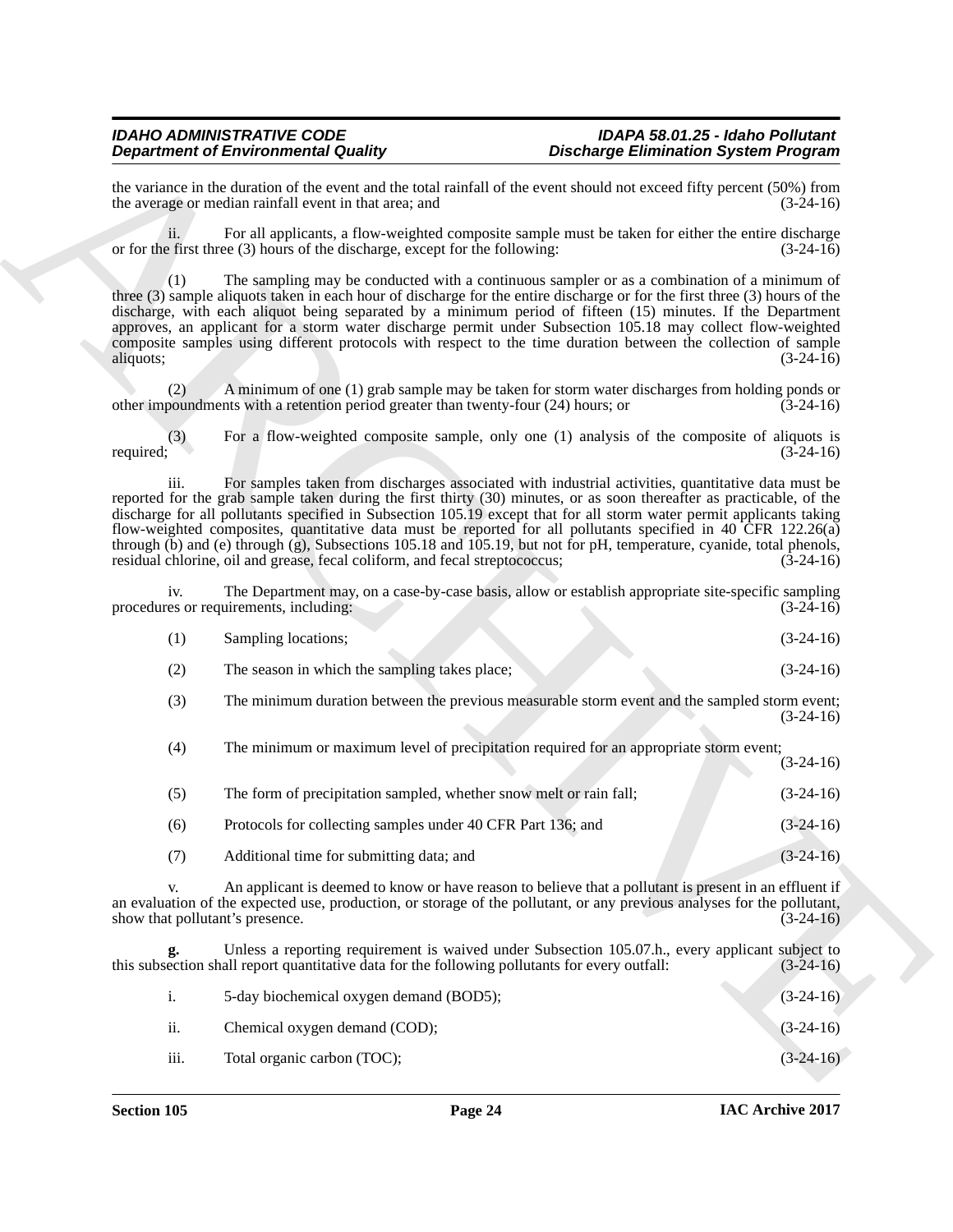|                                          | <b>Department of Environmental Quality</b>                                                           | <b>Discharge Elimination System Program</b>                                                                                                                                                                                                                                                                                                                                                                                                                                                                                                                                                                                 |
|------------------------------------------|------------------------------------------------------------------------------------------------------|-----------------------------------------------------------------------------------------------------------------------------------------------------------------------------------------------------------------------------------------------------------------------------------------------------------------------------------------------------------------------------------------------------------------------------------------------------------------------------------------------------------------------------------------------------------------------------------------------------------------------------|
| iv.                                      | Total suspended solids (TSS);                                                                        | $(3-24-16)$                                                                                                                                                                                                                                                                                                                                                                                                                                                                                                                                                                                                                 |
| V.                                       | Ammonia, as N;                                                                                       | $(3-24-16)$                                                                                                                                                                                                                                                                                                                                                                                                                                                                                                                                                                                                                 |
| V1.                                      | Temperature (both winter and summer); and                                                            | $(3-24-16)$                                                                                                                                                                                                                                                                                                                                                                                                                                                                                                                                                                                                                 |
| vii.                                     | pH.                                                                                                  | $(3-24-16)$                                                                                                                                                                                                                                                                                                                                                                                                                                                                                                                                                                                                                 |
| h.<br>stringent requirements.            |                                                                                                      | The Department may waive the reporting requirements under Subsection 105.07.g. for individual<br>point sources or for a particular industry category for one (1) or more of the pollutants listed in Subsection 105.07.g.<br>if the applicant demonstrates that information adequate to support issuance of a permit can be obtained with less<br>$(3-24-16)$                                                                                                                                                                                                                                                               |
|                                          | outfall containing process wastewater as follows:                                                    | Except as provided in Subsection 105.07.n., an applicant with an existing facility described in<br>Subsection 105.07.a. that has processes that qualify in one (1) or more of the primary industry categories shown in<br>Appendix A to 40 CFR Part 122 contributing to a discharge, must report quantitative data for pollutants in each<br>$(3-24-16)$                                                                                                                                                                                                                                                                    |
| i.                                       | fractions designated in Table I of Appendix D to 40 CFR Part 122. For purposes of this subsection:   | Data for the organic toxic pollutants listed in Table II of Appendix D to 40 CFR Part 122 in the<br>$(3-24-16)$                                                                                                                                                                                                                                                                                                                                                                                                                                                                                                             |
| (1)<br>spectrometry; and                 |                                                                                                      | Table II of Appendix D to 40 CFR Part 122, lists the organic toxic pollutants in each fraction that<br>result from the sample preparation required by the analytical procedure that uses gas chromatography/mass<br>$(3-24-16)$                                                                                                                                                                                                                                                                                                                                                                                             |
| (2)                                      | see Notes 2 and 3 to 40 CFR 122.21; and                                                              | If the Department determines that an applicant falls within an industrial category for the purposes<br>of selecting fractions for testing, that determination does not establish the applicant's category for any other purpose;<br>$(3-24-16)$                                                                                                                                                                                                                                                                                                                                                                             |
| ii.<br>Part 122.                         |                                                                                                      | Data for the toxic metals, cyanide, and total phenols listed in Table III of Appendix D to 40 CFR<br>$(3-24-16)$                                                                                                                                                                                                                                                                                                                                                                                                                                                                                                            |
|                                          | report quantitative data or briefly describe the reasons the pollutant is expected to be discharged. | An applicant for an IPDES permit under this section must disclose, in an application, whether the<br>applicant knows or has reason to believe that any of the conventional and nonconventional pollutants in Table IV of<br>Appendix D to 40 CFR Part 122 are discharged from each outfall. If an applicable effluent limitations guideline limits<br>the pollutant either directly or indirectly by express limitations on an indicator, the applicant must report quantitative<br>data. For every pollutant discharged that is not limited in an effluent limitations guideline, the applicant must either<br>$(3-24-16)$ |
| k.                                       | small business under Subsection 105.07.n., the applicant must:                                       | An applicant for an IPDES permit under this subsection must disclose, in an application, whether<br>the applicant knows or has reason to believe that any of the organic toxic pollutants listed in Table II or the toxic<br>metals, cyanide, or total phenols listed in Table III of Appendix D to 40 CFR Part 122 for which quantitative data are<br>not otherwise required under Subsection 105.07.i., are discharged from each outfall. Unless an applicant qualifies as a<br>$(3-24-16)$                                                                                                                               |
| i.<br>parts per billion or greater;      |                                                                                                      | Report quantitative data for every pollutant expected to be discharged in concentrations of ten (10)<br>$(3-24-16)$                                                                                                                                                                                                                                                                                                                                                                                                                                                                                                         |
| ii.<br>parts per billion or greater; and |                                                                                                      | Report quantitative data for acrolein, acrylonitrile, 2,4 dinitrophenol, and 2-methyl-4, 6<br>dinitrophenol, if any of these four (4) pollutants are expected to be discharged in concentrations of one hundred (100)<br>$(3-24-16)$                                                                                                                                                                                                                                                                                                                                                                                        |
| iii.                                     | expected to be discharged and submit any supporting documentation.                                   | For every pollutant expected to be discharged in concentrations less than ten (10) parts per billion,<br>or in the case of acrolein, acrylonitrile, $2,4$ dinitrophenol, and 2-methyl-4, 6 dinitrophenol, in concentrations less than<br>one hundred (100) parts per billion, either submit quantitative data, or briefly describe the reasons the pollutant is<br>$(3-24-16)$                                                                                                                                                                                                                                              |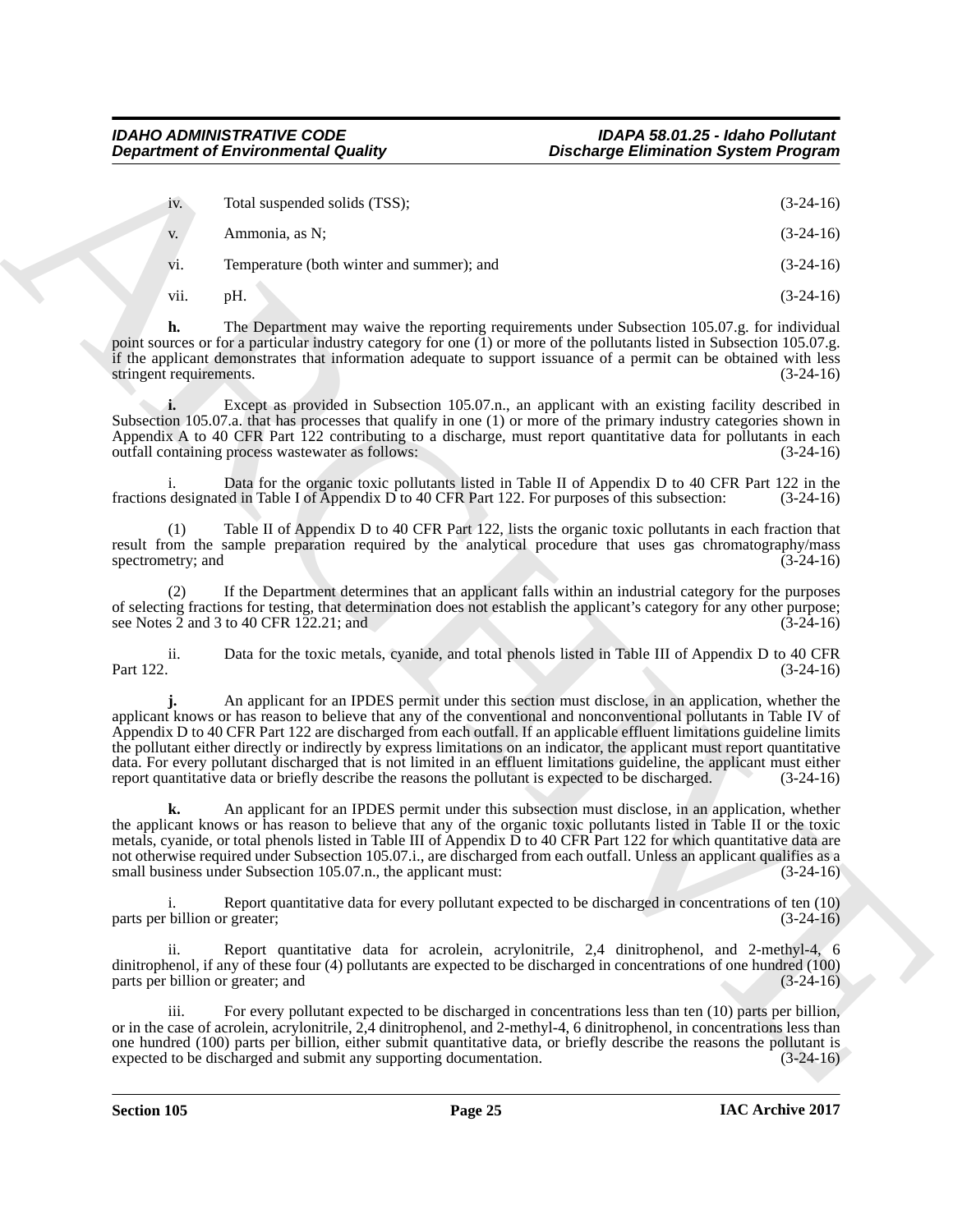|                                           | <b>Department of Environmental Quality</b>                                                                                                                                                                                                                                                                                                                                                                                                           | <b>Discharge Elimination System Program</b>                                                         |             |
|-------------------------------------------|------------------------------------------------------------------------------------------------------------------------------------------------------------------------------------------------------------------------------------------------------------------------------------------------------------------------------------------------------------------------------------------------------------------------------------------------------|-----------------------------------------------------------------------------------------------------|-------------|
| $\mathbf{l}$<br>it has for any pollutant. | the applicant knows or has reason to believe that asbestos or any of the hazardous substances listed in Table V of<br>Appendix D to 40 CFR Part 122 are discharged from each outfall. For every pollutant expected to be discharged, the<br>applicant must briefly describe the reasons the pollutant is expected to be discharged and report any quantitative data                                                                                  | An applicant for an IPDES permit under this subsection must disclose, in an application, whether    | $(3-24-16)$ |
| m.                                        | qualitative data, generated using a screening procedure not calibrated with analytical standards, for 2,3,7, 8-<br>tetrachlorodibenzo-p-dioxin (TCDD) if the applicant:                                                                                                                                                                                                                                                                              | An applicant for an IPDES permit under this subsection must disclose, in an application, and report | $(3-24-16)$ |
| $\mathbf{i}$ .                            | Uses or manufactures the following:                                                                                                                                                                                                                                                                                                                                                                                                                  |                                                                                                     | $(3-24-16)$ |
| (1)                                       | 2,4,5-trichlorophenoxy acetic acid $(2,4,5,-T)$ ;                                                                                                                                                                                                                                                                                                                                                                                                    |                                                                                                     | $(3-24-16)$ |
| (2)                                       | 2-(2,4,5-trichlorophenoxy) propanoic acid (Silvex, 2,4,5,-TP);                                                                                                                                                                                                                                                                                                                                                                                       |                                                                                                     | $(3-24-16)$ |
| (3)                                       | 2-(2,4,5-trichlorophenoxy) ethyl, 2,2-dichloropropionate (Erbon);                                                                                                                                                                                                                                                                                                                                                                                    |                                                                                                     | $(3-24-16)$ |
| (4)                                       | o,o-dimethyl o-(2,4,5-trichlorophenyl) phosphorothioate (Ronnel);                                                                                                                                                                                                                                                                                                                                                                                    |                                                                                                     | $(3-24-16)$ |
| (5)                                       | 2,4,5-trichlorophenol (TCP); or                                                                                                                                                                                                                                                                                                                                                                                                                      |                                                                                                     | $(3-24-16)$ |
| (6)                                       | Hexachlorophene (HCP); or                                                                                                                                                                                                                                                                                                                                                                                                                            |                                                                                                     | $(3-24-16)$ |
| ii.                                       | Knows or has reason to believe that TCDD is or may be present in an effluent.                                                                                                                                                                                                                                                                                                                                                                        |                                                                                                     | $(3-24-16)$ |
| n.                                        | Subsections 105.07.i. or 105.07.j. for the organic toxic pollutants listed in Table II of Appendix D to 40 CFR Part<br>122, if that applicant qualifies as a small business under one (1) of the following criteria:                                                                                                                                                                                                                                 | An applicant under this subsection is exempt from the quantitative data requirements in             | $(3-24-16)$ |
| 1.                                        | thousand $(100,000)$ tons per year; or                                                                                                                                                                                                                                                                                                                                                                                                               | The applicant is a coal mine with an expected total annual production of less than one hundred      | $(3-24-16)$ |
| 11.                                       | three hundred dollars (\$287,300) per year in 2014 dollars.                                                                                                                                                                                                                                                                                                                                                                                          | The applicant has gross total annual sales averaging less than two hundred eighty-seven thousand,   | $(3-24-16)$ |
| $\mathbf{0}$                              | shall provide to the Department, at the Department's request, any other information that the Department may<br>reasonably require to assess the discharges of the facility and to determine whether to issue an IPDES permit. The<br>additional information may include additional quantitative data and bioassays to assess the relative toxicity of<br>discharges to aquatic life and information required to determine the cause of the toxicity. | In addition to the information reported on the application form, an applicant under this subsection | $(3-24-16)$ |
| 08.                                       | Commercial, Mining, and Silviculture Facilities that Discharge only Non-Process Wastewater.                                                                                                                                                                                                                                                                                                                                                          | Individual Permit Application Requirements for New or Existing Manufacturing,                       | $(3-24-16)$ |
| a.                                        | discharger that discharges only non-process wastewater not regulated by an effluent limitations guideline or new<br>source performance standard shall provide the following information to the Department for all discharges, except for<br>storm water discharges, using the applicable forms specified in Subsection 105.04:                                                                                                                       | An applicant for an IPDES permit that is a manufacturing, commercial, mining, or silvicultural      | $(3-24-16)$ |
| $\mathbf{i}$ .<br>receiving water;        |                                                                                                                                                                                                                                                                                                                                                                                                                                                      | The number of each outfall, the latitude and longitude to the nearest second, and the name of each  | $(3-24-16)$ |
| ii.                                       | For a new discharger, the date of expected commencement of discharge;                                                                                                                                                                                                                                                                                                                                                                                |                                                                                                     | $(3-24-16)$ |
| iii.                                      |                                                                                                                                                                                                                                                                                                                                                                                                                                                      | An identification of the general type of waste discharged, or expected to be discharged upon        |             |

#### **08. Individual Permit Application Requirements for New or Existing Manufacturing, Commercial, Mining, and Silviculture Facilities that Discharge only Non-Process Wastewater**. (3-24-16)

- ii. For a new discharger, the date of expected commencement of discharge; (3-24-16)
- iii. An identification of the general type of waste discharged, or expected to be discharged upon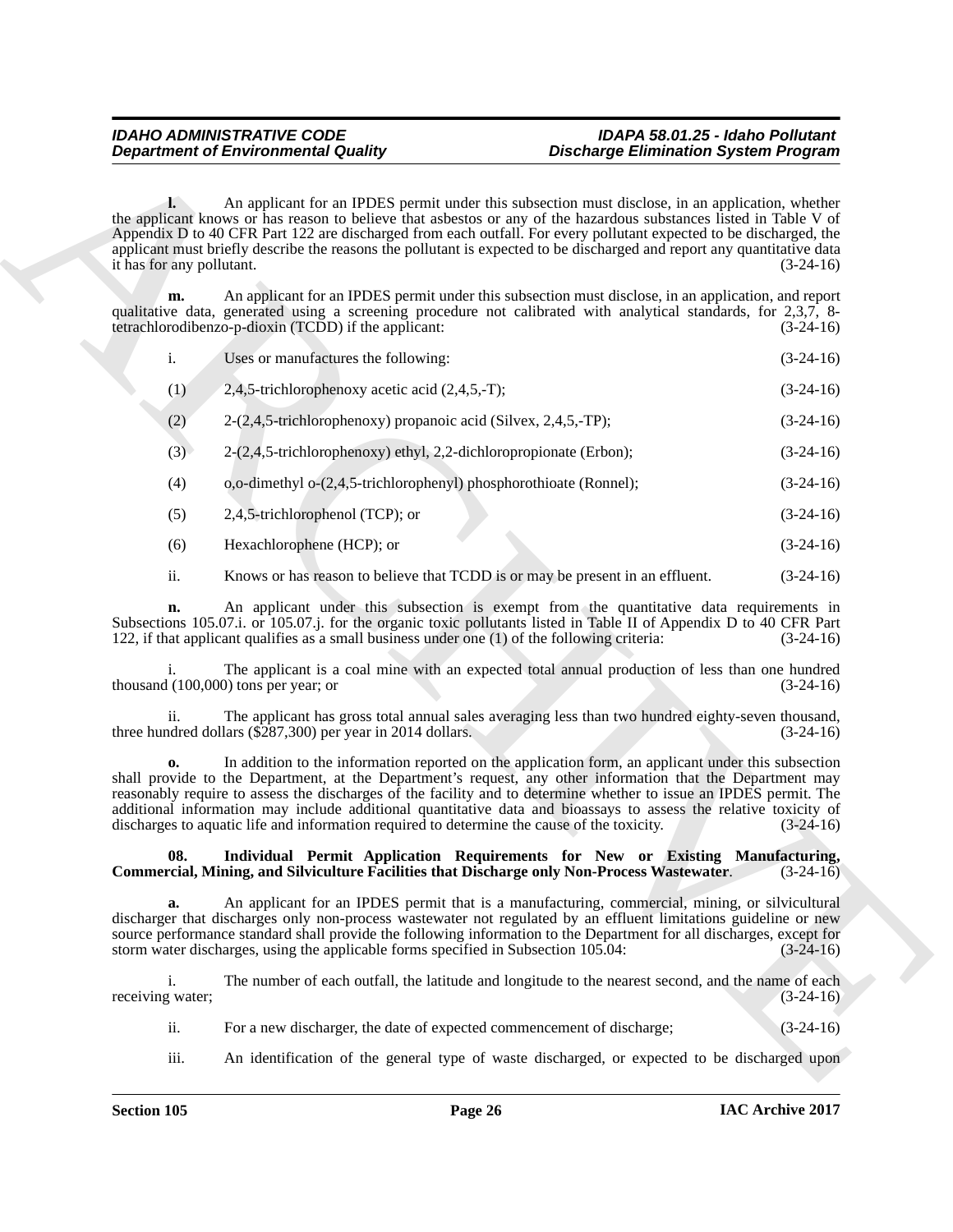| <b>Department of Environmental Quality</b>                                                                                                                                                                                                                                                                                                                                                                                                                                 | <b>Discharge Elimination System Program</b> |
|----------------------------------------------------------------------------------------------------------------------------------------------------------------------------------------------------------------------------------------------------------------------------------------------------------------------------------------------------------------------------------------------------------------------------------------------------------------------------|---------------------------------------------|
| commencement of operations, including sanitary wastes, restaurant or cafeteria wastes, or non-contact cooling water;                                                                                                                                                                                                                                                                                                                                                       | $(3-24-16)$                                 |
| An identification of cooling water additives, if any, that are used or expected to be used upon<br>iv.<br>commencement of operations, along with their composition if existing composition is available;                                                                                                                                                                                                                                                                   | $(3-24-16)$                                 |
| Effluent characteristics prepared and submitted as described in Subsections 105.08.b. and<br>V.<br>105.08.c.;                                                                                                                                                                                                                                                                                                                                                              | $(3-24-16)$                                 |
| A description of the frequency of flow and duration of any seasonal or intermittent discharge,<br>vi.<br>except for storm water runoff, leaks, or spills;                                                                                                                                                                                                                                                                                                                  | $(3-24-16)$                                 |
| vii.<br>A brief description of any treatment system used or to be used;                                                                                                                                                                                                                                                                                                                                                                                                    | $(3-24-16)$                                 |
| Any additional information the applicant wishes to be considered, such as influent data for the<br>viii.<br>purpose of obtaining net credits under Subsection 303.07; and                                                                                                                                                                                                                                                                                                  | $(3-24-16)$                                 |
| ix.<br>The signature of the certifying official under Section 090 (Signature Requirements).                                                                                                                                                                                                                                                                                                                                                                                | $(3-24-16)$                                 |
| Except as otherwise provided in Subsections 105.08.d. through g., an IPDES permit application for<br>b.<br>a discharger described in Subsection 105.08.a. must include quantitative data for the following pollutants or<br>parameters:                                                                                                                                                                                                                                    | $(3-24-16)$                                 |
| i.<br>5-day biochemical oxygen demand (BOD5);                                                                                                                                                                                                                                                                                                                                                                                                                              | $(3-24-16)$                                 |
| ii.<br>Total suspended solids (TSS);                                                                                                                                                                                                                                                                                                                                                                                                                                       | $(3-24-16)$                                 |
| iii.<br>Fecal coliform, if believed present or if sanitary waste is or will be discharged;                                                                                                                                                                                                                                                                                                                                                                                 | $(3-24-16)$                                 |
| Total residual chlorine (TRC), if chlorine is used;<br>iv.                                                                                                                                                                                                                                                                                                                                                                                                                 | $(3-24-16)$                                 |
| Oil and grease;<br>V.                                                                                                                                                                                                                                                                                                                                                                                                                                                      | $(3-24-16)$                                 |
| Chemical oxygen demand (COD), if non-contact cooling water is or will be discharged; (3-24-16)<br>vi.                                                                                                                                                                                                                                                                                                                                                                      |                                             |
| Total organic carbon (TOC), if non-contact cooling water is or will be discharged;<br>vii.                                                                                                                                                                                                                                                                                                                                                                                 | $(3-24-16)$                                 |
| Ammonia, as N;<br>viii.                                                                                                                                                                                                                                                                                                                                                                                                                                                    | $(3-24-16)$                                 |
| ix.<br>Discharge flow;                                                                                                                                                                                                                                                                                                                                                                                                                                                     | $(3-24-16)$                                 |
| pH; and<br>х.                                                                                                                                                                                                                                                                                                                                                                                                                                                              | $(3-24-16)$                                 |
| Temperature, both in winter and summer, respectively.<br>xi.                                                                                                                                                                                                                                                                                                                                                                                                               | $(3-24-16)$                                 |
| For purposes of the data required under Subsection 105.08.b.:<br>c.                                                                                                                                                                                                                                                                                                                                                                                                        | $(3-24-16)$                                 |
| Grab samples must be used for oil and grease, fecal coliform, and volatile organics. Temperature,<br>i.<br>pH, and TRC effluent data may be obtained from grab samples or from calibrated and properly maintained<br>continuous monitors;                                                                                                                                                                                                                                  | $(3-24-16)$                                 |
| ii.<br>Twenty-four (24) hour composite samples must be used for pollutants listed in Subsection<br>105.08.b., other than those specified in Subsection 105.08.c.i. Twenty-four (24) hour composite samples must, at a<br>minimum, be composed of four (4) grab samples, equally spaced through the twenty-four (24)-hour period, unless<br>specified otherwise at 40 CFR Part 136. For a composite sample, only one (1) analysis of the composite aliquots is<br>required; | $(3-24-16)$                                 |
|                                                                                                                                                                                                                                                                                                                                                                                                                                                                            |                                             |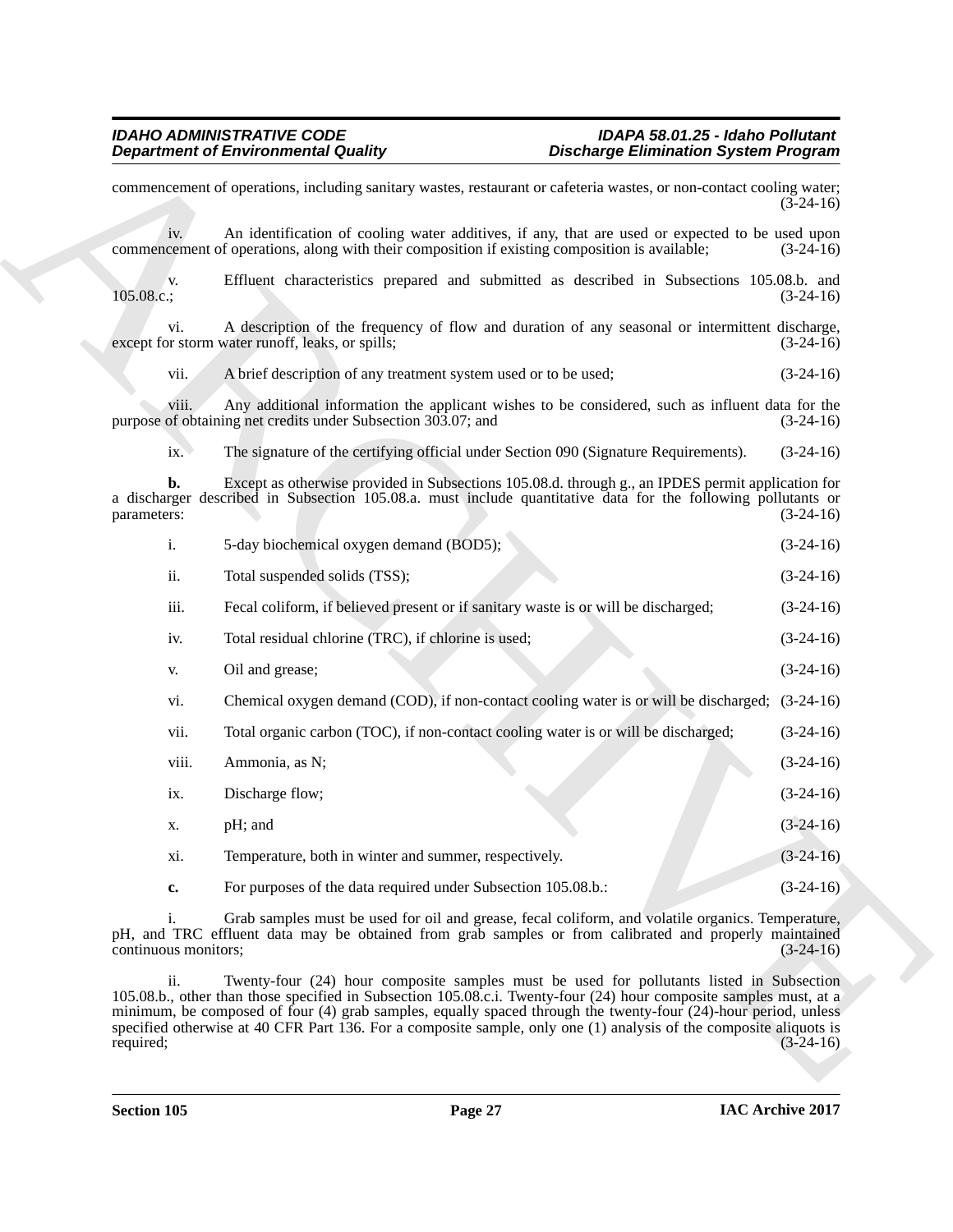## *IDAHO ADMINISTRATIVE CODE IDAPA 58.01.25 - Idaho Pollutant*

The quantitative data may be collected over the past three hundred sixty-five (365) days, as long as the data is representative of current operations, and must include maximum daily value, average daily value, and<br>
(3-24-16) number of measurements taken; and

iv. The applicant shall collect and analyze samples in accordance with 40 CFR Part 136. (3-24-16)

**d.** The Department may waive the testing and reporting requirements for any of the pollutants or flow listed in Subsection 105.08.c. if the applicant requests a waiver with its application or earlier, and demonstrates that information adequate to support permit issuance can be obtained through less stringent requirements. (3-24-16)

**e.** If the applicant is a new discharger, the applicant shall:  $(3-24-16)$ 

**Department of Environmental Confers and the transfer of Detection Similar School (2013).**<br>
Are in large signal and conference the proposition of the conference of the conference of the conference of the conference of the i. Complete and submit Item IV of EPA Form 2E, or the Department equivalent, as required by Subsection 105.04.a.iv., by providing quantitative data in compliance with that section no later than two (2) years after the discharge commences, except that the applicant need not complete those portions of Item IV requiring tests that the applicant has already performed and reported under the discharge monitoring requirements of its IPDES or<br>NPDES permit; and (3-24-16) NPDES permit; and

ii. Include estimates and the source of each estimate instead of sampling data for the pollutants or parameters listed in Subsection 105.08.b.; (3-24-16)

**f.** For purposes of the data required under this subsection, all pollutant levels must be reported or estimated as concentration and as total mass, except for flow, pH, and temperature. Submittal of all estimated data shall be accompanied by documents supporting the estimated value. (3-24-16)

**g.** An applicant's duty, under Subsections 105.08.b., c. and e., to provide quantitative data or estimates of certain pollutants does not apply to pollutants present in a discharge solely as a result of their presence in intake water. However, an applicant shall report the presence of those pollutants. If the requirements of Subsection 303.07 are met, net credit may be provided for the presence of pollutants in intake water. (3-24-16) are met, net credit may be provided for the presence of pollutants in intake water.

**09. Individual Permit Application Requirements for New and Existing Concentrated Animal Feeding Operations (CAFO)**. An applicant for an IPDES permit for a new or existing CAFO, as defined in 40 CFR 122.23(b) shall provide the following information to the Department, using the applicable forms specified in Subsection  $105.04$ : (3-24-16)

**b.** The facility location and mailing addresses; (3-24-16)

**c.** Latitude and longitude of the production area to the nearest second, measured at the entrance to the on area:  $(3-24-16)$ production area;

**d.** A topographic map of the geographic area in which the concentrated animal feeding operation is showing the specific location of the production area;  $(3-24-16)$ located, showing the specific location of the production area;

**e.** Specific information about the number and type of animals, including, if applicable: beef cattle, broilers, layers, swine weighing fifty-five (55) pounds or more, swine weighing less than fifty-five (55) pounds, mature dairy cows, dairy heifers, veal calves, sheep and lambs, horses, ducks, turkeys, or other animals, whether in open confinement or housed under roof; (3-24-16)

**f.** The type of containment and total capacity in tons or gallons of any anaerobic lagoon, roofed storage shed, storage pond, under-floor pit, above-ground storage tank, below-ground storage tank, concrete pad, impervious soil pad, or other structure or area used for containment and storage of manure, litter, and process wastewater;  $(3-24-16)$ 

The total number of acres available and under the applicant's control for land application of process wastewater;  $(3-24-16)$ manure, litter, or process wastewater;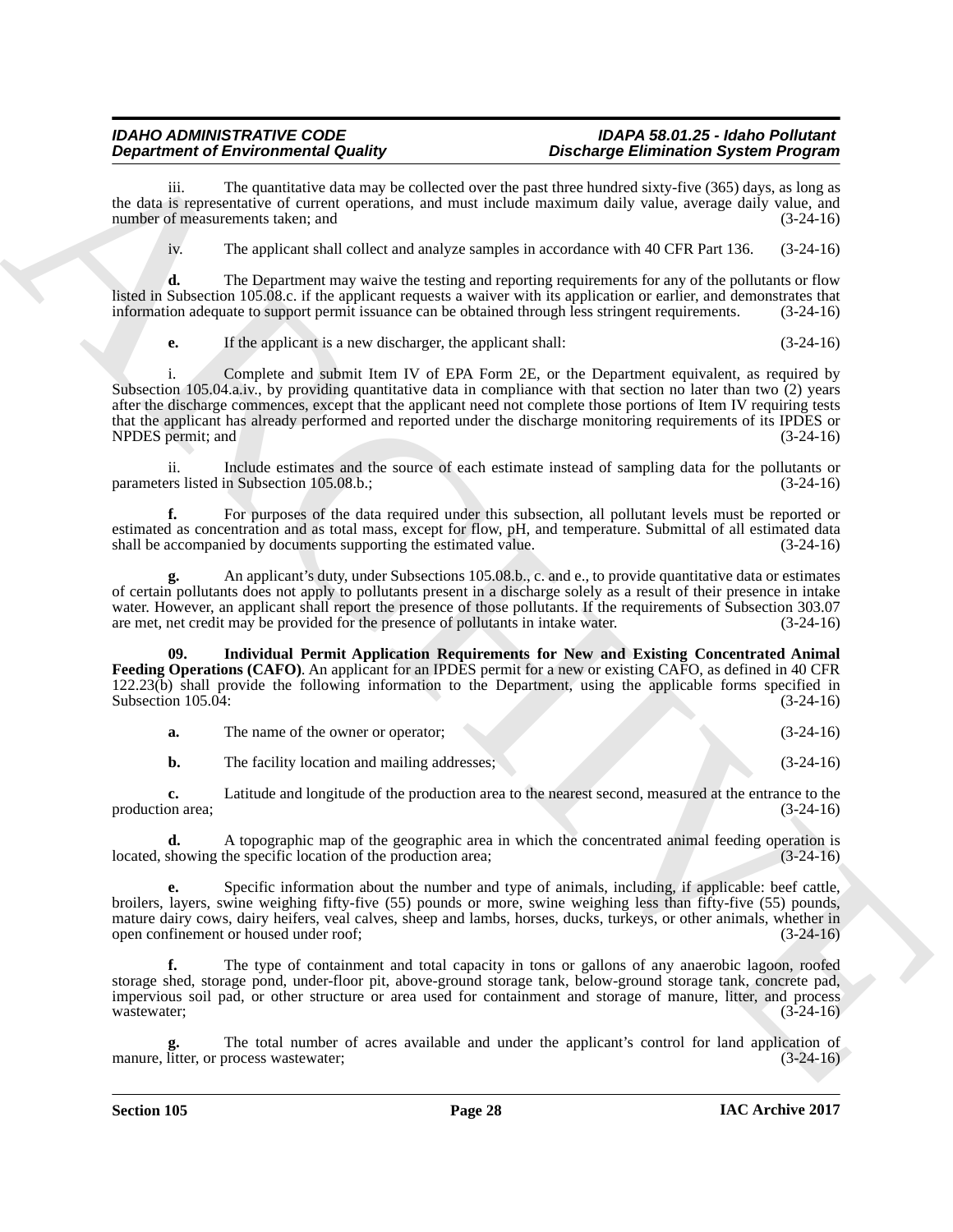**h.** Estimated amounts of manure, litter, and process wastewater generated per year in tons or gallons; (3-24-16)

**i.** Estimated amounts of manure, litter, and process wastewater transferred to other persons per year r gallons; and (3-24-16) in tons or gallons; and

**j.** A nutrient management plan that has been completed and will be implemented upon the date of permit coverage. A nutrient management plan must meet, at a minimum, the requirements specified in 40 CFR 122.42(e), including for all CAFOs subject to 40 CFR 412.30 through 412.37, 412.40 through 412.47, or the requirements of 40 CFR 412.4(c), as applicable.  $(3-24-16)$ requirements of 40  $\overline{CFR}$  412.4(c), as applicable.

**10. Individual Permit Application Requirements for New and Existing Concentrated Aquatic Animal Production (CAAP) Facilities**. An applicant for an IPDES permit for a new or existing CAAP facility shall provide the following information to the Department, using the applicable forms specified in Subsection 105.04:

(3-24-16)

| a.          | The maximum daily and average monthly flow from each outfall;   | $(3-24-16)$ |
|-------------|-----------------------------------------------------------------|-------------|
| b.          | The number of ponds, raceways, and similar structures;          | $(3-24-16)$ |
| $c_{\cdot}$ | The name of the receiving water and the source of intake water; | $(3-24-16)$ |

**d.** For each species of aquatic animal, the total yearly and maximum harvestable weight; and (3-24-16)

**e.** The calendar month of maximum feeding and the total mass of food fed during that month. (3-24-16)

#### **11. Individual Permit Application Requirements for New and Existing POTWs and Other Dischargers Designated by the Department.**

Except as provided in Subsection 105.11.b., an applicant that is a POTW and any other discharger designated by the Department shall provide the information in this subsection to the Department, using the applicable forms specified in Subsection 105.04.b. A permit applicant under this subsection shall submit all information available at the time of permit application; however, an applicant may provide information by referencing information previously submitted to the Department. (3-24-16) information previously submitted to the Department.

**Department of Environmental Guatity<br>
Linear of the context of the context of the context of the context of the context of the context of the context of the context of the context of the context of the context of the cont b.** The Department may waive any requirement of this subsection if the Department has access to substantially identical information. The Department may also waive any requirement of this subsection if that information is not of material concern for a specific permit, if approved by the EPA Regional Administrator. The waiver request to the Regional Administrator must include the Department's justification for the waiver. A Regional Administrator's disapproval of a Department's proposed waiver does not constitute final agency action, but does provide notice to the state and permit applicant(s) that EPA may object to any state-issued permit issued in the absence of the required information.  $(3-24-16)$ absence of the required information.

**c.** An applicant under this subsection must provide the following information: (3-24-16)

i. Name, mailing address, and location of the facility for which the application is submitted;

 $(3-24-16)$ 

Name, mailing address, electronic mail address, EIN, and telephone number of the applicant, and a statement whether the applicant is the facility's owner, operator, or both; (3-24-16)

iii. A list of all environmental permits or construction approvals received or applied for, including der any of the following programs or types of activities: (3-24-16) dates, under any of the following programs or types of activities: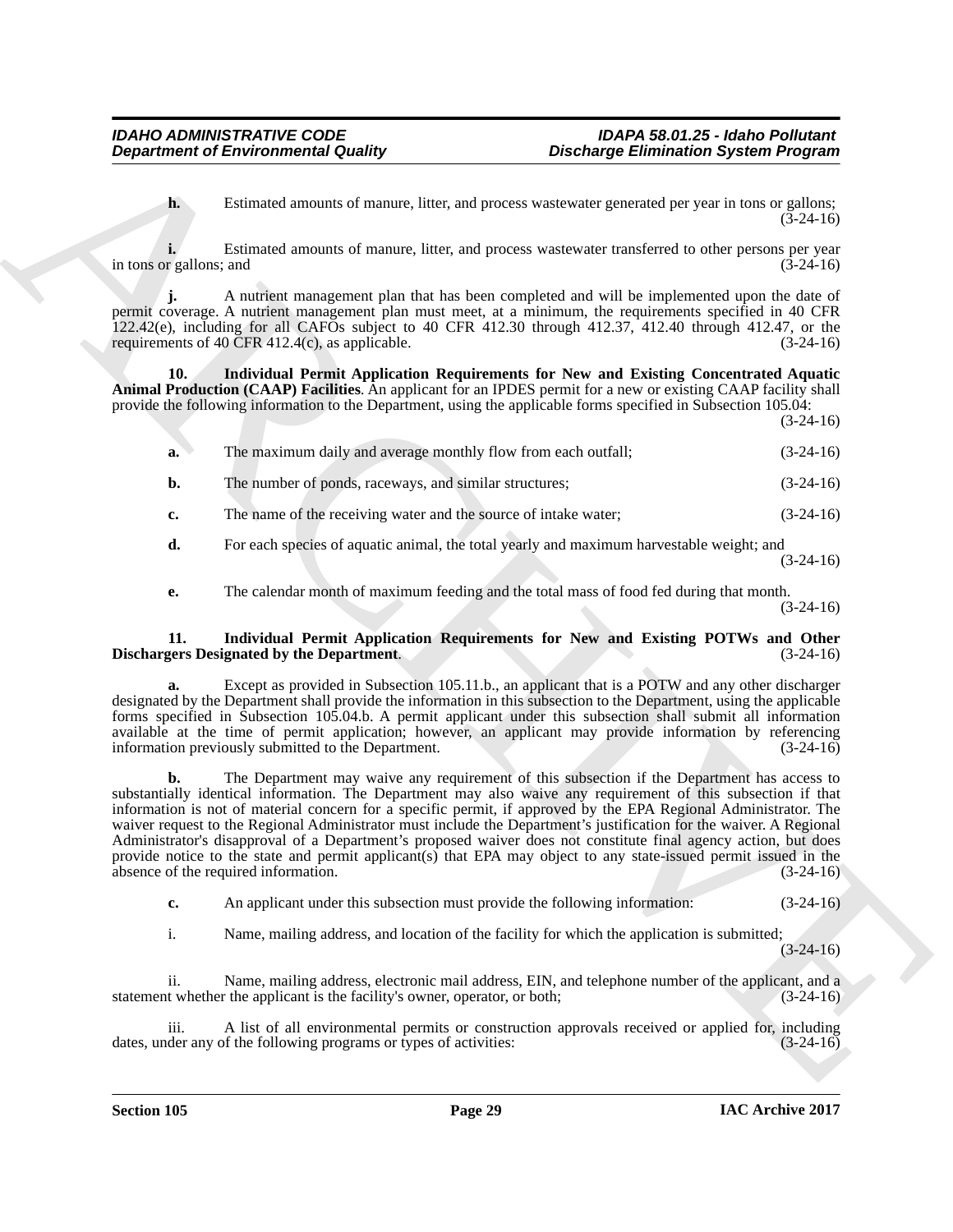## *IDAHO ADMINISTRATIVE CODE IDAPA 58.01.25 - Idaho Pollutant*

(1) Hazardous waste management program under IDAPA 58.01.05, "Rules and Standards for Hazardous Waste";

(2) Underground injection control (UIC) program under the Idaho Department of Water Resources UIC program at IDAPA 37.03.03, "Rules and Minimum Standards for the Construction and Use of Injection Wells"; (3-24-16)

(3) IPDES program under IDAPA 58.01.25, "Rules Regulating the Idaho Pollutant Discharge Elimination System Program";

(4) Prevention of significant deterioration (PSD) program under IDAPA 58.01.01, "Rules for the Control of Air Pollution in Idaho";

(5) Nonattainment program under IDAPA 58.01.01, "Rules for the Control of Air Pollution in Idaho"; (3-24-16)

(6) National emission standards for hazardous pollutants (NESHAPS) preconstruction approval under 8.01.01, "Rules for the Control of Air Pollution in Idaho"; (3-24-16) IDAPA 58.01.01, "Rules for the Control of Air Pollution in Idaho";

(7) Dredge or fill permits under the Clean Water Act section 404; (3-24-16)

(8) Sludge Management Program under IDAPA 58.01.16.650, "Wastewater Rules," and Section 380 (Sewage Sludge) of these rules; and

(9) Other relevant environmental permits, programs, or activities, including those subject to state jurisdiction, approval, and permits;

**Department of Environmental Country.**<br>
Humanism Construction construction construction the state of the construction of the state of the state of the state of the state of the state of the state of the state of the state iv. The name and population or equivalent dwelling units (EDU) of each municipal entity served by the facility, including unincorporated connector districts, a statement whether each municipal entity owns or maintains the collection system and, if the information is available, whether the collection system is a separate sanitary sewer or a combined storm and sanitary sewer; (3-24-16) sanitary sewer or a combined storm and sanitary sewer;

A statement whether the facility is located in Indian country and whether the facility discharges to a receiving stream that flows through Indian country; (3-24-16) (3-24-16)

vi. The facility's design flow rate, or the wastewater flow rate the plant was built to handle, annual<br>daily flow rate, and maximum daily flow rate for each of the previous three (3) years: (3-24-16) average daily flow rate, and maximum daily flow rate for each of the previous three (3) years;

A statement identifying the types of collection systems, either separate sanitary sewers or combined storm and sanitary sewers, used by the treatment works, and an estimate of the percent of sewer line that each type comprises; (3-24-16)

viii. The following information for outfalls to waters of the United States and other discharge or methods: (3-24-16) disposal methods:

(1) For effluent discharges to waters of the United States, the total number and types of outfalls including treated effluent, combined sewer overflows, bypasses, constructed emergency overflows; (3-24-16)

(2) For wastewater discharged to surface impoundments, the location of each surface impoundment, the average daily volume discharged to each surface impoundment, and a statement whether the discharge is continuous or intermittent;  $(3-24-16)$ continuous or intermittent;

(3) For wastewater applied to the land, the location of each land application site, the size in acres of each land application site, the average daily volume in gallons per day applied to each land application site, and a statement whether the land application is continuous or intermittent; (3-24-16) statement whether the land application is continuous or intermittent;

(4) For effluent sent to another facility for treatment prior to discharge, the means by which the effluent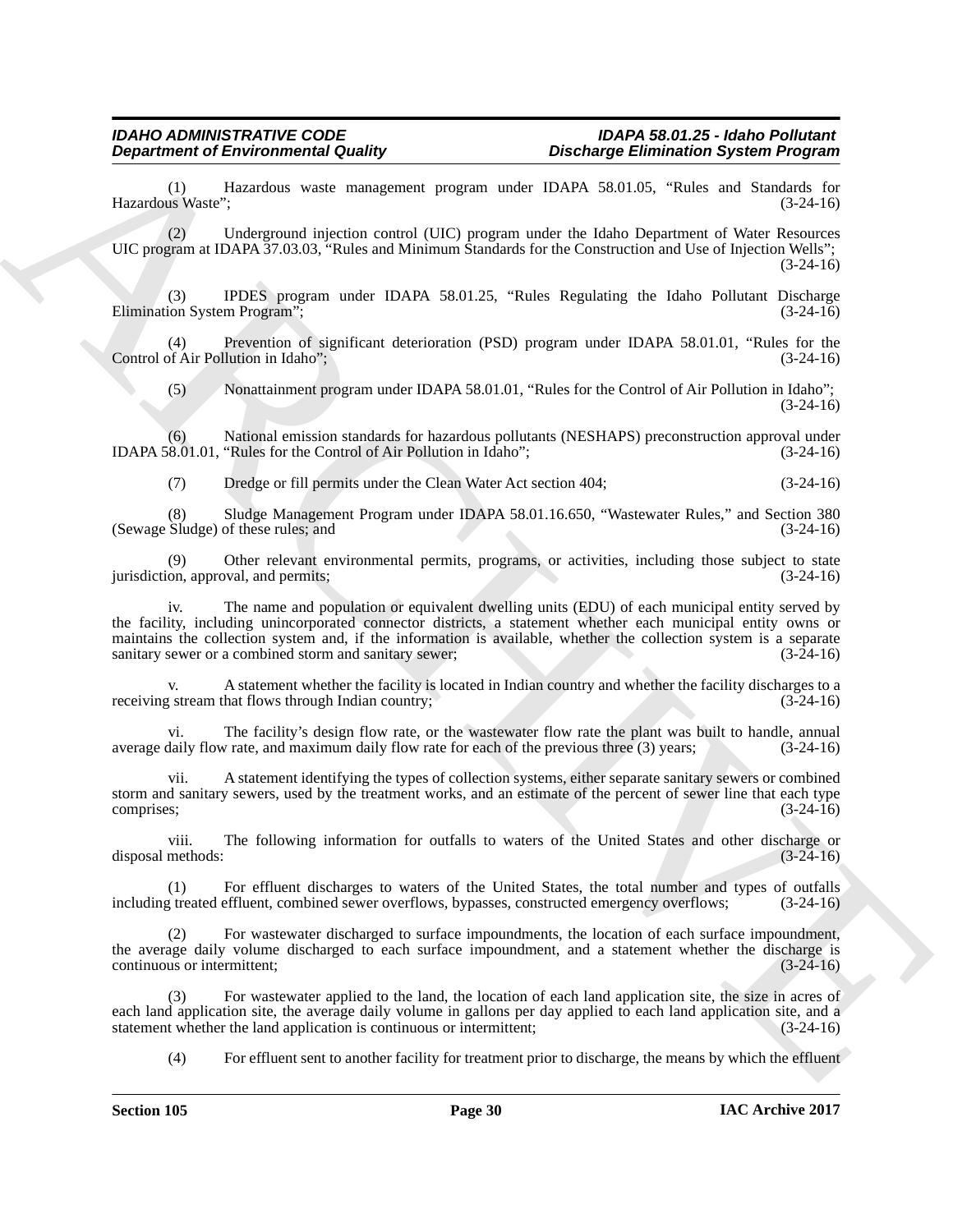|                                     | <b>Department of Environmental Quality</b>                                                        | <b>Discharge Elimination System Program</b>                                                                                                                                                                                                                                                                                                                                                                                                                                              |             |
|-------------------------------------|---------------------------------------------------------------------------------------------------|------------------------------------------------------------------------------------------------------------------------------------------------------------------------------------------------------------------------------------------------------------------------------------------------------------------------------------------------------------------------------------------------------------------------------------------------------------------------------------------|-------------|
| per day (MGD); and                  |                                                                                                   | is transported, the name, mailing address, electronic mail address, contact person, and phone number of the<br>organization transporting the discharge, if the transport is provided by a party other than the applicant, the name,<br>mailing address, electronic mail address, contact person, phone number, and IPDES or NPDES permit number, if any,<br>of the receiving facility, and the average daily flow rate from this facility into the receiving facility in million gallons | $(3-24-16)$ |
| (5)                                 | method, and a statement whether disposal by this method is continuous or intermittent; and        | For wastewater disposed of in a manner not included in Subsections 105.11.c.viii.(1) through (4),<br>including underground percolation and underground injection, a description of the disposal method, the location and<br>size of each disposal site, if applicable, the annual average daily volume in gallons per day disposed of by this                                                                                                                                            | $(3-24-16)$ |
| ix.                                 | contractors responsible for any operational or maintenance aspects of the POTW facility.          | The name, mailing address, electronic mail address, telephone number, and responsibilities of all                                                                                                                                                                                                                                                                                                                                                                                        | $(3-24-16)$ |
| d.                                  |                                                                                                   | In addition to the information described in Subsection 105.11.c., an applicant under this subsection<br>with a design flow greater than or equal to zero point one $(0.1)$ million gallons per day (MGD) must provide:                                                                                                                                                                                                                                                                   | $(3-24-16)$ |
|                                     | describing steps the facility is taking to minimize inflow and infiltration;                      | The current average daily volume in gallons per day of inflow and infiltration, and a statement                                                                                                                                                                                                                                                                                                                                                                                          | $(3-24-16)$ |
| ii.                                 | mile beyond property boundaries of the treatment plant including all unit processes, and showing: | A topographic map, or other map if a topographic map is unavailable, extending at least one (1)                                                                                                                                                                                                                                                                                                                                                                                          | $(3-24-16)$ |
| (1)                                 | The treatment plant area and unit processes;                                                      |                                                                                                                                                                                                                                                                                                                                                                                                                                                                                          | $(3-24-16)$ |
| (2)                                 | from bypass piping, if applicable;                                                                | The major pipes or other structures through which wastewater enters the treatment plant and the<br>pipes or other structures through which treated wastewater is discharged from the treatment plant, including outfalls                                                                                                                                                                                                                                                                 | $(3-24-16)$ |
| (3)                                 | Each well where fluids from the treatment plant are injected underground;                         |                                                                                                                                                                                                                                                                                                                                                                                                                                                                                          | $(3-24-16)$ |
| (4)                                 | applicant within one-quarter $(1/4)$ mile of the property boundaries of the treatment works;      | Wells, springs, and other surface water bodies listed in public records or otherwise known to the                                                                                                                                                                                                                                                                                                                                                                                        | $(3-24-16)$ |
| (5)                                 |                                                                                                   | Sewage sludge management facilities including on-site treatment, storage, and disposal sites; and                                                                                                                                                                                                                                                                                                                                                                                        | $(3-24-16)$ |
| (6)                                 | for Hazardous Waste," enters the treatment plant by truck, rail, or dedicated pipe;               | Each location at which waste classified as hazardous under IDAPA 58.01.05, "Rules and Standards                                                                                                                                                                                                                                                                                                                                                                                          | $(3-24-16)$ |
| iii.                                | A process flow diagram or schematic as follows:                                                   |                                                                                                                                                                                                                                                                                                                                                                                                                                                                                          | $(3-24-16)$ |
| (1)<br>between treatment units; and |                                                                                                   | A diagram showing the processes of the treatment plant, including all bypass piping and all backup<br>power sources or redundancy in the system, including a water balance showing all treatment units, including<br>disinfection, and showing daily average flow rates at influent and discharge points and approximate daily flow rates                                                                                                                                                | $(3-24-16)$ |
| (2)                                 | A narrative description of the diagram; and                                                       |                                                                                                                                                                                                                                                                                                                                                                                                                                                                                          | $(3-24-16)$ |
| iv.                                 | The following information regarding scheduled improvements:                                       |                                                                                                                                                                                                                                                                                                                                                                                                                                                                                          | $(3-24-16)$ |
| (1)                                 | The outfall number of each affected outfall;                                                      |                                                                                                                                                                                                                                                                                                                                                                                                                                                                                          | $(3-24-16)$ |
| (2)                                 | A narrative description of each required improvement;                                             |                                                                                                                                                                                                                                                                                                                                                                                                                                                                                          | $(3-24-16)$ |
| (3)                                 |                                                                                                   | Scheduled dates for commencement and completion of construction, commencement of discharge                                                                                                                                                                                                                                                                                                                                                                                               |             |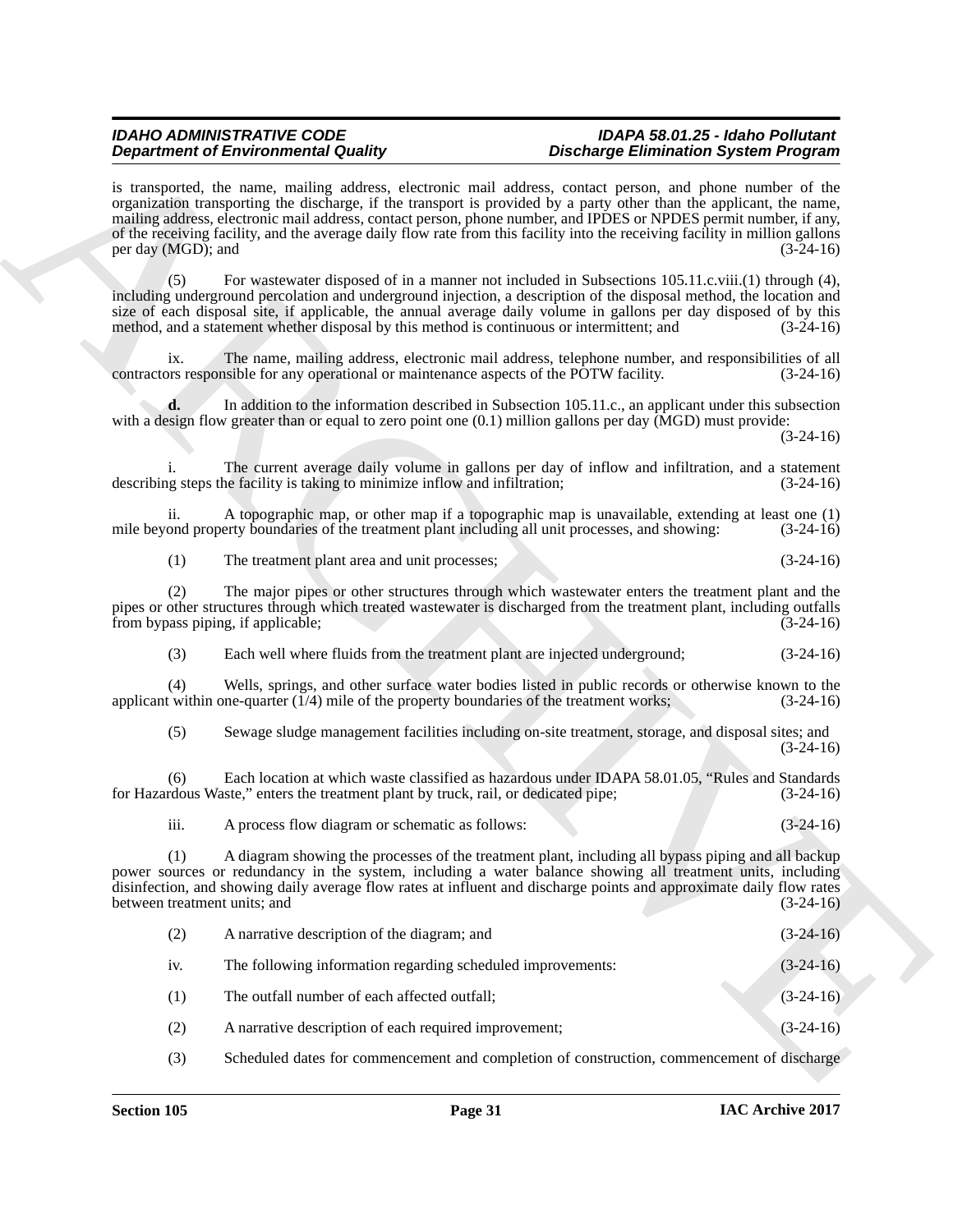| $\mathbf{i}$ . | For each outfall:                                              | $(3-24-16)$ |
|----------------|----------------------------------------------------------------|-------------|
| (1)            | The outfall number;                                            | $(3-24-16)$ |
| (2)            | The county, and city or town in which the outfall is located;  | $(3-24-16)$ |
| (3)            | The latitude and longitude, to the nearest second;             | $(3-24-16)$ |
| (4)            | The distance from shore and depth below surface;               | $(3-24-16)$ |
| (5)            | The average daily flow rate, in million gallons per day (MGD); | $(3-24-16)$ |

|                                            | <b>Department of Environmental Quality</b>                                                                                                                                                                           | <b>Discharge Elimination System Program</b> |                                                                                                                    |
|--------------------------------------------|----------------------------------------------------------------------------------------------------------------------------------------------------------------------------------------------------------------------|---------------------------------------------|--------------------------------------------------------------------------------------------------------------------|
| completed; and                             | and attainment of operational level, and actual completion date for any event listed in this subsection that has been                                                                                                |                                             | $(3-24-16)$                                                                                                        |
| (4)                                        | A description of permits and clearances concerning other federal and state requirements. (3-24-16)                                                                                                                   |                                             |                                                                                                                    |
| e.                                         | An applicant under this subsection must provide the following information for each outfall,<br>including bypass points, through which effluent is discharged, as applicable:                                         |                                             | $(3-24-16)$                                                                                                        |
| i.                                         | For each outfall:                                                                                                                                                                                                    |                                             | $(3-24-16)$                                                                                                        |
| (1)                                        | The outfall number;                                                                                                                                                                                                  |                                             | $(3-24-16)$                                                                                                        |
| (2)                                        | The county, and city or town in which the outfall is located;                                                                                                                                                        |                                             | $(3-24-16)$                                                                                                        |
| (3)                                        | The latitude and longitude, to the nearest second;                                                                                                                                                                   |                                             | $(3-24-16)$                                                                                                        |
| (4)                                        | The distance from shore and depth below surface;                                                                                                                                                                     |                                             | $(3-24-16)$                                                                                                        |
| (5)                                        | The average daily flow rate, in million gallons per day (MGD);                                                                                                                                                       |                                             | $(3-24-16)$                                                                                                        |
| (6)                                        | If the outfall has a seasonal or periodic discharge, the number of times per year the discharge<br>occurs, the duration of each discharge, the flow of each discharge, and the months in which discharge occurs; and |                                             | $(3-24-16)$                                                                                                        |
| (7)<br>high-rate;                          | A statement whether the outfall is equipped with a diffuser and the type of diffuser used, such as                                                                                                                   |                                             | $(3-24-16)$                                                                                                        |
| ii.                                        | For each outfall discharging effluent to waters of the United States, the following receiving water<br>information, if the information is available:                                                                 |                                             | $(3-24-16)$                                                                                                        |
| (1)                                        | The name of each receiving water;                                                                                                                                                                                    |                                             | $(3-24-16)$                                                                                                        |
| (2)                                        | The critical flow of each receiving stream; and                                                                                                                                                                      |                                             | $(3-24-16)$                                                                                                        |
| (3)                                        | The total hardness of the receiving stream at critical low flow; and                                                                                                                                                 |                                             | $(3-24-16)$                                                                                                        |
| iii.<br>the treatment of the discharges:   | For each outfall discharging to waters of the United States, the following information describing                                                                                                                    |                                             | $(3-24-16)$                                                                                                        |
| (1)<br>other treatment level provided for: | The highest level of treatment, including primary, equivalent to secondary, secondary, advanced, or                                                                                                                  |                                             | $(3-24-16)$                                                                                                        |
| (a)                                        | The design biochemical oxygen demand removal percentage;                                                                                                                                                             |                                             | $(3-24-16)$                                                                                                        |
| (b)                                        | The design suspended solids removal percentage;                                                                                                                                                                      |                                             | $(3-24-16)$                                                                                                        |
| (c)                                        | The design phosphorus removal percentage;                                                                                                                                                                            |                                             | $(3-24-16)$                                                                                                        |
| (d)                                        | The design nitrogen removal percentage; and                                                                                                                                                                          |                                             | $(3-24-16)$                                                                                                        |
| (e)                                        | Any other removals that an advanced treatment system is designed to achieve; and                                                                                                                                     |                                             | $(3-24-16)$                                                                                                        |
| (2)                                        | A description of the type of disinfection used, and a statement whether the treatment plant de-<br>chlorinates, if disinfection is accomplished through chlorination.                                                |                                             | $(3-24-16)$                                                                                                        |
| f.                                         | In addition to Subsection 105.11.a., and except as provided in Subsection 105.11.h., an applicant                                                                                                                    |                                             | under this subsection shall undertake sampling and analysis and submit effluent monitoring information for samples |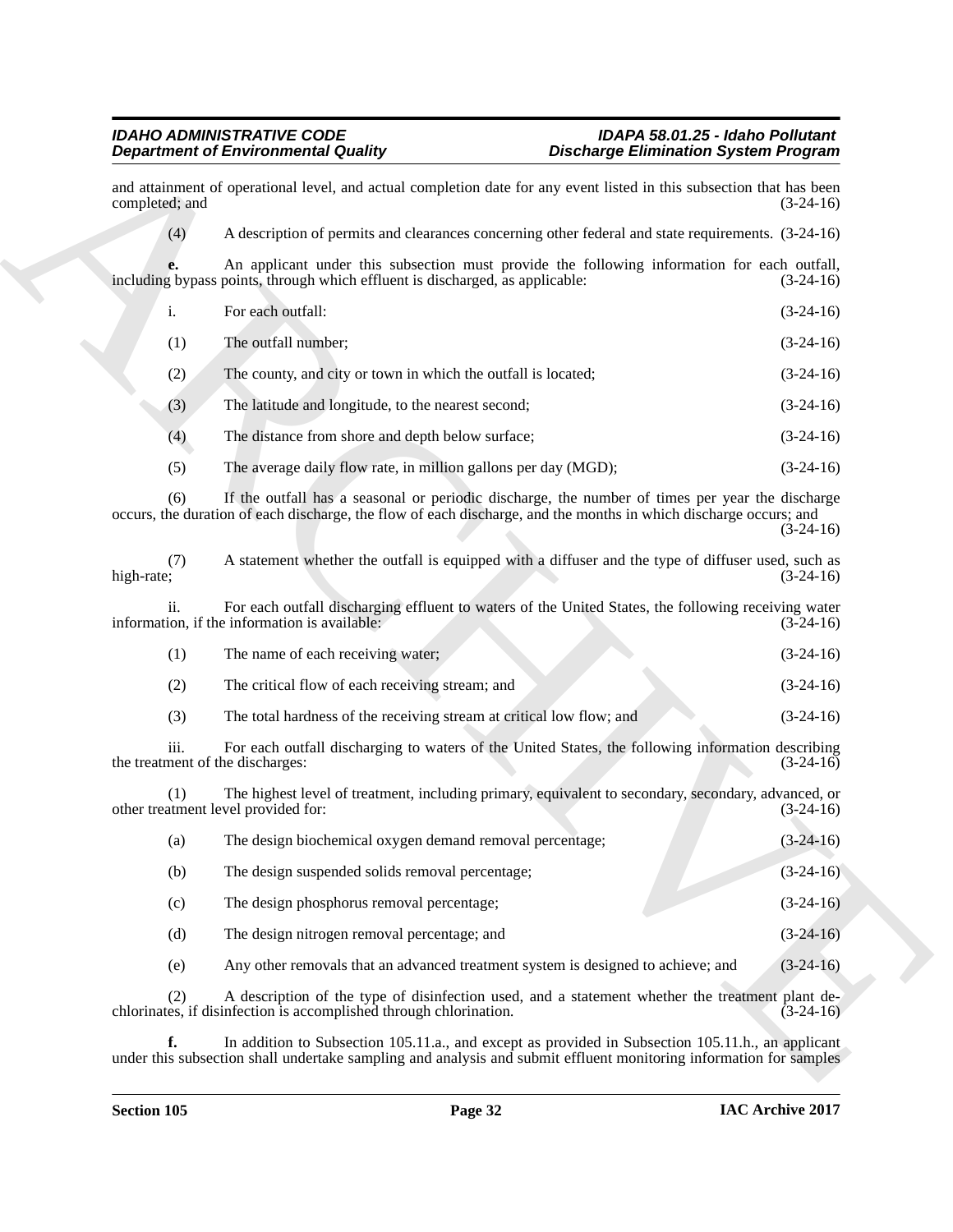taken from each outfall through which effluent is discharged to waters of the United States, except for combined sewer overflows, including the following if applicable: (3-24-16) sewer overflows, including the following if applicable:

i. Sampling and analysis for the pollutants listed in Appendix J, Table 1A to 40 CFR Part 122; (3-24-16)

**Dependent of Entropological schemes** of the state of the state of the state of the state of the state of the state of the state of the state of the state of the state of the state of the state of the state of the state o ii. For an applicant with a design flow greater than or equal to zero point one (0.1) million gallons per day (MGD), sampling and analysis for the pollutants listed in Appendix J, Table 1 to 40 CFR Part 122, except that a facility that does not use chlorine for disinfection, does not use chlorine elsewhere in the treatment process, and has no reasonable potential to discharge chlorine in the facility's effluent, is not required to sample or analyze chlorine; (3-24-16)

iii. Sampling and analysis for the pollutants listed in Appendix J, Table 2 to 40 CFR Part 122 and for any other pollutants for which the state or EPA has established water quality standards applicable to the receiving waters if the facility is: (3-24-16)

(1) A POTW that has a design flow rate equal to or greater than one (1) million gallons per day  $(3-24-16)$ (MGD); (3-24-16)

(2) A POTW that has an approved pretreatment program; (3-24-16)

(3) A POTW that is required to develop a pretreatment program; or (3-24-16)

(4) Any POTW, as required by the Department to ensure compliance with these rules; (3-24-16)

iv. Sampling and analysis for additional pollutants, as the Department may require, on a case-by-case  $basis;$  (3-24-16)

v. Data from a minimum of three (3) samples taken within four and one-half (4 $\frac{1}{2}$ ) years before the ne permit application; to meet this requirement: (3-24-16) date of the permit application; to meet this requirement:

(1) Samples must be representative of the seasonal variation in the discharge from each outfall; (3-24-16)

(2) Existing data may be used, if available, in lieu of sampling done solely for the purpose of this application; and

(3) Additional samples may be required by the Department on a case-by-case basis; and (3-24-16)

vi. All existing data for pollutants specified in Subsections 105.11.f.i. through iv. collected within four and one-half (4 ½) years of the application. This data must be included in the pollutant data summary submitted by the applicant, except that if the applicant samples for a specific pollutant on a monthly or more frequent basis, only the data collected for that pollutant within one (1) year of the application must be provided. (3-24-16)

**g.** To meet the information requirements of Subsection 105.11.f., an applicant must: (3-24-16)

i. Collect samples of effluent and analyze the samples for pollutants in accordance with analytical methods approved under 40 CFR Part 136 unless an alternative is specified in the existing IPDES or NPDES permit;  $(3-24-16)$ 

ii. Use the following methods: (3-24-16)

(1) Grab samples for pH, temperature, cyanide, total phenols, residual chlorine, oil and grease, fecal coliform, and volatile organics. Temperature, pH, and residual chlorine data may be obtained from grab samples or from calibrated and properly maintained continuous monitors;

(2) Twenty-four (24) hour composite samples for all other pollutants; for a composite sample, only one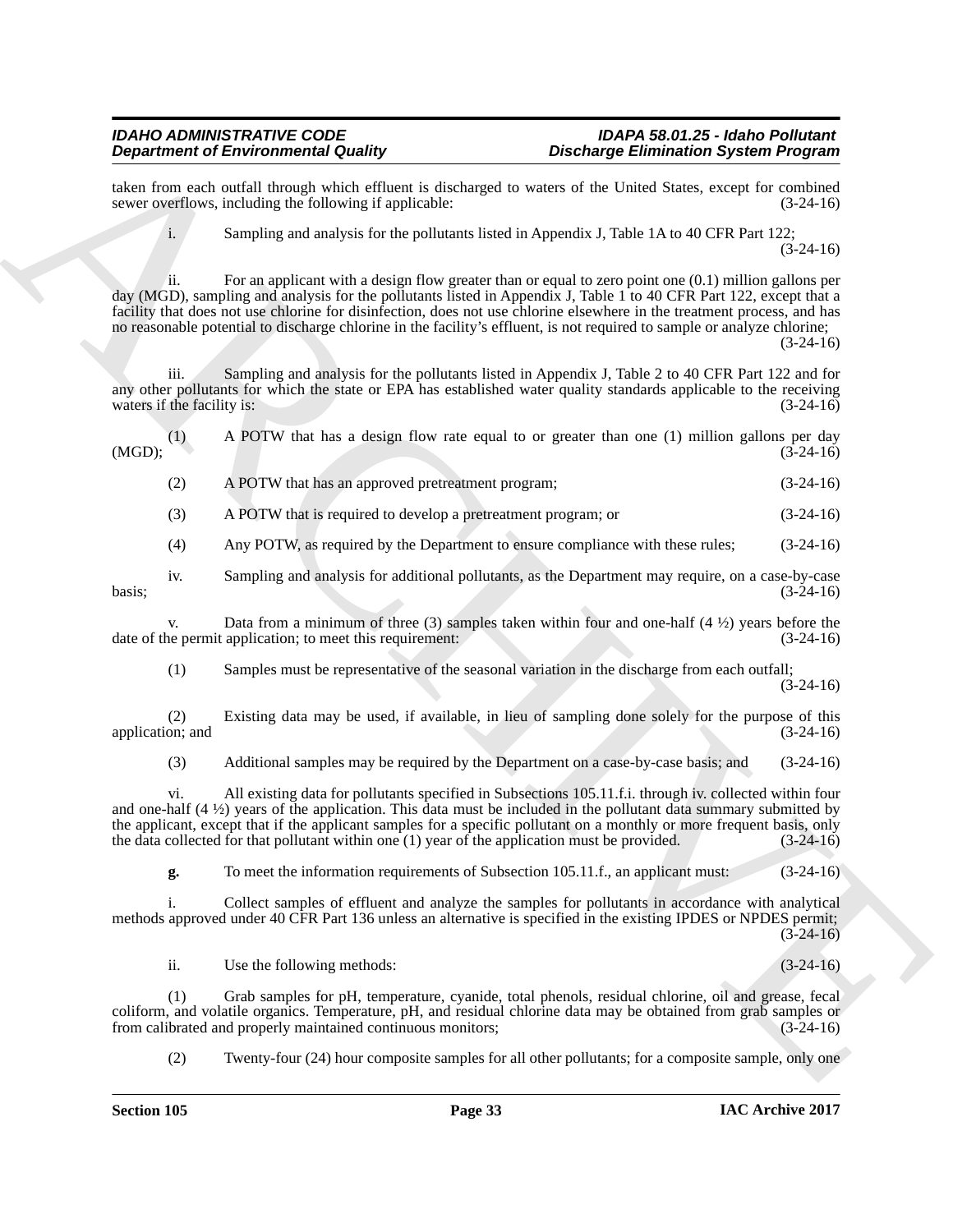## *IDAHO ADMINISTRATIVE CODE IDAPA 58.01.25 - Idaho Pollutant*

## *Discharge Elimination System Program*

**Department of Environmental Quality .** Distribuye Eliminiation System Programs<br>
(1) analysis of the computer is equivalent to result of the control of the system of the computer of the computer of the computer of the com (1) analysis of the composite of aliquots is required; and (3-24-16) iii. Provide at least the following information for each parameter: (3-24-16) (1) Maximum daily discharge, expressed as concentration or mass, based upon actual sample values; (3-24-16) (2) Average daily discharge for all samples, expressed as concentration or mass, and the number of samples used to obtain this value; (3) The analytical method used; and (3-24-16) (4) The threshold level, such as the method detection limit, minimum level, or other designated method endpoint for the analytical method used; and  $(3-24-16)$ iv. Report metals as total recoverable, unless the Department requires otherwise. (3-24-16) **h.** When an applicant under this subsection has two (2) or more outfalls with substantially identical effluent discharging to the same receiving water segment, the Department may, on a case-by-case basis, allow the applicant to submit sampling data for only one (1) outfall. The Department may also allow an applicant to composite samples from one (1) or more outfalls that discharge into the same mixing zone, pursuant to IDAPA 58.01.02, "Water Quality Standards." (3-24-16) Quality Standards."

### **12. Whole Effluent Toxicity (WET) Monitoring for POTWs**. (3-24-16)

**a.** An applicant for a permit under Subsection 105.11 shall submit information on effluent monitoring for WET, including an identification of any WET tests conducted during the four and one-half  $(4\frac{1}{2})$  years before the discharge date of the application on any of the applicant's discharges or on any receiving water ne date of the application on any of the applicant's discharges or on any receiving water near the discharge.

**b.** An applicant under Subsection 105.11 shall submit to the Department, in compliance with Subsections 105.12.c. through f., the results of valid WET tests for acute or chronic toxicity for samples taken from each outfall through which effluent is discharged to surface waters, except for combined sewer overflows, if the applicant: (3-24-16) applicant: (3-24-16)

i. Has a design flow rate greater than or equal to one (1) million gallons per day (MGD); (3-24-16)

ii. Has an approved pretreatment program or is required to develop a pretreatment program; or (3-24-16)

iii. Is required to comply with this subsection by the Department, based on consideration of the g factors:  $(3-24-16)$ following factors:

(1) The variability of the pollutants or pollutant parameters in the POTW effluent based on chemical-<br>information, the type of treatment plant, and types of industrial contributors; (3-24-16) specific information, the type of treatment plant, and types of industrial contributors;

(2) The ratio of effluent flow to receiving stream flow; (3-24-16)

Existing controls on point or non-point sources, including total maximum daily load calculations for the receiving stream segment and the relative contribution of the POTW; (3-24-16)

(4) Receiving water characteristics, including possible or known water quality impairment, and whether the POTW discharges to a water designated as an outstanding natural resource water; or (3-24-16)

(5) Other considerations, including the history of toxic impacts and compliance problems at the POTW that the Department determines could cause or contribute to adverse water quality impacts.

**c.** When an applicant under Subsection 105.11 has two (2) or more outfalls with substantially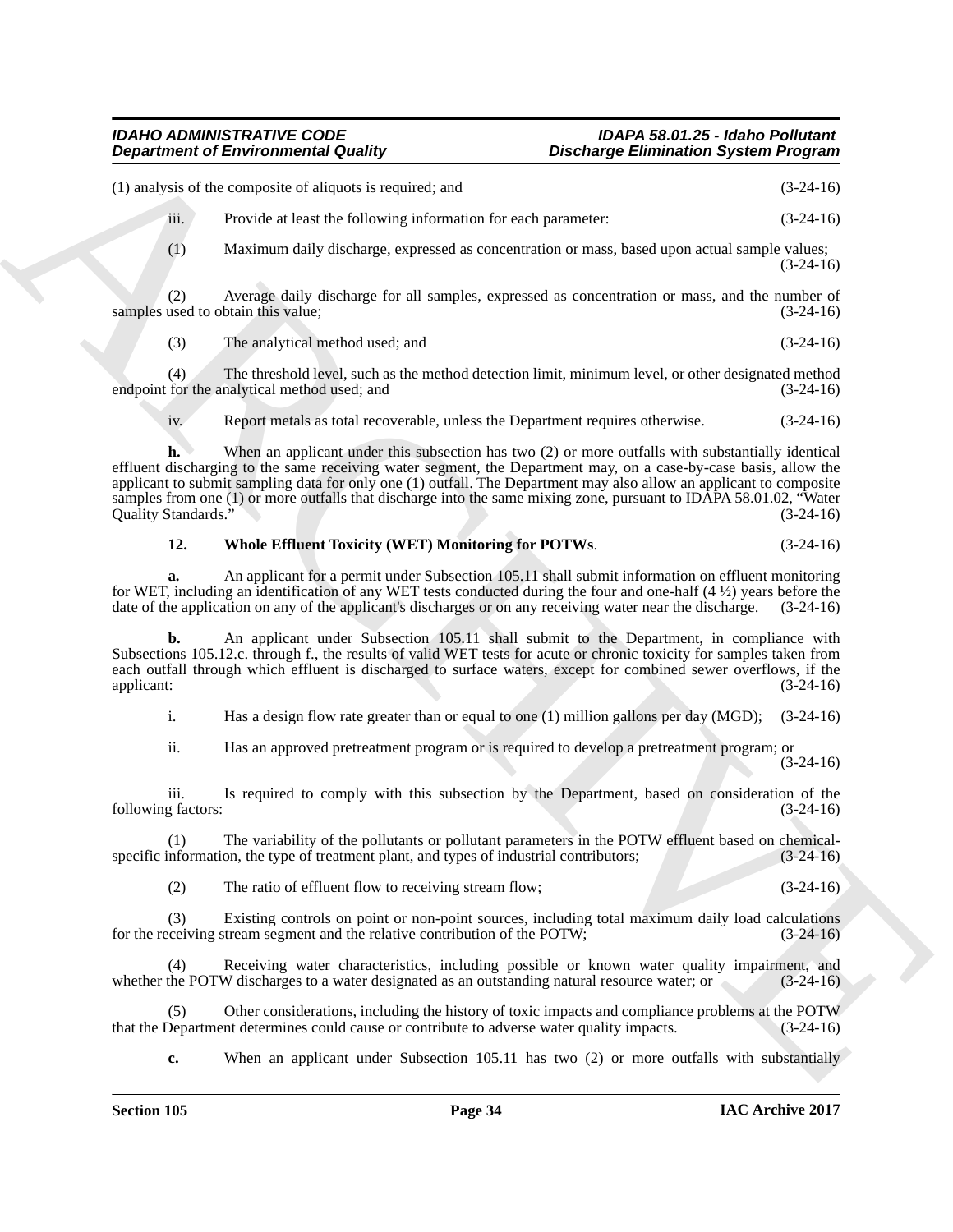identical effluent discharging to the same receiving water segment, the Department may, on a case-by-case basis, allow the applicant to submit whole effluent toxicity data for only one (1) outfall. The Department may also allow an applicant to composite samples from one (1) or more outfalls that discharge into the same mixing zone. (3-24-16)

**d.** An applicant under Subsection 105.12.b. that is required to perform WET testing must provide: (3-24-16)

i. Results of a minimum of four (4) quarterly tests for a year, from the year preceding the permit application or results from four (4) tests performed at least annually in the four and one-half  $(4 \frac{1}{2})$  year period before the application, if the results show no appreciable toxicity using a safety factor determined by the Department;

(3-24-16)

ii. The number of chronic or acute whole effluent toxicity tests that have been conducted since the last permit reissuance; (3-24-16)

iii. The results using the form provided by the Department, or test summaries, if available and comprehensive, for each WET test conducted under this subsection for which the information has not been reported previously to the Department;

iv. For WET data submitted to the Department within four and one-half  $(4 \frac{1}{2})$  years before the date of cation, the dates on which the data were submitted and a summary of the results; and  $(3-24-16)$ the application, the dates on which the data were submitted and a summary of the results; and

Any information on the cause of toxicity and written details of any toxicity reduction evaluation WET test conducted within the past four and one-half  $(4 \frac{1}{2})$  years revealed toxicity.  $(3-24-16)$ conducted, if any WET test conducted within the past four and one-half  $(4\frac{1}{2})$  years revealed toxicity.

**e.** An applicant under Subsection 105.11 must conduct tests with no less than two (2) species, including fish, invertebrate, or plant, and test for acute or chronic toxicity, depending on the range of receiving water dilution. Unless the Department directs otherwise, an applicant shall conduct acute or chronic testing based on the following dilutions: (3-24-16) following dilutions:

i. Acute toxicity testing if the dilution of the effluent is greater than a ratio of one thousand to one (1,000:1) at the edge of the mixing zone; (3-24-16)

**Dependence of Enerominal European Control is a substitute of the other in the control is a substitute of Enerominal Schedule Theoretical Schedule Theoretical Schedule Theoretical Schedule Theoretical Schedule Theoretical** ii. Acute or chronic toxicity testing, if the dilution of the effluent is between a ratio of one hundred to one (100:1) and one thousand to one (1,000:1) at the edge of the mixing zone; acute testing may be more appropriate at the higher end of this range (one thousand to one (1,000:1)), and chronic testing may be more appropriate at the lower end of this range (one hundred to one (100:1)); or (3-24-16)

iii. Chronic testing if the dilution of the effluent is less than a ratio of one hundred to one  $(100:1)$  at the mixing zone.  $(3-24-16)$ edge of the mixing zone.

**f.** For purposes of the WET testing required by this section, an applicant must conduct testing using methods approved under 40 CFR Part 136. (3-24-16)

### **13. Individual Permit Application Requirements for POTWs Receiving Industrial Discharges**.  $(3-24-16)$

**a.** An applicant for an IPDES permit as a POTW under Subsection 105.11 shall state in its application the number of significant industrial users (SIU) and categorical industrial users (CIU) discharging to the POTW. A POTW with one (1) or more SIUs shall provide the following information for each SIU that discharges to the POTW:  $(3-24-16)$ 

i. The name and mailing address of the SIU; (3-24-16)

ii. A description of all industrial processes that affect or contribute to the SIU's discharge; (3-24-16)

iii. The principal products and raw materials of each SIU that affects or contributes to that SIU's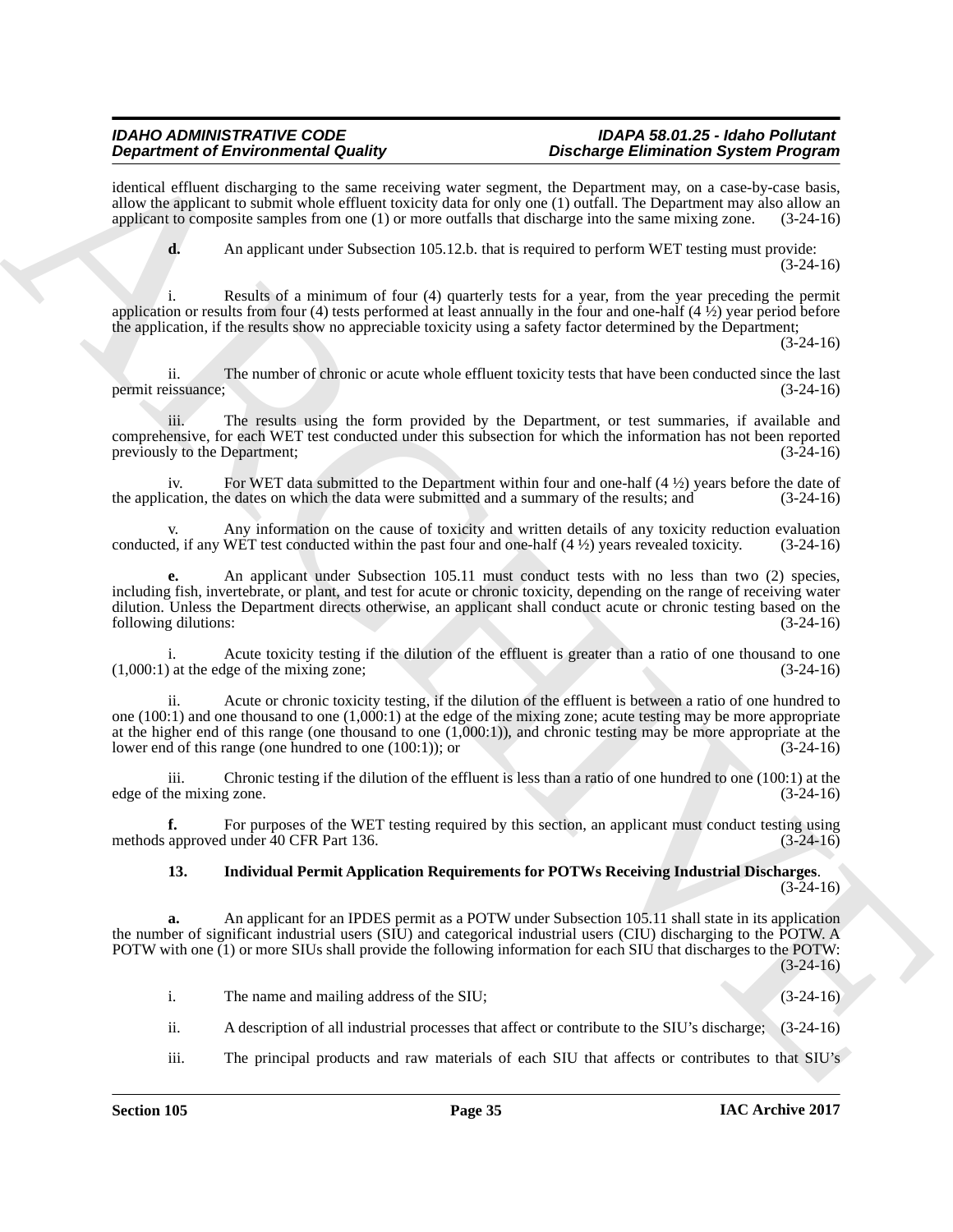discharge; (3-24-16)

iv. The average daily volume of wastewater discharged by the SIU, indicating the amount attributable to process flow and non-process flow;

v. A statement whether the SIU is subject to local limits; (3-24-16)

vi. A statement whether the SIU is subject to one (1) or more categorical standards, and if so, under the site ory and subcategory; and  $(3-24-16)$ which category and subcategory; and

vii. A statement whether any problems at the POTW, including upsets, pass-through, or interference n attributed to the SIU in the past four and one-half  $(4 \frac{1}{2})$  years. (3-24-16) have been attributed to the SIU in the past four and one-half  $(4 \frac{1}{2})$  years.

**b.** The information required in Subsection 105.13.a. may be waived by the Department for a POTW with a pretreatment program if the applicant has submitted either of the following that contains information substantially identical to the information required in Subsection 105.13.a.: (3-24-16)

i. An annual report submitted within one (1) year of the application; or (3-24-16)

ii. A pretreatment program. (3-24-16)

# **14. Individual Permit Application Requirements for POTWs Receiving Discharges from Hazardous Waste Generators and from Waste Cleanup or Remediation Sites.**

**a.** A POTW receiving hazardous or corrective action wastes or wastes generated at another type of or remediation site must provide the following information: (3-24-16) cleanup or remediation site must provide the following information:

i. If the POTW receives, or has been notified that it will receive by truck, rail, or dedicated pipe, any wastes that are regulated as hazardous wastes under 40 CFR Part 261 and IDAPA 58.01.05, "Rules and Standards for Hazardous Waste," the applicant must report the following: (3-24-16)

(1) The method of delivery, including by truck, rail, or dedicated pipe, by which the waste is received; and  $(3-24-16)$ 

(2) The applicable hazardous waste number designated in IDAPA 58.01.05, "Rules and Standards for Hazardous Waste" for the transported waste, and the amount received annually of each hazardous waste; and

(3-24-16)

**Department of Environmental Quality Distribution System Program**<br>
Shockman (1) Produced the SUC is subset to determine the SUC is subset to the SUC is subset to the subset of the SUC is subset to the subset of the subset ii. If the POTW receives, or has been notified that it will receive, wastewater that originates from remedial activities, including those undertaken under Comprehensive Environmental Response, Compensation, and Liability Act, and the Resource Conservation and Recovery Act sections 3004(u) or 3008(h), the applicant must report the following: (3-24-16) report the following:

(1) The identity and description of each site or facility at which the wastewater originates; (3-24-16)

(2) The identity of any known hazardous constituents specified in IDAPA 58.01.05, "Rules and Standards for Hazardous Waste," in the wastewater; and (3-24-16)

(3) The extent of any treatment the wastewater receives or will receive before entering the POTW.  $(3-24-16)$ 

**b.** An applicant under this subsection is exempt from the requirements of Subsection 105.14.a.ii. if the applicant receives no more than fifteen (15) kilograms per month of hazardous wastes, unless the wastes are acute hazardous wastes as specified in IDAPA 58.01.05, "Rules and Standards for Hazardous Waste." (3-24-16) hazardous wastes as specified in IDAPA 58.01.05, "Rules and Standards for Hazardous Waste."

**15. Individual Permit Application Requirements for POTWs with Combined Sewer Systems and Overflows**. A POTW applicant with a combined sewer system must provide the following information on the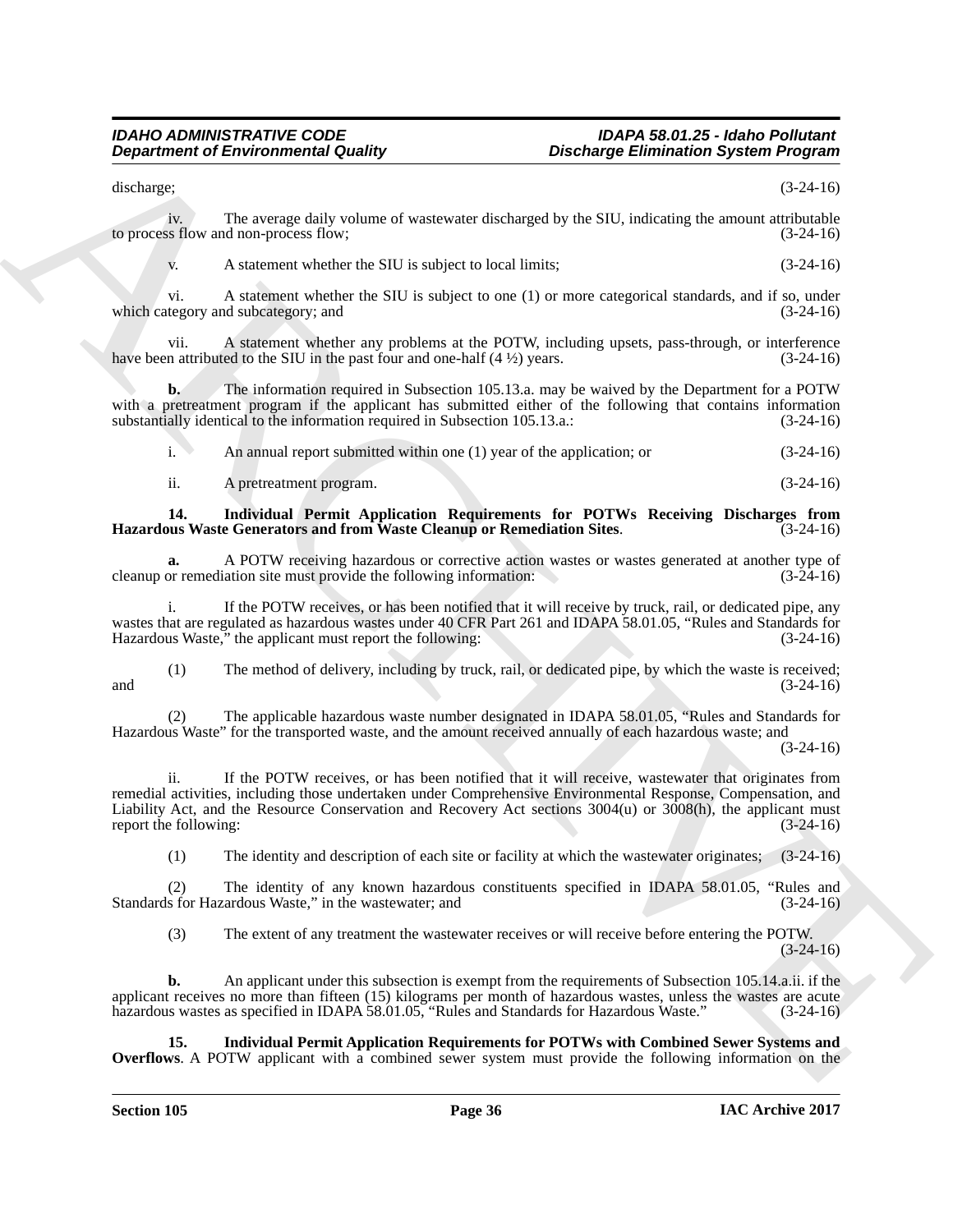### *IDAHO ADMINISTRATIVE CODE IDAPA 58.01.25 - Idaho Pollutant Department of Environmental Quality Discharge Elimination System Program*

|                                | <b>Department of Environmental Quality</b>                                                                                                                            | <b>Discharge Elimination System Program</b> |             |
|--------------------------------|-----------------------------------------------------------------------------------------------------------------------------------------------------------------------|---------------------------------------------|-------------|
|                                | combined sewer system and outfalls:                                                                                                                                   |                                             | $(3-24-16)$ |
| a.                             | A system map indicating the location of:                                                                                                                              |                                             | $(3-24-16)$ |
| i.                             | All combined sewer overflow discharge points;                                                                                                                         |                                             | $(3-24-16)$ |
| ii.                            | Any sensitive use areas potentially affected by combined sewer overflows including beaches,<br>drinking water supplies, shellfish beds, sensitive aquatic ecosystems; |                                             | $(3-24-16)$ |
| iii.                           | Outstanding national resource waters potentially affected by combined sewer overflows; and                                                                            |                                             | $(3-24-16)$ |
| iv.<br>overflows;              | Waters supporting threatened and endangered species potentially affected by combined sewer                                                                            |                                             | $(3-24-16)$ |
| b.                             | A system diagram of the combined sewer collection system that includes the locations of:                                                                              |                                             | $(3-24-16)$ |
| i.                             | Major sewer trunk lines, both combined and separate sanitary;                                                                                                         |                                             | $(3-24-16)$ |
| ii.                            | Points where separate sanitary sewers feed into the combined sewer system;                                                                                            |                                             | $(3-24-16)$ |
| iii.                           | In-line and off-line storage structures;                                                                                                                              |                                             | $(3-24-16)$ |
| iv.                            | Flow-regulating devices; and                                                                                                                                          |                                             | $(3-24-16)$ |
| V.                             | Pump stations;                                                                                                                                                        |                                             | $(3-24-16)$ |
| permit application, including: | Information on each outfall for each combined sewer overflow discharge point covered by the                                                                           |                                             | $(3-24-16)$ |
| i.                             | The outfall number;                                                                                                                                                   |                                             | $(3-24-16)$ |
| ii.                            | The county and city or town in which the outfall is located;                                                                                                          |                                             | $(3-24-16)$ |
| iii.                           | The latitude and longitude, to the nearest second; and                                                                                                                |                                             | $(3-24-16)$ |
| iv.                            | The distance from shore and depth below surface;                                                                                                                      |                                             | $(3-24-16)$ |
| d.<br>sewer overflow:          | A statement whether the applicant monitored any of the following in the past year for a combined                                                                      |                                             | $(3-24-16)$ |
| 1.                             | Rainfall;                                                                                                                                                             |                                             | $(3-24-16)$ |
| ii.                            | Overflow volume;                                                                                                                                                      |                                             | $(3-24-16)$ |
| iii.                           | Overflow pollutant concentrations;                                                                                                                                    |                                             | $(3-24-16)$ |
| iv.                            | Receiving water quality;                                                                                                                                              |                                             | $(3-24-16)$ |
| V.                             | Overflow frequency; and                                                                                                                                               |                                             | $(3-24-16)$ |
| vi.                            | The number of storm events monitored in the past year;                                                                                                                |                                             | $(3-24-16)$ |
| е.<br>and, if available:       | Information regarding the number of combined sewer overflows from each outfall in the past year                                                                       |                                             | $(3-24-16)$ |
|                                |                                                                                                                                                                       |                                             |             |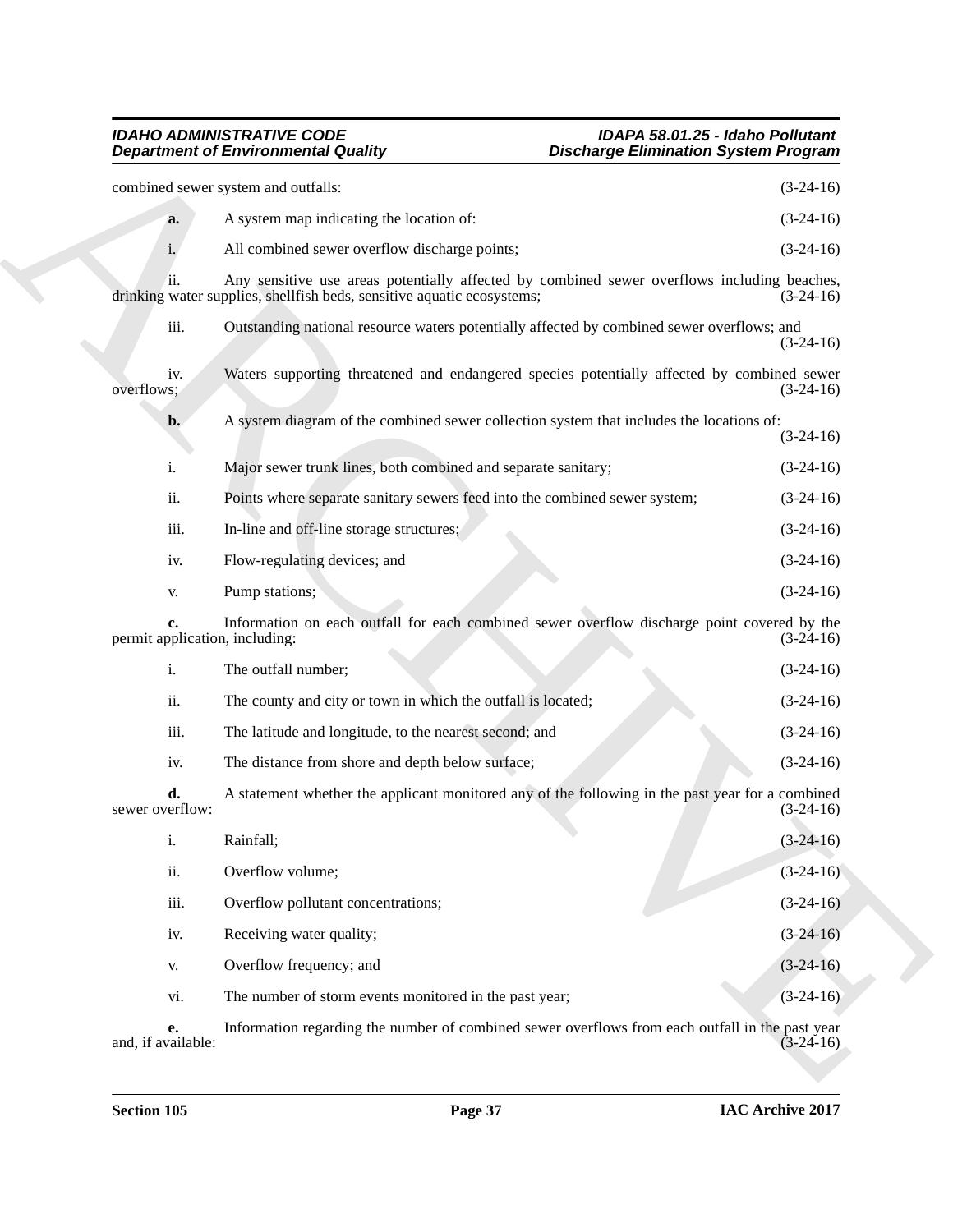# *IDAHO ADMINISTRATIVE CODE IDAPA 58.01.25 - Idaho Pollutant*

|                            | <b>Department of Environmental Quality</b>                                                                                                                                                                                                                                                                                                                                                                                                                                                                                                                                                                                        | <b>Discharge Elimination System Program</b> |  |
|----------------------------|-----------------------------------------------------------------------------------------------------------------------------------------------------------------------------------------------------------------------------------------------------------------------------------------------------------------------------------------------------------------------------------------------------------------------------------------------------------------------------------------------------------------------------------------------------------------------------------------------------------------------------------|---------------------------------------------|--|
| i.                         | The average duration per event;                                                                                                                                                                                                                                                                                                                                                                                                                                                                                                                                                                                                   | $(3-24-16)$                                 |  |
| ii.                        | The average volume for each event; and                                                                                                                                                                                                                                                                                                                                                                                                                                                                                                                                                                                            | $(3-24-16)$                                 |  |
| iii.                       | The minimum rainfall that caused a combined sewer overflow event in the last year;                                                                                                                                                                                                                                                                                                                                                                                                                                                                                                                                                | $(3-24-16)$                                 |  |
| f.                         | The name of each receiving water;                                                                                                                                                                                                                                                                                                                                                                                                                                                                                                                                                                                                 | $(3-24-16)$                                 |  |
| g.<br>receiving water; and | A description of any known water quality impact caused by the combined sewer overflow<br>operations, including permanent or intermittent beach closings, permanent or intermittent shellfish bed closings, fish<br>kills, fish advisories, other recreational loss, or the exceedance of any applicable state water quality standard, on the                                                                                                                                                                                                                                                                                      | $(3-24-16)$                                 |  |
| h.                         | All applicants must provide the name, mailing address, telephone number, and responsibilities of<br>all contractors responsible for any operational or maintenance aspects of the facility.                                                                                                                                                                                                                                                                                                                                                                                                                                       | $(3-24-16)$                                 |  |
| 16.                        | <b>Individual Permit Application Requirements for New Sources and New Discharges.</b> (3-24-16)                                                                                                                                                                                                                                                                                                                                                                                                                                                                                                                                   |                                             |  |
| a.                         | An applicant for an IPDES permit for a new manufacturing, commercial, mining, silviculture, or<br>other discharge, except for a new discharge from a facility subject to the requirements of Subsection 105.08 or a new<br>discharge of storm water associated with industrial activity that is subject to the requirements of Subsection 105.19,<br>except as provided by Subsection 105.19.c., shall provide the following information to the Department, using the<br>applicable forms specified in Subsection 105.04.b.:<br>The latitude and longitude to the nearest second of the expected outfall location and the name of | $(3-24-16)$                                 |  |
| each receiving water;      |                                                                                                                                                                                                                                                                                                                                                                                                                                                                                                                                                                                                                                   | $(3-24-16)$                                 |  |
| ii.                        | The expected date the discharge will commence;                                                                                                                                                                                                                                                                                                                                                                                                                                                                                                                                                                                    | $(3-24-16)$                                 |  |
| iii.                       | The following information on flows, sources of pollution, and treatment technologies:                                                                                                                                                                                                                                                                                                                                                                                                                                                                                                                                             | $(3-24-16)$                                 |  |
| (1)                        | A narrative describing the treatment that the wastewater will receive, identifying all operations<br>contributing wastewater to the effluent, stating the average flow contributed by each operation, and describing the<br>ultimate disposal of any solid or liquid wastes not discharged;                                                                                                                                                                                                                                                                                                                                       | $(3-24-16)$                                 |  |
| Subsection 105.07.b.; and  | A line drawing of the water flow through the facility with a water balance as described in                                                                                                                                                                                                                                                                                                                                                                                                                                                                                                                                        | $(3-24-16)$                                 |  |
| (3)<br>leaks;              | If any of the expected discharges will be intermittent or seasonal, a description of the frequency,<br>duration, and maximum daily flow rate of each discharge occurrence, except for storm water runoff, spillage, or                                                                                                                                                                                                                                                                                                                                                                                                            | $(3-24-16)$                                 |  |
| iv.                        | If a new source performance standard promulgated under the Clean Water Act section 306 or an<br>effluent limitation guideline applies to the applicant and is expressed in terms of production or other measure of<br>operation, a reasonable calculation of the applicant's expected actual production reported in the units used in the<br>applicable effluent guideline or new source performance standard, as required by Subsection 303.02.b., for each of<br>the first three (3) years. The applicant may submit alternative estimates if production is likely to vary;                                                     | $(3-24-16)$                                 |  |
| V.                         | The effluent characteristics information as described in Subsection 105.16.b.;                                                                                                                                                                                                                                                                                                                                                                                                                                                                                                                                                    | $(3-24-16)$                                 |  |
| vi.                        | The existence of any technical evaluation concerning the applicant's wastewater treatment, along<br>with the name and location of similar plants of which the applicant has knowledge;                                                                                                                                                                                                                                                                                                                                                                                                                                            | $(3-24-16)$                                 |  |
| vii.                       | Any optional information the permittee wishes the Department to consider.                                                                                                                                                                                                                                                                                                                                                                                                                                                                                                                                                         | $(3-24-16)$                                 |  |
|                            |                                                                                                                                                                                                                                                                                                                                                                                                                                                                                                                                                                                                                                   |                                             |  |

# **16. Individual Permit Application Requirements for New Sources and New Discharges**. (3-24-16)

- ii. The expected date the discharge will commence; (3-24-16)
- iii. The following information on flows, sources of pollution, and treatment technologies: (3-24-16)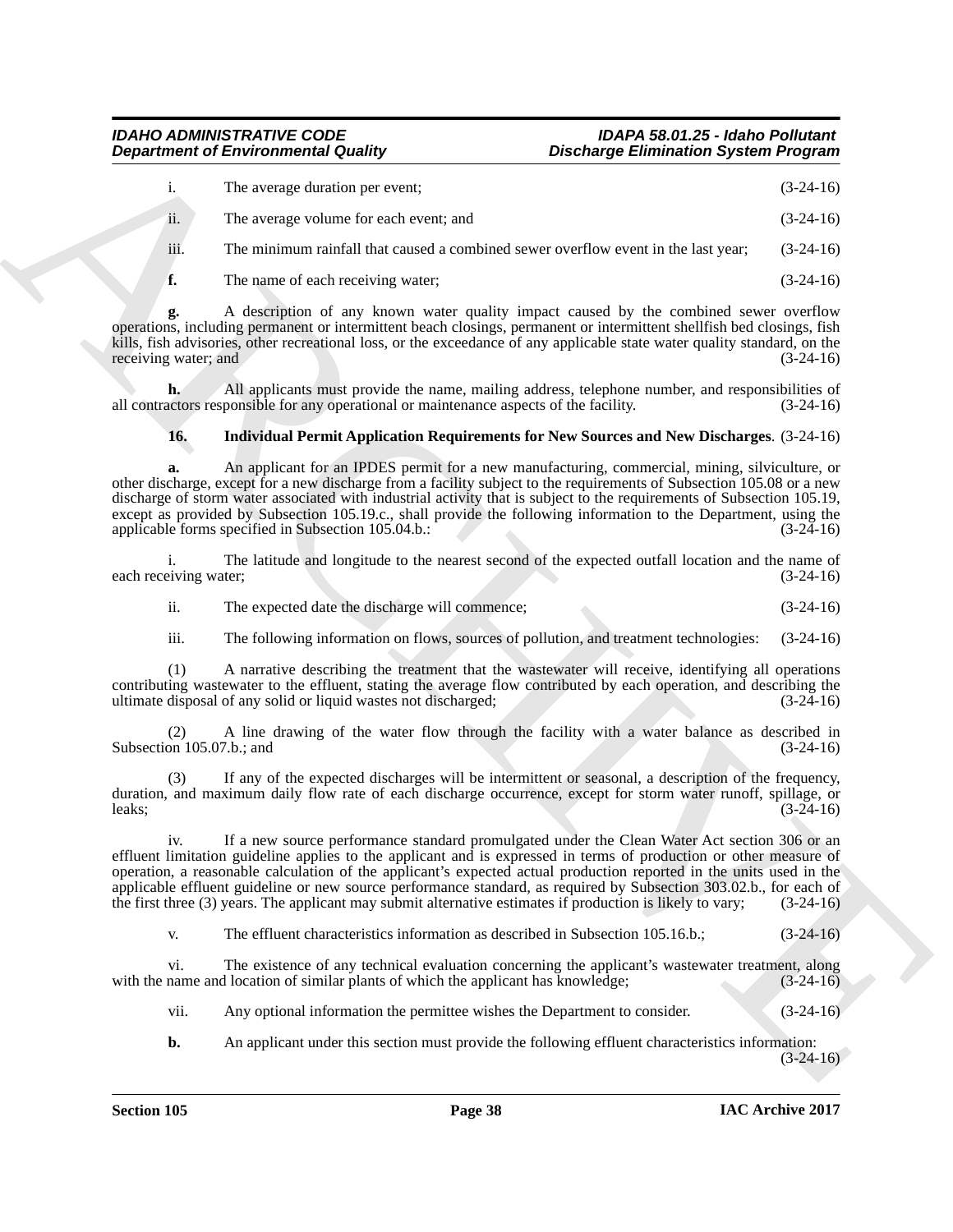|                                     | <b>Department of Environmental Quality</b>                                                                                                                                                                                                                                                                                                                    | <b>Discharge Elimination System Program</b>                                                         |             |
|-------------------------------------|---------------------------------------------------------------------------------------------------------------------------------------------------------------------------------------------------------------------------------------------------------------------------------------------------------------------------------------------------------------|-----------------------------------------------------------------------------------------------------|-------------|
| $1 -$                               | following pollutants or parameters:                                                                                                                                                                                                                                                                                                                           | Estimated daily maximum, daily average, and the source of that information for each outfall for the | $(3-24-16)$ |
| (1)                                 | Five (5)-day biochemical oxygen demand (BOD5);                                                                                                                                                                                                                                                                                                                |                                                                                                     | $(3-24-16)$ |
| (2)                                 | Chemical oxygen demand (COD);                                                                                                                                                                                                                                                                                                                                 |                                                                                                     | $(3-24-16)$ |
| (3)                                 | Total organic carbon (TOC);                                                                                                                                                                                                                                                                                                                                   |                                                                                                     | $(3-24-16)$ |
| (4)                                 | Total suspended solids (TSS);                                                                                                                                                                                                                                                                                                                                 |                                                                                                     | $(3-24-16)$ |
| (5)                                 | Flow;                                                                                                                                                                                                                                                                                                                                                         |                                                                                                     | $(3-24-16)$ |
| (6)                                 | Ammonia, as N;                                                                                                                                                                                                                                                                                                                                                |                                                                                                     | $(3-24-16)$ |
| (7)                                 | Temperature, in both winter and summer; and                                                                                                                                                                                                                                                                                                                   |                                                                                                     | $(3-24-16)$ |
| (8)                                 | pH.                                                                                                                                                                                                                                                                                                                                                           |                                                                                                     | $(3-24-16)$ |
| 11.<br>an indicator pollutant;      | the conventional and nonconventional pollutants in Table IV of Appendix D to 40 CFR Part 122, if the applicant<br>knows or has reason to believe any of the pollutants will be present or if any of the pollutants are limited by an<br>effluent limitation guideline or new source performance standard either directly or indirectly through limitations on | Estimated daily maximum, daily average, and the source of that information for each outfall for all | $(3-24-16)$ |
| iii.<br>discharge from any outfall: | pollutants for each outfall, if the applicant knows or has reason to believe the pollutants will be present in the                                                                                                                                                                                                                                            | Estimated daily maximum, daily average, and the source of that information for the following        | $(3-24-16)$ |
| (1)                                 | All pollutants in Table IV of Appendix D to 40 CFR Part 122;                                                                                                                                                                                                                                                                                                  |                                                                                                     | $(3-24-16)$ |
| (2)<br>122;                         |                                                                                                                                                                                                                                                                                                                                                               | The toxic metals, total cyanide, and total phenols listed in Table III of Appendix D to 40 CFR Part | $(3-24-16)$ |
| (3)                                 | (chloromethyl) ether, dichlorofluoromethane, and trichlorofluoromethane; however, this requirement is waived for:                                                                                                                                                                                                                                             | The organic toxic pollutants in Table II of Appendix D to 40 CFR Part 122 except bis                | $(3-24-16)$ |
| (a)                                 | hundred dollars (\$287,300) per year in 2014 dollars for the next three (3) years (see also Subsection 105.07.n.ii.); or                                                                                                                                                                                                                                      | An applicant with expected gross sales of less than two hundred eighty-seven thousand three         | $(3-24-16)$ |
| (b)                                 | coal per year (see also Subsection 105.07.n.i.);                                                                                                                                                                                                                                                                                                              | A coal mine with expected average production of less than one hundred thousand (100,000) tons of    | $(3-24-16)$ |
| iv.                                 | applicant uses or manufactures one (1) of the following compounds, or if the applicant knows or has reason to believe<br>that TCDD will or may be present in an effluent:                                                                                                                                                                                     | The information that 2,3,7,8-tetrachlorodibenzo-p-dioxin (TCDD) may be discharged if the            | $(3-24-16)$ |
| (1)                                 |                                                                                                                                                                                                                                                                                                                                                               | 2,4,5-trichlorophenoxy acetic acid (2,4,5-T); Chemical Abstract Service (CAS) #93-76-5;             | $(3-24-16)$ |
| (2)                                 | 2-(2,4,5-trichlorophenoxy) propanoic acid (Silvex, 2,4,5-TP) (CAS #93-72-1);                                                                                                                                                                                                                                                                                  |                                                                                                     | $(3-24-16)$ |
|                                     | 2-(2,4,5-trichlorophenoxy) ethyl 2,2-dichloropropionate (Erbon) (CAS #136-25-4);                                                                                                                                                                                                                                                                              |                                                                                                     | $(3-24-16)$ |

| 2,4,5-trichlorophenoxy acetic acid (2,4,5-T); Chemical Abstract Service (CAS) #93-76-5; |             |
|-----------------------------------------------------------------------------------------|-------------|
|                                                                                         | $(3-24-16)$ |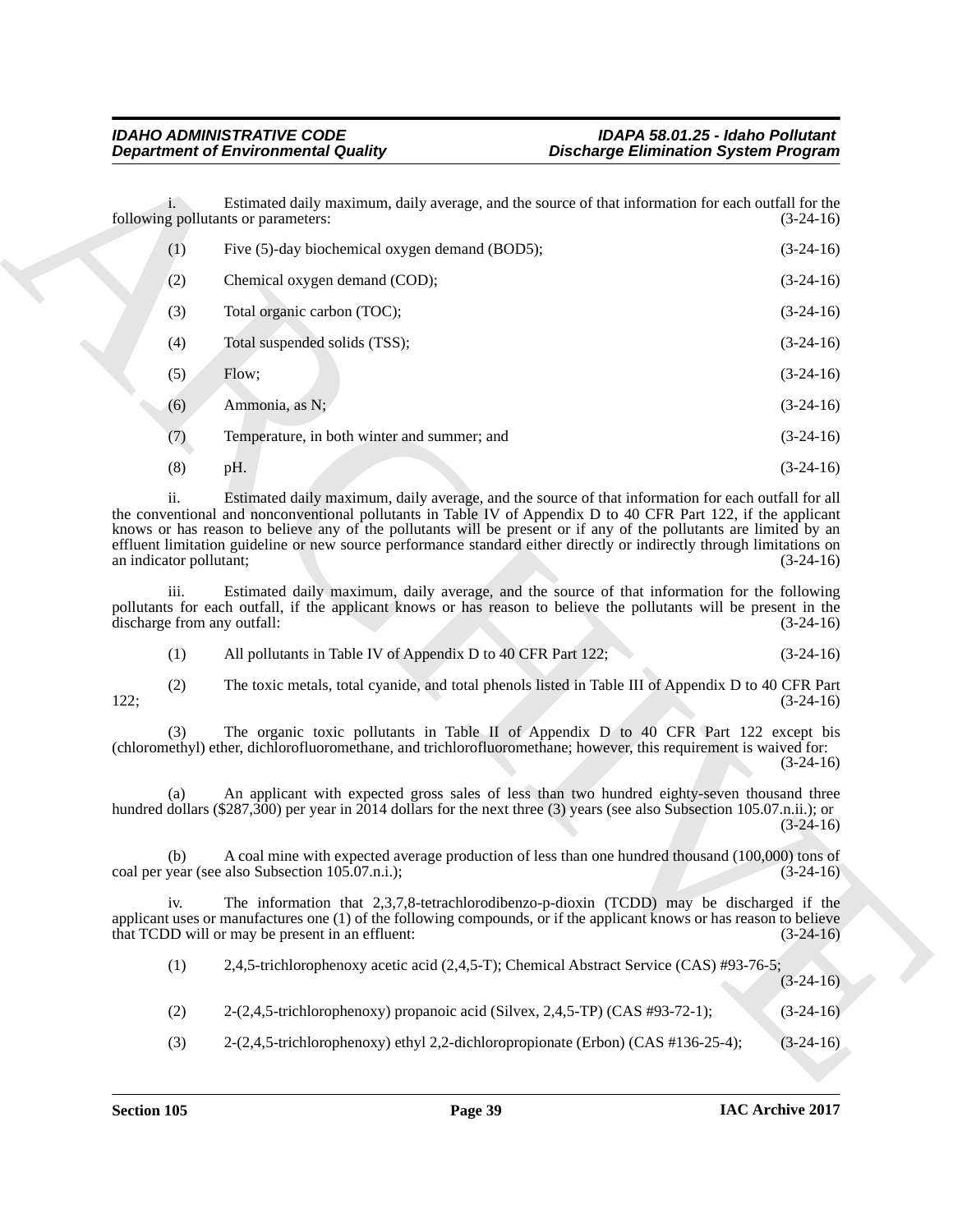| o,o-dimethyl o- $(2,4,5$ -trichlorophenyl) phosphorothioate (Ronnel) (CAS #299-84-3); | $(3-24-16)$ |
|---------------------------------------------------------------------------------------|-------------|
| 2,4,5-trichlorophenol (TCP) (CAS #95-95-4); or                                        | $(3-24-16)$ |

|                      | <b>Department of Environmental Quality</b>                                                         | <b>Discharge Elimination System Program</b>                                                                                                                                                                                                                                                                                                                                                                                                                                                                                                                                                                                                                                                                |                            |
|----------------------|----------------------------------------------------------------------------------------------------|------------------------------------------------------------------------------------------------------------------------------------------------------------------------------------------------------------------------------------------------------------------------------------------------------------------------------------------------------------------------------------------------------------------------------------------------------------------------------------------------------------------------------------------------------------------------------------------------------------------------------------------------------------------------------------------------------------|----------------------------|
| (4)                  |                                                                                                    | o,o-dimethyl o-(2,4,5-trichlorophenyl) phosphorothioate (Ronnel) (CAS #299-84-3);                                                                                                                                                                                                                                                                                                                                                                                                                                                                                                                                                                                                                          | $(3-24-16)$                |
| (5)                  | 2,4,5-trichlorophenol (TCP) (CAS #95-95-4); or                                                     |                                                                                                                                                                                                                                                                                                                                                                                                                                                                                                                                                                                                                                                                                                            | $(3-24-16)$                |
| (6)                  | Hexachlorophene (HCP) (CAS #70-30-4); and                                                          |                                                                                                                                                                                                                                                                                                                                                                                                                                                                                                                                                                                                                                                                                                            | $(3-24-16)$                |
|                      | required unless they are already available at the time the applicant applies for the permit.       | The potential presence of any of the pollutants listed in Table V of Appendix D to 40 CFR Part 122<br>if the applicant believes these pollutants will be present in any outfall, except that quantitative estimates are not                                                                                                                                                                                                                                                                                                                                                                                                                                                                                | $(3-24-16)$                |
| c.                   | already performed and reported under the discharge monitoring requirements of its permit.          | No later than two (2) years after the commencement of discharge from the proposed facility, the<br>applicant is required to complete and submit Items V and VI of EPA application Form 2C or the Department<br>equivalent. The applicant need not complete those portions of Item V or the Department equivalent requiring tests                                                                                                                                                                                                                                                                                                                                                                           | $(3-24-16)$                |
| d.                   | estimated as concentration and as total mass.                                                      | The effluent characteristics requirements in Subsections 105.08.b., c., and e. that an applicant must<br>provide estimates of certain pollutants expected to be present do not apply to pollutants present in a discharge solely<br>as a result of their presence in intake water. However, an applicant must report that a pollutant is present. For<br>purposes of this subsection, net credits may be provided for the presence of pollutants in intake water if the<br>requirements of Subsection 303.07 are met, and (except for discharge flow, temperature, and pH) all levels must be                                                                                                              | $(3-24-16)$                |
| е.                   |                                                                                                    | The Department may waive the reporting requirements for any of the pollutants and parameters in<br>Subsection 105.16.b. if the applicant requests a waiver with its application, or earlier, and demonstrates that<br>information adequate to support issuance of the permit can be obtained through less stringent reporting requirements.                                                                                                                                                                                                                                                                                                                                                                | $(3-24-16)$                |
| 17.                  | The information may be provided by referencing information previously submitted to the Department. | Individual Permit Application Requirements for Treatment Works Treating Domestic<br>Sewage (TWTDS). All TWTDS with a currently effective NPDES or IPDES permit must submit a permit<br>application at the time of the next IPDES permit renewal application, using Form 2S or another application form<br>approved by the Department. New applicants must submit all information available at the time of permit application.                                                                                                                                                                                                                                                                              | $(3-24-16)$                |
| a.                   |                                                                                                    | The Department may waive any requirement of this subsection if there is access to substantially<br>identical information. The Department may also waive any requirement of this subsection that is not of material<br>concern for a specific permit, if approved by the EPA Regional Administrator. The waiver request to the Regional<br>Administrator must include the Department's justification for the waiver. A Regional Administrator's disapproval of a<br>Department's proposed waiver does not constitute final agency action, but does provide notice to the state and permit<br>applicant(s) that EPA may object to any state-issued permit issued in the absence of the required information. |                            |
|                      | All applicants must submit the following information:                                              |                                                                                                                                                                                                                                                                                                                                                                                                                                                                                                                                                                                                                                                                                                            | $(3-24-16)$<br>$(3-24-16)$ |
| $\mathbf{b}$ .<br>i. |                                                                                                    | The name, mailing address, and location of the TWTDS for which the application is submitted;                                                                                                                                                                                                                                                                                                                                                                                                                                                                                                                                                                                                               |                            |
|                      |                                                                                                    |                                                                                                                                                                                                                                                                                                                                                                                                                                                                                                                                                                                                                                                                                                            | $(3-24-16)$                |
| ii.                  | applicant is the owner, operator, or both;                                                         | The name, mailing address, EIN, and telephone number of the applicant and indication whether the                                                                                                                                                                                                                                                                                                                                                                                                                                                                                                                                                                                                           | $(3-24-16)$                |
|                      | Whether the facility is a Class I Sludge Management Facility;                                      |                                                                                                                                                                                                                                                                                                                                                                                                                                                                                                                                                                                                                                                                                                            | $(3-24-16)$                |
| iii.                 |                                                                                                    |                                                                                                                                                                                                                                                                                                                                                                                                                                                                                                                                                                                                                                                                                                            |                            |
| iv.                  | The design flow rate in million gallons per day (MGD);                                             |                                                                                                                                                                                                                                                                                                                                                                                                                                                                                                                                                                                                                                                                                                            |                            |
| V.                   | The total population or equivalent dwelling units (EDU) served; and                                |                                                                                                                                                                                                                                                                                                                                                                                                                                                                                                                                                                                                                                                                                                            | $(3-24-16)$<br>$(3-24-16)$ |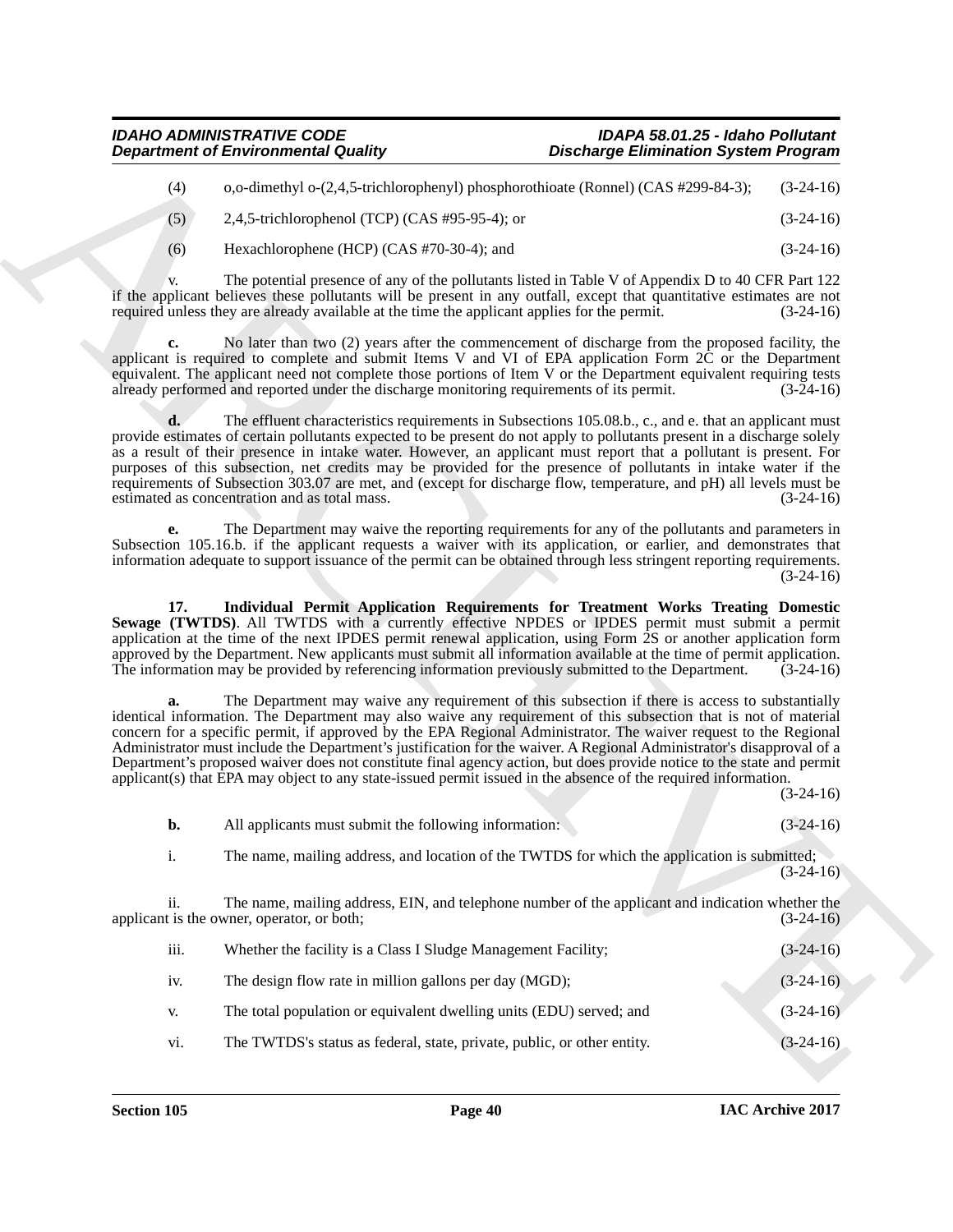**c.** All applicants must submit the facility's NPDES or IPDES permit number, if applicable, and a listing of all other federal, state, and local permits or construction approvals received or applied for under any of the following programs: (3-24-16)

i. Hazardous waste management program under IDAPA 58.01.05, "Rules and Standards for Hazardous Waste"; (3-24-16)

ii. Underground injection control (UIC) program under the Idaho Department of Water Resources UIC program at IDAPA 37.03.03, "Rules and Minimum Standards for the Construction and Use of Injection Wells";  $(3-24-16)$ 

iii. IPDES program under IDAPA 58.01.25, "Rules Regulating the Idaho Pollutant Discharge ion System Program": (3-24-16) Elimination System Program";

iv. Prevention of significant deterioration (PSD) program under IDAPA 58.01.01, "Rules for the Control of Air Pollution in Idaho"; (3-24-16)

v. Nonattainment program under IDAPA 58.01.01, "Rules for the Control of Air Pollution in Idaho"; (3-24-16)

vi. National emission standards for hazardous pollutants (NESHAPS) preconstruction approval under (8.01.01, "Rules for the Control of Air Pollution in Idaho"; (3-24-16) IDAPA 58.01.01, "Rules for the Control of Air Pollution in Idaho";

vii. Dredge or fill permits under the Clean Water Act section 404; (3-24-16)

viii. Sludge Management Program under IDAPA 58.01.16.650, "Wastewater Rules," and Section 380 (Sewage Sludge) of these rules; and

ix. Other relevant environmental permits, programs or activities, including those subject to state jurisdiction, approval, and permits. (3-24-16)

**d.** All applicants must identify any generation, treatment, storage, land application, or disposal of ludge that occurs in Indian country. (3-24-16) sewage sludge that occurs in Indian country.

**e.** All applicants must submit a topographic map (or other map if a topographic map is unavailable) extending one (1) mile beyond property boundaries of the facility and showing the following information: (3-24-16)

i. All sewage sludge management facilities, including on-site treatment, storage, and disposal sites; and  $(3-24-16)$ 

ii. Wells, springs, and other surface water bodies that are within one-quarter  $(\frac{1}{4})$  mile of the property ies and listed in public records or otherwise known to the applicant. (3-24-16) boundaries and listed in public records or otherwise known to the applicant.

**Department of Environmental Configuration**. Hence the significant problem is the significant of the significant of the significant state of the significant state of the significant state of the significant state of the s **f.** All applicants must submit a line drawing and/or a narrative description that identifies all sewage sludge management practices employed during the term of the permit, including all units used for collecting, dewatering, storing, or treating sewage sludge, the destination(s) of all liquids and solids leaving each such unit, and all processes used for pathogen reduction and vector attraction reduction. (3-24-16)

**g.** The applicant must submit sewage sludge monitoring data for the pollutants for which limits in sewage sludge have been established in 40 CFR Part 503 for the applicant's use or disposal practices on the date of permit application. (3-24-16) permit application.

i. The Department may require sampling for additional pollutants, as appropriate, on a case-by-case  $basis;$  (3-24-16)

Applicants must provide data from a minimum of three (3) samples taken within four and one-half (4 ½) years prior to the date of the permit application. Samples must be representative of the sewage sludge and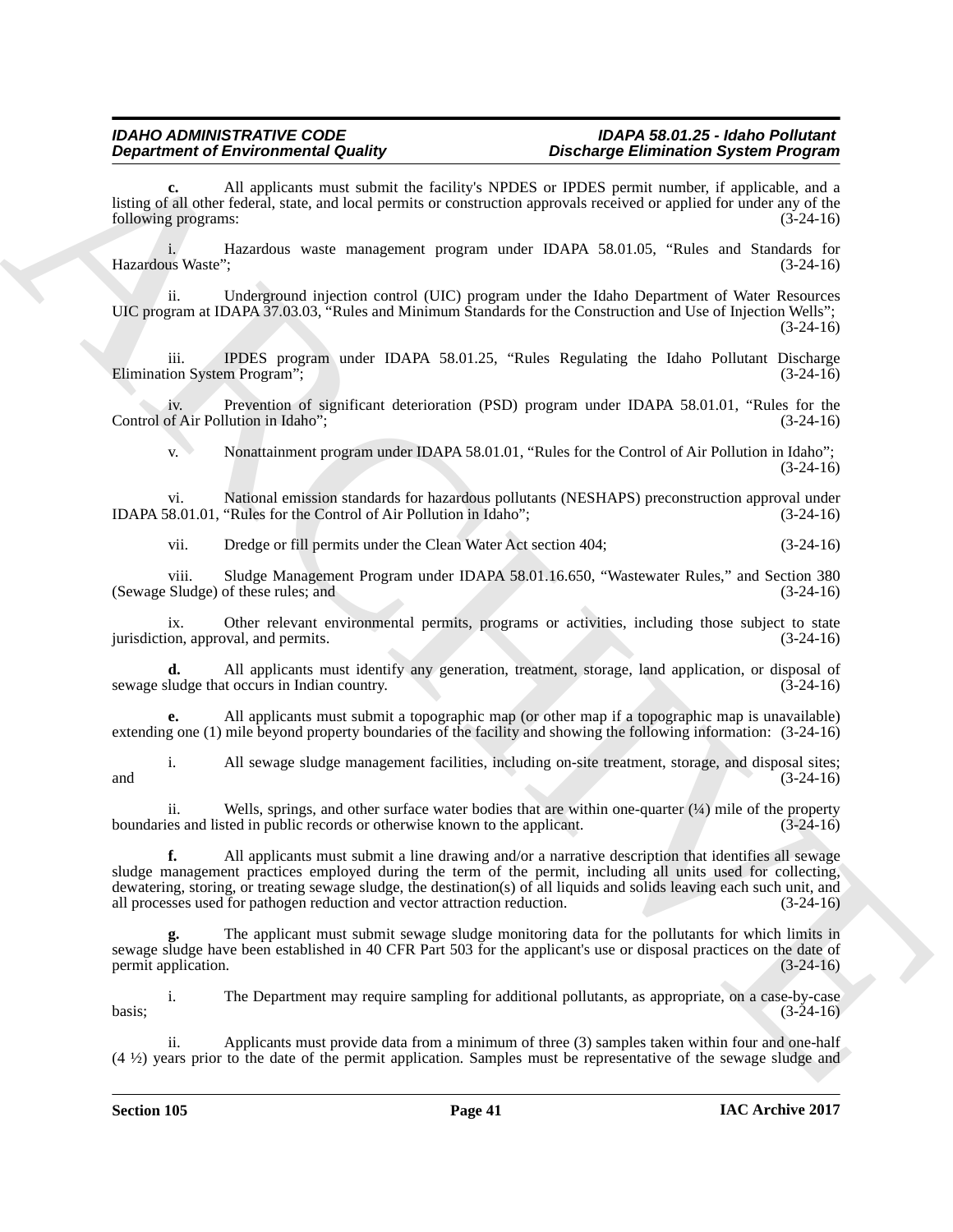should be taken at least one (1) month apart. Existing data may be used in lieu of sampling done solely for the purpose of this application; (3-24-16) purpose of this application;

iii. Applicants must collect and analyze samples in accordance with analytical methods approved under SW-846 (Test Methods for Evaluating Solid Waste, Physical/Chemical Methods) unless an alternative has been specified in an existing sewage sludge permit; and (3-24-16)

iv. The monitoring data provided must include at least the following information for each parameter: (3-24-16)

(1) Average monthly concentration for all samples (mg/kg dry weight), based upon actual sample  $values;$  (3-24-16)

(2) The analytical method used; and (3-24-16)

(3) The method detection level. (3-24-16)

**h.** If the applicant is either the person who generates sewage sludge during the treatment of domestic sewage in a treatment works or the person who derives a material from sewage sludge, the following information must be provided: (3-24-16)

i. If the applicant's facility generates sewage sludge, the total dry metric tons per three hundred sixty-<br>(3-24-16) five  $(365)$ -day period generated at the facility;

ii. If the applicant's facility receives sewage sludge from another facility, the following information facility from which sewage sludge is received: (3-24-16) for each facility from which sewage sludge is received:

(1) The name, mailing address, and location of the other facility; (3-24-16)

(2) The total dry metric tons per three hundred sixty-five (365)-day period received from the other facility; and (3-24-16) (3-24-16)

(3) A description of any treatment processes occurring at the other facility, including blending activities and treatment to reduce pathogens or vector attraction characteristics; (3-24-16)

iii. If the applicant's facility changes the quality of sewage sludge through blending, treatment, or other<br>it. the following information must be submitted: (3-24-16) activities, the following information must be submitted:

Whether the Class A pathogen reduction requirements in 40 CFR  $503.32(a)$  or the Class B pathogen reduction requirements in 40 CFR 503.32(b) are met, and a description of any treatment processes used to reduce pathogens in sewage sludge; (3-24-16)

Whether any of the vector attraction reduction options of 40 CFR 503.33(b)(1) through (b)(8) are met, and a description of any treatment processes used to reduce vector attraction properties in sewage sludge; and (3-24-16)

(3) A description of any other blending, treatment, or other activities that change the quality of sewage sludge;  $(3-24-16)$ 

**Dependent of Entropic mini-state and the same of the same of the same of the same of the same of the same of the same of the same of the same of the same of the same of the same of the same of the same of the same of the** iv. If sewage sludge from the applicant's facility meets the ceiling concentrations in 40 CFR  $503.13(b)(1)$ , the pollutant concentrations in 40 CFR  $503.13(b)(3)$ , the Class A pathogen requirements in 40 CFR 503.32(a), and one (1) of the vector attraction reduction requirements in 40 CFR 503.33(b)(1) through (b)(8), and if the sewage sludge is applied to the land, the applicant must provide the total dry metric tons per three hundred sixtyfive (365)-day period of sewage sludge subject to this subsection that is applied to the land; (3-24-16)

If sewage sludge from the applicant's facility is sold or given away in a bag or other container for application to the land, and the sewage sludge is not subject to Subsection 105.17.h.iv., the applicant must provide the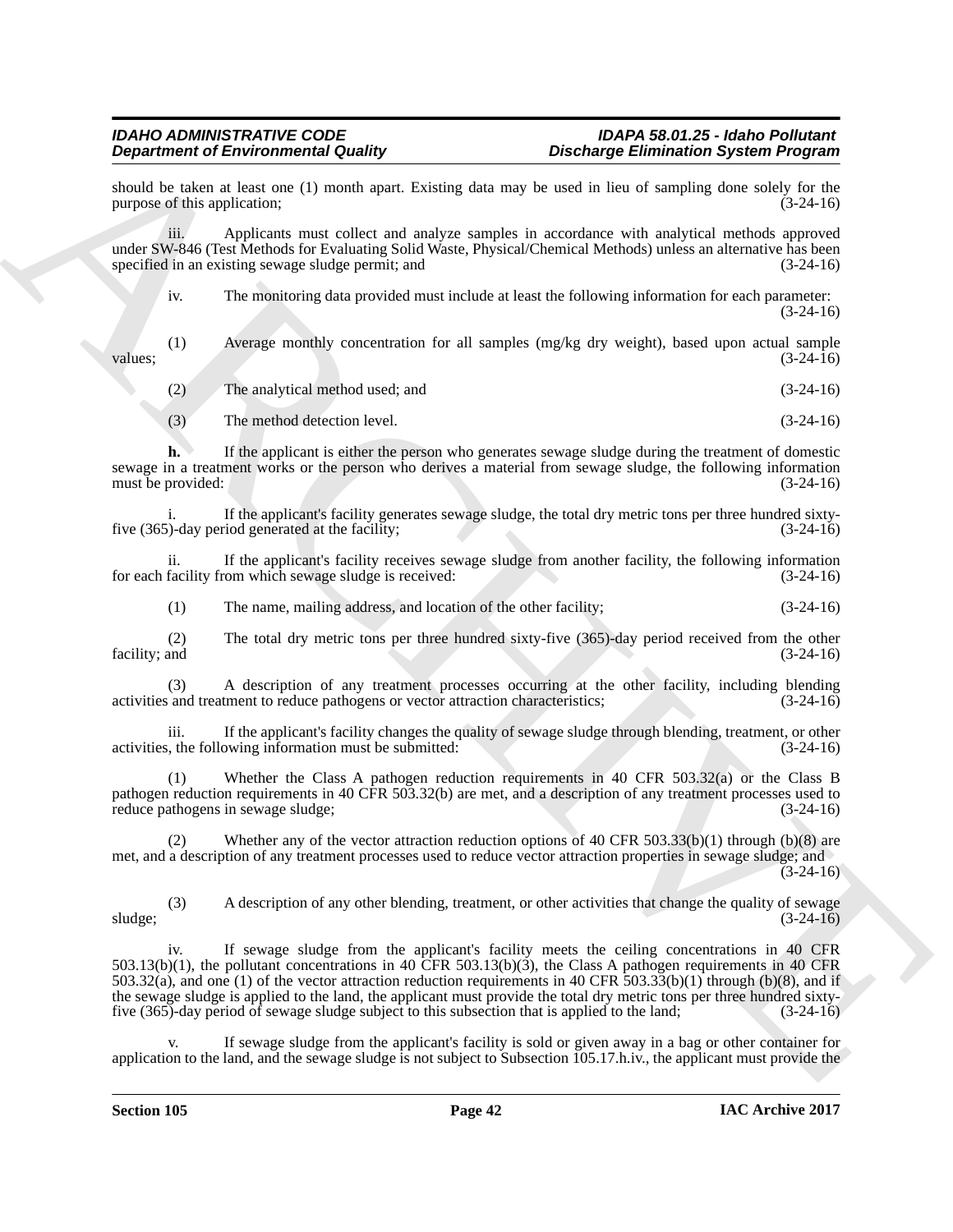following information: (3-24-16)

(1) The total dry metric tons per three hundred sixty-five  $(365)$ -day period of sewage sludge subject to ection that is sold or given away in a bag or other container for application to the land: and  $(3-24-16)$ this subsection that is sold or given away in a bag or other container for application to the land; and

(2) A copy of all labels or notices that accompany the sewage sludge being sold or given away; and  $(3-24-16)$ 

**Department of Environmental Guality<br>
ARCHIVEST EXECUTION INTERFERICATION CONTINUES System Properties<br>
ARCHIVEST END IN THE SECTION CONTINUES SYSTEM CONTINUES SYSTEM (1)<br>
ARCHIVEST INTERFERICATION INTERFERICATION CONTINUE** vi. If sewage sludge from the applicant's facility is provided to another person who generates sewage sludge during the treatment of domestic sewage in a treatment works or a person who derives a material from sewage sludge, and the sewage sludge is not subject to Subsection 105.17.h.iv., the applicant must provide the following information for each facility receiving the sewage sludge: (3-24-16) information for each facility receiving the sewage sludge:

(1) The name and mailing address of the receiving facility; (3-24-16)

(2) The total dry metric tons per three hundred sixty-five (365)-day period of sewage sludge subject to ection that the applicant provides to the receiving facility; (3-24-16) this subsection that the applicant provides to the receiving facility;

(3) A description of any treatment processes occurring at the receiving facility, including blending and treatment to reduce pathogens or vector attraction characteristic: (3-24-16) activities and treatment to reduce pathogens or vector attraction characteristic;

(4) A copy of the notice and necessary information that the applicant is required to provide the tacility under 40 CFR 503.12(g); and receiving facility under  $40$  CFR 503.12(g); and

(5) If the receiving facility places sewage sludge in bags or containers for sale or give-away to on to the land, a copy of any labels or notices that accompany the sewage sludge.  $(3-24-16)$ application to the land, a copy of any labels or notices that accompany the sewage sludge.

If sewage sludge from the applicant's facility is applied to the land in bulk form, and is not subject .17.h.iv., v., or vi., the applicant must provide the following information:  $(3-24-16)$ to Subsection 105.17.h.iv., v., or vi., the applicant must provide the following information:

i. The total dry metric tons per three hundred sixty-five (365)-day period of sewage sludge subject to this subsection that is applied to the land;  $(3-24-16)$ 

ii. If any land application sites are located in states other than the state where the sewage sludge is prepared, a description of how the applicant will notify the permitting authority for the state(s) where the land application sites are located; (3-24-16)

iii. The following information for each land application site that has been identified at the time of permit application: (3-24-16)

(1) The name (if any), and location for the land application site; (3-24-16)

(2) The site's latitude and longitude to the nearest second, and method of determination; (3-24-16)

(3) A topographic map (or other map if a topographic map is unavailable) that shows the site's location; (3-24-16)

(4) The name, mailing address, and telephone number of the site owner, if different from the applicant;  $(3-24-16)$ 

(5) The name, mailing address, and telephone number of the person who applies sewage sludge to the site, if different from the applicant; (3-24-16)

(6) Whether the site is agricultural land, forest, a public contact site, or a reclamation site, as such site defined under  $40 \text{ CFR } 503.11$ ; (3-24-16) types are defined under  $40$  CFR  $503.11$ ;

(7) The type of vegetation grown on the site, if known, and the nitrogen requirement for this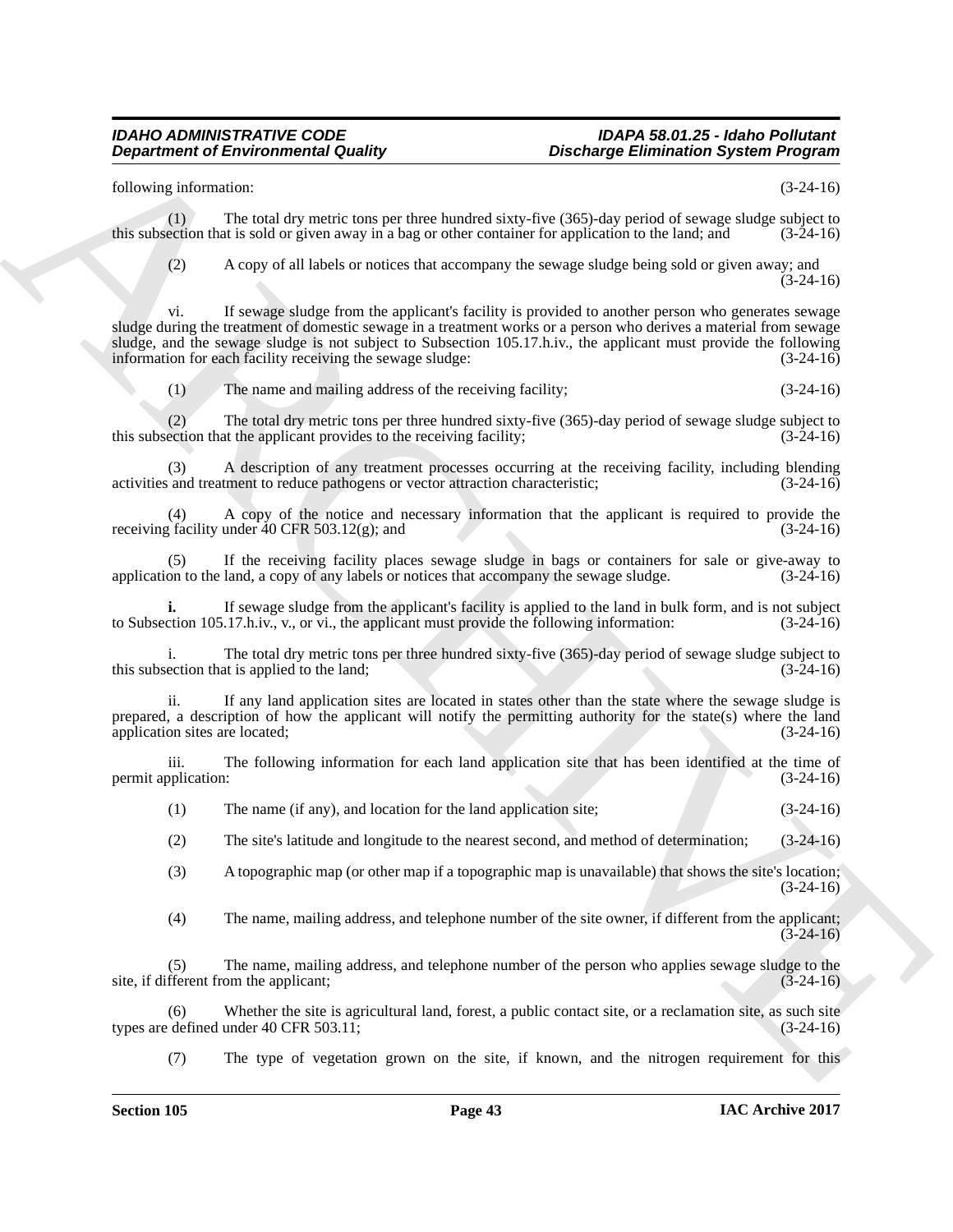vegetation;  $(3-24-16)$ 

(8) Whether either of the vector attraction reduction options of 40 CFR 503.33(b)(9) or (b)(10) is met at the site, and a description of any procedures employed at the time of use to reduce vector attraction properties in sewage sludge; and (3-24-16)

(9) Other information that describes how the site will be managed, as specified by the permitting authority.  $(3-24-16)$ 

The following information for each land application site that has been identified at the time of permit application, if the applicant intends to apply bulk sewage sludge subject to the cumulative pollutant loading rates in 40 CFR 503.13(b)(2) to the site:  $(3-24-16)$ rates in  $\overline{40}$  CFR 503.13(b)(2) to the site:

Whether the applicant has contacted the permitting authority in the state where the bulk sewage sludge subject to 40 CFR 503.1 $3(b)(2)$  will be applied, to ascertain whether bulk sewage sludge subject to 40 CFR  $503.13(b)(2)$  has been applied to the site on or since July 20, 1993, and if so, the name of the permitting authority and the name and phone number of a contact person at the permitting authority;  $(3-24-16)$ the name and phone number of a contact person at the permitting authority;

**Department of Environmental Guality (Brachurge Eliminiation System Program)**<br>
vectors:  $\frac{1}{2}$  (18) the state of the vertex structure velocity and the time of the state of the China of the China of the China of the Chi Identification of facilities other than the applicant's facility that have sent, or are sending, sewage sludge subject to the cumulative pollutant loading rates in  $\hat{40}$  CFR 503.13(b)(2) to the site since July 20, 1993, if, based on the inquiry in Subsection 105.17.i.iv.(1) bulk sewage sludge subject to cumulative pollutant loading rates in 40 CFR 503.13(b)(2) has been applied to the site since July 20, 1993; (3-24-16) 40 CFR 503.13(b)(2) has been applied to the site since July 20, 1993;

If not all land application sites have been identified at the time of permit application, the applicant must submit a land application plan that, at a minimum: (3-24-16)

| (1) | Describes the geographical area covered by the plan; | $(3-24-16)$ |
|-----|------------------------------------------------------|-------------|
| (2) | Identifies the site selection criteria:              | $(3-24-16)$ |

(3) Describes how the site(s) will be managed; (3-24-16)

(4) Provides for advance notice to the permit authority of specific land application sites and reasonable time for the permit authority to object prior to land application of the sewage sludge; and

(5) Provides for advance public notice of land application sites in the manner prescribed by state and local law. When state or local law does not require advance public notice, it must be provided in a manner reasonably calculated to apprise the general public of the planned land application. (3-24-16) calculated to apprise the general public of the planned land application.

If sewage sludge from the applicant's facility is placed on a surface disposal site, the applicant must<br>ing information: (3-24-16) provide the following information:

The total dry metric tons of sewage sludge from the applicant's facility that is placed on surface three hundred sixty-five (365)-day period; (3-24-16) disposal sites per three hundred sixty-five  $(365)$ -day period;

ii. The following information for each surface disposal site receiving sewage sludge from the applicant's facility that the applicant does not own or operate: (3-24-16)

(1) The site name or number, contact person, mailing address, and telephone number for the surface site; and  $(3-24-16)$ disposal site; and

(2) The total dry metric tons from the applicant's facility per three hundred sixty-five (365)-day period placed on the surface disposal site; (3-24-16)

iii. The following information for each active sewage sludge unit at each surface disposal site that the towns or operates: (3-24-16) applicant owns or operates: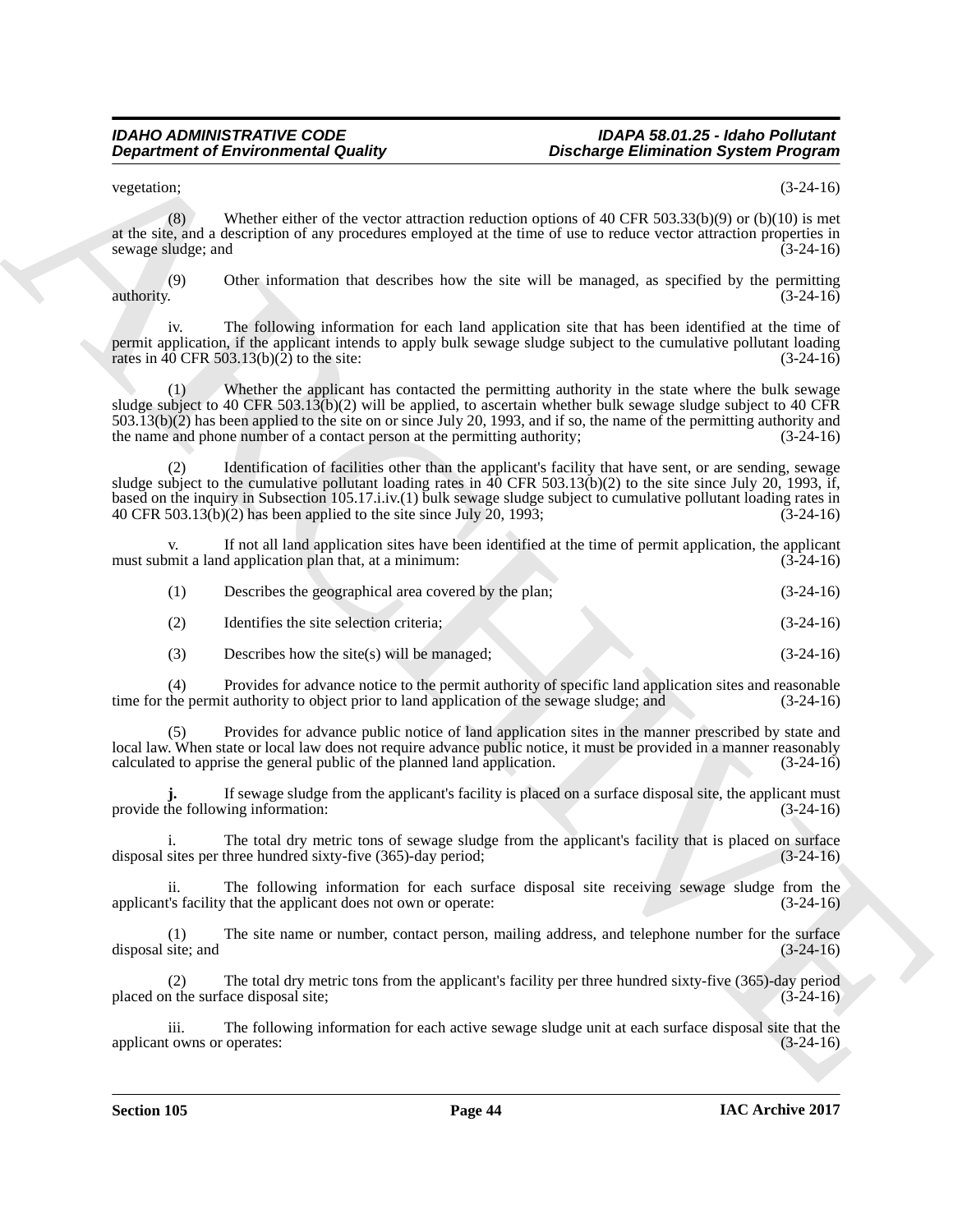(1) The name or number and the location of the active sewage sludge unit; (3-24-16)

(2) The unit's latitude and longitude to the nearest second, and method of determination; (3-24-16)

(3) If not already provided, a topographic map (or other map if a topographic map is unavailable) that shows the unit's location;

(4) The total dry metric tons placed on the active sewage sludge unit per three hundred sixty-five  $(365)$ -day period;

(5) The total dry metric tons placed on the active sewage sludge unit over the life of the unit;(3-24-16)

(6) A description of any liner for the active sewage sludge unit, including whether it has a maximum permeability of  $1 \times 10^{-7}$  cm/sec; cm/sec; (3-24-16)

(7) A description of any leachate collection system for the active sewage sludge unit, including the method used for leachate disposal, and any federal, state, and local permit number(s) for leachate disposal; (3-24-16)

(8) If the active sewage sludge unit is less than one hundred fifty (150) meters from the property line of ce disposal site, the actual distance from the unit boundary to the site property line;  $(3-24-16)$ the surface disposal site, the actual distance from the unit boundary to the site property line; (3-24-16)

(9) The remaining capacity (dry metric tons) for the active sewage sludge unit; (3-24-16)

(10) The date on which the active sewage sludge unit is expected to close, if such a date has been identified; (3-24-16)

(11) The following information for any other facility that sends sewage sludge to the active sewage sludge unit: (3-24-16) sludge unit:  $(3-24-16)$ 

(a) The name, contact person, and mailing address of the facility; and (3-24-16)

(b) Available information regarding the quality of the sewage sludge received from the facility, any treatment at the facility to reduce pathogens or vector attraction characteristics; (3-24-16) including any treatment at the facility to reduce pathogens or vector attraction characteristics;

**Department of Environmental Country.**<br>
(3) The mass teamination and leads the leads on the state of the state of the state of the state of the state of the state of the state of the state of the state of the state of the (12) Whether any of the vector attraction reduction options of 40 CFR 503.33(b)(9) through (b)(11) is met at the active sewage sludge unit, and a description of any procedures employed at the time of disposal to reduce<br>vector attraction properties in sewage sludge;<br>(3-24-16) vector attraction properties in sewage sludge;

(13) The following information, as applicable to any ground water monitoring occurring at the active sewage sludge unit:

(a) A description of any ground water monitoring occurring at the active sewage sludge unit;(3-24-16)

(b) Any available ground water monitoring data, with a description of the well locations and approximate depth to ground water;

(c) A copy of any ground water monitoring plan that has been prepared for the active sewage sludge unit; and  $(3-24-16)$ 

(d) A copy of any certification that has been obtained from a qualified ground water scientist that the aquifer has not been contaminated; and

 $(14)$  If site-specific pollutant limits are being sought for the sewage sludge placed on this active sewage nit, information to support such a request.  $(3-24-16)$ sludge unit, information to support such a request.

If sewage sludge from the applicant's facility is fired in a sewage sludge incinerator, the applicant following information: (3-24-16) must provide the following information: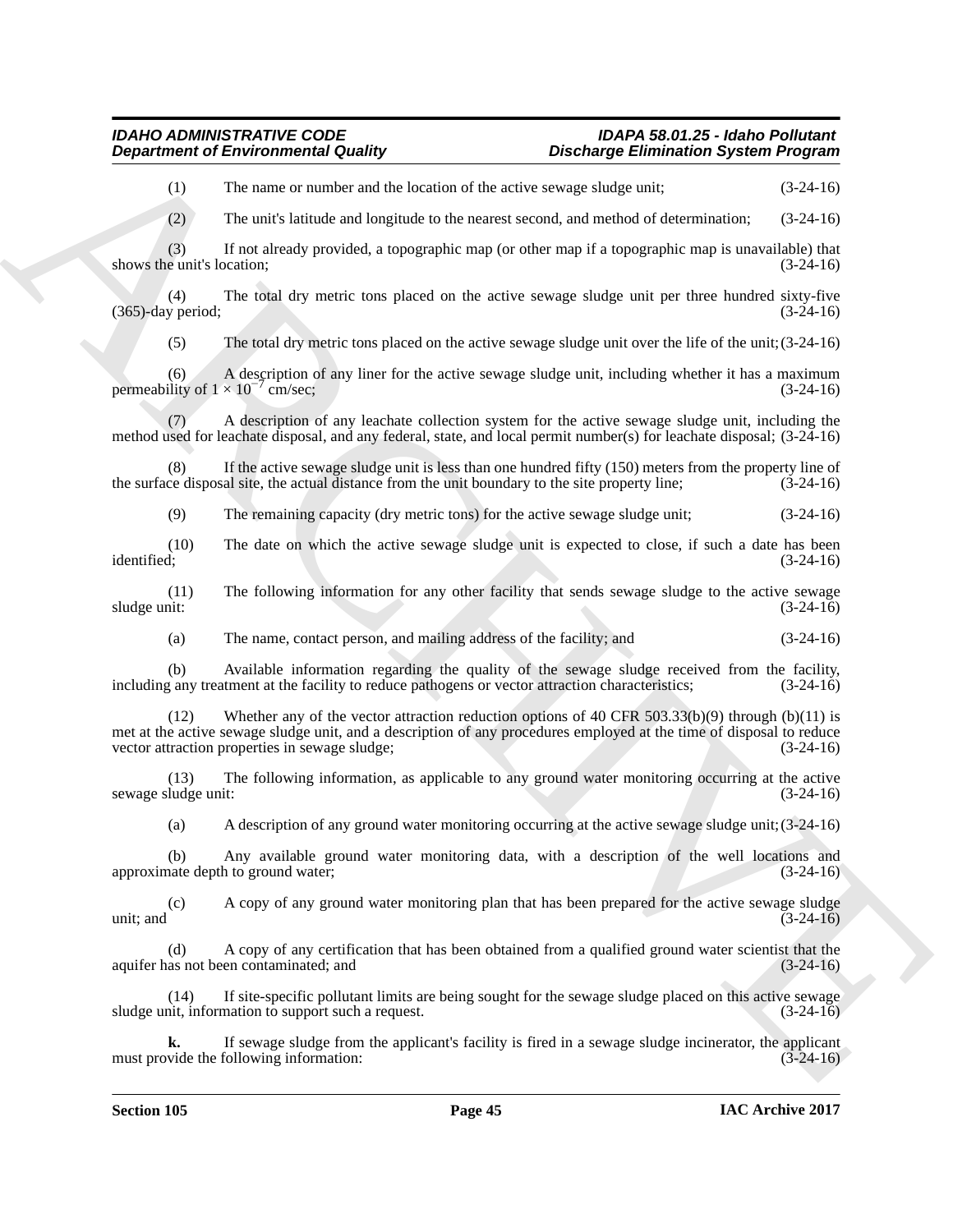i. The total dry metric tons of sewage sludge from the applicant's facility that is fired in sewage cinerators per three hundred sixty-five (365)-day period: (3-24-16) sludge incinerators per three hundred sixty-five (365)-day period;

ii. The following information for each sewage sludge incinerator firing the applicant's sewage sludge applicant does not own or operate: (3-24-16) that the applicant does not own or operate:

(1) The name and/or number, contact person, mailing address, and telephone number of the sewage sludge incinerator; and (3-24-16)

(2) The total dry metric tons from the applicant's facility per three hundred sixty-five (365)-day period fired in the sewage sludge incinerator;

iii. The following information for each sewage sludge incinerator that the applicant owns or operates: (3-24-16)

(1) The name and/or number and the location of the sewage sludge incinerator; (3-24-16)

(2) The incinerator's latitude and longitude to the nearest second, and method of determination;  $(3-24-16)$ 

(3) The total dry metric tons per three hundred sixty-five (365)-day period fired in the sewage sludge incinerator;  $(3-24-16)$ 

(4) Information, test data, and documentation of ongoing operating parameters indicating that ince with the National Emission Standard for Beryllium in 40 CFR Part 61 will be achieved; (3-24-16) compliance with the National Emission Standard for Beryllium in 40 CFR Part 61 will be achieved;

Information, test data, and documentation of ongoing operating parameters indicating that the National Emission Standard for Mercury in 40 CFR Part 61 will be achieved; (3-24-16) compliance with the National Emission Standard for Mercury in 40 CFR Part 61 will be achieved;

(6) The dispersion factor for the sewage sludge incinerator, as well as modeling results and supporting  $d$ ocumentation;  $(\overline{3}-24-16)$ 

(7) The control efficiency for parameters regulated in 40 CFR 503.43, as well as performance test results and supporting documentation;

**Department of Environmental Country.** Distribution System Programs<br>
diagnosis and the total countries on of versus visible form the systems's facility that is first that the system of the system of the system of the syst Information used to calculate the risk specific concentration (RSC) for chromium, including the results of incinerator stack tests for hexavalent and total chromium concentrations, if the applicant is requesting a chromium limit based on a site-specific RSC value; (3-24-16)

(9) Whether the applicant monitors total hydrocarbons (THC) or Carbon Monoxide (CO) in the exit gas for the sewage sludge incinerator; (3-24-16)

(10) The type of sewage sludge incinerator; (3-24-16)

(11) The maximum performance test combustion temperature, as obtained during the performance test of the sewage sludge incinerator to determine pollutant control efficiencies; (3-24-16)

(12) The following information on the sewage sludge feed rate used during the performance test:  $(3-24-16)$ 

(a) Sewage sludge feed rate in dry metric tons per day; (3-24-16)

(b) Identification of whether the feed rate submitted is average use or maximum design; and (3-24-16)

(c) A description of how the feed rate was calculated; (3-24-16)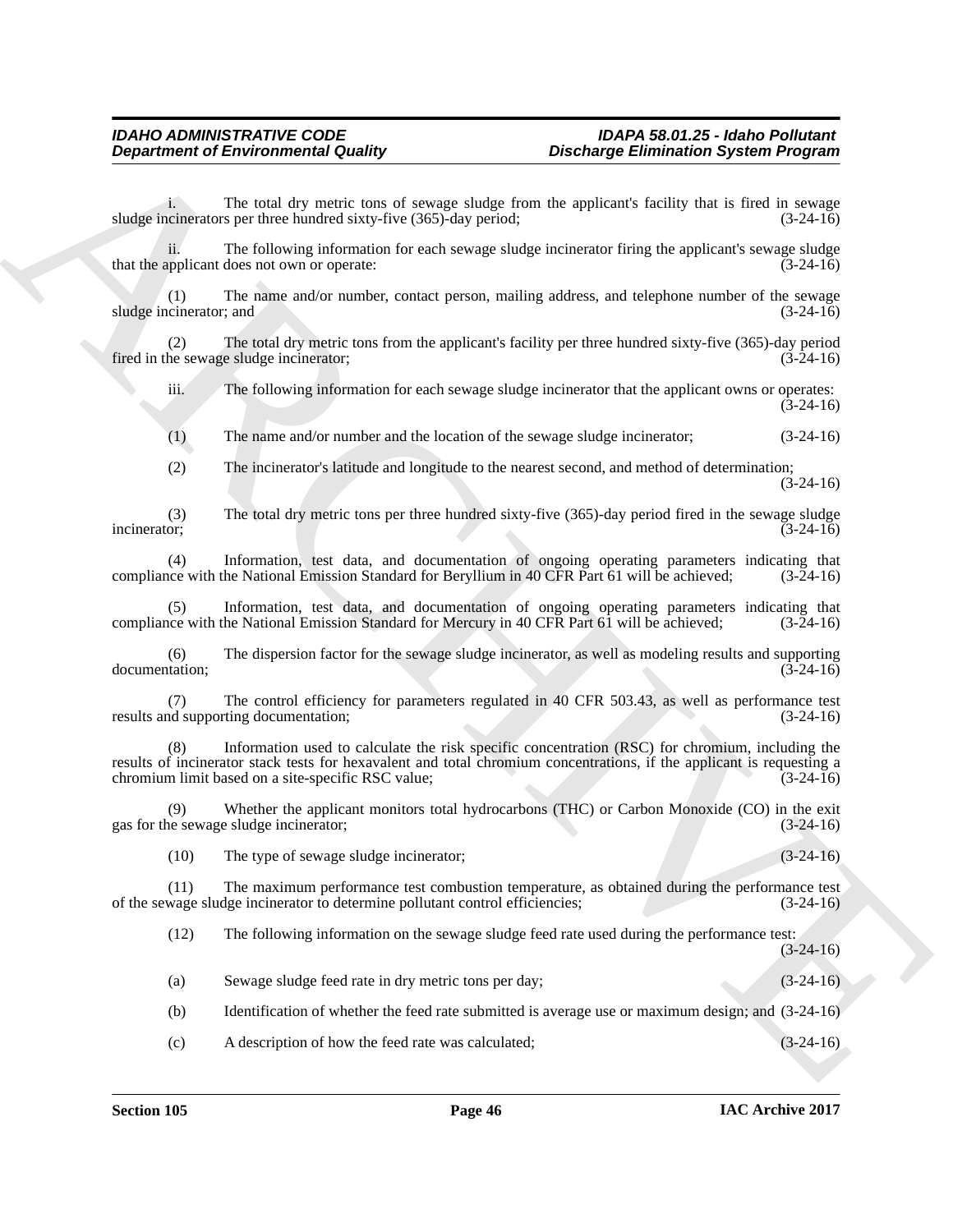# *IDAHO ADMINISTRATIVE CODE IDAPA 58.01.25 - Idaho Pollutant*

(13) The incinerator stack height in meters for each stack, including identification of whether actual or e stack height was used: (3-24-16) creditable stack height was used;

(14) The operating parameters for the sewage sludge incinerator air pollution control device(s), as obtained during the performance test of the sewage sludge incinerator to determine pollutant control efficiencies;

(3-24-16)

(15) Identification of the monitoring equipment in place, including (but not limited to) equipment to the following: (3-24-16) monitor the following:

| (a) | Total hydrocarbons or Carbon Monoxide; | $(3-24-16)$ |
|-----|----------------------------------------|-------------|
| (b) | Percent Oxygen;                        | $(3-24-16)$ |

(c) Percent moisture; and (3-24-16)

(d) Combustion temperature; and (3-24-16)

(16) A list of all air pollution control equipment used with this sewage sludge incinerator. (3-24-16)

**l.** If sewage sludge from the applicant's facility is sent to a municipal solid waste landfill (MSWLF), cant must provide the following information for each MSWLF to which sewage sludge is sent: (3-24-16) the applicant must provide the following information for each MSWLF to which sewage sludge is sent:

i. The name, contact person, mailing address, location, and all applicable permit numbers of the MSWLF: (3-24-16) MSWLF; (3-24-16)

ii. The total dry metric tons per three hundred sixty-five (365)-day period sent from this facility to the MSWLF; MSWLF; (3-24-16)

iii. A determination of whether the sewage sludge meets applicable requirements for disposal of sewage sludge in a MSWLF, including the results of the paint filter liquids test and any additional requirements that apply on a site-specific basis; and (3-24-16) (3-24-16)

iv. Information, if known, indicating whether the MSWLF complies with criteria set forth in 40 CFR Part 258. (3-24-16)

**m.** All applicants must provide the name, mailing address, telephone number, and responsibilities of all contractors responsible for any operational or maintenance aspects of the facility related to sewage sludge generation, treatment, use, or disposal. (3-24-16) generation, treatment, use, or disposal.

**Department of Encomparison in Conduction**<br>
conduction and the space of the space of the space of the space of the space of the space of the space of the space of the space of the space since including including to the sp **n.** At the request of the Department, the applicant must provide any other information necessary to determine the appropriate standards for permitting under 40 CFR Part 503, and must provide any other information necessary to assess the sewage sludge use and disposal practices, determine whether to issue a permit, or identify appropriate permit requirements. (3-24-16)

**o.** TWTDS facilities using or disposing of sewage sludge to which a standard applicable to its sewage sludge use or disposal practices have been published shall submit the following information on EPA Form 2S, Part I, or on the Department equivalent form: (3-24-16)

i. The TWTDS's name, mailing address, location, and status as federal, state, private, public, or other entity;  $(3-24-16)$ 

ii. The applicant's name, address, telephone number, and ownership status; (3-24-16)

iii. A description of the sewage sludge use or disposal practices. Unless the sewage sludge meets the requirements of Subsection 105.17.h.iv., the description must include the name and address of any facility where sewage sludge is sent for treatment or disposal, and the location of any land application sites; (3-24-16) sewage sludge is sent for treatment or disposal, and the location of any land application sites;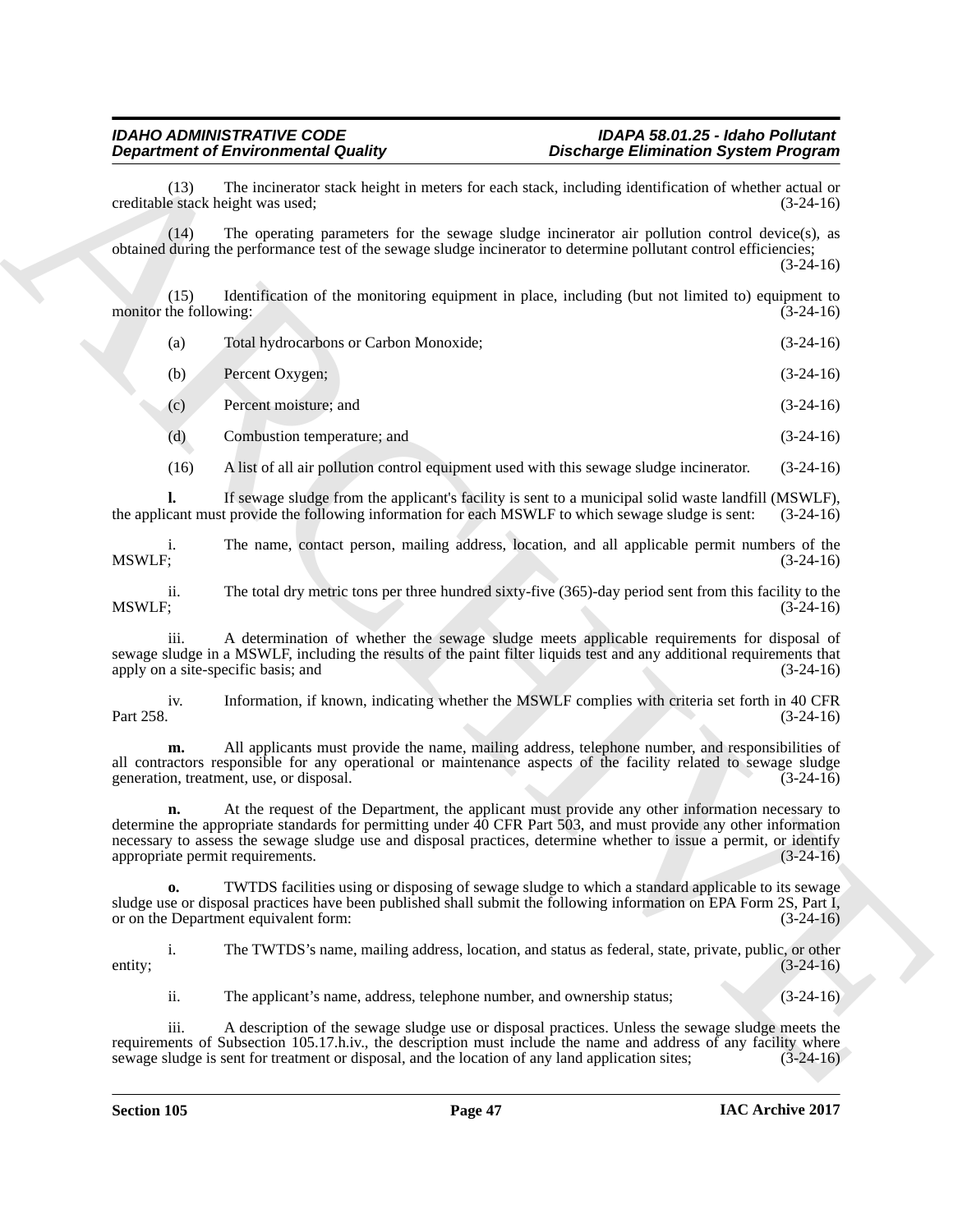iv. Annual amount of sewage sludge generated, treated, used or disposed (estimated dry weight basis); and  $(3-24-16)$ 

v. The most recent data the TWTDS may have on the quality of the sewage sludge. (3-24-16)

**Department of Environmental Guatity**<br>  $x = 0$ <br>
Annual amount of aways shales generated and a statistical control and a statistical control and a statistical<br>  $x^2$ <br>
The most control and the VIVES may have on the quality d **18. Individual Permit Application Requirements for Municipal Separate Storm Sewer Discharges**. The operator of a discharge from a large or medium municipal separate storm sewer or a municipal separate storm sewer that is designated by the Department under 40 CFR  $122.26(a)(1)(v)$ , may submit a jurisdictionwide or system-wide permit application. Where more than one (1) public entity owns or operates a municipal separate storm sewer within a geographic area (including adjacent or interconnected municipal separate storm sewer systems), such operators may be a coapplicant to the same application. Permit applications for discharges from large and medium municipal storm sewers or municipal storm sewers designated under 40 CFR 122.26 (a)(1)(v) shall include: (3-24-16)

**a.** Part 1 of the application shall consist of: (3-24-16)

i. The applicants' name, address, EIN, telephone number of contact person, ownership status and status as a state or local government entity; (3-24-16)

ii. A description of existing legal authority to control discharges to the municipal separate storm sewer system. When existing legal authority is not sufficient to meet the criteria provided in Subsection 105.18.b.i., the description shall list additional authorities as will be necessary to meet the criteria and shall include a schedule and commitment to seek such additional authority that will be needed to meet the criteria; (3-24-16)

iii. A description of the historic use of ordinances, guidance or other controls which limited the discharge of non-storm water discharges to any POTW serving the same area as the municipal separate storm sewer system. The following information shall be provided:  $(3-24-16)$ system. The following information shall be provided:

(1) A USGS seven point five (7.5) minute topographic map (or equivalent topographic map with a scale between one to ten thousand (1:10,000) and one to twenty-four thousand (1:24,000) if cost effective) extending one (1) mile beyond the service boundaries of the municipal storm sewer system covered by the permit application;  $(3-24-16)$ 

(2) The location of known municipal storm sewer system outfalls discharging to waters of the United States;  $(3-24-16)$ 

(3) A description of the land use activities (e.g. divisions indicating undeveloped, residential, commercial, agricultural and industrial uses) accompanied with estimates of population densities and projected growth for a ten (10) year period within the drainage area served by the separate storm sewer. For each land use type, an estimate of an average runoff coefficient shall be provided: (3-24-16) an estimate of an average runoff coefficient shall be provided;

The location and a description of the activities of the facility of each currently operating or closed municipal landfill or other treatment, storage or disposal facility for municipal waste; (3-24-16)

(5) The location and the permit number of any known discharge to the municipal storm sewer that has been issued a NPDES or IPDES permit; (3-24-16)

(6) The location of major structural controls for storm water discharge (retention basins, detention hajor infiltration devices, etc.); and basins, major infiltration devices, etc.); and

(7) The identification of publicly owned parks, recreational areas, and other open lands. (3-24-16)

iv. A description of the discharge including: (3-24-16)

(1) Monthly mean rain and snow fall estimates (or summary of weather bureau data) and the monthly number of storm events;<br>(3-24-16) average number of storm events;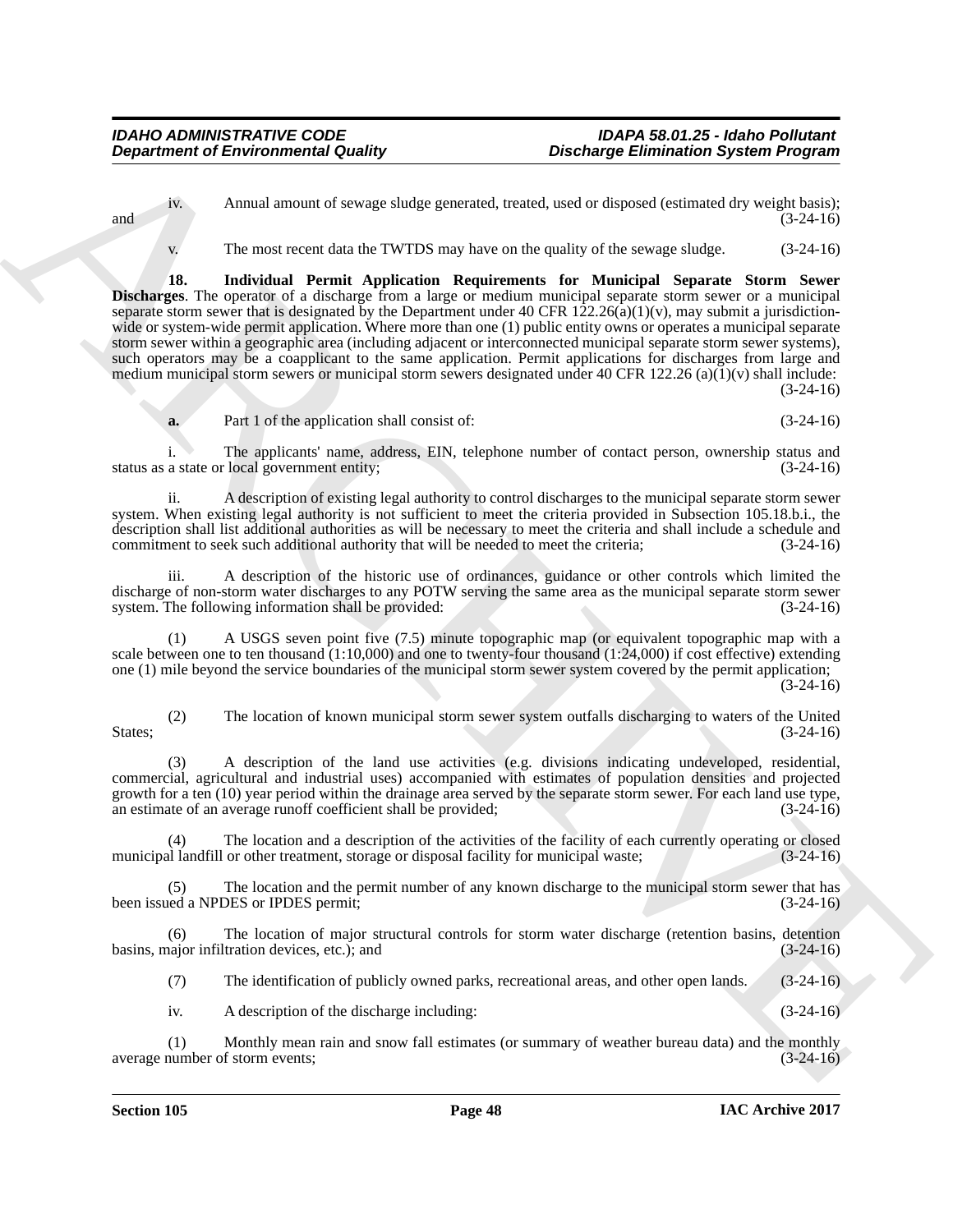(2) Existing quantitative data describing the volume and quality of discharges from the municipal storm sewer, including a description of the outfalls sampled, sampling procedures and analytical methods used; (3-24-16)

(3) A list of water bodies that receive discharges from the municipal separate storm sewer system, including downstream segments, lakes and estuaries, where pollutants from the system discharges may accumulate and cause water degradation and a brief description of known water quality impacts. At a minimum, the description of impacts shall include a description of whether the water bodies receiving such discharges have been: (3-24-16)

(a) Assessed and reported in the Clean Water Act section 305(b) reports submitted by the Department, the basis for the assessment (evaluated or monitored), a summary of designated use support and attainment of Clean Water Act goals (fishable and swimmable waters), and causes of nonsupport of designated uses: (3-24-16) Water Act goals (fishable and swimmable waters), and causes of nonsupport of designated uses;

(b) Listed under the Clean Water Act section  $304(1)(1)(A)(i)$ ,  $304(1)(1)(A)(ii)$ , or  $304(1)(1)(B)$  that is not expected to meet water quality standards or water quality goals; (3-24-16)

(c) Listed in state Nonpoint Source Assessments required by the Clean Water Act section 319(a), without additional action to control nonpoint sources of pollution, cannot reasonably be expected to attain or maintain water quality standards due to storm sewers, construction, highway maintenance and runoff from municipal landfills and municipal sludge adding significant pollution (or contributing to a violation of water quality standards);

(3-24-16)

(d) Identified and classified according to eutrophic condition of publicly owned lakes listed in state reports required under the Clean Water Act section 314(a) (include the following: A description of those publicly owned lakes for which uses are known to be impaired, a description of procedures, processes and methods to control the discharge of pollutants from municipal separate storm sewers into such lakes, and a description of methods and procedures to restore the quality of such lakes); (3-24-16) procedures to restore the quality of such lakes);

| (e) | Recognized by the applicant as highly valued or sensitive waters; | $(3-24-16)$ |
|-----|-------------------------------------------------------------------|-------------|
| (f) | Defined by the state as wetlands; and                             | $(3-24-16)$ |

(g) Found to have pollutants in bottom sediments, fish tissue, or biosurvey data. (3-24-16)

**Department of Environmental Guality<br>
Channel Counter of Environmental Guality<br>
Channel Counter of the counter of the counter of the counter of the counter of the counter of the counter of the counter of the counter of th** (4) Results of a field screening analysis for illicit connections and illegal dumping for either selected field screening points or major outfalls covered in the permit application. At a minimum, a screening analysis shall include a narrative description, for either each field screening point or major outfall, of visual observations made during dry weather periods. If any flow is observed, two (2) grab samples shall be collected during a twenty-four (24)-hour period with a minimum period of four (4) hours between samples. For all such samples, a narrative description of the color, odor, turbidity, the presence of an oil sheen or surface scum as well as any other relevant observations regarding the potential presence of non-storm water discharges or illegal dumping shall be provided. In addition, a narrative description of the results of a field analysis using suitable methods to estimate pH, total chlorine, total copper, total phenol, and detergents (or surfactants) shall be provided along with a description of the flow rate. Where the field analysis does not involve analytical methods approved under 40 CFR Part 136, the applicant shall provide a description of the method used including the name of the manufacturer of the test method along with the range and accuracy of the test. Field screening points shall be either major outfalls or other outfall points (or any other point of access such as manholes) randomly located throughout the storm sewer system by placing a grid over a drainage system map and identifying those cells of the grid which contain a segment of the storm sewer system or major outfall. The field screening points shall be established using the following guidelines and criteria: ( major outfall. The field screening points shall be established using the following guidelines and criteria:

A grid system consisting of perpendicular north-south and east-west lines spaced one-quarter  $(\frac{1}{4})$ mile apart shall be overlaid on a map of the municipal storm sewer system, creating a series of cells; (3-24-16)

(b) All cells that contain a segment of the storm sewer system shall be identified; one (1) field  $\zeta$  point shall be selected in each cell; major outfalls may be used as field screening points; (3-24-16) screening point shall be selected in each cell; major outfalls may be used as field screening points;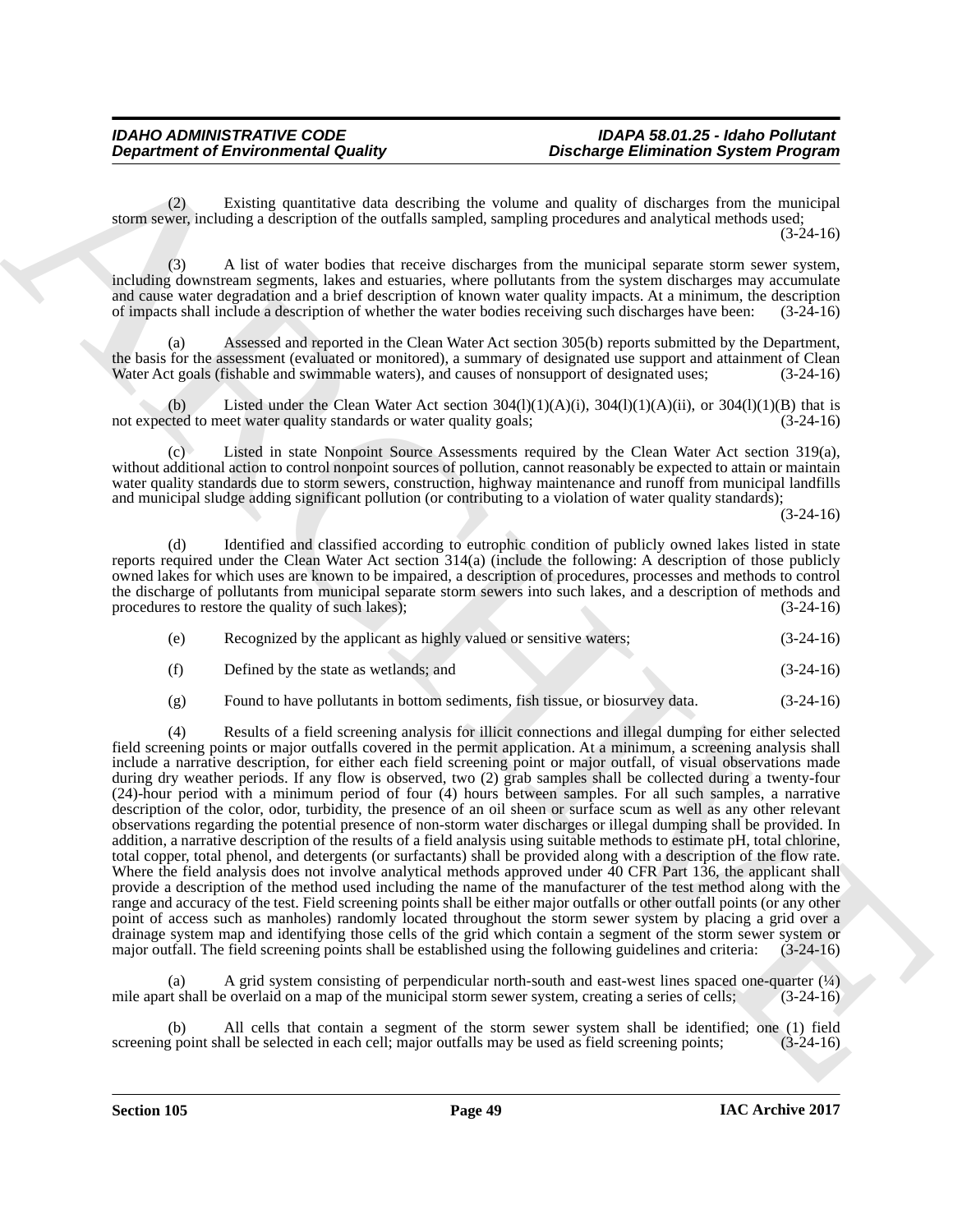(c) Field screening points should be located downstream of any sources of suspected illegal or illicit activity;  $(3-24-16)$ 

(d) Field screening points shall be located to the degree practicable at the farthest manhole or other accessible location downstream in the system, within each cell; however, safety of personnel and accessibility of the location should be considered in making this determination; (3-24-16)

(e) Hydrological conditions, total drainage area of the site, population density of the site, traffic density, age of the structures or buildings in the area, history of the area, and land use types; (3-24-16)

(f) For medium municipal separate storm sewer systems, no more than two hundred fifty (250) cells need to have identified field screening points; in large municipal separate storm sewer systems, no more than five hundred (500) cells need to have identified field screening points; cells established by the grid that contain no storm sewer segments will be eliminated from consideration; if fewer than two hundred fifty (250) cells in medium municipal sewers are created, and fewer than 500 in large systems are created by the overlay on the municipal sewer map, then all those cells which contain a segment of the sewer system shall be subject to field screening (unless access to the separate storm sewer system is impossible); and (3-24-16) access to the separate storm sewer system is impossible); and

**Department of Environmental Country.**<br> **Consider the constraint country and also be a constraint consider the constraint of the constraint of the constraint of the constraint of the constraint of the constraint of the co** (g) Large or medium municipal separate storm sewer systems which are unable to utilize the procedures described in Subsection 105.18.a.iv.(4)(a) through (f), because a sufficiently detailed map of the separate storm sewer systems is unavailable, shall field screen no more than five hundred (500) or two hundred fifty (250) major outfalls respectively (or all major outfalls in the system, if less). In such circumstances, the applicant shall establish a grid system consisting of north-south and east-west lines spaced one-quarter  $(\frac{1}{4})$  mile apart as an overlay to the boundaries of the municipal storm sewer system, thereby creating a series of cells. The applicant will then select major outfalls in as many cells as possible until at least five hundred (500) major outfalls (large municipalities) or two hundred fifty (250) major outfalls (medium municipalities) are selected; a field screening analysis shall be undertaken at these major outfalls; and (3-24-16)

Information and a proposed program to meet the requirements of Subsection 105.18.b.iii., which shall include: the location of outfalls or field screening points appropriate for representative data collection under Subsection 105.18.b.iii.(1), a description of why the outfall or field screening point is representative, the seasons during which sampling is intended, a description of the sampling equipment. The proposed location of outfalls or field screening points for such sampling should reflect water quality concerns (see Subsection 105.18.a.iv.(3)) to the extent practicable; (3-24-16)

v. A description of the existing management programs to control pollutants from the municipal separate storm sewer system, which shall provide information on existing structural and source controls, including operation and maintenance measures for structural controls that are currently being implemented. Such controls may include, but are not limited to: procedures to control pollution resulting from construction activities; floodplain management controls; wetland protection measures; best management practices for new subdivisions; and emergency spill response programs. The description may address controls established under state law as well as local requirements: (3-24-16) requirements; (3-24-16)

vi. A description of the existing program to identify illicit connections to the municipal storm sewer system, which should include inspection procedures and methods for detecting and preventing illicit discharges, and describe areas where this program has been implemented; and (3-24-16) describe areas where this program has been implemented; and

A description of the financial resources currently available to the municipality to complete part 2 of the permit application. A description of the municipality's budget for existing storm water programs, including an overview of the municipality's financial resources and budget, including overall indebtedness and assets, and sources of funds for storm water programs.

**b.** Part 2 of the application shall consist of: (3-24-16)

i. A demonstration that the applicant can operate pursuant to legal authority established by statute, e. or series of contracts which authorizes or enables the applicant at a minimum to: (3-24-16) ordinance. or series of contracts which authorizes or enables the applicant at a minimum to: (3-24-16)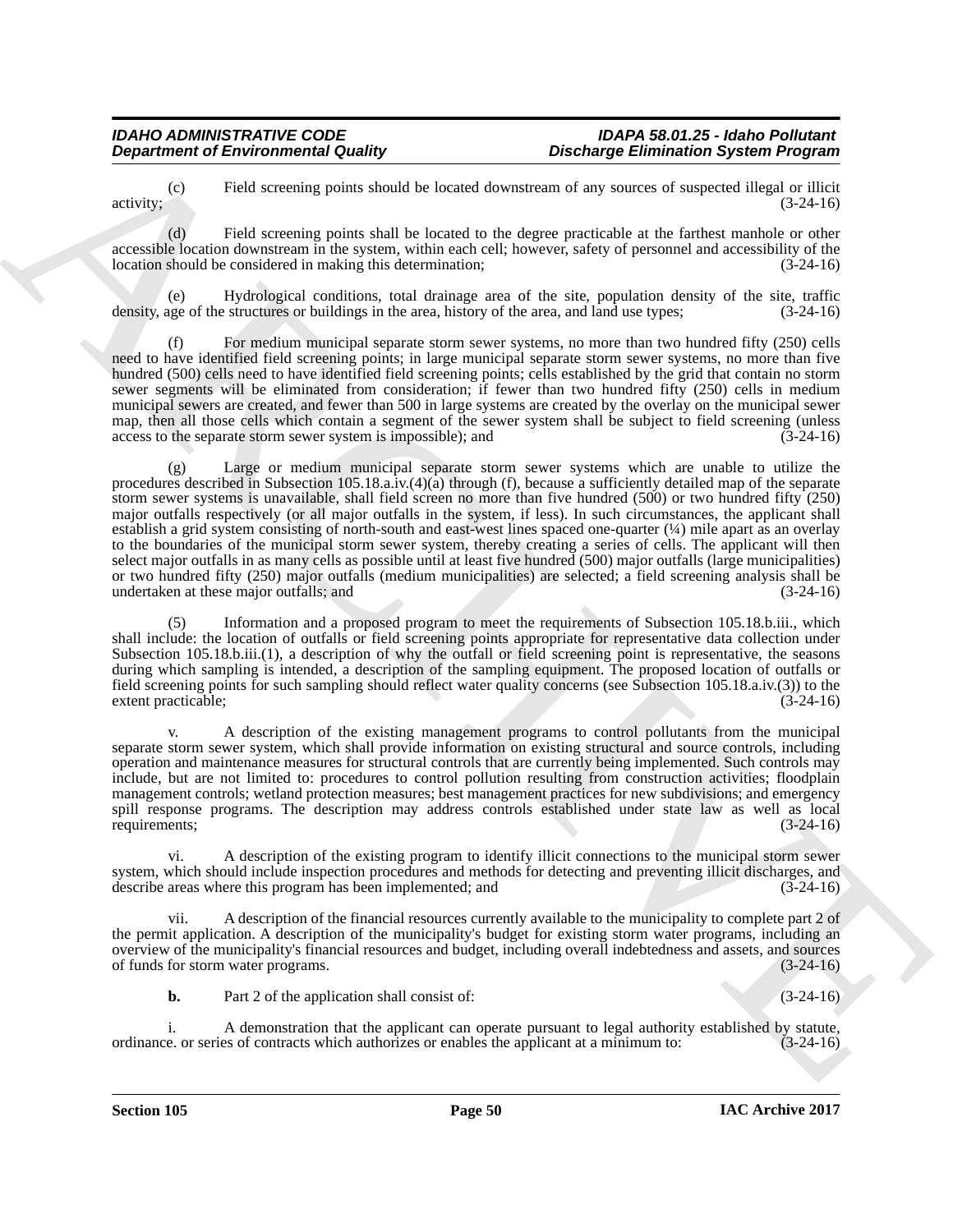(1) Control through ordinance, permit, contract, order or similar means, the contribution of pollutants to the municipal storm sewer by storm water discharges associated with industrial activity and the quality of storm water discharged from sites of industrial activity: (3-24-16) water discharged from sites of industrial activity;

(2) Prohibit through ordinance, order or similar means, illicit discharges to the municipal separate storm sewer;  $(3-24-16)$ 

(3) Control through ordinance, order or similar means the discharge to a municipal separate storm spills, dumping or disposal of materials other than storm water; (3-24-16) sewer of spills, dumping or disposal of materials other than storm water;

(4) Control through interagency agreements among co-applicants the contribution of pollutants from a portion of the municipal system to another portion of the municipal system;

(5) Require compliance with conditions in ordinances, permits, contracts or orders; and (3-24-16)

(6) Carry out all inspection, surveillance, and monitoring procedures necessary to determine compliance and noncompliance with permit conditions including the prohibition on illicit discharges to the municipal<br>(3-24-16) separate storm sewer.

ii. The location of any major outfall that discharges to waters of the United States that was not reported under Subsection 105.18.a.iii.(2). Provide an inventory, organized by watershed of the name and address, and a description (such as Standard Industrial Classification (SIC) codes) which best reflects the principal products or services provided by each facility which may discharge, to the municipal separate storm sewer, storm water associated with industrial activity; (3-24-16) associated with industrial activity;

**Department of Enerotine System Studies**, provide constraints which performance the system of the constraints of the system of the system of the system of the system of the system of the system of the system of the system iii. When quantitative data for a pollutant are required under Subsection 105.18.b.iii.(1)(c), the applicant must collect a sample of effluent in accordance with Subsection 105.07.c. through 105.07.m. and analyze it for the pollutant in accordance with analytical methods approved under 40 CFR Part 136. When no analytical method is approved the applicant may use any suitable method but must provide a description of the method. The applicant must provide information characterizing the quality and quantity of discharges covered in the permit application, including: (3-24-16) including: (3-24-16)

(1) Quantitative data from representative outfalls designated by the Department developed as follows (based on information received in part 1 of the application. The Department shall designate between five (5) and ten (10) outfalls or field screening points as representative of the commercial, residential and industrial land use activities of the drainage area contributing to the system or, where there are less than five (5) outfalls covered in the application, the Department shall designate all outfalls): (3-24-16)

For each outfall or field screening point designated under this subsection, samples shall be collected of storm water discharges from three (3) storm events occurring at least one (1) month apart in accordance with the requirements at Subsection 105.07.c. through 105.07.m. (the Department may allow exemptions to sampling three (3) storm events when climatic conditions create good cause for such exemptions); (3-24-16)

(b) A narrative description shall be provided of the date and duration of the storm event(s) sampled, rainfall estimates of the storm event which generated the sampled discharge and the duration between the storm event sampled and the end of the previous measurable (greater than one-tenth (0.1) inch rainfall) storm event; sampled and the end of the previous measurable (greater than one-tenth  $(0.1)$  inch rainfall) storm event;

(c) For samples collected and described under Subsections 105.18.b.iii.(1)(a) and (b), quantitative data shall be provided for the organic pollutants listed in Table II and the pollutants listed in Table III (toxic metals, cyanide, and total phenols) of Appendix D of 40 CFR Part 122, and for the following pollutants:  $(3-24$ cyanide, and total phenols) of Appendix D of 40 CFR Part 122, and for the following pollutants:

| (i)   | Total suspended solids (TSS); | $(3-24-16)$ |
|-------|-------------------------------|-------------|
| (ii)  | Total dissolved solids (TDS); | $(3-24-16)$ |
| (iii) | Chemical oxygen demand (COD); | $(3-24-16)$ |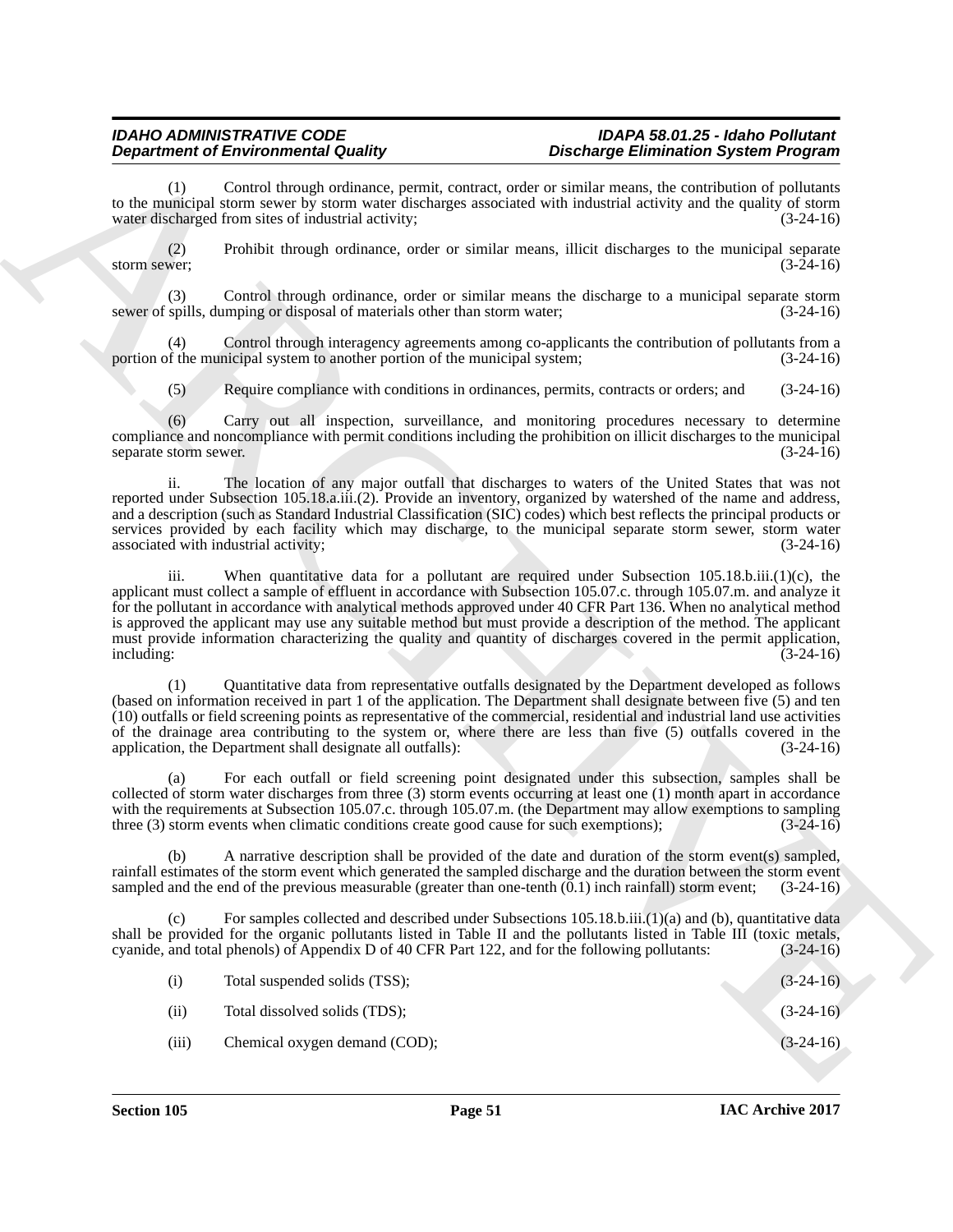| <b>IDAHO ADMINISTRATIVE CODE</b>           | IDAPA 58.01.25 - Idaho Pollutant            |
|--------------------------------------------|---------------------------------------------|
| <b>Department of Environmental Quality</b> | <b>Discharge Elimination System Program</b> |

| <b>Department of Environmental Quality</b>                                                                |                                                                                                      | <b>Discharge Elimination System Program</b>                                                                                                                                                                                                                                                                                                                                                                                                                                                                                                                                                                                                                                                                                                                                                                                                                                                                                                                                                                                                                 |
|-----------------------------------------------------------------------------------------------------------|------------------------------------------------------------------------------------------------------|-------------------------------------------------------------------------------------------------------------------------------------------------------------------------------------------------------------------------------------------------------------------------------------------------------------------------------------------------------------------------------------------------------------------------------------------------------------------------------------------------------------------------------------------------------------------------------------------------------------------------------------------------------------------------------------------------------------------------------------------------------------------------------------------------------------------------------------------------------------------------------------------------------------------------------------------------------------------------------------------------------------------------------------------------------------|
| (iv)                                                                                                      | Five (5)-day biochemical oxygen demand (BOD5);                                                       | $(3-24-16)$                                                                                                                                                                                                                                                                                                                                                                                                                                                                                                                                                                                                                                                                                                                                                                                                                                                                                                                                                                                                                                                 |
| (v)<br>Oil and grease;                                                                                    |                                                                                                      | $(3-24-16)$                                                                                                                                                                                                                                                                                                                                                                                                                                                                                                                                                                                                                                                                                                                                                                                                                                                                                                                                                                                                                                                 |
| Fecal coliform;<br>(vi)                                                                                   |                                                                                                      | $(3-24-16)$                                                                                                                                                                                                                                                                                                                                                                                                                                                                                                                                                                                                                                                                                                                                                                                                                                                                                                                                                                                                                                                 |
| (vii)<br>Fecal streptococcus;                                                                             |                                                                                                      | $(3-24-16)$                                                                                                                                                                                                                                                                                                                                                                                                                                                                                                                                                                                                                                                                                                                                                                                                                                                                                                                                                                                                                                                 |
| (viii)<br>pH;                                                                                             |                                                                                                      | $(3-24-16)$                                                                                                                                                                                                                                                                                                                                                                                                                                                                                                                                                                                                                                                                                                                                                                                                                                                                                                                                                                                                                                                 |
| Total Kjeldahl nitrogen;<br>(ix)                                                                          |                                                                                                      | $(3-24-16)$                                                                                                                                                                                                                                                                                                                                                                                                                                                                                                                                                                                                                                                                                                                                                                                                                                                                                                                                                                                                                                                 |
| Nitrate plus nitrite;<br>(x)                                                                              |                                                                                                      | $(3-24-16)$                                                                                                                                                                                                                                                                                                                                                                                                                                                                                                                                                                                                                                                                                                                                                                                                                                                                                                                                                                                                                                                 |
| $(x_i)$                                                                                                   | Total ammonia plus organic nitrogen;                                                                 | $(3-24-16)$                                                                                                                                                                                                                                                                                                                                                                                                                                                                                                                                                                                                                                                                                                                                                                                                                                                                                                                                                                                                                                                 |
| Dissolved phosphorus; and<br>(xii)                                                                        |                                                                                                      | $(3-24-16)$                                                                                                                                                                                                                                                                                                                                                                                                                                                                                                                                                                                                                                                                                                                                                                                                                                                                                                                                                                                                                                                 |
| (xiii)<br>Total phosphorus;                                                                               |                                                                                                      | $(3-24-16)$                                                                                                                                                                                                                                                                                                                                                                                                                                                                                                                                                                                                                                                                                                                                                                                                                                                                                                                                                                                                                                                 |
| (d)<br>parameters necessary to insure representativeness);                                                |                                                                                                      | Additional limited quantitative data required by the Department for determining permit conditions<br>(the Department may require that quantitative data be provided for additional parameters, and may establish sampling<br>conditions such as the location, season of sample collection, form of precipitation (snow melt, rainfall) and other<br>$(3-24-16)$                                                                                                                                                                                                                                                                                                                                                                                                                                                                                                                                                                                                                                                                                             |
| (3)                                                                                                       | concentrations, including any modelling, data analysis, and calculation methods;                     | Estimates of the annual pollutant load of the cumulative discharges to waters of the United States<br>from all identified municipal outfalls and the event mean concentration of the cumulative discharges to waters of the<br>United States from all identified municipal outfalls during a storm event for BOD5, COD, TSS, dissolved solids, total<br>nitrogen, total ammonia plus organic nitrogen, total phosphorus, dissolved phosphorus, cadmium, copper, lead, and<br>zinc. Estimates shall be accompanied by a description of the procedures for estimating constituent loads and<br>$(3-24-16)$<br>A proposed schedule to provide estimates for each major outfall identified in either Subsection<br>105.18.b.ii. or 105.18.a.iii.(2) of the seasonal pollutant load and of the event mean concentration of a representative                                                                                                                                                                                                                      |
| (4)<br>equipment;                                                                                         | storm for any constituent detected in any sample required under Subsection 105.18.b.iii.(1); and     | $(3-24-16)$<br>A proposed monitoring program for representative data collection for the term of the permit that<br>describes the location of outfalls or field screening points to be sampled (or the location of instream stations), why the<br>location is representative, the frequency of sampling, parameters to be sampled, and a description of sampling<br>$(3-24-16)$                                                                                                                                                                                                                                                                                                                                                                                                                                                                                                                                                                                                                                                                              |
| 1V.<br>be based on:                                                                                       |                                                                                                      | A proposed management program covering the duration of the permit, which shall include a<br>comprehensive planning process which involves public participation and where necessary intergovernmental<br>coordination, to reduce the discharge of pollutants to the maximum extent practicable using management practices,<br>control techniques and system, design and engineering methods, and such other provisions which are appropriate.<br>The program shall also include a description of staff and equipment available to implement the program. Separate<br>proposed programs may be submitted by each co-applicant. Proposed programs may impose controls on a system<br>wide basis, a watershed basis, a jurisdiction basis, or on individual outfalls. Proposed programs will be considered by<br>the Department when developing permit conditions to reduce pollutants in discharges to the maximum extent<br>practicable. Proposed management programs shall describe priorities for implementing controls. Such programs shall<br>$(3-24-16)$ |
| (1)                                                                                                       |                                                                                                      | A description of structural and source control measures to reduce pollutants from runoff from                                                                                                                                                                                                                                                                                                                                                                                                                                                                                                                                                                                                                                                                                                                                                                                                                                                                                                                                                               |
| commercial and residential areas that are discharged from the municipal storm sewer system that are to be | and a proposed schedule for implementing such controls. At a minimum, the description shall include: | implemented during the life of the permit, accompanied with an estimate of the expected reduction of pollutant loads<br>$(3-24-16)$                                                                                                                                                                                                                                                                                                                                                                                                                                                                                                                                                                                                                                                                                                                                                                                                                                                                                                                         |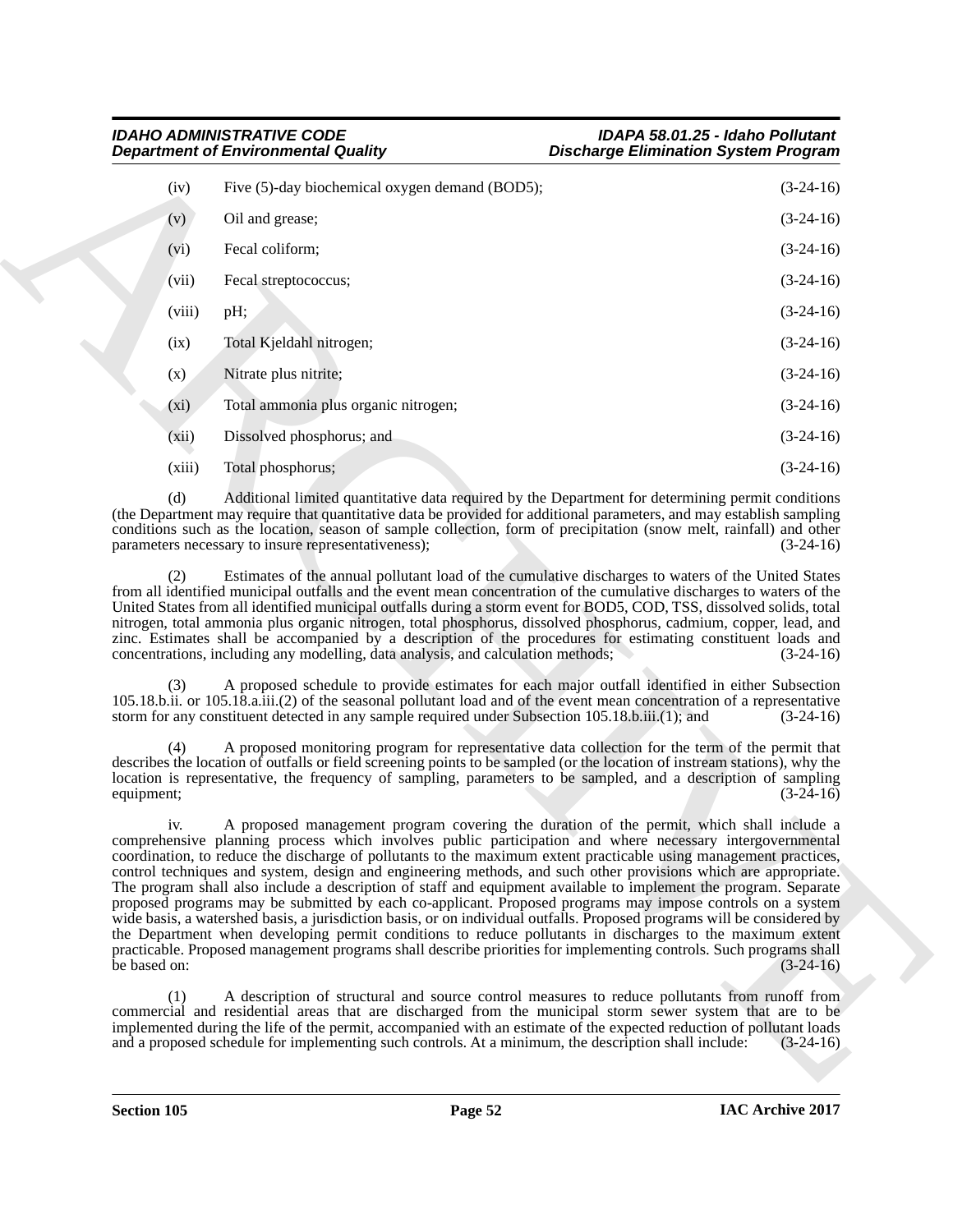A description of maintenance activities and a maintenance schedule for structural controls to (including floatables) in discharges from municipal separate storm sewers: (3-24-16) reduce pollutants (including floatables) in discharges from municipal separate storm sewers;

(b) A description of planning procedures including a comprehensive master plan to develop, implement and enforce controls to reduce the discharge of pollutants from municipal separate storm sewers which receive discharges from areas of new development and significant redevelopment. Such plan shall address controls to reduce pollutants in discharges from municipal separate storm sewers after construction is completed (controls to reduce pollutants in discharges from municipal separate storm sewers containing construction site runoff are addressed in Subsection 105.18.b.iv.(4)); (3-24-16)

(c) A description of practices for operating and maintaining public streets, roads and highways and procedures for reducing the impact on receiving waters of discharges from municipal storm sewer systems, including pollutants discharged as a result of deicing activities: (3-24-16) pollutants discharged as a result of deicing activities; (3-24-16)

(d) A description of procedures to assure that flood management projects assess the impacts on the water quality of receiving water bodies and that existing structural flood control devices have been evaluated to determine if retrofitting the device to provide additional pollutant removal from storm water is feasible; ( determine if retrofitting the device to provide additional pollutant removal from storm water is feasible;

(e) A description of a program to monitor pollutants in runoff from operating or closed municipal landfills or other treatment, storage, or disposal facilities for municipal waste, which shall identify priorities and procedures for inspections and establishing and implementing control measures for such discharges (this program can<br>be coordinated with the program developed under Subsection 105.18.b.iv.(3)): and (3-24-16) be coordinated with the program developed under Subsection  $105.18 \text{.}$ b.iv.(3)); and

(f) A description of a program to reduce to the maximum extent practicable, pollutants in discharges from municipal separate storm sewers associated with the application of pesticides, herbicides, and fertilizer which will include, as appropriate, controls such as educational activities, permits, certifications and other measures for commercial applicators and distributors, and controls for application in public right-of-ways and at municipal facilities; (3-24-16)

(2) A description of a program, including a schedule, to detect and remove (or require the discharger to the municipal separate storm sewer to obtain a separate IPDES permit for) illicit discharges and improper disposal into the storm sewer. The proposed program shall include: (3-24-16)

**Department of Environment Control Comparisons** and the state and the state of Environment Control Comparisons and the state of Environment Control Control Comparisons and the state of Environment Control Control Control (a) A description of a program, including inspections, to implement and enforce an ordinance, orders or similar means to prevent illicit discharges to the municipal separate storm sewer system. This program description shall address all types of illicit discharges; however, the following category of non-storm water discharges or flows shall be addressed where such discharges are identified by the municipality as sources of pollutants to waters of the United States: water line flushing, landscape irrigation, diverted stream flows, rising ground waters, uncontaminated ground water infiltration (as defined in Section 010) to separate storm sewers, uncontaminated pumped ground water, discharges from potable water sources, foundation drains, air conditioning condensation, irrigation water, springs, water from crawl space pumps, footing drains, lawn watering, individual residential car washing, flows from riparian habitats and wetlands, dechlorinated swimming pool discharges, and street wash water (program descriptions shall address discharges or flows from firefighting only where such discharges or flows are identified as significant sources of pollutants to waters of the United States); (3-24-16) of pollutants to waters of the United States);

(b) A description of procedures to conduct on-going field screening activities during the life of the permit, including areas or locations that will be evaluated by such field screens; (3-24-16)

(c) A description of procedures to be followed to investigate portions of the separate storm sewer system that, based on the results of the field screen, or other appropriate information, indicate a reasonable potential of containing illicit discharges or other sources of non-storm water (such procedures may include: sampling procedures for constituents such as fecal coliform, fecal streptococcus, surfactants (MBAS), residual chlorine, fluorides and potassium; testing with fluorometric dyes; or conducting in storm sewer inspections where safety and other considerations allow. Such description shall include the location of storm sewers that have been identified for such evaluation);

(d) A description of procedures to prevent, contain, and respond to spills that may discharge into the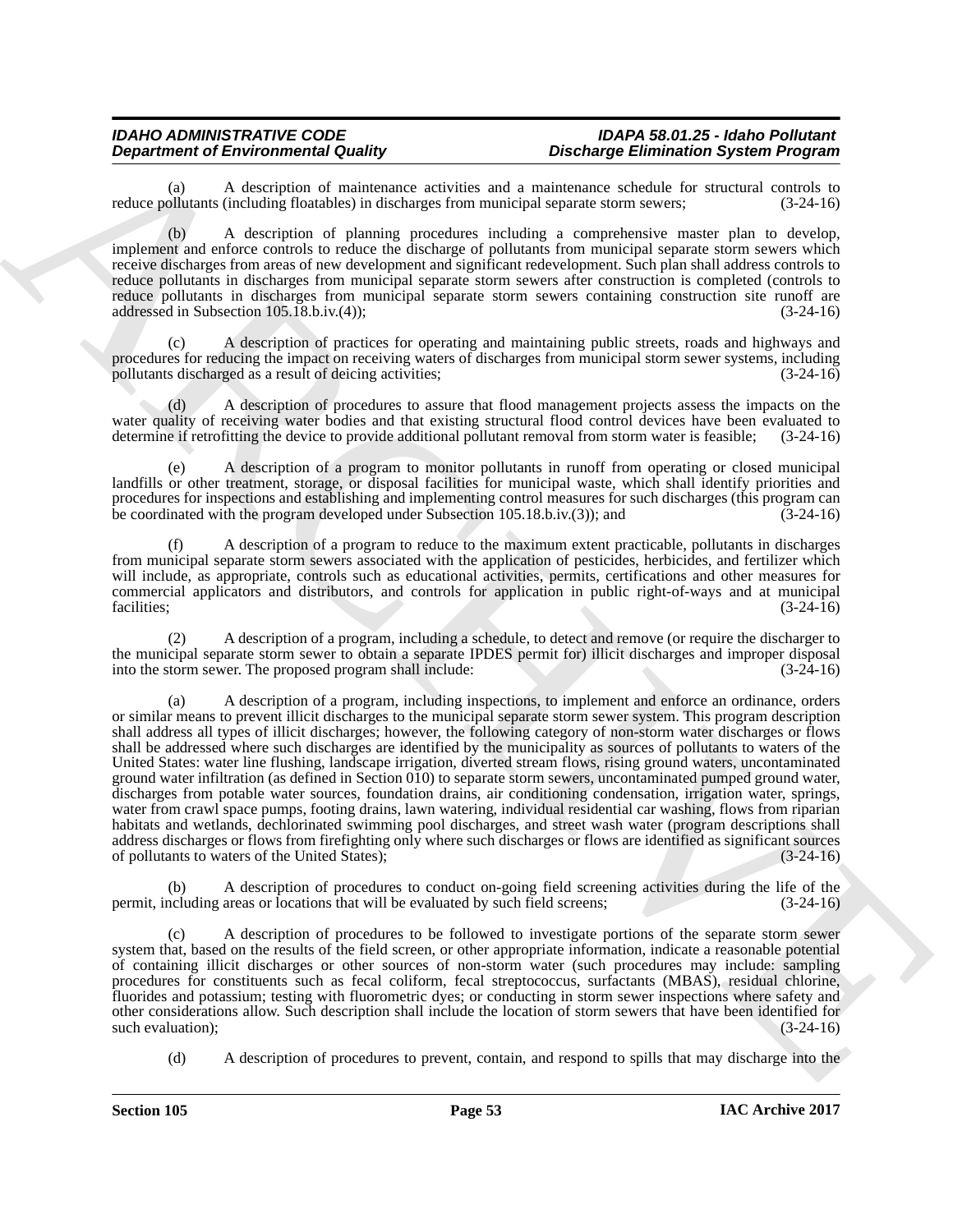municipal separate storm sewer; (3-24-16)

(e) A description of a program to promote, publicize, and facilitate public reporting of the presence of illicit discharges or water quality impacts associated with discharges from municipal separate storm sewers;

(3-24-16)

(f) A description of educational activities, public information activities, and other appropriate activities to facilitate the proper management and disposal of used oil and toxic materials; and

(g) A description of controls to limit infiltration of seepage from municipal sanitary sewers to municipal separate storm sewer systems where necessary; (3-24-16)

(3) A description of a program to monitor and control pollutants in storm water discharges to municipal systems from municipal landfills, hazardous waste treatment, disposal and recovery facilities, industrial facilities that are subject to section 313 of title III of the Superfund Amendments and Reauthorization Act of 1986 (SARA), and industrial facilities that the municipal permit applicant determines are contributing a substantial pollutant loading to the municipal storm sewer system. The program shall:  $(3-24-16)$ pollutant loading to the municipal storm sewer system. The program shall:

(a) Identify priorities and procedures for inspections and establishing and implementing control for such discharges: and  $(3-24-16)$ measures for such discharges; and

**Department of Environmental Quality Britannia (Enchange Eliminiation System Program)<br>
matched space of the system of a program to promote problem, and the later space of the system of the system of the system of the syst** (b) Describe a monitoring program for storm water discharges associated with the industrial facilities identified in Subsection 105.18.b.iv.(3), to be implemented during the term of the permit, including the submission of quantitative data on the following constituents: any pollutants limited in effluent guidelines subcategories, where applicable; any pollutant listed in an existing NPDES or IPDES permit for a facility; oil and grease, COD, pH, BOD5, TSS, total phosphorus, total Kjeldahl nitrogen, nitrate plus nitrite nitrogen, and any information on discharges required under Subsections 105.07.j. through l.; (3-24-16) required under Subsections 105.07.j. through l.;

(4) A description of a program to implement and maintain structural and non-structural best management practices to reduce pollutants in storm water runoff from construction sites to the municipal storm sewer system, which shall include: (3-24-16) system, which shall include:

(a) A description of procedures for site planning which incorporate consideration of potential water quality impacts; (3-24-16)

(b) A description of requirements for nonstructural and structural best management practices;

(3-24-16)

(c) A description of procedures for identifying priorities for inspecting sites and enforcing control measures which consider the nature of the construction activity, topography, and the characteristics of soils and receiving water quality; and (3-24-16) (3-24-16)

(d) A description of appropriate educational and training measures for construction site operators; (3-24-16)

v. Estimated reductions in loadings of pollutants from discharges of municipal storm sewer constituents from municipal storm sewer systems expected as the result of the municipal storm water quality management program. The assessment shall also identify known impacts of storm water controls on ground water;  $(3-24-16)$ 

vi. For each fiscal year to be covered by the permit, a fiscal analysis of the necessary capital and operation and maintenance expenditures necessary to accomplish the activities of the programs under Subsections 105.18.b.iii. and iv. Such analysis shall include a description of the source of funds that are proposed to meet the necessary expenditures, including legal restrictions on the use of such funds; (3-24-16)

Where more than one (1) legal entity submits an application, the application shall contain a description of the roles and responsibilities of each legal entity and procedures to ensure effective coordination; and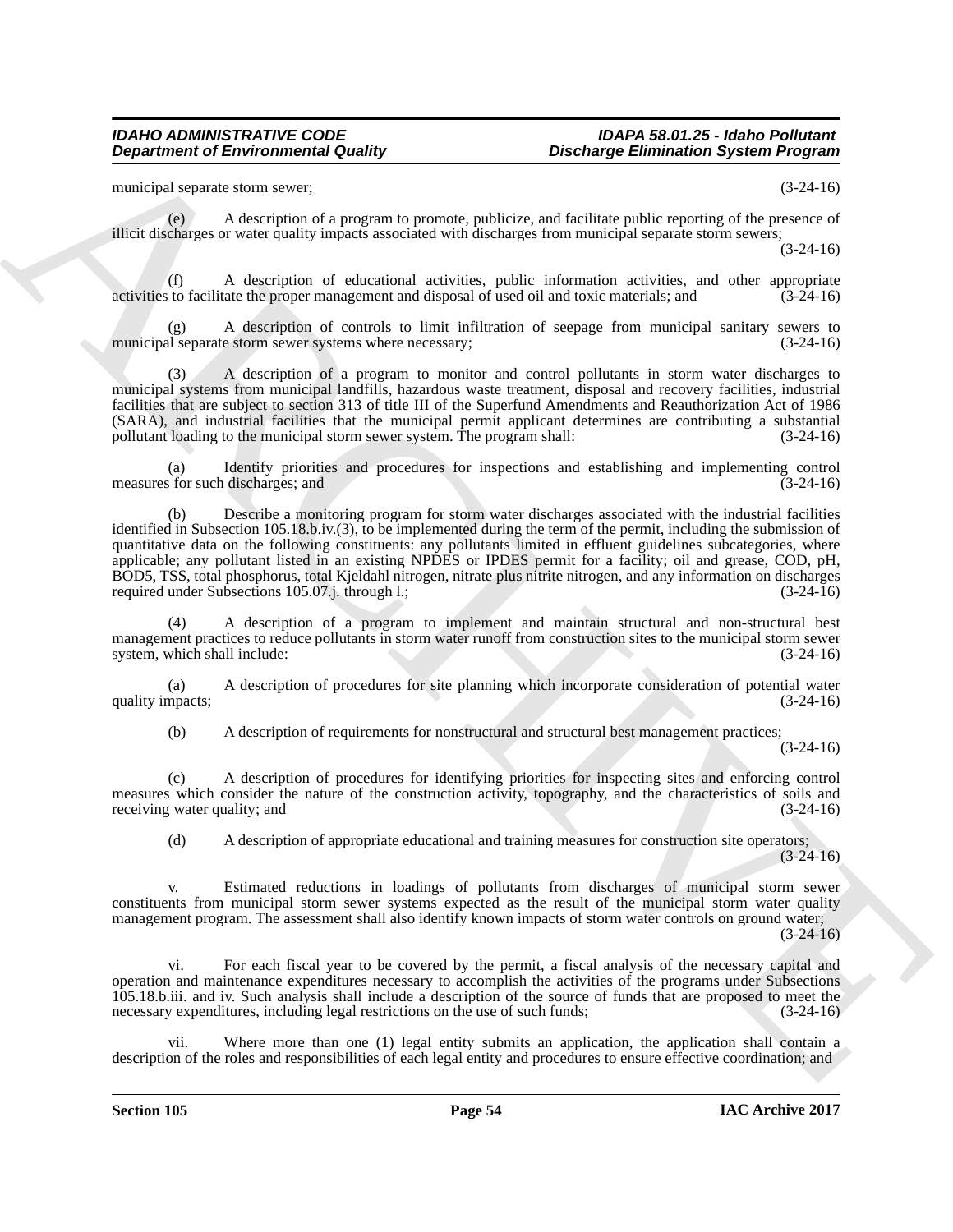(3-24-16)

**Department of Environmental Guality (Stachurge Eliminiation System Program)**<br>
1983-1886 and Stachurge Christian County Associates to the filad of the 1983-1886 and the main spin of the system of the system of the system viii. Where requirements under Subsections 105.18.a.iv.(5), 105.18.b.ii., 105.18.b.iii.(2), and 105.18.b.iv. are not practicable or are not applicable, the Department may exclude any operator of a discharge from a municipal separate storm sewer which is designated under  $40$  CFR  $122.26(a)(1)(v)$ ,  $(b)(4)(ii)$  or  $(b)(7)(ii)$  from such requirements. The Department shall not exclude the operator of a discharge from a municipal separate storm sewer identified in Appendix F, G, H or I of 40 CFR Part 122, from any of the permit application requirements under this subsection except where authorized under this section. (3-24-16)

**19. Individual Permit Application Requirements for Industrial and Construction Storm Water Discharges**. Application requirements for storm water discharges associated with industrial activity and storm water discharges associated with small construction activity.  $(3-24-16)$ discharges associated with small construction activity.

**a.** Dischargers of storm water associated with industrial activity and with small construction activity are required to apply for an individual permit or seek coverage under a promulgated storm water general permit. Facilities that are required to obtain an individual permit or any discharge of storm water which the Department is evaluating for designation (see Section 130, General Permits) under 40 CFR 122.26(a)(1)(v) and is not a municipal storm sewer, shall submit an IPDES application in accordance with the requirements of Section 105 (Application for an Individual IPDES Permit) as modified and consistent with this subsection. (3-24-16)

**b.** Except as provided in Subsections 105.19.c. through e., the operator of a storm water discharge d with industrial activity subject to this section shall provide:  $(3-24-16)$ associated with industrial activity subject to this section shall provide:

i. A site map showing topography (or indicating the outline of drainage areas served by the outfall(s) covered in the application if a topographic map is unavailable) of the facility including: (3-24-16)

(1) Each of its drainage and discharge structures; (3-24-16)

(2) The drainage area of each storm water outfall; (3-24-16)

(3) Paved areas and buildings within the drainage area of each storm water outfall, each past or present area used for outdoor storage or disposal of significant materials, each existing structural control measure to reduce pollutants in storm water runoff, materials loading and access areas, areas where pesticides, herbicides, soil conditioners and fertilizers are applied, each of its hazardous waste treatment, storage or disposal facilities (including each area not required to have a Resource Conservation and Recovery Act permit which is used for accumulating hazardous waste under 40 CFR 262.34); (3-24-16)

(4) Each well where fluids from the facility are injected underground; and (3-24-16)

(5) Springs, and other surface water bodies which receive storm water discharges from the facility; (3-24-16)

ii. An estimate of the area of impervious surfaces (including paved areas and building roofs) and the total area drained by each outfall (within a mile radius of the facility) and a narrative description of the following:

(3-24-16)

(1) Significant materials that in the three (3) years prior to the submittal of this application have been treated, stored, or disposed in a manner to allow exposure to storm water; (3-24-16)

(2) Method of treatment, storage or disposal of such materials; materials management practices employed, in the three (3) years prior to the submittal of this application, to minimize contact by these materials with storm water runoff; (3-24-16)

(3) Materials loading and access areas; (3-24-16)

(4) The location, manner and frequency in which pesticides, herbicides, soil conditioners and fertilizers are applied;  $(3-24-16)$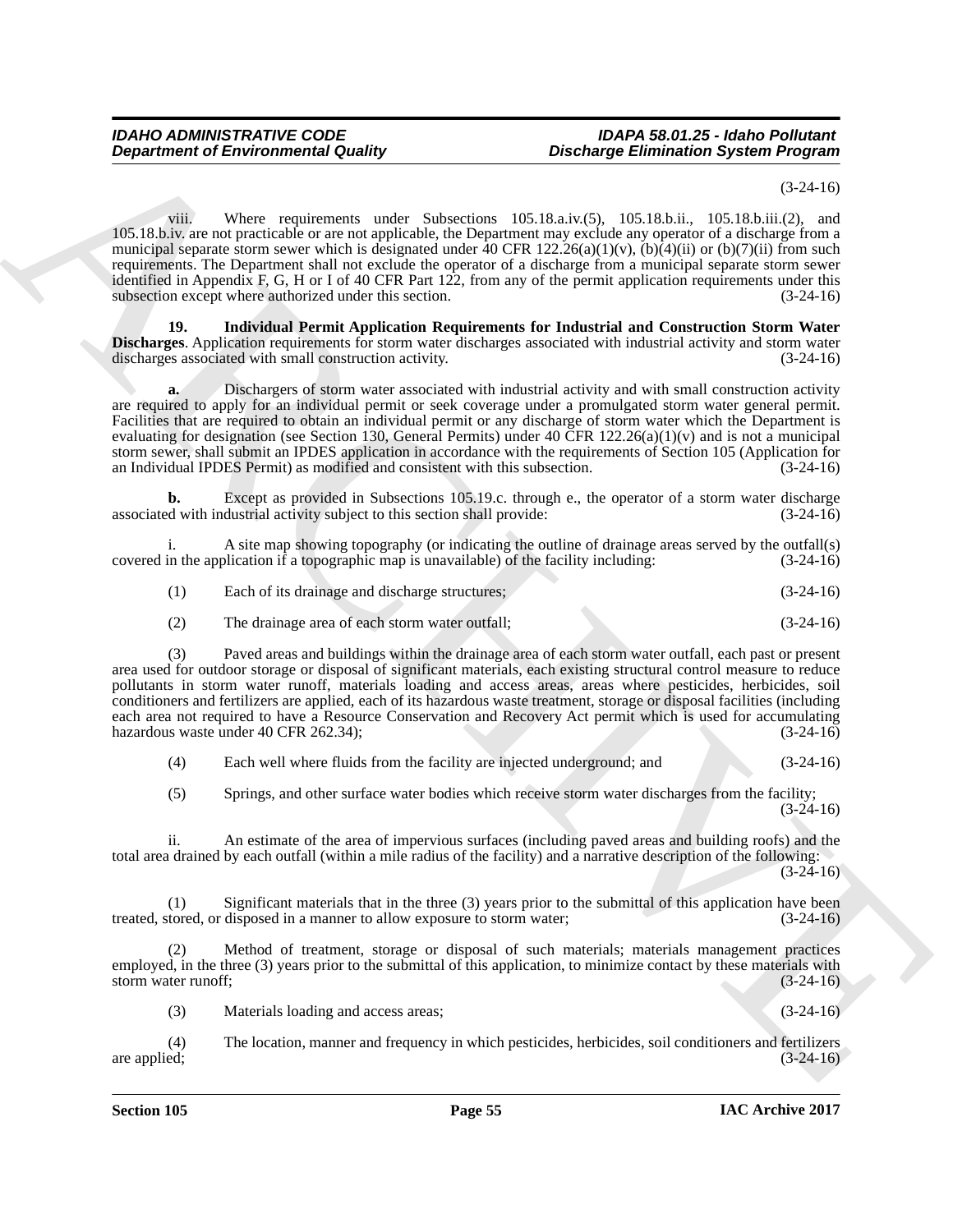(5) The location and a description of existing structural and non-structural control measures to reduce pollutants in storm water runoff; and (3-24-16)

(6) A description of the treatment the storm water receives, including the ultimate disposal of any solid or fluid wastes other than by discharge; (3-24-16)

iii. A certification that all outfalls that should contain storm water discharges associated with industrial activity have been tested or evaluated for the presence of non-storm water discharges which are not covered by an IPDES permit. Tests for such non-storm water discharges may include smoke tests, fluorometric dye tests, analysis of accurate schematics, as well as other appropriate tests. The certification shall include a description of the method used, the date of any testing, and the on-site drainage points that were directly observed during a test; used, the date of any testing, and the on-site drainage points that were directly observed during a test;

Existing information regarding significant leaks or spills of toxic or hazardous pollutants at the facility that have taken place within the three (3) years prior to the submittal of this application; (3-24-16)

v. Quantitative data based on samples collected during storm events and collected in accordance with Subsection 105.07 from all outfalls containing a storm water discharge associated with industrial activity for the following parameters: (3-24-16)

(1) Any pollutant limited in an effluent guideline to which the facility is subject; (3-24-16)

(2) Any pollutant listed in the facility's NPDES or IPDES permit for its process wastewater (if the soperating under an existing NPDES or IPDES permit): (3-24-16) facility is operating under an existing NPDES or IPDES permit);

(3) Oil and grease, pH, BOD5, COD, TSS, total phosphorus, total Kjeldahl nitrogen, and nitrate plus nitrite nitrogen;

(4) Any information on the discharge required under Subsections 105.07.j. through l.; (3-24-16)

(5) Flow measurements or estimates of the flow rate, and the total amount of discharge for the storm  $event(s)$  sampled, and the method of flow measurement or estimation; and

(6) The date and duration (in hours) of the storm event(s) sampled, rainfall measurements or estimates of the storm event (in inches) which generated the sampled runoff and the duration (in hours) between the storm event sampled and the end of the previous measurable (greater than one-tenth (0.1) inch rainfall) storm event; (3-24-16)

vi. Operators of a discharge which is composed entirely of storm water are exempt from the requirements of Subsections 105.07.b., 105.07.a.i.(2) through 105.07.a.i.(5), 105.07.a.ii., 105.07.a.iii., 105.07.g., 105.07.h., 105.07.i., and 105.07.m.; and 105.07.h., 105.07.i., and 105.07.m.; and

**Department of Environmental Guality<br>
Contains Contained System Programs<br>
Space The location and securities of exhibition of exhibition and securities and securities are exhibited as<br>
political and securities of the trans** vii. Operators of new sources or new discharges (as defined in Section 010, Definitions) which are composed in part or entirely of storm water must include estimates for the pollutants or parameters listed in Subsection 105.19.b.v. instead of actual sampling data, along with the source of each estimate. Operators of new sources or new discharges composed in part or entirely of storm water must provide quantitative data for the parameters listed in Subsection 105.19.b.v. within two (2) years after commencement of discharge, unless such data has already been reported under the monitoring requirements of the IPDES permit for the discharge. Operators of a new source or new discharge which is composed entirely of storm water are exempt from the requirements of Subsections 105.16.a.iii.(2), 105.16.a.iii.(3), and 105.16.b. (3-24-16) Subsections 105.16.a.iii.(2), 105.16.a.iii.(3), and 105.16.b.

**c.** An operator of an existing or new storm water discharge that is associated with industrial activity solely under 40 CFR 122.26(b)(14)(x) or is associated with small construction activity solely under 40 CFR 122.26 (b)(15), is exempt from the requirements of Subsection 105.07 and Subsection 105.19.b. Such operator shall provide a narrative description of:

i. The location (including a map) and the nature of the construction activity; (3-24-16)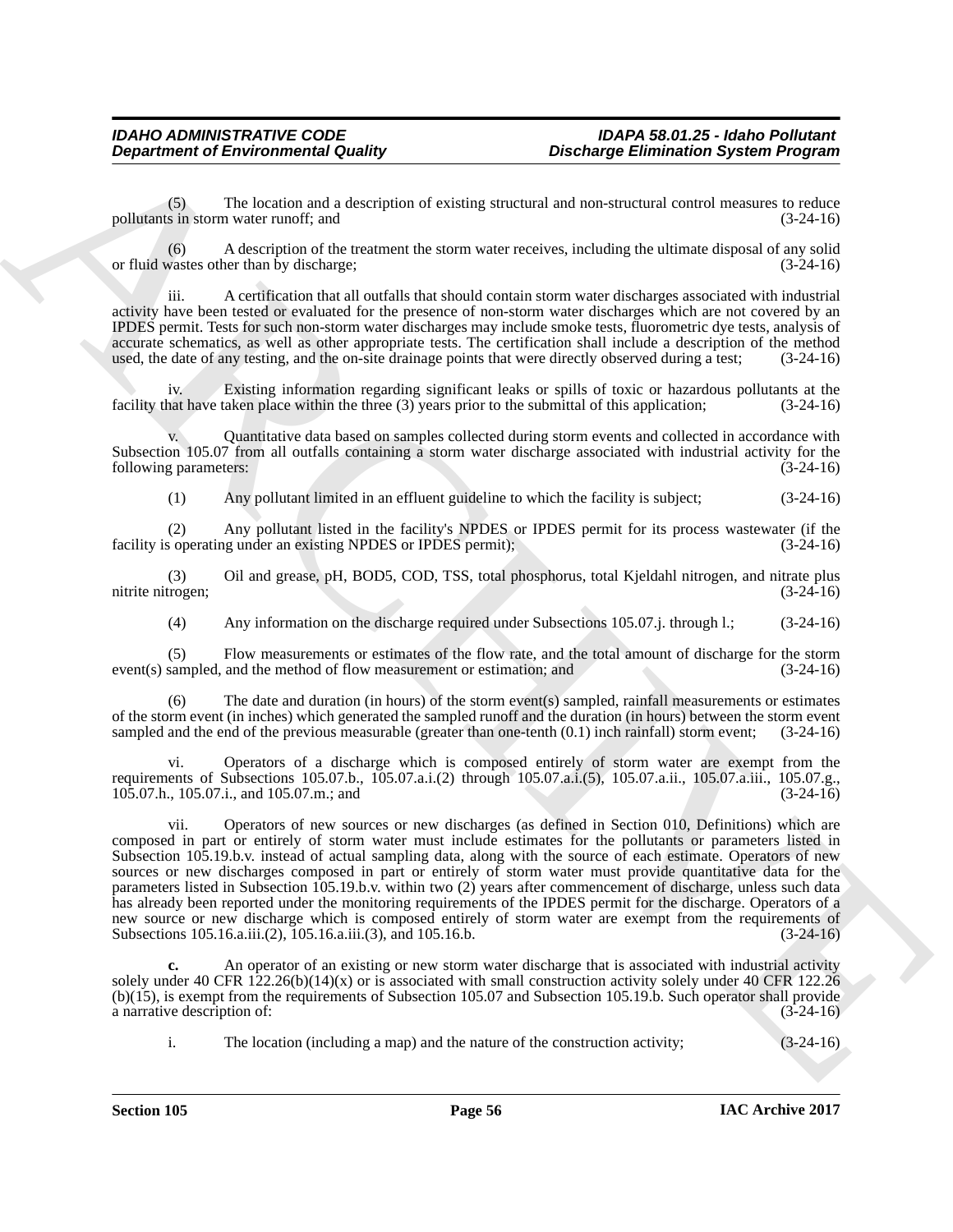ii. The total area of the site and the area of the site that is expected to undergo excavation during the life of the permit;

iii. Proposed measures, including best management practices, to control pollutants in storm water discharges during construction, including a brief description of applicable state and local erosion and sediment control requirements; (3-24-16)

iv. Proposed measures to control pollutants in storm water discharges that will occur after construction operations have been completed, including a brief description of applicable state or local erosion and sediment control requirements; (3-24-16)

An estimate of the runoff coefficient of the site and the increase in impervious area after the construction addressed in the permit application is completed, the nature of fill material and existing data describing the soil or the quality of the discharge; and  $(3-24-16)$ 

vi. The name of the receiving water. (3-24-16)

**d.** The operator of an existing or new discharge composed entirely of storm water from an oil or gas exploration, production, processing, or treatment operation, or transmission facility is not required to submit a permit application in accordance with Subsection 105.19.b., unless the facility: (3-24-16)

i. Has had a discharge of storm water resulting in the discharge of a reportable quantity for which notification is or was required pursuant to 40 CFR 117.21 or 40 CFR 302.6 at any time since November 16, 1987; or (3-24-16)

ii. Has had a discharge of storm water resulting in the discharge of a reportable quantity for which ion is or was required pursuant to 40 CFR 110.6 at any time since November 16, 1987; or (3-24-16) notification is or was required pursuant to 40 CFR 110.6 at any time since November 16, 1987; or

iii. Contributes to a violation of a water quality standard. (3-24-16)

**e.** The operator of an existing or new discharge composed entirely of storm water from a mining operation is not required to submit a permit application unless the discharge has come into contact with, any overburden, raw material, intermediate products, finished product, byproduct or waste products located on the site of such operations. (3-24-16)

**f.** Applicants shall provide such other information the Department may reasonably require under Subsection 105.07.o. to determine whether to issue a permit and may require any facility subject to Subsection 105.19.c. to comply with Subsection 105.19.b. (3-24-16) 105.19.c. to comply with Subsection 105.19.b.

# **106. INDIVIDUAL PERMIT APPLICATION REVIEW.**

**Department of Environmental Country.**<br>
Ric of the granual Properties of the same state and the axe will be the both the same state and the granual properties of the same state and the same state and the same state and th **01. Completeness Criteria**. The Department will not begin processing or issue an individual IPDES permit application before receiving a complete application. An application is complete when an application form and any supplemental information are completed and submitted to the Department's satisfaction. The Department will not consider a permit application to be complete until all applicable fees required under Section 110 (Permit Fee Schedule for IPDES Permitted Facilities) are paid.

**Sufficiently Sensitive Methods**. Except as specified in Subsection 106.02.c., a permit application shall not be considered complete unless all required quantitative data are collected in accordance with sufficiently sensitive analytical methods approved under 40 CFR Part 136 or required under 40 CFR Parts 400 through 471 and<br>
(3-24-16) 501 through 503.

**a.** A method approved under 40 CFR Part 136 or required under 40 CFR Parts 400 through 471 and 501 through 503 is "sufficiently sensitive" when: (3-24-16)

The method minimum level (ML) is at or below the level of the applicable water quality criterion pollutant or pollutant parameter; or for the measured pollutant or pollutant parameter; or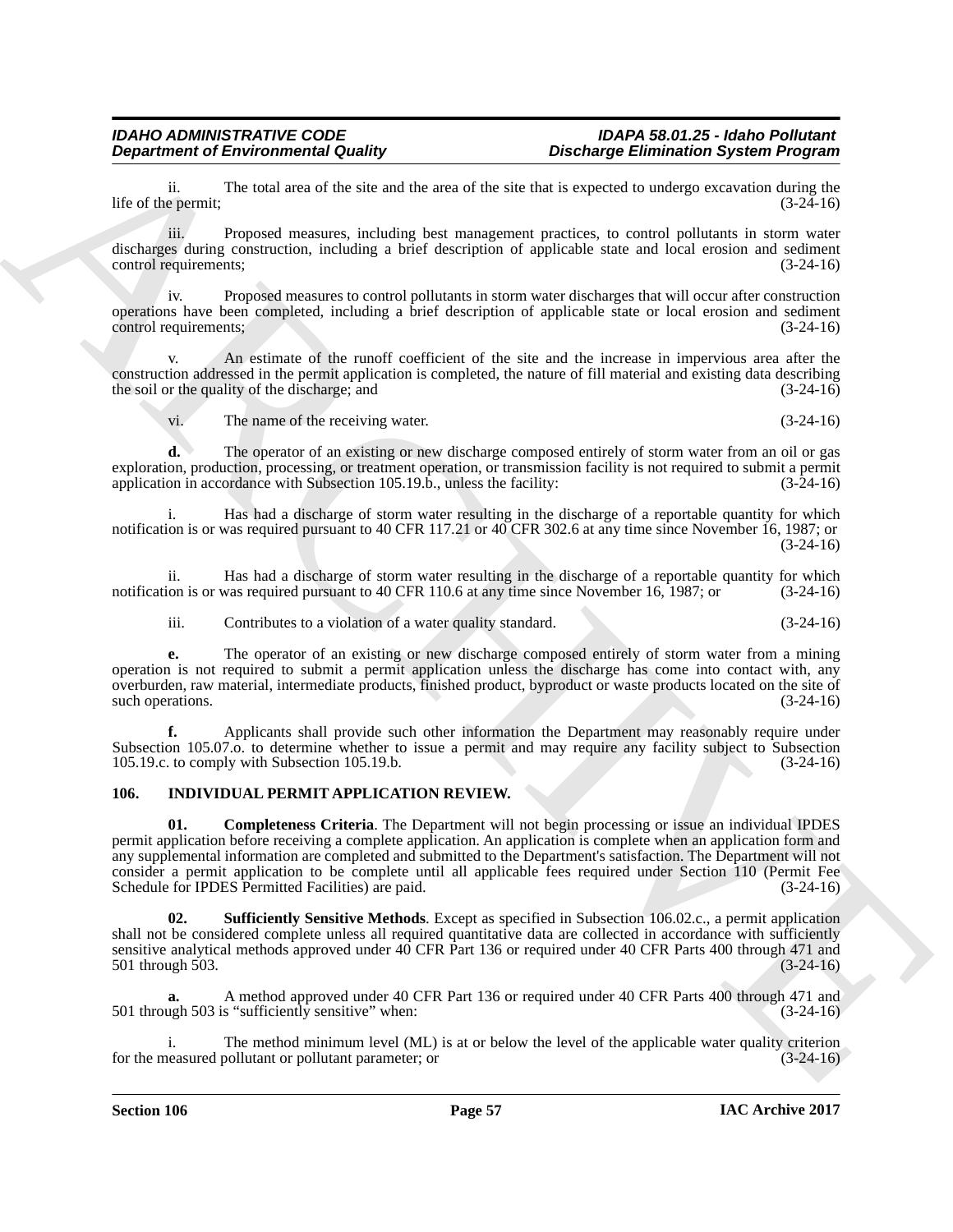ii. The method ML is above the applicable water quality criterion, but the amount of the pollutant or pollutant parameter in a facility's discharge is high enough that the method detects and quantifies the level of the pollutant or pollutant parameter in the discharge: or pollutant or pollutant parameter in the discharge; or (3-24-16)

iii. The method has the lowest ML of the analytical methods approved under 40 CFR Part 136 or required under 40 CFR Parts 400 through 471 and 501 through 503 for the measured pollutant or pollutant parameter. (3-24-16)

**Department of Environmental Guality<br>
Separatment of Environmental Guality<br>
Neumato and the state of the state of the state of the state of the state of the state of the state<br>
Separatment is a state of the state of the s** For Subsection 106.02.a., consistent with 40 CFR Part 136, applicants have the option of providing matrix or sample specific minimum levels rather than the published levels. Further, where an applicant can demonstrate that, despite a good faith effort to use a method that would otherwise meet the definition of "sufficiently sensitive," the analytical results are not consistent with the QA/QC specifications for that method, then the Department may determine that the method is not performing adequately and the applicant should select a different method from the remaining EPA-approved methods that is sufficiently sensitive consistent with Subsection 106.02.a. Where no other EPA-approved methods exist, the applicant should select a method consistent with Subsection 106.02.c. (3-24-16) 106.02.c. (3-24-16)

**c.** When there is no analytical method that has been approved under 40 CFR Part 136, required under 40 CFR Parts 400 through 471 and 501 through 503, and is not otherwise required by the Department, the applicant may use any suitable method but shall provide a description of the method. When selecting a suitable method, other factors such as a method's precision, accuracy, or resolution, may be considered when assessing the performance of the method.  $(3-24-16)$ 

**03.** Independence. The Department shall judge the completeness of any IPDES permit application lently of any other permit application or permit.  $(3-24-16)$ independently of any other permit application or permit.

**04.** Schedule. The Department will notify an applicant in writing whether the application is deemed is for purposes of this section within:  $(3-24-16)$ complete for purposes of this section within:

**a.** Thirty (30) days if the application is for a new source or new discharger under the IPDES program, (3-24-16) or  $(3-24-16)$ 

**b.** Sixty (60) days if the application is for an existing source or sludge-only facility. (3-24-16)

**05. Additional Information**. Notification that an application is complete does not preclude the Department from requiring the applicant submit additional information for the Department's use in processing the application. This additional information may only be requested when necessary to clarify, modify, or supplement previously submitted material. (3-24-16)

**a.** Requests for additional information will not render an application incomplete. (3-24-16)

**b.** If the Department decides that a site visit is necessary for any reason in connection with the processing of an application, the Department shall notify the applicant and a date shall be scheduled. Failure to schedule or refusal of a requested site visit are grounds for permit denial. (3-24-16) schedule or refusal of a requested site visit are grounds for permit denial.

**c.** The applicant's failure or refusal to correct deficiencies, or supply requested information may result in permit denial, and appropriate enforcement actions may be initiated, if warranted. (3-24-16)

**06. Incomplete Due to Waiver Denial**. The Department will not consider a permit application to be complete if the Department waived application requirements under Subsection 105.11 or 105.17 and the EPA has disapproved the waiver. (3-24-16)

**07.** Impact of Waiver Delay. If a person required to reapply for a permit submits a waiver request to the EPA more than two hundred ten (210) days before an existing permit expires, and the EPA does not disapprove the waiver request one hundred eighty-one (181) days before the permit expires, the Department will consider the permit application to be complete without the information that is the subject of the waiver request. (3-24-16 permit application to be complete without the information that is the subject of the waiver request.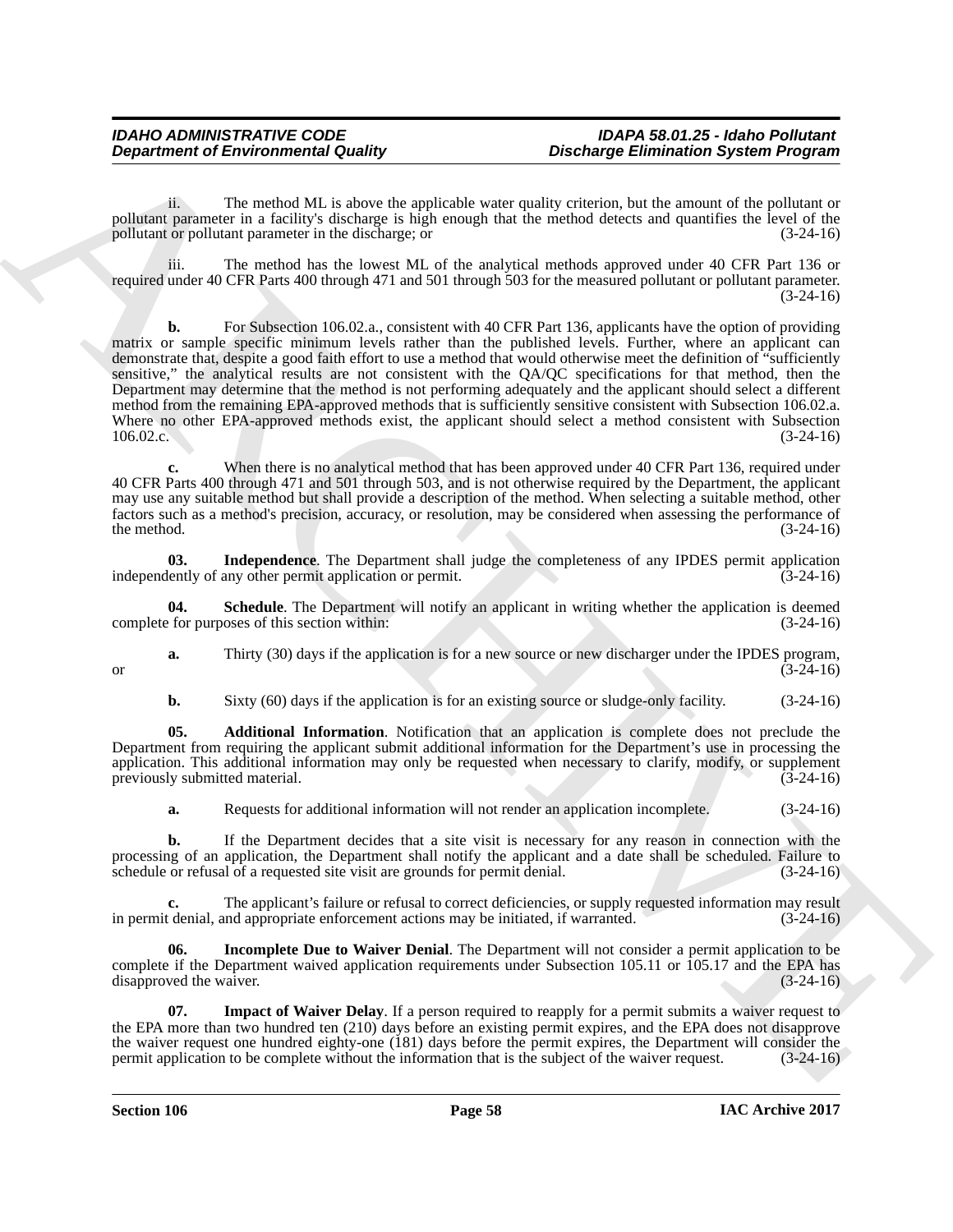**08. Application Completeness Date**. The completeness date of an application is the date on which the Department notifies the applicant that the application is complete. (3-24-16)

# **107. DECISION PROCESS.**

After the Department has determined that a permit application is complete the Department will decide whether to tentatively deny the application, or prepare an IPDES draft permit. (3-24-16) tentatively deny the application, or prepare an IPDES draft permit.

**01.** Application Denial. If the Department decides to tentatively deny the application:  $(3-24-16)$ 

**Department of Environmental Guality<br>
(a)** Application Complete the value of the system is a system in the system of the system of the system of the system of the system of the system of the system of the system of the sy **a.** A notice of intent to deny the permit application shall be issued. A notice of intent to deny the permit application is a type of draft permit which follows the same procedures as any draft permit and shall be made available for public comment, and the Department shall give notice of opportunity for a public meeting, as specified in Section 109 (Public Notification and Comment); (3-24-16)

|  | The Department shall generate a response to public comment; and | $(3-24-16)$ |
|--|-----------------------------------------------------------------|-------------|
|--|-----------------------------------------------------------------|-------------|

**c.** Issue a final decision. The final decision may: (3-24-16)

i. Be to withdraw the notice of intent to deny the application, and proceed to prepare a draft permit sheet as defined in Section 108 (Draft Permit and Fact Sheet); or (3-24-16) and fact sheet as defined in Section 108 (Draft Permit and Fact Sheet); or

ii. Confirm the decision to deny the application. (3-24-16)

**d.** The applicant may appeal the final decision to deny the application by adhering to the requirements n 204 (Appeals Process). of Section 204 (Appeals Process).

**02. Draft Permit**. If the Department decides to generate a draft permit and fact sheet it will comply tion 108 (Draft Permit and Fact Sheet). (3-24-16) with Section 108 (Draft Permit and Fact Sheet).

**a.** Upon completion of the draft permit and fact sheet the Department shall issue a public notification ed in Subsection 109.01. (3-24-16) as required in Subsection 109.01.

**b.** An opportunity for the public to comment and request a public meeting shall be provided.

(3-24-16)

**c.** The Department shall generate a response to public comment as stipulated in Subsection 109.03. (3-24-16)

**03.** Proposed Permit. After the close of the public comment period on a draft permit, the Department e appropriate changes in response to comments, and generate a proposed permit and fact sheet. (3-24-16) will make appropriate changes in response to comments, and generate a proposed permit and fact sheet.

**04. Final Permit**. After the close of the public comment period on a draft permit, and after receipt of comments on the proposed permit, if any, from EPA, the Department shall issue a final permit decision and fact sheet. A final permit decision means a final decision to issue, deny, modify, revoke and reissue, or terminate a permit.

 $(3-24-16)$ 

**a.** The Department shall notify the applicant and each person who has submitted written comments or requested notice of the final permit decision. (3-24-16)

**b.** A final permit decision shall become effective twenty-eight (28) days after the service of notice of the decision unless: (3-24-16)

i. A later effective date is specified in the decision; or (3-24-16)

ii. A Petition for Review is filed with the Department as specified in Section 204 (Appeals Process).  $(3-24-16)$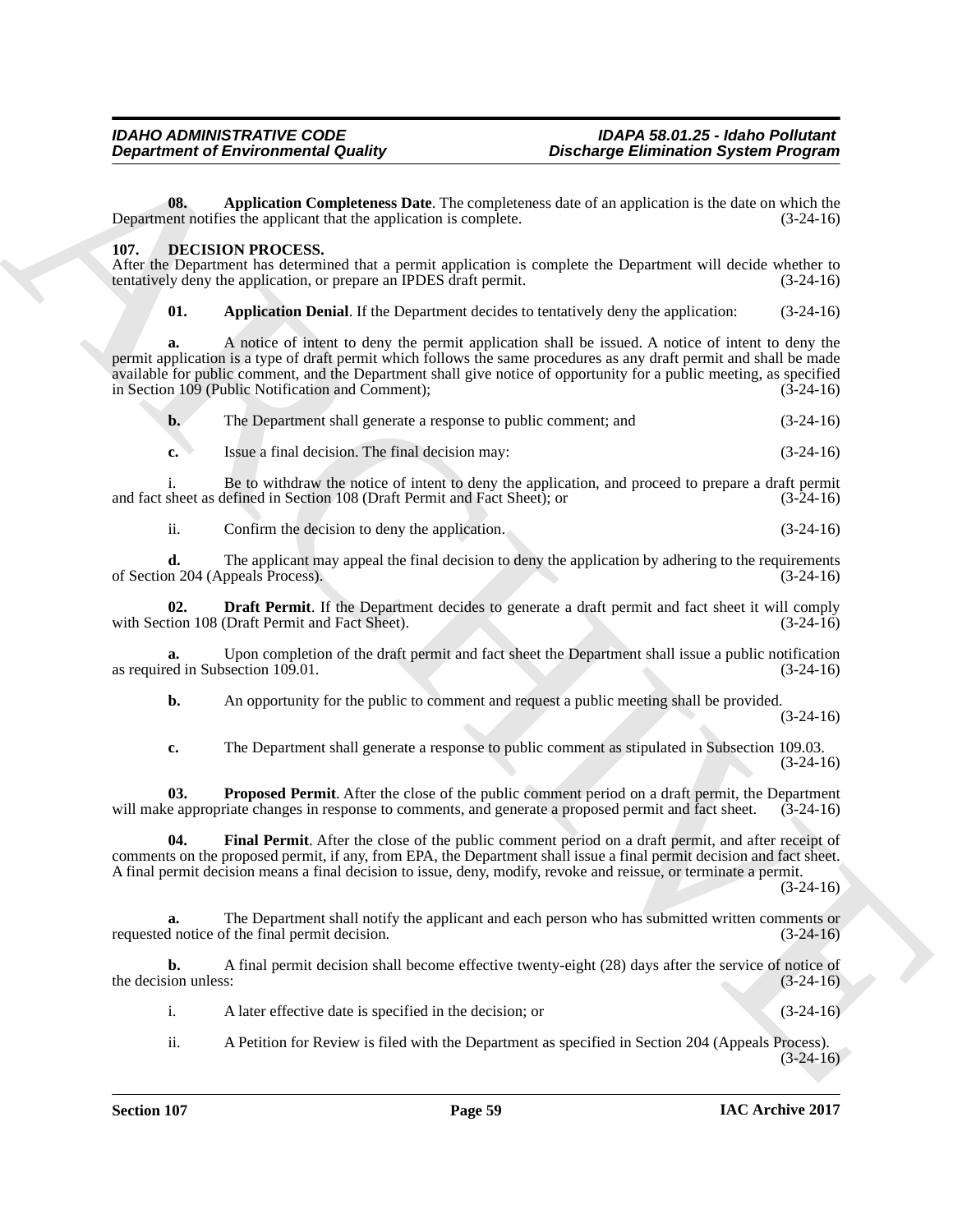# **108. DRAFT PERMIT AND FACT SHEET.**

| <b>Department of Environmental Quality</b> |                |                                                                                                                                                                                                                 | <b>Discharge Elimination System Program</b> |                          |
|--------------------------------------------|----------------|-----------------------------------------------------------------------------------------------------------------------------------------------------------------------------------------------------------------|---------------------------------------------|--------------------------|
| 108.                                       |                | DRAFT PERMIT AND FACT SHEET.                                                                                                                                                                                    |                                             |                          |
|                                            | 01.            | Draft Permit.                                                                                                                                                                                                   |                                             | $(3-24-16)$              |
|                                            | a.             | If the Department decides to prepare a draft permit, it shall contain the following information:                                                                                                                |                                             | $(3-24-16)$              |
|                                            | i.             | All conditions established under Section 300 (Conditions Applicable to All Permits);                                                                                                                            |                                             | $(3-24-16)$              |
|                                            | ii.            | All conditions for specific categories established under Section 301 (Permit Conditions for Specific<br>Categories) and $40$ CFR 122.42(e).                                                                     |                                             | $(3-24-16)$              |
|                                            | iii.           | All conditions established under Section 302 (Establishing Permit Provisions);                                                                                                                                  |                                             | $(3-24-16)$              |
|                                            | iv.            | All conditions established under Section 303 (Calculating Permit Provisions);                                                                                                                                   |                                             | $(3-24-16)$              |
| Requirements);                             | V.             | All monitoring requirements established under Section 304 (Monitoring and                                                                                                                                       |                                             | Reporting<br>$(3-24-16)$ |
|                                            | vi.            | Schedules of compliance established under Section 305 (Compliance Schedules); and                                                                                                                               |                                             | $(3-24-16)$              |
|                                            | vii.           | Any variances that are approved.                                                                                                                                                                                |                                             | $(3-24-16)$              |
|                                            | b.             | General and individual proposed permits shall be available to the EPA Region 10 Administrator for<br>comment as specified in Subsections 107.03 (Proposed Permit) and 107.04 (Final Permit).                    |                                             | $(3-24-16)$              |
|                                            | 02.            | <b>Fact Sheets.</b>                                                                                                                                                                                             |                                             | $(3-24-16)$              |
| permit prepared for:                       | a.             | A fact sheet containing the information required in Subsection 108.02.b. must accompany the draft                                                                                                               |                                             | $(3-24-16)$              |
|                                            | i.             | A major IPDES facility or activity;                                                                                                                                                                             |                                             | $(3-24-16)$              |
|                                            | ii.            | A Class I sludge management facility;                                                                                                                                                                           |                                             | $(3-24-16)$              |
|                                            | iii.           | An IPDES general permit;                                                                                                                                                                                        |                                             | $(3-24-16)$              |
| through 108.02.b.x.;                       | iv.            | A permit that incorporates a variance or requires an explanation under Subsection 108.02.b.ix.                                                                                                                  |                                             | $(3-24-16)$              |
|                                            | V.             | A permit that includes a sewage sludge land application plan under 40 CFR $501.15(a)(2)(ix)$ ; and                                                                                                              |                                             | $(3-24-16)$              |
| issues.                                    | vi.            | A permit that the Department finds is the subject of wide-spread public interest or raises major                                                                                                                |                                             | $(3-24-16)$              |
| following information:                     | b.             | A fact sheet must briefly set out the principal facts and the significant factual, legal,<br>methodological, and policy questions considered in preparing the draft permit and must include, if applicable, the |                                             | $(3-24-16)$              |
|                                            | $\mathbf{i}$ . | A brief description of the type of facility or activity that is the subject of the draft permit; (3-24-16)                                                                                                      |                                             |                          |
|                                            | ii.            | The type and quantity of wastes, fluids, or pollutants that are proposed to be or are being treated,<br>stored, disposed of, injected, emitted, or discharged;                                                  |                                             | $(3-24-16)$              |
|                                            | iii.           | A brief summary of the basis for the draft permit conditions, including references to applicable                                                                                                                |                                             |                          |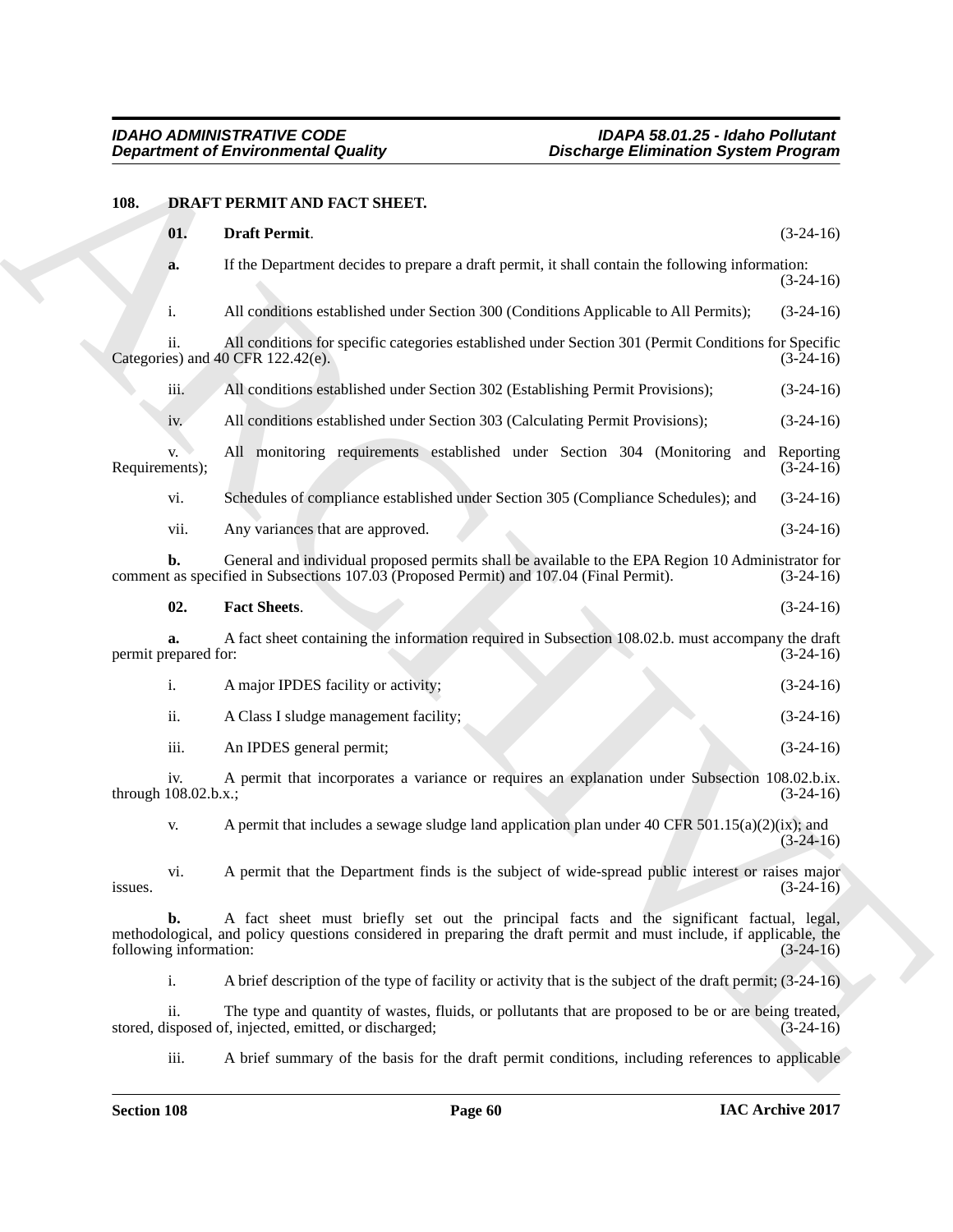**Department of Environmental Country.**<br>
Action and agreement of the interaction of the contraction of the contraction of the contraction of the contraction of the contraction of the presentation of the presentation of the statutes or regulations and appropriate supporting references to the administrative record;  $(3-24-16)$ iv. Reasons for the Department's tentative decision on any requested variances or alternatives to standards: (3-24-16) required standards; v. A description of the procedures for reaching a final decision on the draft permit, including:  $(3-24-16)$ (1) The beginning and ending dates of the comment period under Subsection 109.02 and the address where comments should be submitted;  $(3-24-16)$ (2) The procedure for requesting a public meeting and the nature of that meeting; and (3-24-16) (3) Any other procedures by which the public may participate in the final decision; (3-24-16) vi. The name and telephone number of a person to contact for additional information; (3-24-16) vii. The justification for waiver of any application requirements under Section 105 (Application for an Individual IPDES Permit) for new and existing POTWs; (3-24-16) viii. Any calculations or other necessary explanation of the derivation of specific effluent limitations and conditions, including a citation to the applicable effluent limitation guideline or performance standard as required by Section 302 (Establishing Permit Provisions), and reasons why the effluent limitations and conditions are applicable, or an explanation of how any alternate effluent limitation was developed; (3-24-16) applicable, or an explanation of how any alternate effluent limitation was developed; ix. If applicable, an explanation of why the draft permit contains the following conditions or waivers:  $(3-24-16)$ (1) Limitations to control toxic pollutants under Subsection 302.07; (3-24-16) (2) Limitations on internal waste streams under Section 304 (Monitoring and Reporting Requirements); (3) Limitations on indicator pollutants under  $40$  CFR  $125.3(g)$ ; (3-24-16) (4) Limitations established on a case-by-case basis under 40 CFR 125.3 (c)(2) or (c)(3) or pursuant to 1 Water Act section  $405(d)(4)$ ; (3-24-16) the Clean Water Act section  $405(d)(4)$ ; (5) Limitations to meet the criteria for permit issuance under Subsection 103.07; or (3-24-16) (6) Waivers from monitoring requirements granted under Subsection 302.03; (3-24-16) x. For a draft permit for a treatment works owned by a person other than a state or municipality, an ion of the Department's decision on regulation of users under Subsection 302.15; (3-24-16) explanation of the Department's decision on regulation of users under Subsection 302.15; xi. If appropriate, a sketch or detailed description of the location of the discharge or regulated activity described in the application; and (3-24-16) xii. For permits that include a sewage sludge land application plan under 40 CFR 501.15(a)(2)(ix), a brief description of how each of the required elements of the land application plan are addressed in the permit.  $(3-24-16)$ **109. PUBLIC NOTIFICATION AND COMMENT. 01. Public Notification**. (3-24-16) **a.** The Department will give notice to the public that:  $(3-24-16)$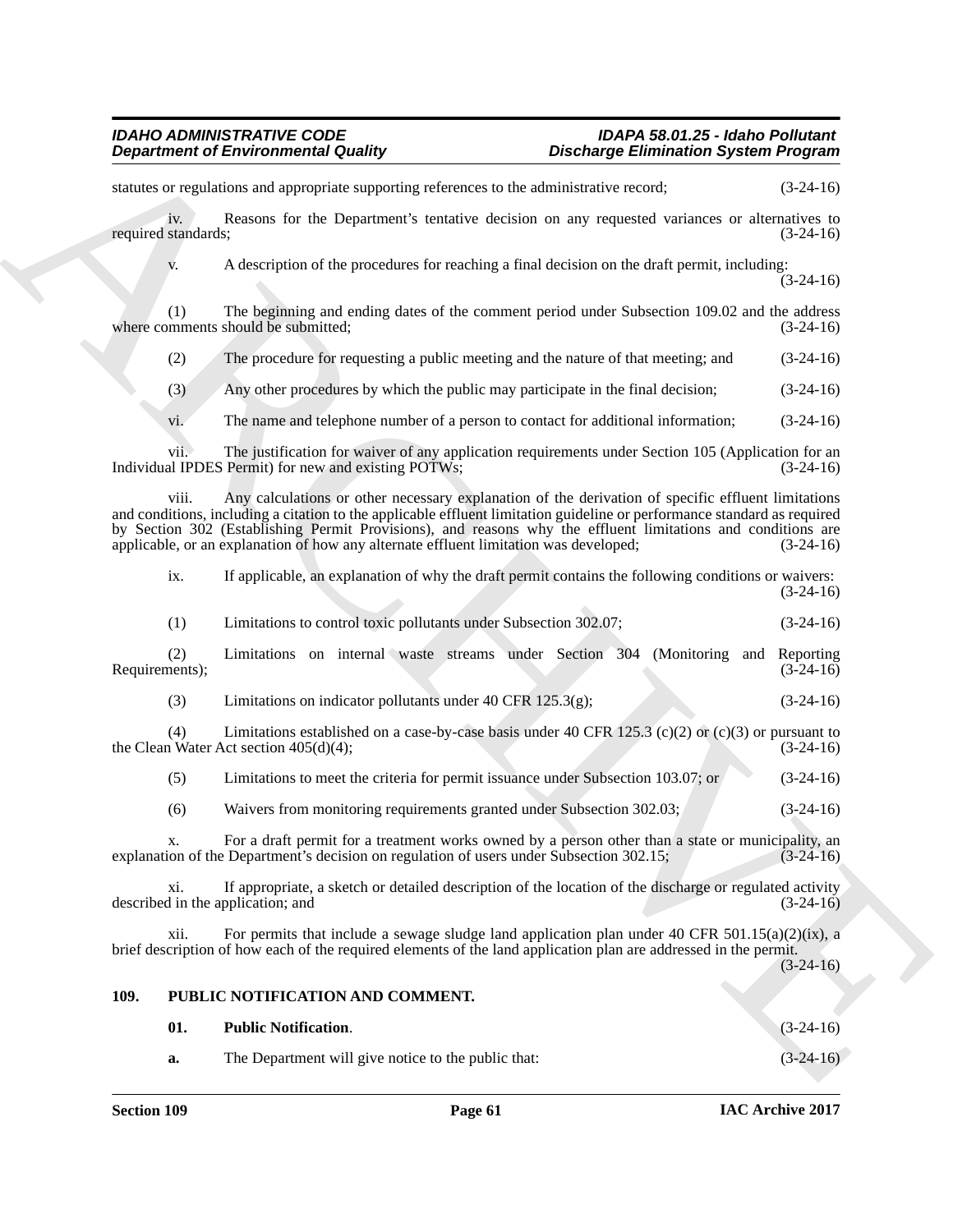| <b>Department of Environmental Quality</b> |                                                                                                                                                                         | <b>Discharge Elimination System Program</b>                                                             |             |
|--------------------------------------------|-------------------------------------------------------------------------------------------------------------------------------------------------------------------------|---------------------------------------------------------------------------------------------------------|-------------|
| $\mathbf{i}$ .                             | A draft permit has been prepared under Subsection 108.01;                                                                                                               |                                                                                                         | $(3-24-16)$ |
| ii.                                        | The Department intends to deny a permit application under Subsection 107.01;                                                                                            |                                                                                                         | $(3-24-16)$ |
| iii.                                       | A public meeting is scheduled; or                                                                                                                                       |                                                                                                         | $(3-24-16)$ |
| 1V <sub>1</sub>                            | An IPDES new source determination has been made.                                                                                                                        |                                                                                                         | $(3-24-16)$ |
| $\mathbf{b}$ .                             | A public notice may describe more than one $(1)$ permit or permit action.                                                                                               |                                                                                                         | $(3-24-16)$ |
| c.                                         | and will provide at least thirty (30) days' notice before the public meeting. Notice of the draft permit and the meeting<br>may be combined and given at the same time. | The Department will allow at least thirty (30) days for public comment on the items in the notice,      | $(3-24-16)$ |
|                                            | be given by the following methods:                                                                                                                                      | Public notice that a draft permit has been prepared, and any public meeting on the draft permit must    | $(3-24-16)$ |
|                                            | notice under this subsection waives that person's right to receive notice for any classes and categories of permits:                                                    | By mailing a copy of the notice to the following persons, unless any person entitled to receive         | $(3-24-16)$ |
| (1)                                        | The applicant, unless there is no applicant for an IPDES general permit;                                                                                                |                                                                                                         | $(3-24-16)$ |
| (2)<br>and programs:                       | Department knows has issued or is required to issue a permit for the same facility or activity under the following laws                                                 | Any other agency (including EPA when the draft permit is prepared by the state) that the                | $(3-24-16)$ |
| (a)<br>Hazardous Waste";                   |                                                                                                                                                                         | Resource Conservation and Recovery Act, under IDAPA 58.01.05, "Rules and Standards for                  | $(3-24-16)$ |
| (b)                                        | authorized under Idaho Code Title 42 Chapter 39 and regulated under IDAPA 37.03.03, "Rules and Minimum<br>Standards for the Construction and Use of Injection Wells";   | Underground Injection Control (UIC) Program under Idaho Department of Water Resources as                | $(3-24-16)$ |
| (c)                                        |                                                                                                                                                                         | Clean Air Act, under IDAPA 58.01.01, "Rules for the Control of Air Pollution in Idaho"; (3-24-16)       |             |
| (d)                                        | Regulating the Idaho Pollutant Discharge Elimination System Program"; or                                                                                                | Idaho Pollution Discharge Elimination System Program, under IDAPA 58.01.25, "Rules                      | $(3-24-16)$ |
| (e)                                        |                                                                                                                                                                         | Sludge Management Program, under IDAPA 58.01.16.650, "Wastewater Rules"; and                            | $(3-24-16)$ |
| (f)                                        | Dredge and Fill Permit Program (Clean Water Act section 404);                                                                                                           |                                                                                                         | $(3-24-16)$ |
| (3)                                        | resources, state historic preservation officers, and any affected Indian tribe;                                                                                         | Affected federal and state agencies with jurisdiction over fish, shellfish, wildlife, and other natural | $(3-24-16)$ |
| (4)                                        | 208(b)(4), or 303(e), and the United States Army Corps of Engineers, the United States Fish and Wildlife Service,<br>and the National Marine Fisheries Service;         | Any state agency responsible for plan development under the Clean Water Act sections 208(b)(2),         | $(3-24-16)$ |
| (5)                                        | Any user identified in the permit application of a privately owned treatment works;                                                                                     |                                                                                                         | $(3-24-16)$ |
| (6)                                        | Persons on a mailing list developed by:                                                                                                                                 |                                                                                                         | $(3-24-16)$ |
|                                            |                                                                                                                                                                         |                                                                                                         |             |

| (5) | Any user identified in the permit application of a privately owned treatment works; | $(3-24-16)$ |
|-----|-------------------------------------------------------------------------------------|-------------|
| (6) | Persons on a mailing list developed by:                                             | $(3-24-16)$ |
| (a) | Recording those who request in writing to be on the list;                           | $(3-24-16)$ |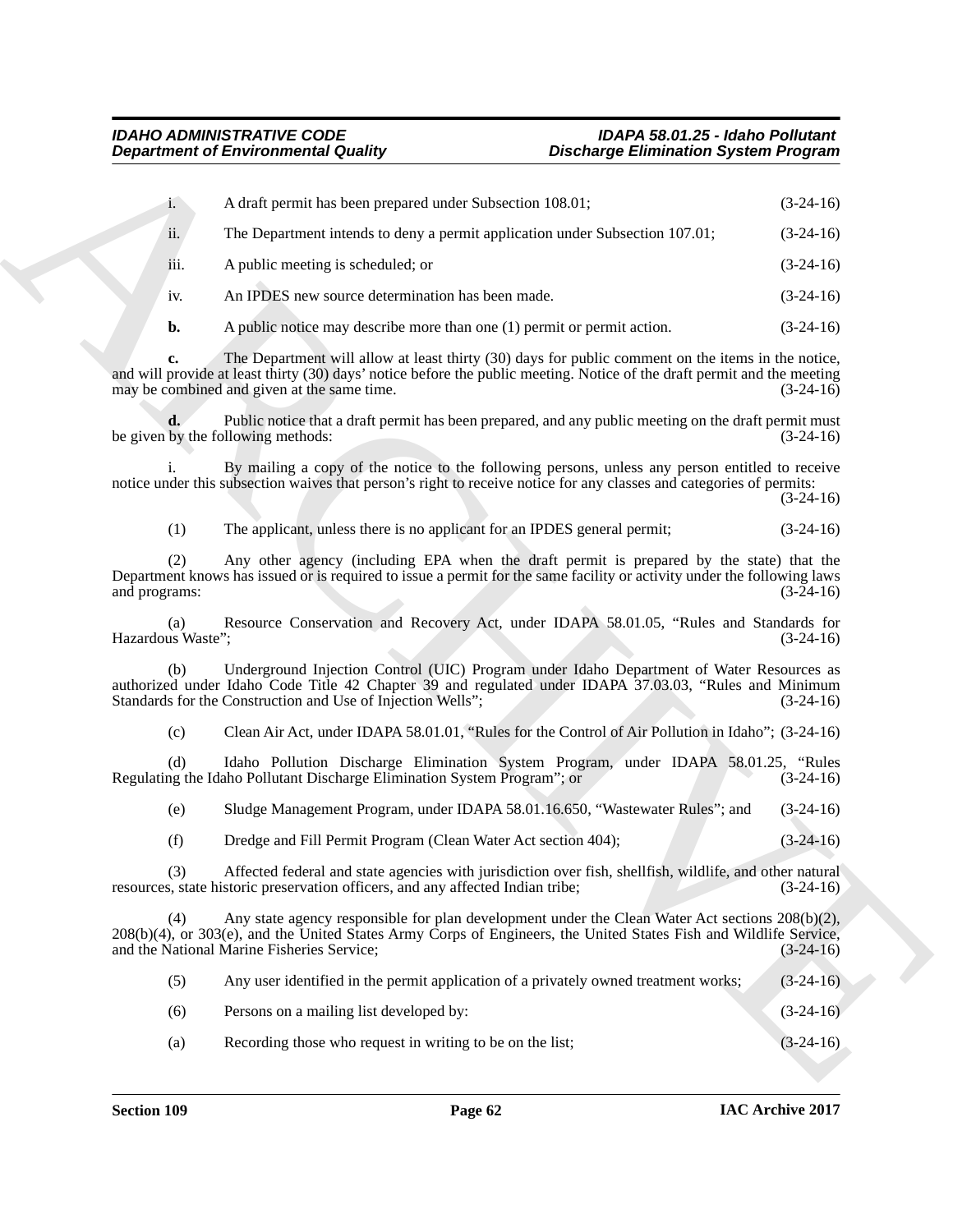(b) Soliciting persons for area lists from participants in past permit proceedings in that area; and (3-24-16)

**Department of Environmental Quality**<br>
(a) Substitute the Montester and Land Karaktering Electronic System Properties<br>
(b) Charliers powers the step state providents of the state product in the Properties of the Summer Ch (c) Publishing notice of the opportunity to be on the mailing list on the Department's website and through periodic publication in the local press and in regional and state-funded newsletters, environmental bulletins, state law journals or similar publications. The Department may update the mailing list from time to time by requesting written indication of continued interest from those listed, and may delete from the list the name of any person who fails to respond to the Department's request; (3-24-16)

(7) Any unit of local government having jurisdiction over the area where the facility is proposed to be  $\text{located; and}$   $(3-24-16)$ 

(8) Each state agency having any authority under state law with respect to the construction or operation of the facility;  $(3-24-16)$ 

ii. For a major facility permit, a general permit, and a permit that includes sewage sludge land application plans, by publishing a notice in a daily or weekly newspaper within the area affected by the facility or activity; and  $(3-24-16)$  $\alpha$  activity; and  $(3-24-16)$ 

iii. By any other method reasonably calculated to give actual notice of the action in question to the persons potentially affected by it, including press releases or use of any other forum or media to elicit public participation.

**e.** A public notice issued under this subsection must contain at least the following information: (3-24-16)

i. Name and address of the office processing the permit action for which notice is being given and pomments may be submitted; (3-24-16) where comments may be submitted;

ii. Name and address of the permittee or permit applicant and, if different, of the facility or activity by the permit, except in the case of IPDES draft general permits: (3-24-16) regulated by the permit, except in the case of IPDES draft general permits;

A brief description of the business conducted at the facility or activity described in the permit application, or for general permits when there is no application, in the draft permit; (3-24-16)

iv. Name, address, and telephone number of a person from whom interested persons may obtain further information, including copies of the draft permit or draft general permit, fact sheet, and the application;  $(3-24-16)$ 

v. A brief description of the comment and public meeting procedures required by this subsection and the time and place of any meeting that will be held; if no meeting has already been scheduled, a statement of procedures to request a meeting and other procedures by which the public may participate in the final permit decision; (3-24-16)

vi. A general description of the location of each existing or proposed discharge point and the name of ving water; (3-24-16) the receiving water;

vii. The sludge use and disposal practices and the location of each sludge TWTDS and use or disposal sites known at the time of permit application; (3-24-16)

viii. A description of requirements applicable to cooling water intake structures under the Clean Water Act section 316(b), in accordance with 40 CFR 125.80 through 89, 125.90 through 99, and 125.130 through 139; and  $(3-24-16)$ 

ix. Directions to the Department's website where interested parties can obtain copies of the draft act sheet, and the permit application, if any; and (3-24-16) permit, fact sheet, and the permit application, if any; and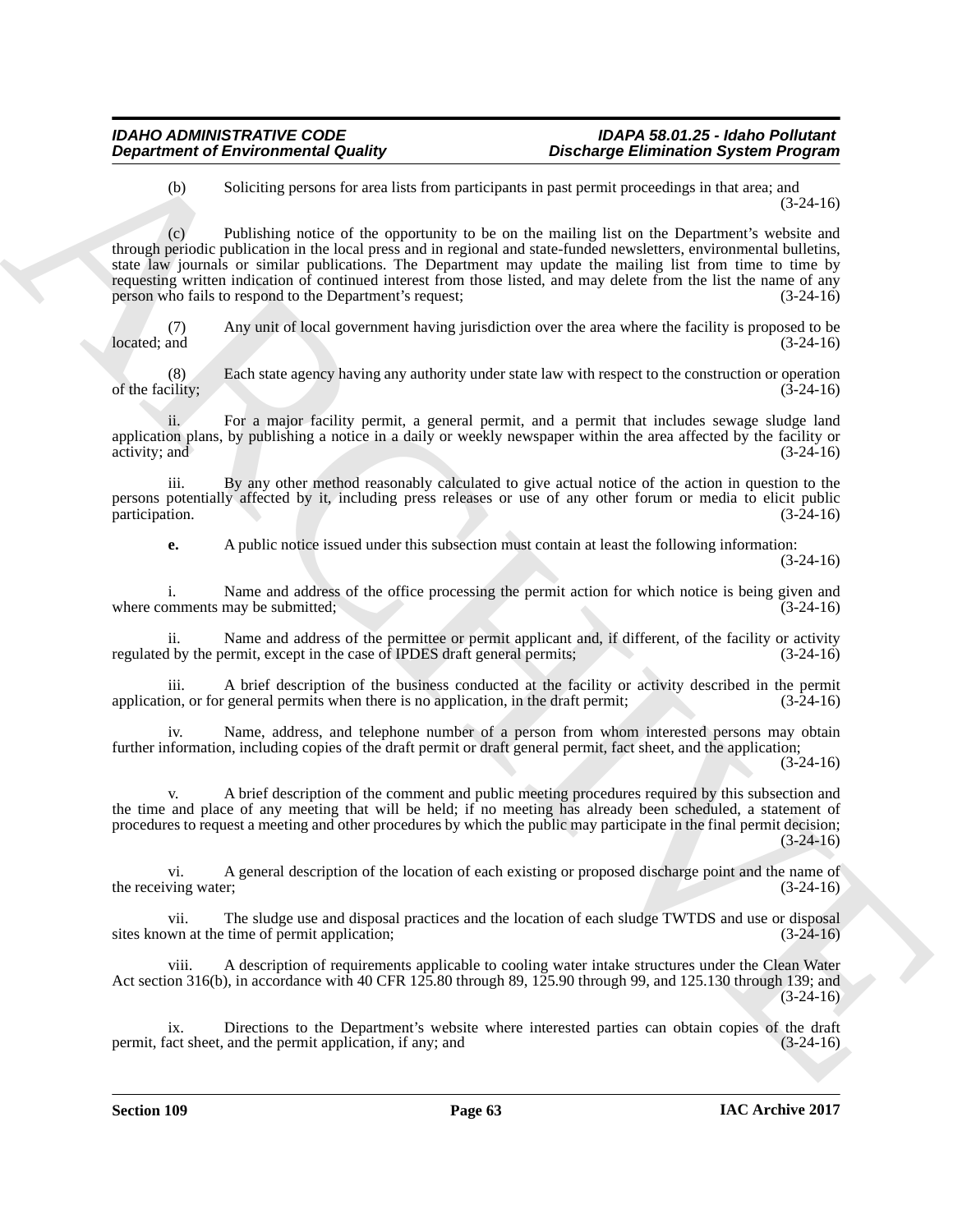**f.** In addition to the information required by Subsection 109.01.e., the public notice for a draft permit for a discharge for which a request has been filed under the Clean Water Act section  $316(a)$  must include:  $(3-24-16)$ 

i. A statement that the thermal component of the discharge is subject to effluent limitations under the Clean Water Act sections 301 or 306, and a brief description, including a quantitative statement, of the thermal effluent limitations proposed under the Clean Water Act sections 301 or 306; (3-24-16)

ii. A statement that a request has been filed under the Clean Water Act section 316(a), that alternative less stringent effluent limitations may be imposed on the thermal component of the discharge under the Clean Water Act section  $316(a)$ , and a brief description, including a quantitative statement, of the alternative effluent limitations, if any, included in the request; and  $(3-24-16)$ any, included in the request; and

iii. If the applicant has filed an early screening request under 40 CFR 125.72 for a variance under the Clean Water Act section 316(a), a statement that the applicant has submitted that early screening request. (3-24-16)

In addition to the general public notice described in Subsection 109.01.e., the public notice of a section must contain the following information:  $(3-24-16)$ meeting under this section must contain the following information:

i. Reference to the date of previous public notices relating to the permit; (3-24-16)

ii. Date, time, and place of the meeting; and (3-24-16)

iii. A brief description of the nature and purpose of the meeting, including the applicable rules and procedures. (3-24-16)

**h.** The Department shall mail a copy of the general public notice described in Subsection 109.01.e. to ns identified in Subsections 109.01.d.i.(1), (2), (3), and (4). (3-24-16) all persons identified in Subsections  $109.01 \ldots$ ,  $(1)$ ,  $(2)$ ,  $(3)$ , and  $(4)$ .

**i.** The Department will hold a public meeting whenever the Department finds, on the basis of requests, a significant degree of public interest in a draft permit. The Department may also hold a public meeting if a meeting might clarify one (1) or more issues involved in the permit decision or for other good reason in the Department's discretion. (3-24-16) Department's discretion.

# **02. Public Comment**. (3-24-16)

**a.** During the public comment period, any interested person may submit written comments on the draft permit. Written comments shall be submitted to the person identified in the notice and as specified in Subsection 109.01.e. (3-24-16)  $109.01$ .e.  $(3-24-16)$ 

**b.** During the public comment period, any interested person may request a public meeting if no public meeting has been scheduled. A request for a public meeting shall be in writing and must be submitted to the Department within fourteen (14) days after the date of the public notice required by Subsection 109.01. The Department shall schedule and hold a public meeting if the Department determines that significant public interest exists in the draft permit.

**Department of Environmental Conference to the spin of Detection School and Conference to the spin of the spin of the spin of the spin of the spin of the spin of the spin of the spin of the spin of the spin of the spin of c.** If, during the comment period for an IPDES draft permit, the district engineer of the United States Army Corps of Engineers advises the Department in writing that anchorage and navigation of any of the waters of the United States would be substantially impaired by the granting of a permit, the Department will deny the permit and notify the applicant of the denial. If the district engineer advises the Department that imposing specified conditions upon the permit is necessary to avoid any substantial impairment of anchorage or navigation, the Department will include the specified conditions in the permit. Review or appeal of denial of a permit or of conditions specified by the district engineer must be sought through the applicable procedures of the United States Army Corps of Engineers and not through the state procedures. If a court of competent jurisdiction stays the conditions or if applicable procedures of the United States Army Corps of Engineers result in a stay of the conditions, those conditions must be considered stayed in the IPDES permit for the duration of the stay. (3-24-16) stayed in the IPDES permit for the duration of the stay.

**d.** If, during the comment period for an IPDES draft permit, the United States Fish and Wildlife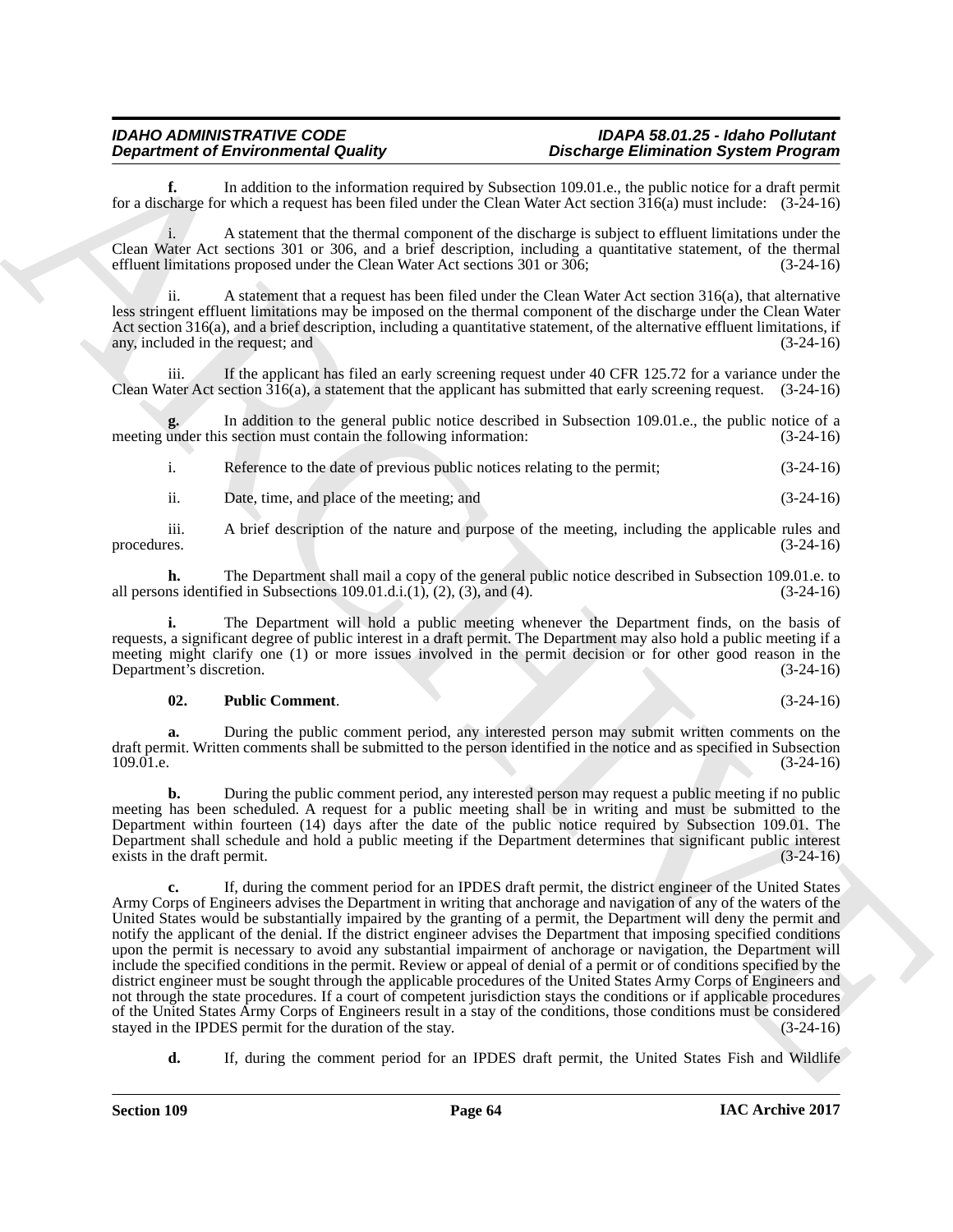**Dependents of Entropological Controls and Architecture and Architecture Controls and Architecture Controls and Architecture and Architecture Controls and Architecture Controls and Architecture Controls and Architecture C** Service, the National Marine Fisheries Service, or any other state or federal agency with jurisdiction over fish, wildlife, or public health advises the Department in writing that the imposition of specified conditions upon the permit is necessary to avoid substantial impairment of fish, shellfish, or wildlife resources, the Department may include the specified conditions in the permit to the extent the Department determines they are necessary to comply with the provisions of the Clean Water Act. (3-24-16)

**e.** In some cases, the Department may confer with one (1) or more of the agencies referred to in Subsections 109.02.c. and 109.02.d. before issuing a draft permit and may set out an agency's view in the fact sheet or the draft permit. (3-24-16)

**f.** The Department will consider all comments in making the final decision and will answer the ts as provided in this subsection. (3-24-16) comments as provided in this subsection.

**g.** Requests for extending a public comment period must be received in writing by the Department prior to the last day of the comment period. (3-24-16)

**h.** After the close of the public comment period and prior to the issuance of the final permit decision, the Department shall afford the permit applicant an opportunity to provide additional information to respond to public comments. In addition, in order to respond to comments, the Department may request the applicant provide additional information.  $(3-24-16)$ 

**03.** Response to Comments. When the Department issues a final permit, the Department will issue a to comments, which must be available to the public. The response must:  $(3-24-16)$ response to comments, which must be available to the public. The response must:

**a.** Specify which provisions, if any, of the draft permit have been changed in the final permit decision, easons for the change: and  $(3-24-16)$ and the reasons for the change; and

**b.** Briefly describe and respond to all significant comments on the draft permit raised during the moment period, or during any meeting.  $(3-24-16)$ public comment period, or during any meeting.

# **110. FEE SCHEDULE FOR IPDES PERMITTED FACILITIES.**

**Effective Date**. Annual fees shall be paid for each fee year beginning one (1) year after the effective date of the IPDES program for the affected category of discharger and continuing for each succeeding year.  $(3-24-16)$ 

### **02. Fee Schedule**. (3-24-16)

**a.** Publicly and privately owned treatment works shall pay an annual fee based on the number of equivalent dwelling units (EDUs) as defined in Section 010 (Definitions). The rate shall be \$1.74 per EDU. The Department will calculate EDUs and the appropriate annual fee by the following: (3-24-16)

i. Using the most recent Census Bureau statistics for estimates of the population served and the average number of people in a household; or

ii. Existing facilities may report to the Department the number of EDUs served, annually; or

 $(3-24-16)$ 

iii. New facilities may report to the Department the number of EDUs to be served, based on the facility design as part of the IPDES permit application. (3-24-16) planning design as part of the IPDES permit application.

**b.** All other permitted IPDES dischargers shall pay an annual fee, an application fee, or both according to the following schedule:

| <b>Permit Type</b>        | <b>Application</b> | Annual |
|---------------------------|--------------------|--------|
| <b>Industrial Permits</b> |                    |        |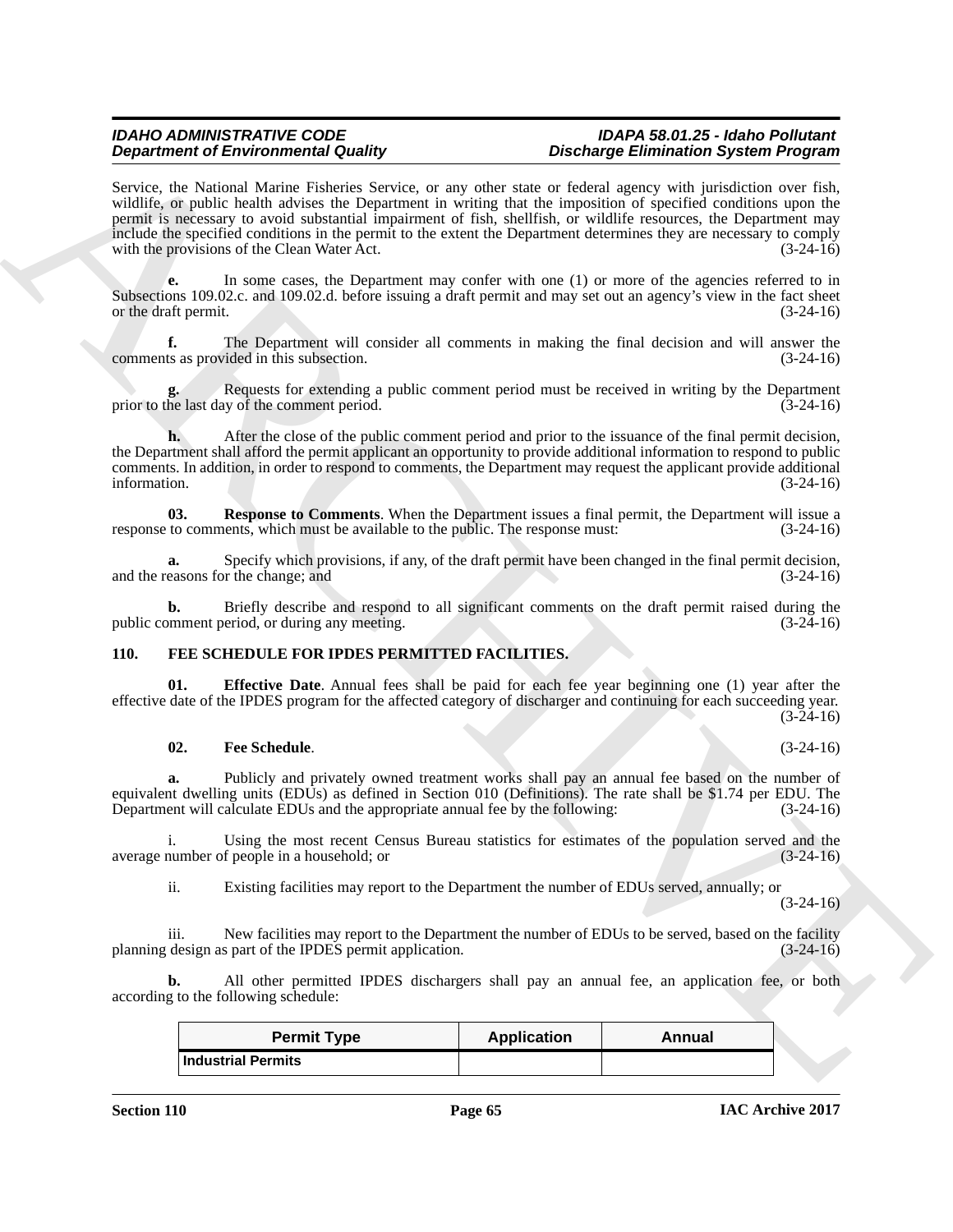| <b>Permit Type</b>                                                                                                                                                                                                                                                                                                                                                                                           | <b>Application</b> | Annual   |                            |
|--------------------------------------------------------------------------------------------------------------------------------------------------------------------------------------------------------------------------------------------------------------------------------------------------------------------------------------------------------------------------------------------------------------|--------------------|----------|----------------------------|
| Major                                                                                                                                                                                                                                                                                                                                                                                                        | \$0                | \$13,000 |                            |
| Minor                                                                                                                                                                                                                                                                                                                                                                                                        | \$0                | \$4,000  |                            |
| <b>Storm Water Permits</b>                                                                                                                                                                                                                                                                                                                                                                                   |                    |          |                            |
| <b>Construction (CGP)</b>                                                                                                                                                                                                                                                                                                                                                                                    |                    |          |                            |
| 1-10 acres                                                                                                                                                                                                                                                                                                                                                                                                   | \$200              | \$0      |                            |
| <b>10-50 acres</b>                                                                                                                                                                                                                                                                                                                                                                                           | \$400              | \$75     |                            |
| 50-100 acres                                                                                                                                                                                                                                                                                                                                                                                                 | \$750              | \$100    |                            |
| 100-500 acres                                                                                                                                                                                                                                                                                                                                                                                                | \$1,000            | \$400    |                            |
| $>500$ acres                                                                                                                                                                                                                                                                                                                                                                                                 | \$1,250            | \$400    |                            |
| <b>Low Erosivity Waiver (CGP)</b>                                                                                                                                                                                                                                                                                                                                                                            | \$125              | \$0      |                            |
| <b>Industrial (MSGP) Permits</b>                                                                                                                                                                                                                                                                                                                                                                             | \$1,500            | \$1,000  |                            |
| Cert. of No Exposure (MSGP)                                                                                                                                                                                                                                                                                                                                                                                  | \$250              | \$100    |                            |
| <b>Other General Permits</b>                                                                                                                                                                                                                                                                                                                                                                                 | \$0                | \$0      |                            |
|                                                                                                                                                                                                                                                                                                                                                                                                              |                    |          | $(3-24-16)$                |
| 03.<br>Fee Assessment.                                                                                                                                                                                                                                                                                                                                                                                       |                    |          | $(3-24-16)$                |
| An annual fee assessment will be generated for each IPDES-permitted facility for which an annual<br>a.<br>fee is required as set forth in Subsection 110.02. Annual fees will be determined based on the twelve (12) months<br>between October 1 and September 30 of the following calendar year.                                                                                                            |                    |          | $(3-24-16)$                |
|                                                                                                                                                                                                                                                                                                                                                                                                              |                    |          |                            |
| b.<br>Application Fees and Annual Fees:                                                                                                                                                                                                                                                                                                                                                                      |                    |          |                            |
| Application fees, as identified in Subsection 110.02.b., are assessed at the time of application for<br>coverage under an individual permit, or notice of intent for coverage under a general permit.                                                                                                                                                                                                        |                    |          | $(3-24-16)$<br>$(3-24-16)$ |
| Owners or operators of multi-year storm water facilities or construction projects are subject to<br>ii.<br>annual fees that will be assessed in the year (October through September) immediately following the receipt of the<br>application or notice of intent for coverage.                                                                                                                               |                    |          | $(3-24-16)$                |
| Assessment of annual fees will consider the number of months a permittee was covered under<br>c.<br>either a general or an individual permit in a given year (October through September of the following calendar year). If<br>the permittee was covered for less than a full twelve $(12)$ months, the assessed fee shall be pro-rated to account for<br>less than a full year's coverage under the permit. |                    |          |                            |
| 04.<br><b>Billing</b> . For those permitted facilities subject to an annual fee, the annual fee shall be assessed and<br>a statement will be mailed by the Department on or before July 1 of each year.                                                                                                                                                                                                      |                    |          | $(3-24-16)$<br>$(3-24-16)$ |
| 05.<br>Payment.                                                                                                                                                                                                                                                                                                                                                                                              |                    |          | $(3-24-16)$                |

# **03. Fee Assessment**. (3-24-16)

# **05. Payment**. (3-24-16)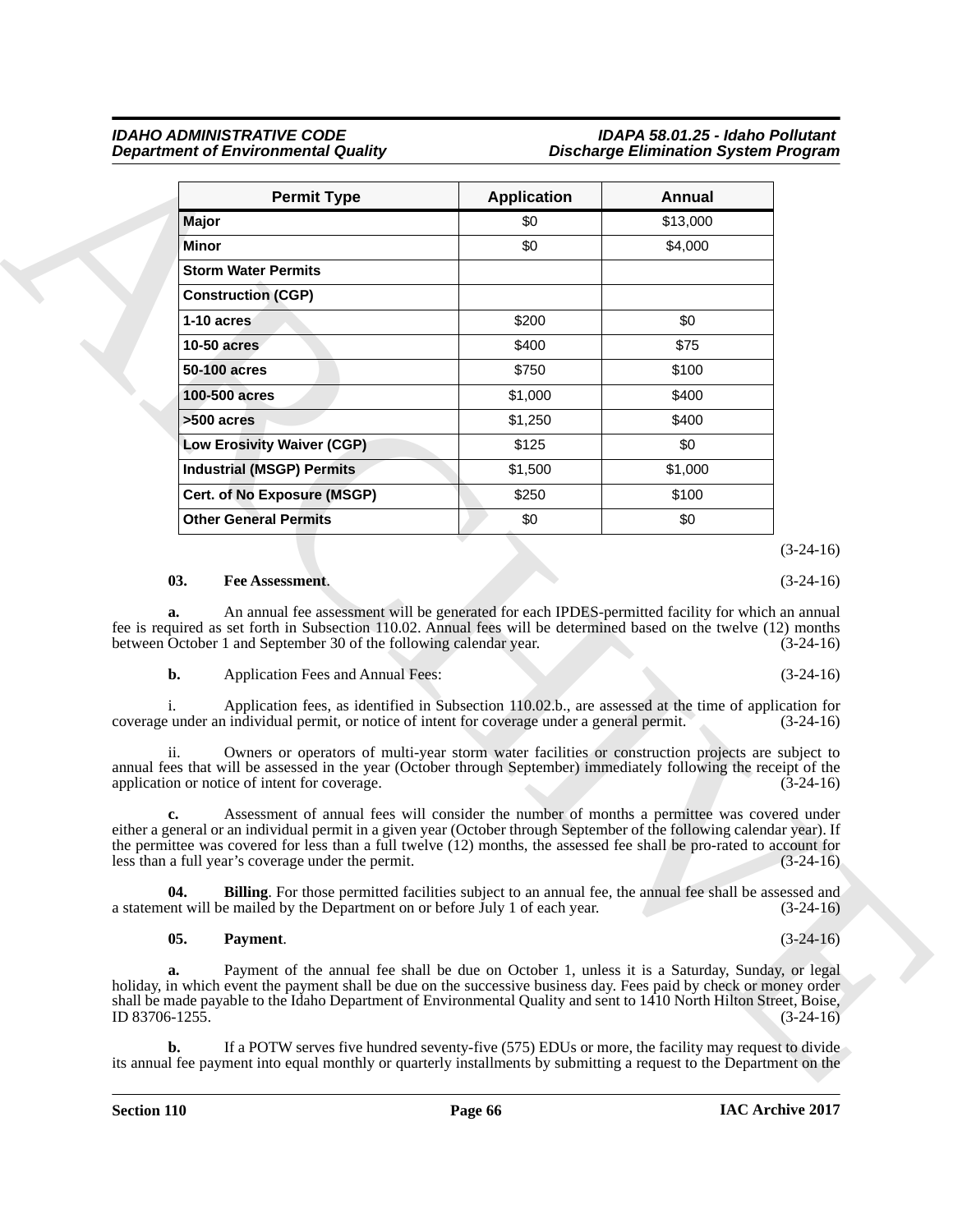proper request form provided with the initial billing statement. (3-24-16)

i. The Department will notify an applicable POTW, in writing, of approval or denial of a requested monthly or quarterly installment plan within ten (10) business days of the Department receiving such a request.  $(3-24-16)$ 

ii. If a POTW has been approved to pay monthly installments then each installment shall be due by the first day of each month, unless it is a Saturday, a Sunday, or a legal holiday, in which event the installment shall be due on the successive business day. (3-24-16)

iii. If a POTW has been approved to pay quarterly installments then each installment shall be due by the first day of the month of each quarter (October 1, January 1, April 1, and July 1), unless it is a Saturday, a Sunday, or a legal holiday, in which event the installment shall be due on the first successive business d or a legal holiday, in which event the installment shall be due on the first successive business day.

**c.** Payment of the application fee is due with the application for an individual permit or notice of coverage under a general permit.  $(3-24-16)$ intent for coverage under a general permit.

**Department of Environmental Guality<br>
proposition of Environmental Guality<br>
proposition of the case of the case of the case of the case of the case of the case of the case of the case of the case of the case of the case o 06. Delinquent Unpaid Fees**. A permittee covered under either a general permit or an individual permit will be delinquent in payment if the annual fee assessed has not been received by the Department by November 1; or if having first opted to pay monthly or quarterly installments, its monthly or quarterly installment has not been received by the Department by the last day of the month in which the monthly or quarterly payment is due.

(3-24-16)

### **07. Suspension of Services and Disapproval Designation**. (3-24-16)

**a.** For any permittee delinquent in payment of fee assessed under Subsections 110.02 and 110.06 in excess of ninety (90) days, technical services provided by the Department shall be suspended. The permittee will be informed of the fee delinquency in a warning letter, which shall identify administrative enforcement actions the Department may pursue if the permittee does not comply with the terms of the permit. (3-24-16) Department may pursue if the permittee does not comply with the terms of the permit.

**b.** For any permittee delinquent in payment of fee assessed under Subsections 110.02 and 110.06, in excess of one hundred and eighty (180) days, the Department shall suspend all technical services provided by the Department and consider the permittee in non-compliance with permit conditions and these rules, and subject to provisions described in Section 500 (Enforcement) of these rules. (3-24-16)

**08. Reinstatement of Suspended Services and Approval Status**. For any permittee for which delinquency of fee payment pursuant to Subsection 110.07 has resulted in the suspension of technical services, determination of non-compliance of permit condition, or both, the continuation of technical services, determination of compliance based on payment of fee, or both will occur upon payment of delinquent annual fee assessments.

(3-24-16)

**09. Enforcement Action**. Nothing in Section 110 (Fee Schedule for IPDES Permitted Facilities) waives the Department's right to undertake a non-fee related enforcement action at any time, including seeking penalties, as provided in Sections 39-108, 39-109, and 39-117, Idaho Code. (3-24-16) penalties, as provided in Sections 39-108, 39-109, and 39-117, Idaho Code.

**10. Responsibility to Comply**. Subsection 110.07 shall in no way relieve any permittee from its n to comply with all applicable state and federal statutes, rules, regulations, permits, or orders. (3-24-16) obligation to comply with all applicable state and federal statutes, rules, regulations, permits, or orders. (3-24-16)

## **111. -- 119. (RESERVED)**

### **120. NEW SOURCES AND NEW DISCHARGES.**

**01. Criteria for New Source Determination**. Except as otherwise provided in an applicable new source performance standard, a source is a new source if it meets the definition in Section 010 (Definitions), and:

(3-24-16)

**a.** Is constructed at a site at which no other source is located; or (3-24-16)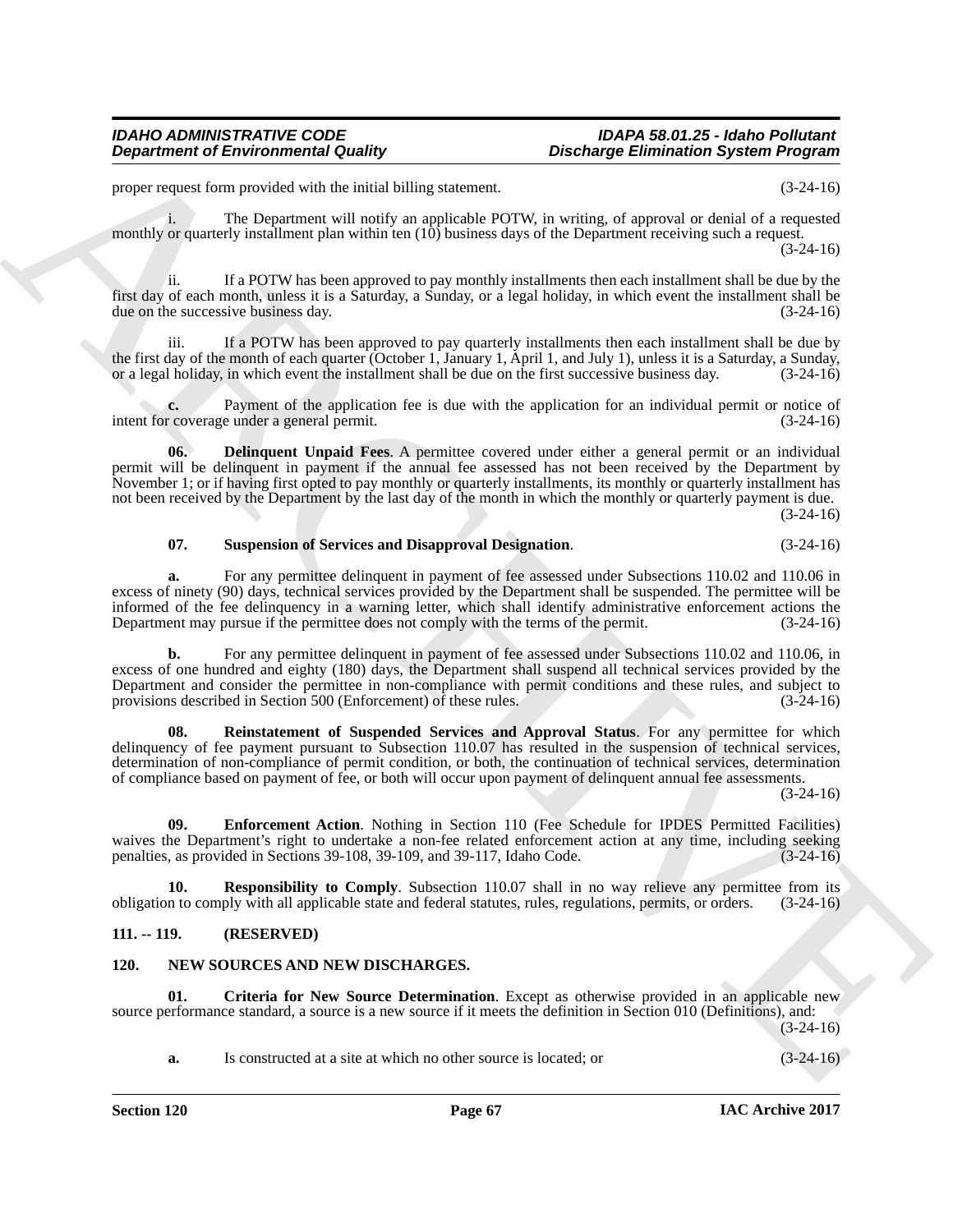|      |  |  |  | <b>New Source Construction.</b> Construction of a new source has commenced if the owner or operator |             |
|------|--|--|--|-----------------------------------------------------------------------------------------------------|-------------|
| has: |  |  |  |                                                                                                     | $(3-24-16)$ |

| a. |  |  | Begun, or caused to begin as part of a continuous on-site construction program: | $(3-24-16)$ |
|----|--|--|---------------------------------------------------------------------------------|-------------|
|----|--|--|---------------------------------------------------------------------------------|-------------|

| <b>Department of Environmental Quality</b> |                                                                                                                                                                                                                                                                                                                                                | <b>Discharge Elimination System Program</b>                                                            |             |  |
|--------------------------------------------|------------------------------------------------------------------------------------------------------------------------------------------------------------------------------------------------------------------------------------------------------------------------------------------------------------------------------------------------|--------------------------------------------------------------------------------------------------------|-------------|--|
| b.<br>existing source; or                  |                                                                                                                                                                                                                                                                                                                                                | Totally replaces the process or production equipment that causes the discharge of pollutants at an     | $(3-24-16)$ |  |
| c.                                         | whether these processes are substantially independent, the Department shall consider such factors as:                                                                                                                                                                                                                                          | Its processes are substantially independent of an existing source at the same site. In determining     | $(3-24-16)$ |  |
| i.                                         | The extent to which the new facility is integrated with the existing plant; and                                                                                                                                                                                                                                                                |                                                                                                        | $(3-24-16)$ |  |
| ii.<br>source.                             |                                                                                                                                                                                                                                                                                                                                                | The extent to which the new facility is engaged in the same general type of activity as the existing   | $(3-24-16)$ |  |
| 02.                                        | new source only if a new source performance standard is independently applicable to it. If there is no such<br>independently applicable standard, the source is a new discharger, as defined in Section 010 (Definitions). (3-24-16)                                                                                                           | New Source vs. New Discharger. A source meeting the requirements of Subsection 120.01 is a             |             |  |
| 03.                                        | located, results in a modification subject to Subsection 201.02, rather than a new source (or a new discharger) if the<br>construction does not create a new building, structure, facility, or installation meeting the criteria of Subsection<br>120.01, but otherwise alters, replaces, or adds to existing process or production equipment. | <b>Modification vs. New Source/Discharger.</b> Construction on a site at which an existing source is   | $(3-24-16)$ |  |
| 04.<br>has:                                |                                                                                                                                                                                                                                                                                                                                                | New Source Construction. Construction of a new source has commenced if the owner or operator           | $(3-24-16)$ |  |
| a.                                         | Begun, or caused to begin as part of a continuous on-site construction program:                                                                                                                                                                                                                                                                |                                                                                                        | $(3-24-16)$ |  |
| i.                                         | Any placement, assembly, or installation of facilities or equipment; or                                                                                                                                                                                                                                                                        |                                                                                                        | $(3-24-16)$ |  |
| ii.<br>equipment; or                       | structures, or facilities which is necessary for the placement, assembly, or installation of new source facilities or                                                                                                                                                                                                                          | Significant site preparation work including clearing, excavation or removal of existing buildings,     | $(3-24-16)$ |  |
| b.<br>under this section include:          | intended to be used in its operation within a reasonable time. Items which do not constitute contractual obligations                                                                                                                                                                                                                           | Entered into a binding contractual obligation for the purchase of facilities or equipment which are    | $(3-24-16)$ |  |
| $\mathbf{i}$ .                             |                                                                                                                                                                                                                                                                                                                                                | Options to purchase or contracts which can be terminated or modified without substantial loss;         | $(3-24-16)$ |  |
| ii.                                        | Contracts for feasibility engineering; and                                                                                                                                                                                                                                                                                                     |                                                                                                        | $(3-24-16)$ |  |
| iii.                                       | Design studies.                                                                                                                                                                                                                                                                                                                                |                                                                                                        | $(3-24-16)$ |  |
| $121. - 129.$                              | (RESERVED)                                                                                                                                                                                                                                                                                                                                     |                                                                                                        |             |  |
| 130.                                       | <b>GENERAL PERMITS.</b>                                                                                                                                                                                                                                                                                                                        |                                                                                                        |             |  |
| 01.                                        |                                                                                                                                                                                                                                                                                                                                                | <b>Coverage.</b> The Department may issue a general permit in accordance with the following: (3-24-16) |             |  |
| a.                                         | subcategories of discharges or sludge use or disposal practices or facilities described in the permit under Subsection<br>130.01.b.ii., except those covered by individual permits within a geographic area. The area should correspond to<br>existing geographic or political boundaries such as:                                             | Within a geographic area, the general permit shall be written to cover one $(1)$ or more categories or | $(3-24-16)$ |  |
|                                            | Designated planning areas under the Clean Water Act sections 208 and 303;                                                                                                                                                                                                                                                                      |                                                                                                        | $(3-24-16)$ |  |
| $\mathbf{i}$ .                             |                                                                                                                                                                                                                                                                                                                                                |                                                                                                        |             |  |

# **130. GENERAL PERMITS.**

|                           | Designated planning areas under the Clean Water Act sections 208 and 303; | $(3-24-16)$ |
|---------------------------|---------------------------------------------------------------------------|-------------|
| $\overline{\mathbf{u}}$ . | Sewer districts or sewer authorities;                                     | $(3-24-16)$ |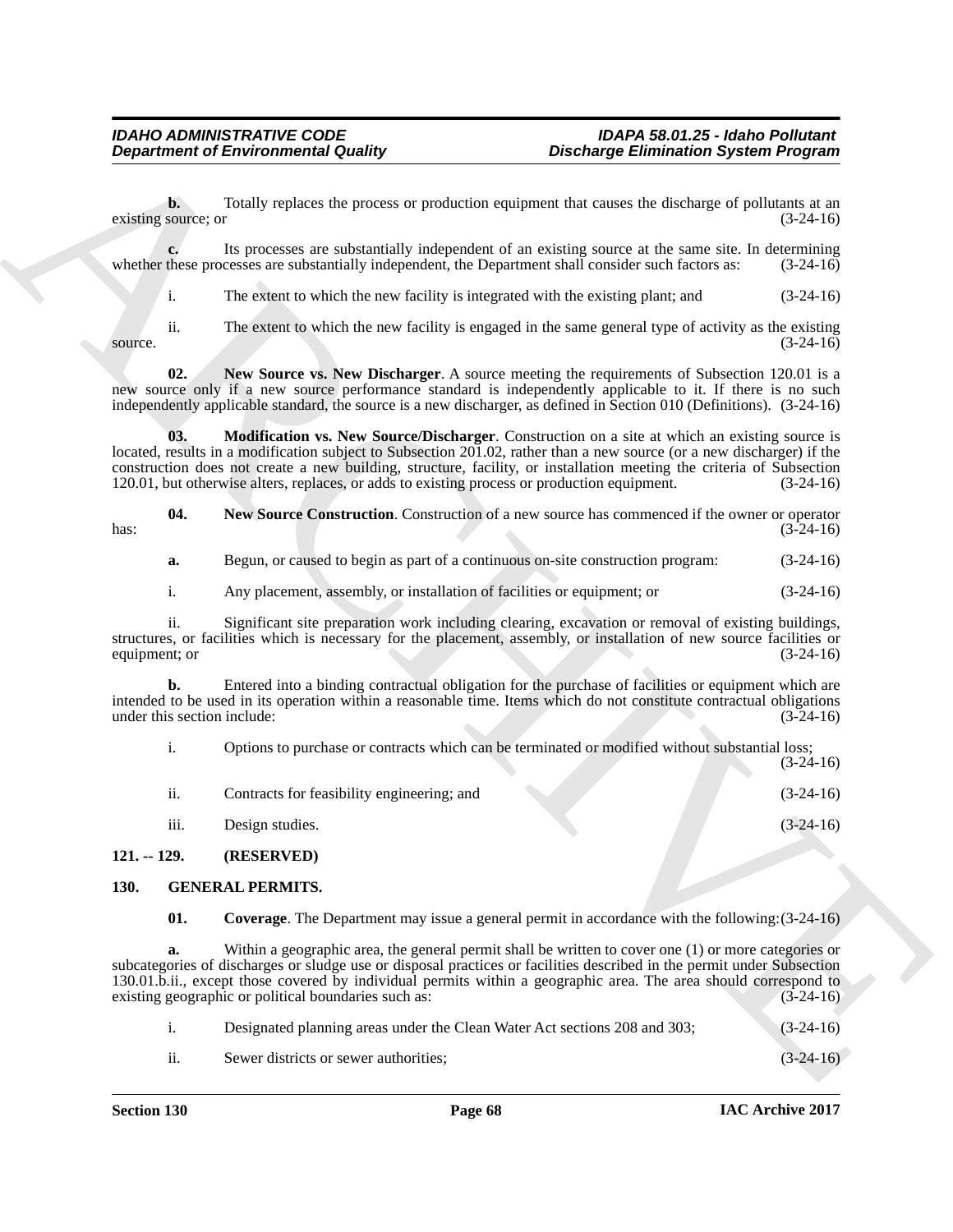|                                    | <b>Department of Environmental Quality</b>                                                                                                                                                                                                                                                                            | <b>Discharge Elimination System Program</b> |             |
|------------------------------------|-----------------------------------------------------------------------------------------------------------------------------------------------------------------------------------------------------------------------------------------------------------------------------------------------------------------------|---------------------------------------------|-------------|
| iii.                               | City, county, or state political boundaries;                                                                                                                                                                                                                                                                          |                                             | $(3-24-16)$ |
| iv.                                | State highway systems;                                                                                                                                                                                                                                                                                                |                                             | $(3-24-16)$ |
| V.                                 | Standard metropolitan statistical areas as defined by state or federal agencies;                                                                                                                                                                                                                                      |                                             | $(3-24-16)$ |
| vi.                                | Urbanized areas as designated by the U.S. Census Bureau; or                                                                                                                                                                                                                                                           |                                             | $(3-24-16)$ |
| vii.                               | Any other appropriate division or combination of boundaries.                                                                                                                                                                                                                                                          |                                             | $(3-24-16)$ |
| b.                                 | The general permit may be written to regulate one (1) or more categories or subcategories of<br>discharges or sludge use or disposal practices or facilities, within the area described in Subsection 130.01.a., where<br>the sources within a covered subcategory of discharges are either:                          |                                             | $(3-24-16)$ |
| i.                                 | Storm water point sources; or                                                                                                                                                                                                                                                                                         |                                             | $(3-24-16)$ |
| 11.                                | One (1) or more categories or subcategories of point sources other than storm water point sources<br>or TWTDS, if the point sources or TWTDS within each category or subcategory all:                                                                                                                                 |                                             | $(3-24-16)$ |
| (1)                                | Involve the same or substantially similar types of operations;                                                                                                                                                                                                                                                        |                                             | $(3-24-16)$ |
| (2)                                | Discharge the same types of wastes or engage in the same types of sludge use or disposal practices;                                                                                                                                                                                                                   |                                             | $(3-24-16)$ |
| (3)<br>disposal;                   | Require the same effluent limitations, operating conditions, or standards for sewage sludge use or                                                                                                                                                                                                                    |                                             | $(3-24-16)$ |
| (4)                                | Require the same or similar monitoring; and                                                                                                                                                                                                                                                                           |                                             | $(3-24-16)$ |
| (5)<br>under individual permits.   | In the opinion of the Department, are more appropriately controlled under a general permit than                                                                                                                                                                                                                       |                                             | $(3-24-16)$ |
| c.                                 | Where sources within a specific category or subcategory of dischargers are subject to water quality-<br>based limits imposed pursuant to Section 302 (Establishing Permit Provisions), the sources in that specific category<br>or subcategory shall be subject to the same water quality-based effluent limitations. |                                             | $(3-24-16)$ |
| d.                                 | Other requirements:                                                                                                                                                                                                                                                                                                   |                                             | $(3-24-16)$ |
|                                    | The general permit must clearly identify the applicable conditions for each category or subcategory<br>of dischargers or TWTDS covered by the permit; and                                                                                                                                                             |                                             | $(3-24-16)$ |
| ii.                                | The general permit may exclude specified sources or areas from coverage.                                                                                                                                                                                                                                              |                                             | $(3-24-16)$ |
| 02.                                | Electronic Submittals. The Department may require the applicant to electronically submit<br>information required by this section, if the Department approves an electronic method of submittal.                                                                                                                       |                                             | $(3-24-16)$ |
| 03.<br>notice of intent is signed. | Information Retention Schedule. An applicant must keep records of all data used to complete a<br>notice of intent and any supplemental information submitted for a period of at least three (3) years from the date the                                                                                               |                                             | $(3-24-16)$ |
| 04.                                | Notice of Intent.                                                                                                                                                                                                                                                                                                     |                                             | $(3-24-16)$ |
| a.                                 | Any person required under Subsections 102.01 through 102.03 must submit a notice of intent to the<br>Department for coverage under an IPDES general permit as set out in Subsection 130.05.                                                                                                                           |                                             | $(3-24-16)$ |
| $\mathbf{b}$ .                     | A notice of intent must be signed and certified as required by Section 090 (Signature                                                                                                                                                                                                                                 |                                             |             |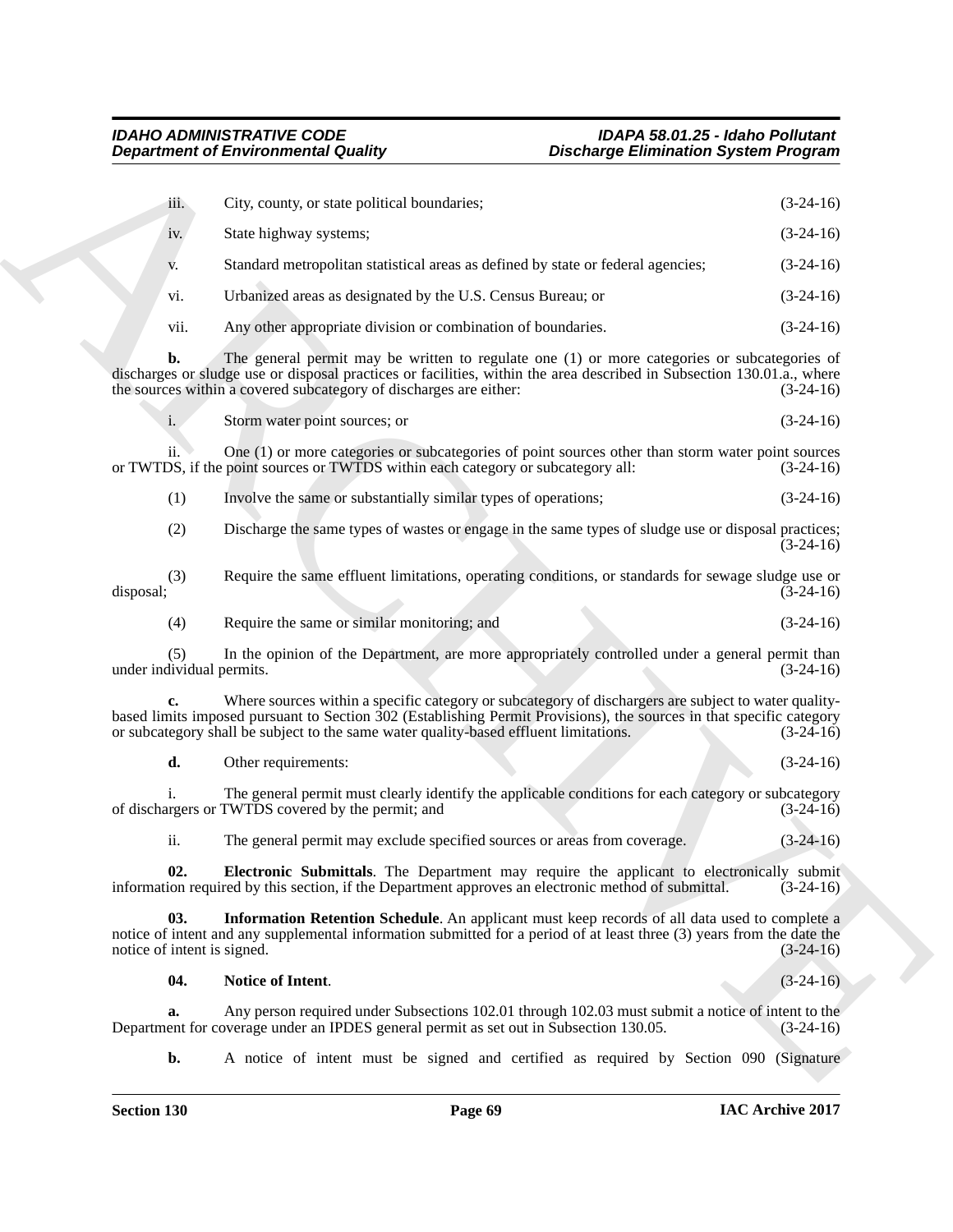# **05. Administration**. (3-24-16)

|                                      | <b>Department of Environmental Quality</b>                                                         | <b>Discharge Elimination System Program</b>                                                                                                                                                                                                                                                                                                    |
|--------------------------------------|----------------------------------------------------------------------------------------------------|------------------------------------------------------------------------------------------------------------------------------------------------------------------------------------------------------------------------------------------------------------------------------------------------------------------------------------------------|
| Requirements).                       |                                                                                                    | $(3-24-16)$                                                                                                                                                                                                                                                                                                                                    |
| 05.                                  | Administration.                                                                                    | $(3-24-16)$                                                                                                                                                                                                                                                                                                                                    |
| a.<br>Permits).                      |                                                                                                    | General permits may be issued, modified, revoked and reissued, or terminated in accordance with<br>Sections 201 (Modification, or Revocation and Reissuance of IPDES Permits) and 203 (Termination of IPDES<br>$(3-24-16)$                                                                                                                     |
| b.<br>follow these procedures:       |                                                                                                    | Authorization to discharge, or authorization to engage in sludge use and disposal practices shall<br>$(3-24-16)$                                                                                                                                                                                                                               |
|                                      | requirements for permit applications;                                                              | Except as provided in Subsections 130.05.b.xi. and 130.05.b.xii., a discharger shall submit, in<br>accordance with general permit requirements, a complete and timely notice of intent which will fulfill the<br>$(3-24-16)$                                                                                                                   |
| ii.                                  | practice) under the terms of the general permit unless:                                            | A discharger (or TWTDS) who fails to submit a notice of intent in accordance with the terms of the<br>permit is not authorized to discharge (or in the case of sludge disposal permit, to engage in a sludge use or disposal<br>$(3-24-16)$                                                                                                    |
| (1)<br>of intent is not required; or |                                                                                                    | The general permit, in accordance with Subsections 130.05.b.xi., contains a provision that a notice<br>$(3-24-16)$                                                                                                                                                                                                                             |
| (2)                                  | accordance with Subsection 130.05.b.xii.;                                                          | The Department notifies a discharger (or TWTDS) that it is covered by a general permit in<br>$(3-24-16)$                                                                                                                                                                                                                                       |
| iii.                                 |                                                                                                    | All notices of intent shall be signed as required in Section 090 (Signature Requirements); $(3-24-16)$                                                                                                                                                                                                                                         |
| iv.                                  | submission of information necessary for adequate program implementation, including at a minimum:   | The contents of the notice of intent shall be specified in the general permit and shall require the<br>$(3-24-16)$                                                                                                                                                                                                                             |
| (1)                                  | The legal name, address, and EIN of the owner or operator;                                         | $(3-24-16)$                                                                                                                                                                                                                                                                                                                                    |
| (2)                                  | The facility name and address;                                                                     | $(3-24-16)$                                                                                                                                                                                                                                                                                                                                    |
| (3)                                  | Type of facility or discharges; and                                                                | $(3-24-16)$                                                                                                                                                                                                                                                                                                                                    |
| (4)                                  | The receiving stream(s);                                                                           | $(3-24-16)$                                                                                                                                                                                                                                                                                                                                    |
| V.<br>130.05.c. through e.;          |                                                                                                    | Coverage under a general permit may be terminated or revoked in accordance with Subsection<br>$(3-24-16)$                                                                                                                                                                                                                                      |
| V1.                                  | specified in Subsection 105.09 and 40 CFR $12\overline{2}$ .21(i)(1), including a topographic map; | Notices of intent for coverage under a general permit for CAFOs must include the information<br>$(3-24-16)$                                                                                                                                                                                                                                    |
| vii.                                 | accordance with the process described in 40 CFR 122.23(h);                                         | A CAFO owner or operator may be authorized to discharge under a general permit only in<br>$(3-24-16)$                                                                                                                                                                                                                                          |
| viii.                                | may contain alternative notice of intent requirements;                                             | General permits for storm water discharges associated with industrial activity from inactive mining,<br>inactive oil and gas operations, or inactive landfills occurring on federal lands where an operator cannot be identified<br>$(3-24-16)$                                                                                                |
| ix.                                  | date(s) when a discharger is authorized to discharge under the permit;                             | General permits shall specify the deadlines for submitting notices of intent to be covered and the<br>$(3-24-16)$                                                                                                                                                                                                                              |
| х.                                   |                                                                                                    | General permits shall specify whether a discharger (or TWTDS), who has submitted a complete<br>and timely notice of intent to be covered in accordance with the general permit and is eligible for coverage under the<br>permit, is authorized to discharge (or in the case of a sludge disposal permit, to engage in a sludge use or disposal |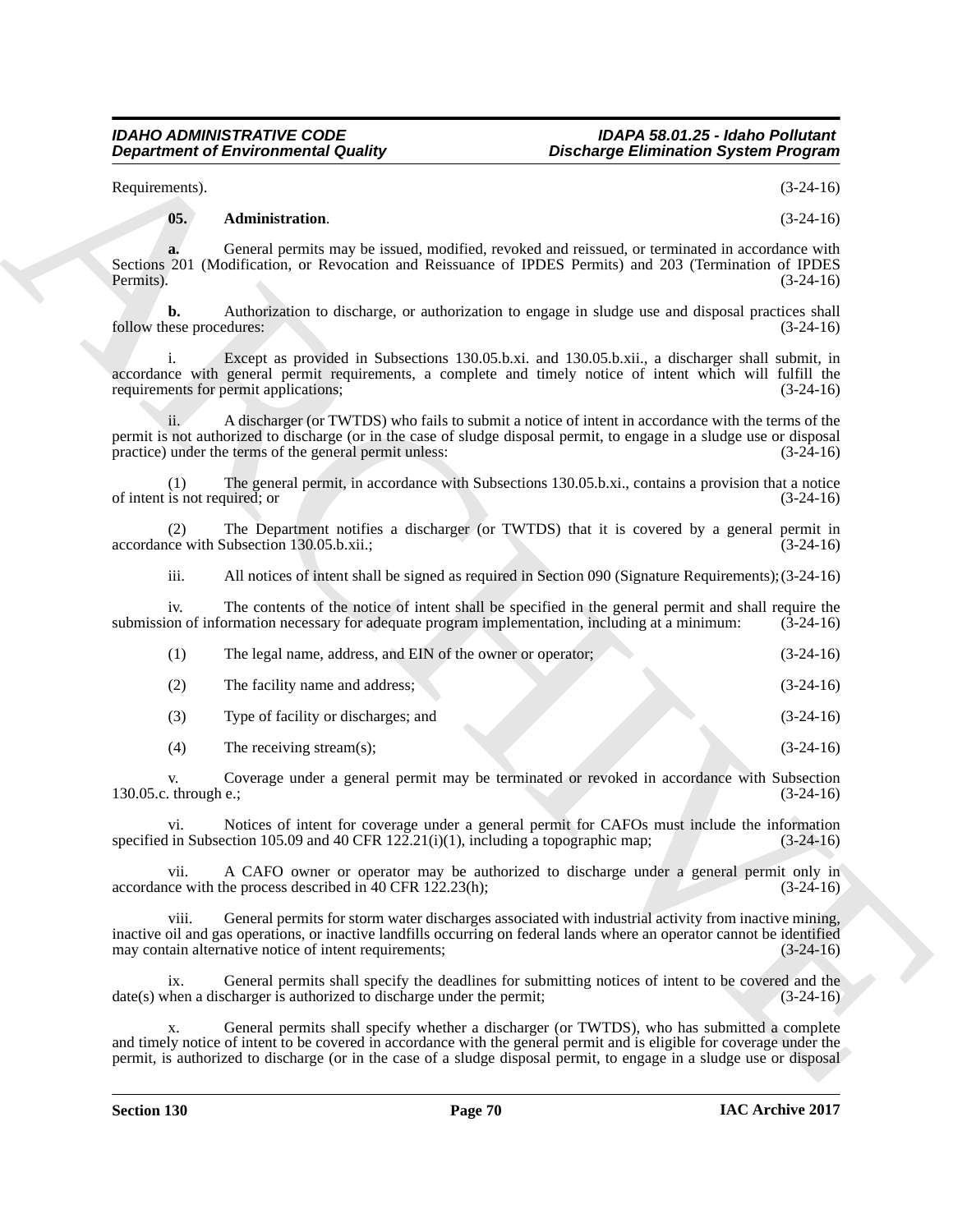|     | practice) in accordance with the permit either:              | $(3-24-16)$ |
|-----|--------------------------------------------------------------|-------------|
| (1) | Upon receipt of the notice of intent by the Department;      | $(3-24-16)$ |
| (2) | After a waiting period specified in the general permit;      | $(3-24-16)$ |
| (3) | On a date specified in the general permit; or                | $(3-24-16)$ |
| (4) | Upon receipt of notification of inclusion by the Department; | $(3-24-16)$ |

| <b>Department of Environmental Quality</b>                                                                                                                                                                                                                                                                                                                                                                                                                                                                                                         | <b>Discharge Elimination System Program</b>                                                                         |
|----------------------------------------------------------------------------------------------------------------------------------------------------------------------------------------------------------------------------------------------------------------------------------------------------------------------------------------------------------------------------------------------------------------------------------------------------------------------------------------------------------------------------------------------------|---------------------------------------------------------------------------------------------------------------------|
| practice) in accordance with the permit either:                                                                                                                                                                                                                                                                                                                                                                                                                                                                                                    | $(3-24-16)$                                                                                                         |
| (1)<br>Upon receipt of the notice of intent by the Department;                                                                                                                                                                                                                                                                                                                                                                                                                                                                                     | $(3-24-16)$                                                                                                         |
| After a waiting period specified in the general permit;<br>(2)                                                                                                                                                                                                                                                                                                                                                                                                                                                                                     | $(3-24-16)$                                                                                                         |
| On a date specified in the general permit; or<br>(3)                                                                                                                                                                                                                                                                                                                                                                                                                                                                                               | $(3-24-16)$                                                                                                         |
| (4)<br>Upon receipt of notification of inclusion by the Department;                                                                                                                                                                                                                                                                                                                                                                                                                                                                                | $(3-24-16)$                                                                                                         |
| xi.<br>storm sewer systems, primary industrial facilities, and storm water discharges associated with industrial activity, may,<br>at the discretion of the Department, be authorized to discharge under a general permit without submitting a notice of<br>intent where the Department finds that a notice of intent requirement would be inappropriate. The Department shall<br>provide in the public notice of the general permit the reasons for not requiring a notice of intent. In making such a<br>finding, the Department shall consider: | Discharges other than discharges from POTWs, combined sewer overflows, municipal separate<br>$(3-24-16)$            |
| The type of discharge;<br>(1)                                                                                                                                                                                                                                                                                                                                                                                                                                                                                                                      | $(3-24-16)$                                                                                                         |
| (2)<br>The expected nature of the discharge;                                                                                                                                                                                                                                                                                                                                                                                                                                                                                                       | $(3-24-16)$                                                                                                         |
| The potential for toxic and conventional pollutants in the discharges;<br>(3)                                                                                                                                                                                                                                                                                                                                                                                                                                                                      | $(3-24-16)$                                                                                                         |
| The expected volume of the discharges;<br>(4)                                                                                                                                                                                                                                                                                                                                                                                                                                                                                                      | $(3-24-16)$                                                                                                         |
| (5)<br>Other means of identifying discharges covered by the permit; and                                                                                                                                                                                                                                                                                                                                                                                                                                                                            | $(3-24-16)$                                                                                                         |
| The estimated number of discharges to be covered by the permit; and<br>(6)                                                                                                                                                                                                                                                                                                                                                                                                                                                                         | $(3-24-16)$                                                                                                         |
| xii.<br>the discharger (or TWTDS) has not submitted a notice of intent to be covered. A discharger (or TWTDS) so notified<br>may request an individual permit as specified in Subsection 130.05.d.                                                                                                                                                                                                                                                                                                                                                 | The Department may notify a discharger (or TWTDS) that it is covered by a general permit, even if<br>$(3-24-16)$    |
| c.<br>discharger or applicant to apply for and obtain an individual IPDES permit. Any interested person may petition the<br>Department to take action under this subsection. Cases where an individual IPDES permit may be required include<br>the following:                                                                                                                                                                                                                                                                                      | The Department may terminate, revoke, or deny coverage under a general permit, and require the<br>$(3-24-16)$       |
| i.<br>The discharger or TWTDS is not in compliance with the conditions of the general permit;                                                                                                                                                                                                                                                                                                                                                                                                                                                      | $(3-24-16)$                                                                                                         |
| 11.<br>abatement of pollutants applicable to the point source or TWTDS;                                                                                                                                                                                                                                                                                                                                                                                                                                                                            | A change has occurred in the availability of demonstrated technology or practices for the control or<br>$(3-24-16)$ |
| iii.                                                                                                                                                                                                                                                                                                                                                                                                                                                                                                                                               | Effluent limitation guidelines are promulgated for point sources covered by the general permit;<br>$(3-24-16)$      |
| iv.<br>approved;                                                                                                                                                                                                                                                                                                                                                                                                                                                                                                                                   | A Water Quality Management plan containing requirements applicable to such point sources is<br>$(3-24-16)$          |
| V.<br>longer appropriately controlled under the general permit, or either a temporary or permanent reduction or elimination<br>of the authorized discharge is necessary;                                                                                                                                                                                                                                                                                                                                                                           | Circumstances have changed since the time of the request to be covered so that the discharger is no<br>$(3-24-16)$  |
| vi.<br>practice covered by the general IPDES permit; or                                                                                                                                                                                                                                                                                                                                                                                                                                                                                            | Standards for sewage sludge use or disposal have been promulgated for the sludge use and disposal<br>$(3-24-16)$    |
|                                                                                                                                                                                                                                                                                                                                                                                                                                                                                                                                                    |                                                                                                                     |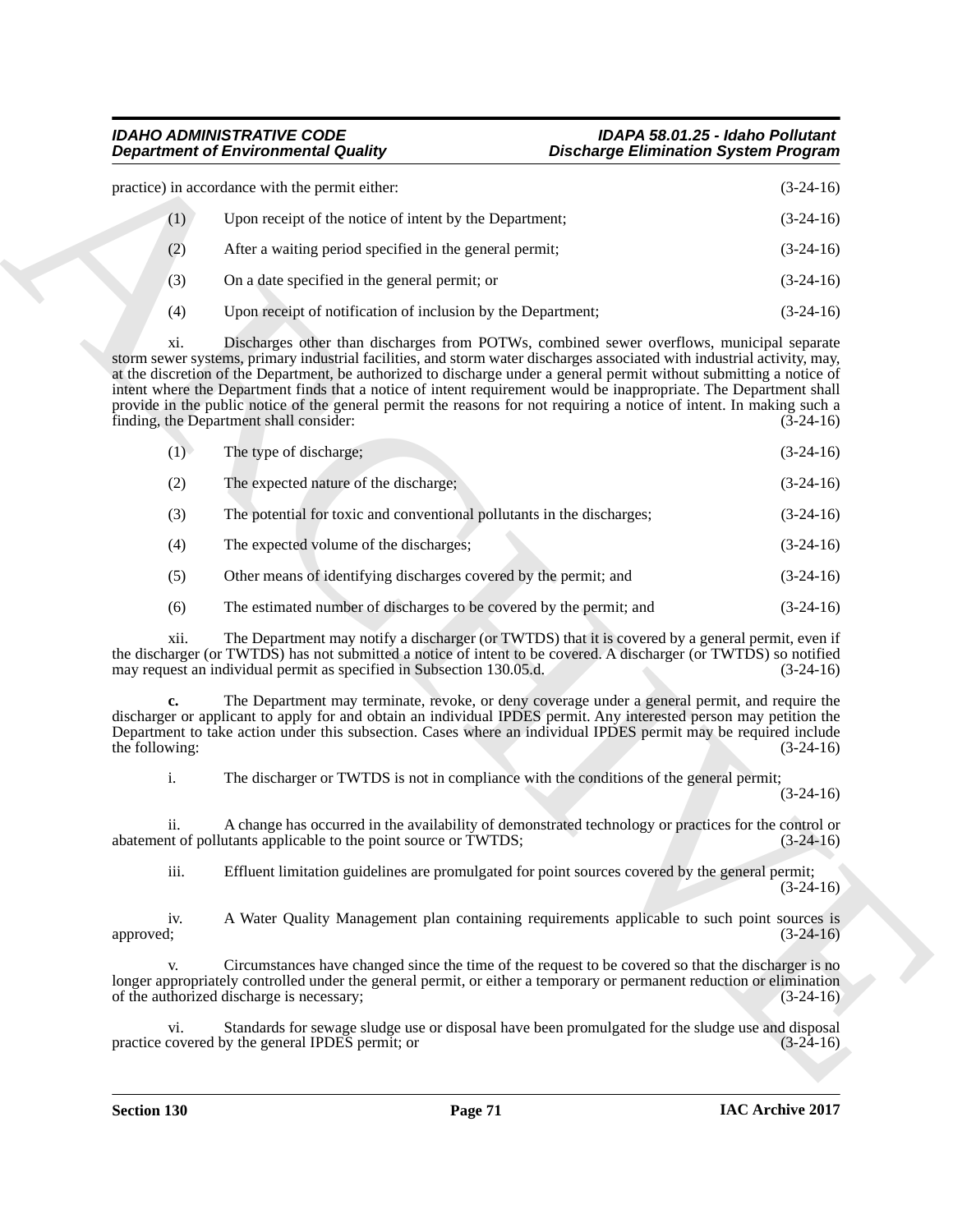vii. The discharge(s) is a significant contributor of pollutants. In making this determination, the ent may consider the following factors:  $(3-24-16)$ Department may consider the following factors:

| The location of the discharge with respect to waters of the United States; | $(3-24-16)$ |
|----------------------------------------------------------------------------|-------------|
| The size of the discharge;                                                 | $(3-24-16)$ |

- (3) The quantity and nature of the pollutants discharged to waters of the United States; and (3-24-16)
- (4) Other relevant factors. (3-24-16)

**d.** Any owner or operator authorized by a general permit may request to be excluded from the of the general permit by applying for an individual permit.  $(3-24-16)$ coverage of the general permit by applying for an individual permit.

i. The owner or operator shall submit an application under Section 105 (Application for an Individual IPDES Permit), with reasons supporting the request, to the Department no later than ninety (90) days after the publication of the general permit.  $(3-24-16)$ publication of the general permit.

ii. The Department shall process the request under Sections 106 (Individual Permit Application Review), 107 (Decision Process), 108 (Draft Permit and Fact Sheet) and 109 (Public Notification and Comment).

(3-24-16)

iii. The Department shall grant a request by issuing an individual permit if the reasons cited by the reprator are adequate to support the request. (3-24-16) owner or operator are adequate to support the request.

**e.** When an individual IPDES permit is issued to an owner or operator otherwise subject to a general IPDES permit, the applicability of the general permit to the individual IPDES permittee is automatically terminated on the effective date of the individual permit. (3-24-16)

**f.** A source excluded from a general permit, solely because it already has an individual permit, may request that the individual permit be revoked, and that it be covered by the general permit. Upon revocation of the individual permit, the general permit shall apply to the source. (3-24-16) individual permit, the general permit shall apply to the source.

# **06. Case-by-Case Requirements for Individual Permits**. (3-24-16)

**Department of Environmental Country of Bureaulton Charles Commute Space Proposition Country (Education System Proposition Control of Equation Country (Education Country (Education Country (Education Country (Education Co a.** The Department may require any owner or operator authorized by a general permit to apply for an individual IPDES permit as provided in Subsection 130.05.c., only if the owner or operator has been notified in writing that a permit application is required. This notice shall include a brief statement of the reasons for this decision, an application form, a statement setting a time for the owner or operator to file the application, a statement that on the effective date of the individual IPDES permit, the general permit as it applies to the individual permittee shall automatically terminate, and a statement that the owner or operator may appeal the Department's decision as provided in Section 204 (Appeals Process). The Department may grant additional time upon request of the applicant.  $(3-24-16)$ 

**b.** Prior to a case-by-case determination that an individual permit is required for a storm water discharge under this section (see 40 CFR 122.26(a)(1)(v), (a)(9)(iii), and Subsection 105.19), the Department may require the discharger to submit a permit application or other information regarding the discharge described in the Clean Water Act section 308. (3-24-16)

i. In requiring such information, the Department shall notify the discharger in writing and shall send<br>(3-24-16) (3-24-16) an application form with the notice.

ii. The discharger must apply for a permit within one hundred eighty (180) days of notice, unless<br>on for a later date is granted by the Department. (3-24-16) permission for a later date is granted by the Department.

# **131. -- 199. (RESERVED)**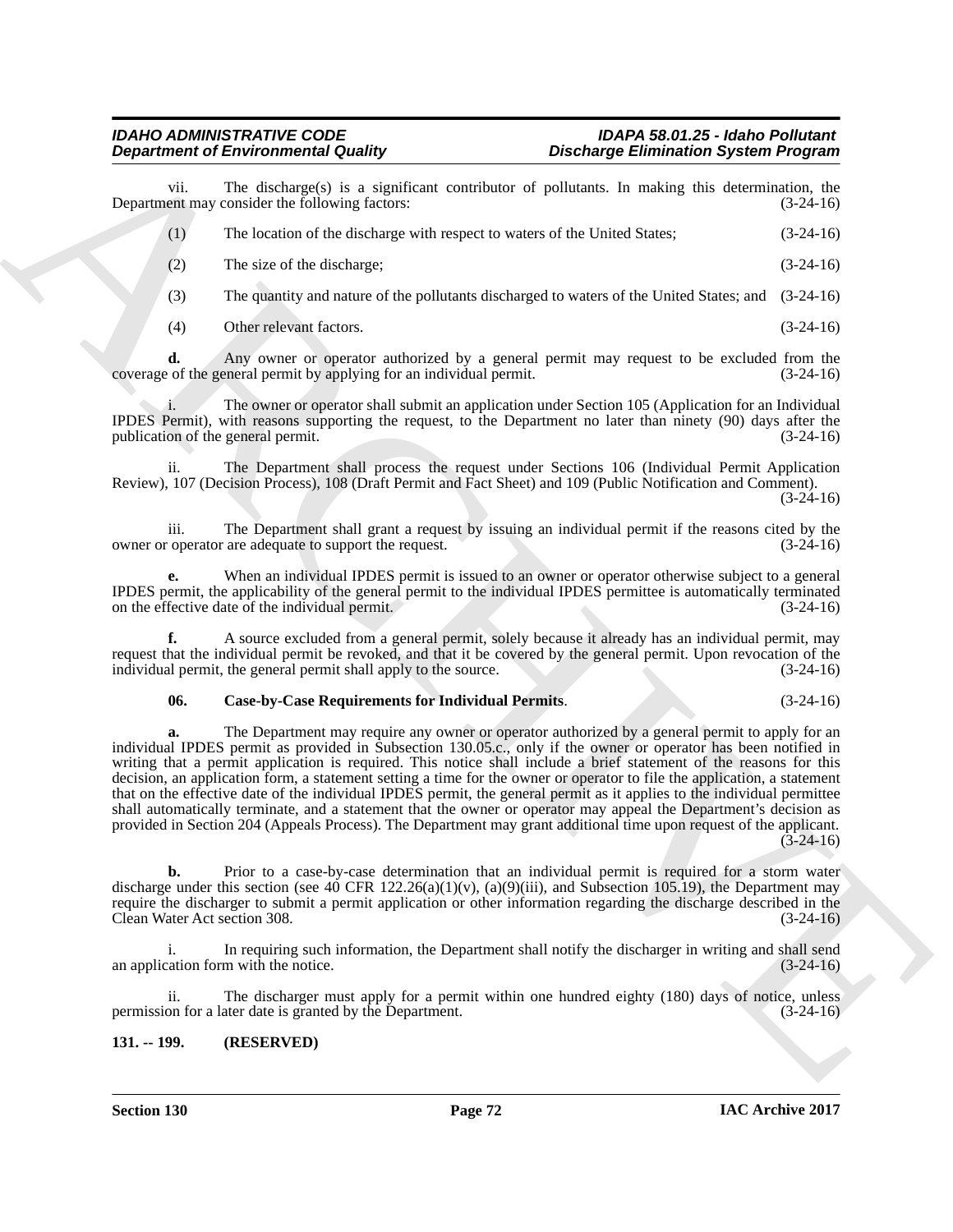# **200. RENEWAL OF IPDES PERMITS.**

**01. Interim Effluent Limits**. Except as provided in Subsection 200.02, when a permit is renewed or reissued, interim effluent limitations, standards or conditions must be at least as stringent as the final effluent limitations, standards, or conditions in the previous permit unless the circumstances on which the previous permit was based:  $(3-24-16)$ 

**a.** Have materially and substantially changed since the time the permit was issued; and (3-24-16)

201.02. (3-24-16)

**b.** Would constitute cause for permit modification or revocation and reissuance under Subsection (3-24-16)

**Department of Environmental Country.** Distribution System Propries and the country of the priorities of the system of the country of the country of the country of the country of the country of the country of the country **02. Final Clean Water Act Section 402(a)(1)(B) Effluent Limits**. In the case of effluent limitations established by the Department on the basis of the Clean Water Act section  $402(a)(1)(B)$ , a permit may not be renewed, reissued, or modified on the basis of effluent guidelines promulgated under Clean Water Act section 304(b) after the original issuance of a permit, to contain effluent limitations which are less stringent than the comparable effluent limitations in the previous permit, except a permit may be renewed, reissued, or modified to contain a less stringent effluent limitation applicable to a pollutant, if:<br>(3-24-16) stringent effluent limitation applicable to a pollutant, if:

**a.** Material and substantial alterations or additions to the permitted facility occurred after permit which justify the application of a less stringent effluent limitation; (3-24-16) issuance, which justify the application of a less stringent effluent limitation;

**b.** Information is available: (3-24-16)

i. Which was not available at the time of permit issuance (other than revised regulations, guidance, or test methods) and which would have justified the application of a less stringent effluent limitation at the time of permit issuance; or (3-24-16) permit issuance; or

ii. Which the Department determines indicates that technical mistakes or mistaken interpretations of  $P$  made in issuing the permit under the Clean Water Act section  $402(a)(1)(b)$ ;  $(3-24-16)$ law were made in issuing the permit under the Clean Water Act section  $402(a)(1)(b)$ ;

**c.** A less stringent effluent limitation is necessary because of events over which the permittee has no nd for which there is no reasonably available remedy;  $(3-24-16)$ control and for which there is no reasonably available remedy;

**d.** The permittee has received a permit modification under the Clean Water Act section  $301(c)$ ,  $301(g)$ ,  $01(k)$ ,  $301(n)$ , or  $316(a)$ ; or 301(i), 301(k), 301(n), or 316(a); or

**e.** The permittee has installed the treatment facilities required to meet the effluent limitations in the previous permit and has properly operated and maintained the facilities but has nevertheless been unable to achieve the previous effluent limitations. In this case the limitations in the reviewed, reissued, or modified permit may reflect the level of pollutant control actually achieved (but shall not be less stringent than required by effluent guidelines in effect at the time of permit renewal, reissuance, or modification). (3-24-16)

**03. Final Clean Water Act Section 301(b)(1)(C) or 303 Effluent Limits.** In the case of effluent limitations established on the basis of Clean Water Act section 301(b)(1)(C) or section 303(d) or (e), a permit may not be renewed, reissued, or modified to contain effluent limitations which are less stringent than the comparable effluent limitations in the previous permit except when: (3-24-16)

**a.** One of the exceptions in Subsection 200.02 apply; or (3-24-16)

**b.** The water to which the discharge occurs is identified as impaired on Idaho's Integrated Report and the effluent limitation is based on a total maximum daily load or other waste load allocation established under Clean Water Act section 303, if the cumulative effect of all revised effluent limitations based on such total maximum daily load or waste load allocation will assure the attainment of applicable water quality standards; or (3-24-16)

The water quality in the water to which the discharge occurs meets or exceeds levels required by applicable water quality standards and the effluent limitation is based on a total maximum daily load or other waste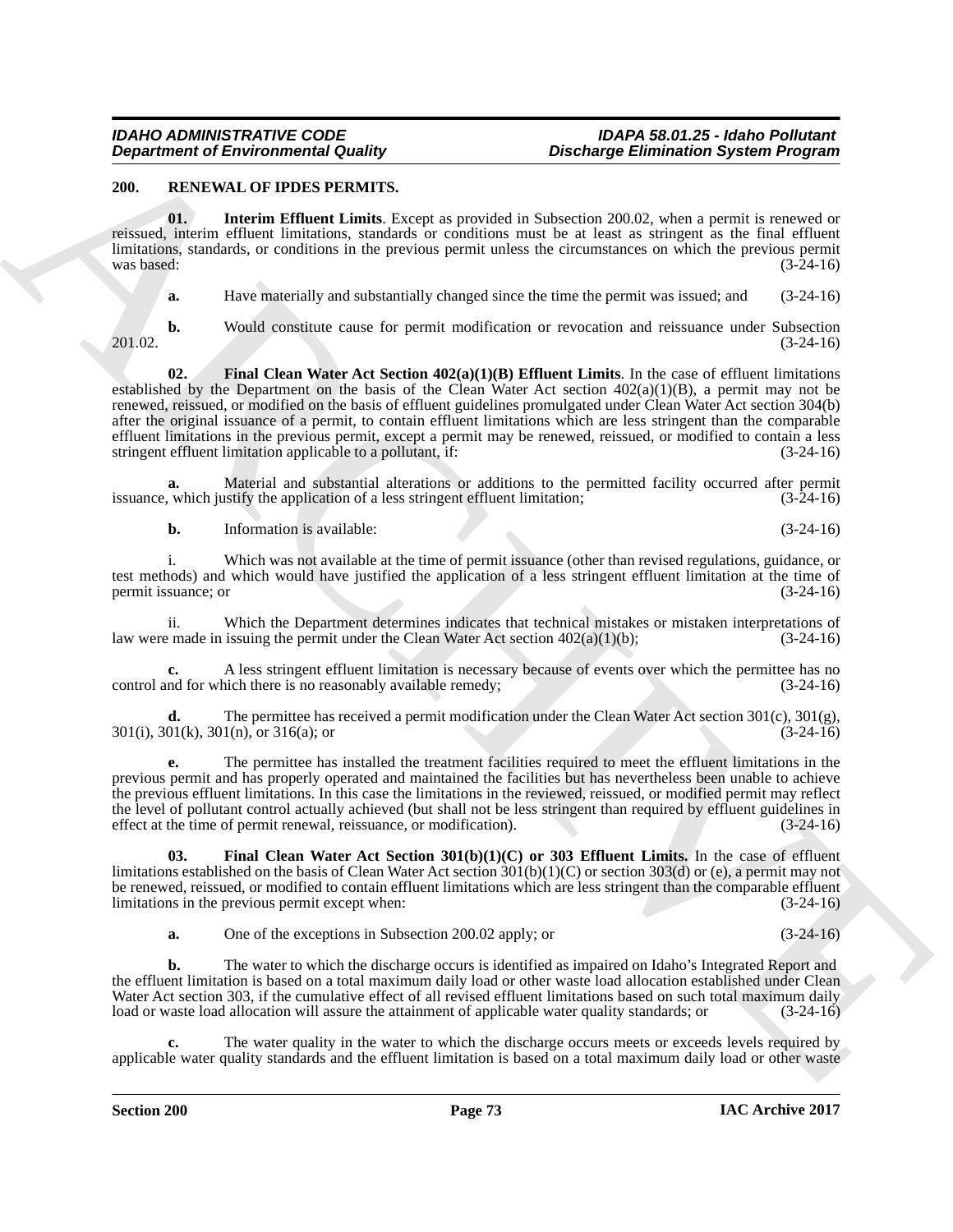load allocation established under Clean Water Act section 303, any water quality standard, or any permitting standard, if such revision is subject to and consistent with the antidegradation policy and implementation procedures in the water quality standards. (3-24-16)

**Dependent of Environmental duality consistent in the main procedure Christmas Christmas Christmas Christmas Christmas Christmas Christmas Christmas Christmas Christmas Christmas Christmas Christmas Christmas Christmas Ch 04. Effluent Limits and Water Quality Standards**. In no event may a permit with respect to which Subsection 200.02 or 200.03 applies be renewed, reissued, or modified to contain an effluent limitation which is less stringent than required by effluent guidelines in effect at the time the permit is renewed, reissued, or modified. In no event may such a permit to discharge into waters of the United States be renewed, issued, or modified to contain a less stringent effluent limitation if the implementation of such limitation would result in a violation of a water quality standard under IDAPA 58.01.02, "Water Quality Standards." (3-24-16)

# **201. MODIFICATION, OR REVOCATION AND REISSUANCE OF IPDES PERMITS.**

# **01. Procedures to Modify, or Revoke and Reissue Permits**. (3-24-16)

**a.** Permits may be modified, or revoked and reissued either at the request of any interested person (including the permittee) or upon the Department's initiative. However, permits may only be modified or revoked and reissued for the reasons specified in Subsection 201.02. All requests shall be in writing and shall contain facts or reasons supporting the request. (3-24-16)

**b.** If the Department tentatively decides to modify or revoke and reissue a permit, the Department shall prepare a draft permit under Section 108 (Draft Permit and Fact Sheet), incorporating the proposed changes.  $(3-24-16)$ 

i. The Department may request additional information and, in the case of a modified permit, may require the submission of an updated application. If the tentative decision is to revoke and reissue a permit, the Department shall require the submission of a new application.  $(3-24-16)$ Department shall require the submission of a new application.

In a permit modification under this section, only those conditions to be modified shall be reopened when a new draft permit is prepared. All other aspects of the existing permit shall remain in effect for the duration of the unmodified permit. (3-24-16) the unmodified permit.

iii. When a permit is revoked and reissued under this section, the entire permit is reopened just as if the permit had expired and was being reissued. During any revocation and reissuance proceeding, the permittee shall comply with all conditions of the existing permit until a new final permit is reissued. (3-24-16)

iv. Minor modifications, as defined in Subsection 201.03, do not require the development of a draft permit, fact sheet, nor must minor modifications be subjected to public notification and comment. (3-24-16)

**02. Causes to Modify, or Revoke and Reissue Permits**. When the Department receives any pertinent information (for example, inspects the facility, receives information submitted by the permittee as required in the permit, receives a request for modification or revocation and reissuance under Subsection 201.01, or conducts a review of the permit file), the Department may determine whether or not one (1) or more of the causes listed in Subsections 201.02.c. and 201.02.d. for modification or revocation and reissuance or both exist. (3-24-16) Subsections 201.02.c. and 201.02.d. for modification or revocation and reissuance or both exist.

**a.** If cause exists, the Department may modify or revoke and reissue the permit accordingly, subject to ations of Subsection 201.01.b., and may request a new or updated application, if necessary. (3-24-16) the limitations of Subsection 201.01.b., and may request a new or updated application, if necessary.

**b.** If cause does not exist under this section, the Department shall not modify or revoke and reissue the  $(3-24-16)$ permit.  $(3-24-16)$ 

**c.** The following are causes for modification but not revocation and reissuance of permits except permittee requests or agrees: (3-24-16) when the permittee requests or agrees:

i. There are material and substantial alterations or additions to the permitted facility or activity (including a change or changes in the permittee's sludge use or disposal practice), which occurred after permit issuance, and which justify the application of permit conditions that are different or absent in the existing permit.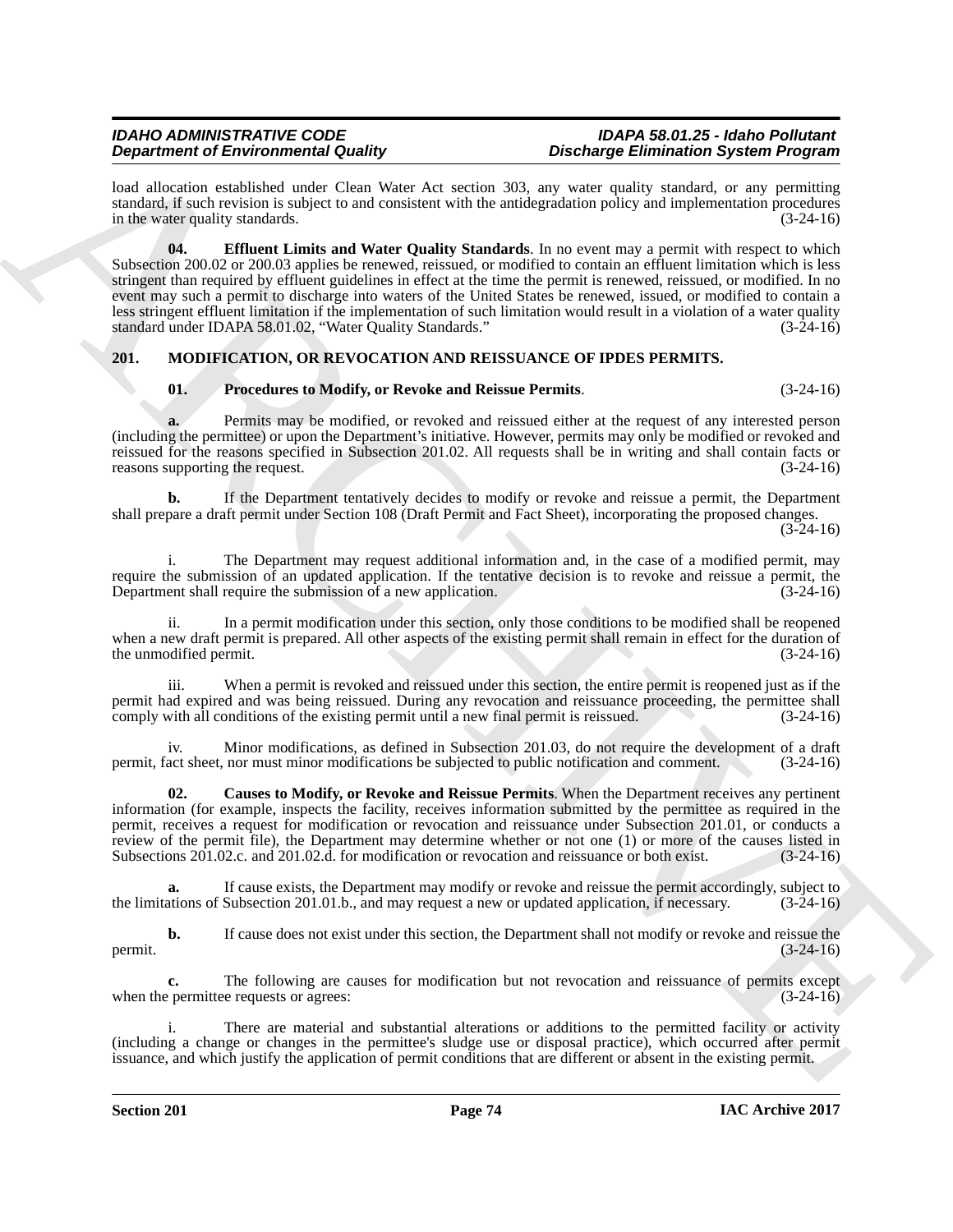### (3-24-16)

**Department of Environmental Guality**<br>
The Chinacter of the Chinacter of the Chinacter of the Chinacter of the Chinacter of the Chinacter of the Chinacter of the Chinacter of the Chinacter of the Chinacter of the Chinacte ii. The Department has received new information. Permits may be modified during their terms for this cause only if the information was not available at the time of permit issuance (other than revised regulations, guidance, or test methods) and would have justified the application of different permit conditions at the time of  $is$ suance:  $(3-24-16)$ 

(1) For IPDES general permits (Section 130) this cause includes any information indicating that ( $\alpha$ -24-16) (3-24-16) cumulative effects on the environment are unacceptable; and

(2) For new source or new discharger IPDES permits (Section 120), this cause shall include any significant information derived from effluent testing required under Subsection 105.08 or 105.16 after issuance of the permit. (3-24-16) permit.  $(3-24-16)$ 

iii. The standards or regulations on which the permit was based have been changed by promulgation of amended standards or regulations or by judicial decision after the permit was issued. Permits may be modified during their terms for this cause only as follows: (3-24-16) their terms for this cause only as follows:

(1) For promulgation of amended standards or regulations, when: (3-24-16)

(a) The permit condition requested to be modified was based on a promulgated effluent limitation guideline, EPA approved or promulgated water quality standards, or the Secondary Treatment Regulations under 40<br>CFR Part 133; (3-24-16) CFR Part 133;

(b) EPA has revised, withdrawn, or modified that portion of the regulation or effluent limitation guideline on which the permit condition was based, or has approved a state action with regard to a water quality standard on which the permit condition was based; and (3-24-16) standard on which the permit condition was based; and

A permittee requests modification in accordance with Subsection 201.01 or 203.01 within ninety tice of the action on which the request is based; and (3-24-16)  $(90)$  days after notice of the action on which the request is based; and

(2) For judicial decisions, a court of competent jurisdiction has remanded and stayed EPA or Idaho promulgated regulations or effluent limitation guidelines, if the remand and stay concerns that portion of the regulations or guidelines on which the permit condition was based and a request is filed by the permittee in accordance with Subsection 201.01 or 203.01 within ninety (90) days of judicial remand. (3-24-16) accordance with Subsection 201.01 or 203.01 within ninety (90) days of judicial remand.

iv. The Department determines good cause exists for modification of a compliance schedule, such as an act of God, strike, flood, or materials shortage or other events over which the permittee has little or no control and for which there is no reasonably available remedy. However, in no case may an IPDES compliance schedule be modified to extend beyond an applicable Clean Water Act statutory deadline. (3-24-16) modified to extend beyond an applicable Clean Water Act statutory deadline.

When the permittee has filed a request for a variance under Clean Water Act section  $301(c)$ ,  $301(g)$ , 301(i), 301(k), or 316(a) or for fundamentally different factors within the time specified in Section 310 (Variances). (3-24-16)

vi. When required to incorporate an applicable Clean Water Act 307(a) toxic effluent standard or prohibition, under Subsection 302.04. (3-24-16)

vii. When required by the reopener conditions in a permit, which are established in the permit under<br>on 302.05 or 40 CFR 403.18(e) (Pretreatment Standards). (3-24-16) Subsection 302.05 or 40 CFR 403.18(e) (Pretreatment Standards).

Upon request of a permittee who qualifies for effluent limitations on a net basis, or when a discharger is no longer eligible for net limitations, as provided in Subsection 303.07. (3-24-16)

ix. As necessary under 40 CFR 403.8(e) (Pretreatment Program Requirements: Development and intation by POTW). (3-24-16) Implementation by POTW).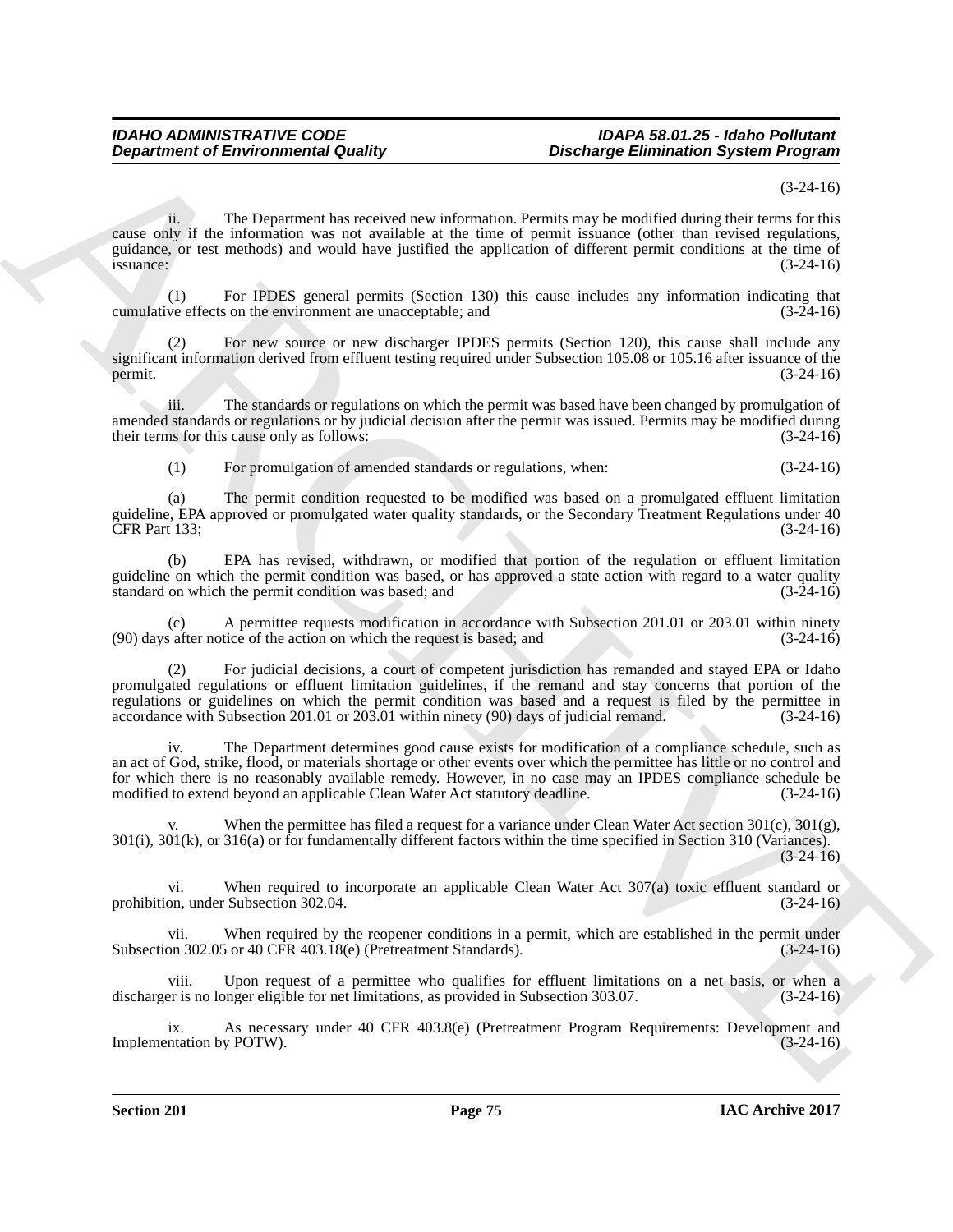# *IDAHO ADMINISTRATIVE CODE IDAPA 58.01.25 - Idaho Pollutant*

x. Upon failure of an approved state to notify, as required by the Clean Water Act section 402(b)(3), tate whose waters may be affected by a discharge from the approved state. (3-24-16) another state whose waters may be affected by a discharge from the approved state.

xi. When the level of discharge of any pollutant which is not limited in the permit exceeds the level which can be achieved by the technology-based treatment requirements appropriate to the permittee under 40 CFR 125.3(c). (3-24-16)  $125.3(c).$  (3-24-16)

xii. To establish a notification level as provided in Subsection 302.08. (3-24-16)

xiii. To modify a schedule of compliance to reflect the time lost during construction of an innovative or alternative facility, in the case of a POTW which has received a loan under IDAPA 58.01.12, "Rules for Administration of Water Pollution Control Loans." In no case shall the compliance schedule be modified to extend<br>beyond an applicable Clean Water Act statutory deadline. (3-24-16) beyond an applicable Clean Water Act statutory deadline.

xiv. For a small MS4, to include an effluent limitation requiring implementation of a minimum control measure or measures as specified in 40 CFR 122.34(b) when:

(1) The permit does not include such measure(s) based upon the determination that another entity was responsible for implementation of the requirement(s), and (3-24-16)

(2) The other entity fails to implement measure(s) that satisfy the requirement(s). (3-24-16)

xv. To correct technical mistakes, such as errors in calculation, or mistaken interpretations of law made in determining permit conditions.

**Department of Environmental Equipment** of the superpent distribution and photon interaction System Proposition and<br>
scaling the subset of the subset of the subset of the subset of the subset of the subset of the subset o xvi. When the discharger has installed the treatment technology considered by the permit writer in setting effluent limitations imposed under the Clean Water Act section  $402(a)(1)$  and has properly operated and maintained the facilities but nevertheless has been unable to achieve those effluent limitations. In this case, the limitations in the modified permit may reflect the level of pollutant control actually achieved (but shall not be less stringent than required by a subsequently promulgated effluent limitations guideline). (3-24-16) stringent than required by a subsequently promulgated effluent limitations guideline).

xvii. The incorporation of the terms of a CAFO's nutrient management plan into the terms and conditions of a general permit when a CAFO obtains coverage under a general permit in accordance with 40 CFR 122.23(h) and Section 130 (General Permits) is not a cause for modification pursuant to the requirements of this section. (3-24-16) section.  $(3-24-16)$ 

xviii. When required by a permit condition to incorporate a land application or sludge disposal plan for beneficial reuse of sewage sludge, to revise an existing land application or sludge disposal plan, or to add a land application or sludge disposal plan as required by IDAPA 58.01.16.650, "Wastewater Rules," and Section 380 (Sewage Sludge) of these rules.  $(3-24-16)$  $(Sewage Sludge)$  of these rules.

**d.** The following are causes to modify or, alternatively, revoke and reissue a permit: (3-24-16)

i. Cause exists for termination under Subsection 203.03, and the Department determines that tion or revocation and reissuance is appropriate; (3-24-16) modification or revocation and reissuance is appropriate;

ii. The Department has received notification, as required in the permit, of a proposed transfer of the permit; or  $(3-24-16)$ 

iii. A permit also may be modified to reflect a transfer after the effective date of an automatic transfer (Subsection 202.02) but will not be revoked and reissued after the effective date of the transfer except upon the request of the new permittee. (3-24-16)

**03. Minor Modifications of Permits**. Upon the consent of the permittee, the Department may modify a permit to make the corrections or allowances for changes in the permitted activity listed in this subsection without following the procedures of Sections 108 (Draft Permit and Fact Sheet), 109 (Public Notification and Comment), and Subsection 201.01. Any permit modification not processed as a minor modification under this subsection must be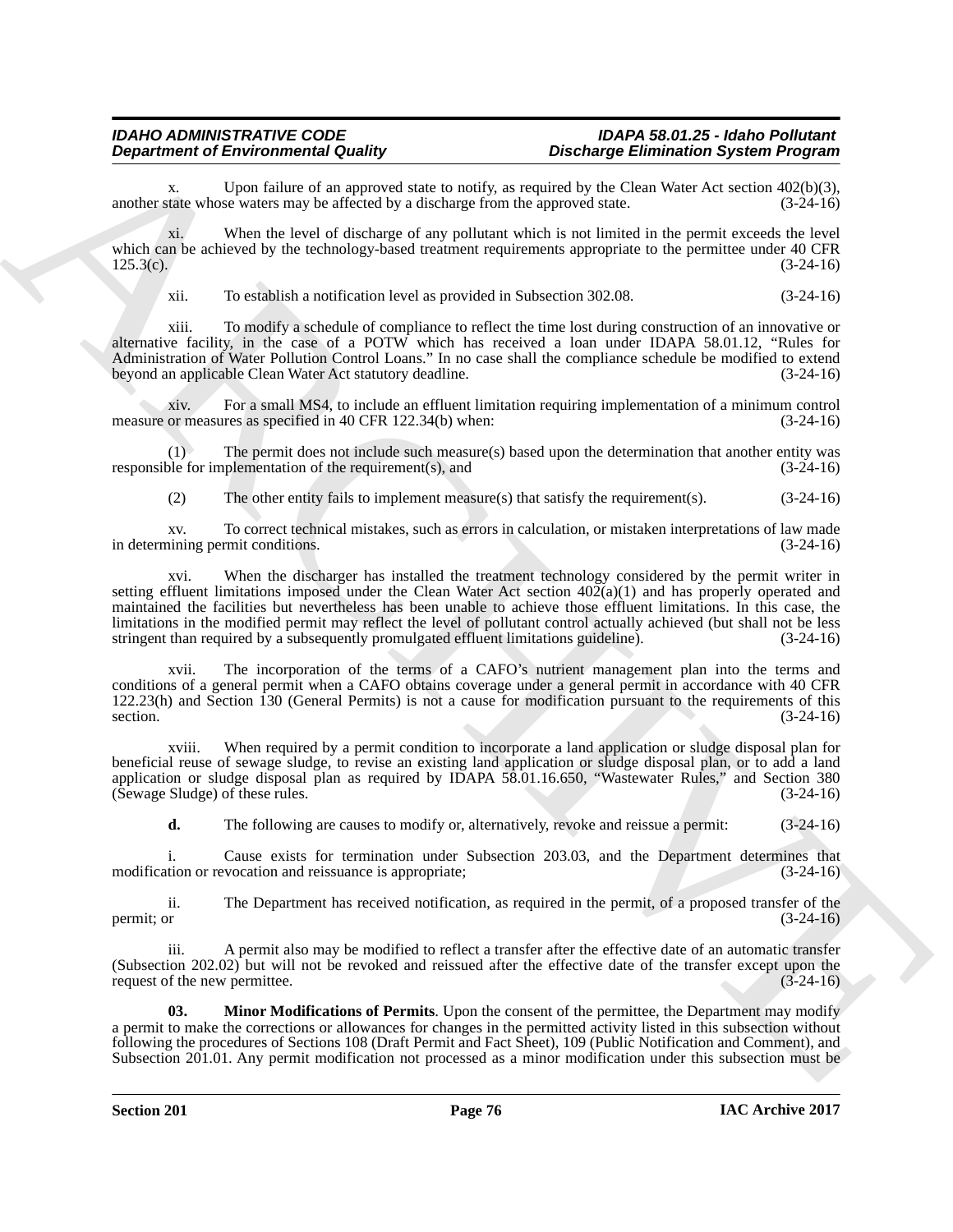made for cause and must meet the requirements of Section 108 (Draft Permit and Fact Sheet) and Section 109 (Public Notification and Comment). Minor modifications may: (3-24-16) Notification and Comment). Minor modifications may:

| <b>a.</b> | Correct typographical errors; | $(3-24-16)$ |
|-----------|-------------------------------|-------------|
|-----------|-------------------------------|-------------|

**b.** Require more frequent monitoring or reporting by the permittee;  $(3-24-16)$ 

**c.** Change an interim compliance date in a schedule of compliance, provided the new date is not more than one hundred twenty (120) days after the date specified in the existing permit and does not interfere with attainment of the final compliance date requirement; (3-24-16)

**Decline of Encompassion Control is a control in the control of the state of the state of the control of the state of the control of the state of the state of the state of the state of the state of the state of the state d.** Allow for a change in ownership or operational control of a facility where the Department determines that no other change in the permit is necessary, provided that a written agreement containing a specific date for transfer of permit responsibility, coverage, and liability between the current and new permittee has been submitted to the Department; (3-24-16)

**e.** Change the construction schedule for a discharger which is a new source. No such change shall affect a discharger's obligation to have all pollution control equipment installed and in operation prior to discharge under Section 120 (New Sources and New Discharges), and 40 CFR 122.29(d); (3-24-16)

**f.** Delete a point source outfall when the discharge from that outfall is terminated and does not result rege of pollutants from other outfalls except in accordance with permit limits; (3-24-16) in discharge of pollutants from other outfalls except in accordance with permit limits;

**g.** Incorporate conditions of a POTW pretreatment program that has been approved in accordance with the procedures in 40 CFR 403.11 or a modification that has been approved in accordance with the procedures in 40 CFR 403.18 as enforceable conditions of the POTW's permits: (3-24-16) 40 CFR 403.18 as enforceable conditions of the POTW's permits;

**h.** Incorporate changes to the terms of a CAFO's nutrient management plan that have been revised in the requirements of 40 CFR 122.42(e)(6); or accordance with the requirements of 40 CFR  $122.42(e)(6)$ ; or

**i.** Make a change in a permit provision that will result in neither allowing an actual or potential increase in the discharge of a pollutant or pollutants into the environment nor result in a reduction in monitoring of a permit's compliance with applicable statutes and regulations. (3-24-16) permit's compliance with applicable statutes and regulations.

# **202. TRANSFER OF IPDES PERMITS.**

**01. Transfers by Modification**. Except as provided in Subsection 202.02, a permit may be transferred by the permittee to a new owner or operator only if the permit has been modified or revoked and reissued under Subsection 201.02.d., or a minor modification made under Subsection 201.03, to identify the new permittee and incorporate such other requirements as may be necessary under the Clean Water Act. (3-24-16) incorporate such other requirements as may be necessary under the Clean Water Act.

**02. Automatic Transfers**. As an alternative to transfers by modification, any IPDES permit may be automatically transferred to a new permittee if: (3-24-16)

**a.** The current permittee notifies the Department at least thirty (30) days in advance of the proposed transfer date: (3-24-16) transfer date; (3-24-16)

**b.** The notice includes a written agreement between the existing and new permittees containing a specific date for transfer of permit responsibility, coverage, and liability between the current and new permittee; and  $(3-24-16)$ 

**c.** The Department does not notify the existing permittee and the proposed new permittee of its intent to modify or revoke and reissue the permit. A modification under this subsection may also be a minor modification under Subsection 201.03. If this notice is not received, the transfer is effective on the date specified in the agreement.  $(3-24-16)$ 

# **203. TERMINATION OF IPDES PERMITS.**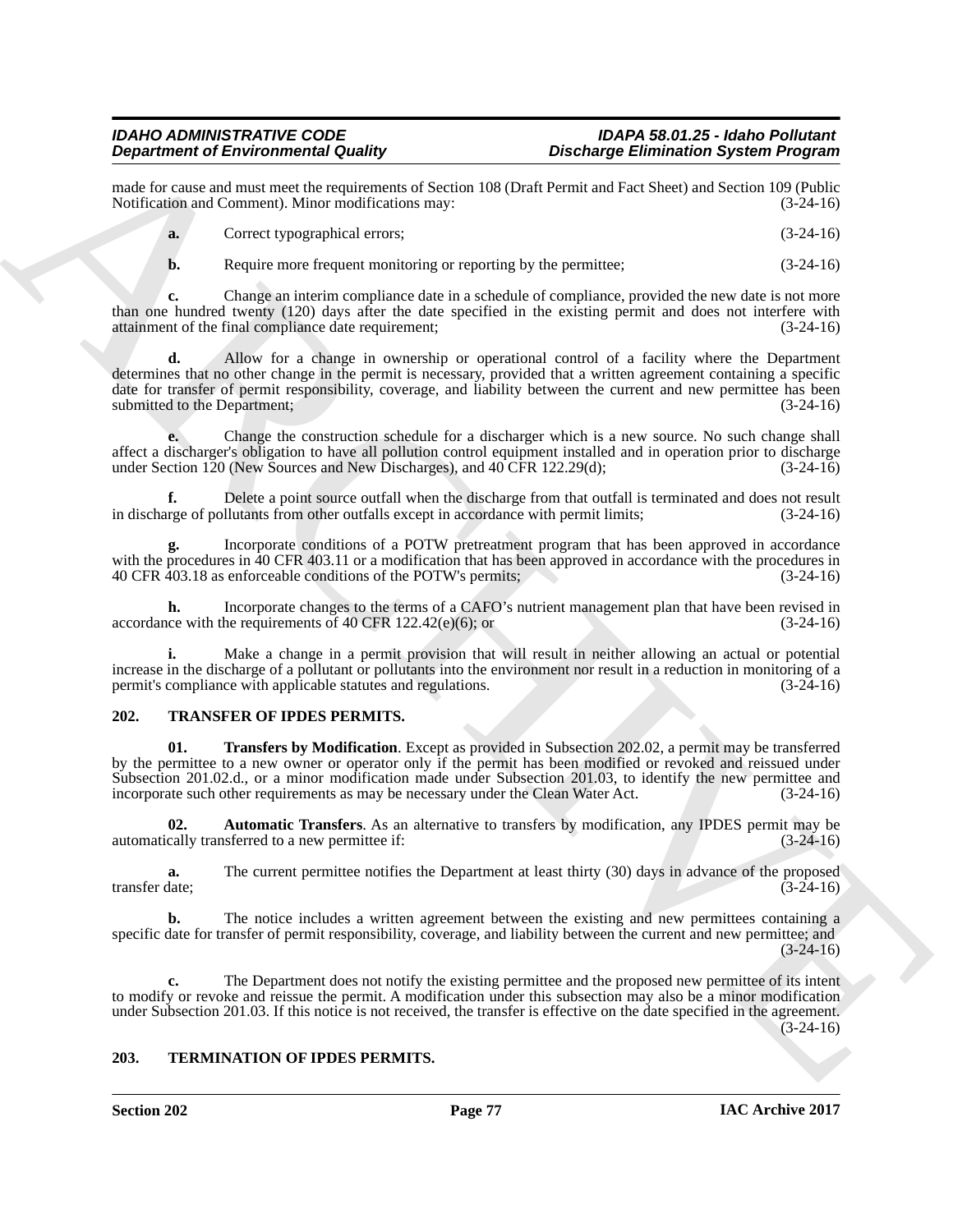**01. Request to Terminate or Termination Initiated by the Department**. Permits may be terminated either at the request of any interested person (including the permittee) or upon the Department's own initiative. However, permits may only be terminated for the reasons specified in Subsection 203.03 or 203.04. All requests for termination shall be in writing and shall contain facts or reasons supporting the request. (3-24-16)

**Department of Environmental Guality<br>
Oktober Schemes Continues and The Theoretical Schemes Schemes Schemes Schemes Continues and the state of the state of the state of the state of the state of the state of the state of 02. Tentative Permit Termination**. Except as provided in Subsection 203.04, if the Department tentatively decides to terminate a permit under Subsection 203.03, the Department shall issue a notice of intent to terminate. A notice of intent to terminate shall be available for public comment, and the Department shall give notice of an opportunity for public meetings, as specified in Section 109 (Public Notification and Comment). (3-24-16)

**03.** Cause to Terminate Permits. The following are causes for terminating a permit during its term, or ng a permit renewal application: for denying a permit renewal application:

**a.** Noncompliance by the permittee with any condition of the permit; (3-24-16)

**b.** The permittee's failure in the application or during the permit issuance process to disclose fully all facts, or the permittee's misrepresentation of any relevant facts at any time; (3-24-16) relevant facts, or the permittee's misrepresentation of any relevant facts at any time;

A determination that the permitted activity endangers human health or the environment and can to acceptable levels by permit modification or termination; or  $(3-24-16)$ only be regulated to acceptable levels by permit modification or termination; or

**d.** A change in any condition that requires either a temporary or permanent reduction or elimination of any discharge or sludge use or disposal practice controlled by the permit (for example, plant closure or termination of discharge by connection to a POTW). (3-24-16)

**04. Expedited Termination Process for Terminated or Eliminated Discharge**. If the entire discharge is permanently terminated by elimination of the flow or by connection to a POTW (but not by land application or disposal into a well), the Department may terminate the permit by notice to the permittee. (3-24-16)

**a.** Termination by notice shall be effective thirty (30) days after notice is sent (expedited permit on), unless the permittee objects within that time.  $(3-24-16)$ termination), unless the permittee objects within that time.

**b.** If the permittee objects during that period, the Department shall follow procedures for termination ction 203.02. (3-24-16) in Subsection 203.02.

**c.** Expedited permit termination procedures are not available to permittees that are subject to pending state and/or federal enforcement actions including citizen suits brought under federal law. If requesting expedited permit termination procedures, a permittee must certify that it is not subject to any pending state or federal enforcement actions including citizen suits brought under federal law. (3-24-16) enforcement actions including citizen suits brought under federal law.

# **204. APPEALS PROCESS.**

**01. Petition for Review of a Permit Decision**. Appeal of a final IPDES permit decision, issued under Section 107 (Decision Process), to the Hearing Authority is commenced by filing a Petition for Review with the Department's Hearing Coordinator within the time prescribed in Subsection 204.01.b. The "Hearing Authority" shall be a Hearing Officer appointed by the Director from a pool of Hearing Officers approved by the Board. (3-24-16)

**a.** Any person who is aggrieved by the final permit decision may file a Petition for Review as provided in this section. A person aggrieved is limited to the permit holder or applicant, and any person or entity who filed comments or who participated in the public meeting on the draft permit. (3-24-16) filed comments or who participated in the public meeting on the draft permit.

**b.** A Petition for Review must be filed with the Department's Hearing Coordinator within twentyeight (28) days after the Department serves notice of the final permit decision under Section 107 (Decision Process). A petition is filed when it is received by the Department's Hearing Coordinator at the address specified in Subsection 204.13. 204.13. (3-24-16)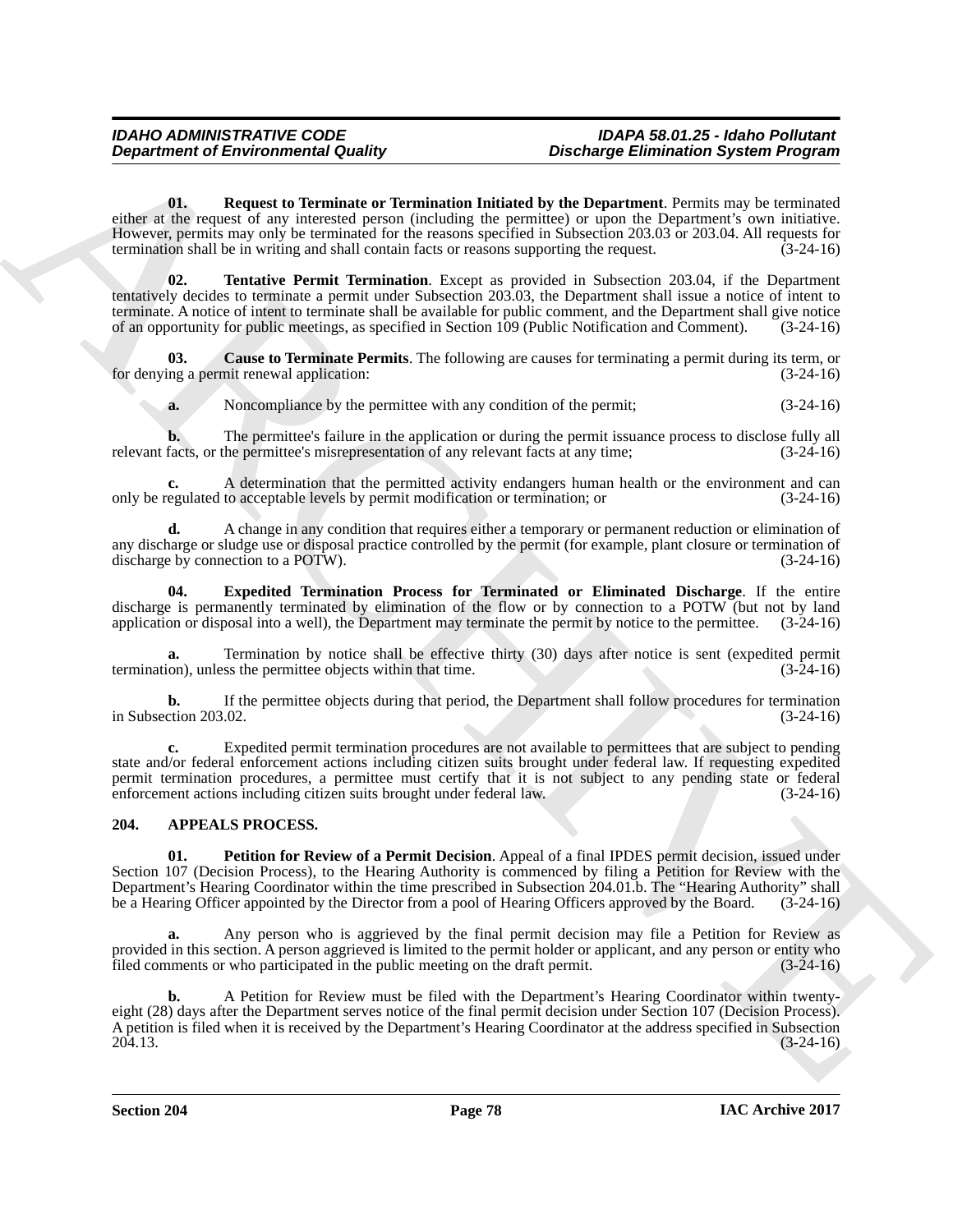# *IDAHO ADMINISTRATIVE CODE IDAPA 58.01.25 - Idaho Pollutant*

# *Discharge Elimination System Program*

**c.** In addition to meeting the requirements in Subsection 204.06, a Petition for Review must: (3-24-16)

i. Be confined to the issues raised during the public comment process or to changes made to the permit by the Department after the close of the public comment period; (3-24-16)

ii. Identify the permit condition or other specific aspect of the permit decision that is being challenged; (3-24-16) challenged;  $(3-24-16)$ 

iii. Set forth the legal and factual basis for the petitioner's contentions; (3-24-16)

iv. Set forth the relief sought; and (3-24-16)

v. Set forth the basis for asserting that the petitioner is an aggrieved person. (3-24-16)

**02. Public Notice of the Petition for Review**. Within fourteen (14) days of the date a Petition for has been filed, the Hearing Authority must give reasonable notice to the public of the petition. (3-24-16) Review has been filed, the Hearing Authority must give reasonable notice to the public of the petition.

**03. Administrative Record Filed By the Department**. The Department shall file a certified copy of the administrative record, as identified in Section 600 (Administrative Records and Data Management), with an index<br>within twenty-eight (28) days of the date the Petition for Review was filed. (3-24-16) within twenty-eight  $(28)$  days of the date the Petition for Review was filed.

**04. Participation by the Permit Applicant or Permit Holder**. A permit applicant or permit holder who did not file a petition but who wishes to participate in the appeal process must file a notice of appearance within twenty-eight (28) days of the date the Petition for Review was filed. (3-24-16)

**05.** Petition to Intervene. Any person who has a direct and substantial interest in the outcome of the for Review may file a Petition to Intervene. Petition for Review may file a Petition to Intervene.

**a.** The Petition to Intervene must set forth the interest of the intervener, and why intervention would ly broaden the issues and cause delay or prejudice to the parties. (3-24-16) not unduly broaden the issues and cause delay or prejudice to the parties.

**b.** Petitions to Intervene must be filed within fourteen (14) days of the notice of filing of the Petition for Review.  $(3-24-16)$ for Review.  $(3-24-16)$ 

**c.** Any party opposing a Petition to Intervene must file objections within seven (7) days after service of the Petition to Intervene and serve the objection upon all parties of record and upon the person petitioning to intervene.  $(3-24-16)$ 

**d.** If a Petition to Intervene shows direct and substantial interest in the outcome of the Petition for Review, does not unduly broaden the issues, and will not cause delay or prejudice to the parties, the Hearing Authority shall grant intervention. (3-24-16) Authority shall grant intervention.

**06.** Content and Form Requirements for Petitions and Briefs. All petitions and briefs filed under on must: (3-24-16) this section must:

**a.** Identify, in the caption, the permit applicant or holder, the permitted facility, and the permit number. The caption should also include the case number, if available at the time of filing, and the title of the document, and  $(3-24-16)$ 

**Department of Environmental Country.**<br>
Consider the result of the result of the result of the result of the result of the result of the result of the result of the result of the result of the result of the result of the **b.** Specify on the upper left corner of the first page, the name, address, telephone number, e-mail address and facsimile number, if any, of the person filing the document. If the person filing the document is a representative of a party as provided in Subsection 204.11, the document must identify the name of the person or entity represented. No more than two (2) representatives for service of documents may be listed. (3-24-16) entity represented. No more than two (2) representatives for service of documents may be listed.

**07. Augmenting the Administrative Record**. Consideration of the Petition for Review by the Hearing Authority is limited to the certified administrative record unless, upon the request of a party, the Hearing Authority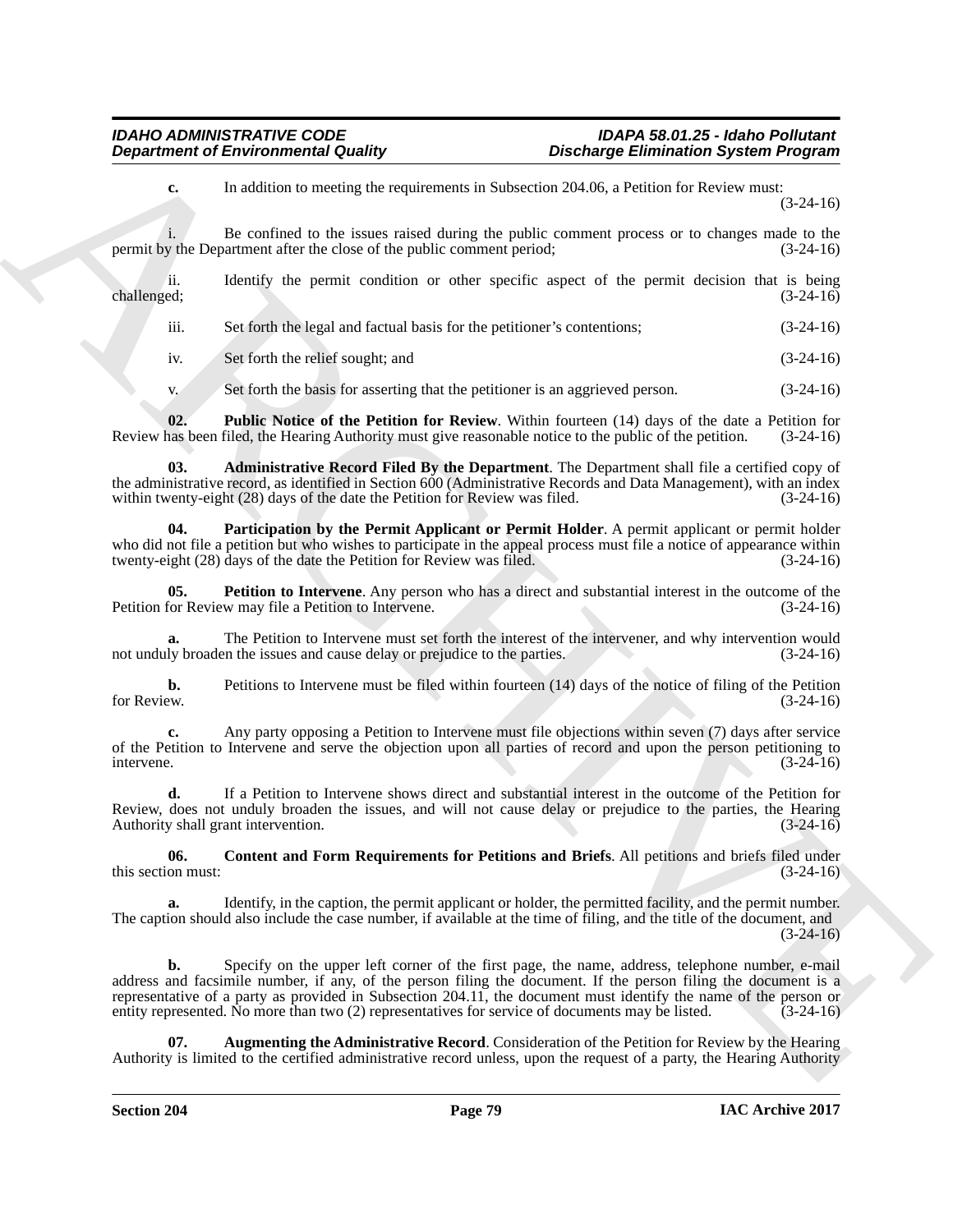**Dependent of Environmental Configuration** and contained Environmental Configuration System Properties<br>
Archives the control of the system of the control of the control of the system of the control of the system of the sy allows the record to be augmented. A request to augment the record must be filed within fourteen (14) days of the filing of the certified administrative record, unless intervention is granted, in which case the request to augment must be filed within fourteen (14) days of the date the order granting intervention is issued. The Hearing Authority may allow the record to be augmented if the requesting party shows that the additional information is material, is relevant to the issues raised in the appeal and that: (3-24-16)

**a.** There were good reasons for failure to present the information during the permitting proceeding; or  $(3-24-16)$ 

**b.** There were alleged irregularities in the permitting proceeding and the party wishes to introduce evidence of the alleged irregularities. (3-24-16)

**08.** Brief of the Petitioner. Once all requests to augment the record and motions to intervene have been determined, the Hearing Authority shall issue an order notifying the parties that the administrative record has been settled and of the date by which the petitioner must file petitioner's brief in support of the Petition for Review. In addition to meeting the requirements of Subsection 204.06, the brief must include: (3-24-16) (3-24-16)

**a.** The legal arguments and citations to legal authority that support the allegations in the Petition for Review; and  $(3-24-16)$ 

**b.** The factual support for the allegations in the Petition for Review, including citations to the rative record. (3-24-16) administrative record.

**c.** A statement regarding whether the party desires an opportunity for oral argument. (3-24-16)

**09. Response Briefs**. Unless an alternative date is set by the Hearing Authority, the Department and all other parties must file response briefs within twenty-eight (28) days of the service of the petitioner's brief. In addition to meeting the requirements of Subsection 204.06, the response briefs must include:

**a.** A response to the arguments and assertions in the petitioner's brief (either in support or opposed);  $(3-24-16)$ 

**b.** A citation to all legal authorities and facts in the administrative record relied upon; and (3-24-16)

**c.** A statement regarding whether the party desires an opportunity for oral argument. (3-24-16)

**10. Reply Briefs by the Petitioner**. Unless an alternative date is set by the Hearing Authority, the petitioner may file a reply brief within fourteen (14) days after service of response briefs. A petitioner may not raise new issues or arguments in the reply. (3-24-16)

**11. Representation of Parties**. Unless otherwise authorized or required by law, appearances and representation of parties or other persons shall be as follows: (3-24-16)

**a.** A natural person may represent himself or herself or be represented by an attorney or, if the person lacks full legal capacity to act for himself or herself, then by a legal guardian or guardian ad litem or representative of an estate; (3-24-16) an estate;  $(3-24-16)$ 

**b.** A general partnership may be represented by a partner or an attorney;  $(3-24-16)$ 

**c.** A corporation, or any other business entity other than a general partnership, must be represented by ey; an attorney;  $(3-24-16)$ 

**d.** A municipal corporation, local government agency, unincorporated association or nonprofit tion must be represented by an attorney; or  $(3-24-16)$ organization must be represented by an attorney; or (3-24-16)

**e.** A state, federal or tribal governmental entity or agency must be represented by an attorney.

 $(3-24-16)$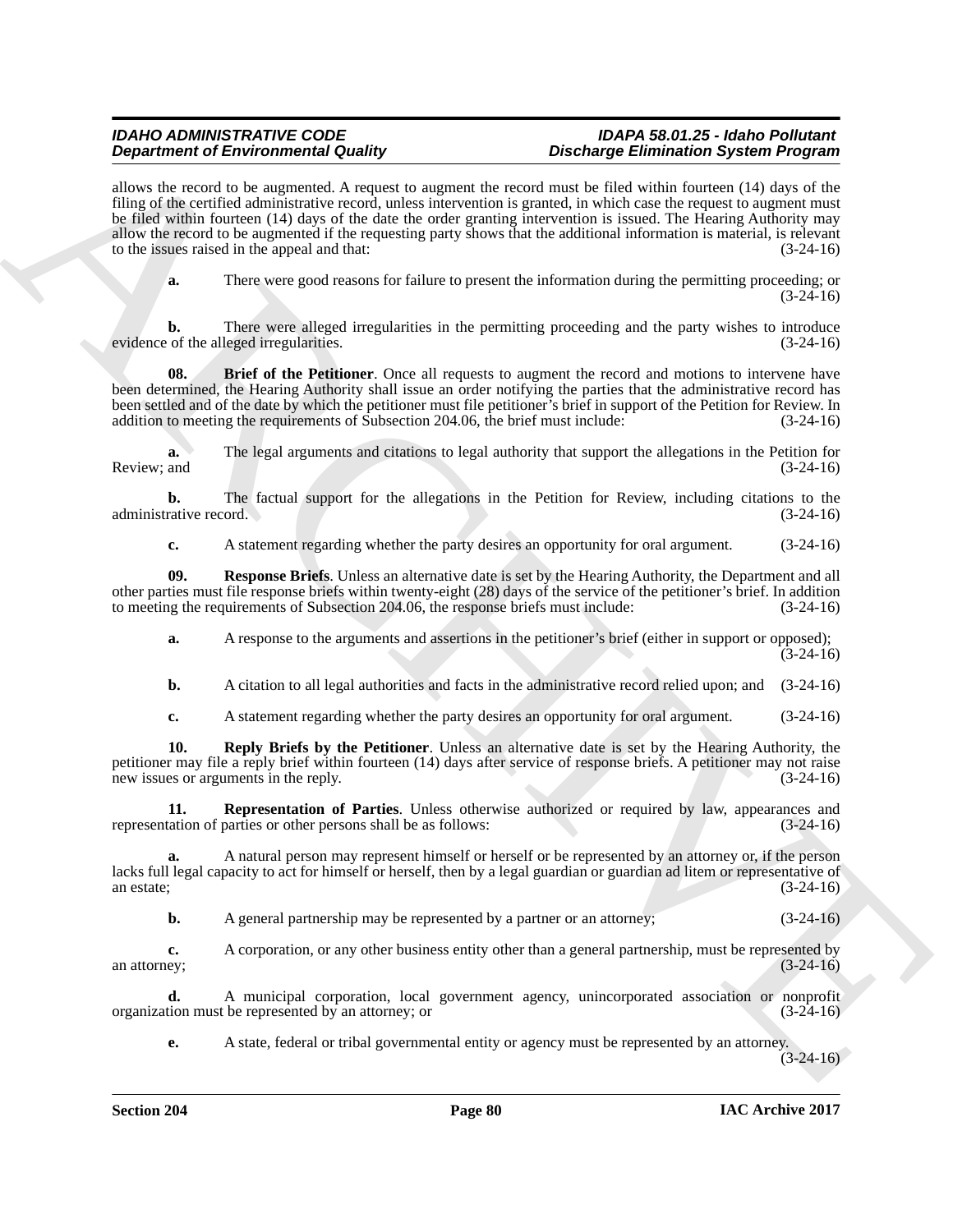**12. Substitution and Withdrawal of Representatives**. A party's representative may be changed and a new representative may be substituted by notice to all parties so long as the proceedings are not unreasonably delayed. Representatives who wish to withdraw from a proceeding must immediately file a motion to withdraw representation and serve that motion on the party represented and all other parties. (3-24-16)

### **13. Filing and Service Requirements**. (3-24-16)

**Department of Environmental Guality<br>
Like Sharehold in the United State of the Chinese Controlling Chindren Controlling (** $\lambda$ **) and the controlling and the state of the controlling and the state of the controlling and the a.** All documents concerning actions governed by these rules must be filed with the Hearing Coordinator at the following address: Hearing Coordinator, Department of Environmental Quality, 1410 N. Hilton, Boise, ID 83706-1255. Documents may also be filed by FAX at FAX No. (208) 373-0481 or may be filed electronically. The originating party is responsible for retaining proof of filing by FAX. The documents are deemed to be filed on the date received by the Hearing Coordinator. Upon receipt of the filed document, the Hearing Coordinator will provide a conformed copy to the originating party. (3-24-16)

**b.** All documents subsequent to the petition must be served on all parties or representatives, unless e directed by the Hearing Authority. (3-24-16) otherwise directed by the Hearing Authority.

**c.** Service of documents on the named representative is valid service upon the party for all purposes in eding.  $(3-24-16)$ the proceeding.

**14. Proof of Service**. Every document meeting the requirements for service must be attached to or accompanied by proof of service containing the following certificate:

> I hereby certify that on this (insert date), a true and correct copy of the foregoing (insert name of document) was served on the following as indicated below:

> (insert names and addresses of parties and method of delivery (first class U.S. mail, facsimile, hand-delivery, or overnight express))

(Signature)

(3-24-16)

**15. Motions**. A request for an interlocutory or procedural order or other relief must be made by written motion unless these rules prescribe another form. (3-24-16)

**a.** A motion must state with particularity the grounds for the motion, the relief sought, and the legal argument necessary to support the motion. In advance of filing a motion, parties must attempt to ascertain whether the other parties concur or object to the motion and must indicate in the motion the attempt made and the response  $obtained.$   $(3-24-16)$ 

**b.** Any party may file a response to a motion. Responses must state with particularity the grounds for opposition and the legal argument necessary to support the motion. The response must be filed within fifteen (15) days after service of the motion unless the Hearing Authority shortens or extends the time for response. (3-24-16)

**c.** Any reply to a response must be filed within ten (10) days after service of the response. A reply must not introduce any new issues or arguments and may respond only to matters presented in the response.

 $(3-24-16)$ 

**d.** The Hearing Authority may act on a motion for a procedural order at any time without awaiting a response.  $(3-24-16)$ response.  $(3-24-16)$ 

Parties must file motions for extensions of time sufficiently in advance of the due date to allow other parties to have a reasonable opportunity to respond to the request for more time and to provide the Hearing Authority with a reasonable opportunity to issue an order prior to the due date.  $(3-24-16)$ Authority with a reasonable opportunity to issue an order prior to the due date.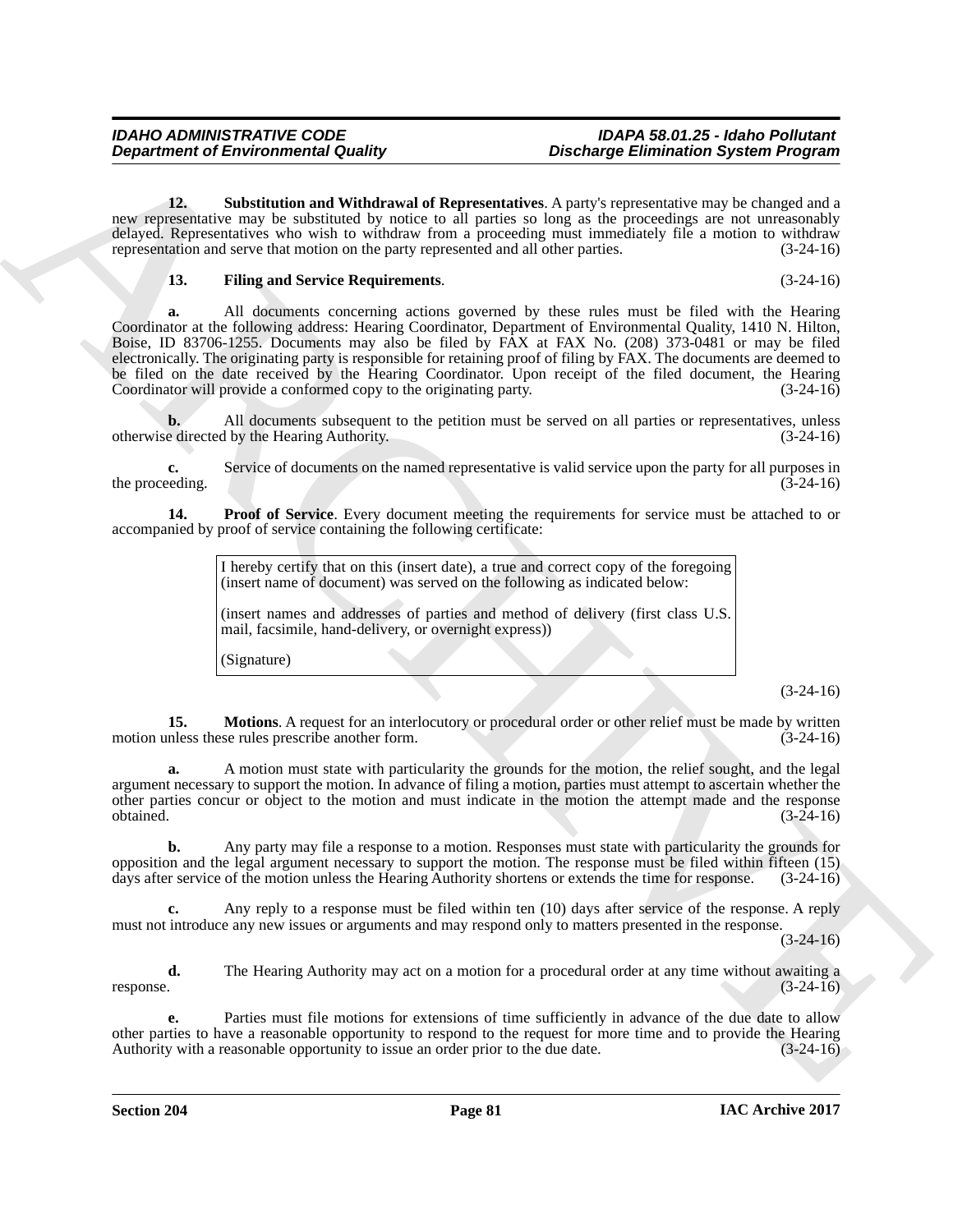**16.** Oral Argument. The Hearing Authority may hold oral argument on its own initiative or at its n in response to a request by one or more of the parties.  $(3-24-16)$ discretion in response to a request by one or more of the parties.

**Department of Entry the matrix (a)** Detail on the Department of Entry Christian System Propries of the system of the system of the system of the system of the system of the system of the system of the system of the syste **17. Withdrawal of Permit or Portions of Permit by the Department**. The Department may, at any time, upon notification to the Hearing Authority and all parties, withdraw the permit or specified portions of the permit and prepare a new draft permit under Section 108 (Draft Permit and Fact Sheet) addressing the portions so withdrawn. The new draft permit must proceed through the same process of public comment and opportunity for a public meeting as would apply to any other draft permit. If applicable, any portions of the permit that are not withdrawn continue to apply, unless stayed under Sections 205 (Contested Permit Conditions) and 206 (Stays of Contested Permit Conditions). The appeal shall continue with respect to those portions of the permit that are contested in the appeal that the Department does not withdraw. (3-24-16) contested in the appeal that the Department does not withdraw.

**18. Request to Dismiss Petition**. The petitioner, by motion, may request to have the Hearing Authority to appeal. The motion must briefly state the reason for its request. dismiss its appeal. The motion must briefly state the reason for its request.

**19. Burden of Proof**. The petitioner has the burden of proving the allegations in the Petition for Factual allegations must be proven by a preponderance of the evidence. (3-24-16) Review. Factual allegations must be proven by a preponderance of the evidence.

**20. Appointment of Hearing Officers**. The Hearing Authority shall be a Hearing Officer appointed by the Director from a pool of Hearing Officers approved by the Board. Hearing Officers should be persons with technical expertise or experience in the issues involved in IPDES appeals. Notice of appointment of a Hearing Officer shall be served on all parties. No Hearing Officer shall be appointed that has a conflict of interest as defined in 40<br>CFR 123.25(c). (3-24-16) CFR 123.25(c).

**21.** Scope of Authority of the Hearing Authority. The Hearing Authority shall have the following authority:  $(3-24-16)$ authority:  $(3-24-16)$ 

**a.** The authority to set schedules and take such other actions to ensure an efficient and orderly tion of the issues raised in the Petition for Review; (3-24-16) adjudication of the issues raised in the Petition for Review;

**b.** The authority to hear and decide motions; and (3-24-16)

**c.** The authority to issue an order that decides the issues raised in the appeal and includes findings of conclusions of law. The required contents of an order are set forth in Subsection 204.24. (3-24-16) fact and conclusions of law. The required contents of an order are set forth in Subsection 204.24.

**22. Ex Parte Communications**. The Hearing Authority shall not communicate, directly or indirectly, regarding any substantive issue in the permit appeal with any party, except upon notice and opportunity for all parties to participate in the communication. The Hearing Authority may communicate ex parte with a party concerning procedural matters (e.g., scheduling). When the Hearing Authority becomes aware of a written ex parte communication regarding any substantive issue from a party or representative of a party during an appeal, the Hearing Authority shall place a copy of the communication in the file for the case and order the party providing the written communication to serve a copy of the written communication upon all parties of record. Written communications from a party showing service upon all other parties are not ex parte communications. (3-24-16)

**23. Alternative Dispute Resolution**. Parties to the permit appeal may agree to use a means of ve dispute resolution. (3-24-16) alternative dispute resolution.

### **24. Final Orders**. (3-24-16)

**a.** Final orders are issued by the Hearing Authority upon review of the petitions, briefs and the rative record on appeal.  $(3-24-16)$ administrative record on appeal.

| b. | Every final order shall contain the following:   | $(3-24-16)$ |
|----|--------------------------------------------------|-------------|
|    | A reasoned statement in support of the decision; | $(3-24-16)$ |

ii. Findings of fact, with reference to the portions of the administrative record that support the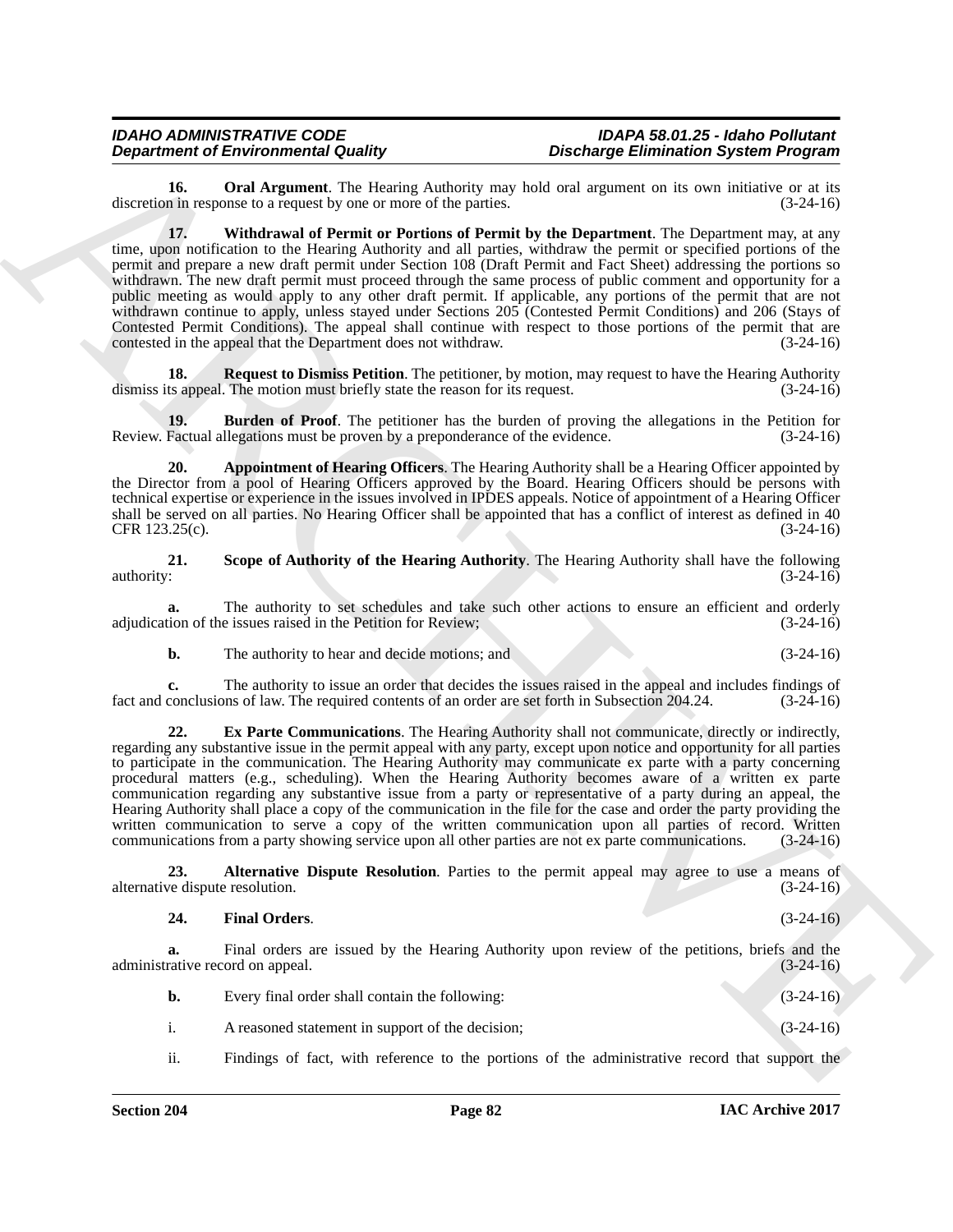### *IDAHO ADMINISTRATIVE CODE IDAPA 58.01.25 - Idaho Pollutant Department of Environmental Quality Discharge Elimination System Program*

|                            | <b>Department of Environmental Quality</b>                                                                                                                                                                                                                                                                                                                                                                                                                                    | <b>Discharge Elimination System Program</b> |  |
|----------------------------|-------------------------------------------------------------------------------------------------------------------------------------------------------------------------------------------------------------------------------------------------------------------------------------------------------------------------------------------------------------------------------------------------------------------------------------------------------------------------------|---------------------------------------------|--|
|                            | findings. The findings of fact must be based exclusively on the administrative record, or if augmented during the<br>appeal, the augmented record;                                                                                                                                                                                                                                                                                                                            | $(3-24-16)$                                 |  |
| iii.                       | Conclusions of law with respect to legal issues raised in the appeal;                                                                                                                                                                                                                                                                                                                                                                                                         | $(3-24-16)$                                 |  |
| iv.                        | The final order shall either affirm the permitting decision, or vacate and remand the decision to the<br>Department with instructions; and                                                                                                                                                                                                                                                                                                                                    | $(3-24-16)$                                 |  |
| V.                         | A statement of the right to judicial review as set forth in Section 204.26.                                                                                                                                                                                                                                                                                                                                                                                                   | $(3-24-16)$                                 |  |
| c.                         | Motions for reconsideration of any final order shall not be considered.                                                                                                                                                                                                                                                                                                                                                                                                       | $(3-24-16)$                                 |  |
| 25.                        | Final Agency Action for Purposes of Judicial Review.                                                                                                                                                                                                                                                                                                                                                                                                                          | $(3-24-16)$                                 |  |
| a.<br>permitting decision. | Filing a Petition for Review is a prerequisite to seeking judicial review of the Department's                                                                                                                                                                                                                                                                                                                                                                                 | $(3-24-16)$                                 |  |
| b.                         | For purposes of judicial review under Sections 39-107 and 67-5270, Idaho Code, final agency<br>action or determination regarding an appeal of a permit occurs when a final order that affirms the Department's<br>permitting decision is issued.                                                                                                                                                                                                                              | $(3-24-16)$                                 |  |
|                            | An order that vacates and remands the decision to the Department with instructions is not a final<br>agency action for purposes of judicial review.                                                                                                                                                                                                                                                                                                                           | $(3-24-16)$                                 |  |
| 26.                        | <b>Petition for Judicial Review.</b>                                                                                                                                                                                                                                                                                                                                                                                                                                          | $(3-24-16)$                                 |  |
| a.                         | Any person aggrieved by a final agency action or determination by the Department as defined in<br>Subsection 204.25 has a right to judicial review by filing a petition for judicial review.                                                                                                                                                                                                                                                                                  | $(3-24-16)$                                 |  |
| b.<br>which:               | The petition for judicial review must be filed with the Hearing Coordinator as set out in Subsection<br>204.13 and with the district court and served on all parties. The petition for judicial review shall also be served upon<br>the Hearing Authority, the Director of the Department, and upon the Attorney General of the State of Idaho. Pursuant<br>to Section 67-5272, Idaho Code, petitions for judicial review may be filed in the District Court of the county in | $(3-24-16)$                                 |  |
| $\mathbf{i}$ .             | The hearing was held;                                                                                                                                                                                                                                                                                                                                                                                                                                                         | $(3-24-16)$                                 |  |
| ii.                        | The final agency action was taken;                                                                                                                                                                                                                                                                                                                                                                                                                                            | $(3-24-16)$                                 |  |
| iii.                       | The party seeking review of the agency action resides; or                                                                                                                                                                                                                                                                                                                                                                                                                     | $(3-24-16)$                                 |  |
| iv.                        | The real property or personal property that was the subject of the agency action is located.                                                                                                                                                                                                                                                                                                                                                                                  | $(3-24-16)$                                 |  |
| c.                         | Pursuant to Section 67-5273, Idaho Code, a petition for judicial review of a final agency action<br>must be filed within twenty-eight (28) days of the service date of a final order issued by the Hearing Authority.                                                                                                                                                                                                                                                         | $(3-24-16)$                                 |  |
| 27.                        | <b>IPDES General Permits.</b>                                                                                                                                                                                                                                                                                                                                                                                                                                                 | $(3-24-16)$                                 |  |
| a.<br>following:           | Persons affected by an IPDES general permit may not file a petition under this section or otherwise<br>challenge the conditions of a general permit in further Department proceedings. Instead, they may do either of the                                                                                                                                                                                                                                                     | $(3-24-16)$                                 |  |
| $\mathbf{i}$ .             | Challenge the conditions in a general permit by filing an action in court; or                                                                                                                                                                                                                                                                                                                                                                                                 | $(3-24-16)$                                 |  |
| ii.                        | Apply for an individual IPDES permit under Section 105 (Application for an Individual IPDES                                                                                                                                                                                                                                                                                                                                                                                   |                                             |  |
|                            |                                                                                                                                                                                                                                                                                                                                                                                                                                                                               |                                             |  |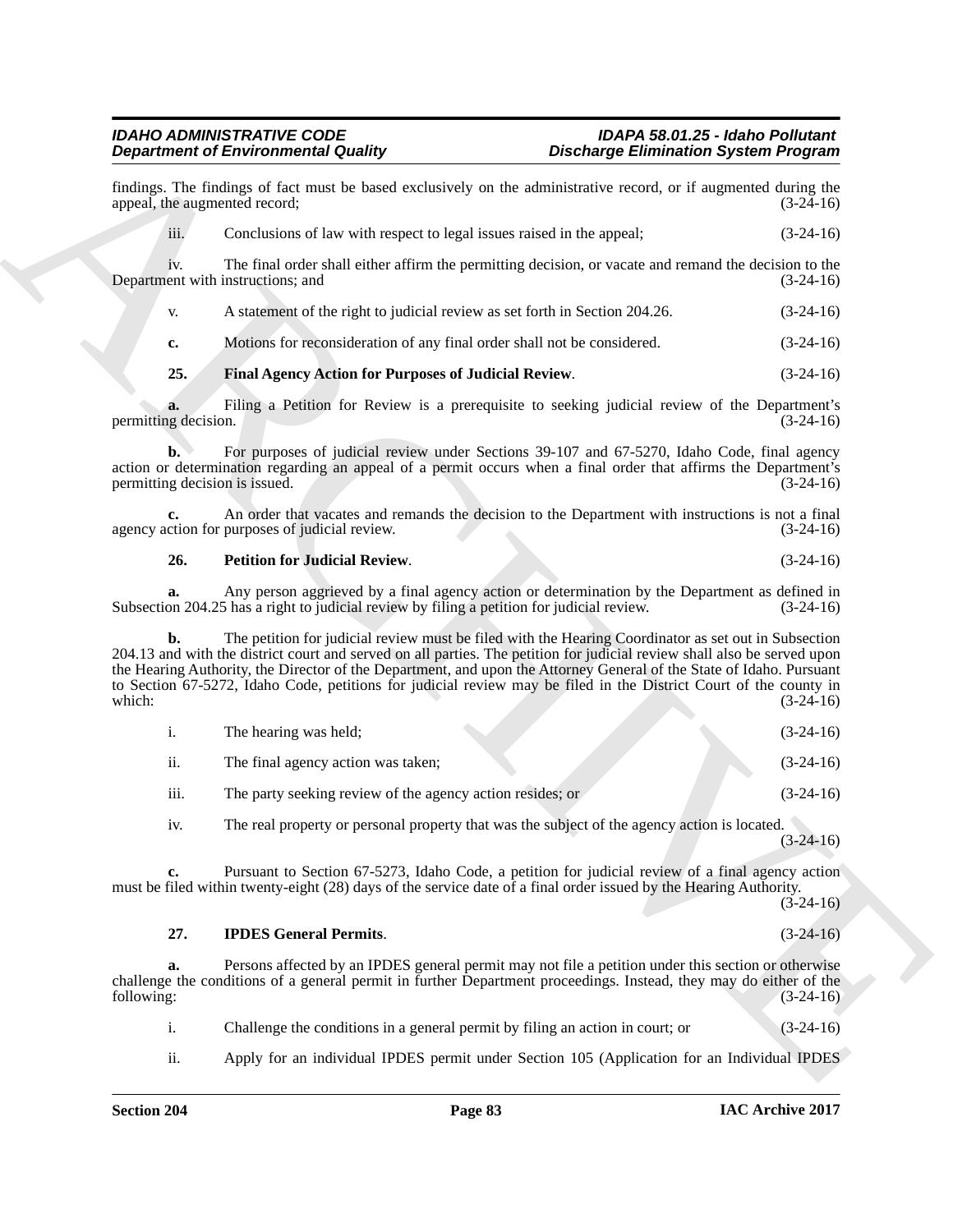Permit), as authorized in Section 130 (General Permits), and may then petition the Hearing Authority to review the individual permit as provided by in these rules.

**b.** As provided in Subsection 130.05.c., any interested person may also petition the Department to require an individual IPDES permit for any discharger eligible for authorization to discharge under an IPDES general<br>(3-24-16) permit.  $(3-24-16)$ 

**c.** The Department's decision to terminate, revoke or deny coverage under a general permit and to require application for an individual permit may be appealed pursuant to the provisions of Section 204 (Appeals Process).  $(3-24-16)$ 

## **28. Appeals of Variances**. (3-24-16)

**a.** When the Department issues a permit on which EPA has made a variance decision, separate appeals of the Department permit and of the EPA variance decision are possible. If the owner or operator is challenging the same issues in both proceedings, the EPA Region 10 Administrator will decide, in consultation with the Department, which case will be heard first. (3-24-16) which case will be heard first.

**b.** Variance decisions made by EPA may be appealed under the provisions of 40 CFR 124.19. (3-24-16)

**c.** Stays for variances other than Clean Water Act section  $301(g)$  variances are governed by Section tested Permit Conditions) and 206 (Stays of Contested Permit Conditions). (3-24-16) 205 (Contested Permit Conditions) and 206 (Stays of Contested Permit Conditions).

## **205. CONTESTED PERMIT CONDITIONS.**

**Dependent of Education Countries (1996)**<br>
Space of the space of the space of the space of the space of the space of the space of the space of the space of the space of the space of the space of the space of the space of **01. Force and Effect of Conditions**. As provided in Subsection 206.01, if an appeal of a permit decision is filed under Section 204 (Appeals Process), the force and effect of the contested conditions of the permit shall be stayed until final Department action. The Department must notify the discharger and all interested parties of the uncontested conditions of the permit that are enforceable obligations of the discharger in accordance with Subsection 206.01.c. (3-24-16) Subsection 206.01.c.

**02. Control Technologies**. When effluent limitations are contested, but the underlying control technology is not, the notice must identify the installation of the technology in accordance with the permit compliance schedules as an uncontested, enforceable obligation of the permit. (3-24-16) compliance schedules as an uncontested, enforceable obligation of the permit.

**03. Combination of Technologies**. When a combination of technologies is contested, but a portion of the combination is not contested, that portion must be identified as uncontested if compatible with the combination of technologies proposed by the requester. (3-24-16)

**04. Inseverable Conditions**. Uncontested conditions, if inseverable from a contested condition, must be considered contested. (3-24-16)

**05. Enforceable Dates**. Uncontested conditions shall become enforceable thirty (30) days after the otice under Subsection 205.01. (3-24-16) date of notice under Subsection 205.01.

**06. Uncontested Conditions**. Uncontested conditions shall include: (3-24-16)

**a.** Preliminary design and engineering studies or other requirements necessary to achieve the final onditions which do not entail substantial expenditures; and (3-24-16) permit conditions which do not entail substantial expenditures; and

**b.** Permit conditions which will have to be met regardless of the outcome of the appeal under Section 204 (Appeals Procedure). (3-24-16)

# **206. STAYS OF CONTESTED PERMIT CONDITIONS.**

**01. Stays**. (3-24-16)

**Section 205 Page 84**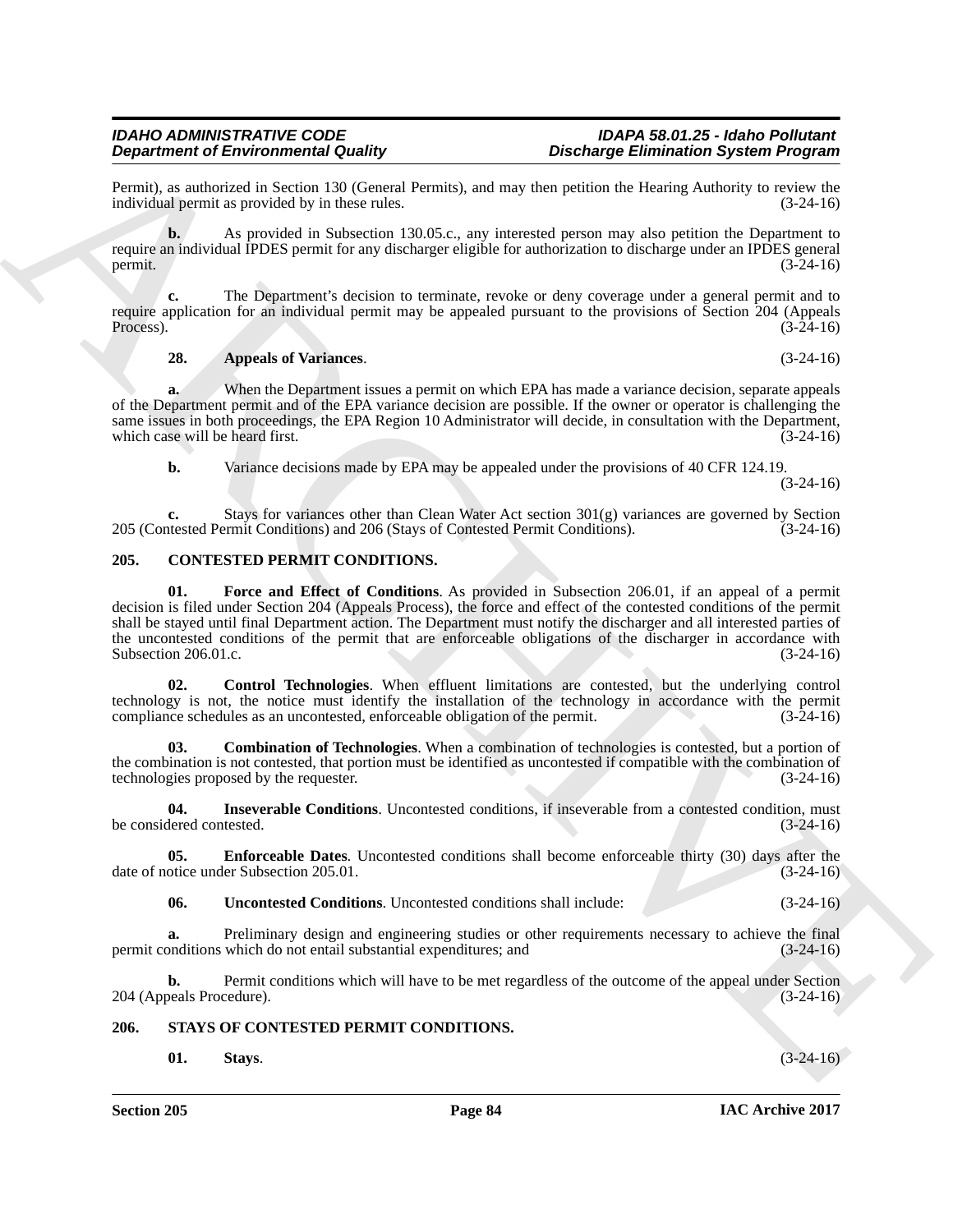**Department of Environmental Guality<br>
of the solution of the solution of the solution of the solution of the solution of the solution of the solution of the solution of the solution of the solution of the solution of the a.** If a Petition for Review of an IPDES permit under Section 204 (Appeals Process) is filed, the effect of the contested permit conditions shall be stayed and will not be subject to judicial review pending final Department action. Uncontested permit conditions shall be stayed only until the date specified in Subsection 206.01.b. If the permit involves a new facility or new injection well, new source, new discharger or a recommencing discharger, the applicant will not be issued a permit for the proposed new facility, injection well, source or discharger pending final<br>Department action. (3-24-16) Department action.

**b.** Uncontested conditions which are not severable from those contested shall be stayed together with the contested conditions. The Department must identify the stayed provisions of permits for existing facilities, injection wells, and sources. All other provisions of the permit for the existing facility, injection well, or source become fully effective and enforceable thirty (30) days after the date of the notification required in Subsection 206.01.c. (3-24-16)

**c.** As soon as possible after receiving notification from the Hearing Coordinator of the filing of a Petition for Review, the Department must notify the Hearing Authority, the applicant, and all other parties of the uncontested (and severable) conditions of the final permit that will become fully effective enforceable obligations of the permit as of the date specified in Subsection 206.01.b., and the notice must comply with the requirements of Section 205 (Contested Permit Conditions). (3-24-16)

# **02. Stays Based on Cross Effects**. (3-24-16)

**a.** The Department may grant a stay based on the grounds that an appeal to the Hearing Authority under Section 204 (Appeals Process) of one permit may result in changes to another Department-issued IPDES permit only when each of the permits involved has been appealed to the Department. (3-24-16)

**b.** No stay of an EPA-issued NPDES permit shall be granted based on the staying of any Departmentissued IPDES permit except at the discretion of the EPA Region 10 Administrator and only upon written request from the Department. (3-24-16)

**03. Permittee Responsibilities**. Any facility or activity holding an existing permit must: (3-24-16)

**a.** Comply with the conditions of that permit during any modification or revocation and reissuance ng under Section 201 (Modification, or Revocation and Reissuance of IPDES Permits); and (3-24-16) proceeding under Section 201 (Modification, or Revocation and Reissuance of IPDES Permits); and

**b.** To the extent conditions of any new permit are stayed under this section, comply with the conditions of the existing permit which correspond to the stayed conditions, unless compliance with the existing conditions would be technologically incompatible with compliance with other conditions of the new permit which have not been stayed. (3-24-16)

### **207. -- 299. (RESERVED)**

### **300. CONDITIONS APPLICABLE TO ALL PERMITS.**

The following conditions apply to all IPDES permits. Additional conditions applicable to IPDES permits are in Sections 301 (Permit Conditions for Specific Categories), 302 (Establishing Permit Provisions), and 40 CFR 122.42(e). All conditions applicable to IPDES permits shall be incorporated into the permits either expressly or by reference. If incorporated by reference, a specific citation must be given in the permit. (3-24-16)

**01. Duty to Comply**. The permittee must comply with all conditions of the permit. (3-24-16)

**a.** Any permit noncompliance constitutes a violation of Idaho law, the Clean Water Act, and is grounds for:  $(3-24-16)$ 

| Enforcement action; | $(3-24-16)$ |
|---------------------|-------------|
|                     |             |

ii. Permit termination, revocation and reissuance, or modification; or (3-24-16)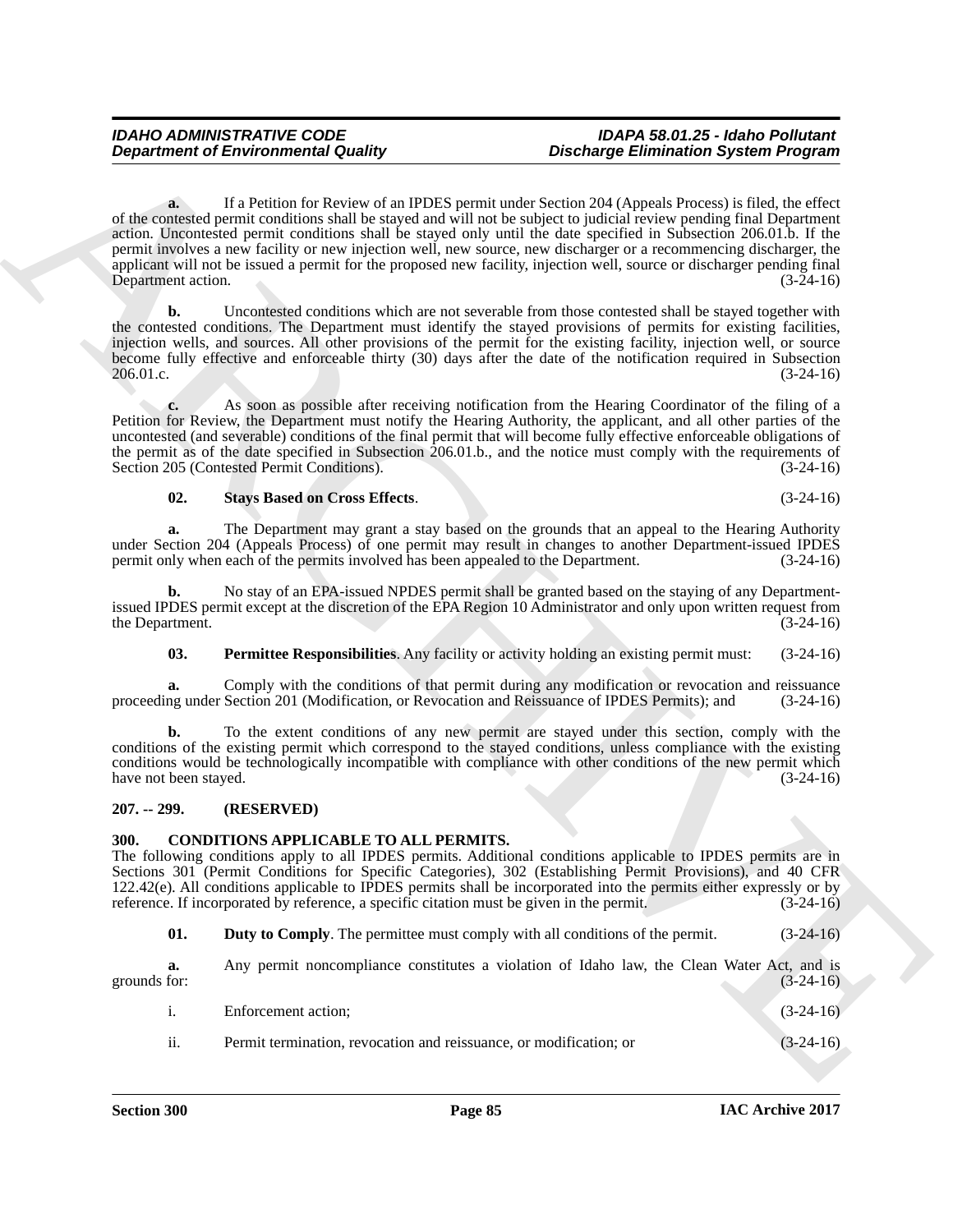# *IDAHO ADMINISTRATIVE CODE IDAPA 58.01.25 - Idaho Pollutant*

# *Discharge Elimination System Program*

iii. Denial of a permit renewal application. (3-24-16)

**Department of Environmental Guatity**<br> **Considered in the constraint conservation of the constraints of the constraints of the constraints of the constraints of the constraints of the constraints of the constraints of the b.** The permittee shall comply with effluent standards or prohibitions established under the Clean Water Act section 307(a) for toxic pollutants and with standards for sewage sludge use or disposal established under the Clean Water Act section 405(d), Section 380 (Sewage Sludge) of these rules, and IDAPA 58.01.16.650, "Wastewater Rules," within the time provided in the regulations that establish these standards or prohibitions or standards for sewage sludge use or disposal, even if the permit has not yet been modified to incorporate the requirement. (3-24-16)

**Duty to Reapply.** If the permittee wishes to continue an activity regulated by the permit after the expiration date of the permit, the permittee must apply for and obtain a new permit. If the permittee complies with the application requirements of Section 105 (Application for an Individual IPDES Permit), or the notice of intent requirements of Section 130 (General Permits) for a general permit, and a permit is not issued prior to the permit's expiration date, the permit shall remain in force as stipulated in Subsections  $101.02$  and  $101.03$ .  $(3-24-16)$ 

**03.** Need to Halt or Reduce Activity. In an enforcement action, a permittee may not assert as a defense that compliance with the conditions of the permit would have made it necessary for the permittee to halt or reduce the permitted activity. (3-24-16) reduce the permitted activity.

**Duty to Mitigate**. The permittee shall take all reasonable steps to minimize or prevent any discharge or sludge use or disposal in violation of the permit which has a reasonable likelihood of adversely affecting human health or the environment.

**05. Proper Operation and Maintenance**. The permittee shall at all times properly operate and maintain all facilities and systems of treatment and control (and related appurtenances) which are installed or used by the permittee to achieve compliance with the conditions of the permit. (3-24-16) the permittee to achieve compliance with the conditions of the permit.

**a.** Proper operation and maintenance also includes adequate laboratory controls and appropriate ssurance procedures. (3-24-16) quality assurance procedures.

**b.** This provision requires the operation of back-up or auxiliary facilities or similar systems which are installed by a permittee only when the operation is necessary to achieve compliance with the conditions of the permit<br>or are required by IDAPA 58.01.16 "Wastewater Rules." (3-24-16) or are required by IDAPA 58.01.16 "Wastewater Rules."

**06. Permit Actions**. The permit may be modified, revoked and reissued, or terminated for cause. The filing of a request by the permittee for a permit modification, revocation and reissuance, or termination, or a notification of planned changes or anticipated noncompliance does not stay any permit condition. (3-24-16)

**07.** Property Rights. The permit does not convey any property rights of any sort, or any exclusive privilege.  $(3-24-16)$ privilege. (3-24-16)

**08.** Duty to Provide Information. The permittee shall furnish to the Department, within a reasonable time, any information which the Department may request to determine whether cause exists for modifying, revoking and reissuing, or terminating the permit or to determine compliance with the permit. The permittee shall also furnish to the Department upon request, copies of records required to be kept by the permit.  $(3-24-16)$ 

**Inspection and Entry.** The permittee shall provide the Department's inspectors, or authorized representatives, including authorized contractors acting as representatives of the Department, upon presentation of credentials and other documents as may be required by law, access to: (3-24-16) credentials and other documents as may be required by law, access to:

**a.** Enter upon the permittee's premises where a regulated facility or activity is located or conducted, or where records must be kept under the conditions of the permit; (3-24-16)

**b.** Any records that must be kept under the conditions of the permit and, at reasonable times, to copy ords; (3-24-16) such records;

**c.** Inspect, at reasonable times, any facilities, equipment (including monitoring and control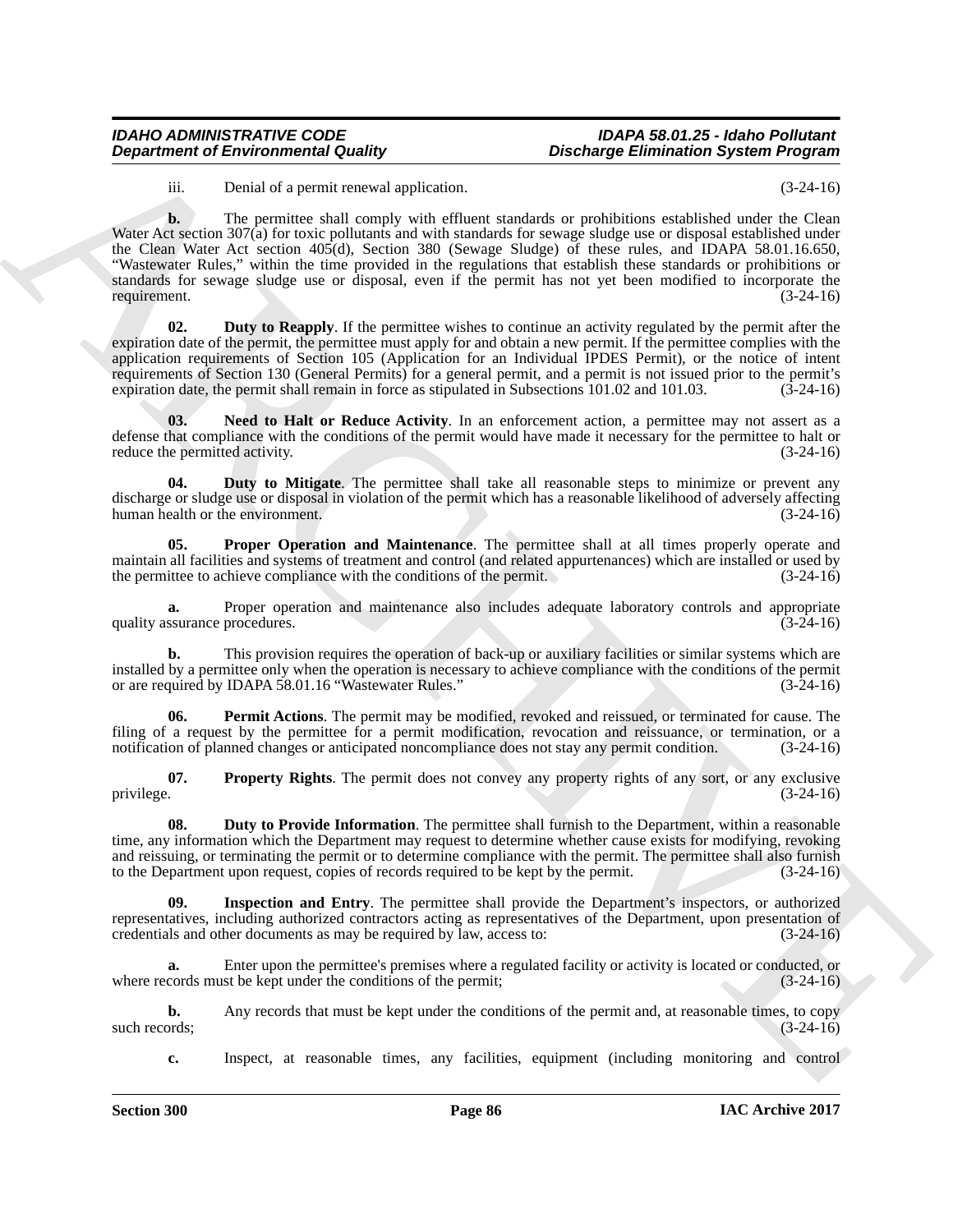**Department of Environmental Duality**<br>
solution of the matter specified by the control of the specified by the control of the matter of the matter of the specified by the control of the specified by the specified by the s equipment), practices, or operations regulated or required under the permit; and (3-24-16) **d.** Sample or monitor at reasonable times, for the purposes of assuring permit compliance or as otherwise authorized by the Clean Water Act, any substances or parameters at any location. (3-24-16) **10. Monitoring and Records**. A permittee must comply with the following monitoring and eping conditions: (3-24-16) recordkeeping conditions: **a.** Samples and measurements taken for the purpose of monitoring shall be representative of the monitored activity. (3-24-16) **b.** The permittee shall retain the following records: (3-24-16) i. All monitoring information, for a period of at least three (3) years from the date of the sample, measurement, report or application. This period may be extended by request of the Department at any time; and (3-24-16) ii. The permittee's sewage sludge use and disposal activities shall be retained for a period of at least five (5) years or longer as required by 40 CFR Part 503. (3-24-16) **c.** Records of monitoring information shall include: (3-24-16) i. All calibration and maintenance records; (3-24-16) ii. All original strip chart recordings for continuous monitoring instrumentation or other forms of data<br>d by the Department; (3-24-16) approved by the Department; iii. Copies of all reports required by the permit; (3-24-16) iv. Records of all data used to complete the application or notice of intent for the permit; (3-24-16) v. The date, exact place, and time of sampling or measurements; (3-24-16) vi. The name of any individual(s) who performed the sampling or measurements; (3-24-16) vii. The date(s) any analyses were performed; (3-24-16) (3-24-16) viii. The name of any individual(s) who performed the analyses; (3-24-16) ix. The analytical techniques or methods used; and (3-24-16) x. The results of the analysis.  $(3-24-16)$ **d.** Monitoring must be conducted according to test procedures approved under 40 CFR Part 136 other test method is required by 40 CFR Part 401 through 471 or Part 501 through 503. (3-24-16) unless another test method is required by 40 CFR Part 401 through 471 or Part 501 through 503.

**11. Signatory Requirements**. All applications, reports, or information submitted to the Department shall be signed and certified in accordance with Section 090 (Signature Requirements) and must include penalty<br>provisions pursuant to Section 500 (Enforcement). (3-24-16) provisions pursuant to Section 500 (Enforcement).

**12. Reporting Requirements**. (3-24-16)

**a.** The permittee shall give notice to the Department as soon as possible of any planned physical is or additions to the permitted facility. Notice is required only when:  $(3-24-16)$ alterations or additions to the permitted facility. Notice is required only when:

The alteration or addition to a permitted facility may meet one (1) of the criteria for determining whether a facility is a new source as defined in Section 120 (New Sources and New Discharges) and 010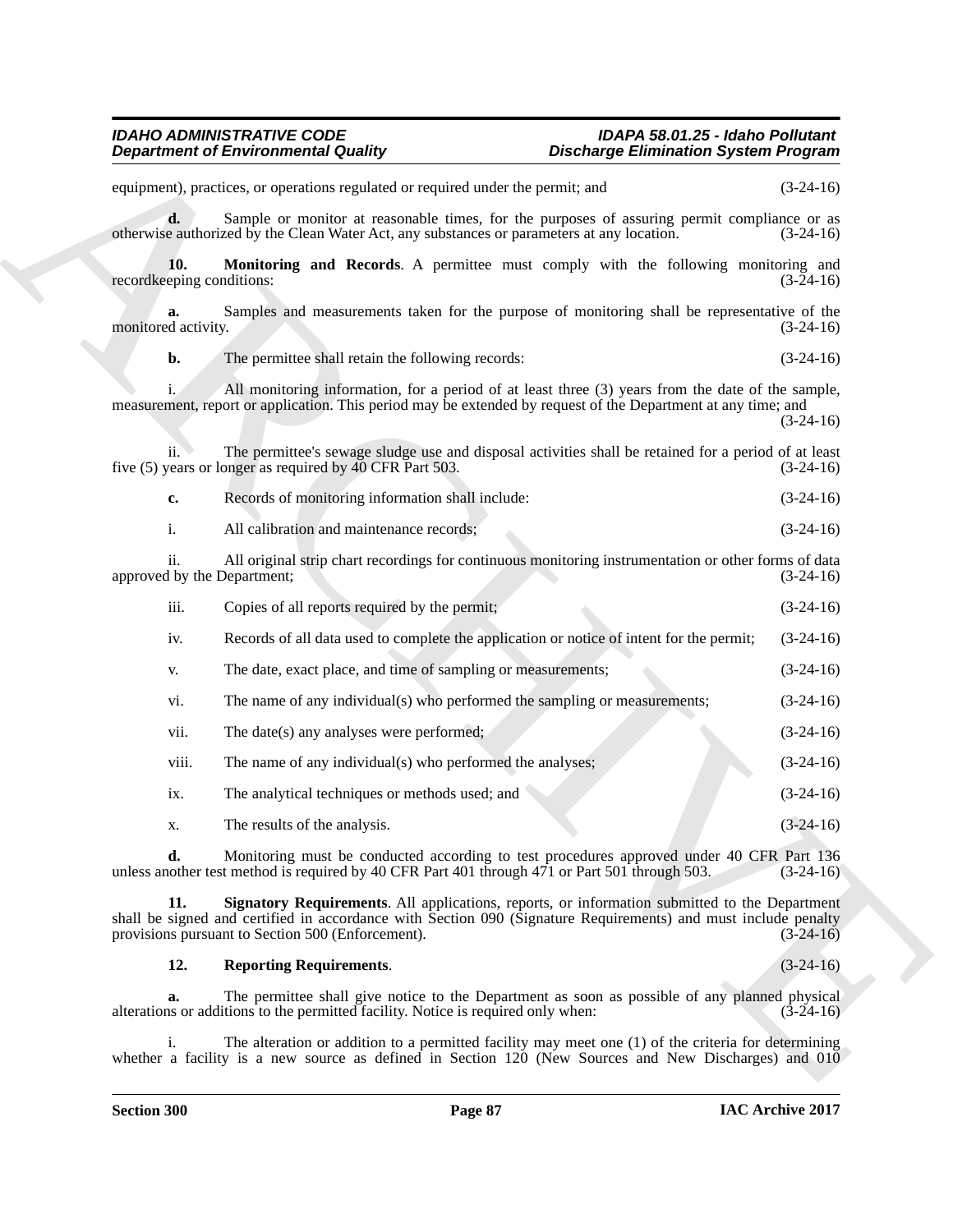(Definitions); (3-24-16)

ii. The alteration or addition could significantly change the nature or increase the quantity of pollutants discharged. This notification applies to pollutants which are subject neither to effluent limitations in the permit, nor to notification requirements under Subsection 301.01.a.; or (3-24-16)

iii. The alteration or addition results in a significant change in the permittee's sludge use or disposal practices, and such alteration, addition, or change may justify the application of permit conditions that are different from or absent in the existing permit, including notification of additional use or disposal sites: (3-24-16)

(1) Not reported during the permit application process, or (3-24-16)

(2) Not reported pursuant to an approved land application or sludge disposal plan. (3-24-16)

**b.** The permittee shall give advance notice to the Department of any planned changes in the permitted r activity which may result in noncompliance with permit requirements. (3-24-16) facility or activity which may result in noncompliance with permit requirements.

**c.** The permit is not transferable to any person except after notice to the Department. The Department may require modification or revocation and reissuance of the permit to change the name of the permittee and incorporate such other requirements as may be necessary under Section 202 (Transfer of IPDES Permits). (3-24-16)

**d.** Monitoring results shall be reported at the intervals specified in the permit.  $(3-24-16)$ 

i. Monitoring results must be reported on a Discharge Monitoring Report (DMR) or forms (which may be electronic) provided or specified by the Department for reporting results of monitoring of sludge use or disposal practices. (3-24-16)

**Department of Environmental Guality<br>
Cochains of the attention of the state of the state of the state of the state of the state of the state of the state of the state of the state of the state of the state of the state o** ii. If the permittee monitors any pollutant more frequently than required by the permit using test procedures approved under 40 CFR Part 136, or another method required for an industry-specific waste stream specified in the permit or under 40 CFR Part 401 through 471 or Part 501 through Part 503, the results of such monitoring shall be included in the calculation and reporting of the data submitted in the DMR or sludge reporting form specified by the Department. (3-24-16)

iii. Calculations for all limitations which require averaging of measurements shall utilize an arithmetic less otherwise specified by the Department in the permit. (3-24-16) mean unless otherwise specified by the Department in the permit.

**e.** A permittee must submit reports of compliance or noncompliance with, or any progress reports on, interim and final requirements contained in any compliance schedule of the permit no later than fourteen (14) days following each schedule date of each requirement. (3-24-16)

**f.** The permittee shall report to the Department any noncompliance which may endanger health or the environment as follows: (3-24-16)

i. Any information shall be provided orally within twenty-four (24) hours from the time the permittee becomes aware of the circumstances;

ii. A written submission shall also be provided within five (5) days of the time the permittee becomes aware of the circumstances. The written submission shall contain a description of: (3-24-16)

(1) The noncompliance and its cause; (3-24-16)

(2) The period of noncompliance, including exact dates and times; (3-24-16)

(3) If the noncompliance has not been corrected, the anticipated time it is expected to continue; and (3-24-16)

(4) Steps taken or planned to reduce, eliminate, and prevent reoccurrence of the noncompliance;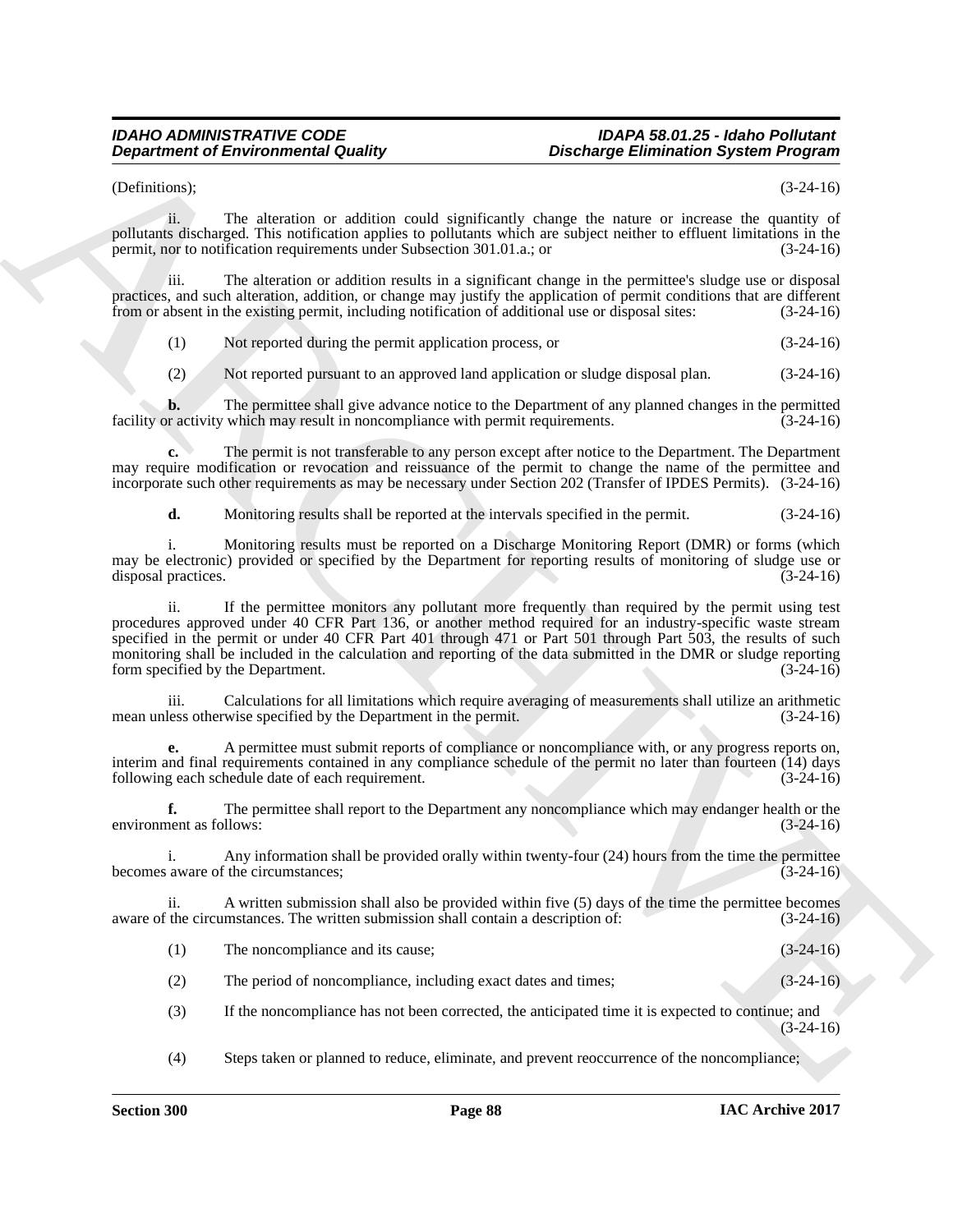(3-24-16)

iii. The following shall be included as information which must be reported within twenty-four (24) hours:  $(3-24-16)$ 

(1) Any unanticipated bypass which exceeds any effluent limitation in the permit (see Subsection 300.07, Property Rights);

(2) Any upset which exceeds any effluent limitation in the permit; and (3-24-16)

(3) Violation of a maximum daily discharge limitation for any of the pollutants listed by the Department in the permit to be reported within twenty-four (24) hours (see Subsection 302.09, Twenty-Four Hour Reporting); and

iv. The Department may waive the written report on a case-by-case basis for reports under Subsection<br>iii. if the oral report has been received within twenty-four (24) hours. (3-24-16)  $300.12$ .f.iii. if the oral report has been received within twenty-four (24) hours.

**g.** The permittee shall report all instances of noncompliance not reported under Subsections 300.12.d., g. In the permittee shall report all instances of noncompliance not reported under Subsections 300.12.d., e., and f., at the time monitoring reports are submitted. The reports of noncompliance shall contain the information listed in Subsection 300.12.f.  $(3-24-16)$ 

**h.** Where the permittee becomes aware that it failed to submit any relevant facts in a permit application, or submitted incorrect information in a permit application or in any report to the Department, it shall<br>promptly submit such facts or correct information. (3-24-16) promptly submit such facts or correct information.

### **13. Bypass Terms and Conditions**. (3-24-16)

**a.** Bypass, as defined in Section 010 (Definitions), is prohibited, and the Department may take nent action against a permittee for bypass, unless: (3-24-16) enforcement action against a permittee for bypass, unless:

i. The bypass was unavoidable to prevent loss of life, personal injury, or severe property damage; (3-24-16)

**Department of Environmental Outside values and the methods of the state of the particle and the state of the state of the state of the state of the state of the state of the state of the state of the state of the state o** ii. There were no feasible alternatives to the bypass, such as the use of auxiliary treatment facilities, retention of untreated wastes, or maintenance during normal periods of equipment downtime. This condition is not satisfied if adequate back-up equipment should have been installed in the exercise of reasonable engineering judgment to prevent a bypass which occurred during normal periods of equipment downtime or preventive maintenance; and (3-24-16)

iii. The permittee submitted a notice of a bypass to the Department in accordance with Subsections 300.13.c. and d. (3-24-16)

**b.** The Department may approve an anticipated bypass, after considering its adverse effects, if the ent determines that it will meet the three (3) conditions listed in Subsection 300.13.a. (3-24-16) Department determines that it will meet the three (3) conditions listed in Subsection 300.13.a.

**c.** If the permittee knows in advance of the need for a bypass, it shall submit prior notice to the ent, if possible at least ten (10) days before the date of the bypass. (3-24-16) Department, if possible at least ten  $(10)$  days before the date of the bypass.

**d.** The permittee shall submit notice of an unanticipated bypass as required in Subsection 300.12.f. notice).  $(3-24-16)$  $(24$ -hour notice).

**e.** Bypasses not exceeding limitations, are allowed to occur, and are not subject to Subsection or 300.13.d. if: (3-24-16) 300.13.a. or 300.13.d. if:

i. The bypass does not cause effluent limitations to be exceeded, and (3-24-16)

ii. Only if it also is for essential maintenance to assure efficient operation. (3-24-16)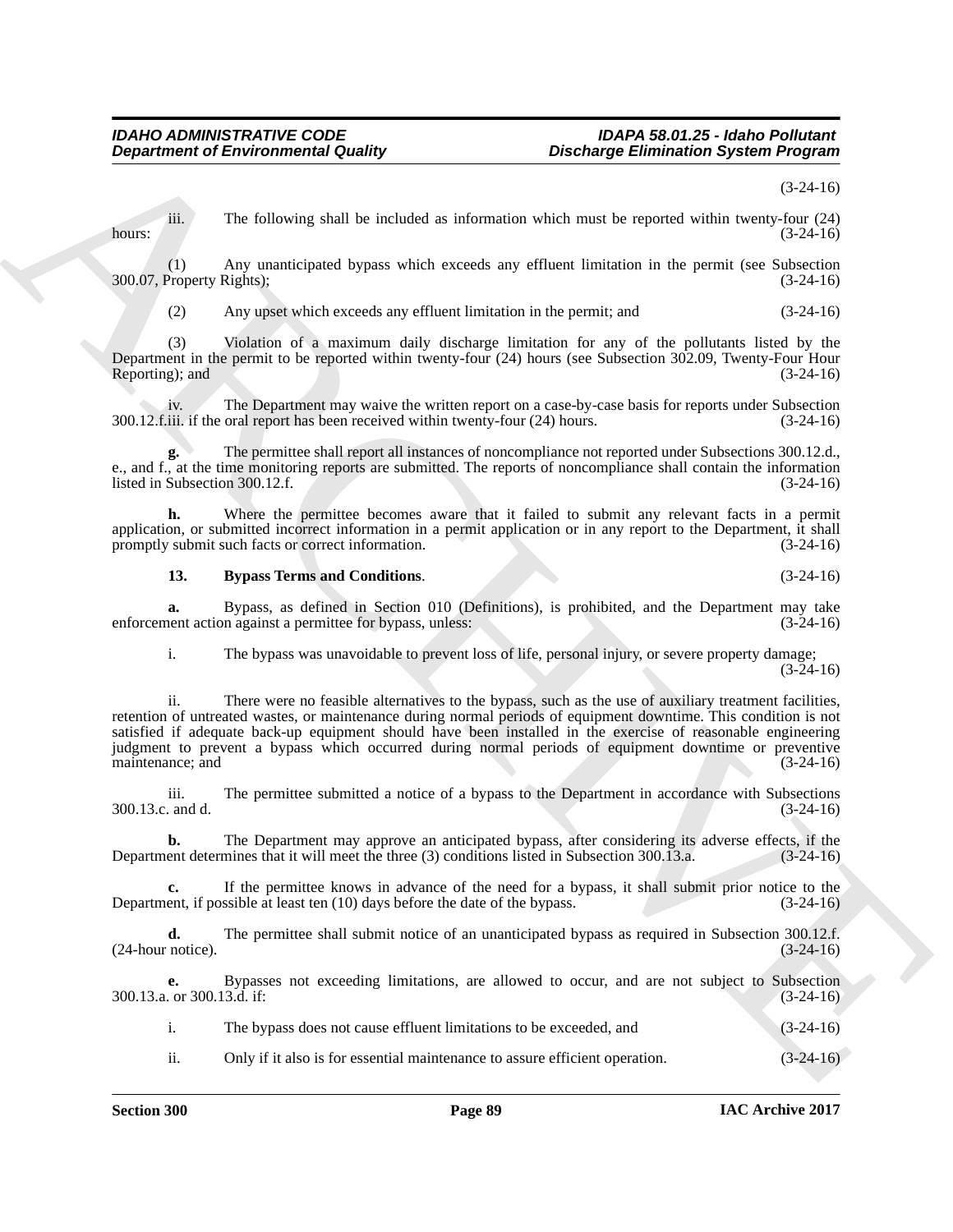#### **14. Upset Terms and Conditions**. (3-24-16)

**Department of Environmental Guality<br>
Unauthority Christian System Programs<br>
1. Unauthorities and Combines and Combines and Combines and Combines and Combines and Combines and Combines and Combines and Combines and Combin a.** In any enforcement action for noncompliance with technology-based permit effluent limitations, a permittee may claim upset, as defined in Section 010 (Definitions), as an affirmative defense. A permittee seeking to establish the occurrence of an upset has the burden of proof. (3-24-16) establish the occurrence of an upset has the burden of proof.

**b.** Any determination made in administrative review of a claim that noncompliance was caused by upset, before an action for noncompliance is commenced, is not final administrative action subject to judicial review. (3-24-16)

**c.** The following conditions are necessary for a permittee to demonstrate that an upset occurred. A permittee who wishes to establish the affirmative defense of upset shall demonstrate, through properly signed, contemporaneous operating logs, or other relevant evidence that: (3-24-16)

i. An upset occurred and that the permittee can identify the cause(s) of the upset; (3-24-16)

ii. The permitted facility was at the time being properly operated; (3-24-16)

iii. The permittee submitted twenty-four (24)-hour notice of the upset as required Subsection iii.(2); and  $(3-24-16)$ 300.12.f.iii.(2); and

iv. The permittee complied with any remedial measures required under Subsection 300.04. (3-24-16)

**15. Penalties and Fines**. Permits must include penalty and fine requirements pursuant to Section 500 (Enforcement). (Enforcement). (3-24-16)

### **301. PERMIT CONDITIONS FOR SPECIFIC CATEGORIES.**

In addition to conditions set forth in Section 300 (Conditions Applicable to all Permits), conditions identified in this section apply to all IPDES permits within the categories specified below. (3-24-16) section apply to all IPDES permits within the categories specified below.

**01. Existing Manufacturing, Commercial, Mining, and Silvicultural Dischargers**. In addition to the reporting requirements under Subsection 300.12, all existing manufacturing, commercial, mining, and silvicultural dischargers must notify the Department as soon as they know or have reason to believe: (3-24-16)

**a.** That any activity has occurred or will occur which would result in the discharge, on a routine or frequent basis, of any toxic pollutant which is not limited in the permit if that discharge will exceed the highest of the following notification levels: (3-24-16)

|  | One hundred micrograms per liter $(100 \mu g/L)$ ; |  |  | $(3-24-16)$ |
|--|----------------------------------------------------|--|--|-------------|
|--|----------------------------------------------------|--|--|-------------|

ii. Two hundred micrograms per liter (200  $\mu$ g/L) for acrolein and acrylonitrile; (3-24-16)

iii. Five hundred micrograms per liter (500  $\mu$ g/L) for 2,4-dinitrophenol and for 2-methyl-4,6-<br>nenol; and (3-24-16) dinitrophenol; and

iv. One milligram per liter  $(1 \text{ mg/L})$  for antimony; (3-24-16)

v. Five (5) times the maximum concentration value reported for that pollutant in the permit on in accordance with Subsection 105.07; or application in accordance with Subsection 105.07; or

vi. The level established by the Department in accordance with Subsection 302.08; and (3-24-16)

**b.** That any activity has occurred or will occur which would result in any discharge, on a non-routine or infrequent basis, of a toxic pollutant which is not limited in the permit if that discharge will exceed the highest of the following notification levels: (3-24-16) the following notification levels: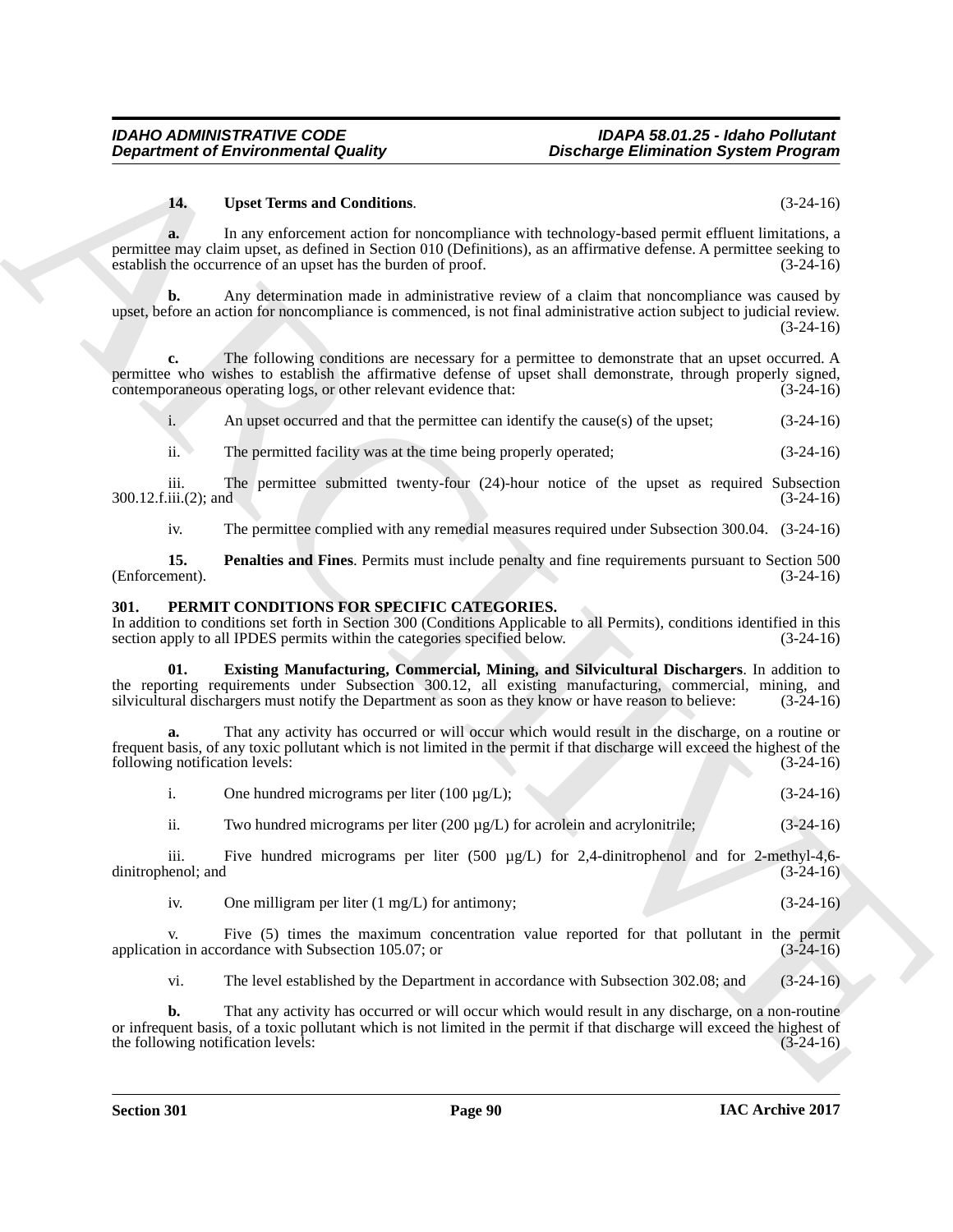i. Five hundred micrograms per liter (500  $\mu$ g/L); (3-24-16)

ii. One milligram per liter  $(1 \text{ mg/L})$  for antimony; (3-24-16)

iii. Ten  $(10)$  times the maximum concentration value reported for that pollutant in the permit on in accordance with Subsection 105.07; or  $(3-24-16)$ application in accordance with Subsection 105.07; or

iv. The level established by the Department in accordance with Subsection 302.08. (3-24-16)

**02. Publicly Owned Treatment Works**. All POTWs must provide adequate notice to the Department Ilowing: (3-24-16) of the following:

**a.** Any new introduction of pollutants into the POTW from an indirect discharger which would be to the Clean Water Act section 301 or 306 if it were directly discharging those pollutants; and (3-24-16) subject to the Clean Water Act section 301 or 306 if it were directly discharging those pollutants; and

**b.** Any substantial change in the volume or character of pollutants being introduced into that POTW by a source introducing pollutants into the POTW at the time of issuance of the permit. For purposes of this subsection, adequate notice shall include information on: (3-24-16) subsection, adequate notice shall include information on:

i. The quality and quantity of effluent introduced into the POTW, and (3-24-16)

ii. Any anticipated impact of the change on the quantity or quality of effluent to be discharged from the POTW.  $(3-24-16)$ 

**Department of Environmental Country.** Distribution System Propries to the system of the system of the system of the system of the system of the system of the system of the system of the system of the system of the system **03. Municipal Separate Storm Sewer Systems**. The operator of a large or medium municipal separate storm sewer system or a municipal separate storm sewer that has been designated by the Department under 40 CFR  $122.26(a)(1)(v)$  must submit an annual report by the anniversary of the date of the issuance of the permit for such system. The report shall include:  $(3-24-16)$ system. The report shall include:

The status of implementing the components of the storm water management program that are mit conditions; (3-24-16) established as permit conditions;

**b.** Proposed changes to the storm water management programs that are established as permit is. Such proposed changes shall be consistent with Subsection 105.18.b.iii.; (3-24-16) conditions. Such proposed changes shall be consistent with Subsection 105.18.b.iii.;

**c.** Revisions, if necessary, to the assessment of controls and the fiscal analysis reported in the permit on under Subsection 105.18.b.iv. and 105.18.b.v.: application under Subsection  $105.18$ , b.iv. and  $105.18$ , b.v.;

**d.** A summary of data, including monitoring data, that is accumulated throughout the reporting year;  $(3-24-16)$ 

**e.** Annual expenditures and budget for the year following each annual report;  $(3-24-16)$ 

**f.** A summary describing the number and nature of enforcement actions, inspections, and public n programs; and  $(3-24-16)$ education programs; and

**g.** Identification of water quality improvements or degradation. (3-24-16)

**04. Storm Water Dischargers**. The initial permits for discharges composed entirely of storm water issued pursuant to 40 CFR 122.26(e)(7) shall require compliance with the conditions of the permit as expeditiously as practicable but in no event later than three (3) years after the date of issuance of the permit.  $(3-24$ practicable but in no event later than three  $(3)$  years after the date of issuance of the permit.

**05.** Concentrated Animal Feeding Operations (CAFOs). Any applicable permit must include is pursuant to 40 CFR 122.42(e). (3-24-16) provisions pursuant to  $40$  CFR 122.42 $(e)$ .

### **302. ESTABLISHING PERMIT PROVISIONS.**

An IPDES permit must include conditions meeting the following requirements, when applicable, in addition to other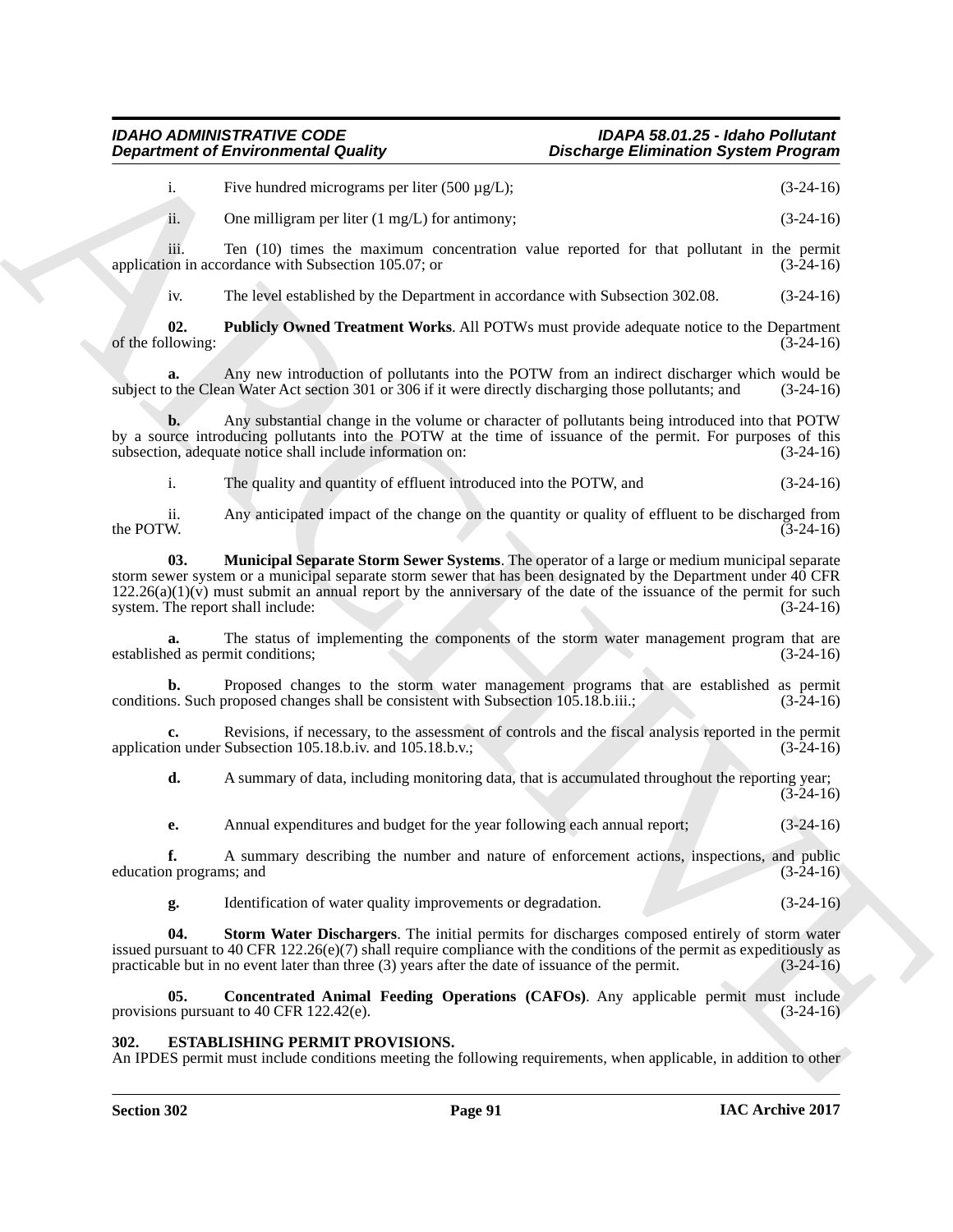applicable sections of these rules. (3-24-16)

**01. Incorporation**. All permit conditions shall be incorporated either expressly or by reference. If incorporated by reference, a specific citation to the applicable regulations or requirements must be given in the permit.  $(3-24-16)$ 

**02. Applicable Requirements**. The Department shall establish conditions, as required on a case-bycase basis, to provide for and assure compliance with all applicable requirements of the Clean Water Act and Section 101 (Duration), and Subsections 304.01, and 305.01 of these rules. (3-24-16)

**a.** Applicable requirements include all statutory or regulatory requirements which take effect prior to inistrative disposition of the permit. (3-24-16) final administrative disposition of the permit.

**b.** Applicable requirements also include any requirement which takes effect prior to the modification or revocation and reissuance of a permit under Section 201 (Modification, or Revocation and Reissuance of IPDES Permits).  $(3-24-16)$ 

**c.** New or reissued permits, and to the extent allowed under Section 201 (Modification, or Revocation and Reissuance of IPDES Permits) for modified or revoked and reissued permits, shall incorporate each of the applicable requirements referenced in Sections 200 (Renewal of IPDES Permits), and 302 (Establishing Permit Provisions) through 304 (Monitoring and Reporting Requirements). (3-24-16) Provisions) through 304 (Monitoring and Reporting Requirements).

**03. Technology-Based Effluent Limitations and Standards**. (3-24-16)

**a.** Technology-based effluent limitations and standards shall be based on: (3-24-16)

i. Effluent limitations and standards promulgated under the Clean Water Act section 301; (3-24-16)

ii. New source performance standards promulgated under the Clean Water Act section 306; (3-24-16)

iii. Effluent limitations determined on a case-by-case basis under the Clean Water Act section 402(a)(1); or (3-24-16)  $402(a)(1)$ ; or (3-24-16)

iv. A combination of the three (3), in accordance with 40 CFR 125.3. (3-24-16)

**b.** For new sources or new dischargers, these technology based limitations and standards are subject to signs of 40 CFR 122.29(d). the provisions of 40 CFR  $122.29(d)$ .

**Department of Environmental Country.** Distribution is the control of the control of the control of the control of the control of the control of the control of the control of the control of the control of the proposition **c.** The Department may authorize a discharger, subject to technology-based effluent limitations guidelines and standards in an IPDES permit, to forego sampling of a pollutant found at 40 CFR Parts 401 through 471, if the discharger has demonstrated through sampling and other technical factors that the pollutant is not present in the discharge or is present only at background levels from intake water and without any increase in the pollutant due to activities of the discharger. (3-24-16)

i. This waiver is good only for the term of the permit and is not available during the term of the first or IPDES permit issued to a discharger. (3-24-16) NPDES or IPDES permit issued to a discharger.

ii. Any request for this waiver must be submitted when applying for a reissued permit or modification of a reissued permit. The request must demonstrate through sampling or other technical information, including information generated during an earlier permit term that the pollutant is not present in the discharge or is present only at background levels from intake water and without any increase in the pollutant due to activities of the discharger.

(3-24-16)

iii. Any grant of the monitoring waiver must be included in the permit as an express permit condition easons supporting the grant must be documented in the permit's fact sheet. (3-24-16) and the reasons supporting the grant must be documented in the permit's fact sheet.

iv. This provision does not supersede certification processes and requirements already established in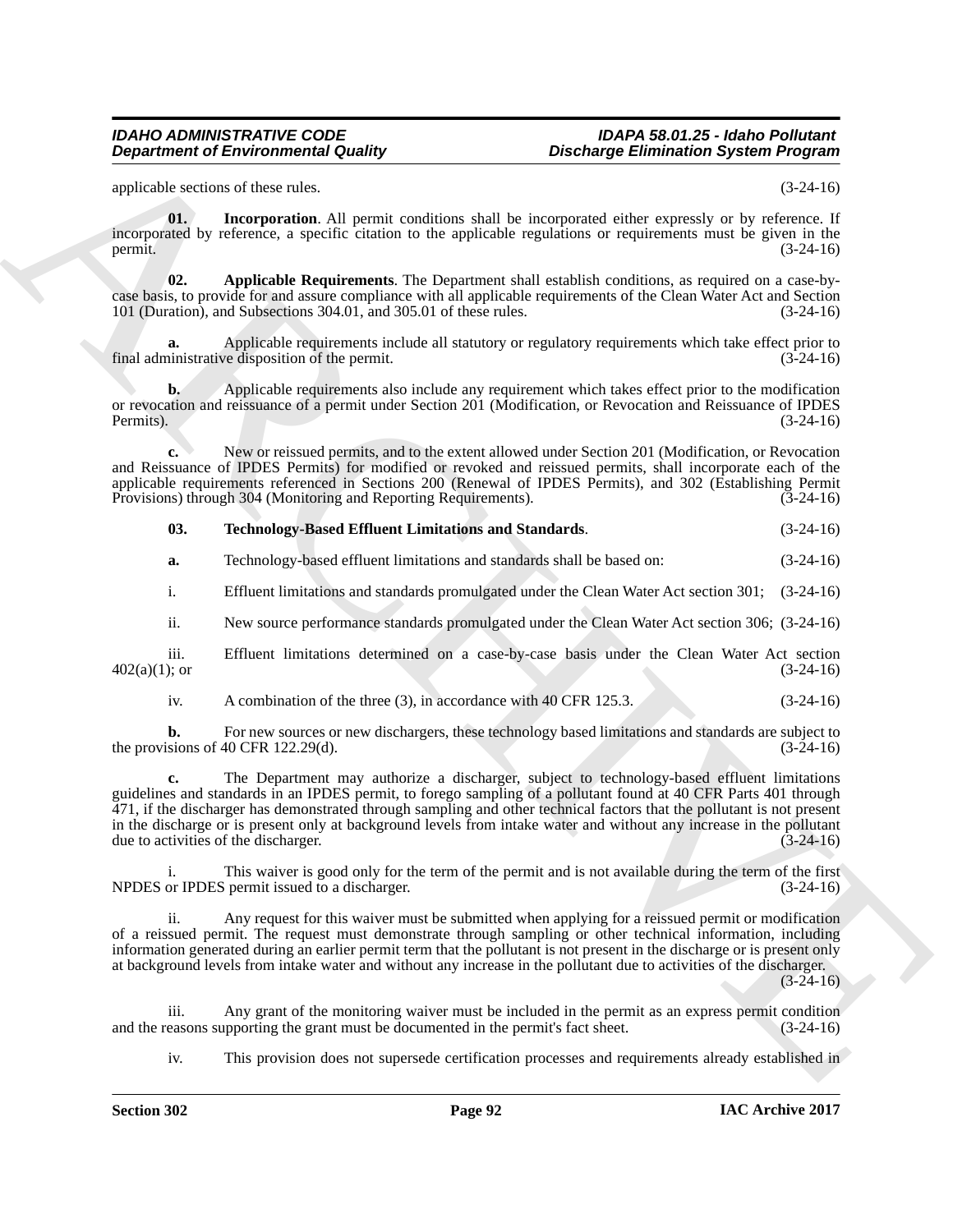existing effluent limitations guidelines and standards. (3-24-16)

## **04. Other Effluent Limitations and Standards**. (3-24-16)

**Department of Environmental Quality<br>
column continue that the maximum continue the continue of the column continue of the continue of the continue of the continue of the continue of the continue of the continue of the co a.** If any applicable toxic effluent limitations and standards under the Clean Water Act sections 301, 302, 303, 307, 318, and 405 or prohibition (including any schedule of compliance specified in such effluent standard or prohibition) is promulgated under the Clean Water Act section 307(a) for a toxic pollutant and that standard or prohibition is more stringent than any limitation on the pollutant in the permit, the Department shall initiate proceedings under Section 201 (Modification, or Revocation and Reissuance of IPDES Permits) to modify or revoke and reissue the permit to conform to the more stringent toxic effluent standard or prohibition (see also Subsection 300.01). (3-24-16)

**b.** Standards for sewage sludge use or disposal under the Clean Water Act section 405(d), Section 380 (Sewage Sludge) of these rules, and IDAPA 58.01.16.650, "Wastewater Rules," shall be applied, unless those standards have been included in a permit issued under the appropriate provisions of: (3-24-16)

|      | Subtitle C of the Solid Waste Disposal Act: | $(3-24-16)$ |
|------|---------------------------------------------|-------------|
| ii.  | Part C of Safe Drinking Water Act:          | $(3-24-16)$ |
| iii. | The Clean Air Act; or                       | $(3-24-16)$ |

iv. State permit programs approved by the EPA. (3-24-16)

**c.** When there are no applicable standards for sewage sludge use or disposal, the permit may include requirements developed on a case-by-case basis to protect public health and the environment from any adverse effects<br>which may occur from toxic pollutants in sewage sludge. (3-24-16) which may occur from toxic pollutants in sewage sludge.

**d.** If any applicable standard for sewage sludge use or disposal is promulgated under the Clean Water Act section 405(d), Section 380 (Sewage Sludge) of these rules, and IDAPA 58.01.16.650, "Wastewater Rules," that standard is more stringent than any limitation on the pollutant or practice in the permit, the Department may initiate proceedings under these regulations to modify or revoke and reissue the permit, in compliance with Section 201 (Modification, or Revocation and Reissuance of IPDES Permits), to conform to the standard for sewage sludge use or disposal. (3-24-16) disposal. (3-24-16)

**e.** Include any requirements applicable to cooling water intake structures under the Clean Water Act 16(b), in accordance with 40 CFR 125.80 through 125.99. (3-24-16) section 316(b), in accordance with 40 CFR  $125.80$  through  $125.99$ .

**05. Reopener Clause**. For any permit issued to a TWTDS (including sludge-only facilities), the Department shall include a reopener clause to incorporate any applicable standard for sewage sludge use or disposal promulgated under the Clean Water Act section 405(d). The Department may promptly modify or revoke and reissue any permit containing the reopener clause required by this subsection if the standard for sewage sludge use or disposal: (3-24-16)

**a.** Is more stringent than any requirements for sludge use or disposal in the permit, or (3-24-16)

**b.** Controls a pollutant or practice not limited in the permit.  $(3-24-16)$ 

**06. Water Quality Standards and Requirements**. Any requirements in addition to or more stringent than promulgated effluent limitations guidelines or standards under the Clean Water Act sections 301, 304, 306, 307, 318 and 405 shall be included in a permit if they are necessary to: (3-24-16)  $318$  and  $405$  shall be included in a permit if they are necessary to:

**a.** Achieve water quality standards established in IDAPA 58.01.02, "Water Quality Standards," a narrative criteria for water quality and antidegradation provisions. (3-24-16) including narrative criteria for water quality and antidegradation provisions.

Effluent limitations in a permit must control all pollutants or pollutant parameters (either conventional, nonconventional, or toxic pollutants) which the Department determines are or may be discharged at a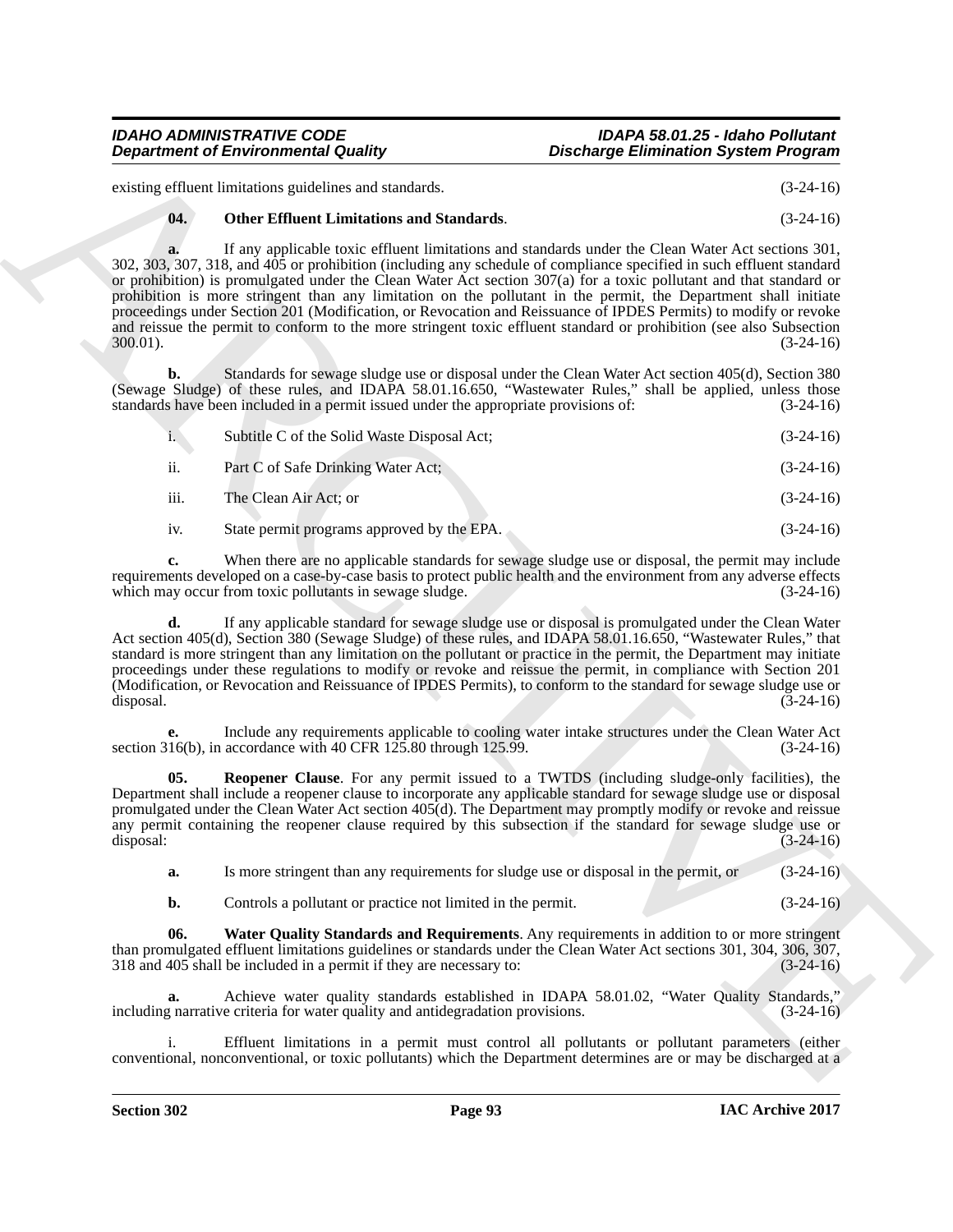level which will cause, have the reasonable potential to cause, or contribute to an excursion above any water quality standard, including narrative criteria for water quality.

ii. When the Department determines whether a discharge causes, has the reasonable potential to cause, or contributes to an in-stream excursion above a narrative or numeric criteria within a water quality standard, the Department shall use procedures which account for: (3-24-16)

| Existing controls on point and nonpoint sources of pollution; | $(3-24-16)$ |
|---------------------------------------------------------------|-------------|
|                                                               |             |

(2) The variability of the pollutant or pollutant parameter in the effluent; (3-24-16)

(3) The sensitivity of the species to toxicity testing (when evaluating whole effluent toxicity); and proportate.  $(3-24-16)$ where appropriate,

(4) The dilution of the effluent in the receiving water; (3-24-16)

iii. When the Department determines, using the procedures in Subsection 302.06.a.ii., that a discharge causes, has the reasonable potential to cause, or contributes to an in-stream excursion above the allowable ambient concentration of a state numeric criteria within a state water quality standard for an individual pollutant, the permit must contain effluent limits for that pollutant. (3-24-16)

iv. When the Department determines, using the procedures in Subsection 302.06.a.ii., that a discharge causes, has the reasonable potential to cause, or contributes to an in-stream excursion above the numeric criterion for whole effluent toxicity, the permit must contain effluent limits for whole effluent toxicity. (3-24-16)

**Dependent of Entropological** Country requested to exact the control of the control of the state of the control of the state of the state of the control of the state of the state of the state of the state of the state of v. Except as provided in this subsection, when the Department determines, using the procedures in Subsection 302.06.a.ii., toxicity testing data, or other information, that a discharge causes, has the reasonable potential to cause, or contributes to an in-stream excursion above a narrative criterion within an applicable water quality standard, the permit must contain effluent limits for whole effluent toxicity. Limits on whole effluent toxicity are not necessary where the Department demonstrates in the fact sheet of the IPDES permit, using the procedures in Subsection 302.06.a.ii., that chemical-specific limits for the effluent are sufficient to attain and maintain applicable numeric and narrative state water quality standards. (3-24-16)

vi. When the state has not established a numeric water quality criterion for a specific chemical pollutant that is present in an effluent at a concentration that causes, has the reasonable potential to cause, or contributes to an excursion above a narrative criterion within an applicable state water quality standard, the Department must establish effluent limits using one (1) or more of the following options: (3-24-16)

(1) Establish effluent limits using a calculated numeric water quality target or concentration value for the pollutant which the Department demonstrates will attain and maintain applicable narrative water quality criteria and will fully protect the designated use. Such a target or concentration value may be derived: (3-24-16)

(a) Using a proposed criterion, or an explicit policy or regulation interpreting its narrative water quality criterion, and

(b) Supplemented with other relevant information which may include EPA's Water Quality Standards Handbook, as currently revised, risk assessment data, exposure data, information about the pollutant from the Food and Drug Administration (FDA), and current EPA criteria documents; (3-24-16)

Establish effluent limits on a case-by-case basis, using EPA's water quality criteria, published under conduct section 304(a), supplemented where necessary by other relevant information; or (3-24-16) the Clean Water Act section 304(a), supplemented where necessary by other relevant information; or

(3) Establish effluent limitations on an indicator parameter for the pollutant of concern, provided: (3-24-16)

(a) The permit identifies which pollutants are intended to be controlled by the use of the effluent limitation; (3-24-16) limitation; (3-24-16)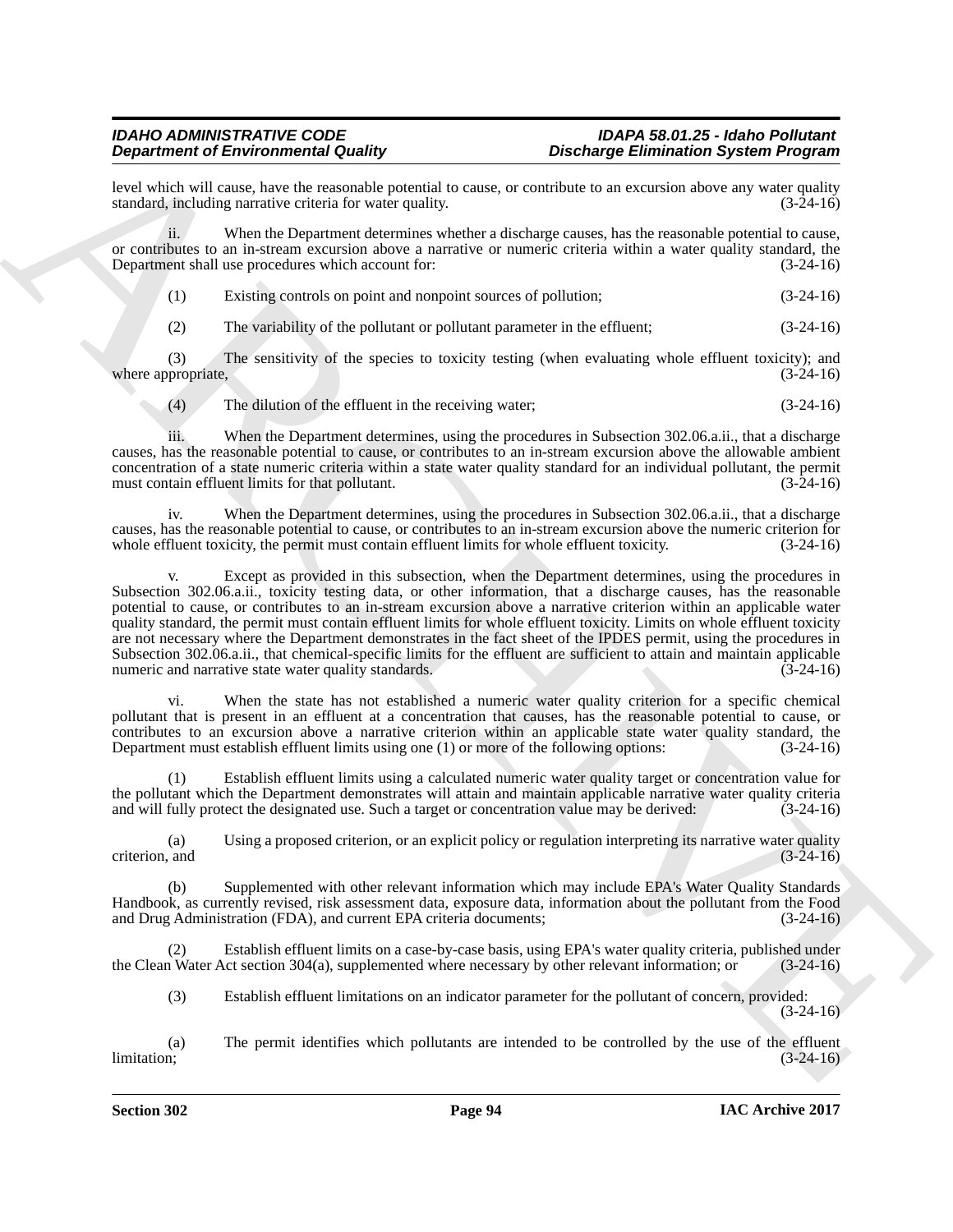(b) The required fact sheet sets forth the basis for the limit, including a finding that compliance with the effluent limit on the indicator parameter will result in controls on the pollutant of concern which are sufficient to attain and maintain applicable water quality standards: (3-24-16) attain and maintain applicable water quality standards;

The permit requires all effluent and ambient monitoring necessary to show that during the term of the permit the limit on the indicator parameter continues to attain and maintain applicable water quality standards; and  $(3-24-16)$ 

The permit contains a reopener clause allowing the Department to modify or revoke and reissue the permit if the limits on the indicator parameter no longer attain and maintain applicable water quality standards.

(3-24-16)

vii. When developing water quality-based effluent limits under this subsection, the Department shall  $\epsilon$  ensure that:  $(3-24-16)$ 

(1) The level of water quality to be achieved by limits on point sources established under this subsection is derived from, and complies with all applicable water quality standards; and

Effluent limits developed to protect a narrative water quality criterion, a numeric water quality criterion, or both, are consistent with the assumptions and requirements of any available wasteload allocation for the discharge prepared by the state and approved by EPA pursuant to 40 CFR 130.7; (3-24-16) discharge prepared by the state and approved by EPA pursuant to  $40$  CFR 130.7;

**b.** Attain or maintain a specified water quality through water quality related effluent limits established under the Clean Water Act section 302; (3-24-16)

**c.** Conform to applicable water quality requirements under the Clean Water Act section 402(b)(5) edischarge affects a state other than Idaho; (3-24-16) when the discharge affects a state other than Idaho;

**d.** Incorporate any more stringent limitations, treatment standards, or schedules of compliance requirements established under federal or state law or regulations in accordance with the Clean Water Act section 301(b)(1)(C);<br>(3-24-16)  $301(b)(1)(C);$ 

**e.** Ensure consistency with the requirements of a Water Quality Management plan approved by EPA<br>e Clean Water Act section 208(b); or (3-24-16) under the Clean Water Act section  $208(b)$ ; or

**f.** Incorporate alternative effluent limitations or standards where warranted by fundamentally factors, under 40 CFR 125.30 through 125.32. (3-24-16) different factors, under 40 CFR 125.30 through 125.32.

# **07. Technology-Based Controls for Toxic Pollutants**. (3-24-16)

**a.** In determining whether to include limitations on toxic pollutants in a permit under this section, the Department will establish limits in accordance with Subsections 302.03, 302.04, and 302.06 and in a notification under Section 301 (Permit Conditions for Specific Categories), or other relevant information. The fact sheet must explain the development of limitations included in the permit. (3-24-16) explain the development of limitations included in the permit.

**Department of Environmental Guality<br>
The requires the final late that the sixth the basis that the time including a number of the sixth of the sixth of the sixth of the interior state in the final late the sixth of the s b.** An IPDES permit must include limitations to control all toxic pollutants which the Department determines (based on information reported in a permit application under Subsection 105.07 and 301.01.a., or on other information) are or may be discharged at a level greater than the level which can be achieved by the technology-based treatment requirements appropriate to the permittee under 40 CFR 125.3(c).  $(3-24-16)$ treatment requirements appropriate to the permittee under  $40$  CFR  $125.3(c)$ .

**c.** The requirement that the limitations control the pollutants meeting the criteria of Subsection will be satisfied by:  $(3-24-16)$  $302.07.b.$  will be satisfied by:

- i. Limitations on those toxic pollutants; or (3-24-16)
- ii. Limitations on other pollutants which, in the judgment of the Department, will provide treatment of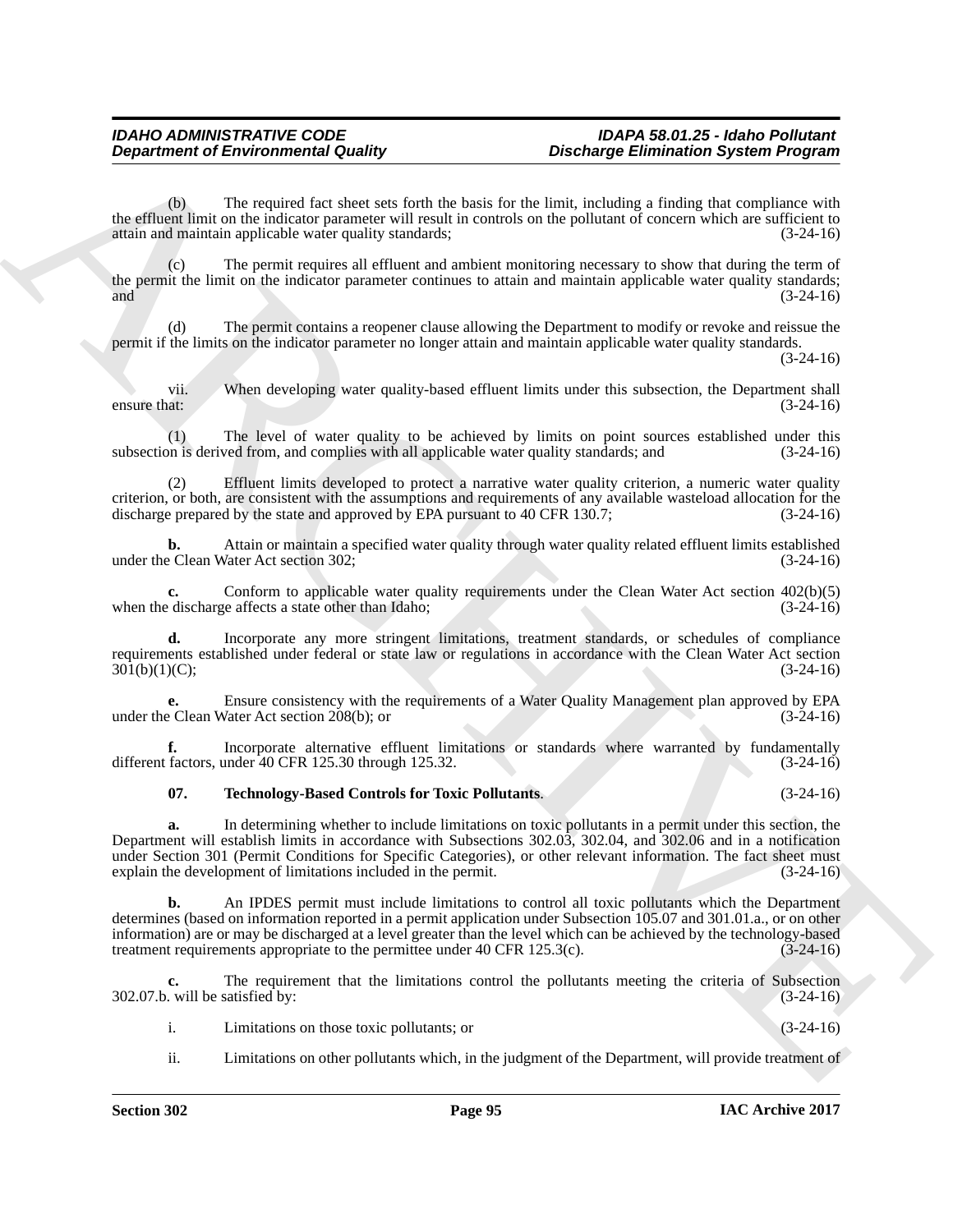the pollutants under Subsection 302.07.b. to the levels required by 40 CFR 125.3(c). (3-24-16)

**Department of Environmental Country.**<br>
Repartment of Environmental Country.<br>
Archives a showled by 0.01 and the selection of the CNE of CNE of the selection of the selection of the selection of the selection of the selec **08. Notification Level**. An IPDES permit must include a condition requiring a notification level which exceeds the notification level of Subsection 301.01.a., upon a petition from the permittee or on the Department's initiative. This new notification level may not exceed the level which can be achieved by the technology-based treatment requirements appropriate to the permittee under 40 CFR 125.3(c). (3-24-16) treatment requirements appropriate to the permittee under  $40$  CFR  $125.3(c)$ .

**Twenty-Four (24) Hour Reporting.** A permit shall list pollutants for which the permittee is required to report violations of maximum daily discharge limitations within twenty-four (24) hours under Subsection 300.12.f.iii.(3). This list shall include any toxic pollutant or hazardous substance, or any pollutant specifically identified as the method to control a toxic pollutant or hazardous substance. (3-24-16)

**10. Permit Durations**. Permits must include permit durations pursuant to Subsection 101.01.

(3-24-16)

**11. Monitoring Requirements**. Permits must include monitoring requirements pursuant to Section intoring and Reporting Requirements). 304 (Monitoring and Reporting Requirements).

**12. Pretreatment Program for POTWs**. A POTW permit must include pretreatment program is requiring the permittee to: conditions requiring the permittee to:

**a.** Identify, in terms of character and volume of pollutants, any Significant Industrial Users discharging into the POTW subject to Pretreatment Standards under the Clean Water Act section 307(b) and 40 CFR<br>(3-24-16) Part 403; (3-24-16)

**b.** Submit a local program when required by and in accordance with 40 CFR Part 403, to ensure compliance with pretreatment standards to the extent applicable under the Clean Water Act section 307(b): (3-24-16)

i. The local program shall be incorporated into the permit as described in 40 CFR Part 403, and (3-24-16)

ii. The program must require all indirect dischargers to the POTW to comply with the reporting ents of 40 CFR Part 403; (3-24-16) requirements of 40 CFR Part 403;

**c.** Provide written technical evaluation of the need to revise local limits under 40 CFR 403.5(c)(1), g permit issuance or reissuance; and (3-24-16) following permit issuance or reissuance; and

**d.** POTWs which are sludge-only facilities, are required to develop a pretreatment program under 40 CFR Part 403, when the Department determines that a pretreatment program is necessary to assure compliance with the Clean Water Act section  $405(d)$ .

**13. Best Management Practices**. An IPDES permit must include best management practices (BMPs) to control or abate the discharge of pollutants when: (3-24-16)

**a.** Authorized under the Clean Water Act section 304(e) for the control of toxic pollutants and is substances from ancillary industrial activities; (3-24-16) hazardous substances from ancillary industrial activities;

**b.** Authorized under the Clean Water Act section 402(p) for the control of storm water discharges;  $(3-24-16)$ 

**c.** Numeric effluent limitations are infeasible; or (3-24-16)

**d.** The practices are reasonably necessary to achieve effluent limitations and standards or to carry out oses and intent of the Clean Water Act. (3-24-16) the purposes and intent of the Clean Water Act.

**14. Reissued Permits**. When a permit is renewed or reissued, it must include provisions pursuant to (000 (Renewal of IPDES Permits). Section 200 (Renewal of IPDES Permits).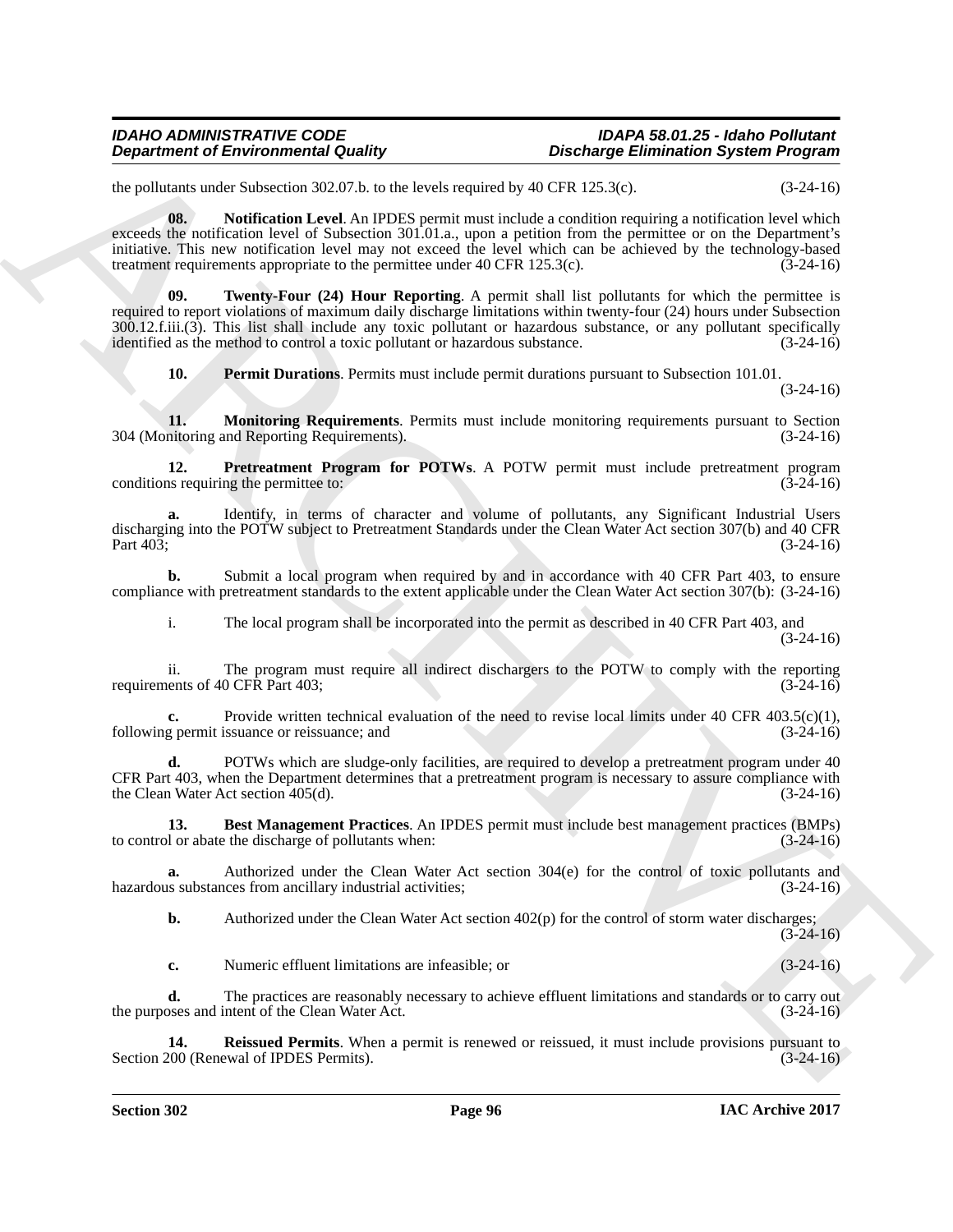# **19. Qualifying State or Local Programs**. (3-24-16)

| <b>Department of Environmental Quality</b> |                                                                                                                                                                                                                                                                                                                                                                                                                                                                                                                                              | <b>Discharge Elimination System Program</b> |             |
|--------------------------------------------|----------------------------------------------------------------------------------------------------------------------------------------------------------------------------------------------------------------------------------------------------------------------------------------------------------------------------------------------------------------------------------------------------------------------------------------------------------------------------------------------------------------------------------------------|---------------------------------------------|-------------|
| 15.                                        | Privately-Owned Treatment Works. For a privately owned treatment works, any conditions<br>expressly applicable to any user, as a limited co-permittee, that may be necessary in the permit issued to the treatment<br>works to ensure compliance with applicable requirements under this section.                                                                                                                                                                                                                                            |                                             | $(3-24-16)$ |
| a.                                         | Alternatively, the Department may issue separate permits to the treatment works and to its users, or<br>may require a separate permit application from any user.                                                                                                                                                                                                                                                                                                                                                                             |                                             | $(3-24-16)$ |
| b.                                         | The Department's decision to issue a permit with no conditions applicable to any user, to impose<br>conditions on one (1) or more users, to issue separate permits, or to require separate applications, and the basis for<br>that decision, shall be stated in the fact sheet for the draft permit for the treatment works.                                                                                                                                                                                                                 |                                             | $(3-24-16)$ |
| 16.                                        | Grants. An IPDES permit must include any conditions imposed in grants made by the EPA to<br>POTWs under the Clean Water Act sections 201 and 204, which are reasonably necessary for the achievement of<br>effluent limitations under the Clean Water Act section 301.                                                                                                                                                                                                                                                                       |                                             | $(3-24-16)$ |
| 17.                                        | Sewage Sludge. An IPDES permit must include any requirements under the Clean Water Act<br>section 405 governing the disposal of sewage sludge from POTWs or any other TWTDS for any use for which<br>regulations have been established, in accordance with any applicable regulations.                                                                                                                                                                                                                                                       |                                             | $(3-24-16)$ |
| 18.<br>Subsection 103.04 and 109.02.       | Navigation. An IPDES permit must include any conditions that the Secretary of the Army<br>considers necessary to ensure that navigation and anchorage will not be substantially impaired, in accordance with                                                                                                                                                                                                                                                                                                                                 |                                             | $(3-24-16)$ |
| 19.                                        | <b>Qualifying State or Local Programs.</b>                                                                                                                                                                                                                                                                                                                                                                                                                                                                                                   |                                             | $(3-24-16)$ |
| a.                                         | For storm water discharges associated with small construction activity disturbing one (1) acre or<br>more, but less than five (5) acres as specified in 40 CFR 122.26(b)(15), the Department may include permit<br>conditions that incorporate by reference qualifying state or local erosion and sediment control program requirements.<br>Where a qualifying state or local program does not include one $(1)$ or more of the elements in this subsection, then the<br>Department must include those elements as conditions in the permit. |                                             | $(3-24-16)$ |
| b.                                         | A qualifying state or local erosion and sediment control program is one that includes:                                                                                                                                                                                                                                                                                                                                                                                                                                                       |                                             | $(3-24-16)$ |
|                                            | Requirements for construction site operators to implement appropriate erosion and sediment<br>control best management practices;                                                                                                                                                                                                                                                                                                                                                                                                             |                                             | $(3-24-16)$ |
| ii.<br>water quality;                      | Requirements for construction site operators to control waste such as discarded building materials,<br>concrete truck washout, chemicals, litter, and sanitary waste at the construction site that may cause adverse impacts to                                                                                                                                                                                                                                                                                                              |                                             | $(3-24-16)$ |
| 111.                                       | Requirements for construction site operators to develop and implement a storm water pollution<br>prevention plan, which must include:                                                                                                                                                                                                                                                                                                                                                                                                        |                                             | $(3-24-16)$ |
| (1)                                        | Site descriptions;                                                                                                                                                                                                                                                                                                                                                                                                                                                                                                                           |                                             | $(3-24-16)$ |
| (2)                                        | Descriptions of appropriate control measures;                                                                                                                                                                                                                                                                                                                                                                                                                                                                                                |                                             | $(3-24-16)$ |
| (3)                                        | Copies of approved state or local requirements;                                                                                                                                                                                                                                                                                                                                                                                                                                                                                              |                                             | $(3-24-16)$ |
| (4)                                        | Maintenance procedures;                                                                                                                                                                                                                                                                                                                                                                                                                                                                                                                      |                                             | $(3-24-16)$ |
| (5)                                        | Inspection procedures;                                                                                                                                                                                                                                                                                                                                                                                                                                                                                                                       |                                             | $(3-24-16)$ |
| (6)                                        | Identification of non-storm water discharges; and                                                                                                                                                                                                                                                                                                                                                                                                                                                                                            |                                             | $(3-24-16)$ |
|                                            |                                                                                                                                                                                                                                                                                                                                                                                                                                                                                                                                              |                                             |             |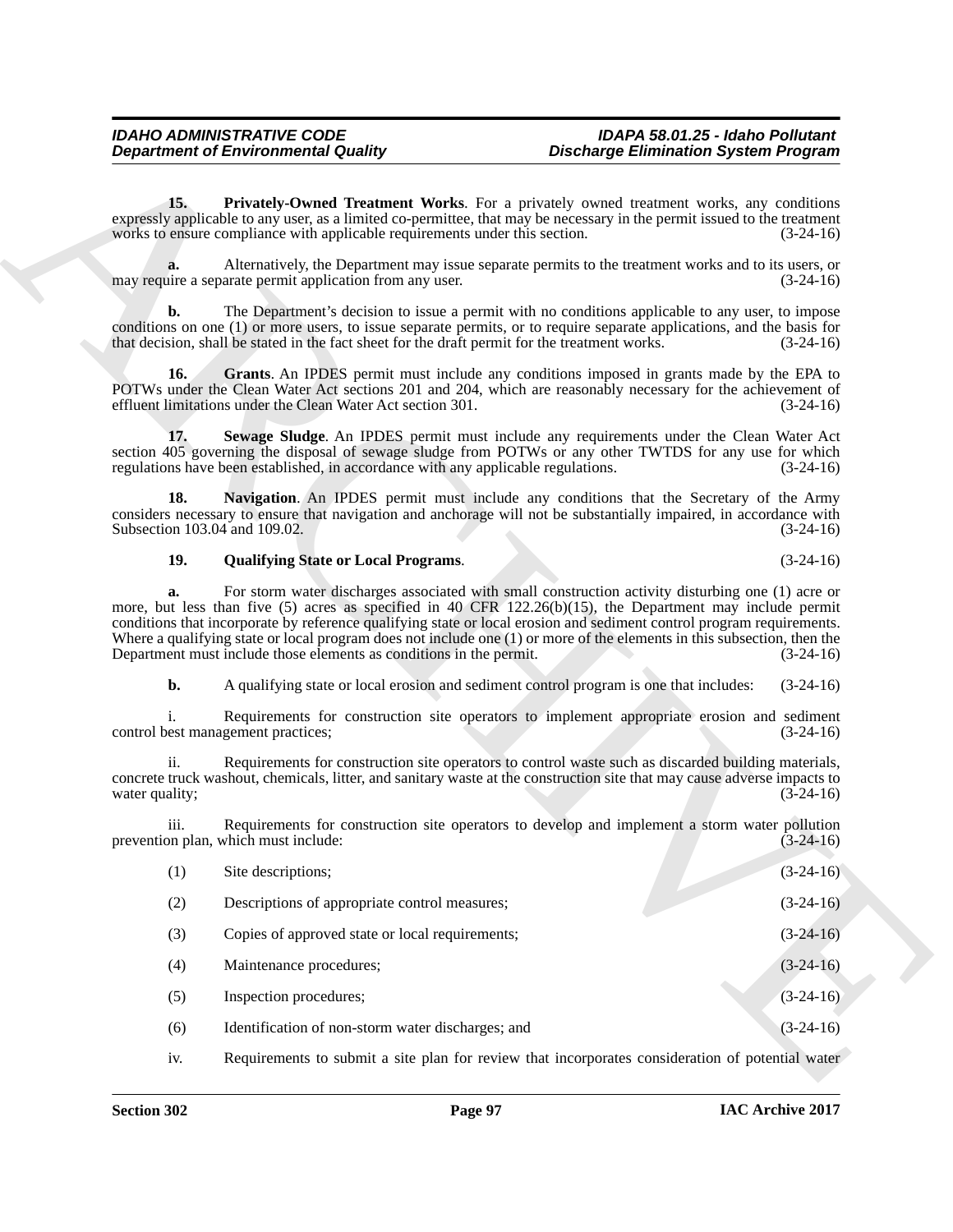quality impacts. (3-24-16)

**Department of Environmental Guality**<br>
spacing the state of the state of the state of the state of the state of the state of the state of the state of the state of the state of the state of the state of the state of the s **c.** For storm water discharges from a construction activity disturbing five (5) acres or more, including activities that disturb less than acres (5) acres but are part of a larger common plan of development or sale that will ultimately disturb five (5) acres or more, as specified in 40 CFR 122.26(b)(14)(x), the Department may include permit conditions that incorporate by reference qualifying state or local erosion and sediment control program requirements. A qualifying state or local erosion and sediment control program is one that includes the elements listed in Subsections 302.19.a. and b. and any additional requirements necessary to achieve the applicable technology-based standards of best available technology and best conventional technology based on the best professional judgment of the permit writer. (3-24-16)

**20. Water Quality Trading**. The Department may include provisions in IPDES permits that allow for the with water quality based permit limits to be achieved through water quality trading. (3-24-16) compliance with water quality based permit limits to be achieved through water quality trading.

# **303. CALCULATING PERMIT PROVISIONS.**

**01. Outfalls and Discharge Points**. All permit effluent limitations, standards and prohibitions shall be established for each outfall or discharge point of the permitted facility, except as otherwise provided under Subsection 302.13, (Best Management Practices,) and Subsection 303.08, (Internal Waste Streams.) (3-24-16)

**02. Production-Based Limitations**. (3-24-16)

**a.** In the case of POTWs, permit effluent limitations, standards, or prohibitions shall be calculated design flow.  $(3-24-16)$ based on design flow.

**b.** Except in the case of POTWs or as provided in Subsection 303.02.b.ii., calculation of any permit limitations, standards, or prohibitions which are based on production (or other measure of operation) shall be based<br>upon a reasonable measure of actual production of the facility. (3-24-16) upon a reasonable measure of actual production of the facility.

i. For new sources or new dischargers, actual production shall be estimated using projected production. The time period of the measure of production shall correspond to the time period of the calculated permit limitations; for example, monthly production shall be used to calculate average monthly discharge limitations.

(3-24-16)

ii. The Department may include a condition establishing alternate permit limitations, standards, or prohibitions based upon anticipated increased (not to exceed maximum production capability) or decreased production levels. (3-24-16) production levels.

iii. For the automotive manufacturing industry only, the Department shall establish an alternate condition under 303.02.b.ii., if the applicant satisfactorily demonstrates to the Department, at the time the application is submitted, that:  $(3-24-16)$ 

(1) Its actual production, as indicated in Subsections 303.02.b. and 303.02.b.i. is substantially below maximum production capability, and

(2) There is a reasonable potential for an increase above actual production during the duration of the permit.  $(3-24-16)$ 

iv. If the Department establishes permit conditions under Subsection 303.02.b.ii.: (3-24-16)

(1) The permit shall require the permittee to notify the Department at least two (2) business days prior to a month in which the permittee expects to operate at a level higher than the lowest production level identified in the permit. The notice shall specify: (3-24-16)

(a) The anticipated level, and the period during which the permittee expects to operate at the alternate level; and (3-24-16)  $l$ evel; and  $(3-24-16)$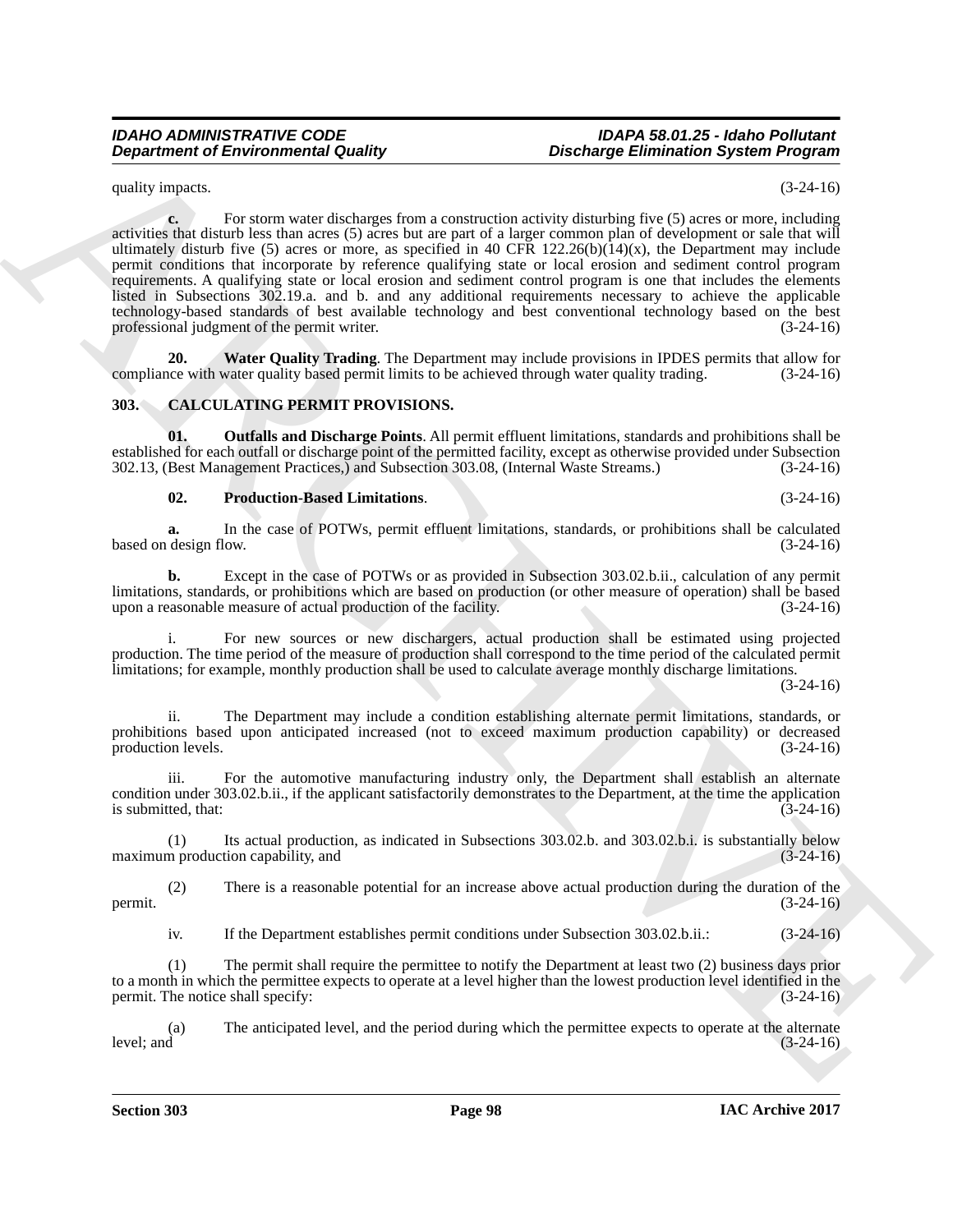If the notice covers more than one (1) month, the notice shall specify the reasons for the anticipated ncrease; and  $(3-24-16)$ production level increase; and

(c) New notice of discharge at alternate levels is required to cover a period or production level not covered by prior notice or, if during two (2) consecutive months otherwise covered by a notice, the production level at the permitted facility does not in fact meet the higher level designated in the notice; (3-24-16)

**Department of Environmental Country.**<br>
The main of the state of the state of the state of the state of the state of the state of the state of the state of the state of the state of the state of the state of the state of (2) The permittee shall comply with the limitations, standards, or prohibitions that correspond to the lowest level of production specified in the permit, unless the permittee has notified the Department under Subsection 303.02.b.ii., in which case the permittee shall comply with the lower of the actual level of production during each month or the level specified in the notice; and

(3) The permittee shall submit, with the Discharge Monitoring Report, the level of production that actually occurred during each month and the limitations, standards, or prohibitions applicable to that level of production.  $(3-24-16)$ 

**03. Metals**. All permit effluent limitations, standards, or prohibitions for a metal shall be expressed in total recoverable metal as defined in 40 CFR Part 136, unless:  $(3-24-16)$ terms of total recoverable metal as defined in 40 CFR Part 136, unless:

**a.** An applicable effluent standard or limitation has been promulgated under the Clean Water Act and the limitation for the metal in the dissolved or valent or total form; (3-24-16) specifies the limitation for the metal in the dissolved or valent or total form;

**b.** In establishing permit limitations on a case-by-case basis under 40 CFR 125.3, it is necessary to express the limitation on the metal in the dissolved or valent or total form to carry out the provisions of the Clean Water Act; or  $(3-24-16)$ 

**c.** All approved analytical methods for the metal inherently measure only its dissolved form (e.g., nt chromium). (3-24-16) hexavalent chromium).

**04. Continuous Discharges**. For continuous discharges all permit effluent limitations, standards, and prohibitions, including those necessary to achieve water quality standards, shall, unless impracticable, be stated as: (3-24-16)

**a.** Maximum daily and average monthly discharge limitations for all dischargers other than POTWs;<br>(3-24-16) or  $(3-24-16)$ 

**b.** Average weekly and average monthly discharge limitations for POTWs. (3-24-16)

**05. Noncontinuous Discharges**. Discharges which are not continuous, as defined in Section 010 (Definitions), shall be particularly described and limited, considering the following factors, as appropriate: (3-24-16)

**a.** Frequency (for example, a batch discharge shall not occur more than once every three (3) weeks);  $(3-24-16)$ 

**b.** Total mass (for example, not to exceed one hundred (100) kilograms of zinc and two hundred (200) as of chromium per batch discharge); kilograms of chromium per batch discharge);

**c.** Maximum rate of discharge of pollutants during the discharge (for example, not to exceed two (2) kilograms of zinc per minute); and (3-24-16)

**d.** Prohibition or limitation of specified pollutants by mass, concentration, or other appropriate measure (for example, shall not contain at any time more than one-tenth (0.1) mg/L zinc or more than two hundred fifty (250) grams (one-fourth (¼) kilogram) of zinc in any discharge). (3-24-16)

### **06. Mass Limitations**. (3-24-16)

**a.** All pollutants limited in permits shall have limitations, standards, or prohibitions expressed in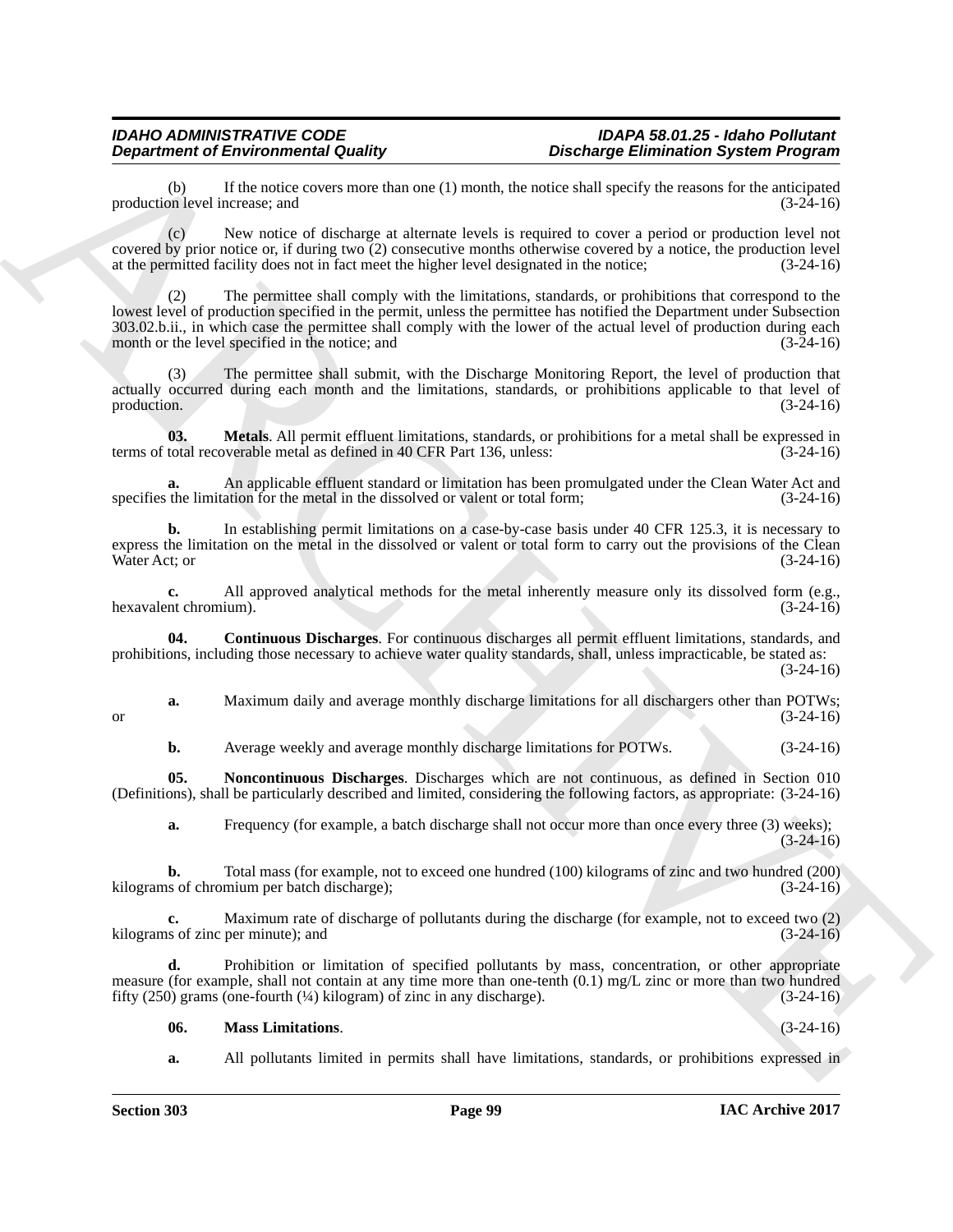terms of mass except: (3-24-16)

i. pH, temperature, radiation, or other pollutants which cannot appropriately be expressed by mass; (3-24-16)

ii. When applicable standards and limitations are expressed in terms of other units of measurement; or (3-24-16)

iii. If in establishing permit limitations on a case-by-case basis under 40 CFR 125.3, limitations expressed in terms of mass are infeasible because the mass of the pollutant discharged cannot be related to a measure of operation (for example, discharges of TSS from certain mining operations), and permit conditions ensure that dilution will not be used as a substitute for treatment. (3-24-16) dilution will not be used as a substitute for treatment.

**b.** Pollutants limited in terms of mass, may also be limited in terms of other units of measurement, and the permit shall require the permittee to comply with both limitations. (3-24-16)

# **07. Pollutant Credits for Intake Water**. (3-24-16)

**a.** The following definitions apply to the consideration of intake credits in determining reasonable and establishing technology based and water quality based effluent limits for IPDES permits. (3-24-16) potential and establishing technology based and water quality based effluent limits for IPDES permits.

i. An intake pollutant is the amount of a pollutant that is present in waters of the United States (including ground water as provided in Subsection 303.07.a.iv.) at the time water is removed from the same body of water by the discharger or other facility supplying the discharger with intake water.

ii. An intake pollutant must be from the same body of water as the discharge in order to be eligible for an intake credit. An intake pollutant is considered to be from the same body of water as the discharge if the Department finds that the intake pollutant would have reached the vicinity of the outfall point in the receiving water within a reasonable period had it not been removed by the permittee. This finding will be established if: (3-24-16)

(1) The background concentration of the pollutant in the receiving water (excluding any amount of the pollutant in the facility's discharge) is similar to that in the intake water; (3-24-16)

(2) There is a direct hydrological connection between the intake and discharge points; and (3-24-16)

(3) Water quality characteristics (e.g., temperature, pH, hardness) are similar in the intake and receiving waters. (3-24-16)

The Department may also consider other site-specific factors relevant to the transport and fate of the pollutant to make the finding in a particular case that a pollutant would or would not have reached the vicinity of the outfall point in the receiving water within a reasonable period had it not been removed by the permittee.

(3-24-16)

**Department of Environmental Guality ... Distribuye Environmental System Program**<br>
terms can exactly provide the probability of the probability of the system of the control of the probability of the system of the system iv. An intake pollutant from ground water may be considered to be from the same body of water if the Department determines that the pollutant would have reached the vicinity of the outfall point in the receiving water within a reasonable period had it not been removed by the permittee, except that such a pollutant is not from the same body of water if the ground water contains the pollutant partially or entirely due to human activity, such as industrial, commercial, or municipal operations, disposal actions, or treatment processes. (3-24-16)

The determinations made under Subsections 303.07.b. and c. will be made on a pollutant-by-<br>  $\alpha$ ll-by-outfall basis. (3-24-16) pollutant and outfall-by-outfall basis.

vi. These provisions do not alter Department's obligation under Subsection 302.06.a.vii.(2) to develop effluent limitations consistent with the assumptions and requirements of any available waste load allocations for the discharge, that is part of a TMDL prepared by the Department and approved by EPA pursuant to 40 CFR 130.7, or prepared by EPA pursuant to 40 CFR 130.7(d).  $(3-24-16)$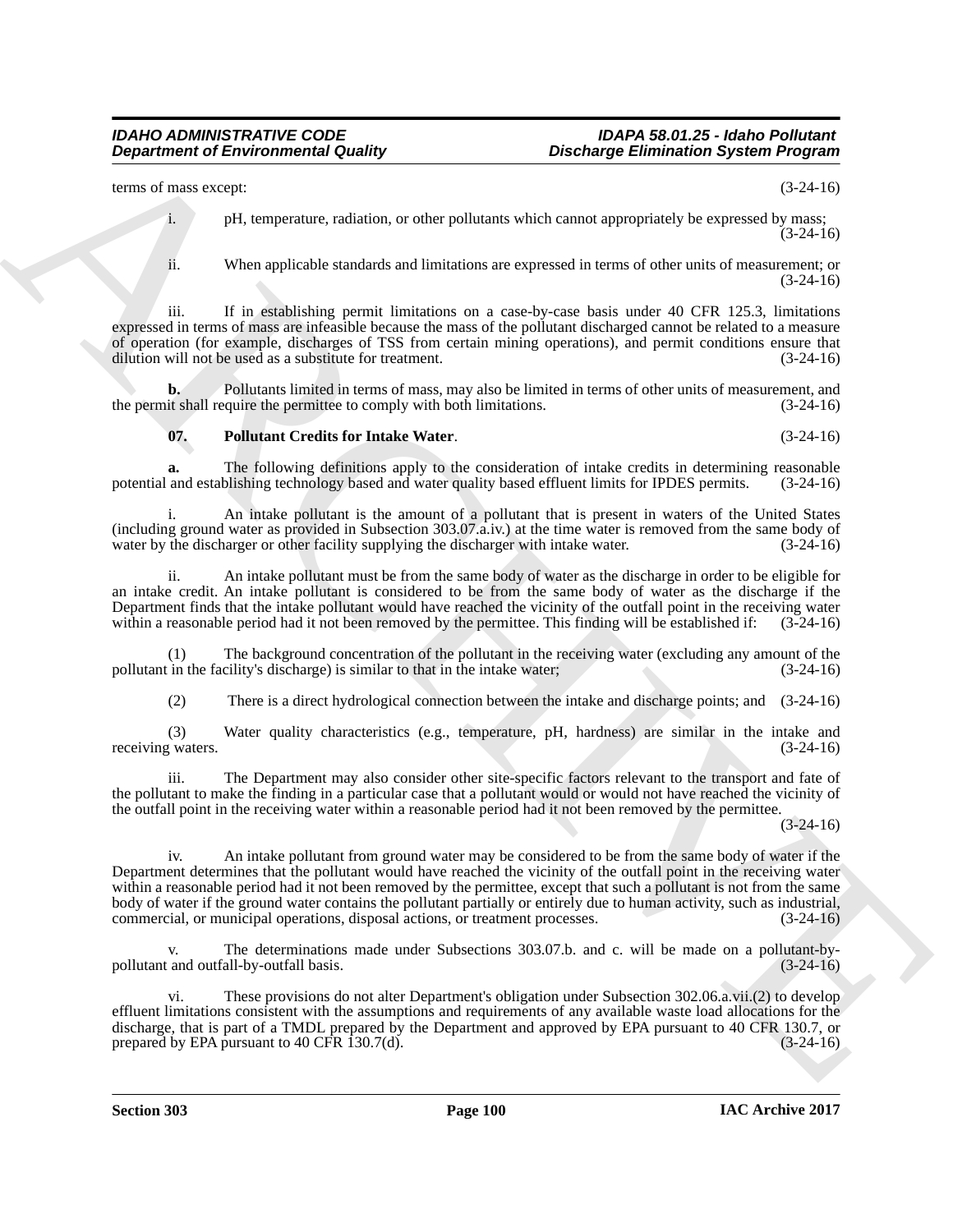**b.** Consideration of intake pollutants for technology based effluent limitations:  $(3-24-16)$ 

i. Upon request of the discharger, technology-based effluent limitations or standards shall be adjusted to reflect credit for pollutants in the discharger's intake water if:

(1) The applicable effluent limitations and standards contained in 40 CFR Part 401 through 471,  $\frac{1}{1}$  (1) provide that they shall be applied on a net basis; or specifically provide that they shall be applied on a net basis; or

(2) The discharger demonstrates that the control system it proposes or uses to meet applicable technology-based limitations and standards would, if properly installed and operated, meet the limitations and standards in the absence of pollutants in the intake waters. (3-24-16)

ii. Credit for generic pollutants such as BOD or TSS should not be granted unless the permittee demonstrates that the constituents of the generic measure in the effluent are substantially similar to the constituents of the generic measure in the intake water or unless appropriate additional limits are placed on process water pollutants either at the outfall or elsewhere. (3-24-16)

iii. Credit shall be granted only to the extent necessary to meet the applicable limitation or standard, up to a maximum value equal to the influent value. Additional monitoring may be necessary to determine eligibility for credits and compliance with permit limits. credits and compliance with permit limits.

iv. Credit shall be granted only if the discharger demonstrates that the intake water is drawn from the same body of water into which the discharge is made. The Department may waive this requirement if the Department finds that no environmental degradation will result. (3-24-16)

v. This section does not apply to the discharge of raw water clarifier sludge generated from the tof intake water.  $(3-24-16)$ treatment of intake water.

**c.** Consideration of intake pollutants for water quality based effluent limitations:  $(3-24-16)$ 

**Department of Environmental Guality**<br> **Constant of Environmental Guality**<br>
(a) Constant of European Constant of European Constant of European Constant of European Constant of European Constant of European Constant of Eur i. The Department will evaluate if there is reasonable potential for the discharge of an identified intake pollutant to cause or contribute to an exceedance of a narrative or numeric water quality criterion. If the Department determines that an intake pollutant in the discharge does not have the reasonable potential to cause or contribute to an exceedance of an applicable water quality standard, the Department is not required to include a water quality-based effluent limit for the identified intake pollutant in the facility's permit. (3-24-16) quality-based effluent limit for the identified intake pollutant in the facility's permit.

ii. If a reasonable potential exists, then water quality-based effluent limits may be established that reflect a credit for intake pollutants where a discharger demonstrates that the following conditions are met: (3-24-16)

(1) The facility removes the intake water containing the pollutant from the same body of water into which the discharge is made;  $(3-24-16)$ 

The ambient background concentration of the pollutant does not meet the most stringent applicable water quality criterion for that pollutant;  $(3-24-16)$ 

(3) The facility does not alter the identified intake pollutant chemically or physically in a manner that would cause adverse water quality impacts to occur that would not occur if the pollutants had not been removed from the body of water;  $(3-24-16)$ 

(4) The timing and location of the discharge would not cause adverse water quality impacts to occur<br>ld not occur if the identified intake pollutant had not been removed from the body of water; (3-24-16) that would not occur if the identified intake pollutant had not been removed from the body of water;

(5) For the purpose of determining water quality-based effluent limits, the facility does not increase the identified intake pollutant concentration at the point of discharge as compared to the pollutant concentration in the intake water. (3-24-16)

iii. Where the conditions in Subsection 303.07.c.i. and ii are met, the Department may establish a water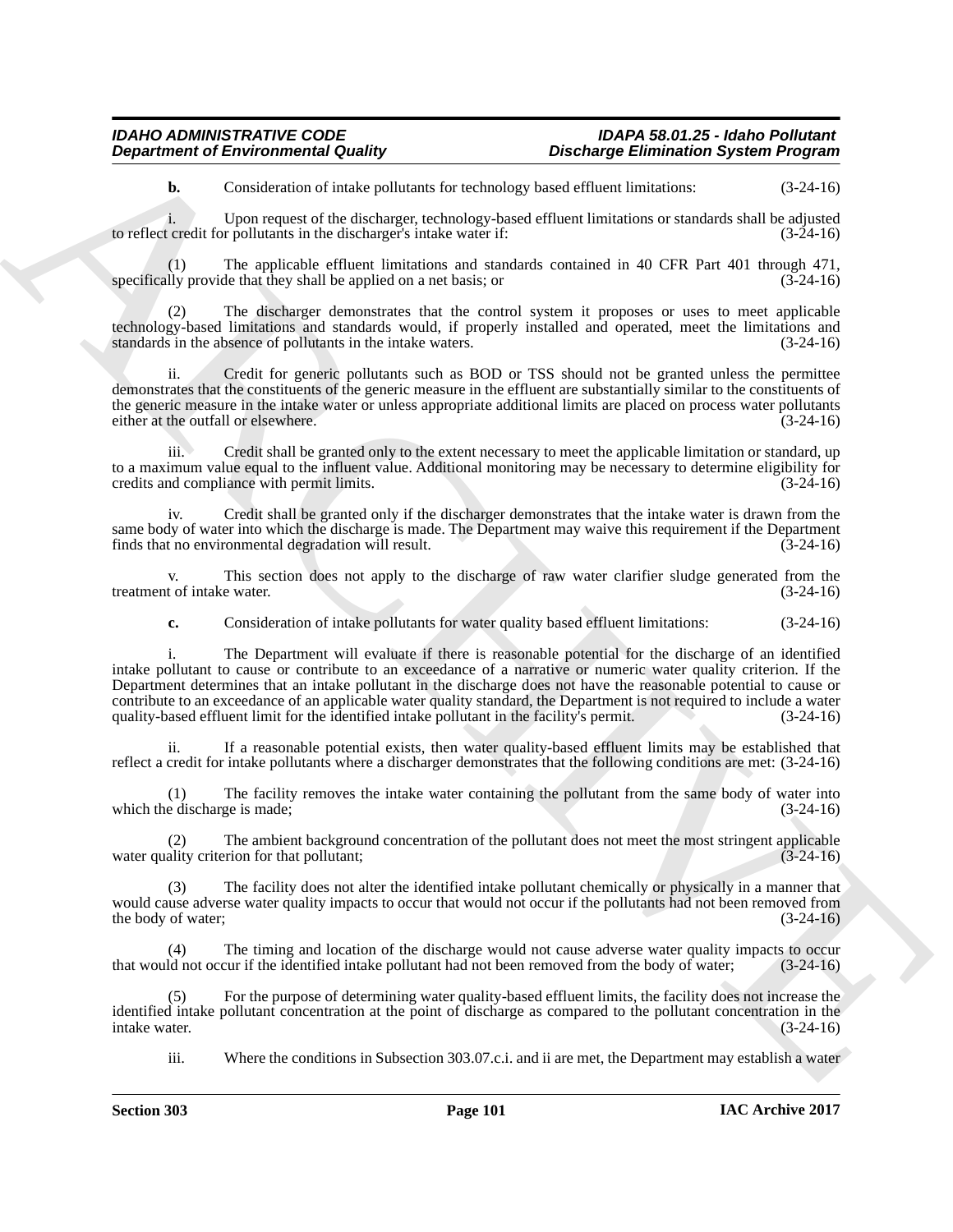quality-based effluent limitation allowing a facility to discharge a mass and concentration of the intake pollutant that are no greater than the mass and concentration found in the facility's intake water. A discharger may add mass of the pollutant to its waste stream if an equal or greater mass is removed prior to discharge, so there is no net addition of the pollutant in the discharge compared to the intake water. (3-24-16)

iv. Where intake water for a facility is provided by a municipal water supply system and the supplier provides treatment of the raw water that removes an intake water pollutant, the concentration of the intake water pollutant will be determined at the point where the water enters the water supplier's distribution system. (3-24-16)

Where a facility discharges intake pollutants from multiple sources that originate from the receiving water body and from other water bodies, the Department may derive an effluent limit reflecting the flowweighted amount of each source of the pollutant provided that conditions in 303.07.c.ii. of this subsection are met and adequate monitoring to determine compliance can be established and is included in the permit. (3-24-16 adequate monitoring to determine compliance can be established and is included in the permit.

vi. The permit will specify how compliance with mass and concentration-based limitations for the intake water pollutant will be assessed. This may be done by basing the effluent limitation on background concentration data. Alternatively, the Department may determine compliance by monitoring the pollutant concentrations in the intake water and in the effluent. This monitoring may be supplemented by monitoring internal waste streams or by a Department evaluation of the use of best management practices.  $(3-24-16)$ 

vii. Effluent limitations must be established to comply with all other applicable state and federal laws lations including technology-based requirements and anti-degradation policies. (3-24-16) and regulations including technology-based requirements and anti-degradation policies.

viii. When determining whether water quality based effluent limitations are necessary, information from chemical-specific, whole effluent toxicity and biological assessments will be considered independently. (3-24-16)

ix. Permit limits must be consistent with the assumptions and requirement of waste load allocations or visions in a TMDL that has been approved by the EPA.  $(3-24-16)$ other provisions in a TMDL that has been approved by the EPA.

# **08. Internal Waste Streams**. (3-24-16)

**a.** When permit effluent limitations or standards imposed at the point of discharge are impractical or infeasible, effluent limitations or standards for discharges of pollutants may be imposed on internal waste streams before mixing with other waste streams or cooling water streams. In those instances, the monitoring required by Section 304 (Monitoring and Reporting Requirements) shall also be applied to the internal waste streams. (3-24-16)

**b.** Limits on internal waste streams will be imposed only when the fact sheet sets forth the exceptional ances which make such limitations necessary, such as: (3-24-16) circumstances which make such limitations necessary, such as:

i. When the final discharge point is inaccessible (for example, under ten (10) meters of water);  $(3-24-16)$ 

ii. The wastes at the point of discharge are so diluted as to make monitoring impracticable; or (3-24-16)

iii. The interferences among pollutants at the point of discharge would make detection or analysis impracticable. (3-24-16)

# **09. Disposal of Pollutants into Wells, into POTWs, or by Land Application**. (3-24-16)

Dependent of Entropological states and the University Detection of Entropological states are controlled by the University of Entropological states are controlled by the University of Entropological states and the Universi **a.** When part of a discharger's process wastewater is not being discharged into waters of the United States because it is disposed into a well, into a POTW, or by land application thereby reducing the flow or level of pollutants being discharged into waters of the United States, applicable effluent standards and limitations for the discharge in an IPDES permit shall be adjusted to reflect the reduced raw waste resulting from such disposal. Effluent limitations and standards in the permit shall be calculated by one (1) of the following methods: (3-24limitations and standards in the permit shall be calculated by one  $(1)$  of the following methods:

i. If none of the waste from a particular process is discharged into waters of the United States, and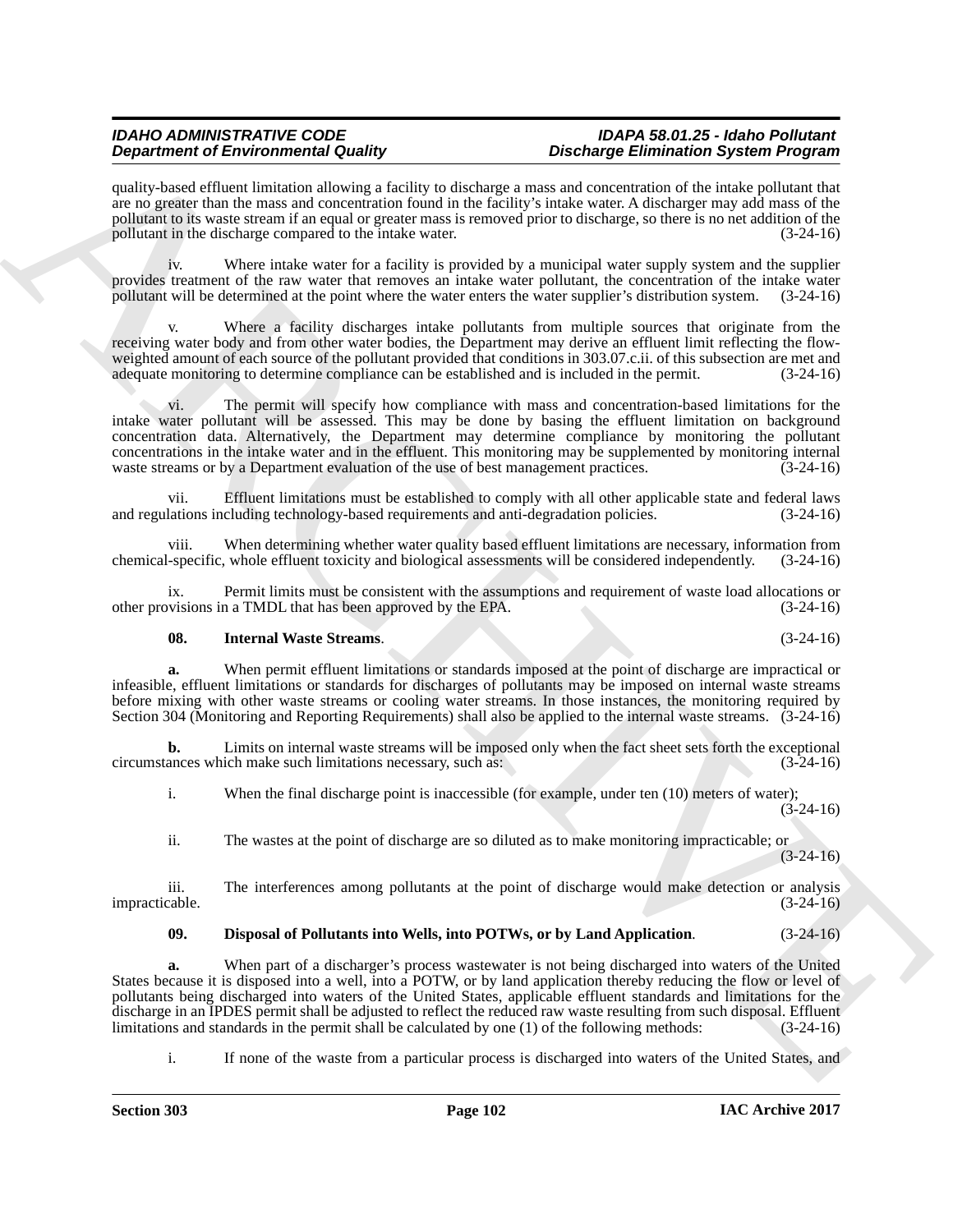effluent limitations guidelines provide separate allocation for wastes from that process, all allocations for the process shall be eliminated from calculation of permit effluent limitations or standards: or  $(3-24-16)$ shall be eliminated from calculation of permit effluent limitations or standards; or

**Dependent of Environmental Condition**, According to the state of the state of the state of the state of the state of the state of the state of the state of the state of the state of the state of the state of the state of ii. In all cases other than those described in Subsection 303.09.a.i., effluent limitations shall be adjusted by multiplying the effluent limitation derived by applying effluent limitation guidelines to the total waste stream by the amount of wastewater flow to be treated and discharged into waters of the United States, and dividing the result by the total wastewater flow. Effluent limitations and standards so calculated may be further adjusted under 40 CFR Part 125, subpart D, to make them more or less stringent if discharges to wells, POTWs, or by land application change the character or treatability of the pollutants being discharged to receiving waters. This method may be algebraically expressed as:

 $P=(E \times N)/T$ ; where P is the permit effluent limitation, E is the limitation derived by applying effluent guidelines to the total waste stream, N is the wastewater flow to be treated and discharged to waters of the United States, and T is the total wastewater flow.

(3-24-16)

**b.** Subsection 303.09.a. does not apply to the extent that promulgated effluent limitations guidelines: (3-24-16)

i. Control concentrations of pollutants discharged but not mass; or (3-24-16)

ii. Specify a different specific technique for adjusting effluent limitations to account for well injection, land application, or disposal into POTWs.

**c.** Subsection 303.09.a. does not alter a discharger's obligation to meet any more stringent requirements established under Sections 300 (Conditions Applicable to all Permits), 301 (Permit Conditions for<br>Specific Categories), 40 CFR 122.42(e), and 302 (Establishing Permit Provisions). (3-24-16) Specific Categories), 40 CFR 122.42(e), and 302 (Establishing Permit Provisions).

**d.** Disposal of discharge into injection wells is regulated by: (3-24-16)

i. Idaho Department of Water Resources, in compliance with the IDAPA 37.03.03, "Rules and n Standards for the Construction and Use of Injection Wells," for a Class I injection well; or (3-24-16) Minimum Standards for the Construction and Use of Injection Wells," for a Class I injection well; or

ii. Health District having jurisdiction, in compliance with IDAPA 58.01.03, "Individual/Subsurface Sewage Disposal Rules," for a Class V injection well. (3-24-16)

**e.** Disposal of discharge onto the surface of the land is regulated by the Department under IDAPA 58.01.17, "Recycled Water Rules."

# **304. MONITORING AND REPORTING REQUIREMENTS.**

**01. Monitoring Requirements**. A permit must include the following requirements for monitoring:  $(3-24-16)$ 

**a.** Requirements concerning the proper use, maintenance, and installation, when appropriate, of monitoring equipment or methods (including biological monitoring methods when appropriate);  $(3-24-16)$ 

**b.** The type, intervals, and frequency of monitoring sufficient to yield data which are representative of tored activity including, when appropriate, continuous monitoring; (3-24-16) the monitored activity including, when appropriate, continuous monitoring;

**c.** Provisions for reporting the results of monitoring, including frequency, appropriate for the lactivity based on the impact of that activity; (3-24-16) regulated activity based on the impact of that activity;

**d.** The mass (or other measurement specified in the permit) for each pollutant limited in the permit;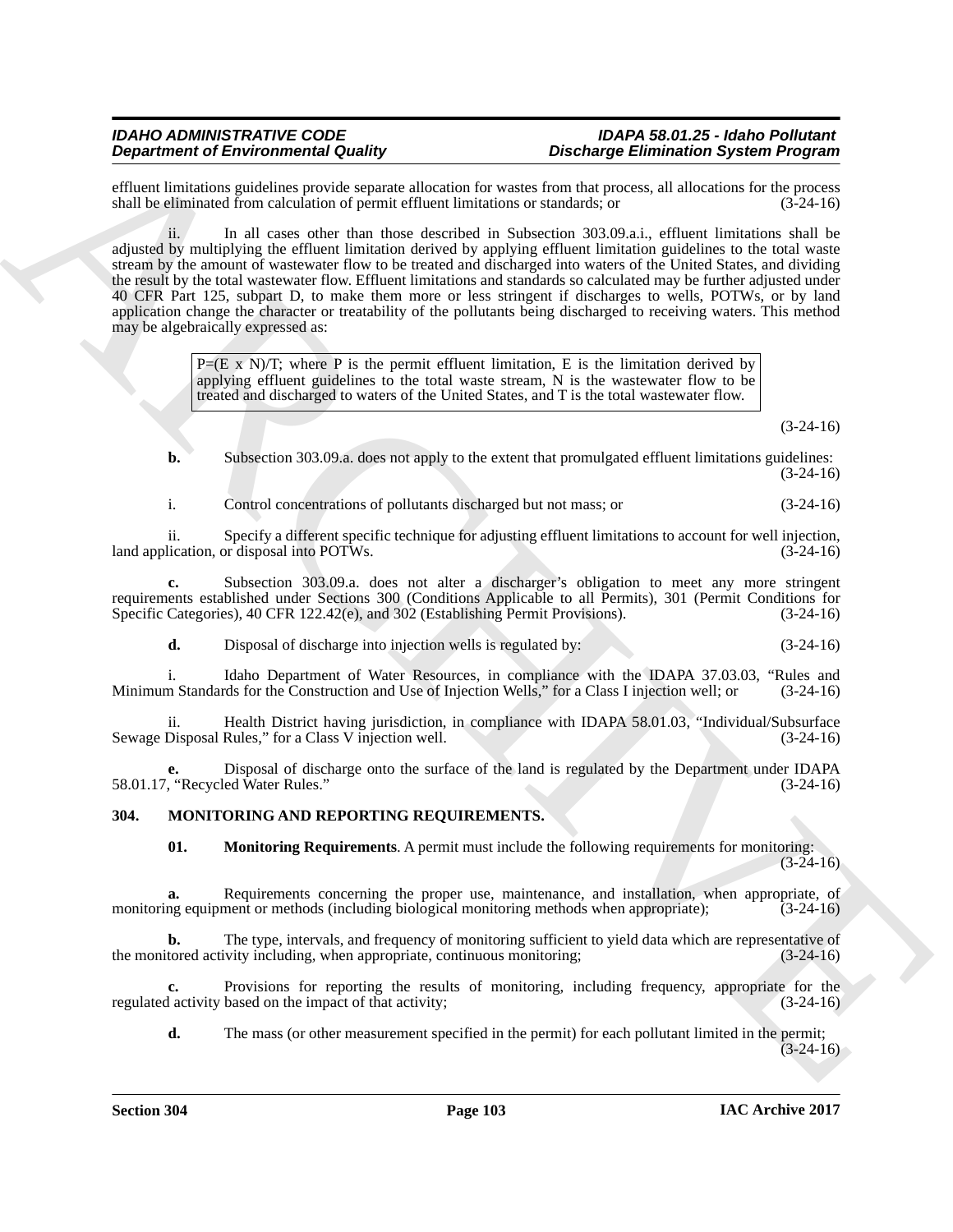|                                   | <b>Department of Environmental Quality</b>                                                                                                                                                                                                                                                                                                                                                                                                                         | <b>Discharge Elimination System Program</b> |             |
|-----------------------------------|--------------------------------------------------------------------------------------------------------------------------------------------------------------------------------------------------------------------------------------------------------------------------------------------------------------------------------------------------------------------------------------------------------------------------------------------------------------------|---------------------------------------------|-------------|
| e.                                | The volume of effluent discharged from each outfall;                                                                                                                                                                                                                                                                                                                                                                                                               |                                             | $(3-24-16)$ |
| f.                                | Other measurements as appropriate, including:                                                                                                                                                                                                                                                                                                                                                                                                                      |                                             | $(3-24-16)$ |
| $i$ .                             | Pollutants in internal waste streams under Subsection 303.08;                                                                                                                                                                                                                                                                                                                                                                                                      |                                             | $(3-24-16)$ |
| ii.                               | Pollutants in intake water for net limitations under Subsection 303.07;                                                                                                                                                                                                                                                                                                                                                                                            |                                             | $(3-24-16)$ |
| iii.                              | Frequency, rate of discharge, etc., for non-continuous discharges under Subsection 303.05;                                                                                                                                                                                                                                                                                                                                                                         |                                             | $(3-24-16)$ |
| iv.                               | Pollutants subject to notification requirements under Subsection 301.01; and                                                                                                                                                                                                                                                                                                                                                                                       |                                             | $(3-24-16)$ |
| V.                                | Pollutants in sewage sludge or other monitoring as specified in 40 CFR Part 503; or as determined<br>to be necessary on a case-by-case basis pursuant to the Clean Water Act section 405(d)(4), Section 380 (Sewage<br>Sludge) of these rules, and IDAPA 58.01.16.650, "Wastewater Rules";                                                                                                                                                                         |                                             | $(3-24-16)$ |
| through 503; and                  | According to test procedures (i.e., methods) approved under 40 CFR Part 136 for the analysis of<br>pollutants or pollutant parameters, or another method is required under 40 CFR Part 401 through 471 or Part 501                                                                                                                                                                                                                                                 |                                             | $(3-24-16)$ |
| h.<br>parameters.                 | In the case of pollutants or pollutant parameters for which there are no approved methods under 40<br>CFR Part 136, or methods are not otherwise required under 40 CFR Part 401 through 471 or Part 501 through 503,<br>monitoring shall be conducted according to a test procedure specified in the permit for such pollutants or pollutant                                                                                                                       |                                             | $(3-24-16)$ |
| 02.                               | <b>Reporting Monitoring Results.</b>                                                                                                                                                                                                                                                                                                                                                                                                                               |                                             | $(3-24-16)$ |
| a.                                | Except as provided in Subsections 304.02.d. and 304.02.e., the Department will establish<br>requirements to report monitoring results on a case-by-case basis with a frequency dependent on the nature and effect<br>of the discharge, but in no case less than once a year.                                                                                                                                                                                       |                                             | $(3-24-16)$ |
| b.<br>case less than once a year. | For sewage sludge use or disposal practices, the Department will establish requirements to monitor<br>and report results on a case-by-case basis with a frequency dependent on the nature and effect of the sewage sludge<br>use or disposal practice; minimally this shall be as specified in 40 CFR Part 503, Section 380 (Sewage Sludge) of<br>these rules, and Idaho's Wastewater Rules, IDAPA 58.01.16.650, "Wastewater Rules," (where applicable), but in no |                                             | $(3-24-16)$ |
|                                   | The Department will establish requirements to report monitoring results for storm water discharges<br>associated with industrial activity which are subject to an effluent limitation guideline on a case-by-case basis with a<br>frequency dependent on the nature and effect of the discharge, but in no case less than once a year.                                                                                                                             |                                             | $(3-24-16)$ |
| require the discharger to:        | The Department will establish requirements to report monitoring results for storm water discharges<br>associated with industrial activity, other than those addressed in Subsection 304.02.c., on a case-by-case basis with a<br>frequency dependent on the nature and effect of the discharge. At a minimum, a permit for such a discharge must                                                                                                                   |                                             | $(3-24-16)$ |
| i.                                | Conduct an annual inspection of the facility site to identify areas contributing to a storm water<br>discharge associated with industrial activity;                                                                                                                                                                                                                                                                                                                |                                             | $(3-24-16)$ |
|                                   |                                                                                                                                                                                                                                                                                                                                                                                                                                                                    |                                             |             |
| ii.                               | Evaluate whether measures to reduce pollutant loadings identified in a storm water pollution<br>prevention plan are adequate and properly implemented in accordance with the terms of the permit or whether<br>additional control measures are needed;                                                                                                                                                                                                             |                                             | $(3-24-16)$ |

### **02. Reporting Monitoring Results**. (3-24-16)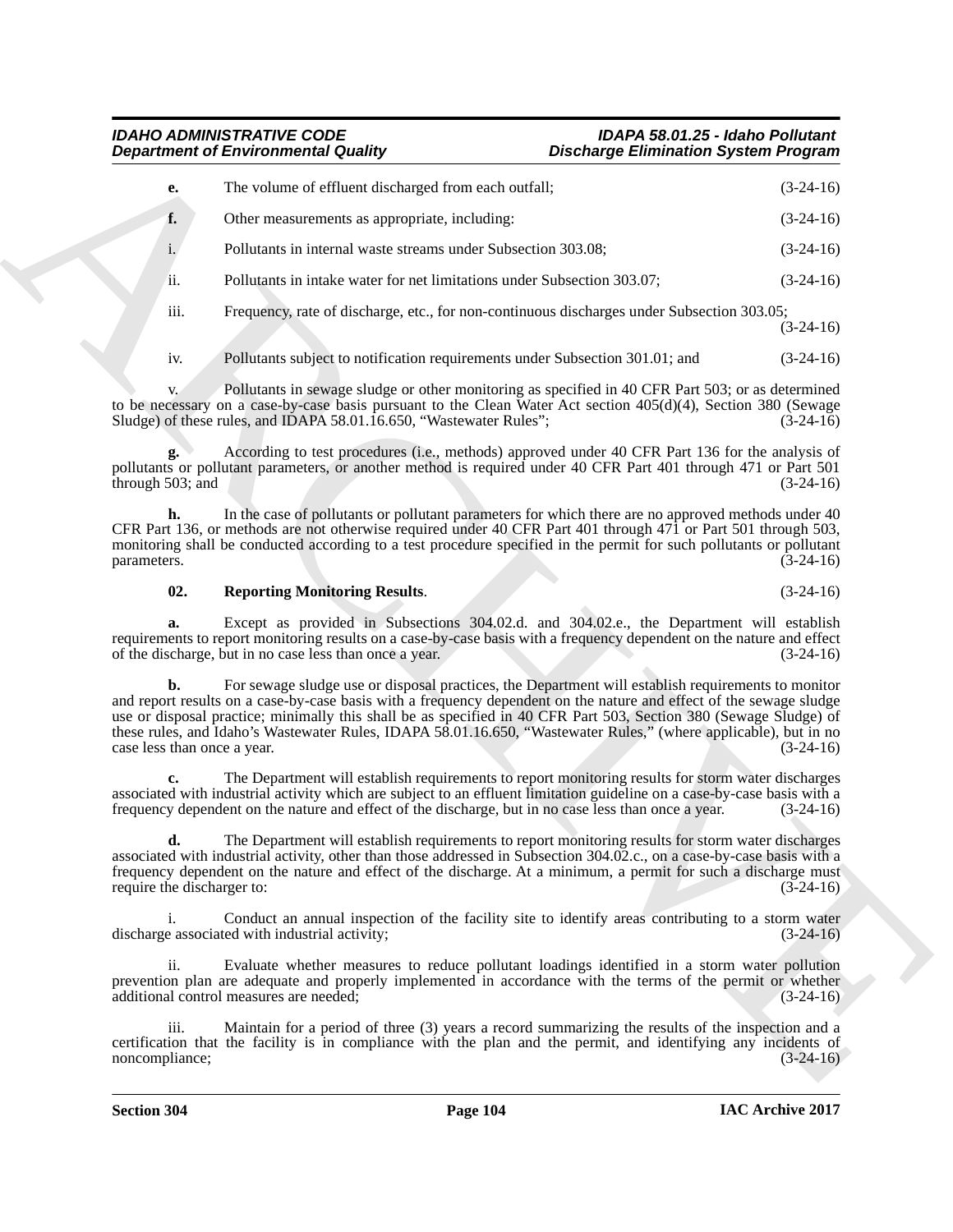iv. Sign the report and certification in accordance with Section 090 (Signature Requirements); and (3-24-16)

v. Permits for storm water discharges associated with industrial activity from inactive mining operations may, where annual inspections are impracticable, require certification that the facility is in compliance with the permit, or alternative requirements, once every three (3) years by an Idaho licensed professional engineer. (3-24-16)

**e.** A permit that does not require monitoring results reports at least annually must require the permittee to report, at least annually, all instances of noncompliance not reported under Subsection 300.12. (3-24-16)

# **305. COMPLIANCE SCHEDULES.**

**01.** General. An IPDES permit may, when appropriate, specify a schedule of compliance leading to the Clean Water Act and these rules. (3-24-16) compliance with the Clean Water Act and these rules.

**a.** Any schedules of compliance under this section shall require compliance as soon as possible.

(3-24-16)

**Department of Environmental Guality<br>
Sign the space and settled<br>
Sign the space and settled in a secondary settled with interest of Sileystan Projection<br>
Sign the space and settled with the space and settled with the spa b.** The first IPDES permit issued to a new source or a new discharger shall contain a schedule of compliance only when necessary to allow a reasonable opportunity to attain compliance with requirements issued or revised after commencement of construction, but less than three (3) years before commencement of the relevant discharge. (3-24-16) discharge. (3-24-16)

**c.** For recommencing dischargers, a schedule of compliance shall be available only when necessary to allow a reasonable opportunity to attain compliance with requirements issued or revised less than three (3) years before recommencement of discharge. (3-24-16)

**d.** If a permit establishes a schedule of compliance under this section that exceeds one (1) year from the date of permit issuance, the schedule must set out interim requirements and dates for achievement of the interim requirements. If the schedule includes interim requirements: (3-24-16)

The time between interim dates shall not exceed one (1) year, except that in the case of a schedule for compliance with standards for sewage sludge use and disposal, the time between interim dates shall not exceed six (6) months; or (3-24-16)  $(6)$  months; or

ii. If the time necessary for completion of any interim requirement (such as the construction of a control facility) is more than one (1) year and is not readily divisible into stages for completion, the permit shall specify interim dates for the submission of reports of progress toward completion of the interim requirements and indicate a projected completion date. (3-24-16)

**e.** Within fourteen (14) days following each interim and final date of compliance, the permittee shall notify the Department in writing of its compliance or noncompliance with the interim or final requirements, or submit progress reports if Subsection 305.01.d.ii. is applicable. (3-24-16) progress reports if Subsection 305.01.d.ii. is applicable.

**f.** Permits may incorporate compliance schedules which allow a discharger to phase in, over time, compliance with water quality-based effluent limitations in accordance with IDAPA 58.01.02.400, "Water Quality<br>Standards." (3-24-16) Standards."  $(3-24-16)$ 

**02. Alternative Schedules of Compliance**. An IPDES permit applicant or permittee may cease conducting regulated activities (by terminating direct discharge for point sources) rather than continuing to operate and meet permit requirements as follows: (3-24-16)

**a.** If the permittee decides to cease conducting regulated activities at a given time within the term of a hich has already been issued: (3-24-16) permit which has already been issued: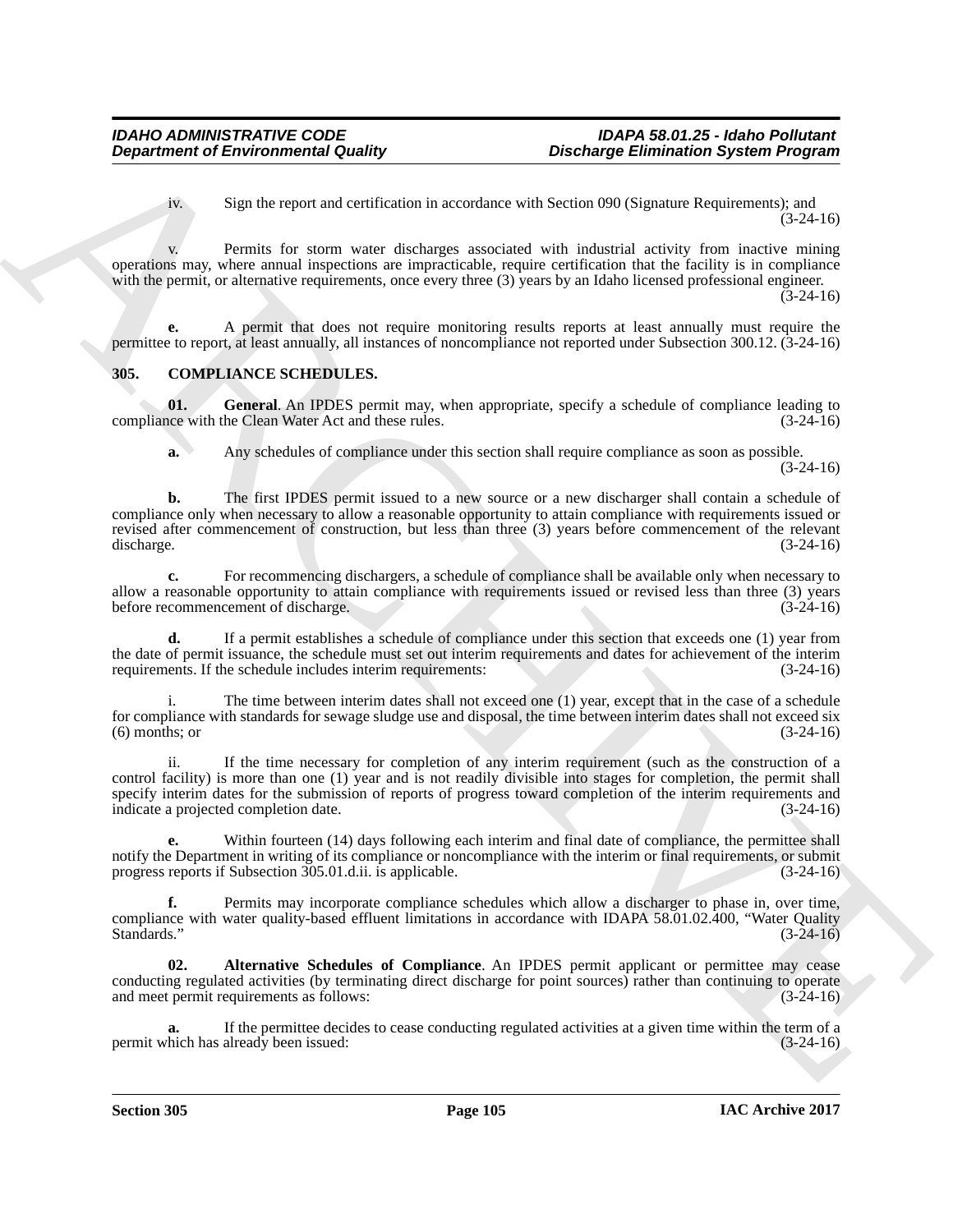i. The permit may be modified to contain a new or additional schedule leading to timely cessation of activities; or  $(3-24-16)$ activities; or (3-24-16)

ii. The permittee shall cease conducting permitted activities before noncompliance with any interim or final compliance schedule requirement already specified in the permit. (3-24-16)

**b.** If the decision to cease conducting regulated activities is made before issuance of a permit whose term will include the termination date, the permit shall contain a schedule leading to termination which will ensure timely compliance with applicable requirements no later than the statutory deadline. (3-24-16)

**c.** If the permittee is undecided whether to cease conducting regulated activities, the Department may nodify a permit to contain two (2) schedules, as follows: (3-24-16) issue or modify a permit to contain two  $(2)$  schedules, as follows:

Both schedules shall contain an identical interim deadline requiring a final decision on whether to cease conducting regulated activities no later than a date which ensures sufficient time to comply with applicable requirements in a timely manner if the decision is to continue conducting regulated activities;  $(3-24-16)$ 

ii. One (1) schedule shall lead to timely compliance with applicable requirements, no later than the statutory deadline; (3-24-16)

iii. The second schedule shall lead to cessation of regulated activities by a date which will ensure<br>ompliance with applicable requirements no later than the statutory deadline: and (3-24-16) timely compliance with applicable requirements no later than the statutory deadline; and

iv. Each permit containing two (2) schedules shall include a requirement that after the permittee has made a final decision under Subsection 305.02.c., it shall follow the schedule leading to compliance if the decision is to continue conducting regulated activities, and follow the schedule leading to termination if the decision is to cease conducting regulated activities.  $(3-24-16)$ conducting regulated activities.

**d.** The applicant's or permittee's decision to cease conducting regulated activities shall be evidenced by a firm public commitment satisfactory to the Department, such as a resolution of the board of directors of a corporation. (3-24-16)

### **306. -- 309. (RESERVED)**

### **310. VARIANCES.**

#### **01. Variance Requests by non-POTWs**. (3-24-16)

**a.** A discharger which is not a POTW may request a variance from otherwise applicable effluent limitations under the following statutory or regulatory provisions, within the times specified in this subsection.

(3-24-16)

i. A request for a variance based on the presence of fundamentally different factors from those on e effluent limitations guideline was based shall be filed as follows: (3-24-16) which the effluent limitations guideline was based shall be filed as follows:

(1) For a request from best practicable control technology currently available (BPT), by the close of the public comment period under Section 109 (Public Notification and Comment); or (3-24-16)

**Department of Environmental Guality**<br>
activities the requires shall one symptomic area and its calculated behind the symptomic state of the symptomic<br>
The permitters shall one symptomic symptomic state is considered acti (2) For a request from best available technology economically achievable (BAT) and/or best conventional pollutant control technology (BCT), by no later than one hundred eighty (180) days after the date on which an effluent limitation guideline is published in the Federal Register for a request based on an effluent limitation guideline promulgated on or after February 4, 1987. (3-24-16)

ii. The request shall explain how the requirements of the applicable regulatory and/or statutory criteria<br>
(3-24-16) have been met.

**b.** An applicant may request a variance for non-conventional pollutants under this section for the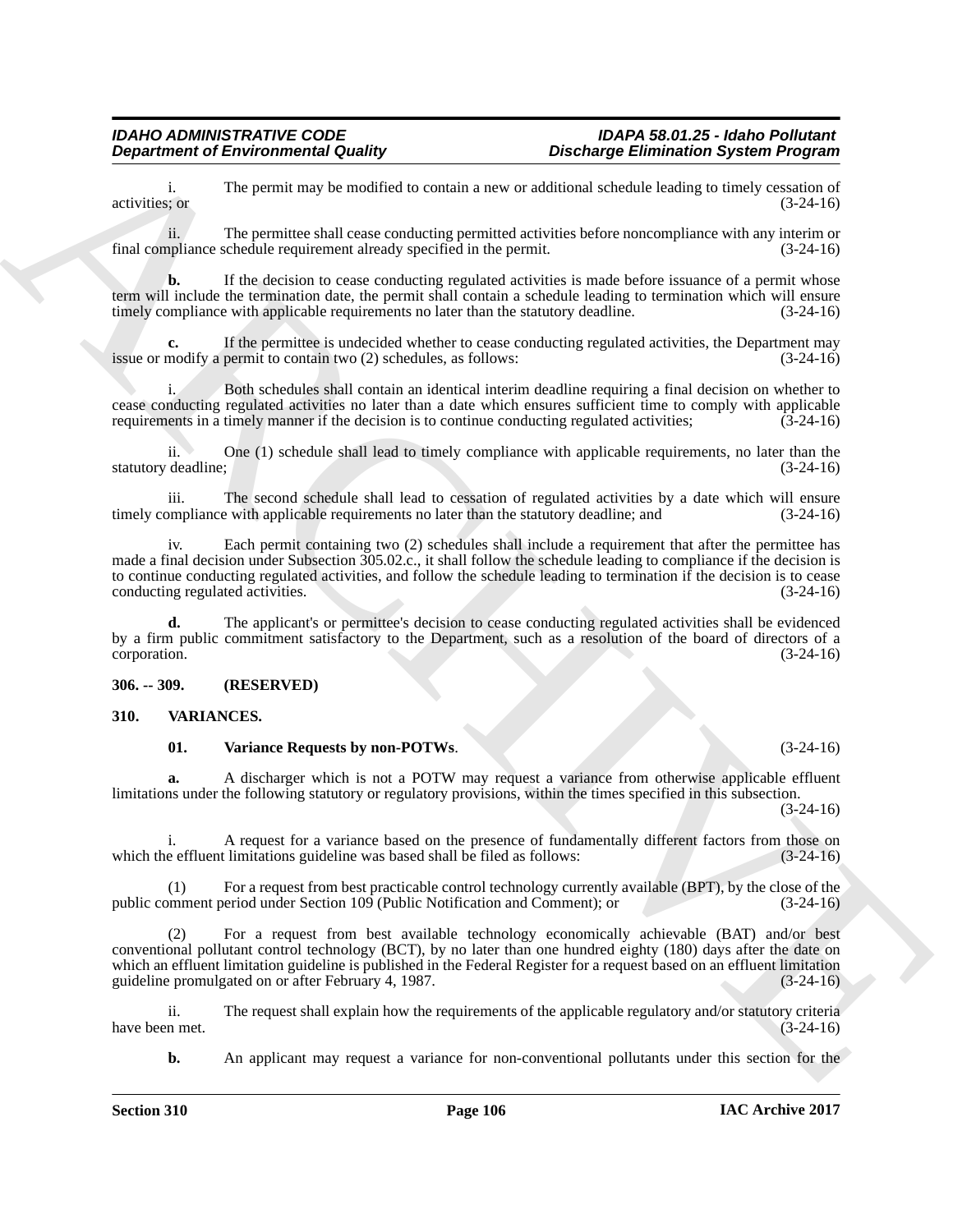#### <span id="page-108-0"></span>*IDAHO ADMINISTRATIVE CODE IDAPA 58.01.25 - Idaho Pollutant Discharge Elimination System Program*

|                               | <b>Department of Environmental Quality</b>                                                                                                                                                                                                                                                                                                                                                                                                                                                                                | <b>Discharge Elimination System Program</b> |             |
|-------------------------------|---------------------------------------------------------------------------------------------------------------------------------------------------------------------------------------------------------------------------------------------------------------------------------------------------------------------------------------------------------------------------------------------------------------------------------------------------------------------------------------------------------------------------|---------------------------------------------|-------------|
| following:                    |                                                                                                                                                                                                                                                                                                                                                                                                                                                                                                                           |                                             | $(3-24-16)$ |
|                               | A variance from the BAT requirements for Clean Water Act section $301(b)(2)(F)$ pollutants<br>(commonly called non-conventional pollutants) pursuant to the Clean Water Act section 301(c) because of the<br>economic capability of the owner or operator; or                                                                                                                                                                                                                                                             |                                             | $(3-24-16)$ |
| ii.                           | A variance pursuant to the Clean Water Act section $301(g)$ provided:                                                                                                                                                                                                                                                                                                                                                                                                                                                     |                                             | $(3-24-16)$ |
| (1)<br>and                    | The variance may only be requested for ammonia; chlorine; color; iron; total phenols (4AAP),<br>when determined by the EPA Administrator to be a pollutant covered by the Clean Water Act section $301(b)(2)(F)$ ;                                                                                                                                                                                                                                                                                                        |                                             | $(3-24-16)$ |
| (2)<br>$301(g)(4)$ .          | Any other pollutant which the EPA Administrator lists under the Clean Water Act section                                                                                                                                                                                                                                                                                                                                                                                                                                   |                                             | $(3-24-16)$ |
| c.                            | The request for variance as outlined in Subsection 310.01.b. must be made as follows:                                                                                                                                                                                                                                                                                                                                                                                                                                     |                                             | $(3-24-16)$ |
|                               | For those requests for a variance from an effluent limitation based upon an effluent limitation<br>guideline, by submitting an initial request to the Department no later than two hundred seventy (270) days after<br>promulgation of the applicable effluent limitation guideline followed by a completed request no later than the close of<br>the public comment period under Section 109 (Public Notification and Comment).                                                                                          |                                             | $(3-24-16)$ |
| (1)                           | The initial request to the Department shall contain:                                                                                                                                                                                                                                                                                                                                                                                                                                                                      |                                             | $(3-24-16)$ |
| (a)                           | The name of the discharger;                                                                                                                                                                                                                                                                                                                                                                                                                                                                                               |                                             | $(3-24-16)$ |
| (b)                           | The permit number;                                                                                                                                                                                                                                                                                                                                                                                                                                                                                                        |                                             | $(3-24-16)$ |
| (c)                           | The outfall number(s);                                                                                                                                                                                                                                                                                                                                                                                                                                                                                                    |                                             | $(3-24-16)$ |
| (d)                           | The applicable effluent guideline; and                                                                                                                                                                                                                                                                                                                                                                                                                                                                                    |                                             | $(3-24-16)$ |
| (e)<br>modification or both.  | Whether the discharger is requesting a Clean Water Act section $301(c)$ or section $301(g)$                                                                                                                                                                                                                                                                                                                                                                                                                               |                                             | $(3-24-16)$ |
|                               | The completed request shall demonstrate that the applicable requirements of 40 CFR Part 125 have<br>been met. Notwithstanding this provision, the complete application for a request under the Clean Water Act section<br>301(g) shall be filed one hundred eighty (180) days before the Department must make a decision (unless the<br>Department establishes a shorter or longer period).                                                                                                                               |                                             | $(3-24-16)$ |
| ii.                           | For those requests for a variance from effluent limitations not based on effluent limitation<br>guidelines, the request need only comply with Subsection 310.01.c.i.(2) and need not be preceded by an initial<br>request under Subsection 310.01.c.i.(1).                                                                                                                                                                                                                                                                |                                             | $(3-24-16)$ |
| d.<br>modification is sought. | A modification under the Clean Water Act section $302(b)(2)$ of requirements under the Clean Water<br>Act section $302(a)$ for achieving water quality related effluent limitations may be requested no later than the close of<br>the public comment period under Section 109 (Public Notification and Comment) on the permit from which the                                                                                                                                                                             |                                             | $(3-24-16)$ |
| е.                            | A variance under the Clean Water Act section 316(a) for the thermal component of any discharge<br>must be filed with a timely application for a permit under Section 105 (Application for an Individual IPDES Permit),<br>except that if thermal effluent limitations are established under the Clean Water Act section $402(a)(1)$ or are based on<br>water quality standards, the request for a variance may be filed by the close of the public comment period under<br>Section 109 (Public Notification and Comment). |                                             | $(3-24-16)$ |
| 02.                           | Variance Requests by POTWs. A discharger which is a POTW may request a variance from water<br>quality based effluent limitations. A modification under the Clean Water Act section $302(b)(2)$ of the requirements                                                                                                                                                                                                                                                                                                        |                                             |             |
|                               |                                                                                                                                                                                                                                                                                                                                                                                                                                                                                                                           |                                             |             |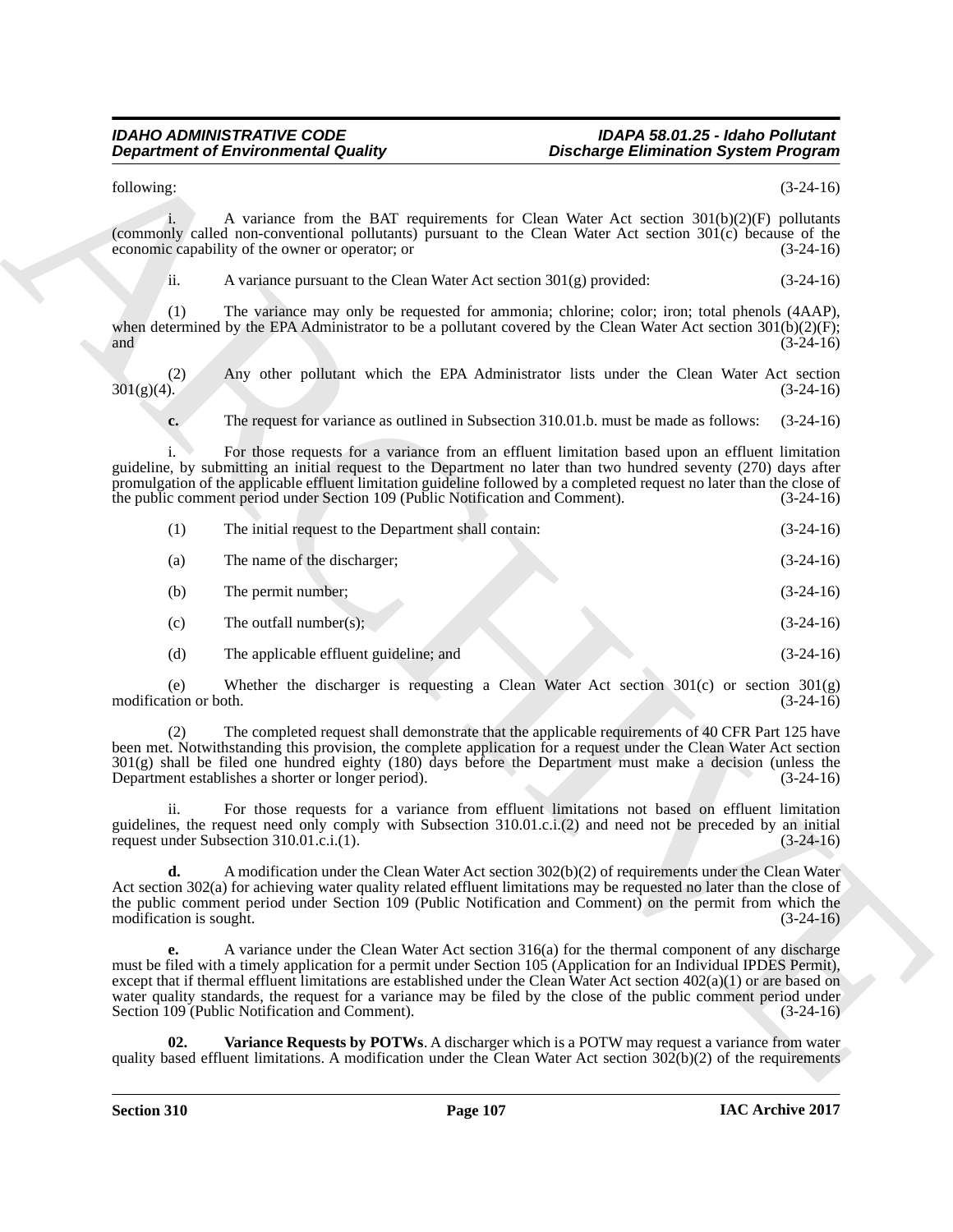<span id="page-109-1"></span><span id="page-109-0"></span>

|                      | <b>Department of Environmental Quality</b>                                       | <b>Discharge Elimination System Program</b>                                                                                                                                                                                                                                                                                                        |             |
|----------------------|----------------------------------------------------------------------------------|----------------------------------------------------------------------------------------------------------------------------------------------------------------------------------------------------------------------------------------------------------------------------------------------------------------------------------------------------|-------------|
|                      | from which the modification is sought.                                           | under the Clean Water Act section 302(a) for achieving water quality based effluent limitations shall be requested no<br>later than the close of the public comment period under Section 109 (Public Notification and Comment) on the permit                                                                                                       | $(3-24-16)$ |
| 03.                  | <b>Permit Variance Decision Process.</b>                                         |                                                                                                                                                                                                                                                                                                                                                    | $(3-24-16)$ |
| a.                   |                                                                                  | The Department may deny requests for variances. A variance that has been denied by the<br>Department may be appealed according to the process identified in Section 204 (Appeals Process).                                                                                                                                                         | $(3-24-16)$ |
| b.                   |                                                                                  | The Department may grant (subject to EPA objection under Subsection 103.02 or 40 CFR 123.44):                                                                                                                                                                                                                                                      | $(3-24-16)$ |
| i.<br>a POTW;        |                                                                                  | Variances for extensions under the Clean Water Act section 301(i) based on delay in completion of                                                                                                                                                                                                                                                  | $(3-24-16)$ |
|                      | on the use of innovative technology;                                             | Variances after consultation with EPA, extensions under the Clean Water Act section 301(k) based                                                                                                                                                                                                                                                   | $(3-24-16)$ |
| iii.                 |                                                                                  | Variances under the Clean Water Act section 316(a) for thermal pollution; or                                                                                                                                                                                                                                                                       | $(3-24-16)$ |
| iv.                  |                                                                                  | Variances from water quality standards under IDAPA 58.01.02.260, "Water Quality Rules."                                                                                                                                                                                                                                                            | $(3-24-16)$ |
| c.                   | The Department may forward to EPA with or without a recommendation:              |                                                                                                                                                                                                                                                                                                                                                    | $(3-24-16)$ |
| i.<br>$301(c)$ ; or  |                                                                                  | A variance based on the economic capability of the applicant under the Clean Water Act section                                                                                                                                                                                                                                                     | $(3-24-16)$ |
| ii.<br>$302(b)(2)$ . |                                                                                  | A variance based on water quality related effluent limitations under the Clean Water Act section                                                                                                                                                                                                                                                   | $(3-24-16)$ |
| d.                   | The Department may forward to EPA with a written concurrence:                    |                                                                                                                                                                                                                                                                                                                                                    | $(3-24-16)$ |
|                      | effluent limitations guideline was based (Clean Water Act section $301(n)$ ); or | A variance based on the presence of fundamentally different factors from those on which an                                                                                                                                                                                                                                                         | $(3-24-16)$ |
| ii.                  |                                                                                  | A variance based upon certain water quality factors under the Clean Water Act section 301(g).                                                                                                                                                                                                                                                      | $(3-24-16)$ |
| е.<br>the variance.  |                                                                                  | The EPA may grant or deny a request for a variance that is forwarded by the Department. If the<br>EPA Administrator (or his delegate) approves the variance, the Department shall prepare a draft permit incorporating                                                                                                                             | $(3-24-16)$ |
| f.                   |                                                                                  | Any public notice of a draft permit for which a variance or modification has been approved or<br>denied shall identify the applicable procedures for appealing that decision under Section 204 (Appeals Process).                                                                                                                                  | $(3-24-16)$ |
| 04.                  | <b>Expedited Variance Procedures and Time Extensions.</b>                        |                                                                                                                                                                                                                                                                                                                                                    | $(3-24-16)$ |
| a.                   | permit will likely contain limitations which are eligible for variances.         | Notwithstanding the time requirements in Subsections 310.01 and 310.02, the Department may<br>notify a permit applicant before a draft permit is issued under Section 108 (Draft Permit and Fact Sheet) that the draft                                                                                                                             | $(3-24-16)$ |
| i.                   |                                                                                  | In the notice, the Department may require the applicant, as a condition of consideration of any<br>potential variance request, to submit a request explaining how the requirements of 40 CFR Part 125, applicable to the<br>variance, have been met and may require its submission within a specified reasonable time after receipt of the notice. | $(3-24-16)$ |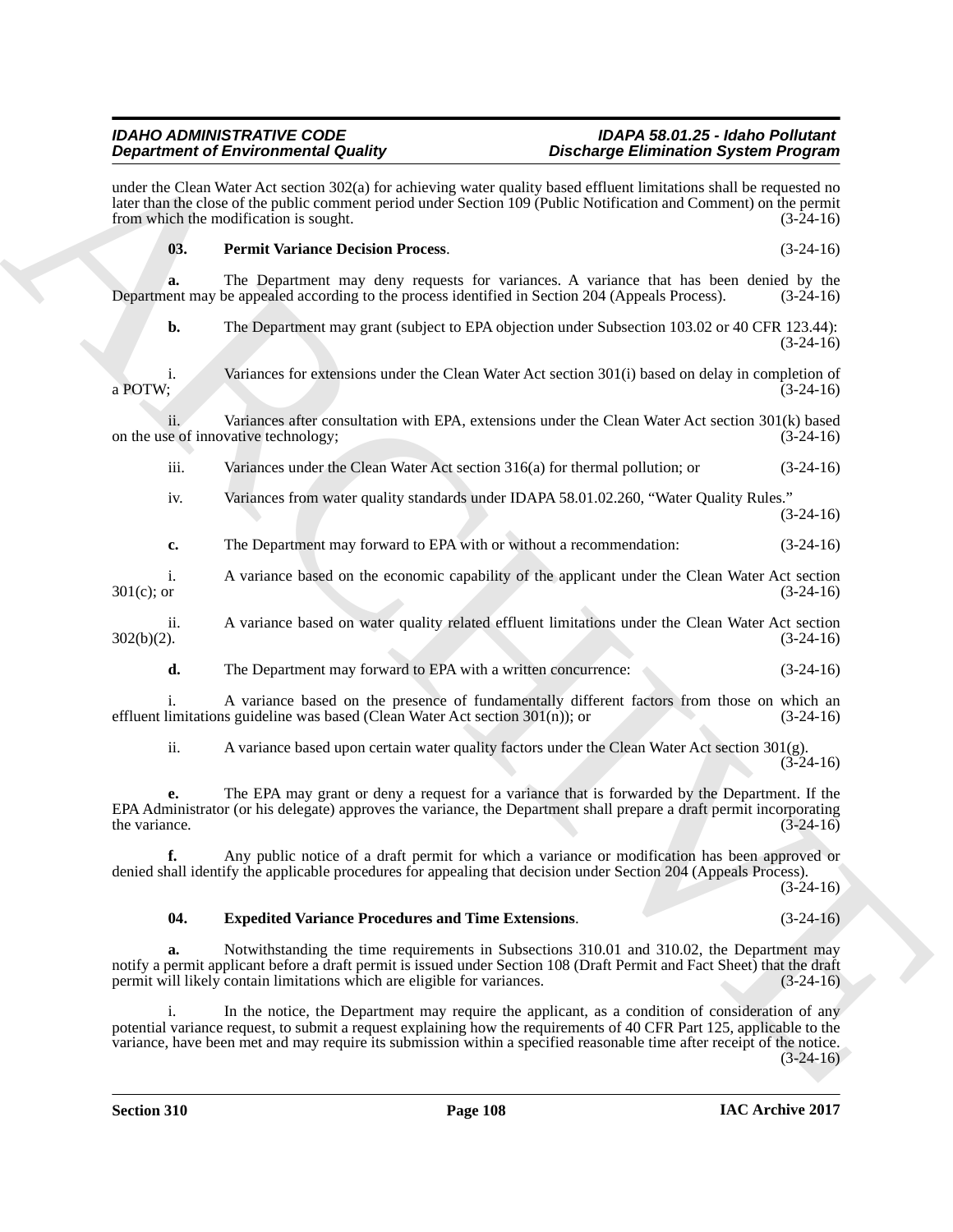ii. The Department may send the notice before the permit application has been submitted. The draft or final permit may contain the alternative limitations which may become effective upon final grant of the variance. (3-24-16)

**Department of Environmental Guality Distribution System Program<br>
from The Department of the state of the state of the state of the particular term in the state of the state of<br>
from The Chief and Theorem is a control of b.** A discharger who cannot file a timely complete request required under Subsections 310.01.c.i.(2) 1.c.ii. may request an extension. (3-24-16) or 310.01.c.ii. may request an extension. i. The extension may be granted or denied at the discretion of the Department. (3-24-16) ii. The extension shall be no more than six (6) months in duration. (3-24-16) **05. Special Procedures for Decisions on Thermal Variances**. (3-24-16)

<span id="page-110-0"></span>The only issues connected with issuance of a particular permit on which the Department will make a final decision before the final permit is issued, are whether alternative effluent limitations would be justified under the Clean Water Act section  $316(a)$  or whether cooling water intake structures will use the best available technology under section  $316(b)$ . (3-24-16) under section  $316(b)$ .

i. Permit applicants who wish an early decision on these issues should make a request to the ent, furnished with supporting reasons at the time their permit applications are filed. (3-24-16) Department, furnished with supporting reasons at the time their permit applications are filed.

ii. The Department will then decide whether or not to make an early decision. If it is granted, both the early decision on Clean Water Act section 316 (a) or (b) issues and the grant of the balance of the permit shall be: (3-24-16)

(1) Considered permit issuance under these regulations, and (3-24-16)

(2) Subject to the same requirements of public notice and comment and the same opportunity for an  $(3-24-16)$ appeal.  $(3-24-16)$ 

**b.** If the Department, on review of the administrative record, determines that the information necessary to decide whether or not the Clean Water Act section  $316(a)$  issue is not likely to be available in time for a decision on permit issuance, the Department may issue a permit for a term up to five  $(5)$  years.  $($ decision on permit issuance, the Department may issue a permit for a term up to five  $(5)$  years.

i. The permit shall require achievement of the effluent limitations initially proposed for the thermal<br>ent of the discharge, no later than the date otherwise required by law. (3-24-16) component of the discharge, no later than the date otherwise required by law.

ii. However, the permit shall also afford the permittee an opportunity to file a demonstration under Clean Water Act section 316(a), after conducting such studies as are required under 40 CFR 125.70 through 125.73.  $(3-24-16)$ 

iii. A new discharger may not exceed the thermal effluent limitation which is initially proposed unless<br>its Clean Water Act section 316(a) variance request is finally approved. (3-24-16) and until its Clean Water Act section  $316(a)$  variance request is finally approved.

**c.** Any proceeding held under Subsection 310.05.a. shall be: (3-24-16)

i. Publicly noticed as required by Section 109 (Public Notification and Comment), and (3-24-16)

ii. Conducted at a time allowing the permittee to take necessary measures to meet the final compliance<br>ne event its request for modification of thermal limits is denied. (3-24-16) date in the event its request for modification of thermal limits is denied.

**d.** Whenever the Department defers the decision under the Clean Water Act section 316(a), any under the Clean Water Act section 316(b) may be deferred. (3-24-16) decision under the Clean Water Act section 316(b) may be deferred.

### **311. -- 369. (RESERVED)**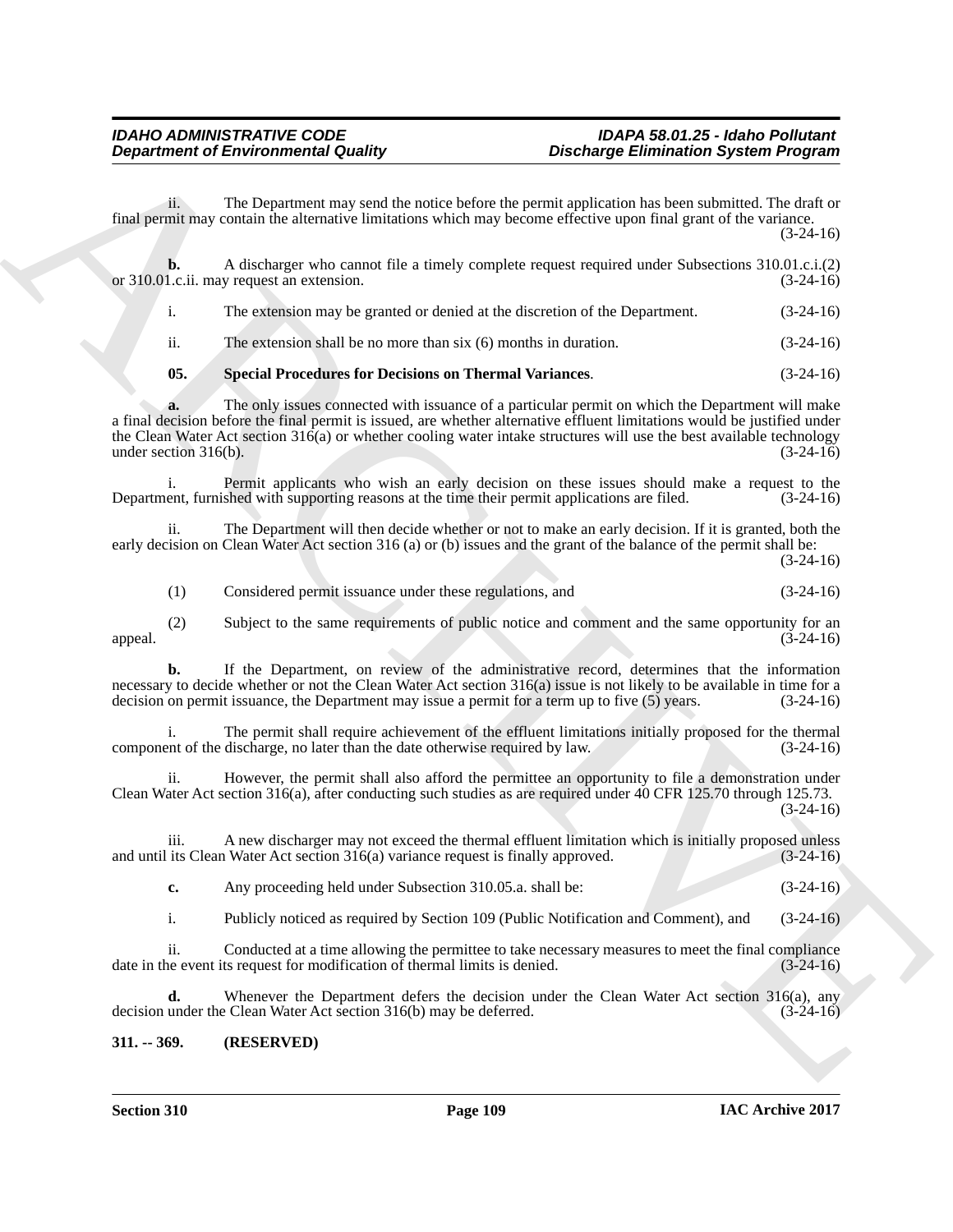### **370. PRETREATMENT STANDARDS.**

<span id="page-111-3"></span><span id="page-111-0"></span>**01. Purpose and Applicability**. This section and 40 CFR Part 403 apply to: (3-24-16)

**a.** Pollutants from non-domestic sources covered by Pretreatment Standards which are indirectly discharged into or transported by truck or rail or otherwise introduced into POTWs as defined in Subsection 370.04 and 40 CFR 403.3;<br>(3-24-16) and 40 CFR 403.3;

<span id="page-111-2"></span>

**b.** POTWs which receive wastewater from sources subject to National Pretreatment Standards; and (3-24-16)

**c.** Any new or existing source subject to Pretreatment Standards. National Pretreatment Standards do to sources which discharge to a sewer which is not connected to a POTW Treatment Plant. (3-24-16) not apply to sources which discharge to a sewer which is not connected to a POTW Treatment Plant.

**02. Objectives of General Pretreatment Regulations**. This section and 40 CFR Part 403 fulfill three tives: (3-24-16)  $(3)$  objectives:

**a.** To prevent the introduction of pollutants into POTWs which will interfere with the operation of a POTW, including interference with its use or disposal of municipal sludge; (3-24-16)

**b.** To prevent the introduction of pollutants into POTWs which will pass through the treatment works vise be incompatible with such works; and (3-24-16) or otherwise be incompatible with such works; and

<span id="page-111-1"></span>**c.** To improve opportunities to recycle and reclaim municipal and industrial wastewaters and sludges.  $(3-24-16)$ 

**Department of Environmental Guality.** Distribution, Spacebook System Program of the transfer of the transfer of the state of the state of the state of the state of the state of the state of the state of the state of the **03. Department Program in Lieu of a POTW Program**. 40 CFR 403.8(a) requires certain POTWs develop a pretreatment program. The Department may, however, assume responsibility for implementing the POTW pretreatment program requirements set forth in 40 CFR 403.8(f) in lieu of requiring the POTW to develop a pretreatment program. This does not preclude POTWs from independently developing pretreatment programs.

(3-24-16)

**04. Term Interpretation**. When used in the context of 40 CFR Part 403, unless the context in which a term is used clearly requires a different meaning, terms 40 CFR Part 403 that are incorporated by reference in these rules have the following meanings: (3-24-16)

<span id="page-111-4"></span>**a.** The terms Administrator or Regional Administrator mean the EPA Region 10 Administrator; (3-24-16)

**b.** The term Approval Authority means the Department of Environmental Quality; (3-24-16)

**c.** The term Approved POTW Pretreatment Program or Program or POTW Pretreatment Program means a program administered by a POTW that meets the criteria established in 40 CFR 403.8 and 403.9, and which<br>has been approved by the Department in accordance with 40 CFR 403.1;<br>(3-24-16) has been approved by the Department in accordance with 40 CFR 403.1;

**d.** The term Control Authority means the POTW for a facility with a Department-approved pretreatment program and the Department for a POTW without a Department-approved pretreatment program;

(3-24-16)

**e.** The term Director means the Department of Environmental Quality with an NPDES permit approved pursuant to the Clean Water Act section 402(b); (3-24-16) program approved pursuant to the Clean Water Act section 402(b);

**f.** The terms National Pretreatment Standard, Pretreatment Standard, or Standard mean any regulation containing pollutant discharge limits promulgated by the EPA in accordance with section 307 (b) and (c) of the Act, which applies to Industrial Users. This term includes prohibitive discharge limits established pursuant to 40 CFR 403.5; and (3-24-16) 403.5; and (3-24-16)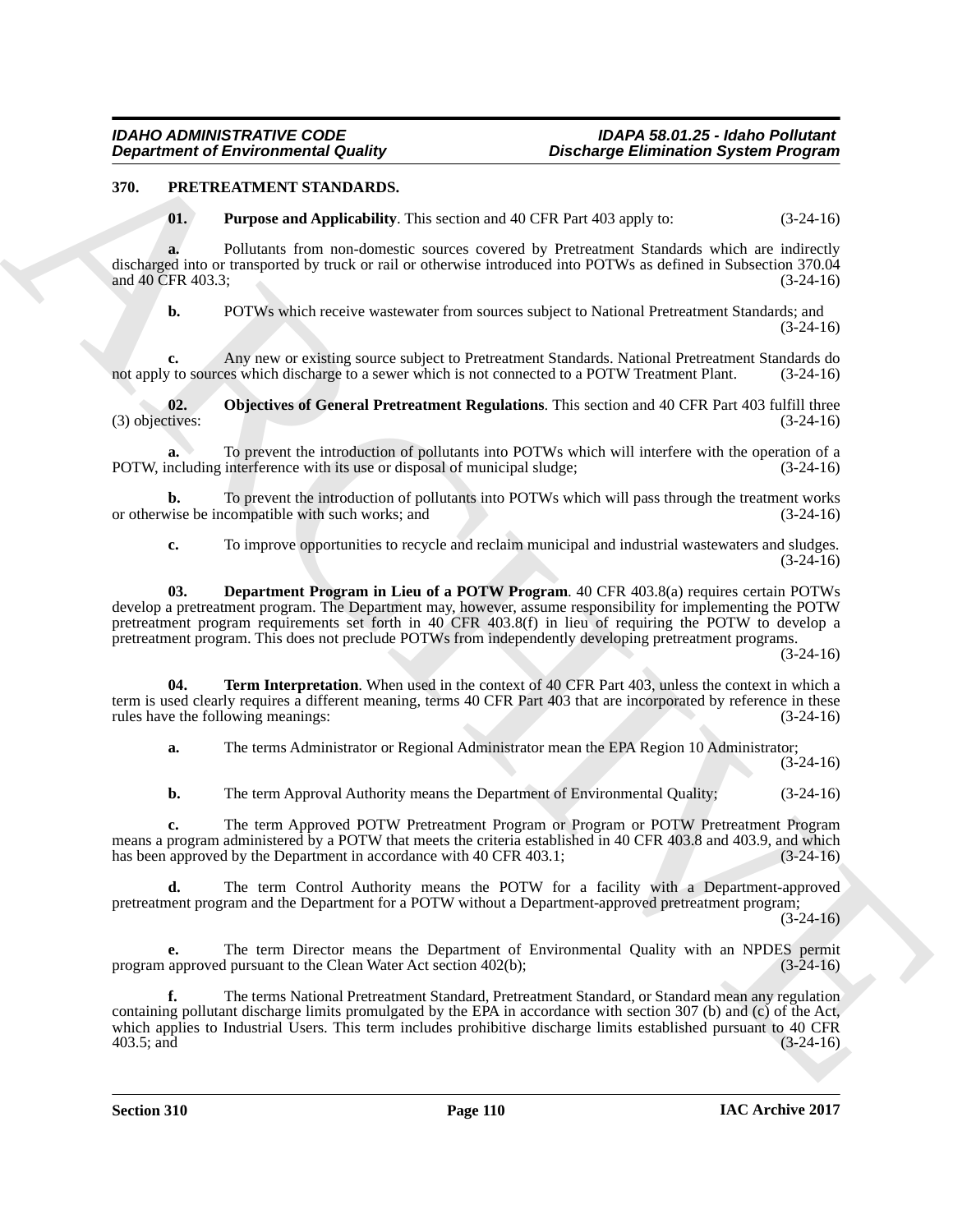#### <span id="page-112-0"></span>*IDAHO ADMINISTRATIVE CODE IDAPA 58.01.25 - Idaho Pollutant*  **Discharge Elimination System Program**

### **371. -- 379. (RESERVED)**

### <span id="page-112-3"></span><span id="page-112-2"></span><span id="page-112-1"></span>**380. SEWAGE SLUDGE.**

|                  | <b>Department of Environmental Quality</b>                                 | <b>Discharge Elimination System Program</b>                                                                                                                                                                 |             |
|------------------|----------------------------------------------------------------------------|-------------------------------------------------------------------------------------------------------------------------------------------------------------------------------------------------------------|-------------|
| representative.  |                                                                            | The term Water Management Division Director means a Director of the Water Management<br>Division within the Region 10 office of the Environmental Protection Agency or this person's delegated              | $(3-24-16)$ |
| 05.              |                                                                            | <b>Exceptions to Incorporation by Reference</b> . The following sections of 40 CFR Part 403 are<br>excluded from the incorporation by reference in Section 003 (Incorporation by Reference) of these rules. | $(3-24-16)$ |
| a.               | 40 CFR 403.4 (State or Local Law).                                         |                                                                                                                                                                                                             | $(3-24-16)$ |
| b.               |                                                                            | 40 CFR 403.10 (Development and Submission of NPDES State Pretreatment Programs). (3-24-16)                                                                                                                  |             |
| c.<br>Facility). |                                                                            | 40 CFR 403.19 (Provisions of Specific Applicability to the Owatonna Wastewater Treatment                                                                                                                    | $(3-24-16)$ |
| d.               |                                                                            | 40 CFR 403.20 (Pretreatment Program Reinvention Pilot Projects Under Project XL).                                                                                                                           | $(3-24-16)$ |
| $371. - 379.$    | (RESERVED)                                                                 |                                                                                                                                                                                                             |             |
| 380.             | SEWAGE SLUDGE.                                                             |                                                                                                                                                                                                             |             |
| 01.              | <b>Purpose.</b> The purpose of this section and 40 CFR Part 503 is to:     |                                                                                                                                                                                                             | $(3-24-16)$ |
| a.               | and operational standards, for the final use or disposal of sewage sludge. | Establish standards, which consist of general requirements, pollutant limits, management practices,                                                                                                         | $(3-24-16)$ |
| i.               | a sewage sludge incinerator.                                               | Include standards for sewage sludge applied to the land, placed on a surface disposal site, or fired in                                                                                                     | $(3-24-16)$ |
| ii.              | Include:                                                                   |                                                                                                                                                                                                             | $(3-24-16)$ |
| (1)              | land or placed on a surface disposal site; and                             | Pathogen and alternative vector attraction reduction requirements for sewage sludge applied to the                                                                                                          | $(3-24-16)$ |
|                  | septage has been placed for treatment or disposal.                         | On a case-by-case basis, controls for storm water runoff from lands where sewage sludge or                                                                                                                  | $(3-24-16)$ |
| b.               |                                                                            | Include the frequency of monitoring and recordkeeping requirements when sewage sludge is:                                                                                                                   | $(3-24-16)$ |
| i.               | Applied to the land;                                                       |                                                                                                                                                                                                             | $(3-24-16)$ |
| ii.              | Placed on a surface disposal site; or                                      |                                                                                                                                                                                                             | $(3-24-16)$ |
| iii.             | Fired in a sewage sludge incinerator; and                                  |                                                                                                                                                                                                             | $(3-24-16)$ |
| c.               | Include reporting requirements for:                                        |                                                                                                                                                                                                             | $(3-24-16)$ |
| i.               | Class I sludge management facilities;                                      |                                                                                                                                                                                                             | $(3-24-16)$ |
| ii.              |                                                                            | POTWs with a design flow rate equal to or greater than one million gallons per day (1 MGD); and                                                                                                             | $(3-24-16)$ |
| iii.             | POTWs that serve ten thousand (10,000) people or more.                     |                                                                                                                                                                                                             | $(3-24-16)$ |
| 02.              | Applicability. This section and 40 CFR Part 503 applies to:                |                                                                                                                                                                                                             | $(3-24-16)$ |
| a.               |                                                                            | Any person, who prepares sewage sludge, applies sewage sludge to the land, or fires sewage sludge                                                                                                           |             |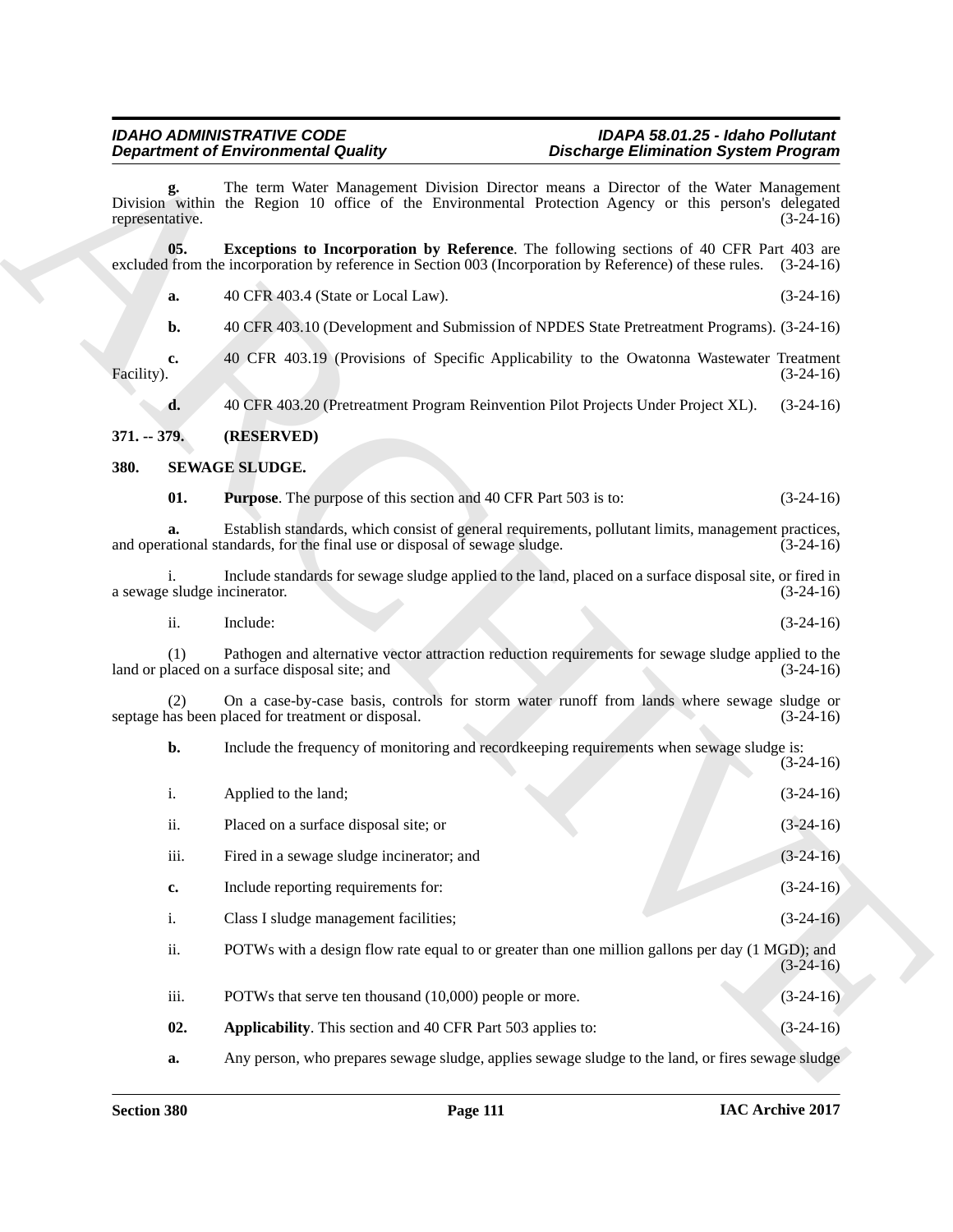# *IDAHO ADMINISTRATIVE CODE IDAPA 58.01.25 - Idaho Pollutant*

*Discharge Elimination System Program* 

**b.** Sewage sludge applied to the land, placed on a surface disposal site, or fired in a sewage sludge incinerator: (3-24-16) incinerator; (3-24-16)

**c.** The exit gas from a sewage sludge incinerator stack; or (3-24-16)

<span id="page-113-6"></span>**d.** Land where sewage sludge is applied, to a surface disposal site, and to a sewage sludge incinerator. (3-24-16)

**03. Term Interpretation**. When used in the context of 40 CFR Part 503, unless the context in which a term is used clearly requires a different meaning, terms in the 40 CFR Part 503 that are incorporated by reference in<br>these rules have the following meanings:<br>(3-24-16) these rules have the following meanings:

**a.** The terms Administrator or Regional Administrator mean the EPA Region 10 Administrator;

 $(3-24-16)$ 

**b.** The terms Director or State Program Director mean the Department of Environmental Quality as the agency designated by the Governor as having the lead responsibility for managing or coordinating the approved IPDES program; and  $(3-24-16)$ 

<span id="page-113-5"></span>**c.** The term permitting authority is the Department of Environmental Quality.  $(3-24-16)$ 

**04. Exceptions to Incorporation by Reference**. 40 CFR 503.1 (Purpose and Applicability) is excluded from the incorporation by reference found in Section 003 (Incorporation by Reference) of these rules. (3-24-16)

### **381. -- 399. (RESERVED)**

### <span id="page-113-0"></span>**400. COMPLIANCE EVALUATION.**

**01. Non-Compliance Actions**. When the permittee is not in compliance with any condition of the existing or expired permit that has been administratively continued, the Department may choose to do one (1) or more of the following:  $(3-24-16)$ 

<span id="page-113-1"></span>**a.** Initiate an enforcement action; (3-24-16)

**b.** Issue a notice of intent to deny the new application. If the application is denied and the expired permit is no longer effective as provided in Subsection 101.02, the owner or operator must cease the activities authorized by the permit or be subject to enforcement action for operating without a permit;  $(3-24-16)$ authorized by the permit or be subject to enforcement action for operating without a permit;

**c.** Issue a new permit with appropriate conditions; or (3-24-16)

<span id="page-113-3"></span><span id="page-113-2"></span>**d.** Take other actions authorized by state law. (3-24-16)

#### **401. -- 499. (RESERVED)**

### **500. ENFORCEMENT.**

**Department of Environmental Guality<br>
ARCHIVERT IN the vector of the state disperse of the state of the state of the state of the state of the state of the state of the state of the state of the state of the state of the 01. General Enforcement and Penalties**. Any person who violates any permit condition, filing or reporting requirement, duty to allow or carry out inspections, entry or monitoring requirements or any other provision in these rules shall be subject to administrative, civil or criminal enforcement and those remedies authorized in the Environmental Protection and Health Act, Sections 39-101 et seq., Idaho Code, including without limitation, civil and criminal penalties as provided in Sections 39-108 and 39-117, Idaho Code. (3-24-16)

<span id="page-113-4"></span>**Truth in Reporting**. It is a violation of these rules for any person to falsify, tamper with, or knowingly render inaccurate any monitoring device or method required to be maintained under an IPDES permit. In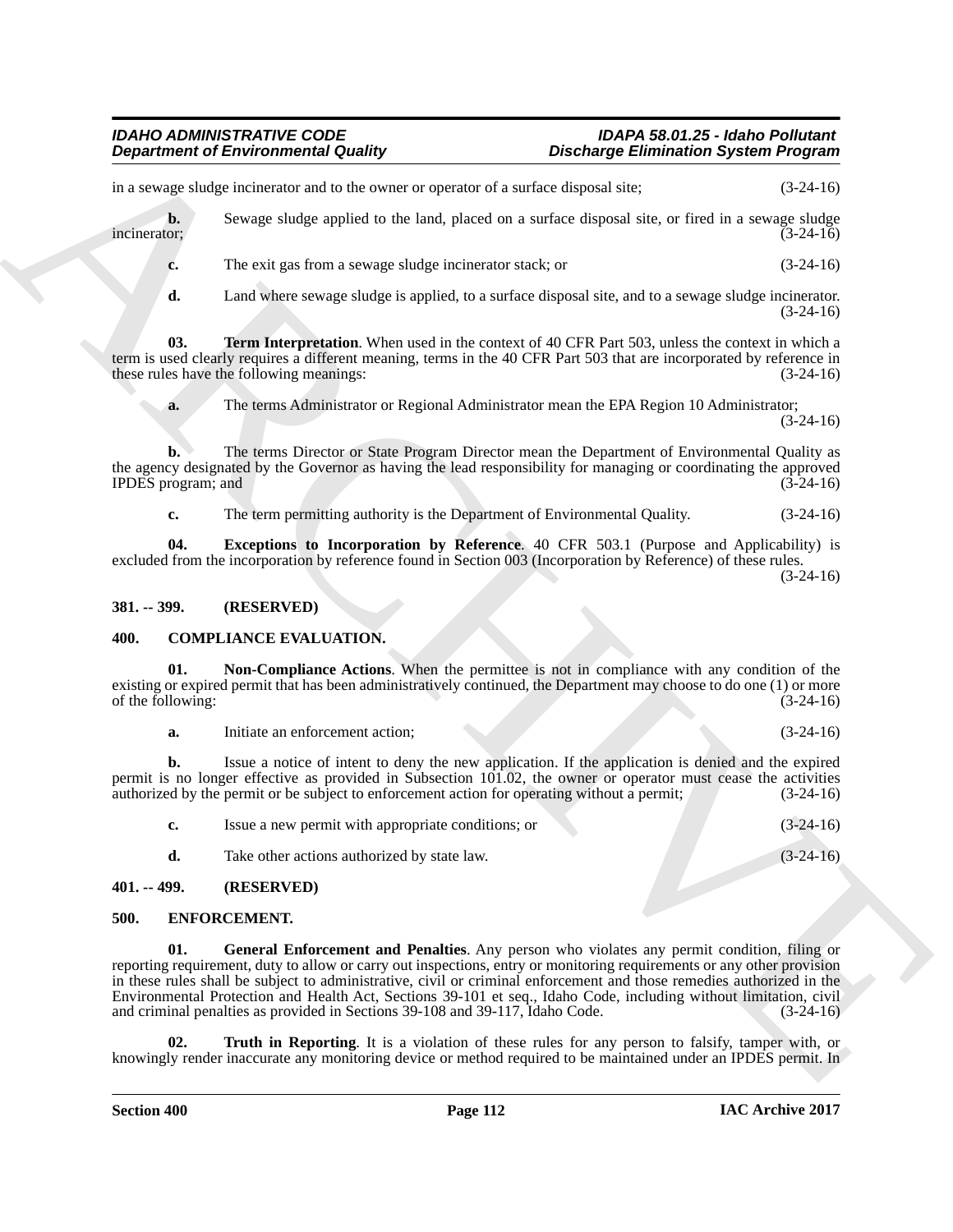### <span id="page-114-4"></span>**501. -- 599. (RESERVED)**

#### <span id="page-114-2"></span><span id="page-114-1"></span><span id="page-114-0"></span>**600. ADMINISTRATIVE RECORDS AND DATA MANAGEMENT.**

<span id="page-114-3"></span>

| addition to any other remedy available to the Department, such a violation is punishable by a fine as provided in<br>Section 39-117, Idaho Code.<br>03.<br>statement, representation, or certification in any record or other document submitted or required to be maintained<br>under an IPDES permit, including monitoring reports or reports of compliance or non-compliance. In addition to any<br>other remedy available to the Department, such a violation is punishable by a fine as provided in Section $39-117$ ,<br>Idaho Code.<br>04.<br>state enforcement process by:<br>Investigating and providing written responses to citizen complaints;<br>a.<br>b.<br>statute, rule, or regulation; and<br>settlement of a state enforcement action.<br>$501. - 599.$<br>(RESERVED)<br>ADMINISTRATIVE RECORDS AND DATA MANAGEMENT.<br>600.<br>01.<br><b>Administrative Record for Draft Permits.</b><br>a.<br>based on the administrative record defined in this section.<br>For preparing a draft permit, the record shall consist of:<br>b.<br>The application, if required, and any supporting data furnished by the applicant;<br>i.<br>ii.<br>The draft permit or notice of intent to deny the application or to terminate the permit;<br>iii.<br>The fact sheet;<br>All documents cited in the fact sheet; and<br>iv.<br>Other documents contained in the supporting file for the draft permit.<br>V.<br>c.<br>that is included in the administrative record under Subsection 600.01, need not be physically included with the rest of<br>the record as long as it is specifically referred to in the fact sheet.<br>d.<br>these rules.<br>02.<br><b>Administrative Record for Final Permits.</b><br>a.<br>section.<br>b.<br>revocation and reissuance, or termination shall consist of the administrative record for the draft permit and fact sheet, | False Statements. It is a violation of these rules for any person to knowingly make any false<br>Public Participation in Enforcement. The Department shall provide for public participation in the<br>Not opposing intervention by any citizen when permissive intervention may be authorized by<br>Publishing notice of and providing at least thirty (30) days for public comment on any proposed<br>The provisions of a draft permit prepared by the Department under Subsection 108.01 shall be<br>Material readily available at the Department or published material that is generally available, and<br>This subsection applies to all draft permits when public notice was given after the effective date of<br>The Department shall base final permit decisions on the administrative record defined in this<br>The administrative record for any final permit, including issuance, denial, transfer, modification,<br>as defined in Subsection 600.01, the proposed permit and associated information, and the following: | <b>Department of Environmental Quality</b> | <b>Discharge Elimination System Program</b> |             |
|------------------------------------------------------------------------------------------------------------------------------------------------------------------------------------------------------------------------------------------------------------------------------------------------------------------------------------------------------------------------------------------------------------------------------------------------------------------------------------------------------------------------------------------------------------------------------------------------------------------------------------------------------------------------------------------------------------------------------------------------------------------------------------------------------------------------------------------------------------------------------------------------------------------------------------------------------------------------------------------------------------------------------------------------------------------------------------------------------------------------------------------------------------------------------------------------------------------------------------------------------------------------------------------------------------------------------------------------------------------------------------------------------------------------------------------------------------------------------------------------------------------------------------------------------------------------------------------------------------------------------------------------------------------------------------------------------------------------------------------------------------------------------------------------------------------------------------------------------------------|------------------------------------------------------------------------------------------------------------------------------------------------------------------------------------------------------------------------------------------------------------------------------------------------------------------------------------------------------------------------------------------------------------------------------------------------------------------------------------------------------------------------------------------------------------------------------------------------------------------------------------------------------------------------------------------------------------------------------------------------------------------------------------------------------------------------------------------------------------------------------------------------------------------------------------------------------------------------------------------------------------------------------------|--------------------------------------------|---------------------------------------------|-------------|
|                                                                                                                                                                                                                                                                                                                                                                                                                                                                                                                                                                                                                                                                                                                                                                                                                                                                                                                                                                                                                                                                                                                                                                                                                                                                                                                                                                                                                                                                                                                                                                                                                                                                                                                                                                                                                                                                  |                                                                                                                                                                                                                                                                                                                                                                                                                                                                                                                                                                                                                                                                                                                                                                                                                                                                                                                                                                                                                                    |                                            |                                             | $(3-24-16)$ |
|                                                                                                                                                                                                                                                                                                                                                                                                                                                                                                                                                                                                                                                                                                                                                                                                                                                                                                                                                                                                                                                                                                                                                                                                                                                                                                                                                                                                                                                                                                                                                                                                                                                                                                                                                                                                                                                                  |                                                                                                                                                                                                                                                                                                                                                                                                                                                                                                                                                                                                                                                                                                                                                                                                                                                                                                                                                                                                                                    |                                            |                                             | $(3-24-16)$ |
|                                                                                                                                                                                                                                                                                                                                                                                                                                                                                                                                                                                                                                                                                                                                                                                                                                                                                                                                                                                                                                                                                                                                                                                                                                                                                                                                                                                                                                                                                                                                                                                                                                                                                                                                                                                                                                                                  |                                                                                                                                                                                                                                                                                                                                                                                                                                                                                                                                                                                                                                                                                                                                                                                                                                                                                                                                                                                                                                    |                                            |                                             | $(3-24-16)$ |
|                                                                                                                                                                                                                                                                                                                                                                                                                                                                                                                                                                                                                                                                                                                                                                                                                                                                                                                                                                                                                                                                                                                                                                                                                                                                                                                                                                                                                                                                                                                                                                                                                                                                                                                                                                                                                                                                  |                                                                                                                                                                                                                                                                                                                                                                                                                                                                                                                                                                                                                                                                                                                                                                                                                                                                                                                                                                                                                                    |                                            |                                             | $(3-24-16)$ |
|                                                                                                                                                                                                                                                                                                                                                                                                                                                                                                                                                                                                                                                                                                                                                                                                                                                                                                                                                                                                                                                                                                                                                                                                                                                                                                                                                                                                                                                                                                                                                                                                                                                                                                                                                                                                                                                                  |                                                                                                                                                                                                                                                                                                                                                                                                                                                                                                                                                                                                                                                                                                                                                                                                                                                                                                                                                                                                                                    |                                            |                                             | $(3-24-16)$ |
|                                                                                                                                                                                                                                                                                                                                                                                                                                                                                                                                                                                                                                                                                                                                                                                                                                                                                                                                                                                                                                                                                                                                                                                                                                                                                                                                                                                                                                                                                                                                                                                                                                                                                                                                                                                                                                                                  |                                                                                                                                                                                                                                                                                                                                                                                                                                                                                                                                                                                                                                                                                                                                                                                                                                                                                                                                                                                                                                    |                                            |                                             | $(3-24-16)$ |
|                                                                                                                                                                                                                                                                                                                                                                                                                                                                                                                                                                                                                                                                                                                                                                                                                                                                                                                                                                                                                                                                                                                                                                                                                                                                                                                                                                                                                                                                                                                                                                                                                                                                                                                                                                                                                                                                  |                                                                                                                                                                                                                                                                                                                                                                                                                                                                                                                                                                                                                                                                                                                                                                                                                                                                                                                                                                                                                                    |                                            |                                             |             |
|                                                                                                                                                                                                                                                                                                                                                                                                                                                                                                                                                                                                                                                                                                                                                                                                                                                                                                                                                                                                                                                                                                                                                                                                                                                                                                                                                                                                                                                                                                                                                                                                                                                                                                                                                                                                                                                                  |                                                                                                                                                                                                                                                                                                                                                                                                                                                                                                                                                                                                                                                                                                                                                                                                                                                                                                                                                                                                                                    |                                            |                                             |             |
|                                                                                                                                                                                                                                                                                                                                                                                                                                                                                                                                                                                                                                                                                                                                                                                                                                                                                                                                                                                                                                                                                                                                                                                                                                                                                                                                                                                                                                                                                                                                                                                                                                                                                                                                                                                                                                                                  |                                                                                                                                                                                                                                                                                                                                                                                                                                                                                                                                                                                                                                                                                                                                                                                                                                                                                                                                                                                                                                    |                                            |                                             | $(3-24-16)$ |
|                                                                                                                                                                                                                                                                                                                                                                                                                                                                                                                                                                                                                                                                                                                                                                                                                                                                                                                                                                                                                                                                                                                                                                                                                                                                                                                                                                                                                                                                                                                                                                                                                                                                                                                                                                                                                                                                  |                                                                                                                                                                                                                                                                                                                                                                                                                                                                                                                                                                                                                                                                                                                                                                                                                                                                                                                                                                                                                                    |                                            |                                             | $(3-24-16)$ |
|                                                                                                                                                                                                                                                                                                                                                                                                                                                                                                                                                                                                                                                                                                                                                                                                                                                                                                                                                                                                                                                                                                                                                                                                                                                                                                                                                                                                                                                                                                                                                                                                                                                                                                                                                                                                                                                                  |                                                                                                                                                                                                                                                                                                                                                                                                                                                                                                                                                                                                                                                                                                                                                                                                                                                                                                                                                                                                                                    |                                            |                                             | $(3-24-16)$ |
|                                                                                                                                                                                                                                                                                                                                                                                                                                                                                                                                                                                                                                                                                                                                                                                                                                                                                                                                                                                                                                                                                                                                                                                                                                                                                                                                                                                                                                                                                                                                                                                                                                                                                                                                                                                                                                                                  |                                                                                                                                                                                                                                                                                                                                                                                                                                                                                                                                                                                                                                                                                                                                                                                                                                                                                                                                                                                                                                    |                                            |                                             | $(3-24-16)$ |
|                                                                                                                                                                                                                                                                                                                                                                                                                                                                                                                                                                                                                                                                                                                                                                                                                                                                                                                                                                                                                                                                                                                                                                                                                                                                                                                                                                                                                                                                                                                                                                                                                                                                                                                                                                                                                                                                  |                                                                                                                                                                                                                                                                                                                                                                                                                                                                                                                                                                                                                                                                                                                                                                                                                                                                                                                                                                                                                                    |                                            |                                             | $(3-24-16)$ |
|                                                                                                                                                                                                                                                                                                                                                                                                                                                                                                                                                                                                                                                                                                                                                                                                                                                                                                                                                                                                                                                                                                                                                                                                                                                                                                                                                                                                                                                                                                                                                                                                                                                                                                                                                                                                                                                                  |                                                                                                                                                                                                                                                                                                                                                                                                                                                                                                                                                                                                                                                                                                                                                                                                                                                                                                                                                                                                                                    |                                            |                                             | $(3-24-16)$ |
|                                                                                                                                                                                                                                                                                                                                                                                                                                                                                                                                                                                                                                                                                                                                                                                                                                                                                                                                                                                                                                                                                                                                                                                                                                                                                                                                                                                                                                                                                                                                                                                                                                                                                                                                                                                                                                                                  |                                                                                                                                                                                                                                                                                                                                                                                                                                                                                                                                                                                                                                                                                                                                                                                                                                                                                                                                                                                                                                    |                                            |                                             | $(3-24-16)$ |
|                                                                                                                                                                                                                                                                                                                                                                                                                                                                                                                                                                                                                                                                                                                                                                                                                                                                                                                                                                                                                                                                                                                                                                                                                                                                                                                                                                                                                                                                                                                                                                                                                                                                                                                                                                                                                                                                  |                                                                                                                                                                                                                                                                                                                                                                                                                                                                                                                                                                                                                                                                                                                                                                                                                                                                                                                                                                                                                                    |                                            |                                             | $(3-24-16)$ |
|                                                                                                                                                                                                                                                                                                                                                                                                                                                                                                                                                                                                                                                                                                                                                                                                                                                                                                                                                                                                                                                                                                                                                                                                                                                                                                                                                                                                                                                                                                                                                                                                                                                                                                                                                                                                                                                                  |                                                                                                                                                                                                                                                                                                                                                                                                                                                                                                                                                                                                                                                                                                                                                                                                                                                                                                                                                                                                                                    |                                            |                                             | $(3-24-16)$ |
|                                                                                                                                                                                                                                                                                                                                                                                                                                                                                                                                                                                                                                                                                                                                                                                                                                                                                                                                                                                                                                                                                                                                                                                                                                                                                                                                                                                                                                                                                                                                                                                                                                                                                                                                                                                                                                                                  |                                                                                                                                                                                                                                                                                                                                                                                                                                                                                                                                                                                                                                                                                                                                                                                                                                                                                                                                                                                                                                    |                                            |                                             | $(3-24-16)$ |
|                                                                                                                                                                                                                                                                                                                                                                                                                                                                                                                                                                                                                                                                                                                                                                                                                                                                                                                                                                                                                                                                                                                                                                                                                                                                                                                                                                                                                                                                                                                                                                                                                                                                                                                                                                                                                                                                  |                                                                                                                                                                                                                                                                                                                                                                                                                                                                                                                                                                                                                                                                                                                                                                                                                                                                                                                                                                                                                                    |                                            |                                             | $(3-24-16)$ |
|                                                                                                                                                                                                                                                                                                                                                                                                                                                                                                                                                                                                                                                                                                                                                                                                                                                                                                                                                                                                                                                                                                                                                                                                                                                                                                                                                                                                                                                                                                                                                                                                                                                                                                                                                                                                                                                                  |                                                                                                                                                                                                                                                                                                                                                                                                                                                                                                                                                                                                                                                                                                                                                                                                                                                                                                                                                                                                                                    |                                            |                                             | $(3-24-16)$ |
|                                                                                                                                                                                                                                                                                                                                                                                                                                                                                                                                                                                                                                                                                                                                                                                                                                                                                                                                                                                                                                                                                                                                                                                                                                                                                                                                                                                                                                                                                                                                                                                                                                                                                                                                                                                                                                                                  |                                                                                                                                                                                                                                                                                                                                                                                                                                                                                                                                                                                                                                                                                                                                                                                                                                                                                                                                                                                                                                    |                                            |                                             | $(3-24-16)$ |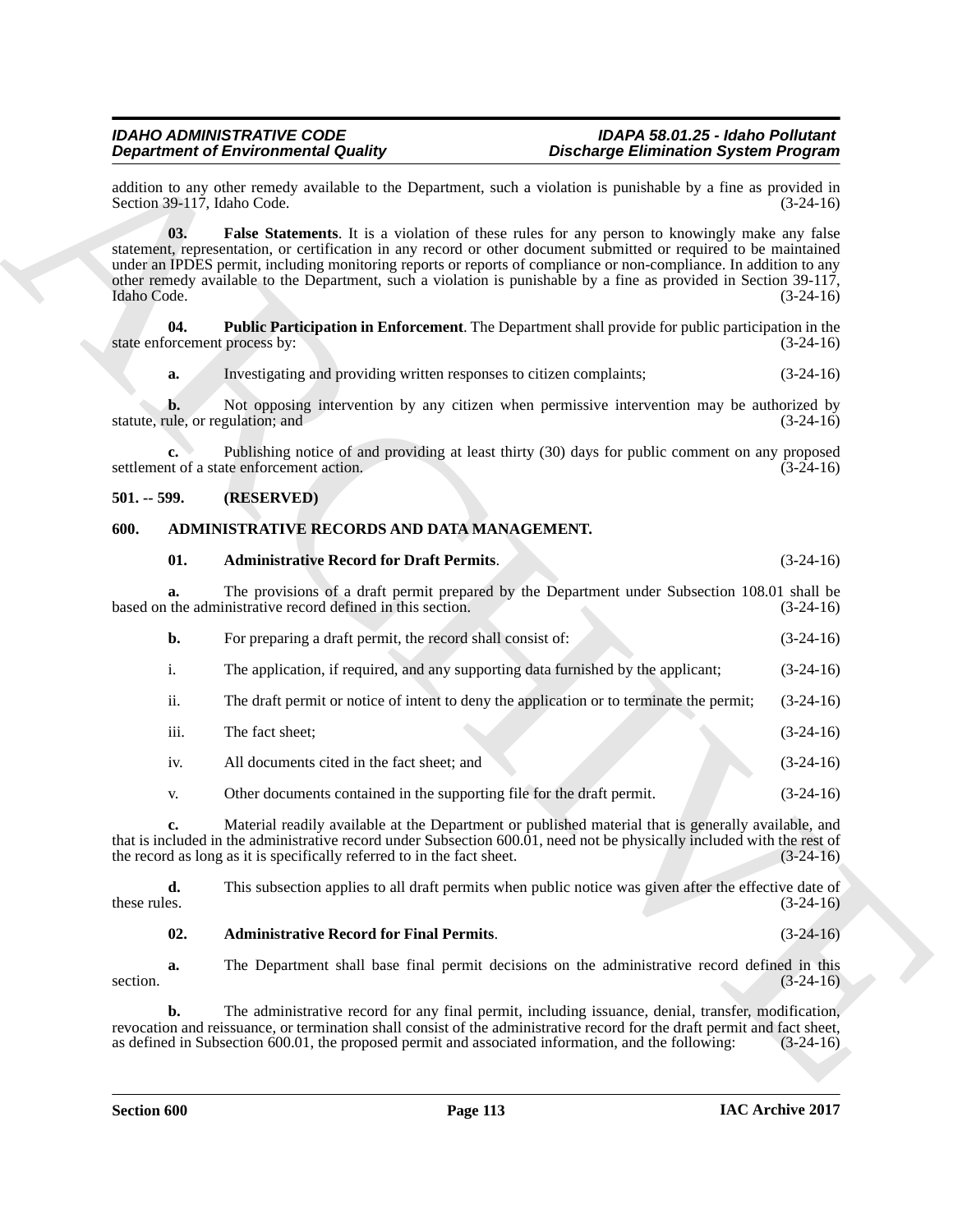i. All comments received during the public comment period provided under Section 109 (Public ion and Comment); (3-24-16) Notification and Comment);

ii. The record of, and any written materials submitted as part of, any meeting(s) held under Section 109 (Public Notification and Comment); (3-24-16)

iii. The application or notice of intent to obtain coverage under a general permit, notice of intent to deny the application, or to terminate the permit, and any supporting data furnished by the applicant;

iv. The response to comments required by Subsections 109.02 and 109.03 and any new material placed cord under that section; and (3-24-16) in the record under that section; and

v. Any other relevant correspondence and documents. (3-24-16)

**c.** The final permit and fact sheet shall become part of the administrative record after the final permit is issued.  $(3-24-16)$ is issued.  $(3-24-16)$ 

**d.** The additional documents identified under Subsection 600.02.b., 107.03, and 109.02 should be added to the record as soon as possible after their receipt or publication by the Department. The record shall be complete on the date the final permit is issued. (3-24-16)

**e.** This subsection applies to all IPDES permits when the draft permit was included in a public notice. (3-24-16)

**Department of Environment Outstand**<br>Systems of European Country China to public consumer provide others the provide summit is a specific consumer that the system of the provide the system of the system of the system of t **f.** Material readily available from the Department or published materials which are generally available and which are included in the administrative record under Subsection 600.02 or Section 109 (Public Notification and Comment), need not be physically included in the same file as the rest of the record as long as it is specifically referred to in the fact sheet or in the response to comments. (3-24-16) specifically referred to in the fact sheet or in the response to comments.

<span id="page-115-0"></span>**03. Electronic Submittals**. Any information which the Department requires to be submitted electronically, with an electronic signature approved by the Department, will become part of the Administrative Record in accordance with Subsections 600.01 and 02. (3-24-16)

### **601. -- 999. (RESERVED)**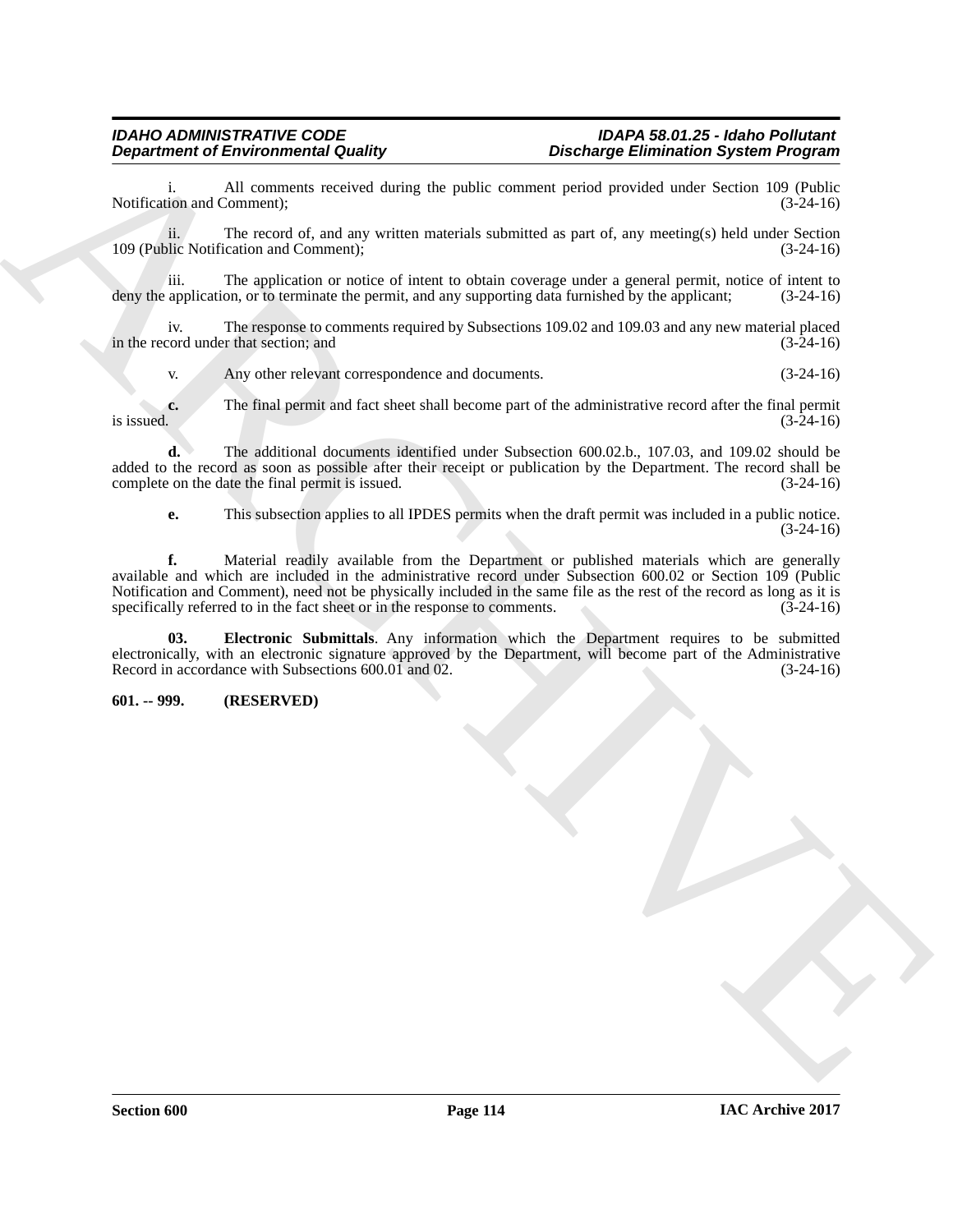# *Subject Index*

### **A**

[A](#page-114-0)dministration and the spin of the spin of the spin of the spin of the spin of the spin of the spin of the spin of the spin of the spin of the spin of the spin of the spin of the spin of the spin of the spin of the spin o Administrative Provisions 4 Administrative Records & Data Management 113 Administrative Record for Draft Permits 113 Administrative Record for Final Permits 113 Electronic Submittals 114 Appeals Process 78 Administrative Record Filed By the Department 79 Alternative Dispute Resolution 82 Appeals of Variances 84 Appointment of Hearing Officers 82 Augmenting the Administrative Record 79 Brief of the Petitioner 80 Burden of Proof 82 Content & Form Requirements for Petitions & Briefs 79 Ex Parte Communications 82 Filing & Service Requirements 81 Final Agency Action for Purposes of Judicial Review 83 Final Orders 82 IPDES General Permits 83 Motions 81 Oral Argument 82 Participation by the Permit Applicant or Permit Holder 79 Petition for Judicial Review 83 Petition for Review of a Permit Decision 78 Petition to Intervene 79 Proof of Service 81 Public Notice of the Petition for Review 79 Reply Briefs by the Petitioner 80 Representation of Parties 80 Request to Dismiss Petition 82 Response Briefs 80 Scope of Authority of the Hearing Authority 82 Substitution & Withdrawal of Representatives 81 Withdrawal of Permit or Portions of Permit by the Department 82 Application For An Individual IPDES Permit 19 Application Information for All Dischargers 20

Application Retention Schedule 19 Electronic Submittals 19 Individual Permit Application Forms 20 Individual Permit Application Requirements for Dischargers Other than Treatment Works Treating Domestic Sewage (TWTDS) & Publicly Owned Treatment Works (POTWs) 21 Individual Permit Application Requirements for Existing Manufacturing, Commercial, Mining & Silviculture Dischargers 22 Individual Permit Application Requirements for Industrial & Construction Storm Water Discharges 55 Individual Permit Application Requirements for Municipal Separate Storm Sewer Discharges 48 Individual Permit Application Requirements for New & Existing Concentrated Animal Feeding Operations (CAFO) 28 Individual Permit Application Requirements for New & Existing Concentrated Aquatic Animal Production (CAAP) Facilities 29 Individual Permit Application Requirements for New & Existing POTWs & Other Dischargers Designated by the Department 29 Individual Permit Application Requirements for New or Existing Manufacturing, Commercial, Mining, & Silviculture Facilities that Discharge only Non-Process Wastewater 26 Individual Permit Application Requirements for New Sources & New Discharges 38 Individual Permit Application Requirements for POTWs Receiving Discharges from Hazardous Waste Generators & from Waste Cleanup or Remediation Sites 36

Individual Permit Application Requirements for POTWs Receiving Industrial Discharges 35 Individual Permit Application Requirements for POTWs with Combined Sewer Systems & Overflows 36 Individual Permit Application Requirements for Treatment Works Treating Domestic Sewage (TWTDS) 40 Time to Apply 19 Whole Effluent Toxicity (WET) Monitoring for POTWs 34

### **C**

Calculating Permit Provisions 98 Continuous Discharges 99 Disposal of Pollutants into Wells, into POTWs, or by Land Application 102 Internal Waste Streams 102 Mass Limitations 99 Metals 99 Noncontinous Discharges 99 Outfalls & Discharge Points 98 Pollutant Credits for Intake Water 100 Production-Based Limitations 98 Compliance Evaluation 112 Non-Compliance Actions 112 Compliance Schedules 105 Alternative Schedules of Compliance 105 General 105 Computation Of Time 13 Computing Time 14 Notice by Mail 14 Conditions Applicable To All Permits 85 Bypass Terms & Conditions 89 Duty to Comply 85 Duty to Mitigate 86 Duty to Provide Information 86 Duty to Reapply 86 Inspection & Entry 86 Monitoring & Records 87 Need to Halt or Reduce Activity 86 Penalties & Fines 90 Permit Actions 86 Proper Operation & Maintenance 86 Property Rights 86 Reporting Requirements 87 Signatory Requirements 87 Upset Terms & Conditions 90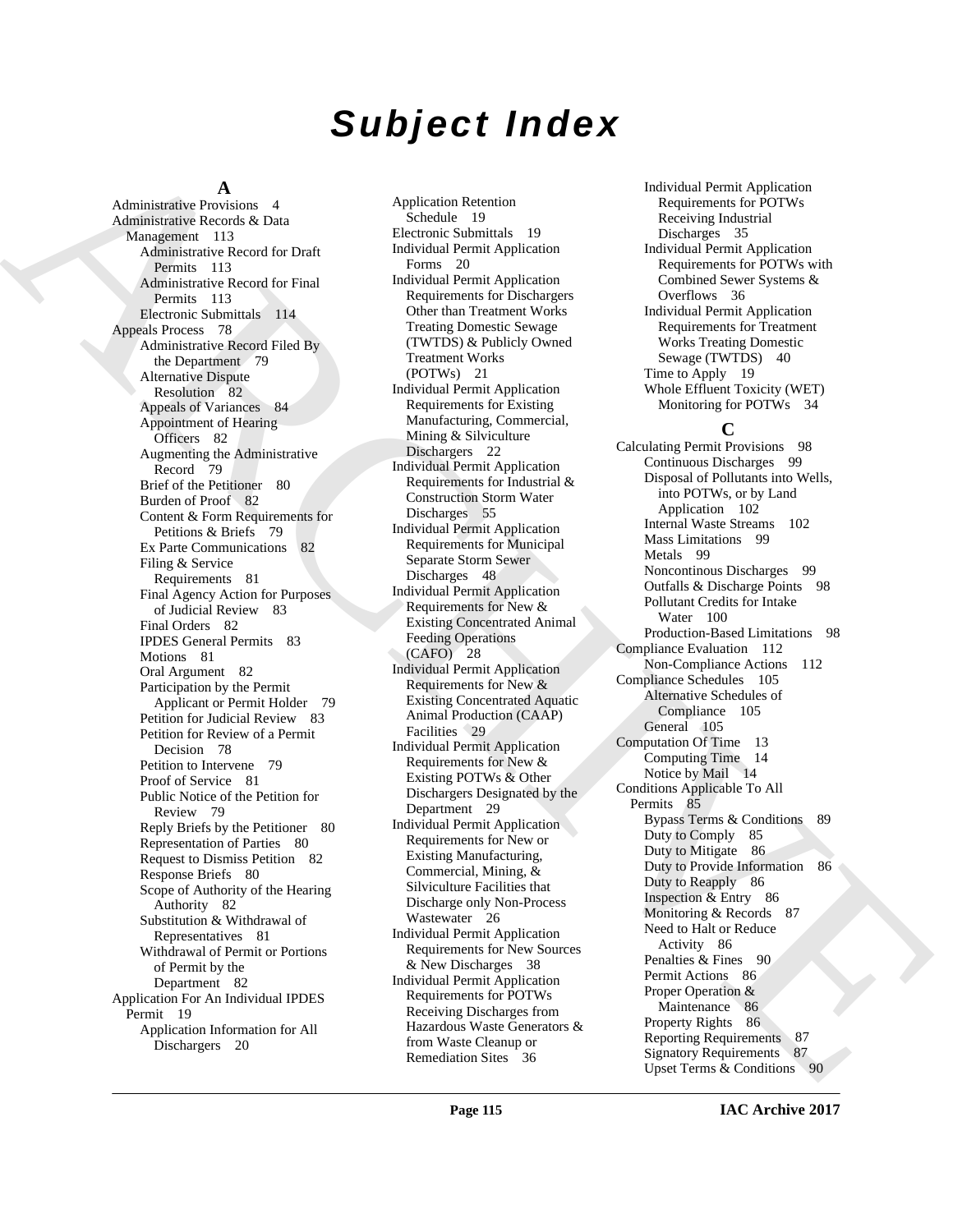Confidentiality Of Records 1 Denial of Confidential Claims 1 Identifying Confidential Information 1 Contested Permit Conditions 84 Combination of Technologies 84 Control Technologies 84 Enforceable Dates 84 Force & Effect of Conditions 84 Inseverable Conditions 84 Uncontested Conditions 84

### **D**

Decision Process 59 Application Denial 59 Draft Permit 59 Final Permit 59 Proposed Permit 59 Definitions, IDAPA 58.01.25 4 Animal Feeding Operation 4 Applicable Standards & Limitations 4 Application 4 Approved Program or Approved State 4 Aquaculture Project 4 Average Monthly Discharge Limitation 4 Average Weekly Discharge Limitation 4 Background 5 Best Management Practices (BMPs) 5 Biochemical Oxygen Demand (BOD) 5 Biological Monitoring or Biomonitoring 5 Bypass 5 Chemical Oxygen Demand (COD) 5 Class I Sludge Management Facility 5 Clean Water Act 5 Clean Water Act & Regulations 5 Compliance Schedule or Schedule of Compliance 5 Concentrated Animal Feeding Operation (CAFO) 5 Concentrated Aquatic Animal Production (CAAP) 5 Continuous Discharge 5 Daily Discharge 5 Department 6 Design Flow 6 Direct Discharge 6 Director 6 Discharge 6

Discharge Monitoring Report (DMR) 6 Discharge of a Pollutant 6 Draft Permit 6 Effluent 6 Effluent Limitation 6 Effluent Limitations Guidelines 6 Electronic Signature 6 Environmental Protection Agency  $(EPA)$  6 Equivalent Dwelling Unit (EDU) 6 Existing Source 7 Facilities or Equipment 7 Facility or Activity 7 Fundamentally Different Factors 7 General Permit 7 Hazardous Substance 7 Idaho Pollutant Discharge Elimination System (IPDES) 7 Indian Country 7 Indian Tribe 7 Indirect Discharger 7 Industrial Wastewater 7 Infiltration 7 Inflow 7 Interstate Agency 8 Load Allocation (LA) 8 Major Facility 8 Maximum Daily Discharge Limitation 8 Maximum Daily Flow 8 Mixing Zone 8 Municipality 8 National Pollutant Discharge Elimination System (NPDES) 8 New Discharger 8 New Source 8 Notice of Intent to Deny 9 Notice of Intent to Obtain Coverage under an IPDES General Permit 9 Notice of Intent to Terminate 9 Owner or Operator 9 Permit 9 Person 9 Point Source 9 Pollutant 10 Potable Water 10 Pretreatment 10 Primary Industry Category 10 Privately Owned Treatment Works 10 Process Wastewater 10

[C](#page-8-3)ontextually Delivery & The Context of the Context of the Context of the Context of the Context of the Context of the Context of the Context of the Context of the Context of the Context of the Context of the Context of th Proposed Permit 10 Publicly Owned Treatment Works (POTW) 10 Receiving Waters 10 Recommencing Discharger 10 Regional Administrator 11 Secondary Industry Category 11 Secondary Treatment 11 Secretary 11 Septage 11 Severe Property Damage 11 Sewage 11 Sewage from Vessels 11 Sewage Sludge 11 Sewage Sludge Use or Disposal Practice 11 Significant Industrial User 11 Silvicultural Point Source 12 Site 12 Sludge-Only Facility 12 Source 12 Standards for Sewage Sludge Use or Disposal 12 State 12 State/EPA Agreement 12 Storm Water 12 Technology-Based Effluent Limitation (TBEL) 12 Total Dissolved Solids 12 Toxic Pollutant 12 Treatment 12 Treatment Facility 12 Treatment Works Treating Domestic Sewage (TWTDS) 13 Upset 13 User 13 Variance 13 Wasteload Allocation (WLA) 13 Wastewater 13 Water Pollution 13 Water Quality-Based Effluent Limitation (WQBEL) 13 Water Transfer 13 Wetlands 13 Whole Effluent Toxicity 13 Draft Permit & Fact Sheet 60 Draft Permit 60 Fact Sheets 60 Duration 15 Continuation of General Permits 16 Continuation of Individual Permits 16 Continuation of Permits During an Appeal 16 Permit Term 15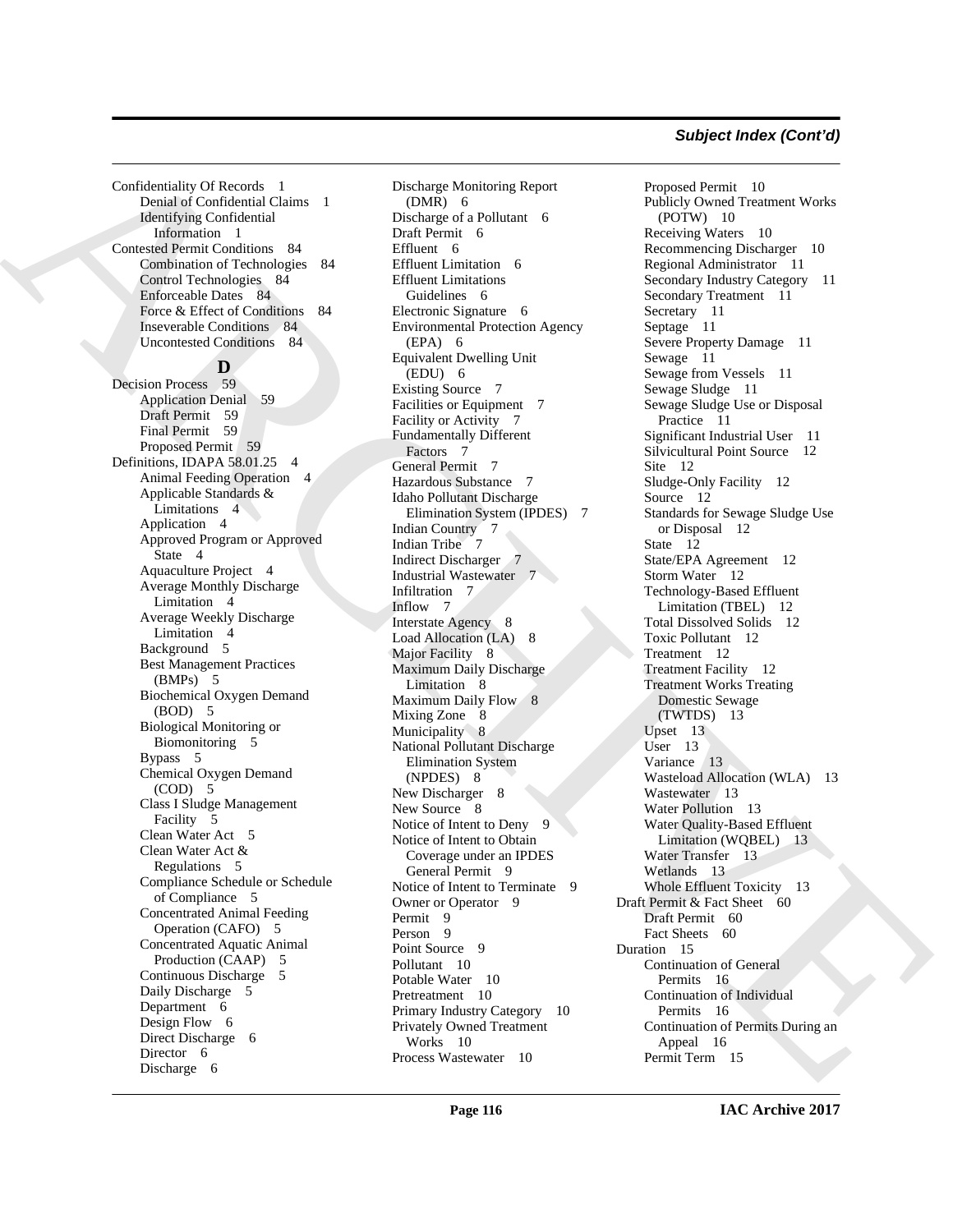#### *Subject Index (Cont'd)*

#### **E**

Effect Of A Permit 15 Compliance 15 Rights 15 Enforcement 112 False Statements 113 General Enforcement & Penalties 112 Public Participation in Enforcement 113 Truth in Reporting 112 Establishing Permit Provisions 91 Applicable Requirements 92 Best Management Practices 96 Grants 97 Incorporation 92 Monitoring Requirements 96 Navigation 97 Notification Level 96 Other Effluent Limitations & Standards 93 Permit Durations 96 Pretreatment Program for POTWs 96 Privately-Owned Treatment Works 97 Qualifying State or Local Programs 97 Reissued Permits 96 Reopener Clause 93 Sewage Sludge 97 Technology-Based Controls for Toxic Pollutants 95 Technology-Based Effluent Limitations & Standards 92 Twenty-Four (24) Hour Reporting 96 Water Quality Standards & Requirements 93 Water Quality Trading 98 **F**

Fee Schedule For IPDES Permitted Facilities 65 Billing 66 Delinquent Unpaid Fees 67 Effective Date 65 Enforcement Action 67 Fee Assessment 66 Fee Schedule 65 Payment 66 Reinstatement of Suspended Services & Approval Status 67 Responsibility to Comply 67 Suspension of Services & Disapproval Designation 67

## G<br>68

General Permits Administration 70 Case-by-Case Requirements for Individual Permits 72 Coverage 68 Electronic Submittals 69 Information Retention Schedule 69 Notice of Intent 69

#### **I**

Incorporation By Reference Of Federal Regulations 1 Individual Permit Application Review 57 Additional Information 58 Application Completeness Date 59 Completeness Criteria 57 Impact of Waiver Delay 58 Incomplete Due to Waiver Denial 58 Independence 58 Schedule 58 Sufficiently Sensitive Methods 57

 $\frac{L}{l}$ Legal Authority

#### **M**

Modification, Or Revocation & Reissuance Of IPDES Permits 74 Causes to Modify, or Revoke & Reissue Permits 74 Minor Modifications of Permits 76 Procedures to Modify, or Revoke & Reissue Permits 74 Monitoring & Reporting Requirements 103 Monitoring Requirements 103 Reporting Monitoring Results 104

#### **N**

New Sources & New Discharges 67 Criteria for New Source Determination 67 Modification vs. New Source/ Discharger 68 New Source Construction 68 New Source vs. New Discharger 68

### **O**

Obligation To Obtain An IPDES Permit 16

Exclusions from Permit 17 Operator's Duty to Obtain a Permit 17 Permits Under the Clean Water Act Section 405(f) 17 Persons Who Must Obtain a Permit 16 Office Hours -- Mailing Address & Street Address 4

#### **P**

[A](#page-113-3)[R](#page-114-4)[C](#page-60-5)[H](#page-58-2)[I](#page-19-6)[V](#page-111-1)[E](#page-111-2) Permit Conditions For Specific Categories 90 Concentrated Animal Feeding Operations (CAFOs) 91 Existing Manufacturing, Commercial, Mining, & Silvicultural Dischargers 90 Municipal Separate Storm Sewer Systems 91 Publicly Owned Treatment Works 91 Storm Water Dischargers 91 Permit Prohibitions 18 Anchorage & Navigation Impaired 18 Area Wide Waste Treatment Management Plans 18 Banned Content 18 Clean Water Act Compliance 18 EPA Objection 18 New Sources or New Dischargers 18 Water Quality Requirements 18 Pre-Application Process 19 Application Content 19 Application Schedule 19 IPDES Permit Applicability 19 Pretreatment Standards 110 Department Program in Lieu of a POTW Program 110 Exceptions to Incorporation by Reference 111 Objectives of General Pretreatment Regulations 110 Purpose & Applicability 110 Term Interpretation 110 Public Notification & Comment 61 Public Comment 64 Public Notification 61 Response to Comments 65

### **R**

Renewal Of IPDES Permits 73 Effluent Limits & Water Quality Standards 74